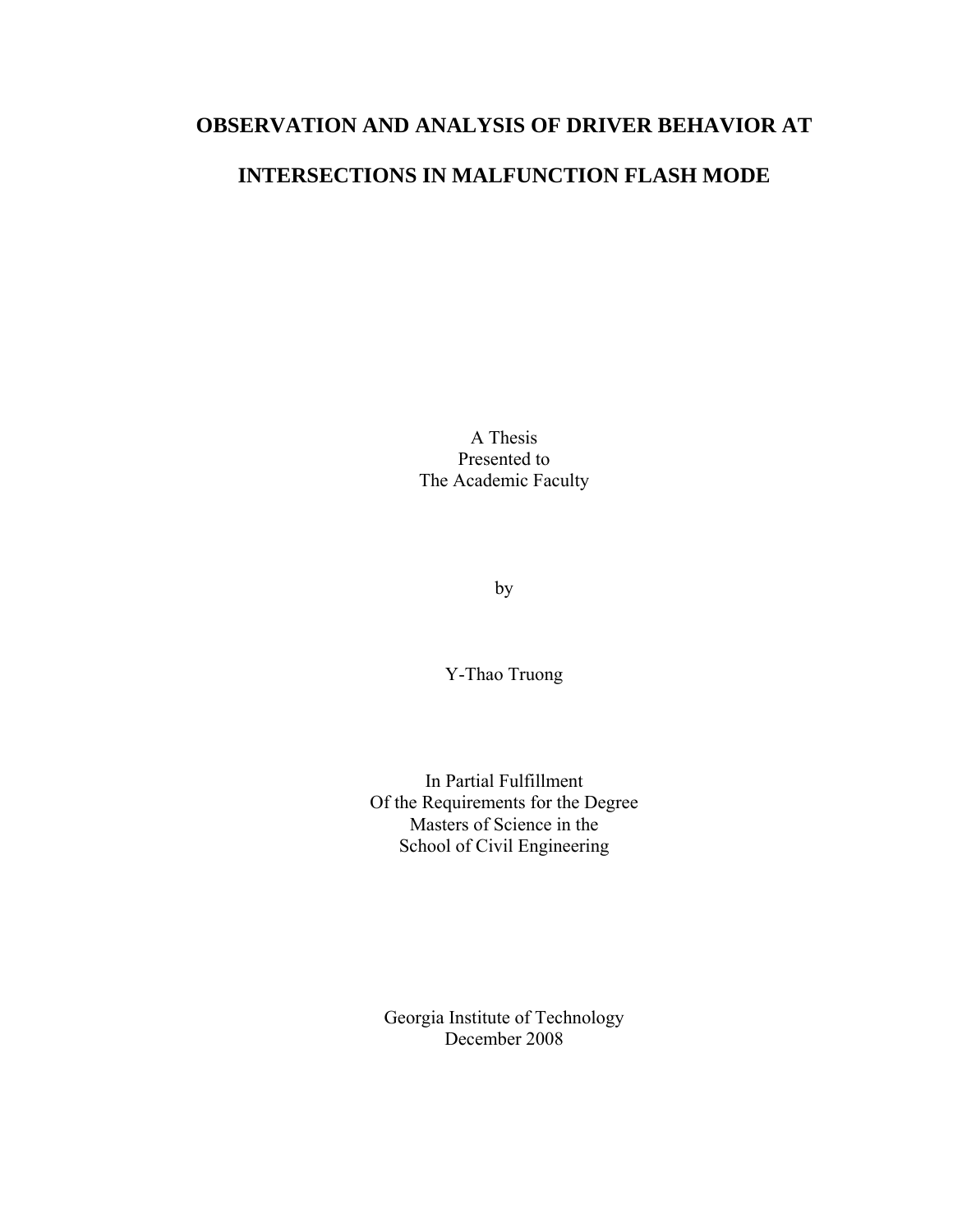## **OBSERVATION AND ANALYSIS OF DRIVER BEHAVIOR AT**

## **INTERSECTIONS IN MALFUNCTION FLASH MODE**

Approved by:

Dr. Michael Hunter, Advisor School of Civil Engineering *Georgia Institute of Technology* 

Dr. Michael Rodgers School of Civil Engineering *Georgia Institute of Technology*

Dr. Michael Meyer School of Civil Engineering *Georgia Institute of Technology*

Date Approved: November 17, 2008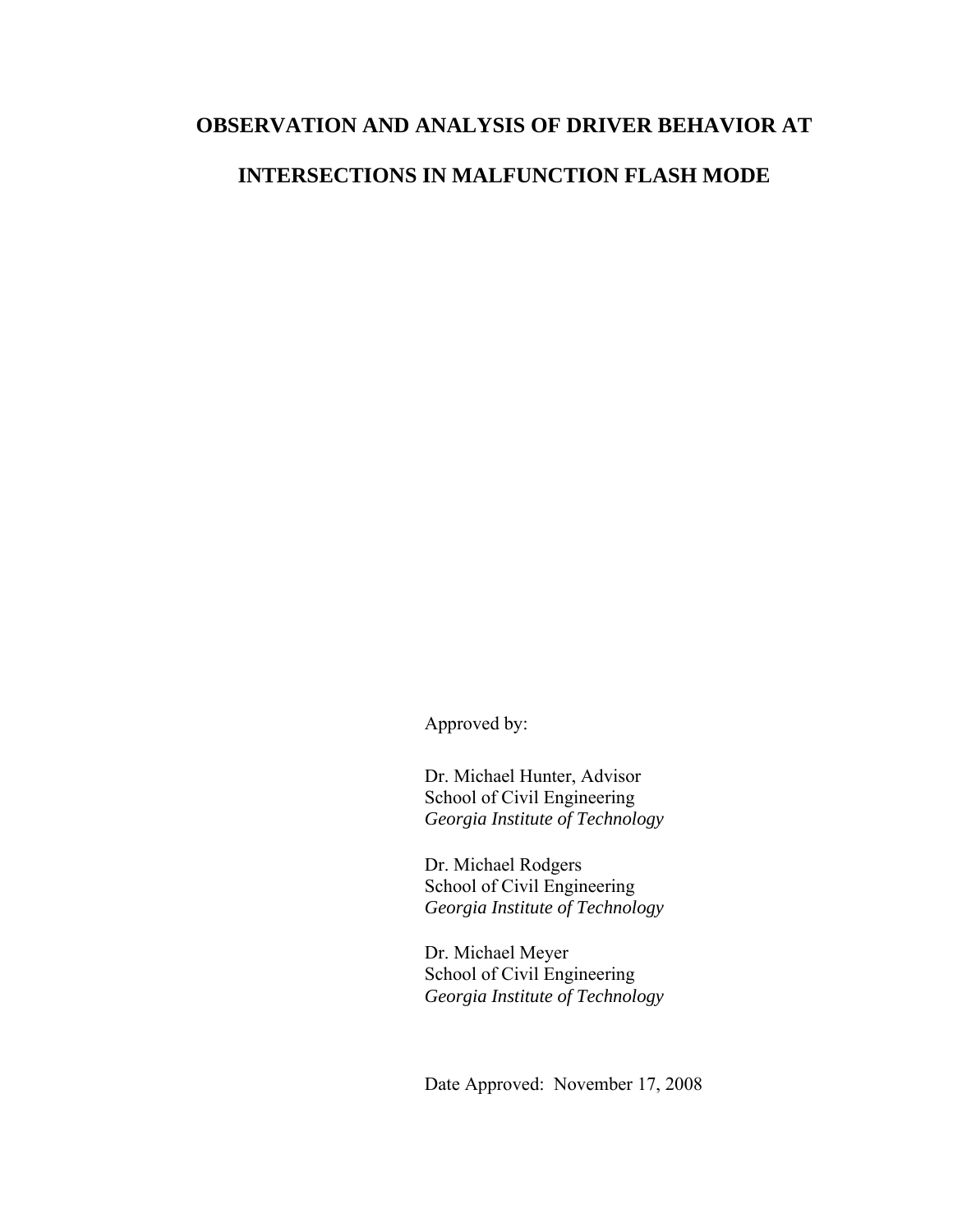## **ACKNOWLEDGEMENTS**

 I would like express gratitude to my advisor, Dr. Michael Hunter, for his advice, support, and motivation throughout the research project. I would also like to extend my gratitude to the two other members of my thesis committee, Dr. Michael Meyer and Dr. Michael Rodgers, for their much needed suggestions. Additionally, my thanks goes to Chris Watson and Dwayne Henclewood who have been great helping with various aspects of the project, from literature materials to camcorder technical support. A special thanks goes to my dear friend, Vy, for her company during hours of intersection filming.

 Most especially, my appreciation goes to my Bố Mẹ, my family and friends whose love and support have made the completion of this thesis possible.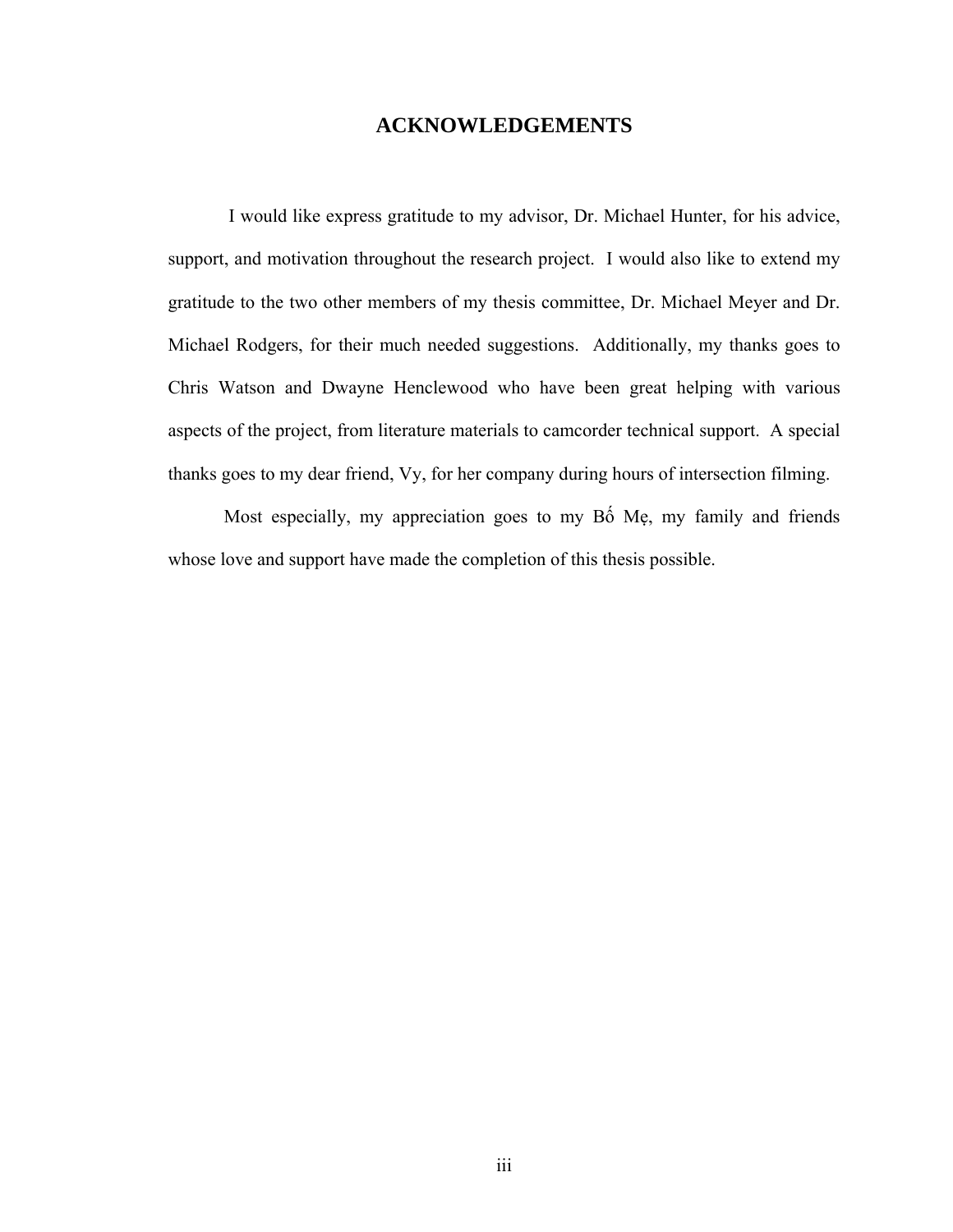# **TABLE OF CONTENTS**

|                                                       | Page      |
|-------------------------------------------------------|-----------|
| <b>ACKNOWLEDGEMENTS</b>                               | 111       |
| <b>LIST OF TABLES</b>                                 | <b>VI</b> |
| <b>LIST OF FIGURES</b>                                | XV        |
| <b>SUMMARY</b>                                        | xviii     |
| <b>CHAPTER</b>                                        |           |
| <b>INTRODUCTION</b><br>1                              | 1         |
| 1.1 Need for Study                                    | 2         |
| 1.2 Study Objectives                                  | 3         |
| 1.3 Study Overview                                    | 3         |
| LITERATURE REVIEW<br>$\overline{2}$                   | 5         |
| 2.1 Rules of the Road                                 | 5         |
| 2.2 Driver Comprehension of Traffic Control           | 6         |
| 2.3 Driver Behavior                                   | 8         |
| 2.4 Data Collection and Analysis Techniques           | 13        |
| 2.5 Literature Review Summary                         | 16        |
| METHODOLOGY<br>3                                      | 17        |
| 3.1 Right of way Determination                        | 17        |
| 3.2 Data Extraction                                   | 19        |
| 3.3 Data Collection for Stop-Controlled Intersections | 23        |
| <b>DATA ANALYSIS</b><br>4                             | 25        |
| 4.1 Red/Red Flash Analysis                            | 25        |
| 4.1.1 Stop Violation                                  | 25        |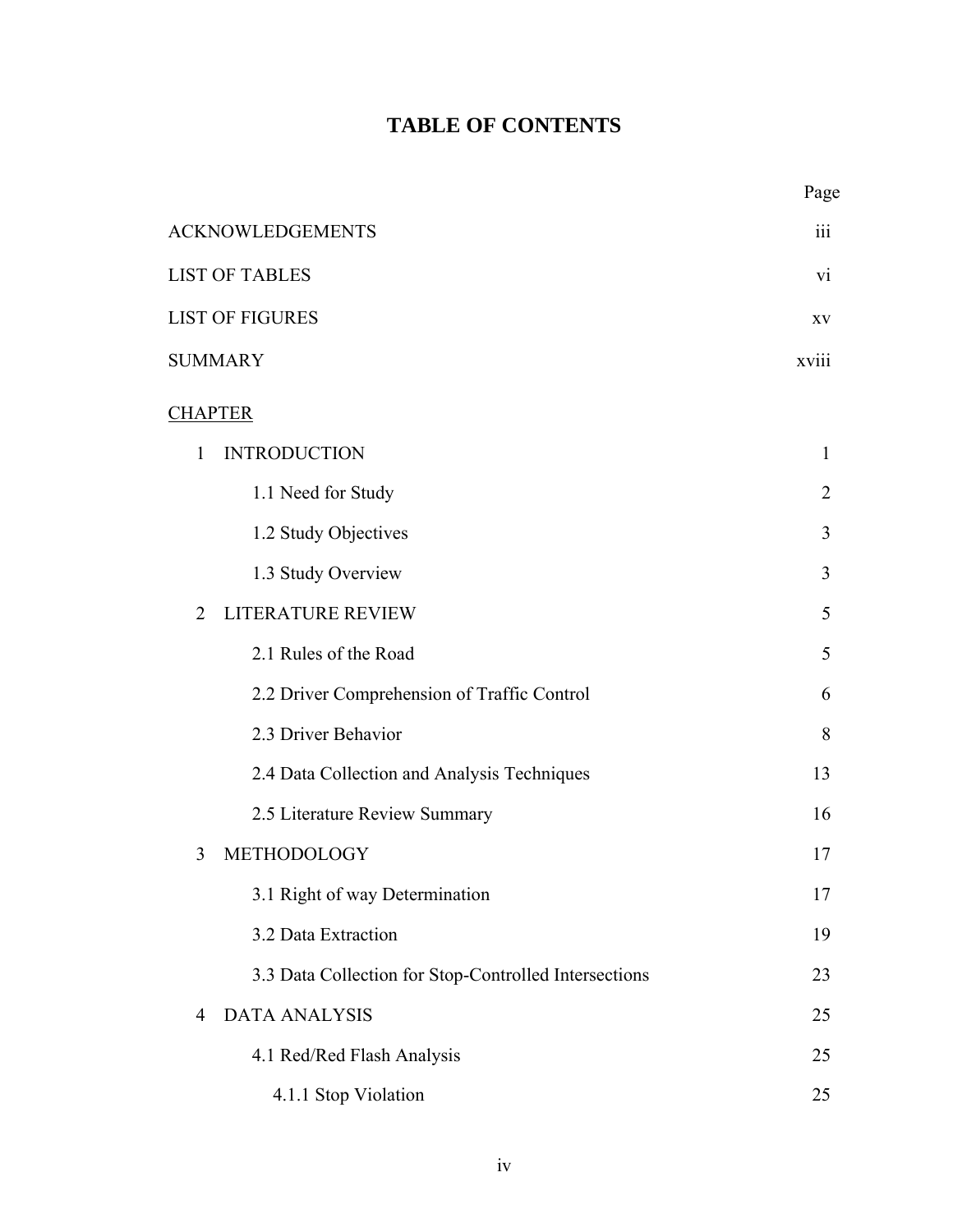|                    | 4.1.2 Presence Analysis                                                         | 30  |
|--------------------|---------------------------------------------------------------------------------|-----|
|                    | 4.1.3 Out-of-turn Analysis                                                      | 38  |
|                    | 4.2 Yellow/Red Flash Analysis                                                   | 43  |
|                    | 4.2.1 Stop Violation                                                            | 43  |
|                    | 4.2.2 Presence Analysis                                                         | 47  |
|                    | 4.2.3 Out-of-turn Analysis                                                      | 53  |
|                    | 4.3 Observations of Stop-Controlled Intersections                               | 59  |
|                    | 4.3.1 Two-way Stop-controlled Intersections                                     | 59  |
|                    | 4.3.2 All-way Stop-controlled Intersections                                     | 60  |
|                    | 4.4 Chapter Summary                                                             | 61  |
| 5                  | CONCLUSIONS AND RECOMMENDATIONS                                                 | 63  |
|                    | 5.1 Findings and Conclusions                                                    | 63  |
|                    | 5.2 Study Limitations and Recommendations                                       | 66  |
| <b>APPENDIX A:</b> | AERIAL PHOTOGRAPHS AND VOLUME COUNTS OF STOP-<br><b>CONTROLLED INTERSECIONS</b> | 67  |
| <b>APPENDIX B:</b> | RAW DATA: RED/RED VIOLATION AND OPPORTUNITY                                     | 70  |
| <b>APPENDIX C:</b> | RAW DATA: YELLOW/RED VIOLATION AND OPPORTUNITY82                                |     |
| <b>REFERENCES</b>  |                                                                                 | 162 |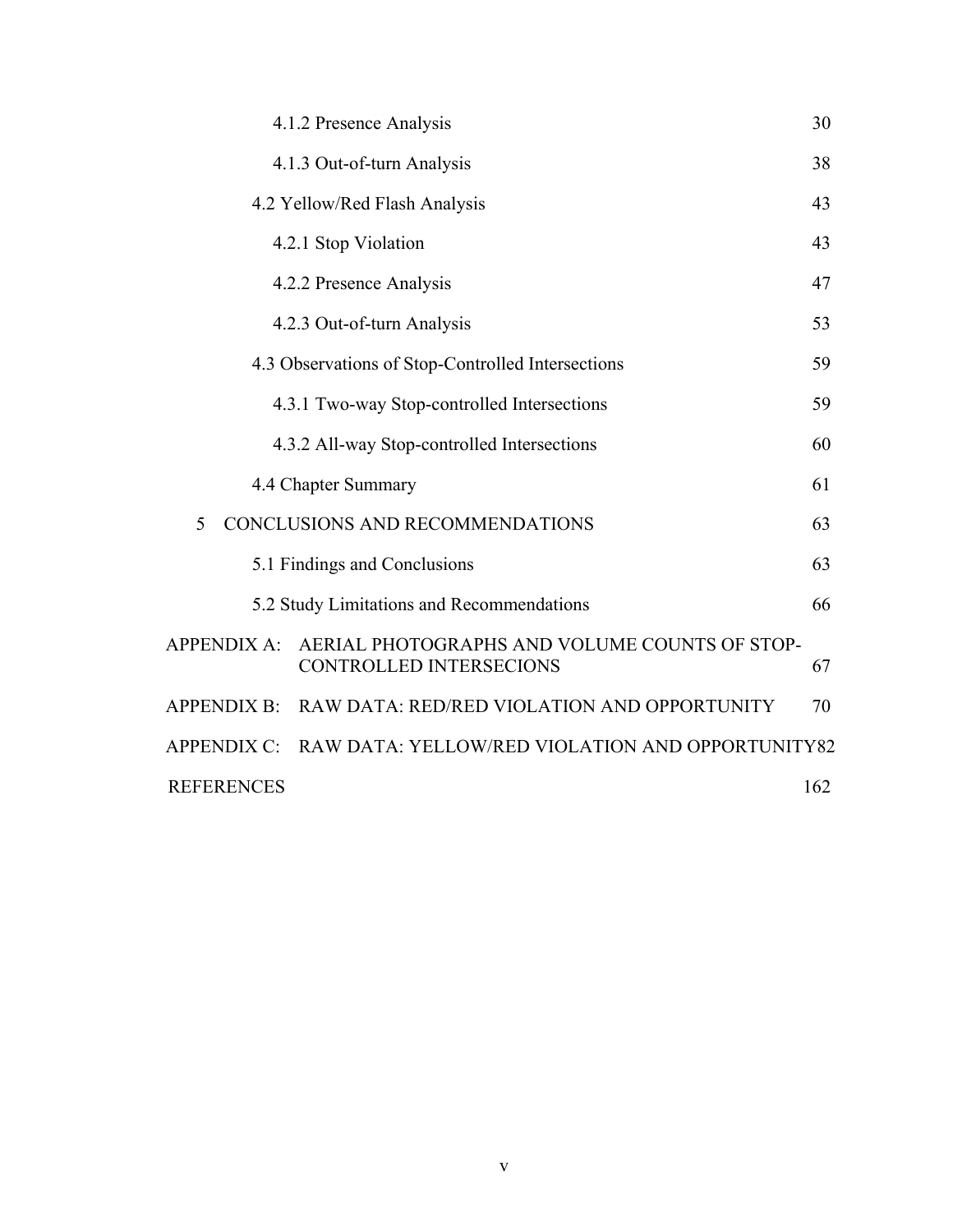## **LIST OF TABLES**

|                                                                                                   | Page |
|---------------------------------------------------------------------------------------------------|------|
| Table 3.3: Stop-controlled Intersections in Study                                                 | 24   |
| Table 4.1: Average Violation/Opportunity Rates for All Red/Red Intersections at All<br>Approaches | 30   |
| Table A.1: Volume Count at Arcado Rd. and Emily Dr. 7:20-8:20 AM (Peak-hour)                      | 68   |
| Table A.2: Volume Count at Arcado Rd. and Emily Dr. 8:20-9:20 AM (Non-peak)                       | 68   |
| Table A.3: Volume Count at Pirkle Rd. and Oakbrook Dr. 3:10-4:10 PM (Non-peak) 69                 |      |
| Table A.4: Volume Count at Pirkle Rd. and Oakbrook Dr. 4:30-5:30 PM (Non-peak) 69                 |      |
| Table B.1: Keys to Raw Data Events at Red/Red Intersections                                       | 71   |
| Table B.2: 10 <sup>th</sup> St. and Peachtree Stop Violation Counts                               | 72   |
| Table B.3: 10 <sup>th</sup> St. and Peachtree Out-of-turn Counts                                  | 72   |
| Table B.4: 10 <sup>th</sup> St. and Peachtree Opportunity for Stop Violation Counts               | 72   |
| Table B.5: 10 <sup>th</sup> St. and Peachtree Opportunity for Out-of-turn Counts                  | 72   |
| Table B.6: 14 <sup>th</sup> St. and State Stop Violation Counts                                   | 73   |
| Table B.7: 14 <sup>th</sup> St. and State Out-of-turn Counts                                      | 73   |
| Table B.8: 14 <sup>th</sup> St. and State Opportunity for Stop Violation Counts                   | 73   |
| Table B.9: 14 <sup>th</sup> St. and State Opportunity for Out-of-turn Counts                      | 73   |
| Table B.10: 17 <sup>th</sup> St. and Market Stop Violation Counts                                 | 74   |
| Table B.11: 17 <sup>th</sup> St. and Market Out-of-turn Counts                                    | 74   |
| Table B.12: 17 <sup>th</sup> St. and Market Opportunity for Stop Violation Counts                 | 74   |
| Table B.13: 17 <sup>th</sup> St. and Market Opportunity for Out-of-turn Counts                    | 74   |
| Table B.14: Fowler St. and 5 <sup>th</sup> St. Stop Violation Counts                              | 75   |
| Table B.15: Fowler St. and 5 <sup>th</sup> St. Out-of-turn Counts                                 | 75   |
| Table B.16: Fowler St. and 5 <sup>th</sup> St. Opportunity for Stop Violation Counts              | 75   |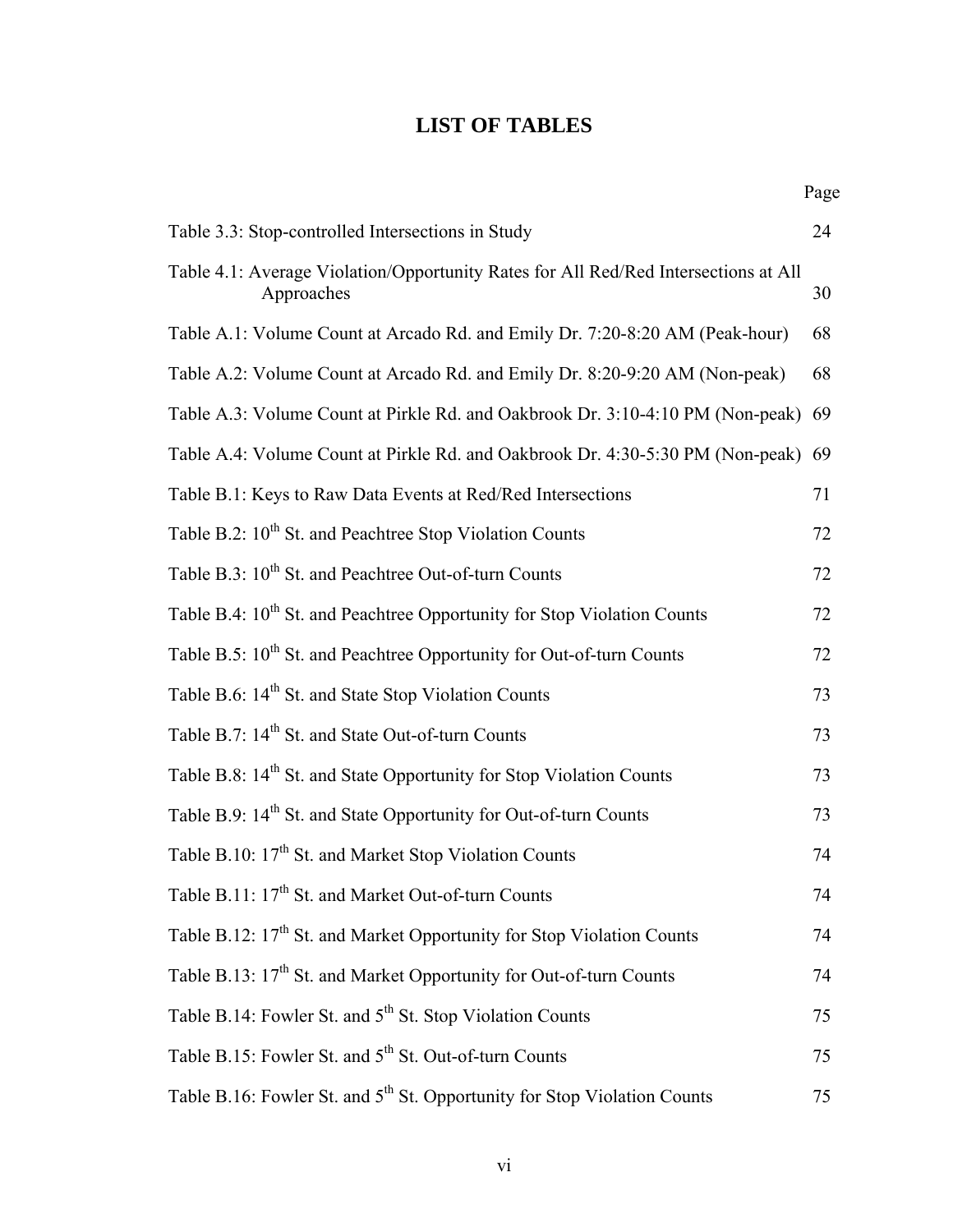| Table B.17: Fowler St. and 5 <sup>th</sup> St. Opportunity for Out-of-turn Counts        | 75 |
|------------------------------------------------------------------------------------------|----|
| Table B.18: Market St. and 18 <sup>th</sup> Stop Violation Counts                        | 76 |
| Table B.19: Market St. and 18 <sup>th</sup> Out-of-turn Counts                           | 76 |
| Table B.20: Market St. and 18 <sup>th</sup> Opportunity for Stop Violation Counts        | 76 |
| Table B.21: Market St. and 18 <sup>th</sup> Opportunity for Out-of-turn Counts           | 76 |
| Table B.22: Northside Dr. and 14 <sup>th</sup> St. Stop Violation Counts                 | 77 |
| Table B.23: Northside Dr. and 14 <sup>th</sup> St. Out-of-turn Counts                    | 77 |
| Table B.24: Northside Dr. and 14 <sup>th</sup> St. Opportunity for Stop Violation Counts | 77 |
| Table B.25: Northside Dr. and 14 <sup>th</sup> St. Opportunity for Out-of-turn Counts    | 77 |
| Table B.26: Piedmont Ave. and North Ave. Stop Violation Counts                           | 78 |
| Table B.27: Piedmont Ave. and North Ave. Out-of-turn Counts                              | 78 |
| Table B.28: Piedmont Ave. and North Ave. Opportunity for Stop Violation Counts           | 78 |
| Table B.29: Piedmont Ave. and North Ave. Opportunity for Out-of-turn Counts              | 78 |
| Table B.30: Piedmont Ave. and Prado Stop Violation Counts                                | 79 |
| Table B.31: Piedmont Ave. and Prado Out-of-turn Counts                                   | 79 |
| Table B.32: Piedmont Ave. and Prado Opportunity for Stop Violation Counts                | 79 |
| Table B.33: Piedmont Ave. and Prado Opportunity for Out-of-turn Counts                   | 79 |
| Table B.34: Roswell Rd. and W. Wieuca Rd. 1 Stop Violation Counts                        | 80 |
| Table B.35: Roswell Rd. and W. Wieuca Rd. 1 Out-of-turn Counts                           | 80 |
| Table B.36: Roswell Rd. and W. Wieuca Rd. 1 Opportunity for Stop Violation Counts80      |    |
| Table B.37: Roswell Rd. and W. Wieuca Rd. 1 Opportunity for Out-of-turn Counts           | 80 |
| Table B.38: Roswell Rd. and W. Wieuca Rd. 2 Stop Violation Counts                        | 81 |
| Table B.39: Roswell Rd. and W. Wieuca Rd. 2 Out-of-turn Counts                           | 81 |
| Table B.40: Roswell Rd. and W. Wieuca Rd. 2 Opportunity for Stop Violation Counts81      |    |
| Table B.41: Roswell Rd. and W. Wieuca Rd. 2 Opportunity for Out-of-turn Counts           | 81 |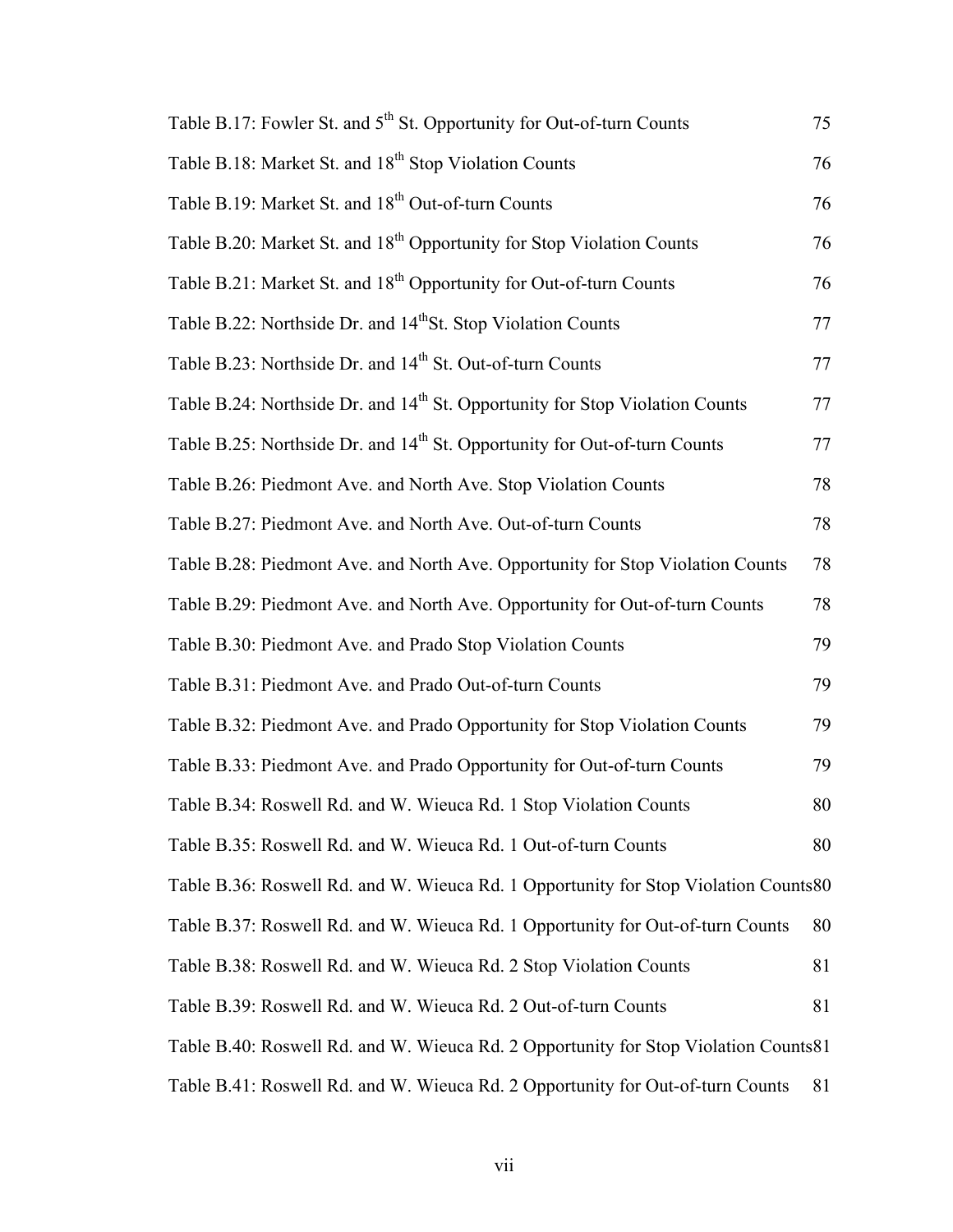| Table C.1: Keys to Raw Data Events at Yellow/Red Intersections                             | 83 |
|--------------------------------------------------------------------------------------------|----|
| Table C.2: 10 <sup>th</sup> St. and 75-85 SB Stop Violation Counts                         | 84 |
| Table C.3: 10 <sup>th</sup> St. and 75-85 SB Out-of-turn Counts                            | 84 |
| Table C.4: 10 <sup>th</sup> St. and 75-85 SB Opportunity for Stop Violation Counts         | 85 |
| Table C.5: 10 <sup>th</sup> St. and 75-85 SB Opportunity for Out-of-turn Counts            | 85 |
| Table C.6: 10 <sup>th</sup> St. and Hemphill Ave. 1 Stop Violation Counts                  | 86 |
| Table C.7: 10 <sup>th</sup> St. and Hemphill Ave. 1 Out-of-turn Counts                     | 86 |
| Table C.8: 10 <sup>th</sup> St. and Hemphill Ave. 1 Opportunity for Stop Violation Counts  | 87 |
| Table C.9: 10 <sup>th</sup> St. and Hemphill Ave. 1 Opportunity for Out-of-turn Counts     | 87 |
| Table C.10: 10 <sup>th</sup> St. and Hemphill Ave. 2 Stop Violation Counts                 | 88 |
| Table C.11: 10 <sup>th</sup> St. and Hemphill Ave. 2 Out-of-turn Counts                    | 88 |
| Table C.12: 10 <sup>th</sup> St. and Hemphill Ave. 2 Opportunity for Stop Violation Counts | 89 |
| Table C.13: 10 <sup>th</sup> St. and Hemphill Ave. 2 Opportunity for Out-of-turn Counts    | 89 |
| Table C.14: 10 <sup>th</sup> St. and Holly St. 1 Stop Violation Counts                     | 90 |
| Table C.15: 10 <sup>th</sup> St. and Holly St. 1 Out-of-turn Counts                        | 90 |
| Table C.16: 10 <sup>th</sup> St. and Holly St. 1 Opportunity for Stop Violation Counts     | 91 |
| Table C.17: 10 <sup>th</sup> St. and Holly St. 1 Opportunity for Out-of-turn Counts        | 91 |
| Table C.18: 10 <sup>th</sup> St. and Holly St. 2 Stop Violation Counts                     | 92 |
| Table C.19: 10 <sup>th</sup> St. and Holly St. 2 Out-of-turn Counts                        | 92 |
| Table C.20: 10 <sup>th</sup> St. and Holly St. 2 Opportunity for Stop Violation Counts     | 93 |
| Table C.21: 10 <sup>th</sup> St. and Holly St. 2 Opportunity for Out-of-turn Counts        | 93 |
| Table C.22: 14 <sup>th</sup> St. and Williams Stop Violation Counts                        | 94 |
| Table C.23: 14 <sup>th</sup> St. and Williams Out-of-turn Counts                           | 94 |
| Table C.24: 14 <sup>th</sup> St. and Williams Opportunity for Stop Violation Counts        | 95 |
| Table C.25: 14 <sup>th</sup> St. and Williams Opportunity for Out-of-turn Counts           | 95 |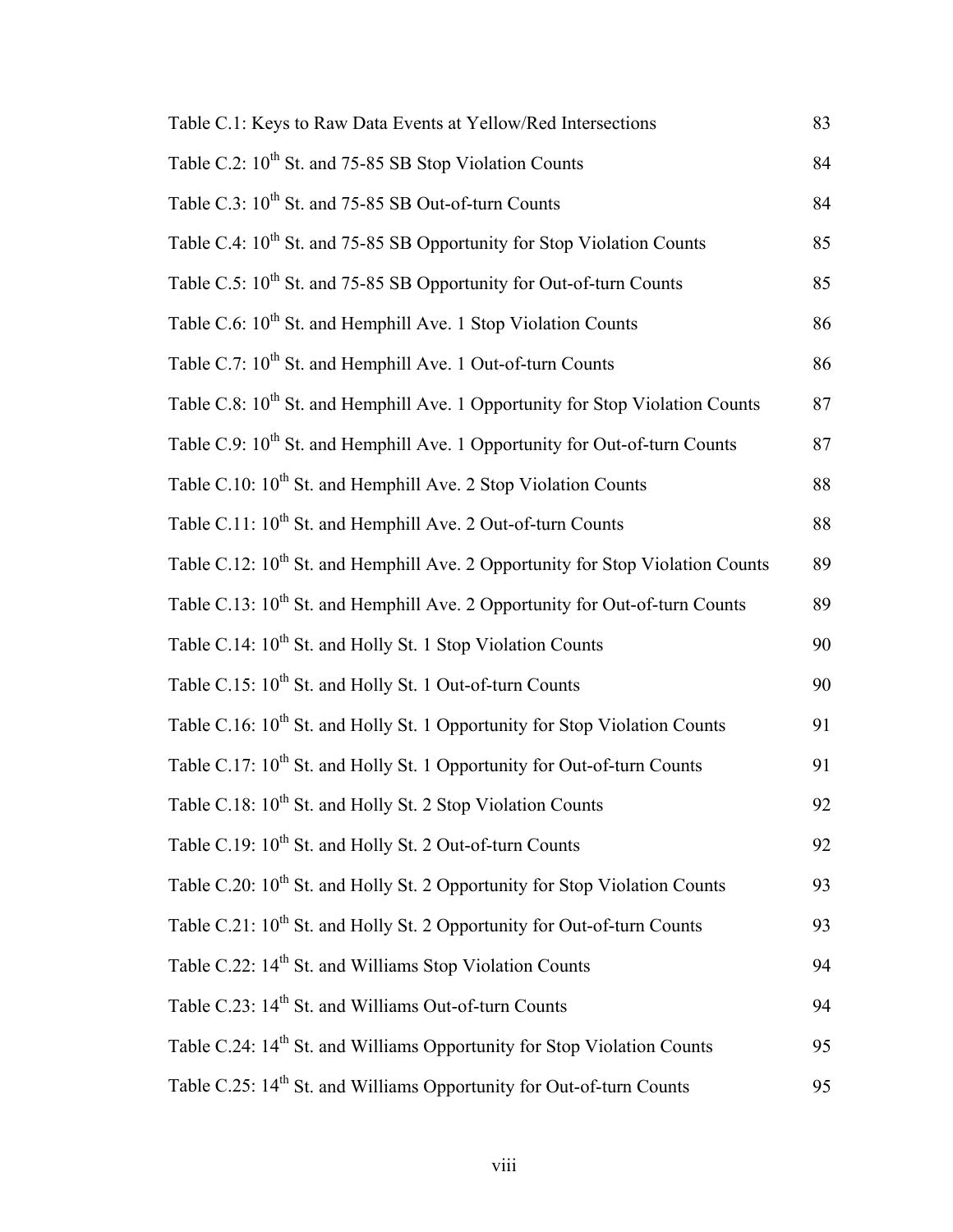| Table C.26: 17 <sup>th</sup> St. and 75-85 SB Stop Violation Counts                           | 96  |
|-----------------------------------------------------------------------------------------------|-----|
| Table C.27: 17 <sup>th</sup> St. and 75-85 SB Out-of-turn Counts                              | 96  |
| Table C.28: 17 <sup>th</sup> St. and 75-85 SB Opportunity for Stop Violation Counts           | 97  |
| Table C.29: 17 <sup>th</sup> St. and 75-85 SB Opportunity for Out-of-turn Counts              | 97  |
| Table C.30: 17 <sup>th</sup> St. and Bishop St. Stop Violation Counts                         | 98  |
| Table C.31: 17 <sup>th</sup> St. and Bishop St. Out-of-turn Counts                            | 98  |
| Table C.32: 17 <sup>th</sup> St. and Bishop St. Opportunity for Stop Violation Counts         | 99  |
| Table C.33: 17 <sup>th</sup> St. and Bishop St. Opportunity for Out-of-turn Counts            | 99  |
| Table C.34: Ashford Dunwoody Rd. and Harts Mill Rd. Stop Violation Counts                     | 100 |
| Table C.35: Ashford Dunwoody Rd. and Harts Mill Rd. Out-of-turn Counts                        | 100 |
| Table C.36: Ashford Dunwoody Rd. and Harts Mill Rd. Opportunity for Stop Violation<br>Counts  | 101 |
| Table C.37: Ashford Dunwoody Rd. and Harts Mill Rd. Opportunity for Out-of-turn<br>Counts     | 101 |
| Table C.38: Charles Allen Dr. and 8 <sup>th</sup> St. 1 Stop Violation Counts                 | 102 |
| Table C.39: Charles Allen Dr. and 8 <sup>th</sup> St. 1 Out-of-turn Counts                    | 102 |
| Table C.40: Charles Allen Dr. and 8 <sup>th</sup> St. 1 Opportunity for Stop Violation Counts | 103 |
| Table C.41: Charles Allen Dr. and 8 <sup>th</sup> St. 1 Opportunity for Out-of-turn Counts    | 103 |
| Table C.42: Charles Allen Dr. and 8 <sup>th</sup> St. 2 Stop Violation Counts                 | 104 |
| Table C.43: Charles Allen Dr. and 8 <sup>th</sup> St. 2 Out-of-turn Counts                    | 104 |
| Table C.44: Charles Allen Dr. and 8 <sup>th</sup> St. 2 Opportunity for Stop Violation Counts | 105 |
| Table C.45: Charles Allen Dr. and 8 <sup>th</sup> St. 2 Opportunity for Out-of-turn Counts    | 105 |
| Table C.46: Collier Rd. and Post Collier Hills Apts. Stop Violation Counts                    | 106 |
| Table C.47: Collier Rd. and Post Collier Hills Apts. Out-of-turn Counts                       | 106 |
| Table C.48: Collier Rd. and Post Collier Hills Apts. Opportunity for Stop Violation<br>Counts | 107 |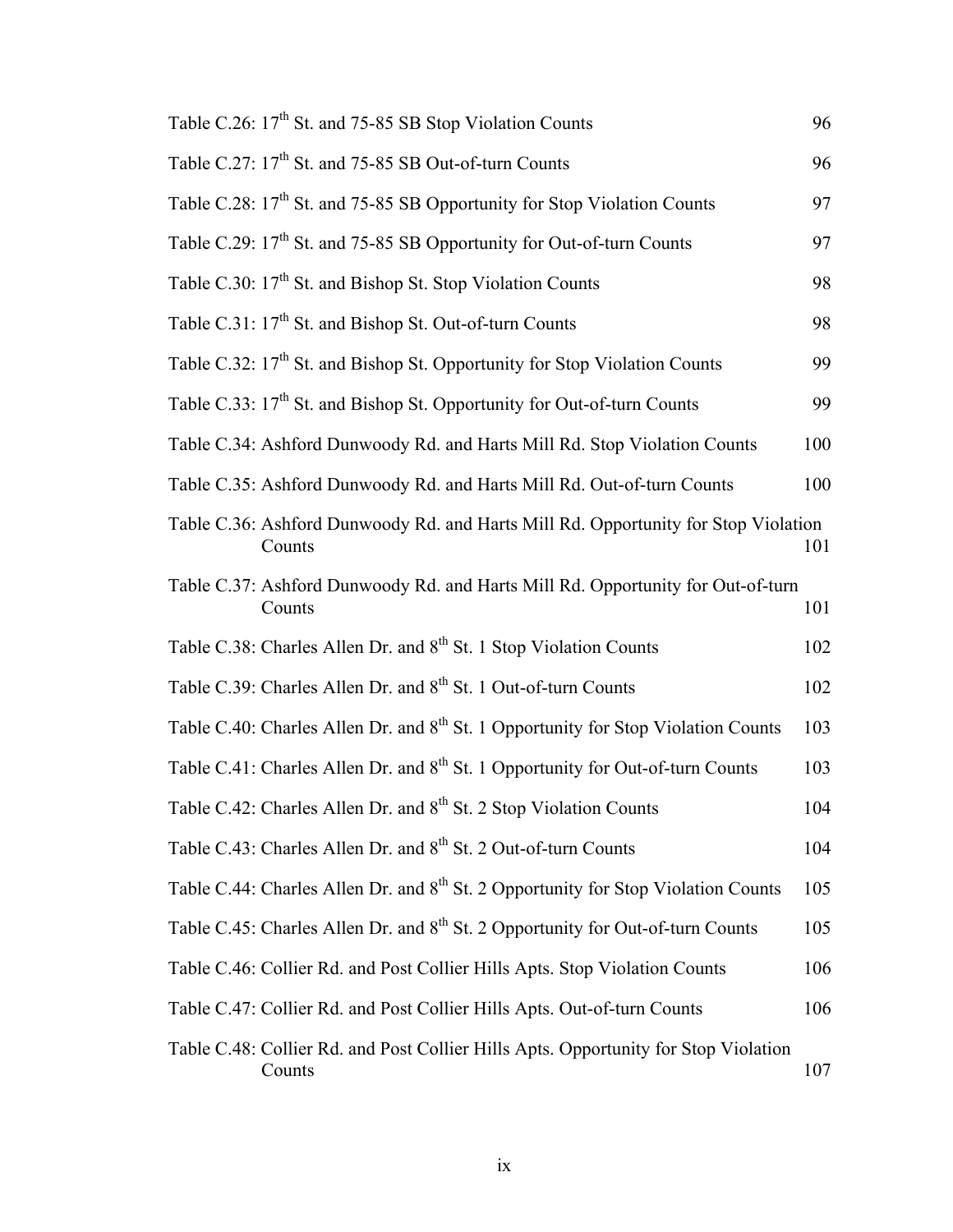| Table C.49: Collier Rd. and Post Collier Hills Apts. Opportunity for Out-of-turn Counts | 107 |
|-----------------------------------------------------------------------------------------|-----|
| Table C.50: E. Rock Springs Rd. and Barclay Pl. Stop Violation Counts                   | 108 |
| Table C.51: E. Rock Springs Rd. and Barclay Pl. Out-of-turn Counts                      | 108 |
| Table C.52: E. Rock Springs Rd. and Barclay Pl. Opportunity for Stop Violation Counts   | 109 |
| Table C.53: E. Rock Springs Rd. and Barclay Pl. Opportunity for Out-of-turn Counts109   |     |
| Table C.54: Howell Mill Rd. and 75 SB Stop Violation Counts                             | 110 |
| Table C.55: Howell Mill Rd. and 75 SB Out-of-turn Counts                                | 110 |
| Table C.56: Howell Mill Rd. and 75 SB Opportunity for Stop Violation Counts             | 111 |
| Table C.57: Howell Mill Rd. and 75 SB Opportunity for Out-of-turn Counts                | 111 |
| Table C.58: Juniper St. and 12 <sup>th</sup> St. Stop Violation Counts                  | 112 |
| Table C.59: Juniper St. and 12 <sup>th</sup> St. Out-of-turn Counts                     | 112 |
| Table C.60: Juniper St. and 12 <sup>th</sup> St. Opportunity for Stop Violation Counts  | 113 |
| Table C.61: Juniper St. and 12 <sup>th</sup> St. Opportunity for Out-of-turn Counts     | 113 |
| Table C.62: Lenox Rd. and Phipps Stop Violation Counts                                  | 114 |
| Table C.63: Lenox Rd. and Phipps Out-of-turn Counts                                     | 114 |
| Table C.64: Lenox Rd. and Phipps Opportunity for Stop Violation Counts                  | 115 |
| Table C.65: Lenox Rd. and Phipps Opportunity for Out-of-turn Counts                     | 115 |
| Table C.66: Lindbergh Dr. and Acorn Ave. Stop Violation Counts                          | 116 |
| Table C.67: Lindbergh Dr. and Acorn Ave. Out-of-turn Counts                             | 116 |
| Table C.68: Lindbergh Dr. and Acorn Ave. Opportunity for Stop Violation Counts          | 117 |
| Table C.69: Lindbergh Dr. and Acorn Ave. Opportunity for Out-of-turn Counts             | 117 |
| Table C.70: Lindbergh Dr. and Parkdale Pl. 1 Stop Violation Counts                      | 118 |
| Table C.71: Lindbergh Dr. and Parkdale Pl. 1 Out-of-turn Counts                         | 118 |
| Table C.72: Lindbergh Dr. and Parkdale Pl. 1 Opportunity for Stop Violation Counts 119  |     |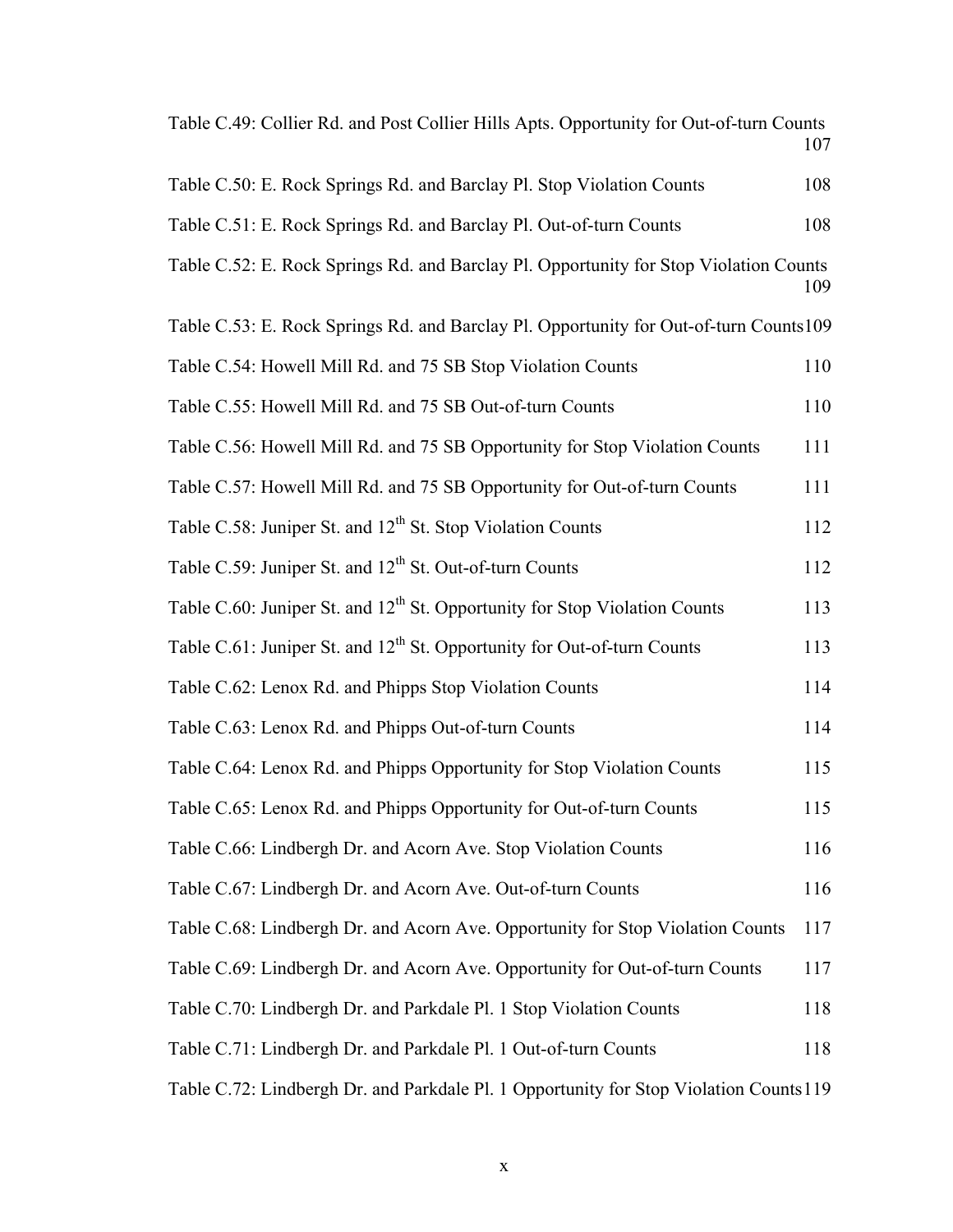| Table C.73: Lindbergh Dr. and Parkdale Pl. 1 Opportunity for Out-of-turn Counts              | 119 |
|----------------------------------------------------------------------------------------------|-----|
| Table C.74: Lindbergh Dr. and Parkdale Pl. 2 Stop Violation Counts                           | 120 |
| Table C.75: Lindbergh Dr. and Parkdale Pl. 2 Out-of-turn Counts                              | 120 |
| Table C.76: Lindbergh Dr. and Parkdale Pl. 2 Opportunity for Stop Violation Counts 121       |     |
| Table C.77: Lindbergh Dr. and Parkdale Pl. 2 Opportunity for Out-of-turn Counts              | 121 |
| Table C.78: Market St. and 18 <sup>th</sup> 1 Stop Violation Counts                          | 122 |
| Table C.79: Market St. and 18 <sup>th</sup> 1 Out-of-turn Counts                             | 122 |
| Table C.80: Market St. and 18 <sup>th</sup> 1 Opportunity for Stop Violation Counts          | 123 |
| Table C.81: Market St. and 18 <sup>th</sup> 1 Opportunity for Out-of-turn Counts             | 123 |
| Table C.82: Monroe Dr. and 10 <sup>th</sup> St. Stop Violation Counts                        | 124 |
| Table C.83: Monroe Dr. and 10 <sup>th</sup> St. Out-of-turn Counts                           | 124 |
| Table C.84: Monroe Dr. and 10 <sup>th</sup> St. Opportunity for Stop Violation Counts        | 125 |
| Table C.85: Monroe Dr. and 10 <sup>th</sup> St. Opportunity for Out-of-turn Counts           | 125 |
| Table C.86: N. Highland Ave. and University Dr. Stop Violation Counts                        | 126 |
| Table C.87: N. Highland Ave. and University Dr. Out-of-turn Counts                           | 126 |
| Table C.88: N. Highland Ave. and University Dr. Opportunity for Stop Violation Counts        | 127 |
| Table C.89: N. Highland Ave. and University Dr. Opportunity for Out-of-turn Counts127        |     |
| Table C.90: Northside Dr. and Peachtree Battle Ave. Stop Violation Counts                    | 128 |
| Table C.91: Northside Dr. and Peachtree Battle Ave. Out-of-turn Counts                       | 128 |
| Table C.92: Northside Dr. and Peachtree Battle Ave. Opportunity for Stop Violation<br>Counts | 129 |
| Table C.93: Northside Dr. and Peachtree Battle Ave. Opportunity for Out-of-turn Counts       | 129 |
| Table C.94: Paces Ferry Rd. and Paces Mill Rd. Stop Violation Counts                         | 130 |
| Table C.95: Paces Ferry Rd. and Paces Mill Rd. Out-of-turn Counts                            | 130 |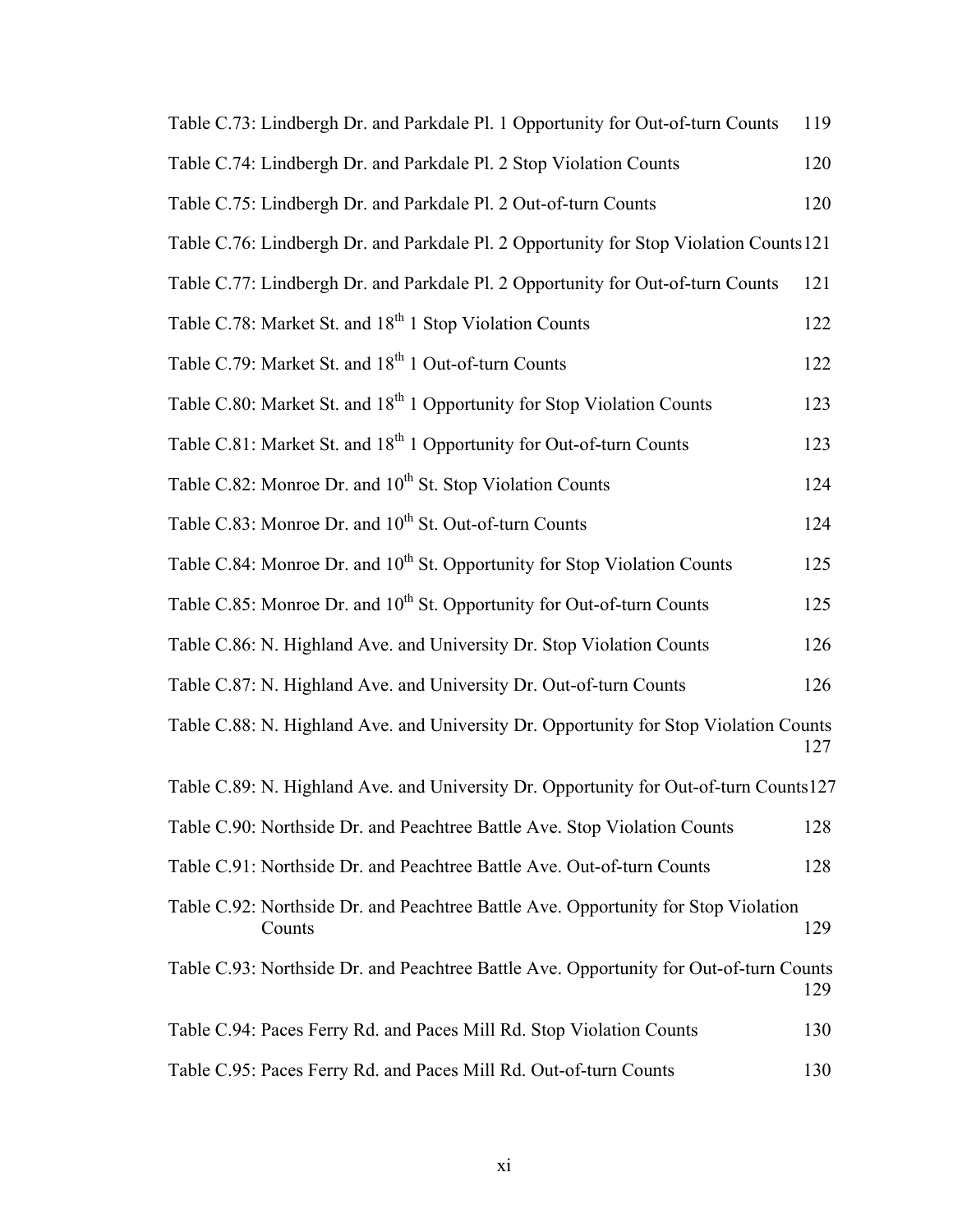Table C.96: Paces Ferry Rd. and Paces Mill Rd. Opportunity for Stop Violation Counts 131

| Table C.97: Paces Ferry Rd. and Paces Mill Rd. Opportunity for Out-of-turn Counts 131                      |     |
|------------------------------------------------------------------------------------------------------------|-----|
| Table C.98: Peachtree St. and 8 <sup>th</sup> Stop Violation Counts                                        | 132 |
| Table C.99: Peachtree St. and 8 <sup>th</sup> Out-of-turn Counts                                           | 132 |
| Table C.100: Peachtree St. and 8 <sup>th</sup> Opportunity for Stop Violation Counts                       | 133 |
| Table C.101: Peachtree St. and 8 <sup>th</sup> Opportunity for Out-of-turn Counts                          | 133 |
| Table C.102: Peachtree St. and Pine Stop Violation Counts                                                  | 134 |
| Table C.103: Peachtree St. and Pine Out-of-turn Counts                                                     | 134 |
| Table C.104: Peachtree St. and Pine Opportunity for Stop Violation Counts                                  | 135 |
| Table C.105: Peachtree St. and Pine Opportunity for Out-of-turn Counts                                     | 135 |
| Table C.106: Peachtree St. and Sheridan Dr. Stop Violation Counts                                          | 136 |
| Table C.107: Peachtree St. and Sheridan Dr. Out-of-turn Counts                                             | 136 |
| Table C.108: Peachtree St. and Sheridan Dr. Opportunity for Stop Violation Counts 137                      |     |
| Table C.109: Peachtree St. and Sheridan Dr. Opportunity for Out-of-turn Counts                             | 137 |
| Table C.110: Ponce de Leon Ave. and Fairview/Lullwater Rd. Stop Violation Counts138                        |     |
| Table C.111: Ponce de Leon Ave. and Fairview/Lullwater Rd. Out-of-turn Counts                              | 138 |
| Table C.112: Ponce de Leon Ave. and Fairview/Lullwater Rd. Opportunity for Stop<br><b>Violation Counts</b> | 139 |
| Table C.113: Ponce de Leon Ave. and Fairview/Lullwater Rd. Opportunity for Out-of<br>turn Counts           | 139 |
| Table C.114: Ponce de Leon Ave. and Frederica St. Stop Violation Counts                                    | 140 |
| Table C.115: Ponce de Leon Ave. and Frederica St. Out-of-turn Counts                                       | 140 |
| Table C.116: Ponce de Leon Ave. and Frederica St. Opportunity for Stop Violation<br>Counts                 | 141 |
| Table C.117: Ponce de Leon Ave. and Frederica St. Opportunity for Out-of-turn Counts                       | 141 |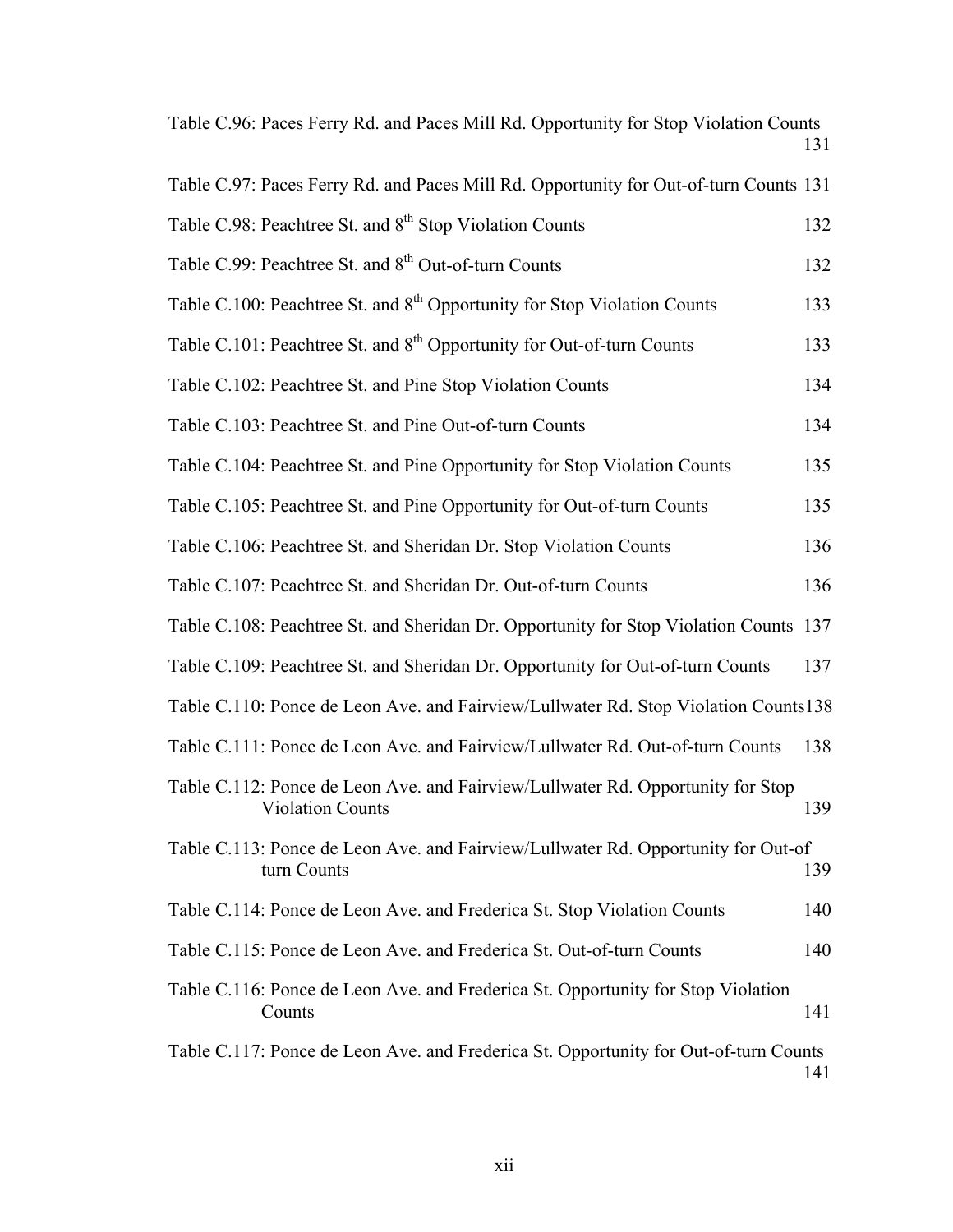| Table C.118: Roxboro Rd. and Pritchard Dr. Stop Violation Counts                       | 142 |
|----------------------------------------------------------------------------------------|-----|
| Table C.119: Roxboro Rd. and Pritchard Dr. Out-of-turn Counts                          | 142 |
| Table C.120: Roxboro Rd. and Pritchard Dr. Opportunity for Stop Violation Counts 143   |     |
| Table C.121: Roxboro Rd. and Pritchard Dr. Opportunity for Out-of-turn Counts          | 143 |
| Table C.122: Spring St. and 8 <sup>th</sup> Stop Violation Counts                      | 144 |
| Table C.123: Spring St. and 8 <sup>th</sup> Out-of-turn Counts                         | 144 |
| Table C.124: Spring St. and 8 <sup>th</sup> Opportunity for Stop Violation Counts      | 145 |
| Table C.125: Spring St. and 8 <sup>th</sup> Opportunity for Out-of-turn Counts         | 145 |
| Table C.126: Spring St. and 17 <sup>th</sup> St. Stop Violation Counts                 | 146 |
| Table C.127: Spring St. and 17 <sup>th</sup> St. Out-of-turn Counts                    | 146 |
| Table C.128: Spring St. and 17 <sup>th</sup> St. Opportunity for Stop Violation Counts | 147 |
| Table C.129: Spring St. and 17 <sup>th</sup> St. Opportunity for Out-of-turn Counts    | 147 |
| Table C.130: Spring St. and Abercrombie Pl. Stop Violation Counts                      | 148 |
| Table C.131: Spring St. and Abercrombie Pl. Out-of-turn Counts                         | 148 |
| Table C.132: Spring St. and Abercrombie Pl. Opportunity for Stop Violation Counts 149  |     |
| Table C.133: Spring St. and Abercrombie Pl. Opportunity for Out-of-turn Counts         | 149 |
| Table C.134: Techwood Dr. and Merritts Ave. 1 Stop Violation Counts                    | 150 |
| Table C.135: Techwood Dr. and Merritts Ave. 1 Out-of-turn Counts                       | 150 |
| Table C.136: Techwood Dr. and Merritts Ave. 1 Opportunity for Stop Violation Counts    | 151 |
| Table C.137: Techwood Dr. and Merritts Ave. 1 Opportunity for Out-of-turn Counts 151   |     |
| Table C.138: Techwood Dr. and Merritts Ave. 2 Stop Violation Counts                    | 152 |
| Table C.139: Techwood Dr. and Merritts Ave. 2 Out-of-turn Counts                       | 152 |
| Table C.140: Techwood Dr. and Merritts Ave. 2 Opportunity for Stop Violation Counts    | 153 |

Table C.141: Techwood Dr. and Merritts Ave. 2 Opportunity for Out-of-turn Counts 153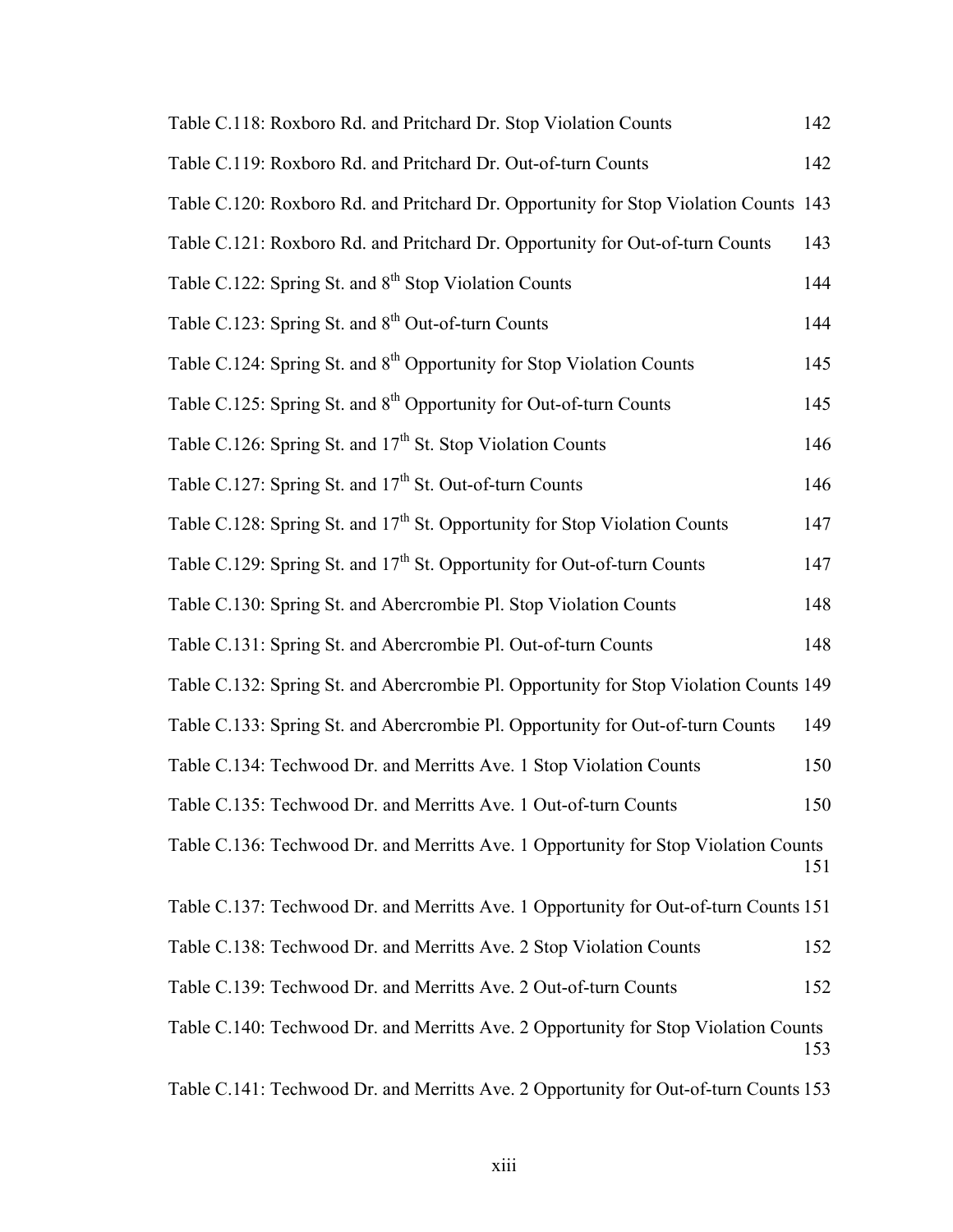| Table C.142: W. Peachtree St. and 11 <sup>th</sup> St. Stop Violation Counts                       | 154 |
|----------------------------------------------------------------------------------------------------|-----|
| Table C.143: W. Peachtree St. and 11 <sup>th</sup> St. Out-of-turn Counts                          | 154 |
| Table C.144: W. Peachtree St. and 11 <sup>th</sup> St. Opportunity for Stop Violation Counts       | 155 |
| Table C.145: W. Peachtree St. and 11 <sup>th</sup> St. Opportunity for Out-of-turn Counts          | 155 |
| Table C.146: W. Peachtree St. and 16 <sup>th</sup> St. 1 Stop Violation Counts                     | 156 |
| Table C.147: W. Peachtree St. and 16 <sup>th</sup> St. 1 Out-of-turn Counts                        | 156 |
| Table C.148: W. Peachtree St. and 16 <sup>th</sup> St. 1 Opportunity for Stop Violation Counts 157 |     |
| Table C.149: W. Peachtree St. and 16 <sup>th</sup> St. 1 Opportunity for Out-of-turn Counts        | 157 |
| Table C.150: W. Peachtree St. and 16 <sup>th</sup> St. 2 Stop Violation Counts                     | 158 |
| Table C.151: W. Peachtree St. and 16 <sup>th</sup> St. 2 Out-of-turn Counts                        | 158 |
| Table C.152: W. Peachtree St. and 16 <sup>th</sup> St. 2 Opportunity for Stop Violation Counts 159 |     |
| Table C.153: W. Peachtree St. and 16 <sup>th</sup> St. 2 Opportunity for Out-of-turn Counts        | 159 |
| Table C.154: W. Peachtree St. and Peachtree Place Stop Violation Counts                            | 160 |
| Table C.155: W. Peachtree St. and Peachtree Place Out-of-turn Counts                               | 160 |
| Table C.156: W. Peachtree St. and Peachtree Place Opportunity for Stop Violation<br>Counts         | 161 |
| Table C.157: W. Peachtree St. and Peachtree Place Opportunity for Out-of-turn Counts               | 161 |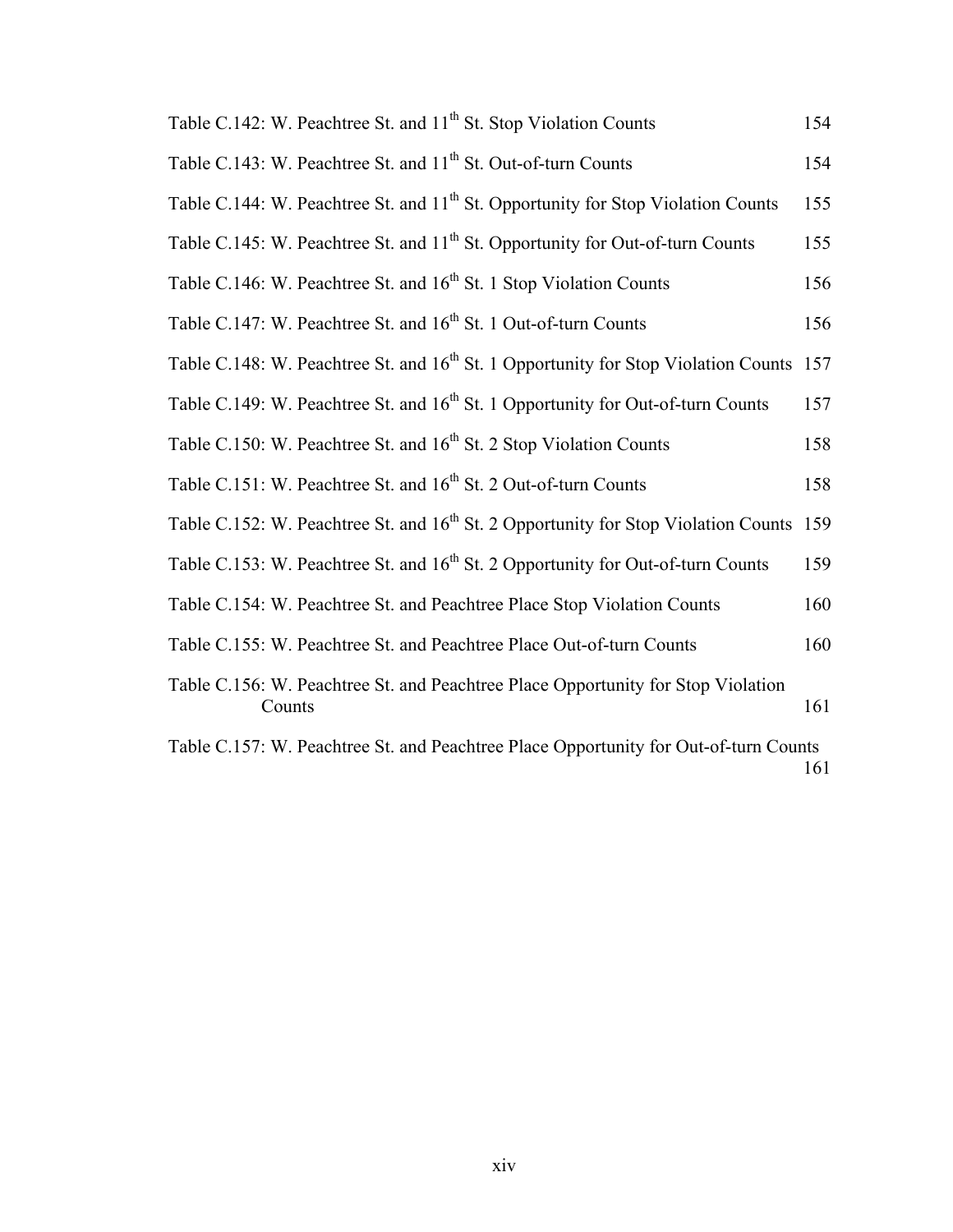# **LIST OF FIGURES**

|                                                                                                                                                        | Page |
|--------------------------------------------------------------------------------------------------------------------------------------------------------|------|
| Figure 3.1: Approach Name Convention                                                                                                                   | 19   |
| Figure 4.1: Stop Violation Rate for Left and Through Movements by Major-Minor<br>Approach Definition at Red/Red Malfunction Flash                      | 28   |
| Figure 4.2: Stop Violation Rate for Right Movements by Major-Minor Approach<br>Definition Red/Red at Malfunction Flash                                 | 29   |
| Figure 4.3: Stop Violation Rate for Right Movements by Descending Approach Volume<br>at Red/Red Malfunction Flash                                      | 29   |
| Figure 4.4: Violation Percentage in Presence of Other Vehicles at Red/Red Malfunction<br>Flash                                                         | 31   |
| Figure 4.5: Major 1 Left and Through Vehicles Non-Stops/Opportunity Rate in Presence<br>of Number of Conflicting Vehicles at Red/Red Malfunction Flash | 32   |
| Figure 4.6: Major 2 Left and Through Vehicles Non-Stops/Opportunity Rate in Presence<br>of Number of Conflicting Vehicles at Red/Red Malfunction Flash | 32   |
| Figure 4.7: Minor 1 Left and Through Vehicles Non-Stops/Opportunity Rate in Presence<br>of Number of Conflicting Vehicles at Red/Red Malfunction Flash | 33   |
| Figure 4.8: Minor 2 Left and Through Vehicles Non-Stops/Opportunity Rate in Presence<br>of Number of Conflicting Vehicles at Red/Red Malfunction Flash | 33   |
| Figure 4.9: Major 1 Right Vehicles Non-Stops/Opportunity Rate in Presence of Number<br>of Conflicting Vehicles at Red/Red Malfunction Flash            | 36   |
| Figure 4.10: Major 2 Right Vehicles Non-Stops/Opportunity Rate in Presence of Number<br>of Conflicting Vehicles at Red/Red Malfunction Flash           | 36   |
| Figure 4.11: Minor 1 Right Vehicles Non-Stops/Opportunity Rate in Presence of Number<br>of Conflicting Vehicles at Red/Red Malfunction Flash           | 37   |
| Figure 4.12: Minor 2 Right Vehicles Non-Stops/Opportunity Rate in Presence of Number<br>of Conflicting Vehicles at Red/Red Malfunction Flash           | 37   |
| Figure 4.13: Major Approaches Out-of-turn by Time Violations vs. Minor/Major Volume<br>Ratio at Red/Red Malfunction Flash                              | 39   |
| Figure 4.14: Minor Approaches Out-of-turn by Time Violation vs. Minor/Major Volume<br>Ratio at Red/Red Malfunction Flash                               | 40   |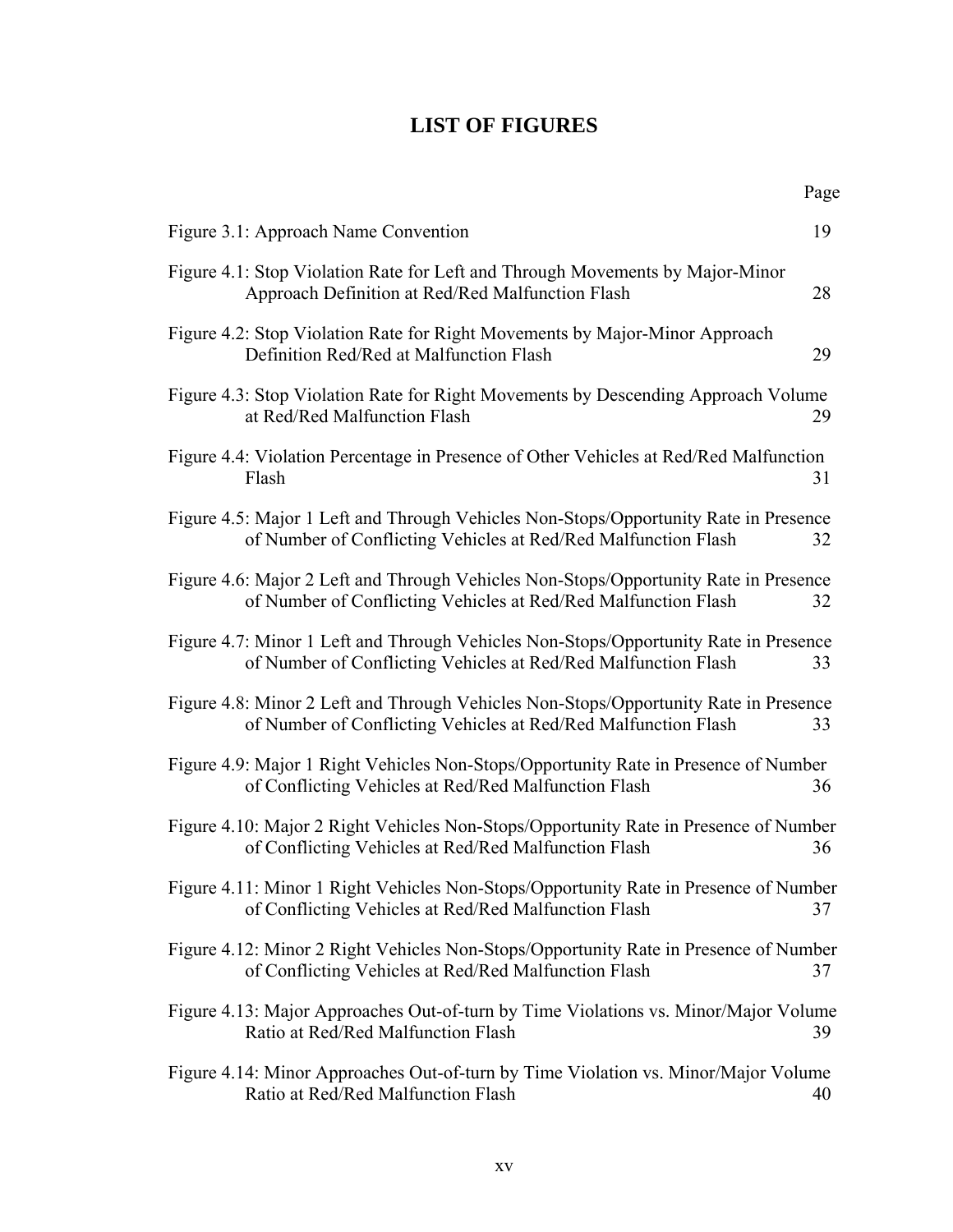| Figure 4.15: Out-of-turn by Position Violations vs. Minor/Major Volume Ratio Red/Red<br><b>Malfunction Flash</b>                                        | 40 |
|---------------------------------------------------------------------------------------------------------------------------------------------------------|----|
| Figure 4.16: Major Cross-street Out-of-turn by Time Violations at Red/Red Malfunction<br>Flash                                                          | 41 |
| Figure 4.17: Minor Cross-street Out-of-turn by Time Violations at Red/Red Malfunction<br>Flash                                                          | 41 |
| Figure 4.18: Major Opposing OFT by Time Violations at Red/Red Malfunction Flash 42                                                                      |    |
| Figure 4.19: Minor Opposing OFT by Time Violations at Red/Red Malfunction Flash 43                                                                      |    |
| Figure 4.20: Major Approaches Right and Through Vehicles Stopping Rate vs.<br>Minor/Major Volume Ratio at Yellow/Red Malfunction Flash                  | 45 |
| Figure 4.21: Minor Approaches Left and Through Vehicles Non-Stopping Rate vs.<br>Minor/Major Volume Ratio Yellow/Red Malfunction Flash                  | 45 |
| Figure 4.22: Minor 1 Non-Stopping Rate Yellow/Red Malfunction Flash                                                                                     | 46 |
| Figure 4.23: Minor 2 Non-Stopping Rate Yellow/Red Malfunction Flash                                                                                     | 46 |
| Figure 4.24: Minor 1 Through and Left Vehicles Stops/Opportunity Rate vs. Presence of<br>Other Conflicting Vehicles Yellow/Red Intersections            | 48 |
| Figure 4.25: Minor 2 Through and Left Vehicles Non-Stops/Opportunity Rate vs.<br>Presence of Other Conflicting Vehicles at Yellow/Red Malfunction Flash | 48 |
| Figure 4.26: Major 1 Through and Right Vehicles Stops/Opportunity Rate vs. Presence of<br>Other Conflicting Vehicles at Yellow/Red Malfunction Flash    | 50 |
| Figure 4.27: Major 2 Through and Right Vehicles Stops/Opportunity Rate vs. Presence of<br>Other Conflicting Vehicles at Yellow/Red Malfunction Flash    | 50 |
| Figure 4.28: Major 1 Left Vehicles Non-Stops/Opportunity Rate vs. Presence of Other<br>Conflicting Vehicles at Yellow/Red Malfunction Flash             | 52 |
| Figure 4.29: Major 2 Left Vehicles Non-Stops/Opportunity Rate vs. Presence of Other<br>Conflicting Vehicles at Yellow/Red Malfunction Flash             | 52 |
| Figure 4.30: Minor Approaches OFT Violations vs. Minor/Major Volume Ratio at<br><b>Yellow/Red Malfunction Flash</b>                                     | 53 |
| Figure 4.31: Minor 1 Opposing OFT by Time at Yellow/Red Malfunction Flash                                                                               | 55 |
| Figure 4.32: Minor 2 Opposing OFT by Time at Yellow/Red Malfunction Flash                                                                               | 55 |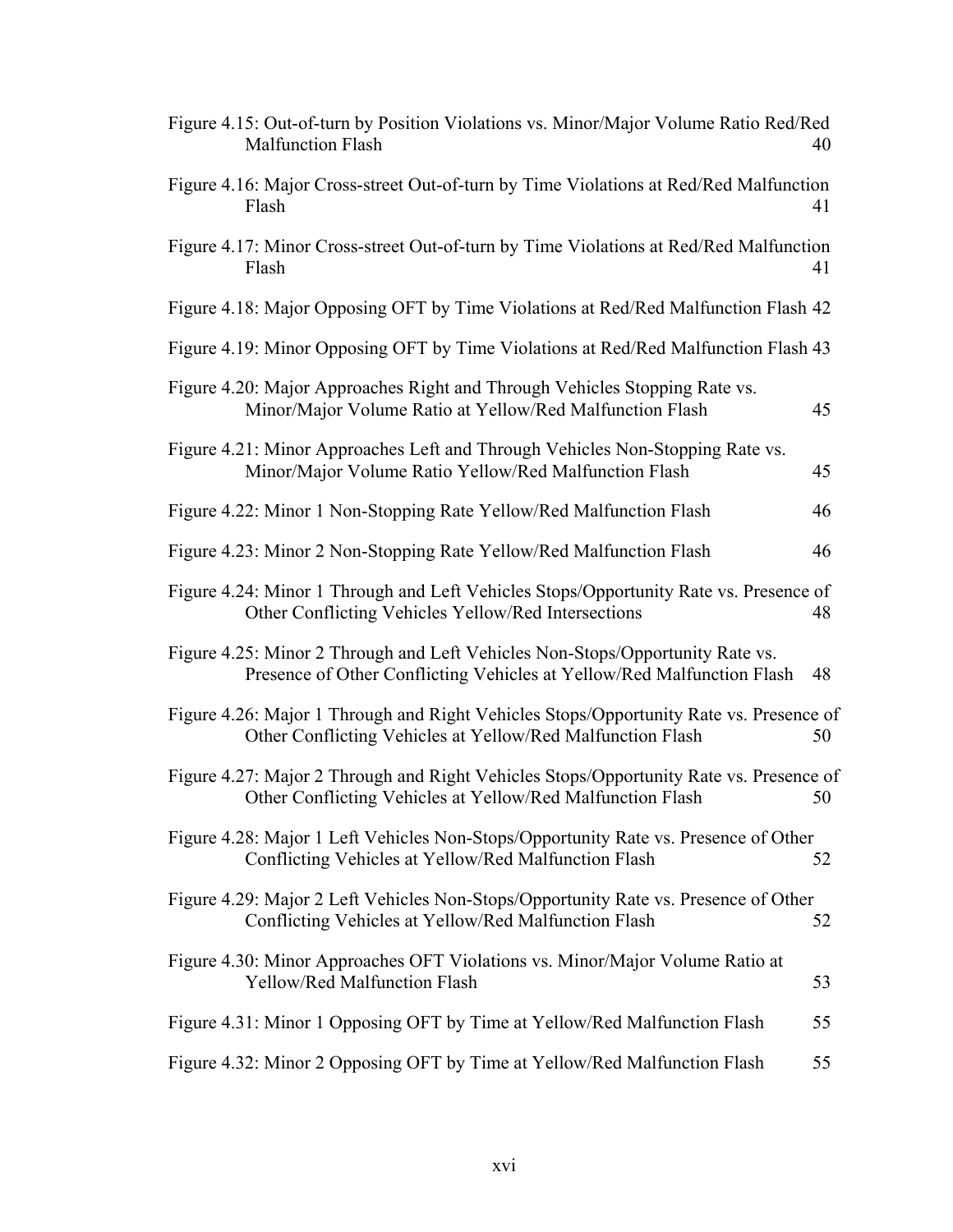| Figure 4.33: Major 1-Minor1 Cross-street OFT by Time at Yellow/Red Malfunction<br>Flash  | 56 |
|------------------------------------------------------------------------------------------|----|
| Figure 4.34: Major 1-Minor 2 Cross-street OFT by Time at Yellow/Red Malfunction<br>Flash | 57 |
| Figure 4.35: Major 2-Minor 1 Cross-street OFT by Time at Yellow/Red Malfunction<br>Flash | 57 |
| Figure 4.36: Major 2-Minor 2 Cross-street OFT by Time at Yellow/Red Malfunction<br>Flash | 58 |
| Figure A.1: Aerial Photograph of Arcado Rd. and Emily Dr. Intersection                   | 68 |
| Figure A.2: Aerial Photograph of Pirkle Rd. and Oakbrook Dr. Intersection                | 69 |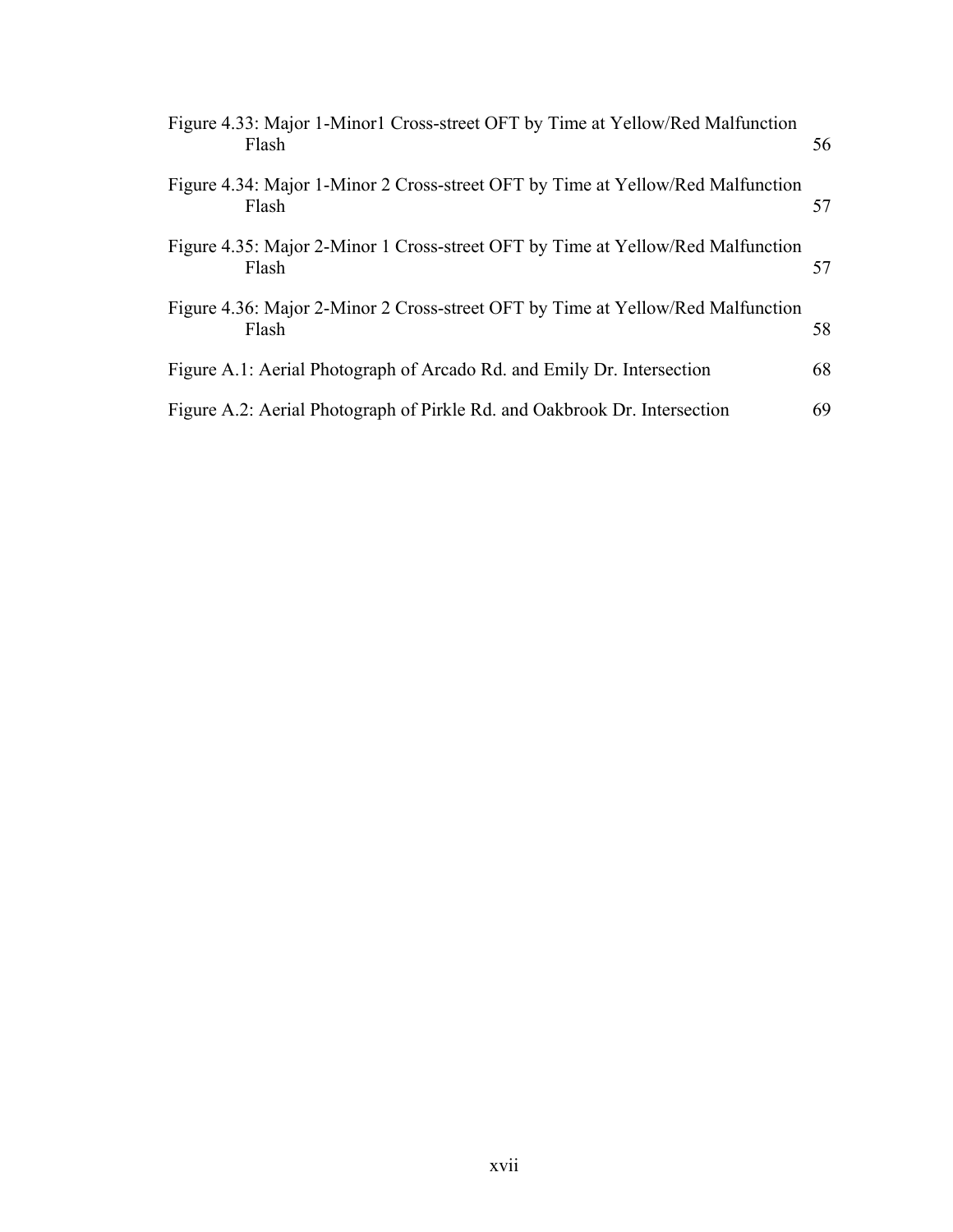## **SUMMARY**

Since instances of malfunction flash are rare and random, driver expectancy is compromised when vehicles arrive at a flashing intersection that was not previously in flash mode. Immediately, drivers must interpret what the flash (red or yellow) means and how to proceed accordingly. Furthermore, those facing the red flash will have to determine what the cross-street is facing as well. Unlike at stop-controlled intersections where there is usually an "all-way" indication below the stop sign to indicate that all approaches must stop, drivers at malfunction flash intersections must depend on crossstreet characteristics and stopping behaviors to make a guess at whether the cross-street is required to stop.

From the study's findings, this task is difficult at intersections with high minor/major volume ratios. At these intersections, volumes may seem equally heavy. In addition, drivers facing the yellow flash frequently stop in caution regardless of whether there is another conflicting vehicle present or not. Such inconsistent stopping behavior sends an unclear message to drivers facing the red flash. For those who do stop on a red flash, there are high rates of out-of-turn departures after stopping. These rates suggest confusion in right of way priority comprehension. Although Yellow/Red operates well under low minor/major volume ratio, having a few exceptions of Yellow/Red mode usage among mostly Red/Red cases may lead to false driver expectancy. It is recommended that Red/Red flash mode be used in all cases to remove uncertainty about which mode the flash is operating in. Having a higher and more consistent stopping rate from all approaches by operating in Red/Red flash mode will lead to less hazardous conditions.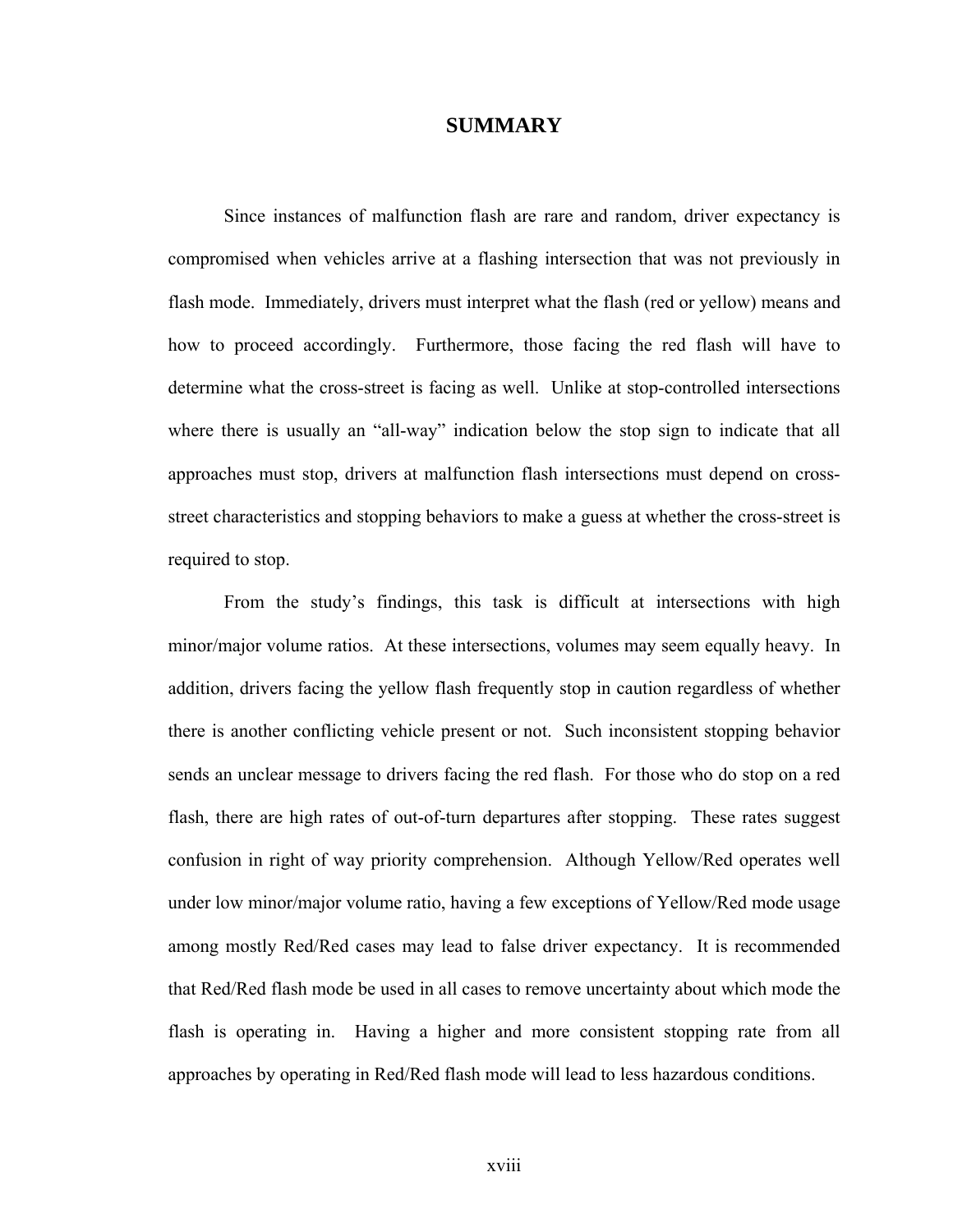## **CHAPTER 1**

## **INTRODUCTION**

 Flash signal is one of many intersection controls used in the United States. In most flashing instances, the signal is programmed to flash during a set period of time. Sometimes, however, signals go into flash due to malfunctioning equipment. Whichever the case may be, road users are faced with two possible situations: a Red/Red flash or a Yellow/Red flash. While there is no official preference or guideline on which flash mode to use in the case of a malfunction signal, most agencies choose the Yellow/Red flash for its theoretical operational benefits [1]. Studies which have been performed, either by using accident data or simulations, have reported sound operational and safety performance at Yellow/Red flash intersections. Studies with accident data, however, mostly pertain to programmed flash, and studies using simulation models do not validate the assumed driver behavior which is required to produce the efficient performance.

If in fact all drivers facing the red flash stop and yield, and all drivers facing the yellow flash proceed without stopping, there would be little concern over the potential safety of the intersection. That assumption, however, may very well be conditional. Bansen [2] and Jenior [1] at Georgia Tech have previously collected field data from 51 intersections in malfunction flash operation. Both look at operational characteristics that are later simulated by Oricchio [3]. One of the characteristics reviewed is the stopping rate of vehicles. It is found that the stopping rate differs greatly from that which is assumed in previous studies. This discovery prompts the need to look into driver behavior at malfunction flash intersections in greater depth.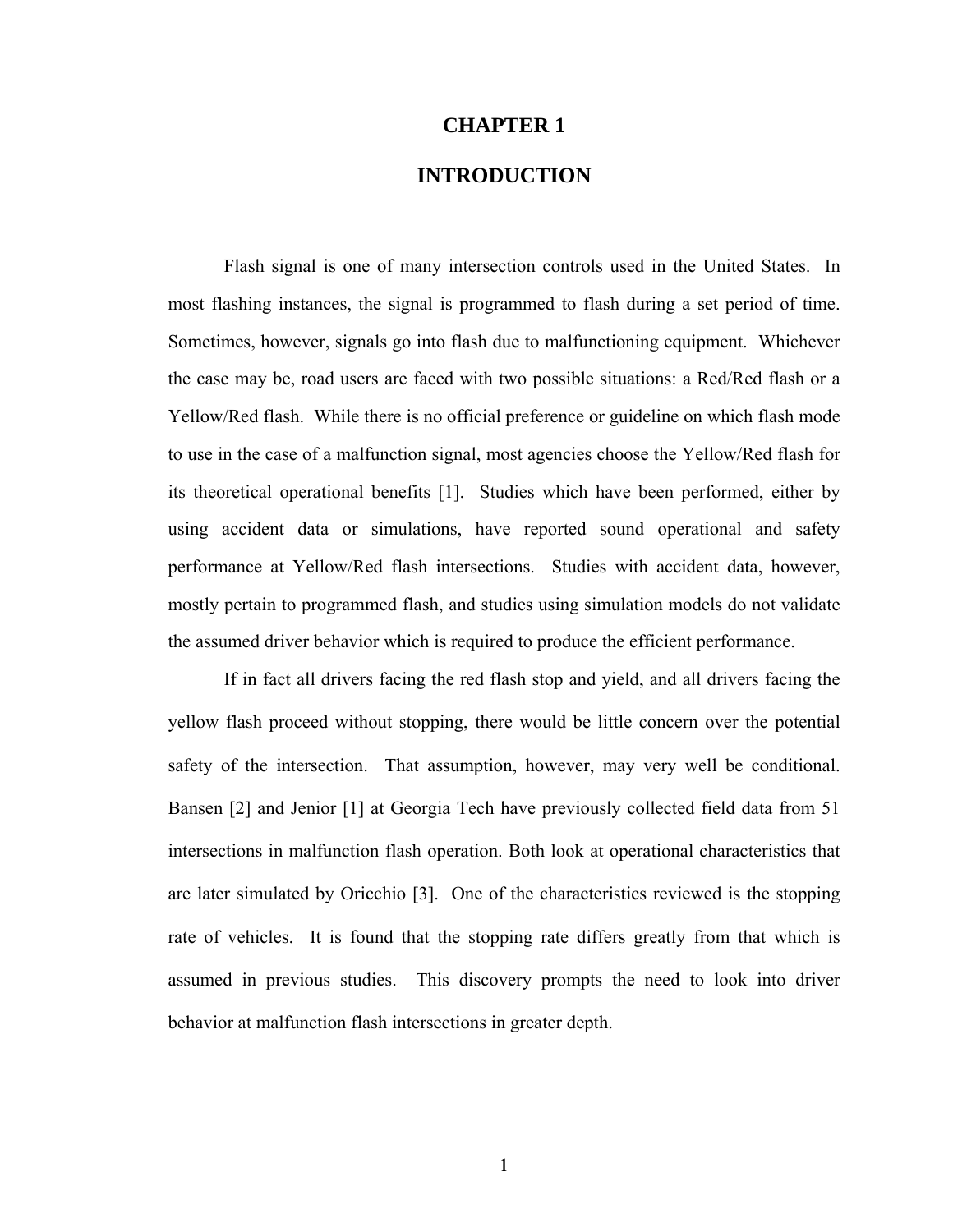#### **1.1 Need for Study**

There are safety concerns associated with intersections in malfunction flash that have not been addressed in depth by previous research efforts. While the occurrence of programmed flash may be controlled and limited, malfunction flash may occur at any time under any demand condition. Under moderate to high traffic demands drivers often have no expectancy, or even an incorrect expectancy, of proper operations.

Drivers are to traverse through an intersection in malfunction flash mode in the same manner as an intersection controlled by a stop-sign. Red/Red flash corresponds to all-way stop control (AWSC) and Yellow/Red flash corresponds to two-way stop control (TWSC). However, at a red flashing signal there is no assurance that a road user is able to identify the cross street indication (i.e., yellow or red flash) and is therefore unable to determine if the intersection is operating as a two-way or four-way flash based on observations of the signal control alone. As such, the vehicle on the minor street may stop, but fail to subsequently yield to a vehicle on the major street. At a yellow flashing signal, drivers may be overly cautious and stop when they should not, fearing the cross street vehicle may not stop. This action may allow drivers to avoid cross-street collisions, but will increase opportunities for same-direction rear end crashes. It may also solidify the assumption of a cross street driver that the intersection is operating under Red/Red flash when it is actually in Yellow/Red flash. In addition, some drivers appear unclear on the basic rules at a flashing signal regardless of the cross-street factor. This confusion makes the intersection even more accident prone.

The impacts of aforementioned behaviors on the intersection safety performance may be significantly hazardous. As agencies are attempting to update their standard for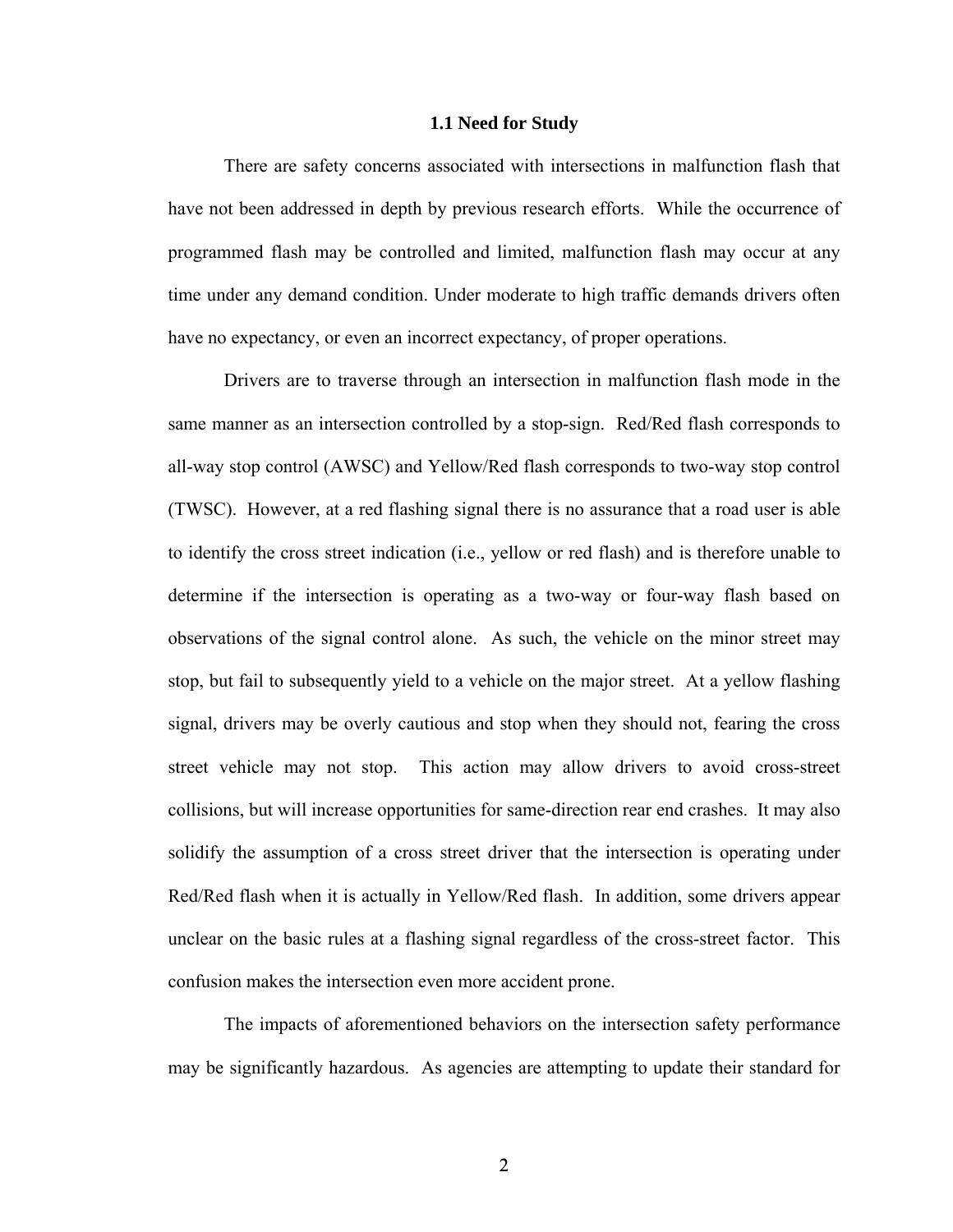when to use each flash mode, it is important to determine the potential dangers of each mode and whether one is preferred over the other.

#### **1.2 Study Objective**

The objective of this study is to determine the level of drivers' understanding of the two modes of flash control through an analysis of the types and rates of violation, along with related driving behaviors at recorded intersections in malfunction flash. Comparing these violation rates to those at comparable stop-control intersections will help illustrate the difference in drivers' understanding of these similar intersection control devices. Similar analysis will also be conducted between Red/Red flash and Yellow/Red flash to compare how motorists behave at the two types of flashing intersection.

## **1.3 Study Overview**

### **1.3.1 Literature Review**

The next chapter of this report summarizes the findings from previous research efforts on driver behavior and safety analysis at intersections in malfunction flash mode. Since there is little existing research on these topics literature on stop-controlled intersections are also consulted for an expanded review of existing data collection methods and results. It is interesting to note that there is no literature found which focuses specifically on the safety of intersections operating in malfunction flash. It is found that intersection safety analysis on other conventional unsignalized intersections is mostly based on simulations and accident data. However, simulations are only as accurate as their underlying assumptions. As the assumptions for malfunction flash intersections have not been verified, simulation may not yet be an appropriate means to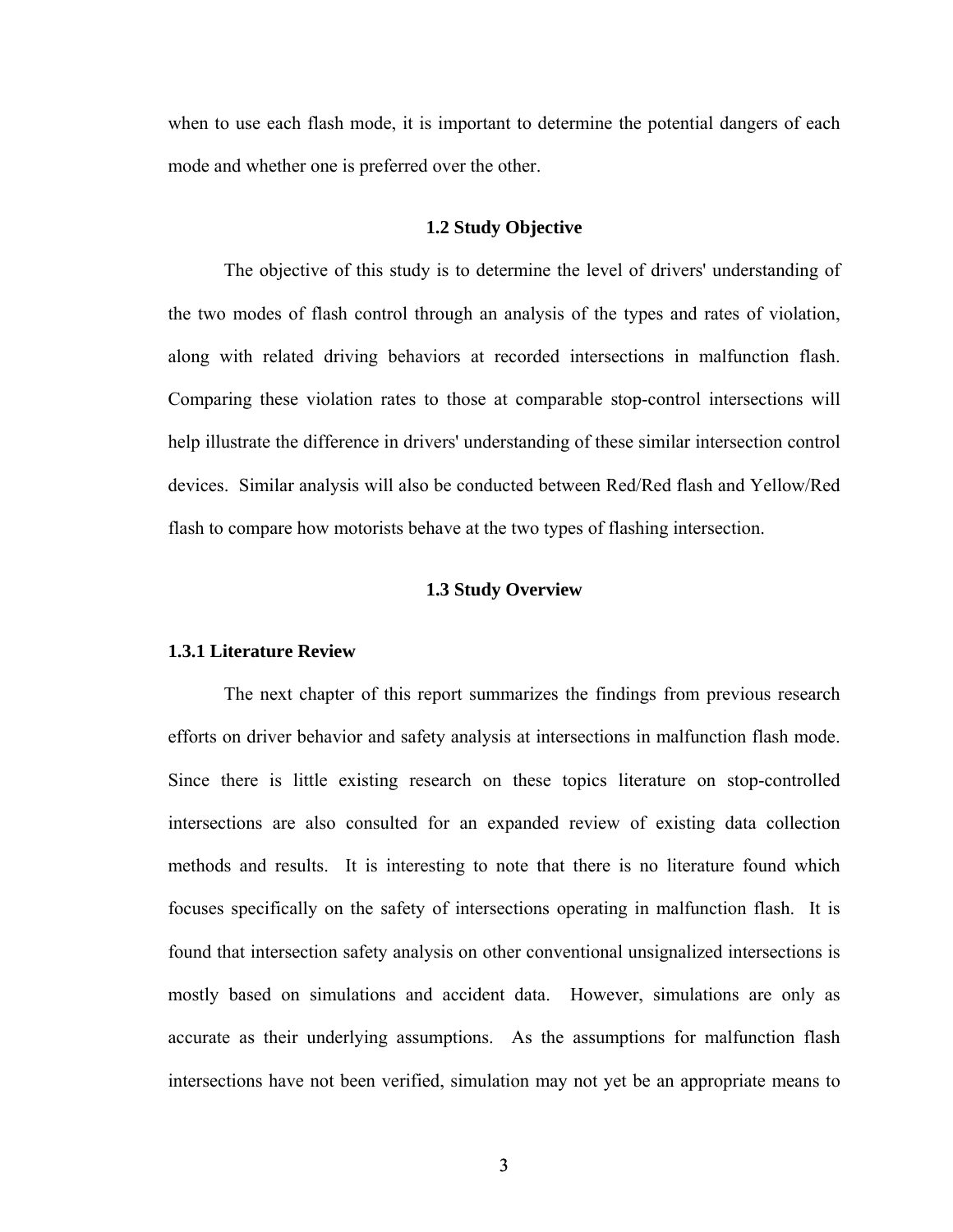study this special traffic control case. Sufficient accident data for malfunction flash scenarios is also difficult to accumulate and thus one of this study's objectives is to determine another method of analysis.

### **1.3.2 Data Extraction**

Most of the video data extraction effort has previously been completed by Bansen [2] and Jenior [1], the two earlier students who worked on this research topic at Georgia Tech. The new pieces of information which are required to conduct analysis in this research are extracted from existing data through the use of VBA codes programmed in Microsoft Office Excel<sup>©</sup>. A detailed description of the methodology and the basis for the coding logic are provided in Chapter 3.

## **1.3.3 Data Analysis**

Chapter 4 of this report presents the results of the data analysis. Quantifications and observations of different behavioral events are presented in an attempt to identify driver behavior at both malfunction flash modes. Stopping behavior is observed with a detailed breakdown of presence and absence of conflicting vehicles. As part of the analysis of driver behavior out-of-turn movements, which occurs after a vehicle stops, are also considered along with platoon effects. Findings from intersections in each mode of malfunction flash are also compared with several stop-controlled sites to verify the underlying assumption that the behavior at Red/Red malfunction flash should be the same as AWSC and the behavior at Yellow/Red malfunction flash should be the same as TWSC. Finally Chapter 5 summarizes the findings presented in Chapter 4 and outlines the conclusions based upon these findings. A discussion of research limitations pertaining to this study is also included, followed by recommendations for future studies.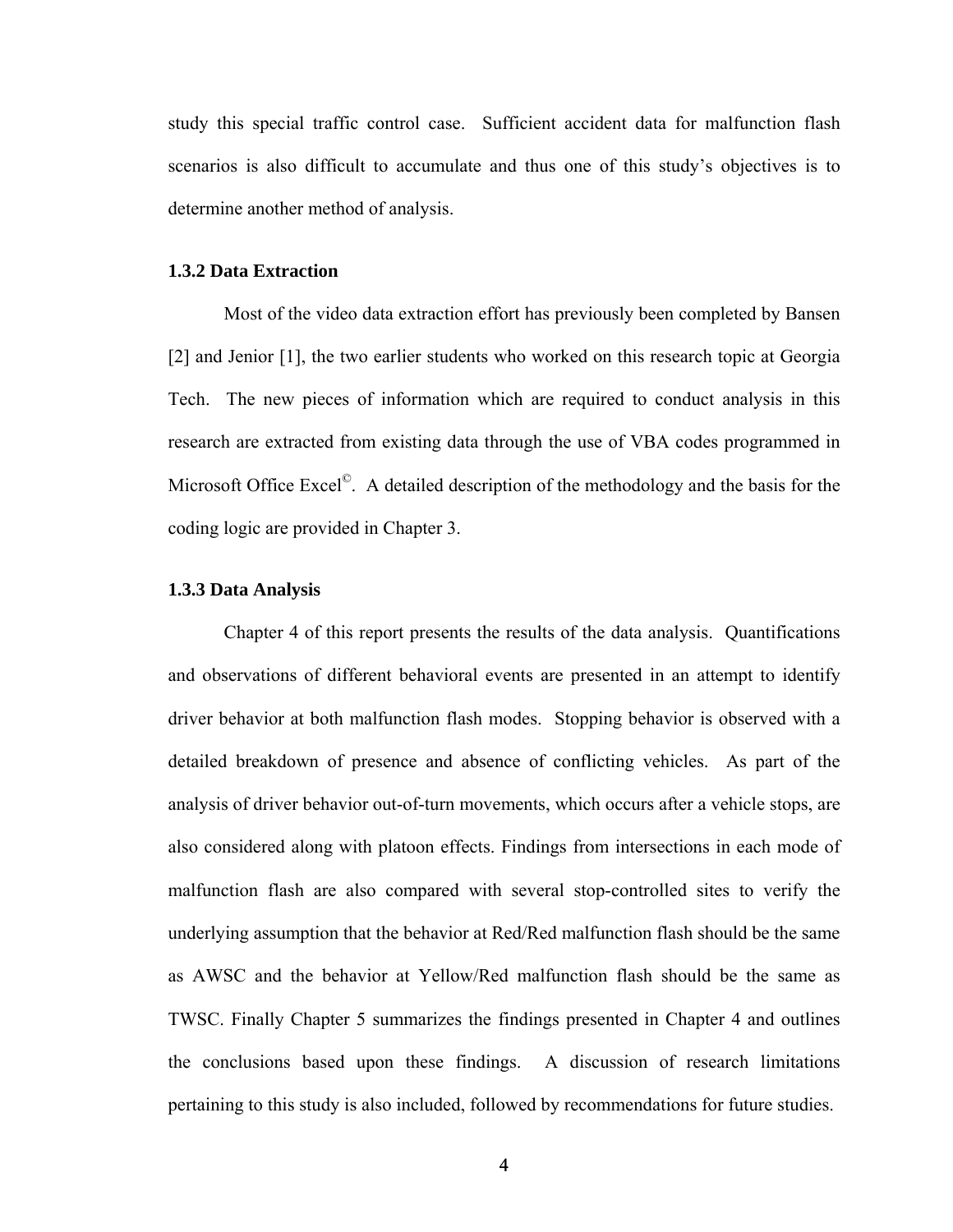## **CHAPTER 2**

## **LITERATURE REVIEW**

This chapter presents an overview of previous literature that discusses driver comprehension and driver behavior, and their implication on safety at both malfunction flash and stop-controlled intersections. Data analysis techniques are also explored for a better understanding of possible study approaches.

## **2.1 Rules of the Road**

Before touching on drivers' comprehension of a flashing signal's meaning and how well drivers comply, it is necessary to first explore the exact regulations which drivers are expected to obey. The following codes and instructions are from the state of Georgia as all intersections under study are from this particular state. However, similar codes and instructions have been found for other states (Texas, Massachusetts, etc.) as well.

According to section 40-6-23 of the Official Code of Georgia Annotated [4], and the more common source of traffic laws available to the average driver, the 2008 Georgia Driver's Manual [5], the driver facing the flashing red indication at a flashing signal has to stop and then follow the right of way rules for a stop sign controlled approach. The driver with a flashing yellow indication may "cautiously" move through. No further elaboration is given. In the literature cited by Bansen [2], the Georgia DOT expanded the explanation to advice road users that a flashing Yellow/Red intersection operates like a two-way stop-controlled (TWSC) intersection while a flashing Red/Red intersection operates like an all-way stop-controlled (AWSC) intersection.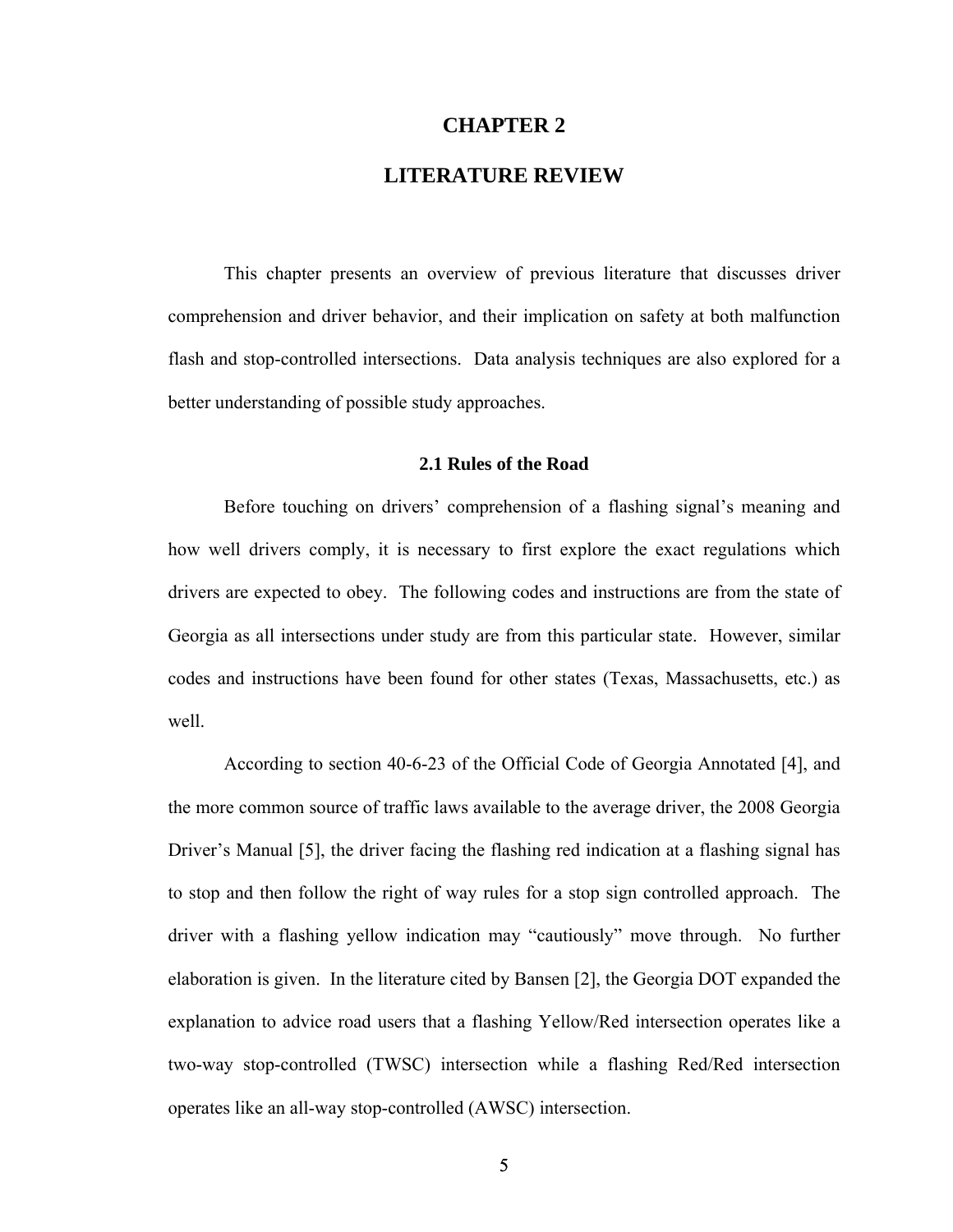Having established that the two flashing scenarios should be treated like the two stop-controlled scenarios, the next logical question is: What are the rules regarding stopcontrolled intersections? Under section 40-7-72 of the Georgia Code [4], which covers the right of way for stop and yield signs, it is stated:

"Except when directed to proceed by a police officer, every driver of a vehicle approaching a stop sign shall stop at a clearly marked stop line or, if there is no stop line, before entering the crosswalk on the near side of the intersection or, if there is no crosswalk, at the point nearest the intersecting roadway where the driver has a view of approaching traffic on the intersecting roadway before entering it. After stopping, the driver shall yield the right of way to any vehicle in the intersection or approaching on another roadway so closely as to constitute an immediate hazard during the time when such driver is moving across or within the intersection or junction of roadways."

The Georgia Driver Manual [5] goes into further detail by explaining that at an AWSC intersection, it is "first come, first serve." If two vehicles arrive at the intersection simultaneously, the one on the right may go first. There is no discussion about the possibility of three or more vehicles arriving simultaneously. The Georgia Driver manual also offers no additional detail for TWSC intersections. Most other states' driver manuals also do not go into detail about stop-controlled intersection right of way. This lack of clear explanation potentially leads to a hazy understanding on the part of drivers of the right of way rules at stop controlled intersections, which may cause unfortunate accidents on top of poor intersection operation.

### **2.2 Driver Comprehension of Traffic Controls**

According to findings from Bansen's literature review [2], a TTI study in 1993 [6] shows a high percentage of drivers do comprehend the meaning of yellow and red flashing indications. However, drivers expressed uncertainty in their expectation of cross street traffic behavior. In this study, it is found that 41% of drivers thought that the cross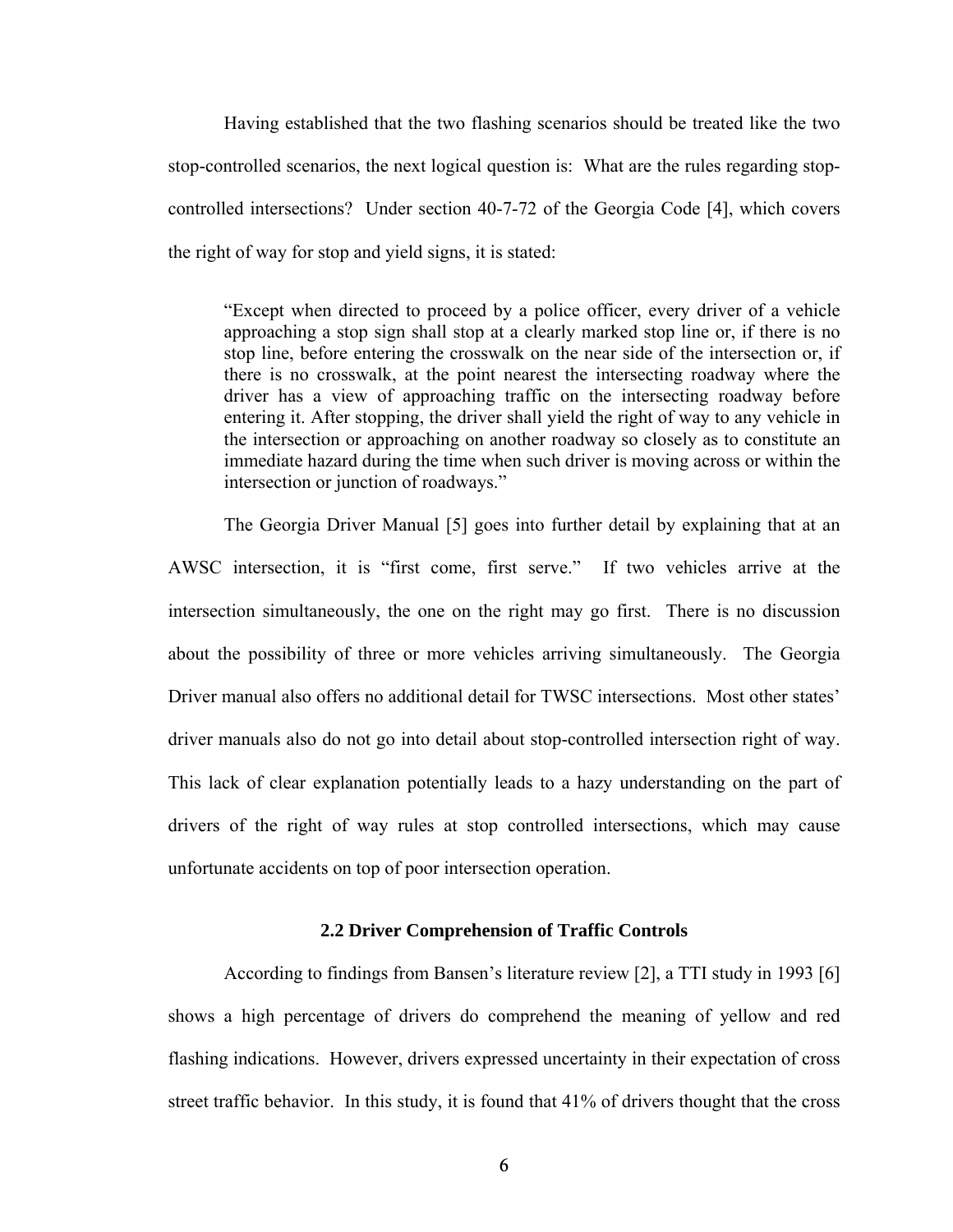street would stop and the same percentage did not know what the cross street would do. Many drivers thus may incorrectly assume that the cross-street traffic is either also being displayed a flashing red (when they could be facing a flashing yellow) or should stop if they are facing a flashing yellow. A FHWA survey [7] cites by Bansen similarly finds that over 60% of the participants either thought the cross street would stop or they could not tell what the cross street would do.

 Bansen's field data findings show that the stopping rate for a major street through movement is as high as 42% at flashing yellow indications even in the absence of minor street vehicles, and as high as 68% when considering all vehicles. The variability in vehicle stopping of Red/Red flash is much lower compared to Yellow/Red flash. As such, driver expectancy is further compromised. The drivers who stop unnecessarily at a flashing yellow are unsure themselves of the appropriate driving rules and they are also potentially adding to the confusion of those who arrive behind them and those on the cross street. The Yellow/Red flash controlled intersections thus have the high likelihood, particularly under higher demands, of behaving more similarly to an AWSC intersection than a TWSC intersection. Such confusion is dangerous as it leads to rear-end collisions and the more severe angle or head-on collisions. In fact, three crashes are noted from Bansen's observations, two of which are at intersections with flashing Yellow/Red.

 Similar confusion has been noted at TWSC and AWSC intersections. Stokes [8] cites Picha et al. [9], who notes that drivers may misinterpret a two-way stop-controlled intersection as a four-way stop-controlled intersection as a result of several conditions. Among them are similar volumes, similar high speeds, and similar geometric elements on the approaches. Picha et al. as well as Gattis [10], who conducts a separate study,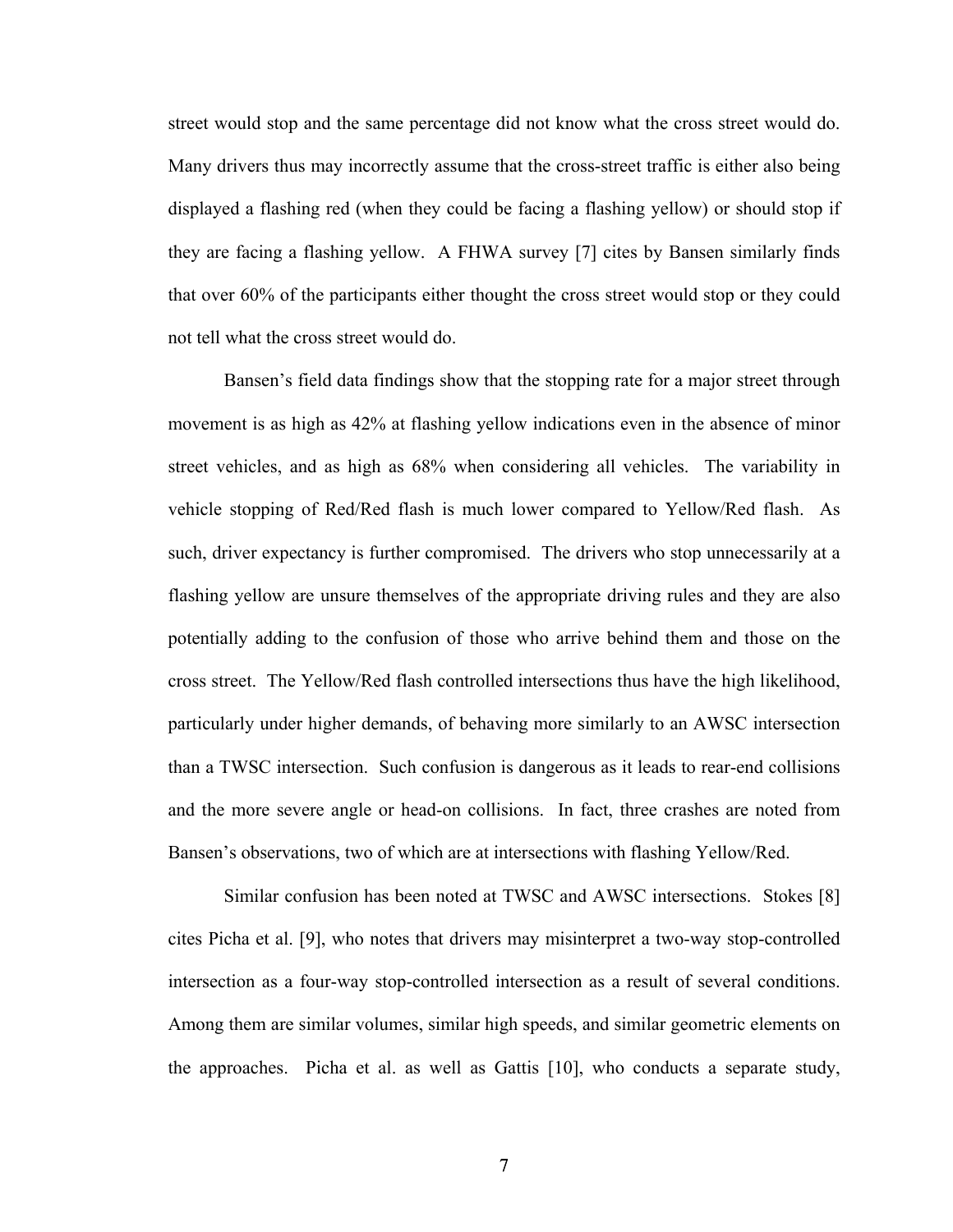recommend using a supplemental sign to relieve misunderstandings. However, Gattis warns of the danger of drivers expecting the sign at all two-way stop-controlled intersections. Many engineers fear the same false expectancy should most flashing instances become Red/Red. That choice would make the few Yellow/Red cases much more dangerous.

## **2.3 Driver Behavior**

The following is a brief summary of several studies pertaining to the topic of driver behavior at both malfunction flash and stop-controlled intersections. The first three are from the series of Master's theses on the topic of malfunction flash operation at Georgia Tech. The last two studies pertain to stop-controlled intersections.

# **2.3.1 Evaluation of Traffic Operations at Intersections in Malfunction Flash Mode (2006)**

Bansen [2] starts the malfunction flash mode study at the Georgia Institute of Technology with data from the original sample of 13 intersections. Bansen finds that at low volumes, minor street flow rates are low enough that they do not force major street vehicles facing a flashing yellow indication to stop. At high volumes, however, Yellow/Red flash intersections tend to operates as a four-way stop controlled intersection from time to time, resulting in a high rate of major street vehicles stopping. At low minor street flow rates  $( $200$  vph), the percentage of vehicles stopping on a yellow indication$ is fewer than 20% (still arguably a high rate of confusion). Inside the transitional area of 330-500 vph, the percentage of vehicles stopping on the yellow varies widely. When minor street volumes exceeds 500 vph, the percentage of major street vehicles stopping on the yellow is generally anywhere from 40 to 60%. Clearly, as the side street volumes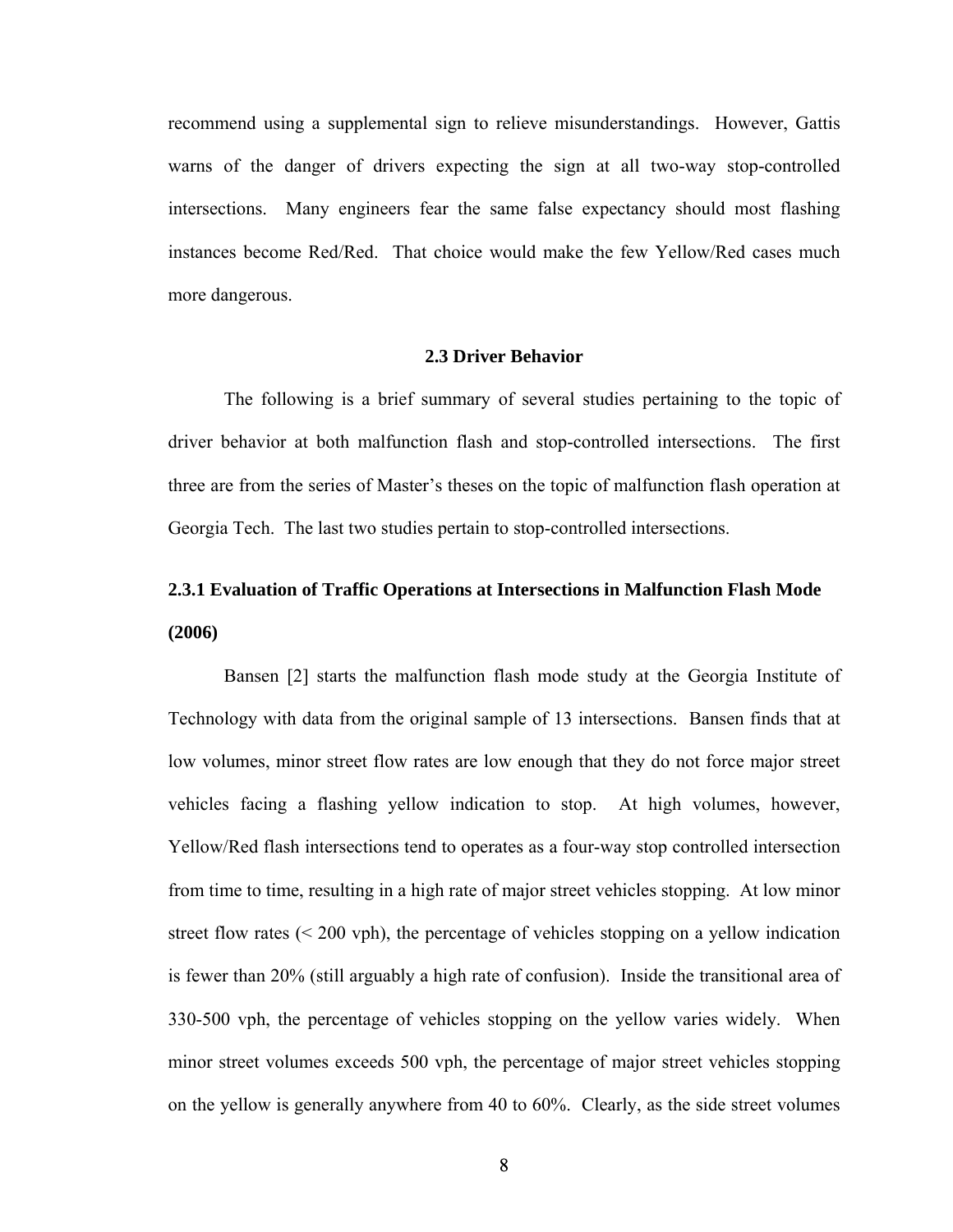increase the intersection does not operate according to the design expectations, that is, as a two-way stop controlled intersection. For the two signals with Red/Red flashing operation, an average of 87% of major street through vehicles stopped when a minor street vehicle is present. However, when a minor street vehicle is absent, the percent stopping dropped to 73.4% on average. This is an indication that vehicles are more likely to violate a flashing red signal when there is no conflicting minor street traffic.

### **2.3.2 Observation and Modeling of Traffic Operations at Intersections in**

#### **Malfunction Flash Mode (2007)**

Jenior [1] continues the study and expands the sample size to 34 malfunction Yellow/Red flash instances and 9 malfunction Red/Red instances. Major through stopping percentage is analyzed as a function of minor street volume and minor street to major street volume ratio, similar to Bansen's analysis. Here, it is similarly found that at low minor street volumes, the percentage of major street through vehicles stopping is less than 25%. At high volume minor street volumes, the percentage of major street vehicles stopping may reach 60%. Thus it can be seen that Yellow/Red flash operates closer to expectation at low minor street volumes (< 200 vph) than at higher minor street volumes  $($  > 500 vph).

Jenior also develops logit models using volume ratio as an independent variable to predict the probability of a vehicle stopping when facing a yellow flash indication. A scaling factor of 0.62 is used for the model which is based on the presence of a minor street vehicle. A scaling factor of 0.31 is used for the model which is based on the absence of a minor street vehicle. Although the scaling factors are not interpreted as the actual stopping probability, one being twice the other means that the probability of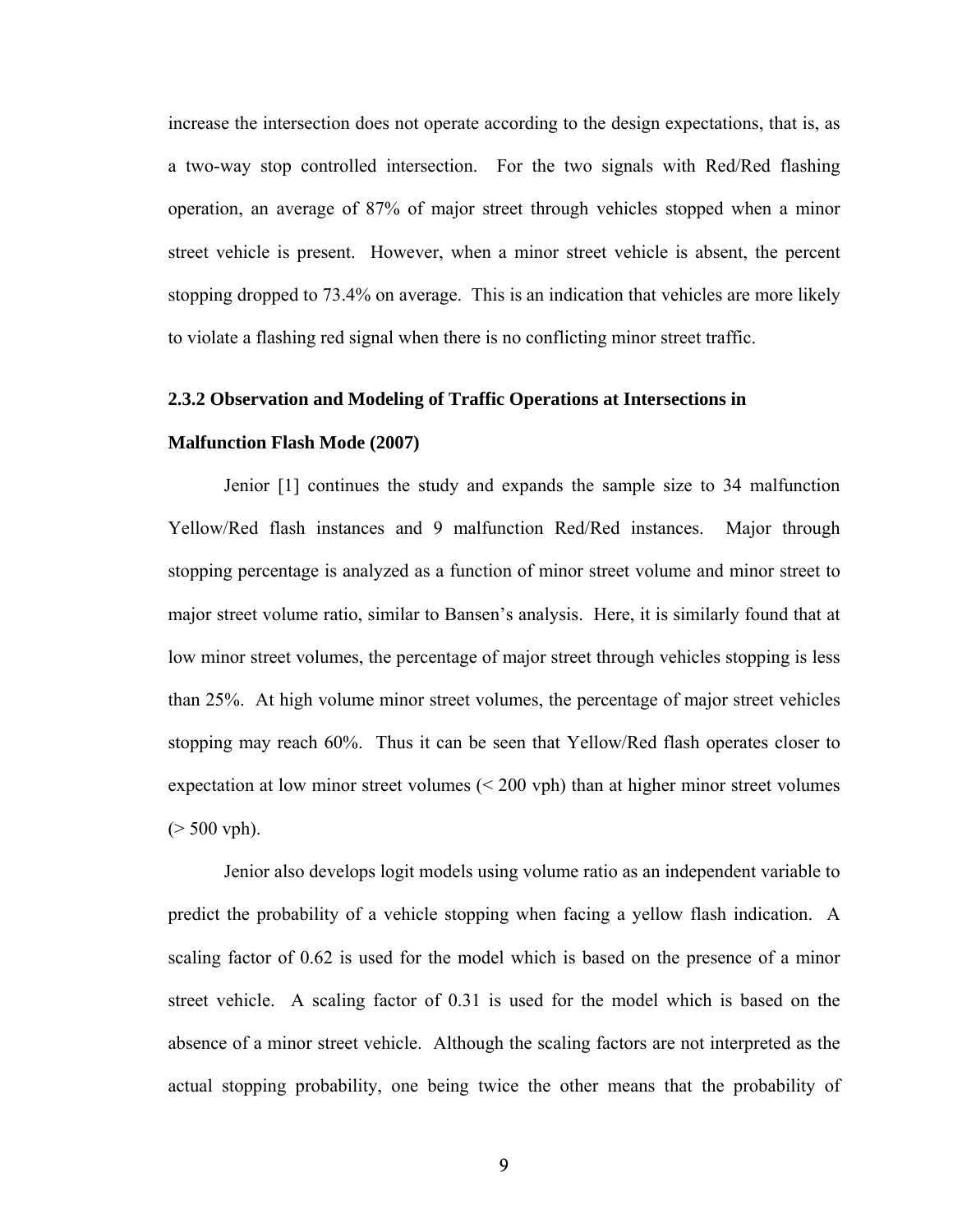stopping with the presence of a minor street vehicle is twice that of having no minor street vehicle, all else being constant. These models will be used in Oricchio's [3] simulation as discussed in the next section.

When observing red flash violation, the author finds that most cases have a stopping rate of below 90% when the ideal stopping rate should be 100%. The phenomenon of platoons moving through the intersection is also observed in Jenior's study as a partial explanation for the high non-stopping rates of vehicles facing a red flashing indication. That is, vehicles previously stopped in the queue are seen to follow a lead vehicle through the intersection without coming to a stop at the stop bar. However, this phenomenon did not account for a significant percentage of non-stopping vehicles. Many intersections with low traffic volumes and good visibility have a high red flash violation rate due to vehicles treating the stop control flash as a yield control. When there are no vehicles making conflicting movements, minor street drivers proceed as they would at a yield sign without fully coming to a stop. When compared to other published results, Jenior notes that even higher stop violation rates have been observed at AWSC intersections. A possible explanation may be that drivers are more unfamiliar with a flash signal than a stop sign, therefore the violation rates would fall lower as drivers may be more cautious proceeding through a flashing intersection.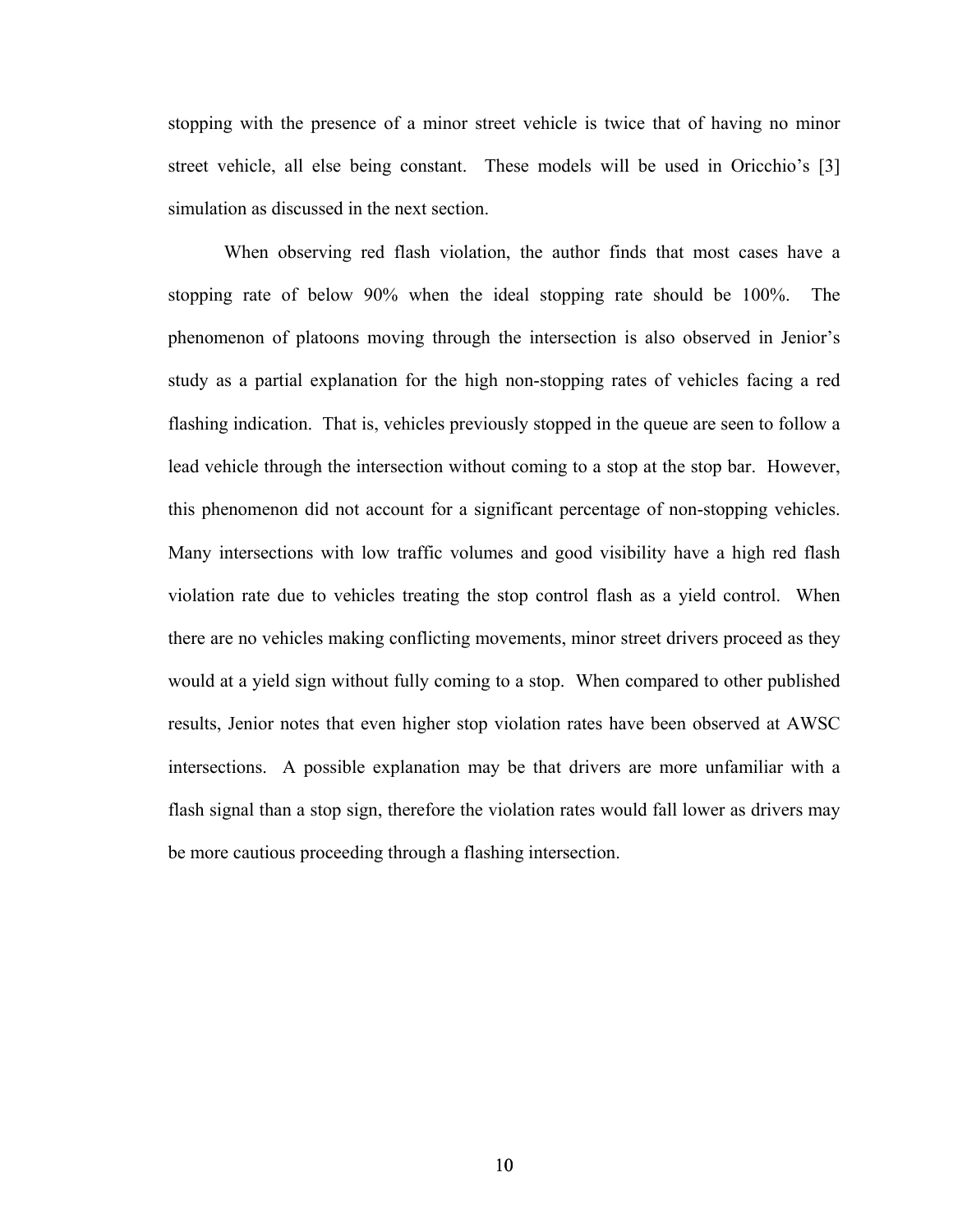# **2.3.3 Microscopic Simulation Model of Traffic Operations at Intersections in Malfunction Flash (2007)**

Oricchio [3], the third to work on the Georgia Tech malfunction flash project, uses findings from the previous two studies to develop a VISSIM simulation model of operations at intersections in flash mode. Previous models have assumed a zero stopping rate for yellow flash indication and a 100 stopping rate for red flash indication, which is unrealistic when compared to Bansen [2] and Jenior's [1] field findings. Oricchio's simulation model uses Jenior's logit model as a basis for predicting stopping rates to better reflect the observed driver behavior. Results from the simulation also show that under low volume conditions, a Yellow/Red malfunction flash may operate similarly to a TWSC intersection. However, operations change to resemble an AWSC intersection as the volume increases. Oricchio recommends selecting Yellow/Red flash only when the highest approach volume is at most 400 veh/hr/ln and when the minor to major volume ratio is at most 0.3. Speaking from an operations perspective, Oricchio argues that once drivers start to treat the intersection as an AWSC intersection, the operational benefits of a Yellow/Red flash over a Red/Red flash are lost.

# **2.3.4 Driver Behavior and Traffic Stream Interactions at Unsignalized Intersections (2000)**

This research [11] focuses on improving the existing gap-acceptance simulation models at unsignalized intersection by also considering driver behavior to better model the traffic stream interactions. The authors argue that at unsignalized intersections drivers safe navigation through the intersection is primarily dependent on their own decision-making. Where there is high major road volume, minor road vehicles may get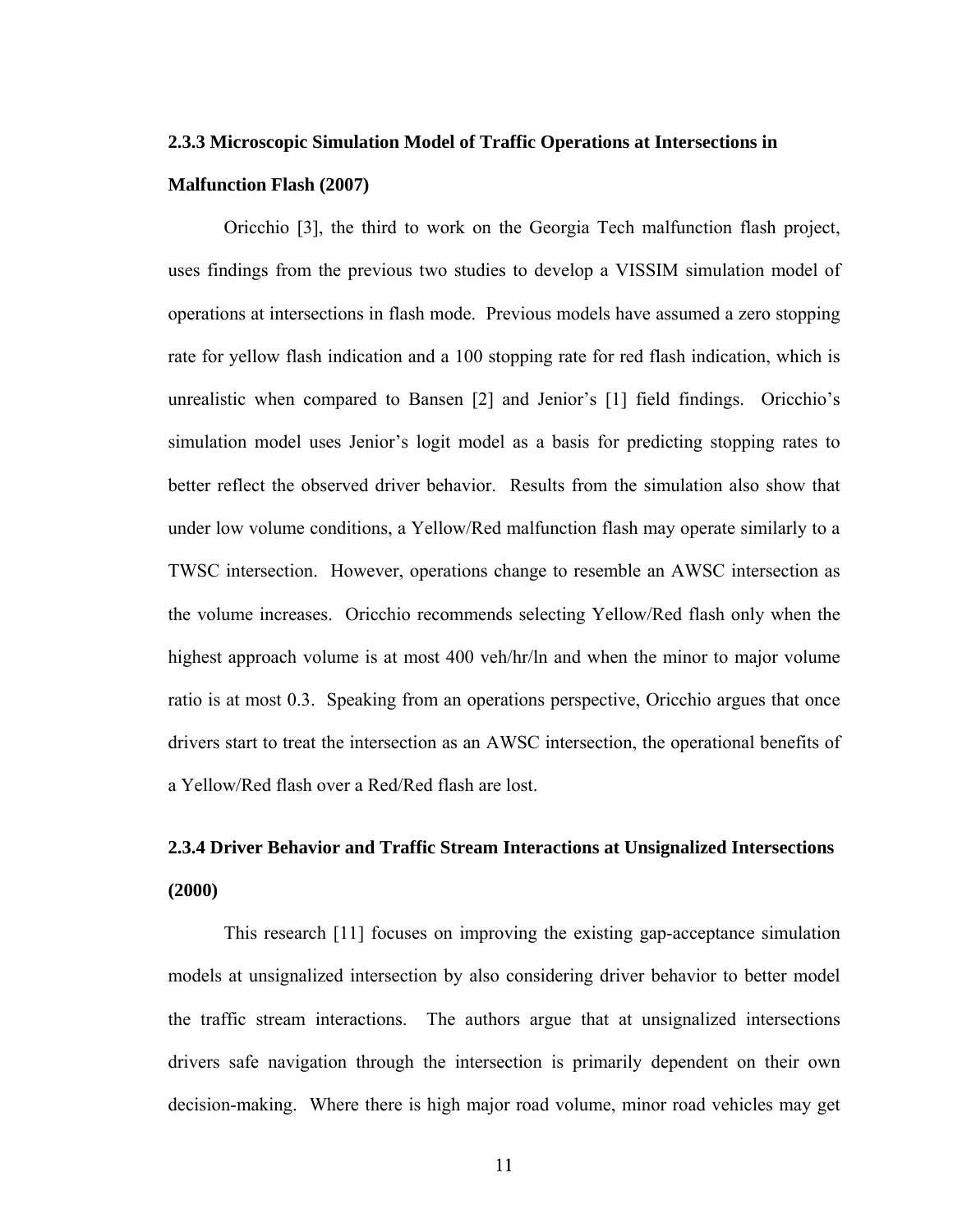tired of waiting and end up accepting a shorter gap than they normally would. As such, driver learning, impatience, and aggressiveness are all taken into account as influencing characteristics.

Simulation results show that as aggressive drivers share goes up from 40% to 60%, the delay on the minor streets decreases by 1.4 s/vehicle while the delay on the major streets increases by 5.6 s/vehicle. This intersection performance resulted in the number of conflicts increasing from 80 to 134 per hour. The study concludes that intersections with lack of control have performance which reflects aggressive driving practices and may potentially be dangerous. The simulation is applied to the city of Beirut where motorists treat stop-controlled intersections as uncontrolled. Although the results may not apply to U.S. stop-controlled intersections, the validity may still hold for malfunction Yellow/Red flash-controlled intersections where longer delays resulting from higher volumes may cause greater risk-taking.

# **2.3.5 Analysis of Rural Intersection Accidents Caused by Stop Sign Violation and Failure to Yield the Right of way (2000)**

This research conducted by the Kansas DOT, Kansas State University, and the University of Kansas [8] aims to identify the contributing factors of accidents caused by failure to stop and failure to yield right of way at a TWSC intersection. There are several key findings which are included in this paper, both from the research results and from previous efforts. From Gattis [10], the following two results are found, with the second also reported by Mounce [12]: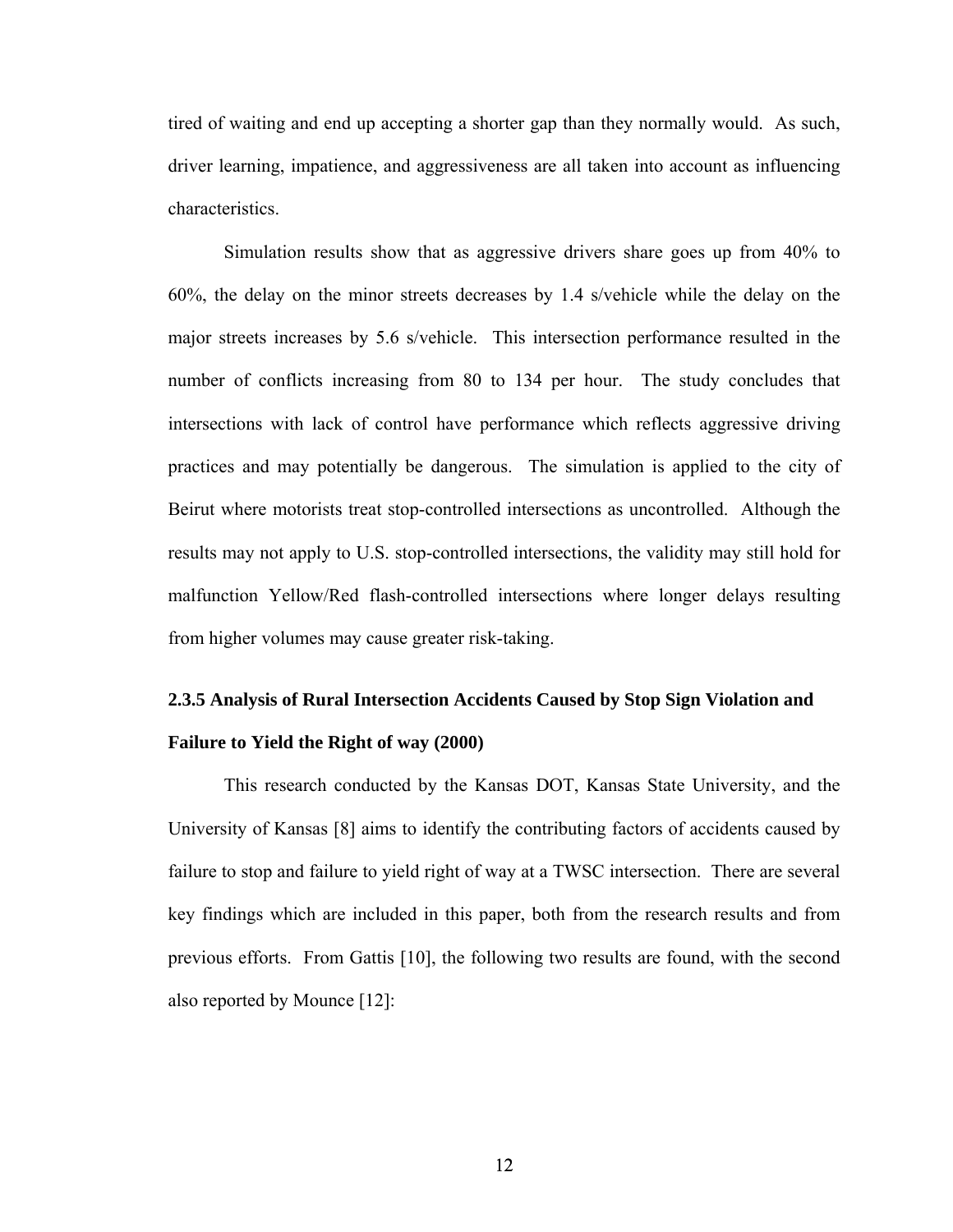- 1. There is a 67.6% stop sign violation rate from 142 urban sites in which one third of the drivers stated they violated the control because cross street volumes were low.
- 2. Stop-sign violation rates decrease as major road volumes increase.

From Stokes et al. [8], the following is found:

3. Only 11% of all accidents in the study period involve stop sign violation.

Although the data are from different study sites, one may suspect those who run a stop sign do so when there generally isn't the presence of other conflicting vehicles, thus resulting in a low share of accidents despite the high violation rate.

From Stokes, the following are also found:

- 4. Eighty-seven percent (87%) of the accidents involve drivers who failed to yield the right of way.
- 5. Eighty-eight percent (88%) of the accidents are collisions between a major roadway vehicle and an entering vehicle from the minor roadway.

The authors suggest that drivers on a minor roadway either have poor sight distance or fail to correctly estimate the oncoming speeds on the major roadway. This goes parallel with the driver behavior concept mentioned in the previous paper where drivers are expected to judge for themselves the safety of their movement. From the two reviewed research papers, it is thus apparent that not only is traffic control compliance important to observe, what a driver does after stopping also has a major implication on intersection safety.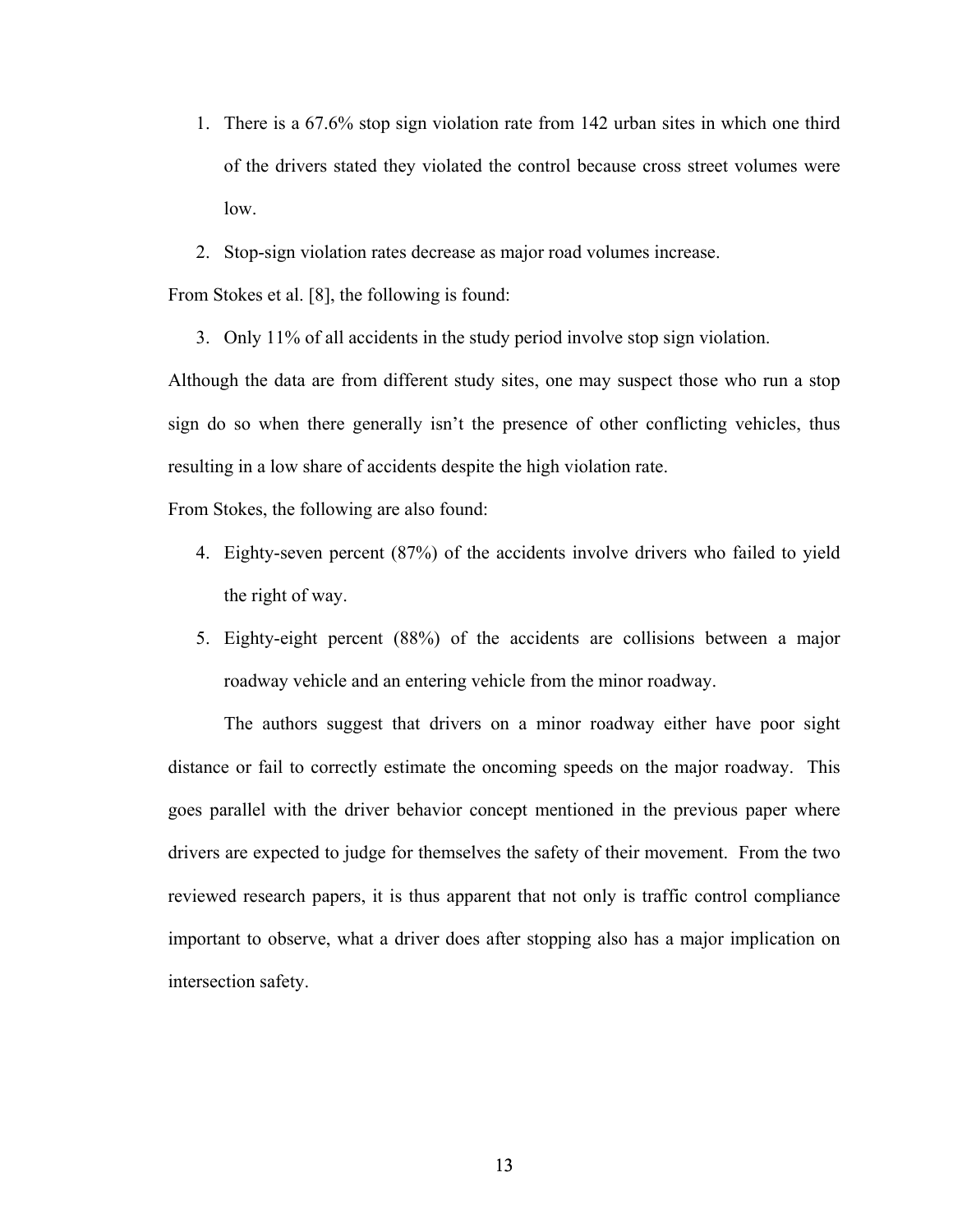### **2.4 Data Collection and Analysis Techniques**

To answer questions concerning driver comprehension and driver behavior, and their implications on intersection safety, researchers have undertaken different routes in data collection procedures and analysis techniques to arrive at their conclusions. The TWSC study done by Stokes et al. [8] utilizes three years worth of accident reports from 1994 to 1996. Field data collection undertaken by the researchers is limited to intersection site observations to identify possible contributing conditions (such as geometric layouts and surrounding elements). The drawback on this procedure is that several years of accident data are needed, and there is no insight on specific behavioral patterns. For example, the crash database used in this study comes from police reports. Whether it was recorded that a vehicle failed to yield right of way or failed to stop depends on the driver's testimony. It is possible that drivers would admit to driver error (poor judgment when pulling into the intersection) rather than to admit to traffic law violation (running the stop sign).

Bansen [2] and Jenior [1] both collect field data and analyze stopping rates and platooning effect as measures of intersection performance. While these are valuable information, other aspects of intersection behavior are left out due to the scope of the projects as well as having a restrained time limit.

 Instead of using only accident data, and to gain a more detailed analysis from field data, many have turned to using conflict data as a supplement for safety analysis. According to the FHWA engineer's guide [13], a traffic conflict is "an event involving the interaction of road users where at least one driver takes evasive action to avoid a collision." In other words, they are near-accident events. These events are surrogates to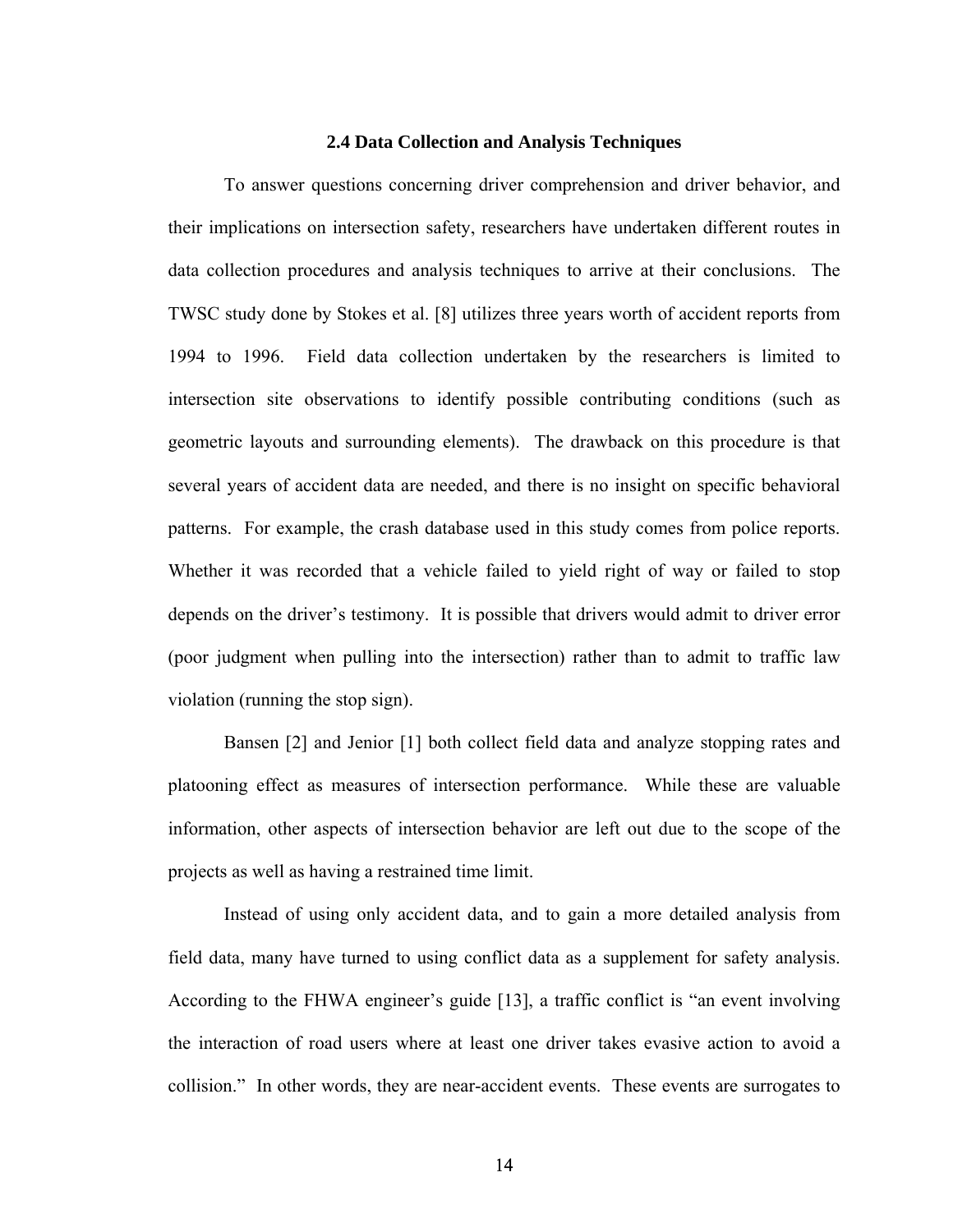accidents and have been found to be an effective measure of accident potential. This way, dangerous situations which did not escalate into accidents are also taken into account rather than relying solely on the rare crashes for analysis. Those with field data may also conduct a study without waiting for several-years worth of crash data.

A basic set of conflict definitions is described by the guide, with each categorized by type of maneuver. The primary types include: same direction, opposing left turn, cross traffic, right-turn-on-red, pedestrian, and secondary. Same direction conflicts involve a slowing vehicle which may put itself and the vehicle behind it in danger of a rear-end collision. Opposing left turn conflicts involve a left turning vehicle which places itself and an opposing approach vehicle in danger of a head-on collision. A cross traffic conflict involves a near accident between two vehicles from two cross streets. Right-turn-on-red conflicts are those which occur when a vehicle makes an unprotected right turn, placing another vehicle in danger of a collision. Pedestrian conflicts are conflicts which involve pedestrians, while secondary conflicts are conflicts which involve at least a third vehicle beside the primary two. With conflicts broken down into types, the analysis allows for a more detailed assessment of driver behavior which may be useful to determine site hazards.

Conflicts are usually presented as a daily count or a per 1000 one-way approach vehicle rate. Many have also used total entry volume (TEV) and other volume combinations in their analyses. In a study titled *Various Volume Definitions with Conflicts at Unsignalized Intersections* [14], Katamine looks into the correlations between different volume combinations and certain types of conflicts. Although there is a positive correlation between TEV and total conflicts, the author does not believe that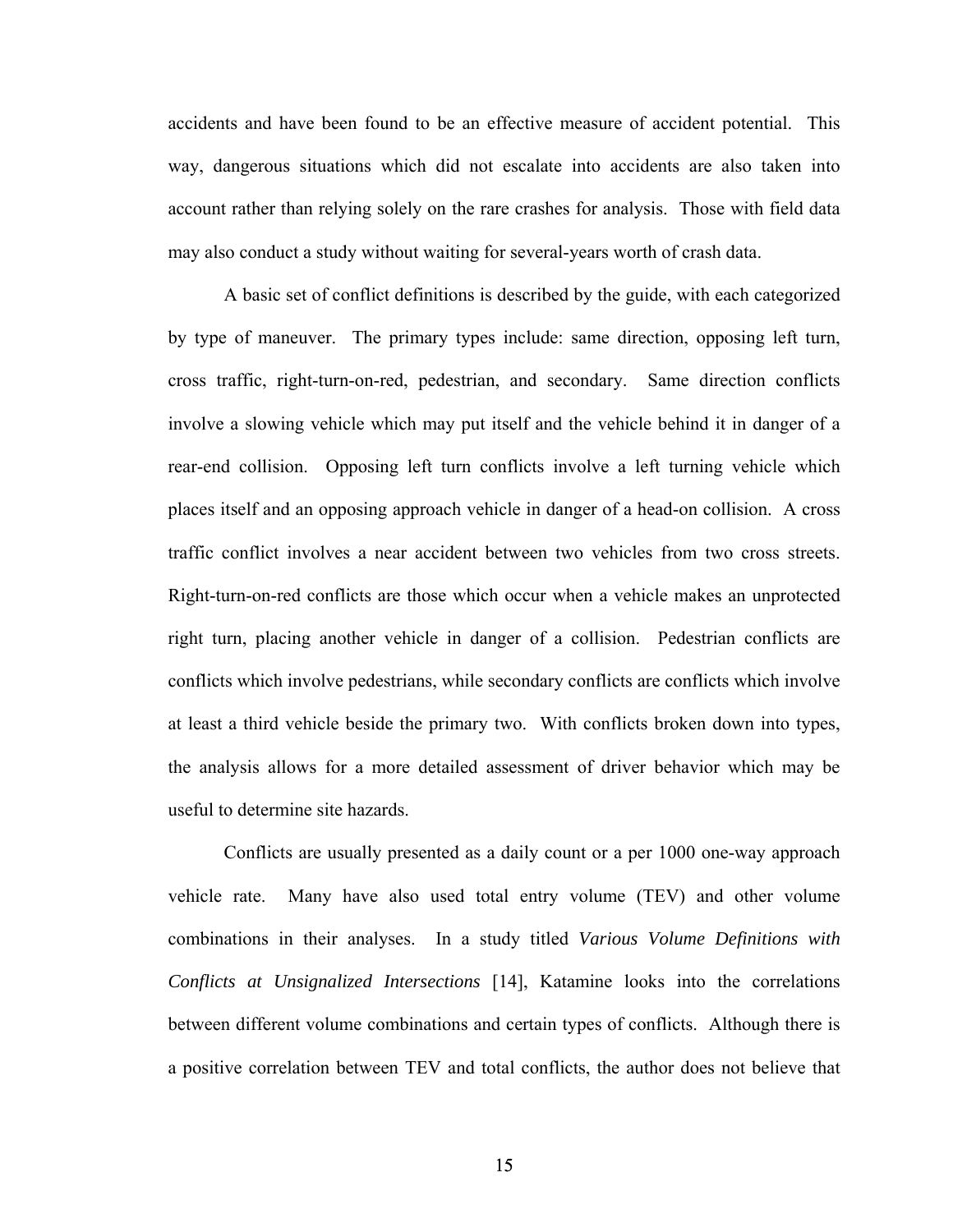the TEV of the intersection provides enough insight into the effects on the conflicts. Findings indeed prove that different types of conflicts are correlated with different volume combinations. Conflicts between through movements and cross-street traffic are highly correlated with the volume combination of either major approach together with both minor approaches. Same-direction conflicts are correlated with the volume combination of both major approaches. Left-turn conflicts are also correlated with the volume of both major approaches. Conflicts between right-hand-side right-turn and leftturn with cross traffic are correlated with the volume combination of either major approach and the volume of the right-hand-side minor approach. Such results show that volume combinations play an important role in lending insights into conflict types and should be considered when doing a similar intersection analysis.

## **2.5 Literature Review Summary**

Previous research has shown that high violation rates and a high level of confusion at intersections which require greater autonomy in self-organization may pose safety concerns to road users. In addition, the few existing efforts on malfunction flash operations imply that common assumptions on driver behavior often fall short of representing real-world interactions and that these intersections are neither as efficient nor as safe as typically assumed.

Although extensive research has been undertaken for stop-controlled intersections, detailed study on driver behaviors and safety issues at intersections operating in malfunction flash mode have not been conducted. This lack of literature thus provides little guidance in research methods as well as little comparable data.

16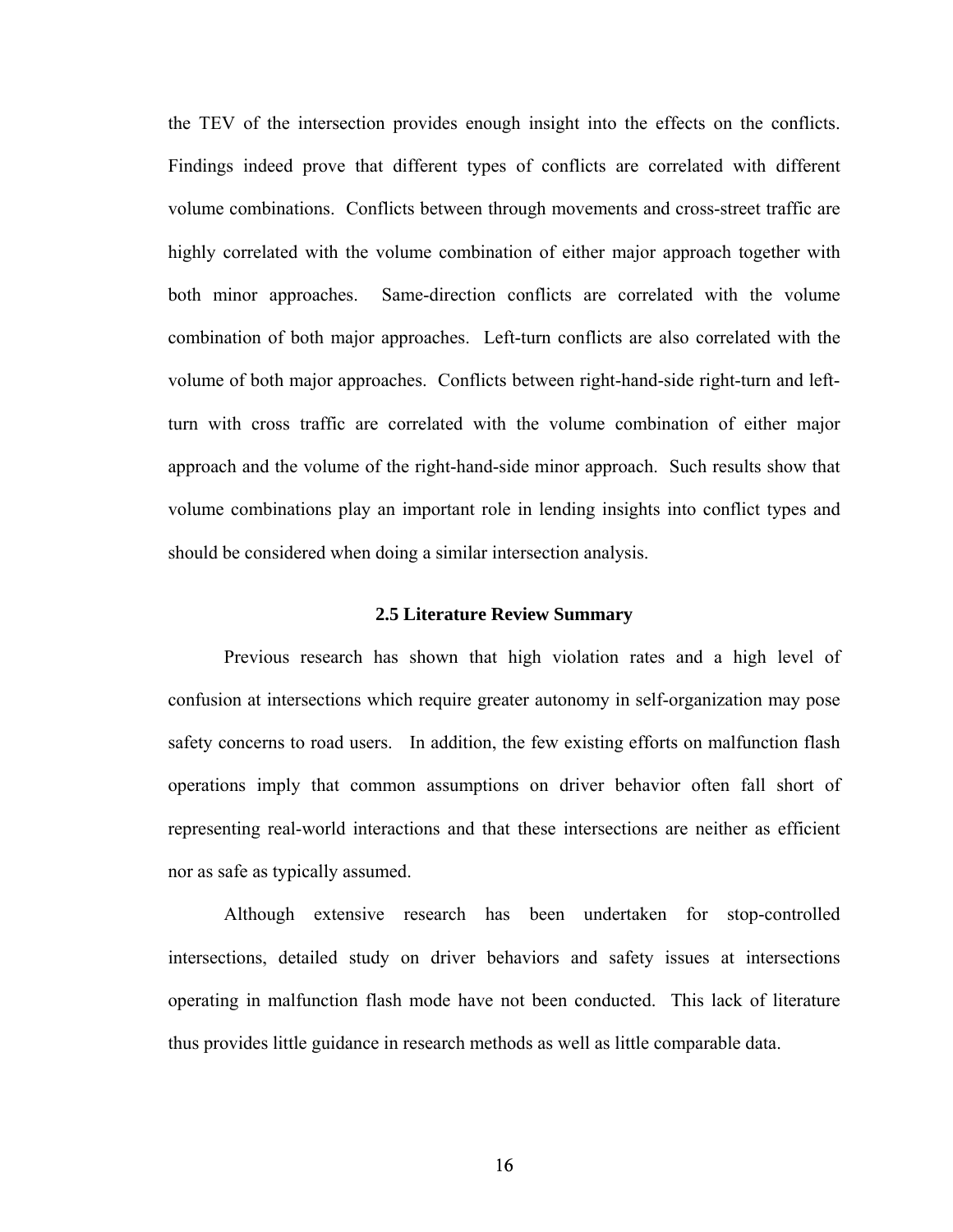## **CHAPTER 3**

## **FIELD DATA**

Chapter three discusses the methodology involved in data collection. There are two major components in the methodology: right of way determination and data extraction and processing. As the interest of the study is to observe driver behavior in an attempt to determine driver understanding of flash control, it is necessary to determine who has the right of way in different scenarios for subsequent analysis of driver behavior.

## **3.1 Right of Way Determination**

From this section onward, the approach naming convention in Figure 3.1 is used. Right cross-street refers to the right-hand intersection approach relative to the reference vehicle. Left cross-street refers to the left-hand intersection approach relative to the reference vehicle. Opposing refers to the opposite intersection approach relative to the reference vehicle.

At Red/Red malfunction flash intersections, it is assumed that the right of way rules are similar to those at AWSC intersections. Thus, all vehicles are expected to stop and then proceed in a first-come-first-serve manner. The following are considered "violations" of the traffic control at Red/Red intersections:

- 1. vehicle does not stop completely before moving across intersection
- 2. vehicle stops but crosses the intersection before another vehicle which arrived first
- 3. vehicle stops but crosses the intersection before a right cross-street vehicle which arrived at the same time

17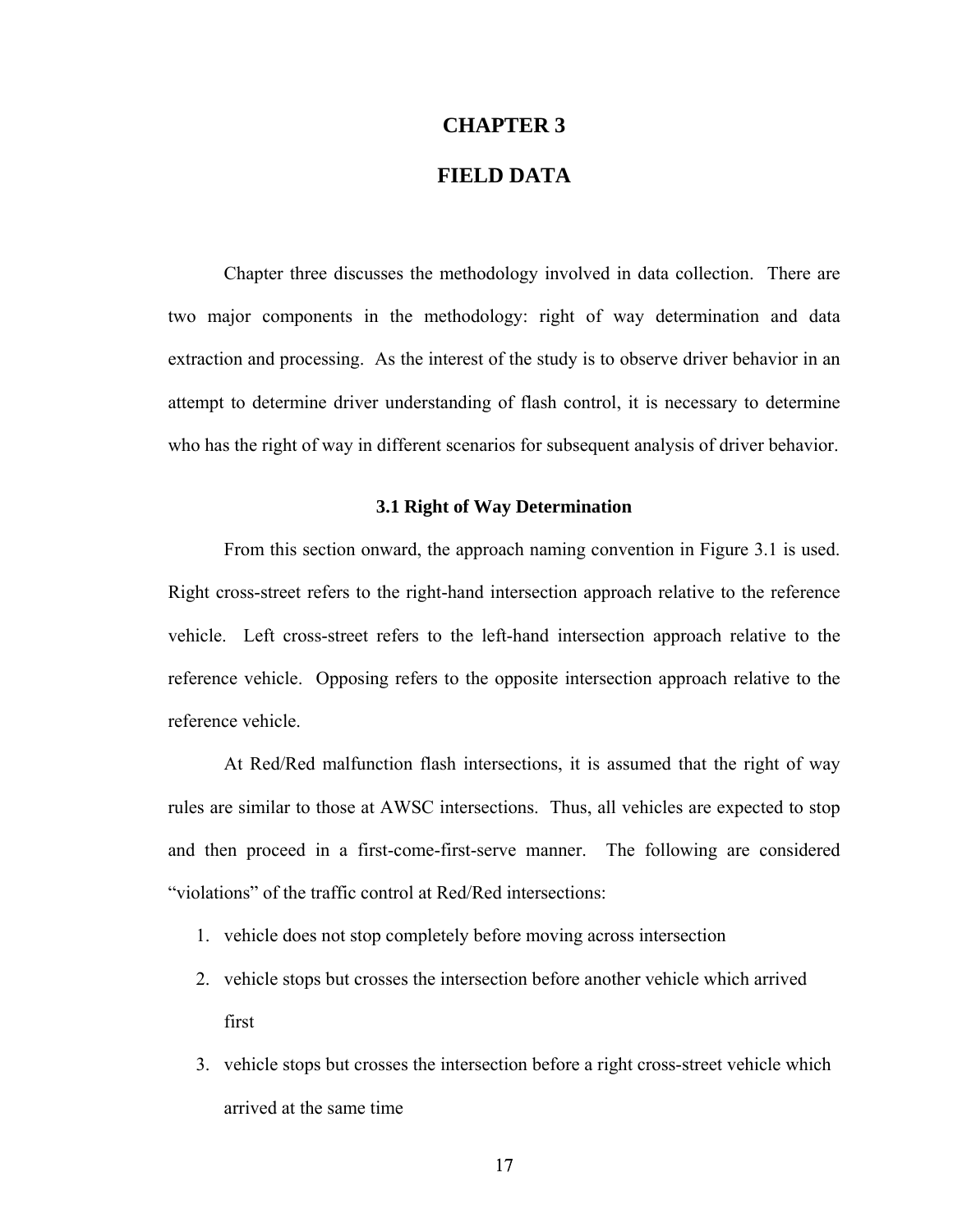4. left-turn vehicle stops but crosses the intersection before a through or right-turn opposing vehicle that arrived at the same time.

At intersections operating in Yellow/Red flash mode, it is assumed that the right of way rules are similar to those at TWSC intersections. Thus, vehicles on the crossstreets with the red flash are required to stop whereas vehicles on the cross-streets with the yellow flash are not. The following are considered violations of the traffic control at Yellow/Red intersections:

- 1. left-turn vehicle on major street does not stop at the intersection in the presence of a major through vehicle on the opposing approach
- 2. vehicle on minor street does not stop when it arrives at the intersection
- 3. vehicle on minor street stops, but crosses the intersection before its turn
	- a. right-turn or through on a minor approach goes before opposing right-turn or through on the other minor approach which arrived first
	- b. left-turn on a minor approach goes before opposing right-turn or through on the other minor approach
	- c. any movement on a minor approach goes before a major left on either cross-street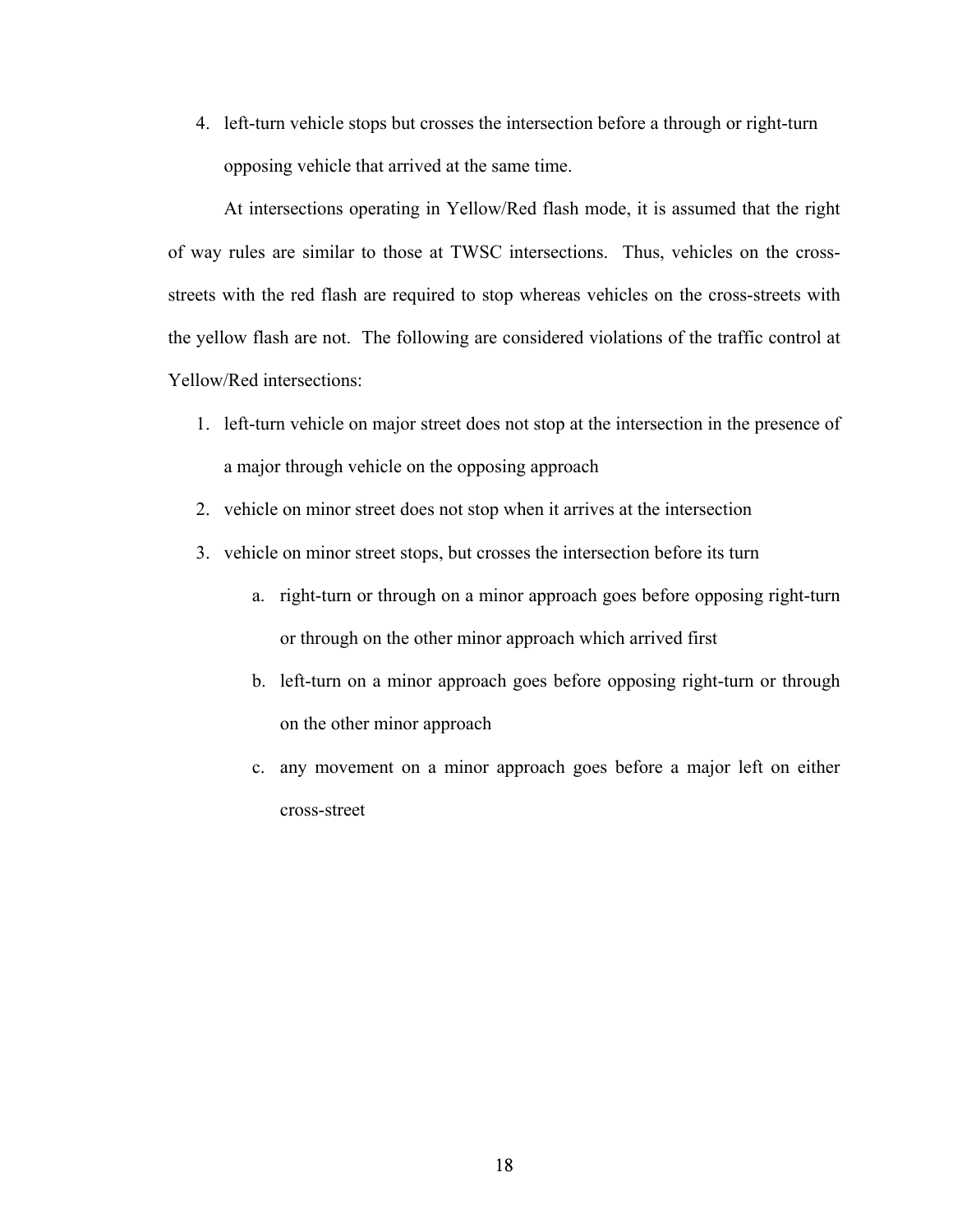

**Figure 3.1 Approach Naming Convention** 

# **3.2 Data Extraction**

Fifty one instances of flash operation in the Atlanta region are captured by Bansen and Jenior. Thirteen of which are included in Bansen's study, while the latter thirty eight are added by Jenior. Excel sheets have been generated by Bansen and Jenior to include processed data from the video footage. The extracted information includes records of vehicle movements and their arrival and departure times. The discussion of the data collection and video reduction method may be found in Bansen's *Evaluation of Traffic Operations at Intersections in Malfunction Flash Mode* [2] and Jenior's *Observation and Modeling of Traffic Operations at Intersections in Malfunction Flash Mode* [1]. This study makes use of the Bansen and Jenior data to extract additional information required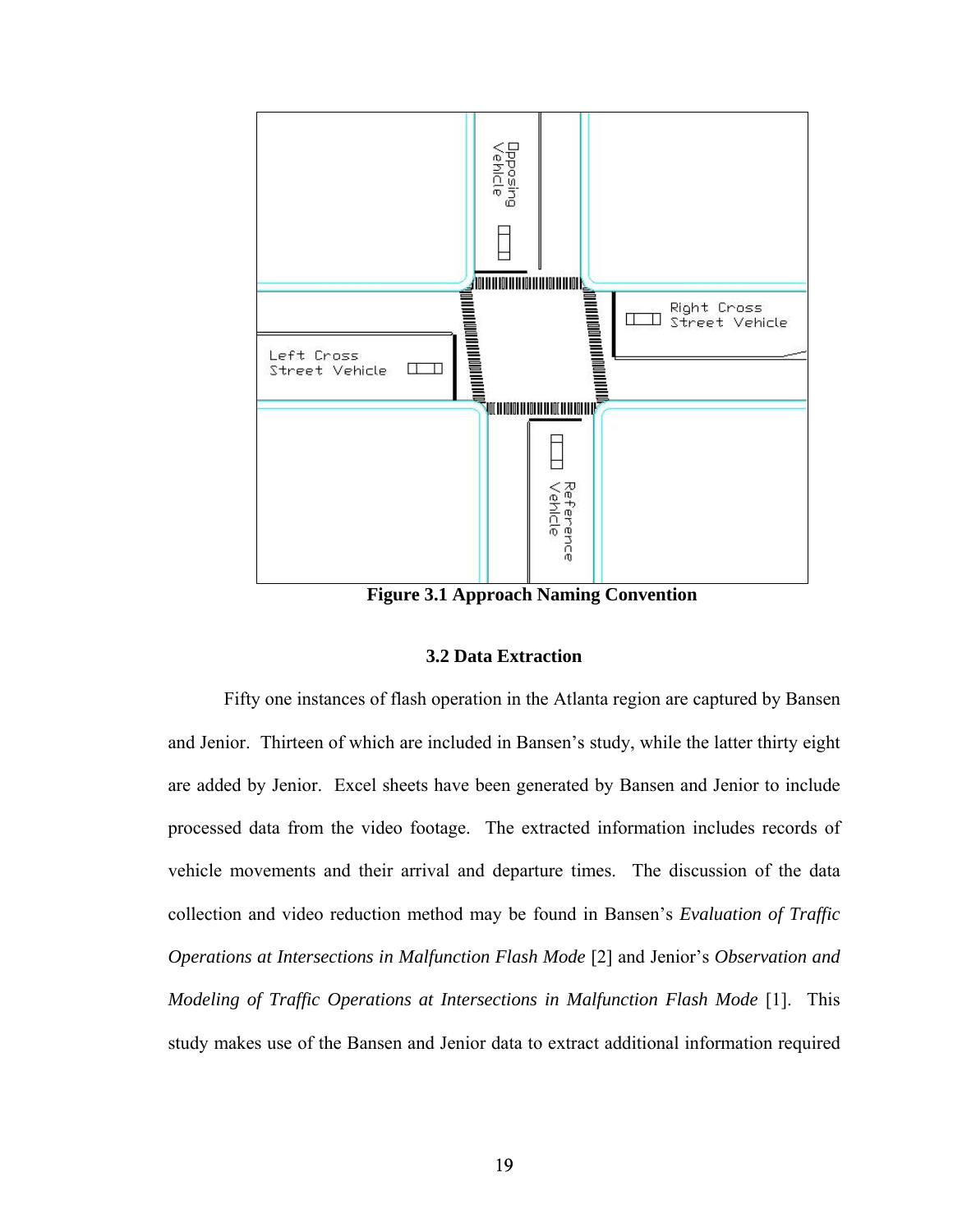for the current analysis. Based on the right of way assumptions in the previous discussion, the following is a summary of specific violations to be identified.

#### **3.2.1 Data Extraction Procedure**

A stop violation involves a vehicle which fails to stop after arriving at the intersection. Stopping vehicles have already been marked in the existing Excel files by the string value "Stopped" next to a particular vehicle movement. Stop violations for each appropriate movement therefore can be identified through the absence of these markers. The arrival and departure times of all vehicles at the intersection are used to further categorize stop violations. The arrival time and departure time of a vehicle identified as making a stop violation is compared to the arrival time and departure time of vehicles on other approaches to determine conflicting vehicle presence or absence. There are eight possible cases for a vehicle noted as making a stop violation:

- 1. Presence of right cross-street vehicle only
- 2. Presence of left cross-street vehicle only
- 3. Presence of opposing approach vehicle only
- 4. Presence of right cross-street and opposing approach vehicles
- 5. Presence of left cross-street and opposing approach vehicles
- 6. Presence of both left and right cross-street vehicles
- 7. Presence of vehicles on all approaches
- 8. Absence of another vehicle

Out-of-turn (OFT) violations committed by vehicles at the intersections are also determined by comparing arrival and departure times. Out-of-turn violations are separated into two situations: out of turn by time, and out of turn by position. Out-of-turn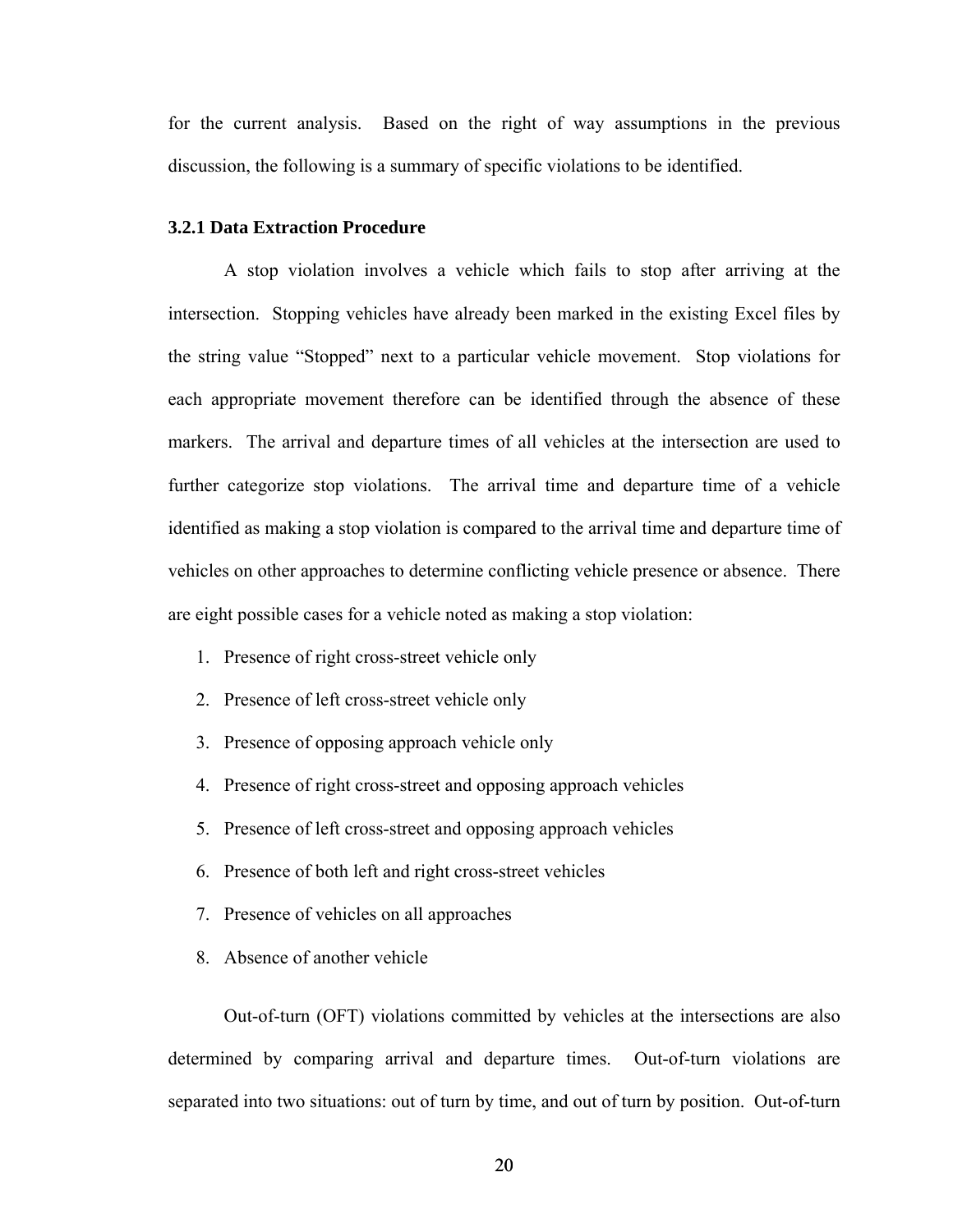by time is defined as a vehicle violating the first-come-first-serve rule of an AWSC intersection. Out-of-turn by position means that two or more vehicles arrive at the intersection at the same time and a left-turning vehicle or a left cross-street vehicle departs first. Violating vehicles are only counted once even when the vehicle departs before several vehicles with the right of way. There are eleven cases of out-of-turn for Red/Red flash. The italicized cases are recorded for out-of-turn by position, but are not considered violations due to the right of way regulations.

- 1. Left cross-street vehicle departs prior to right cross-street vehicle that arrived first (or at the same time in the case of OFT by position).
- *2. Right cross-street vehicle departs prior to left cross-street vehicle that arrived first.*
- 3. Opposing left vehicle departs before opposing Thru/Right vehicle that arrived first (or at the same time in the case of OFT by position).
- *4. Opposing Thru/Right vehicle departs prior to opposing left vehicle that arrived first.*
- 5. A vehicle departs prior to both cross-streets that arrived first (or at the same time in the case of OFT by position).
- 6. Turning left departs prior to opposing right/thru and right cross-street that arrived first (or at the same time in the case of OFT by position)
- 7. Turning left departs prior to opposing right/thru and left cross-street that arrived first (or at the same time in the case of OFT by position)
- 8. Turning left departs prior to opposing right/thru and both cross-streets that arrived first (or at the same time in the case of OFT by position)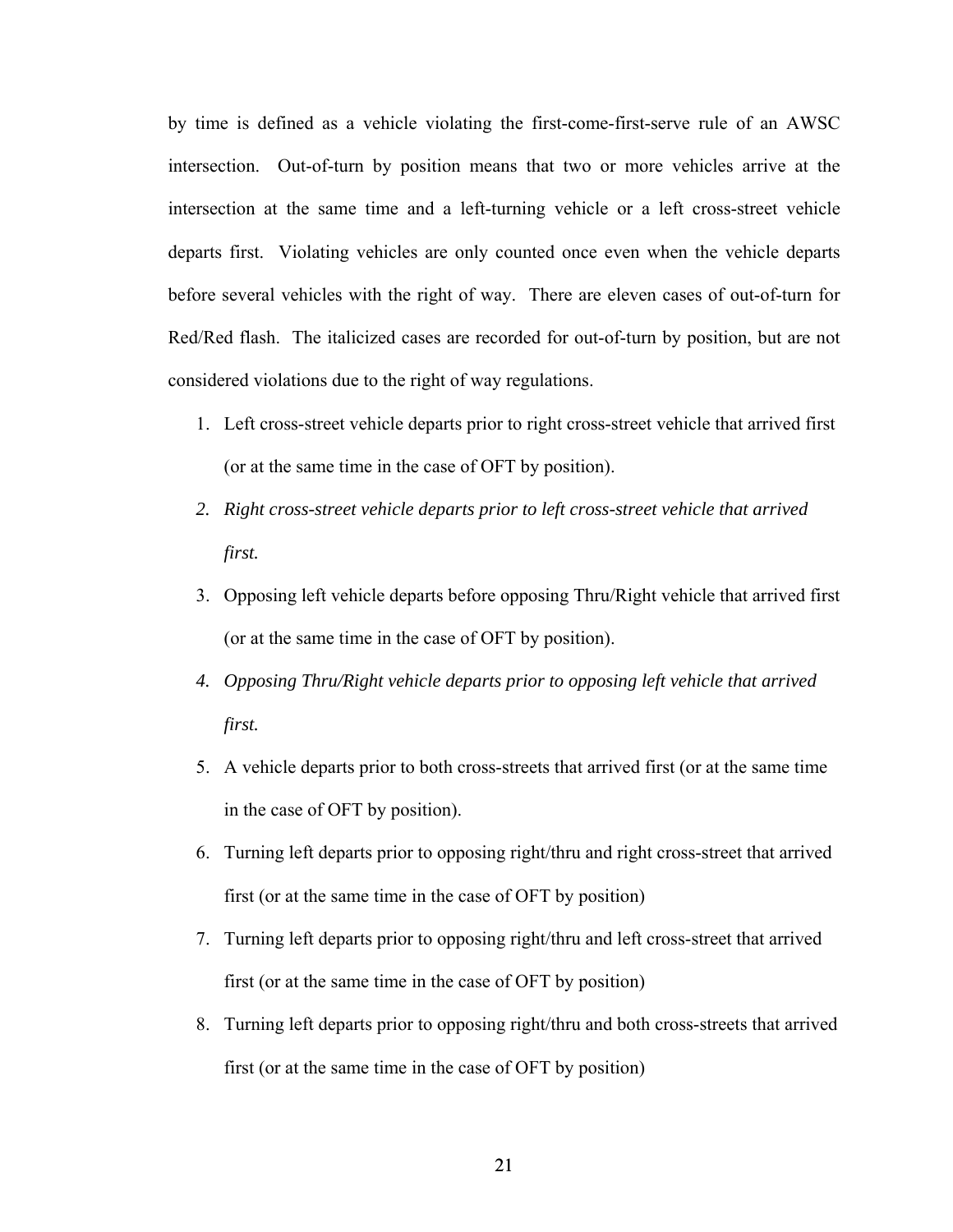*9. Thru/right departs prior to opposing left and right cross-street that arrived first 10. Thru/right departs prior to opposing left and left cross-street 11. Thru/right departs prior to opposing left and both cross-streets* 

Similarly, these are the cases of out-of-turn for Yellow/Red flash:

- 1. Minor movements a major left on either cross-street
- 2. Minor movements vehicle departs prior to major lefts on both cross-streets
- 3. Minor thru/right vehicle departs prior to opposing minor thru/right that arrived first
- 4. Minor left vehicle departs prior to opposing minor thru/right that arrived first.

Since the data is recorded in Excel© spreadsheets, Visual Basic for Applications codes are used to aid the data extraction (refer to Appendix B for code samples.) The same definition of minor presence used in Jenior's study is used in this study to determine the presence of vehicles on other approaches. That is, it is assumed a vehicle is present at the intersection from the time it arrives at the stop bar until three seconds after it departs the stop bar, thereby allowing three seconds to clear the intersection.

To process the data five new columns are inserted for each intersection approach (Arrival Time, Opp, Right, Left, and Violation) into the spreadsheets developed by Bansen and Jenior. The Arrival Time column displays the arrival time of each vehicle. The Opp column is used to indicate a violation with the presence of an opposing approach vehicle. The Right column is used to indicate a violation with the presence of a right cross-street vehicle. The Left column is used to indicate a violation with the presence of a left cross-street vehicle. The Violation column is used to indicate the violation type, determined by checking the Opp, Right, and Left columns to identify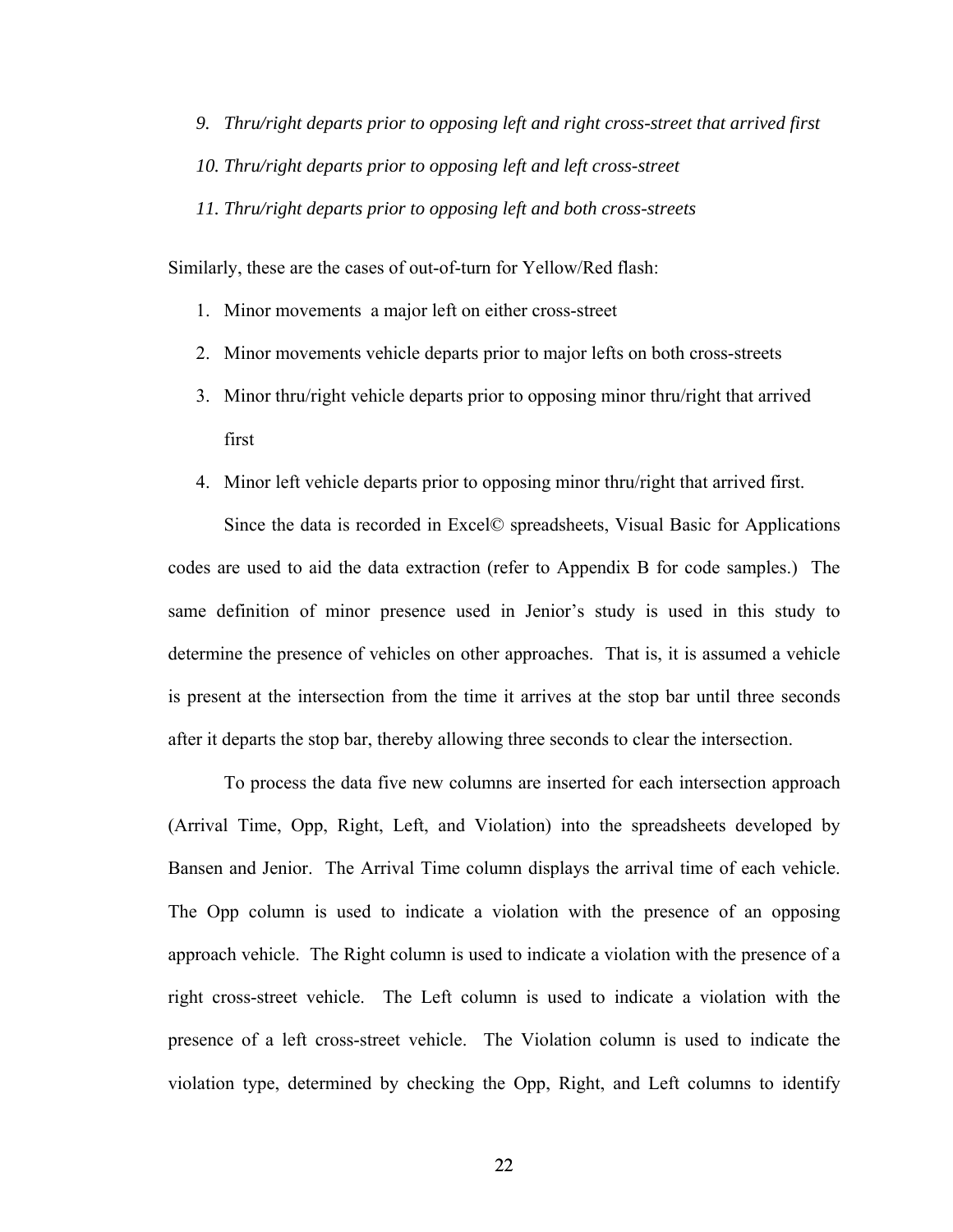whether zero, one, two, or three other vehicles are present at the time the violation occurs. The developed codes analyze the first hour of data for each intersection. For intersection video datasets less than 1 hour, violations are scaled up to the equivalent hourly rate.

## **3.2.2 Quality Control**

The mistakes in data extraction come from the coding logic errors as well as simple coding typing errors. In an attempt to combat these errors code is written in small units and tested on a subset of the data. The results are then able to be confirmed by hand. The smaller units of code are then combined for a larger analysis. The final analysis is also spot checked throughout the excel file against the available raw video footage itself to ensure accurate data processing.

# **3.3 Data Collection for Stop-controlled Intersections**

As one of the study objectives is to compare driver behavior at regular stopcontrolled intersections to that at malfunction flash intersections, four video recordings are captured at two stop-controlled intersections. Two recording are made at an AWSC intersection and two recordings at a TWSC. For each intersection the peak and off-peak time periods are recorded. As shown in Table 3.3, the TWSC intersection location is at Arcado Rd. and Emily Dr. in Lilburn city and the AWSC intersection location is at Pirkle Rd. and Oakbrook Dr. in Norcross city. Both locations are in the suburbs of Atlanta. Aerial photos of these intersections can be found in Appendix A.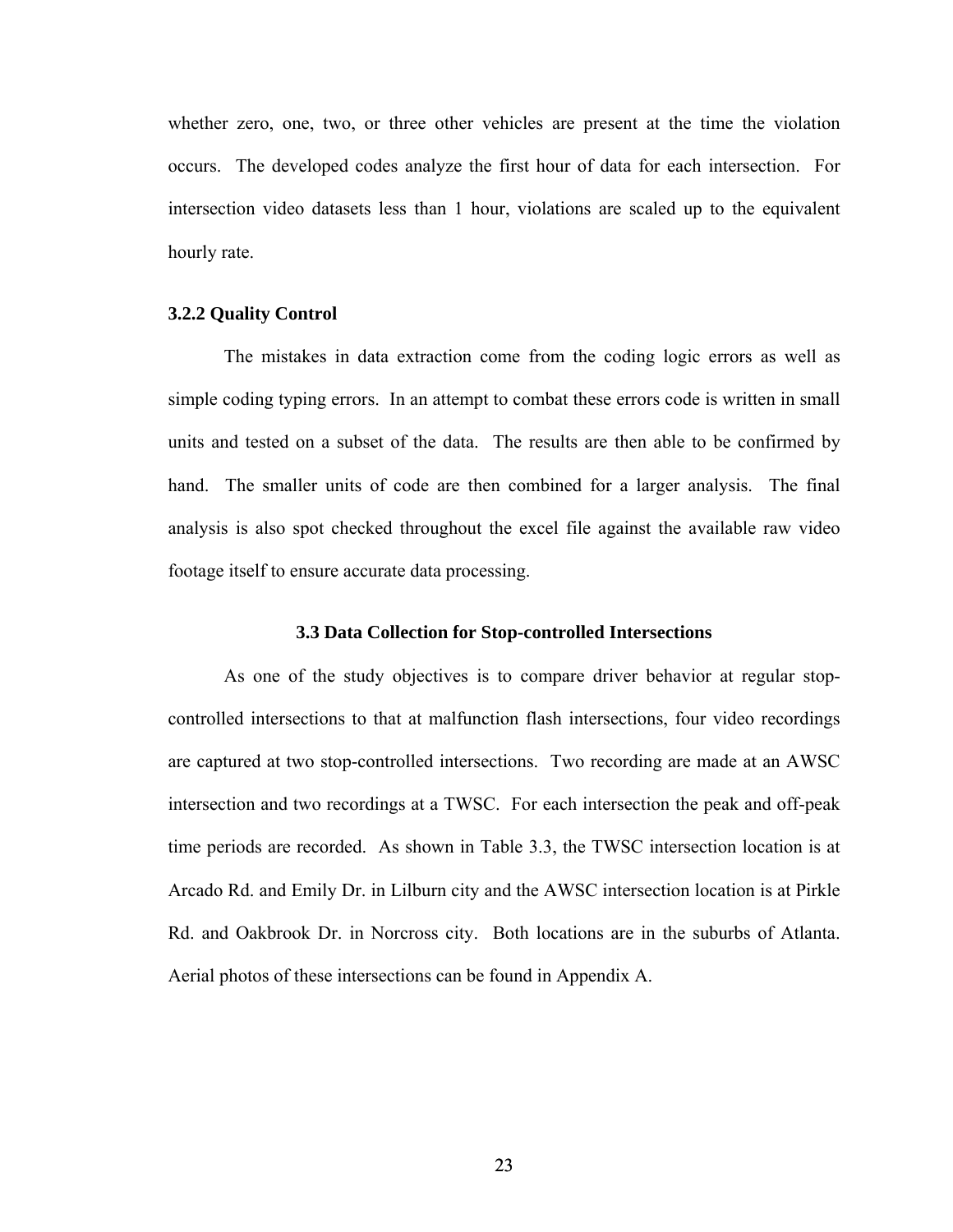| <b>Intersection</b>     | <b>Control</b><br><b>Type</b> | <b>City</b>     | County   | Date    | <b>Start</b><br><b>Time</b> | <b>Condition</b> |
|-------------------------|-------------------------------|-----------------|----------|---------|-----------------------------|------------------|
| Oakbrook and<br>Pirkle  | <b>AWSC</b>                   | <b>Norcross</b> | Gwinnett | 9/10/08 | $3:10$ PM                   | Partly<br>Cloudy |
| Oakbrook and<br>Pirkle* | AWSC                          | <b>Norcross</b> | Gwinnett | 9/10/08 | 4:21 PM                     | Partly<br>Cloudy |
| Arcado and<br>$Emily*$  | <b>TWSC</b>                   | Lilburn         | Gwinnett | 9/16/08 | 7:22 AM                     | Partly<br>Cloudy |
| Arcado and<br>Emily     | <b>TWSC</b>                   | Lilburn         | Gwinnett | 9/16/08 | $8:25$ AM                   | Partly<br>Cloudy |

**Table 3.3 Stop-controlled Intersections in Study** 

\*These intersections are captured during peak-hour

The same violation and maneuvers checked for the malfunction flash intersections are also analyzed at the stop-controlled intersections. Volume count data for each intersection leg is collected manually using a Jamar© board. Driver behavior and violation types listed from section 3.2.1 are observed and recorded while watching the videos. As with the malfunction flash data only the first hour of each dataset is used.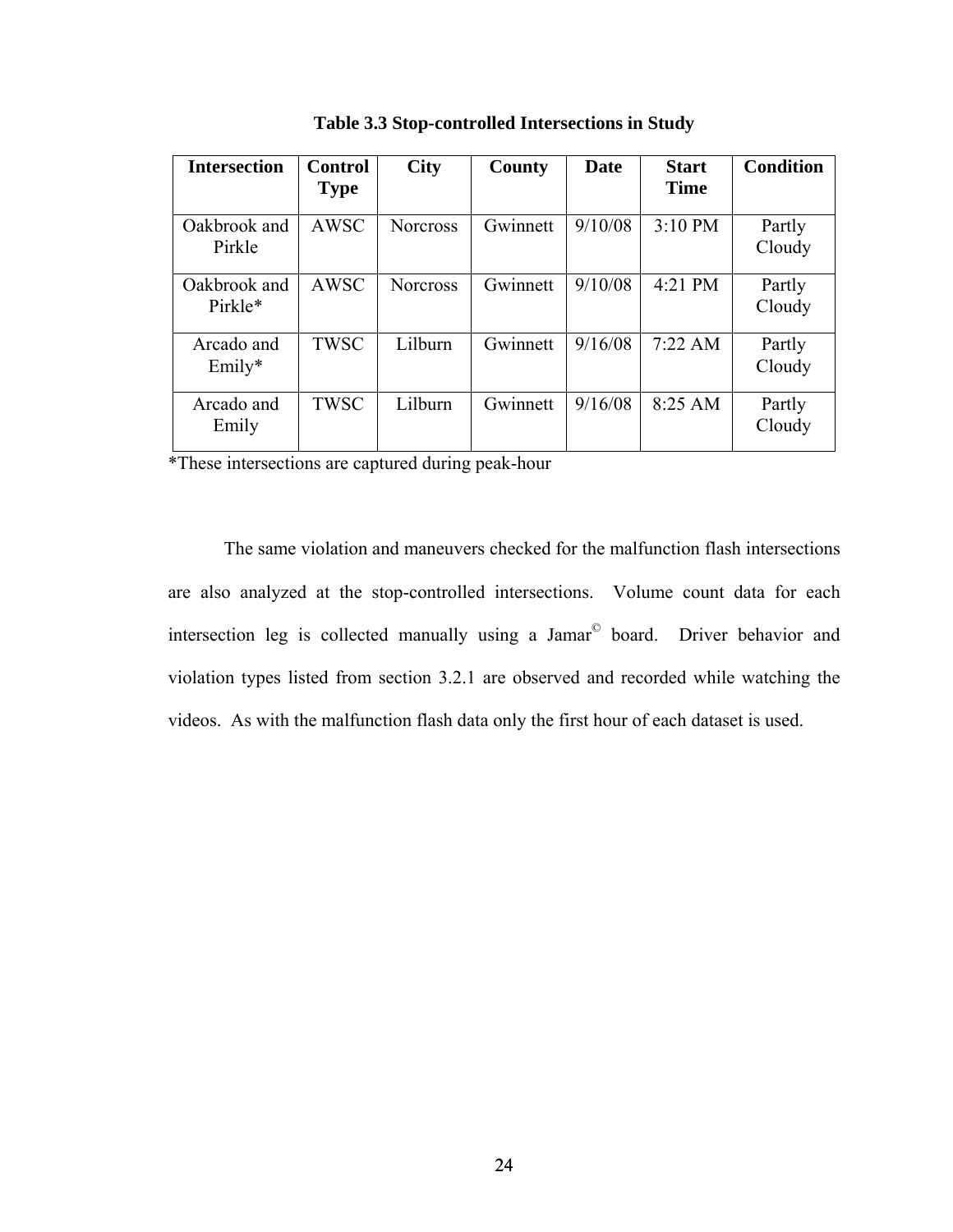# **CHAPTER 4**

# **DATA ANALYSIS**

 There have been few studies regarding malfunction flash at intersections, thus there is no existing standard safety analysis procedure for this situation. One possible safety analysis procedure that may be applicable is conflict analysis, which is found in the FHWA's engineer guide [13]. While conflicts (near-accident events) are correlated with the hazard level of an intersection, it is difficult to get such data from recorded videos which do not have optimal filming angles (i.e., bird's-eye-view). Unfortunately the video data available for this study is not suitable to direct conflict analysis. Thus, instead of studying conflicts directly this study focuses on specific behavioral events, such as stops and non-stops, out-of-turn movements, and platooning, where the driver's actions do not meet the right of way rules of malfunction flash operation. In addition, these behaviors are quantified as they relate to the presence of other conflicting vehicles. As general vehicle stopping behavior for this data set has been covered by Bansen and Jenior, only a brief discussion is offer within, followed by the more in-depth discussion on the main behavioral analysis.

# **4.1 Red/Red Analysis**

### **4.1.1 Stop Violation**

 There are ten Red/Red sites included in this study, 9 of which are malfunction flash while 1 is a newly installed signal. The newly installed signal at Market St. and  $18<sup>th</sup>$ St. is included in the analysis since it is also an unexpected event from previous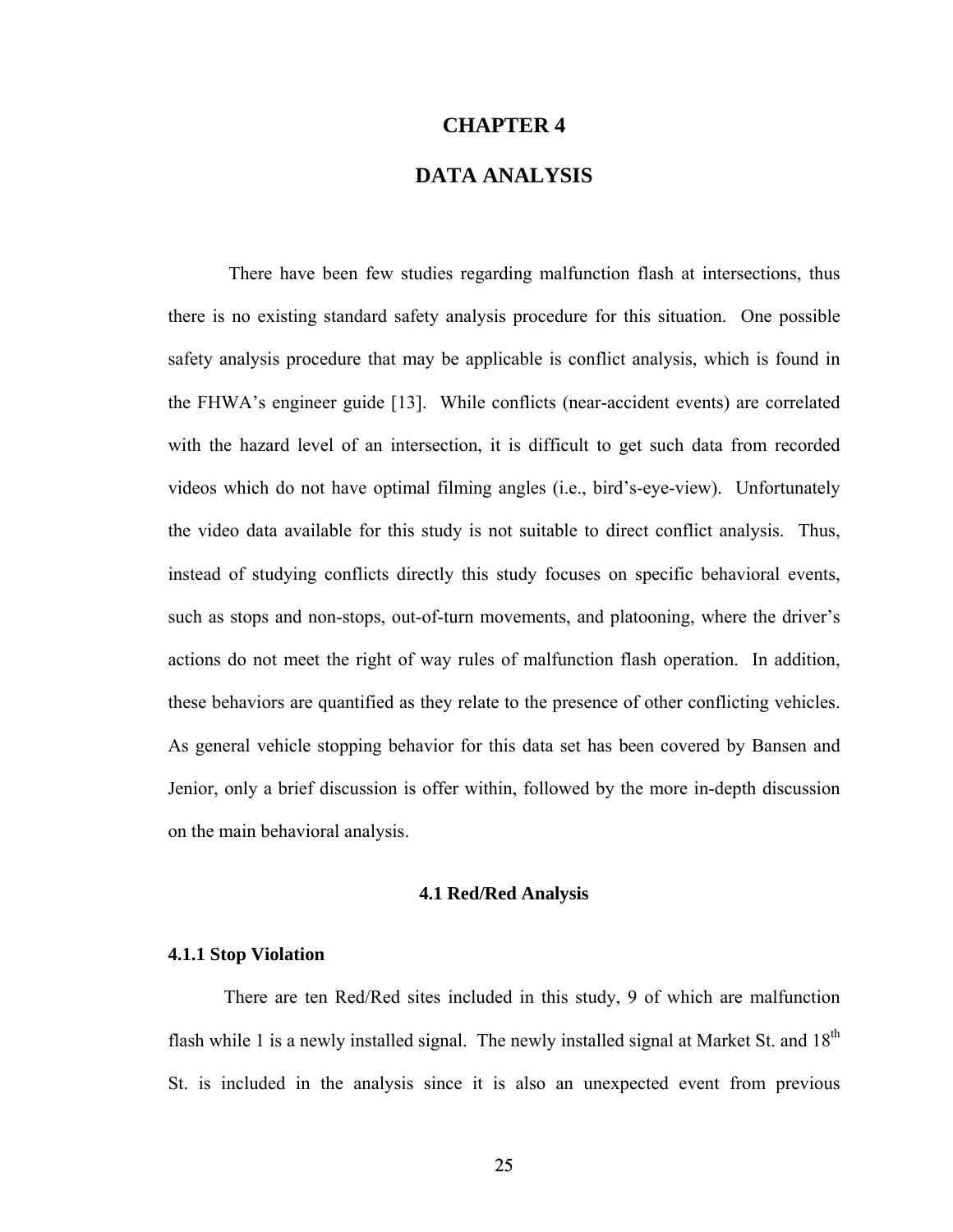experience. For those intersections which are filmed twice, a "1" and "2" are attached to the intersection names to represent the  $1<sup>st</sup>$  and  $2<sup>nd</sup>$  recording respectively. At a Red/Red malfunction flash vehicles on all approaches are required to stop before proceeding through the intersection according to the right of way rules of an AWSC intersection. For the recorded Red/Red malfunction flash occurrences it is seen that on average major street approach vehicles stop with a frequency of 83.6% (16.4% violation) compared to an 87.9% compliance rate by the minor street approach vehicles (12.1% violation). The violation rates of the left and through movement vehicles for each approach of the Red/Red malfunction flash occurrence are shown in Figure 4.1. It is anticipated that the violation rates for the major approaches would be higher than those for the minor approaches. However, nearly half of the intersection approaches do not follow this expectation. In many instances, the minor approach violation rate is as high as, or even higher than the major approach violation rate. At the extreme is the Market St. and  $18<sup>th</sup>$ St. minor 1 approach violation rate of 66 percent. However, Market St. and 18<sup>th</sup> St. is a T-intersection where minor 1 has no through volume. When considering the absolute number of left-turn vehicles, it is found that there are two violations out of only three leftturns at that approach, clearly too little data to draw any conclusions. At the Northside Dr. and 14<sup>th</sup> St. and Roswell Rd. and Weiuca St. 1 (first recording) intersections, onethird of the violations on minor 1 are due to platooning, that is, queued vehicles are "piggy-backing" on vehicles in front of them to travel through the intersection rather arriving at the stop bar and independently running the red flash. At Piedmont Ave. and North Ave. intersection the minor approach is the approach with the highest vehicle volume, so the high violation rate actually fits expectation. At  $10^{th}$  St. and Peachtree St.,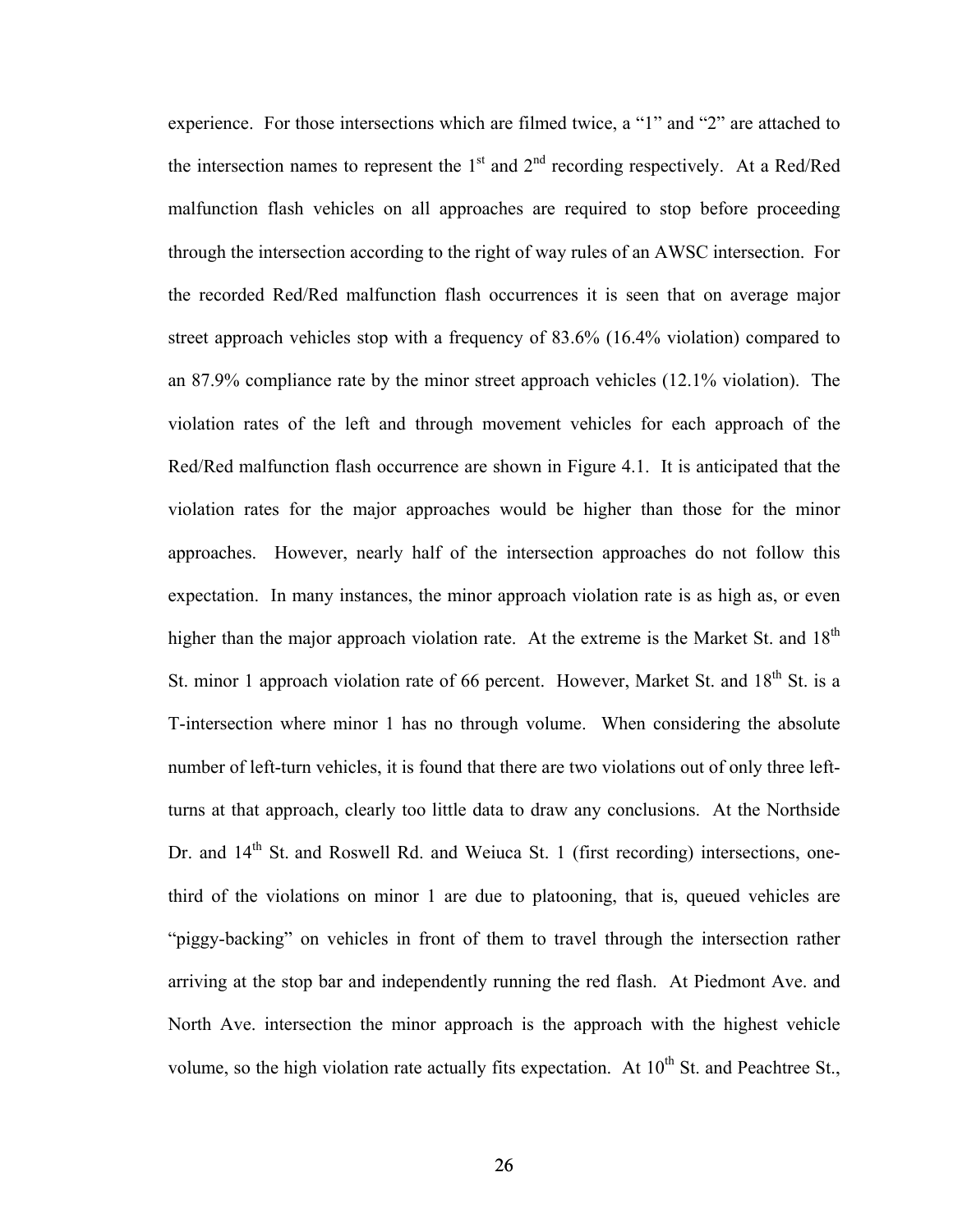the near equal violation rate may be attributed to the fact that the minor-major volume ratio at this intersection is nearly 1.0, implying there is not clearly defined major street from the driver's perspective.

It is also anticipated that right-turning vehicles may have a lower compliance rate than the left-turning and through vehicles as right-turning vehicles have fewer potential conflicts and also shorter maneuvers to complete. The data set thus is divided to allow for separate analysis. As seen in Figure 4.2 there is no clear trend regarding right-turn violation rates when using the major-minor approach definitions. Figure 4.3 identifies each approach in order from highest to lowest volume. This method of graphical data representation allows for data comparison with respect to vehicle volume rather than the major-minor approach definition. In figure 4.3 a general trend is seen of the higher approach volumes having the higher right-turn vehicle stopping violation rates. The primary exceptions are 14<sup>th</sup> St. and State St. which has a relatively balanced violation rate and Roswell Rd. and W. Wieuca Rd. 1 in which the third lowest volume approach has the highest violation rate. Likely this is a result of  $14<sup>th</sup>$  St. and State St. having similar rightturn volumes on all four approaches and at Roswell Rd. and W. Wieuca Rd. 1  $(1<sup>st</sup>$ recording) the minor approach right-turn volumes being significantly greater than those on the major approaches.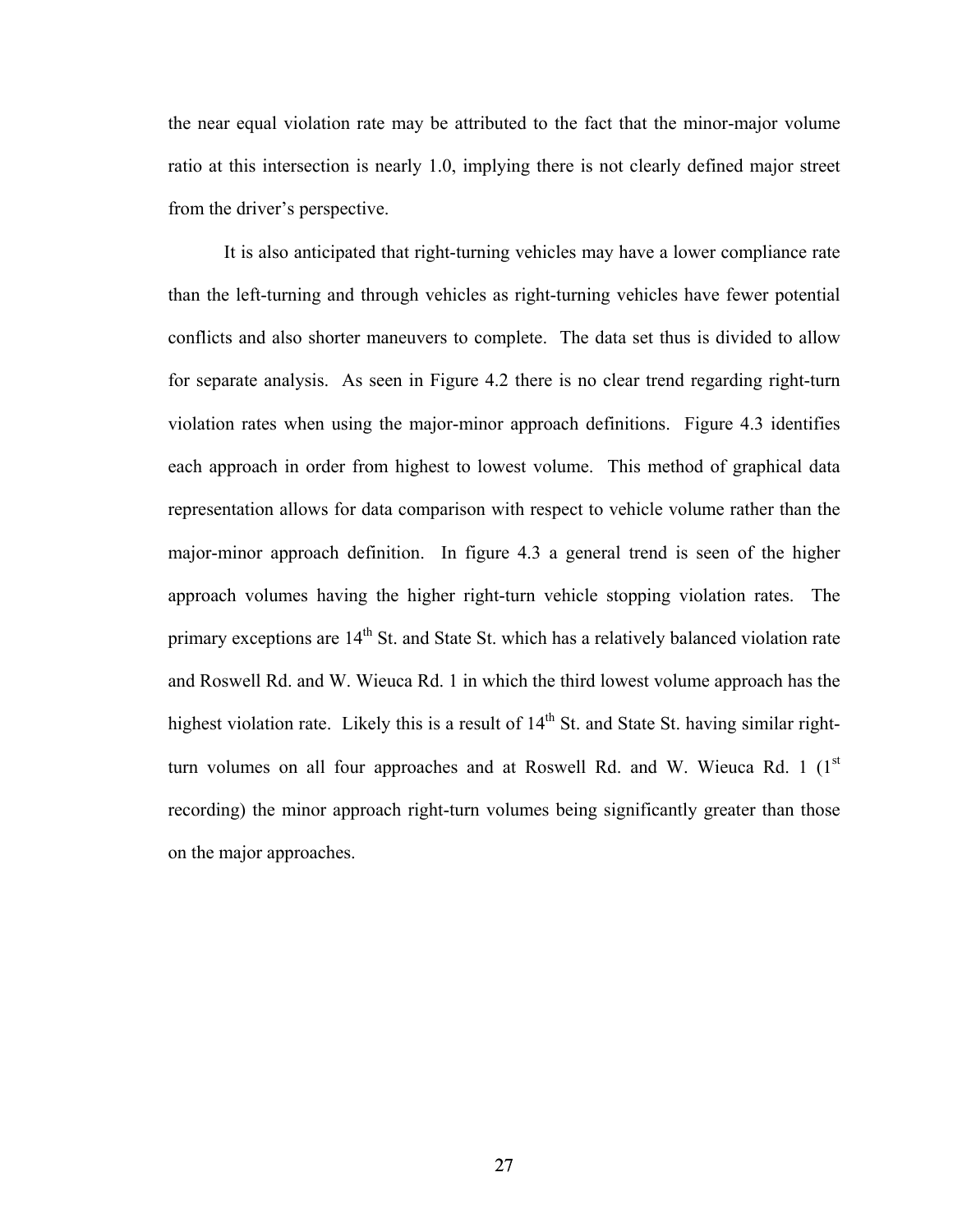

**Figure 4.1 Stop Violation Rate for Left and Through Movements by Major-Minor Approach Definition at Red/Red Malfunction Flash**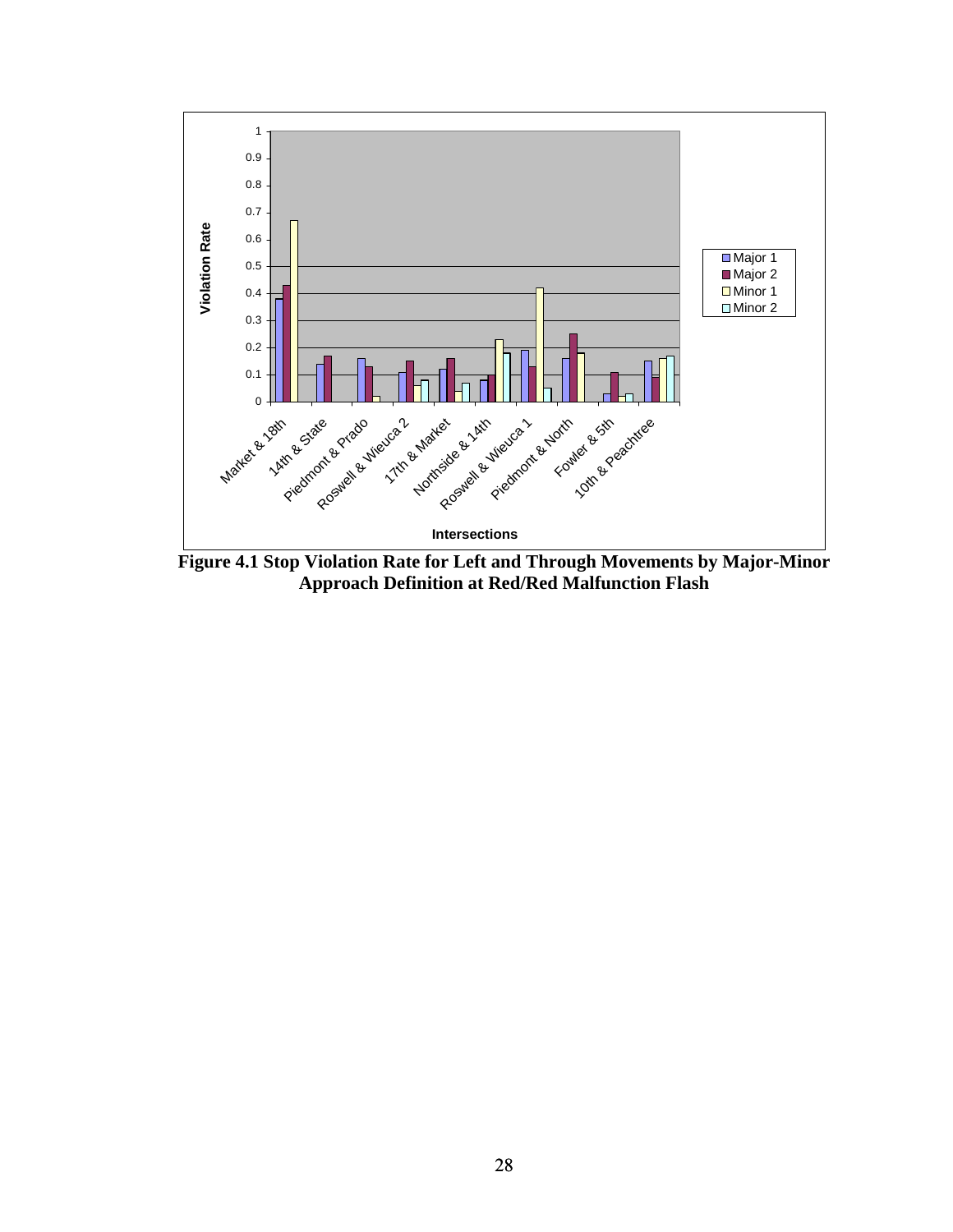

**Figure 4.2 Stop Violation Rate for Right-Turning Vehicles by Major-Minor Approach Definition at Red/Red Malfunction Flash** 



**Figure 4.3 Stop Violation Rate for Right Turning Vehicles by Descending Approach Volume at Red/Red Malfunction Flashing**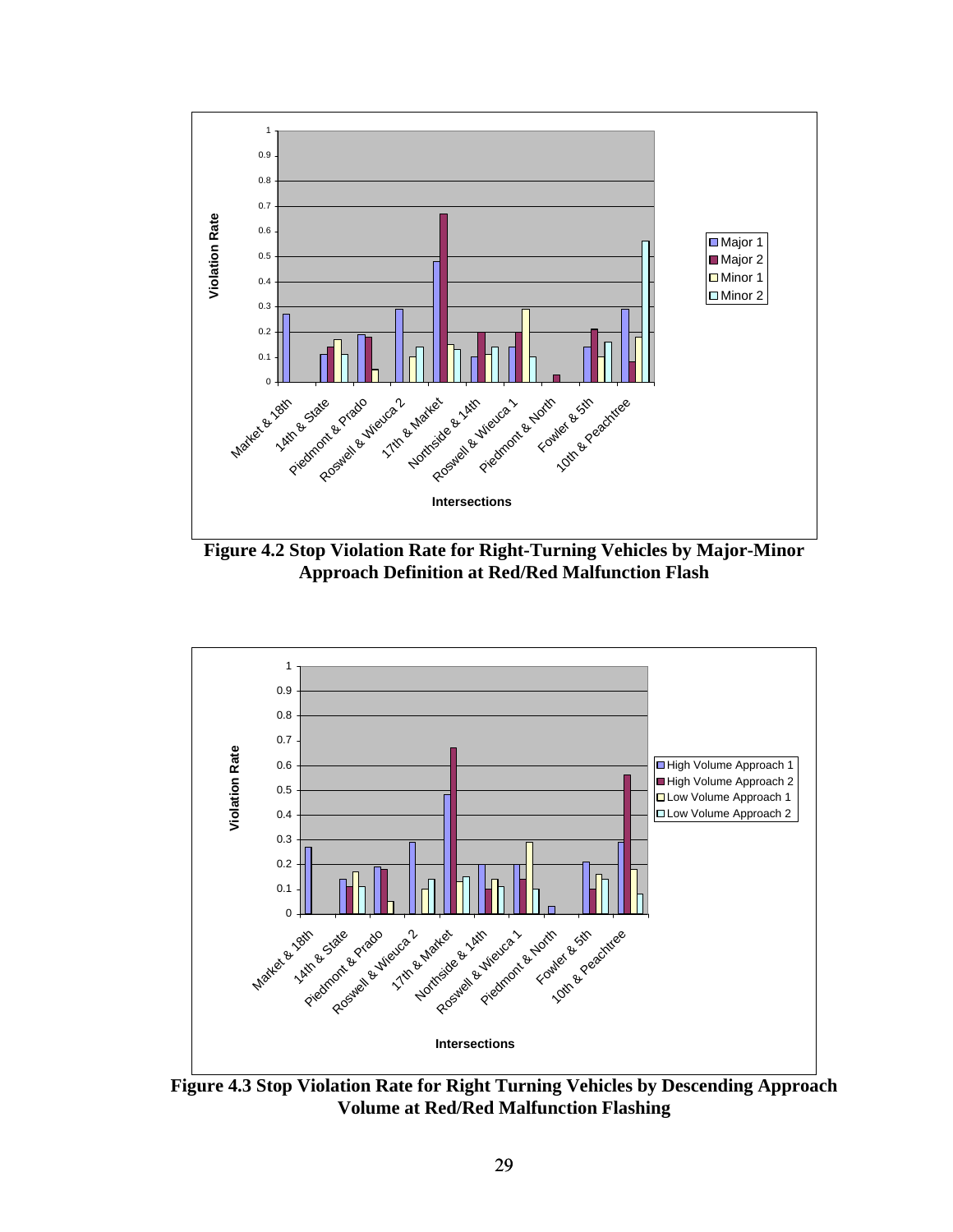## **4.1.2 Presence Analysis**

Presence analysis is used to study stopping behavior with respect to the presence of other conflicting vehicles at the intersection. As stated in the methodology section, presence of a vehicle is defined as the time from when the vehicle arrives at the intersection until three seconds after the vehicle departs the stop bar. If a significant percentage of the violations occur when no conflicting vehicles are present one may hypothesize that that drivers are only violating the control because they feel it is safe to do so. However, if a significant percentage of violations occur when there are conflicting vehicles at the intersection this may be a strong indication of either a lack of driver understanding about the right of way rules at flashing red or a disregard for these rules. As seen in Figure 4.4, only at low minor-major volume ratios do violations occur in absence of other vehicles. For most of the study sites, close to 100% of the violations occur in presence of other vehicles. These alarming percentages of violations in presence of other vehicles likely suggest the above mentioned lack of driver comprehension or right of way disregard.

The next set of analyses examines violations with respect to the number of other vehicles present. Figures 4.5 and 4.6 are box plots of the major 1 and major 2 approach non-stopping rates versus the number of other vehicles present, respectively, and figures 4.7 and 4.8 are box plots of the minor 1 and minor 2 approach non-stopping rates versus the number of other vehicles present, respectively. The  $25<sup>th</sup>$  through  $75<sup>th</sup>$  percentile are shown as well as the means, maximum and minimum extends, and outliers (if any). The violation rate is calculated as the number of actual occurrences over the number of opportunities available, representing the likelihood of a violation under each condition.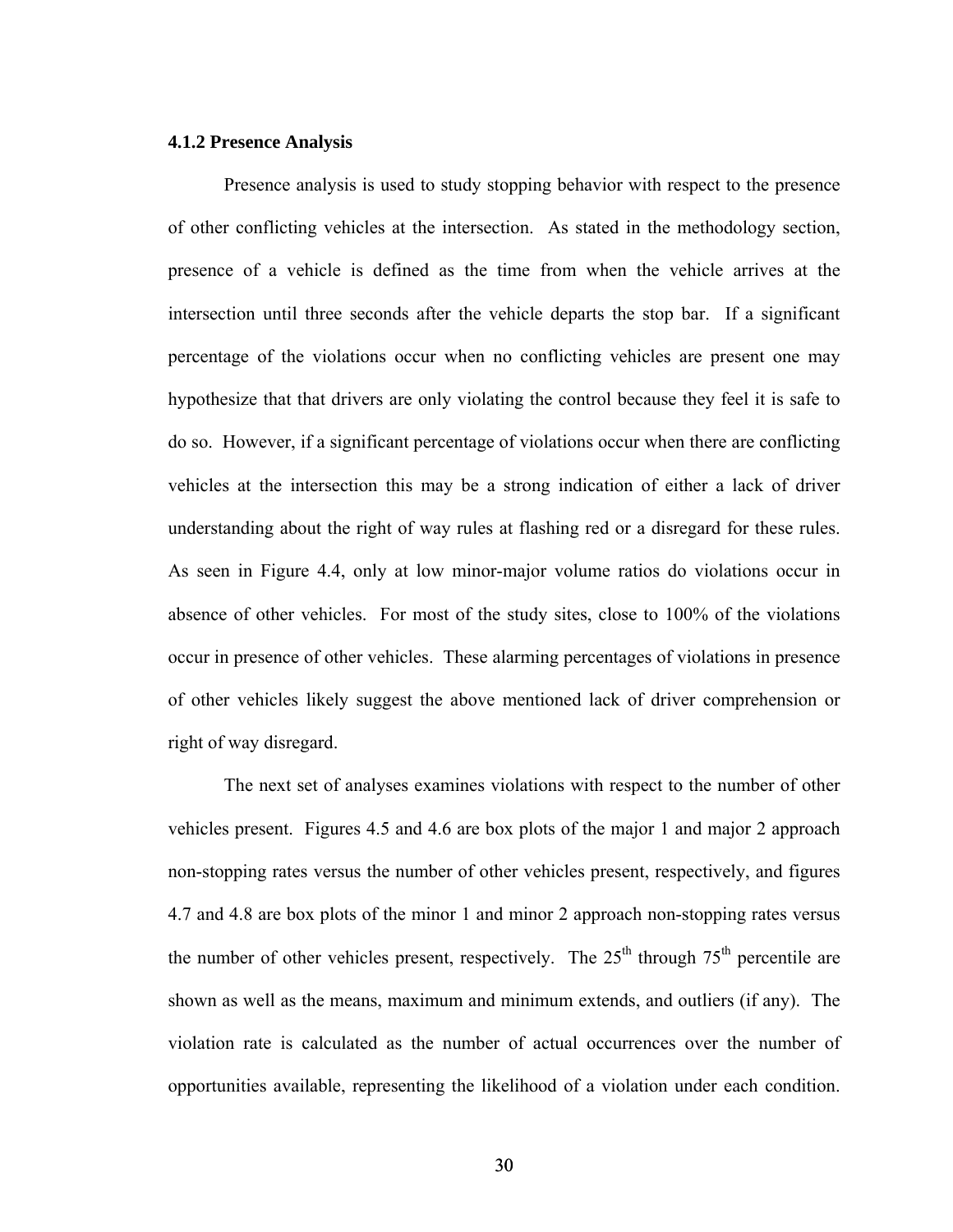For example, assume there are 12 occurrences over an hour in which a vehicle arrives on a specific intersection approach and there is only one vehicle present on one of the other approaches. If out of those 12 occurrences the vehicle stops 6 times the violation rate for the 1- vehicle present category would be 0.50. From Figures 4.5 through 4.8 it is seen that drivers tend to be more likely to fail to stop when there are fewer conflicting cars present. Thus, while stop violations do occur in presence of conflicting vehicles, drivers do seem more likely to stop as the number of potential conflicts increases. For Major 1, when there is an absence of other vehicles, the violation rate is 0.22 on average. The average rates decrease steadily for 1 vehicle, 2 vehicles, and 3 vehicles being present, being 0.16, 0.13, and 0.10 respectively. The average rates for other approaches are shown in Table 4.1.



**Figure 4.4 Violation Percentage in Presence of Other Vehicles at Red/Red Malfunction Flash**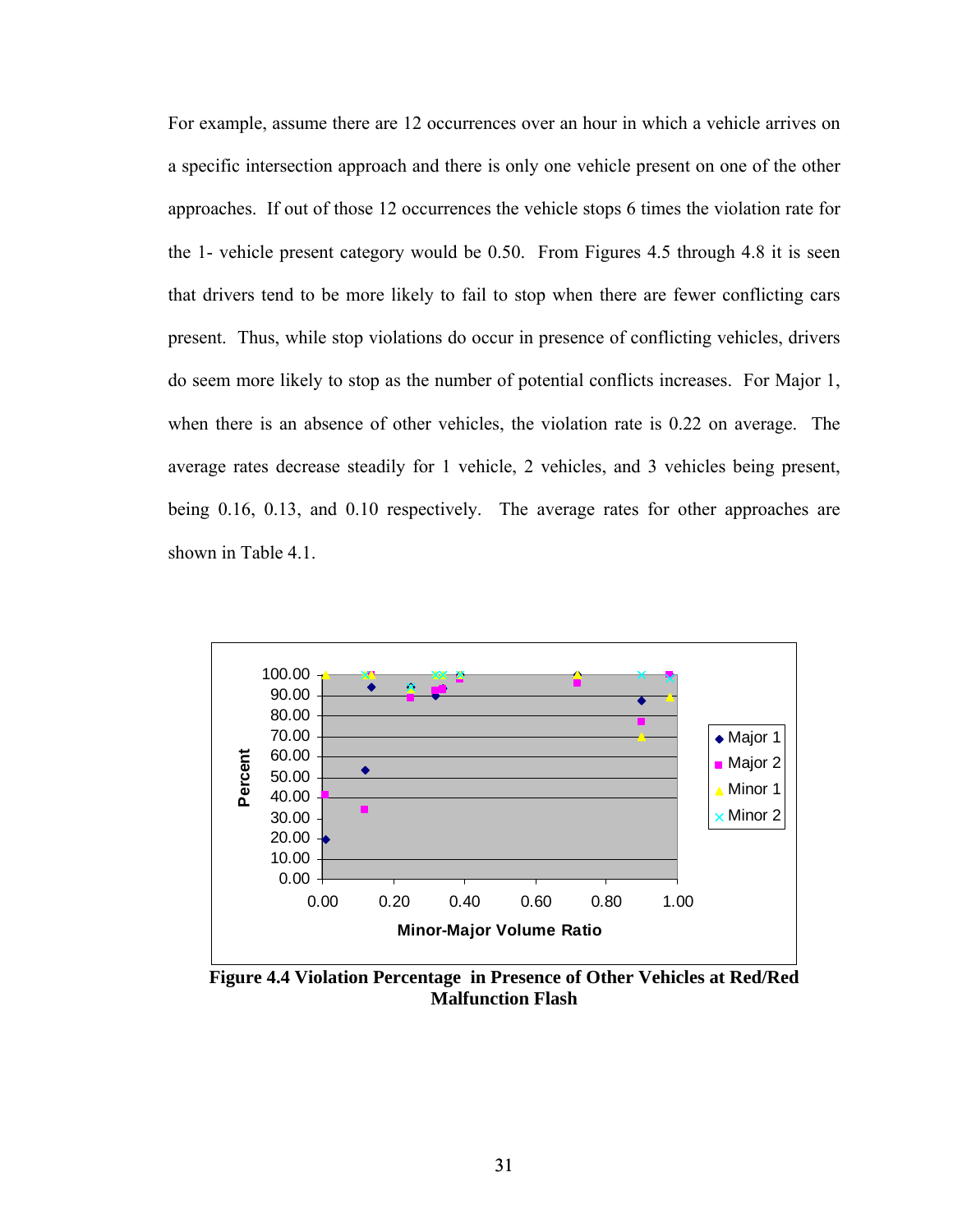





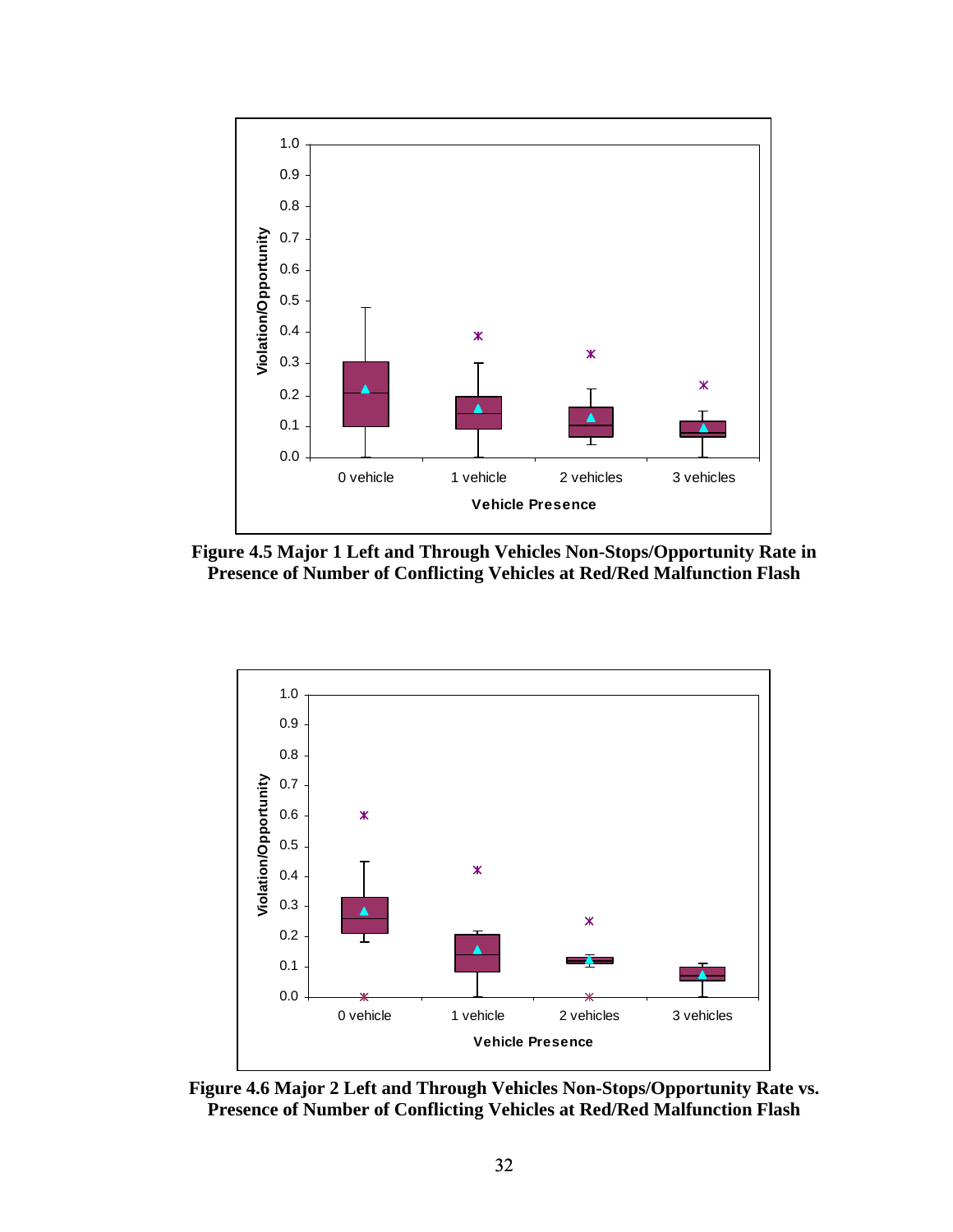





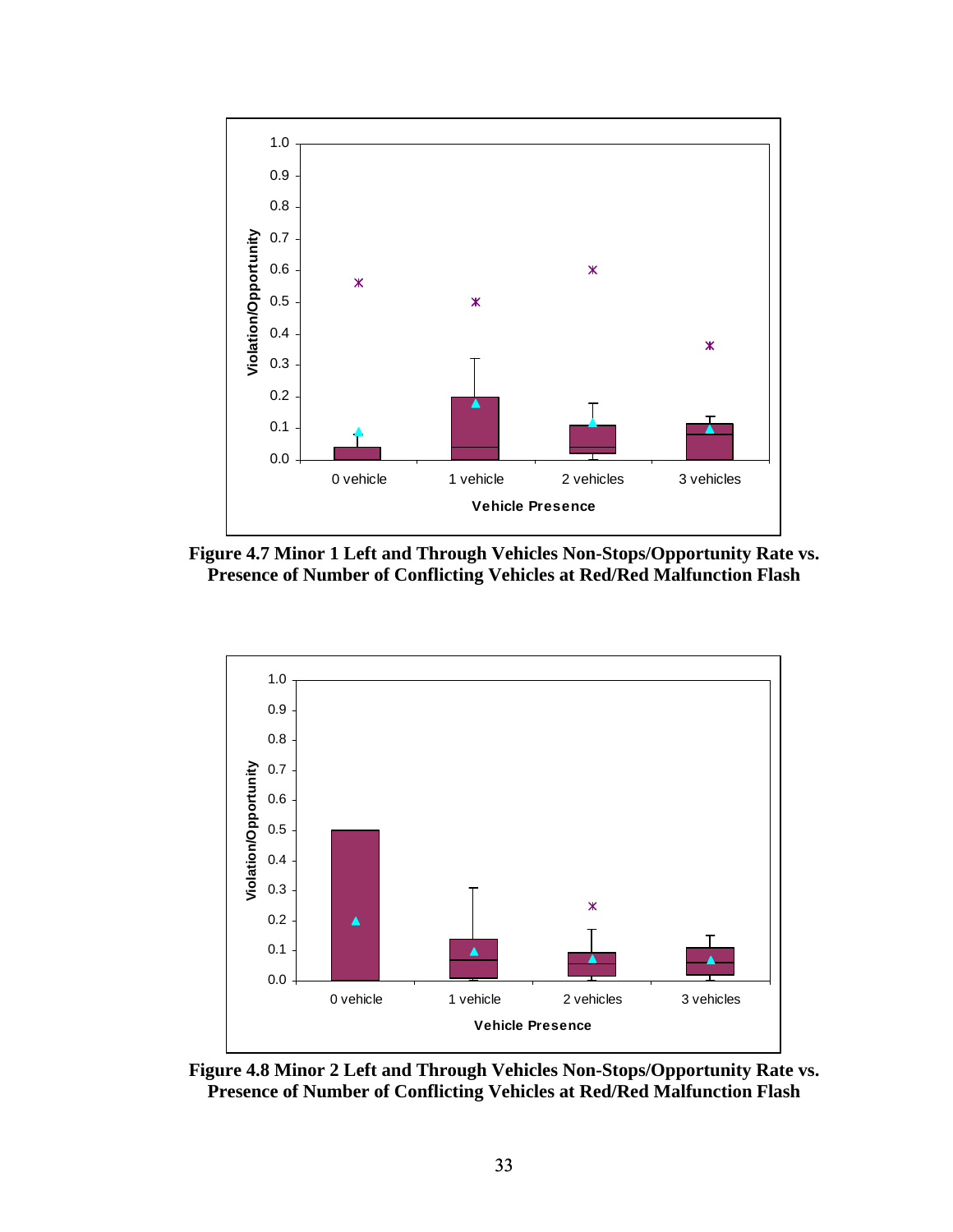|         | 0 Vehicle | 1 Vehicles | 2 Vehicles | 3 Vehicles |
|---------|-----------|------------|------------|------------|
| Major 1 | 0.22      | 0.16       | 0.13       | 0.10       |
| Major 2 | 0.29      | 0.16       | 0.12       | 0.07       |
| Minor 1 | 0.09      | 0.18       | 0.12       | 0.10       |
| Minor 2 | 0.20      | 0.10       | 0.08       | 0.07       |

**Table 4.1 Average Violation/Opportunity Rates for All Red/Red Intersections at All Approaches** 

For the absence-of-vehicle case at the Minor 1 approaches, the average rate is surprisingly low at 0.09. This is due to the extremely low likelihood of a minor approach vehicle arriving at an empty intersection. Several intersections have a 0.00 violation rate due to there being no violations out of 1 or 2 opportunities. There is also an unexpectedly high violation rate for 2 and 3 vehicles present on minor 1 for the first Roswell Rd. and W. Wieuca Rd. recording. As explained in the previous stop-violation section, this is partly due to a high number of platooning vehicles.

A similar analysis is completed for the right-turn vehicle movements of each approach. From Figure 4.9 to Figure 4.11 (Major 1, Major 2, Minor 1), it is seen that a violation is more likely to occur when only a cross-street vehicle is present than when there is both a cross-street and an opposing vehicle. While it is assumed that a violation is most likely to occur when there is an absence of other vehicles the data (i.e. number of occurrences of such event) is insufficient to confirm or reject this assumption. There is also insufficient data to draw any conclusion where only an opposing vehicle is presence. There are again a few 1.0 violation rates which go against expectancy. However, in all but one case, there is only 1 violation out of 1 opportunity. In the case of violations with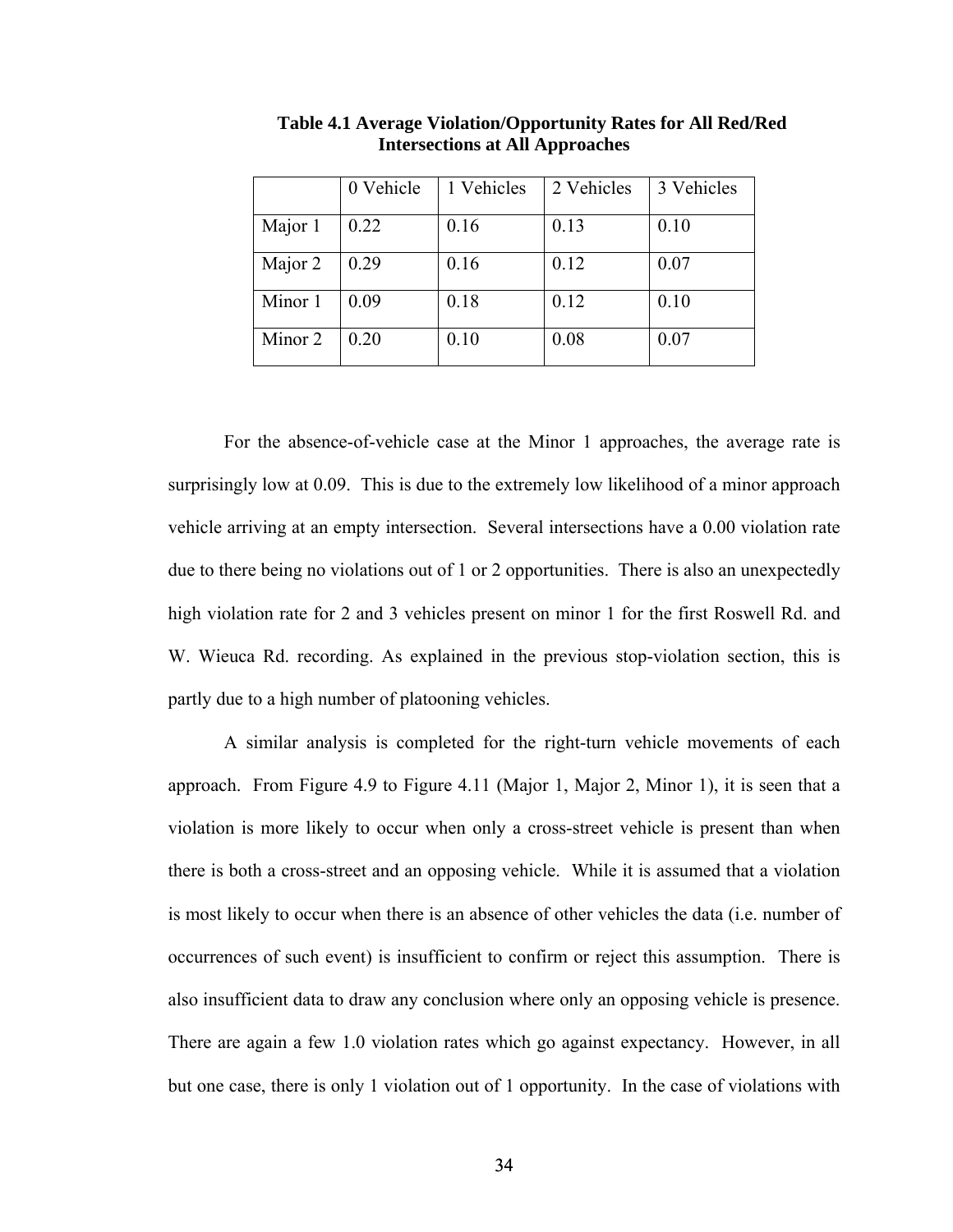both vehicles present for major 2 on 17th St. and Market, there are 4 violations out of 4 opportunities. Thus, they are all cases with very few data points.

For minor 2 right-turns (Figure 4.12), the violations trend is opposite that seen in for the other approaches. It would seem drivers are more likely to have a stop violation when there are two vehicles present than when there is only one. However, Northside Dr. and 14th St. has a low right-turning vehicle volume (7 in total) while 14th St. and State St. has only 9 right-turns in total. These low turning volumes are insufficient to reasonably identify any trends.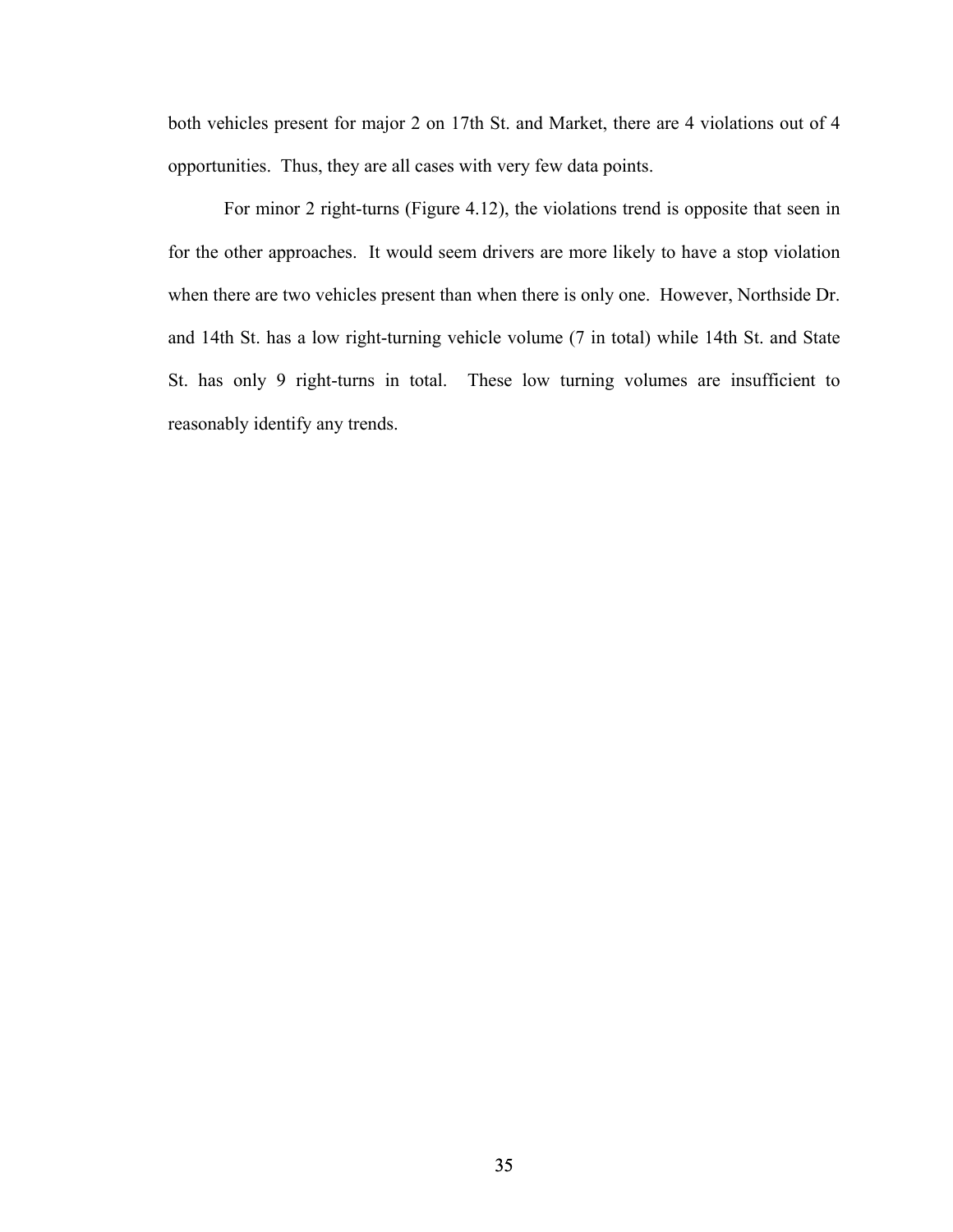

**Figure 4.9 Major 1 Right Vehicles Non-Stops/Opportunity Rate vs. Presence of Conflicting Vehicles at Red/Red Malfunction Flash** 



**Figure 4.10 Major 2 Right Vehicles Non-Stops/Opportunity Rate vs Presence of Conflicting Vehicles at Red/Red Malfunction Flash**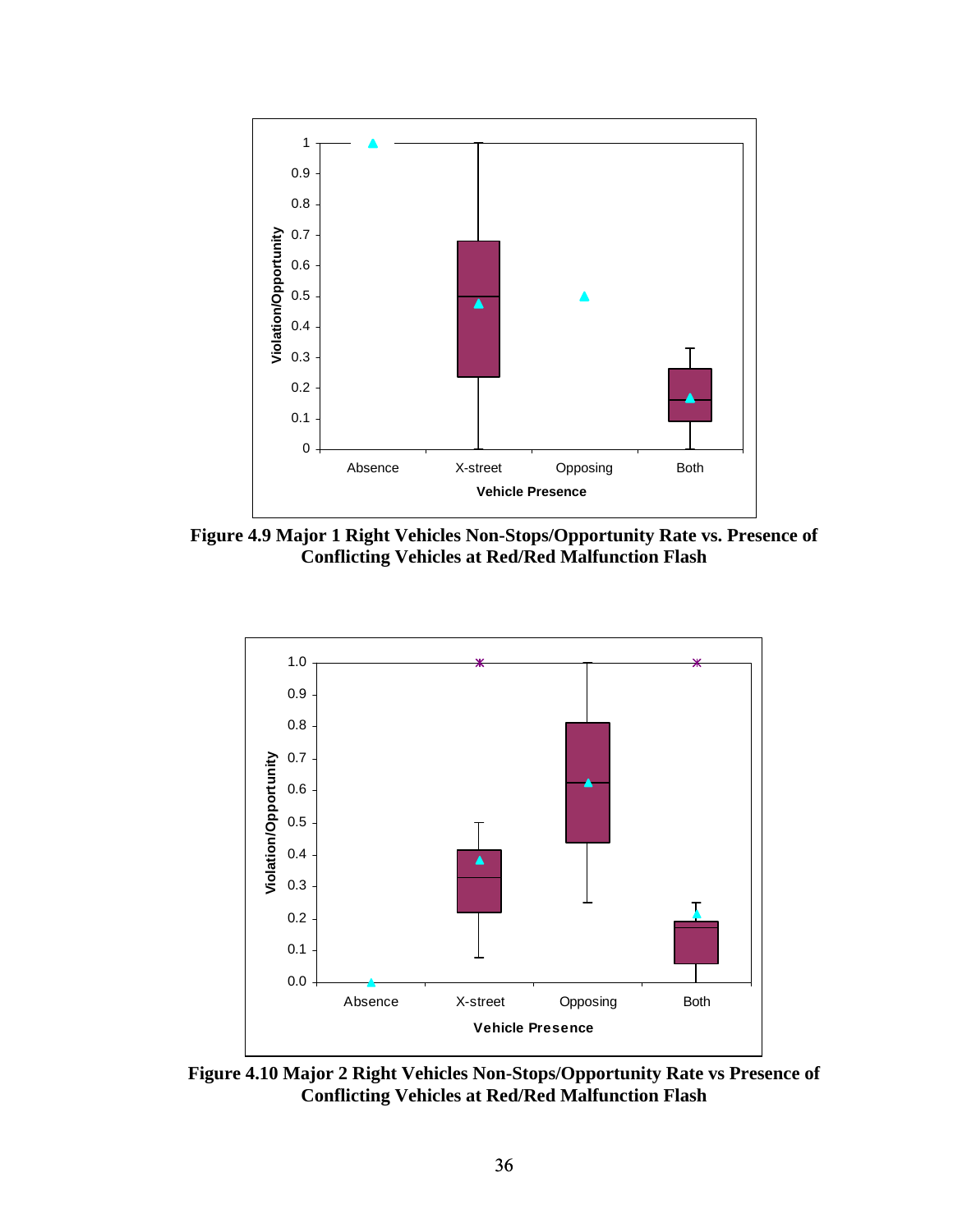

**Figure 4.11 Minor 1 Right Vehicles Non-Stops/Opportunity Rate vs. Presence of Conflicting Vehicles at Red/Red Malfunction Flash** 



**Figure 4.12 Minor 2 Right Vehicles Stop Violation:Opportunity Ratio vs. Presence Conflicting Vehicles at Red/Red Malfunction Flash**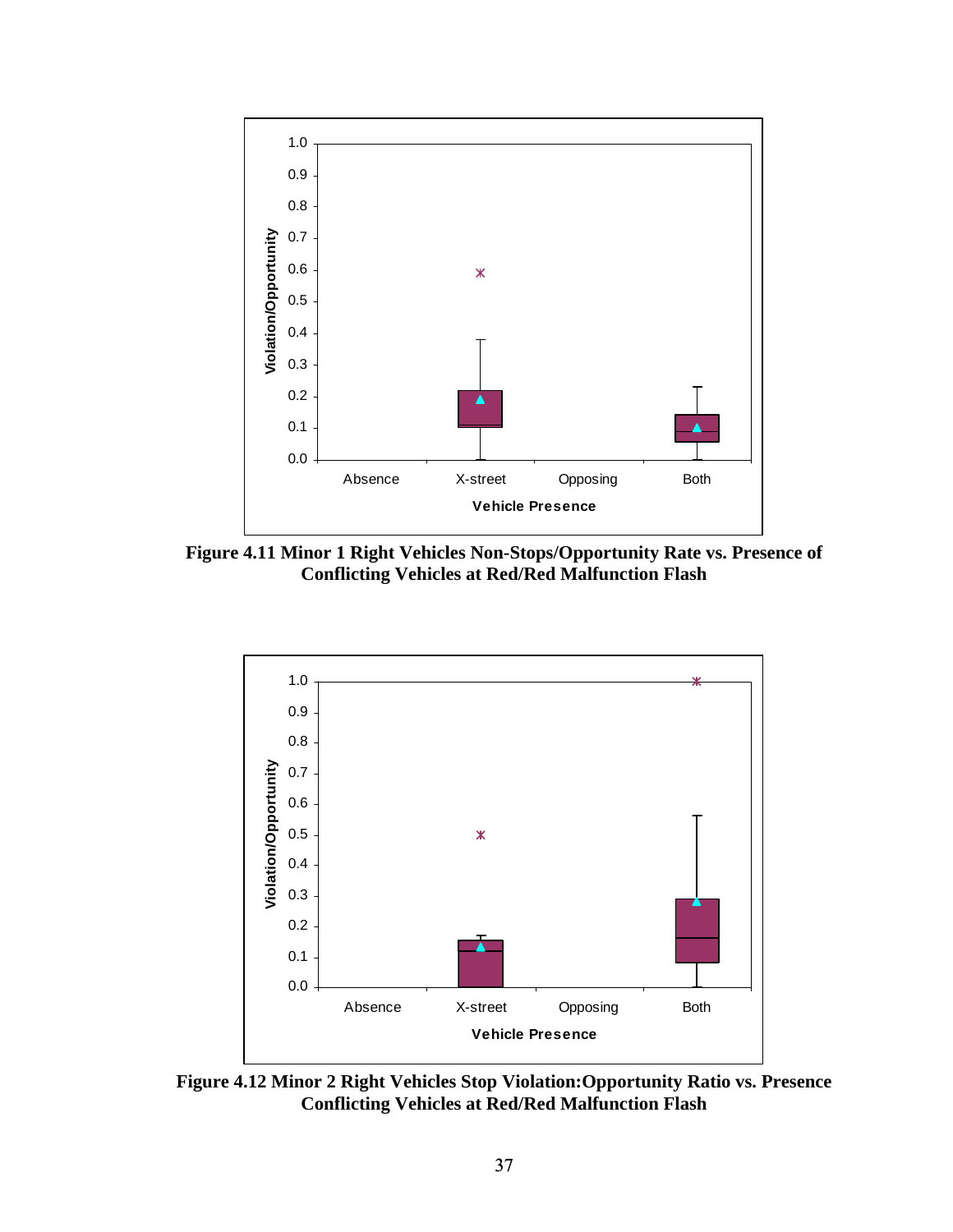# **4.1.3 Out-of-turn Analysis**

The purpose of this analysis is to determine how well drivers comply with the right of way regulations after they decide to stop, adding additional insight into driver comprehension. A high stopping rate means a high compliance rate, but not necessarily a high understanding of correct intersection operations. For instance, perhaps drivers stop out of confusion. It would be useful to analyze post-stop driver behavior to determine whether the intersection control is effectively understood.

Out-of-turn (OFT) violations are violations which involve a stopped vehicle that departs out of turn. Two types of violations are possible, 1) violating first-in-first-out, that is, a vehicle departs the intersection before another vehicle that arrived first, or 2) that the vehicle arrives at the same time as another vehicle and violates the positional right of way rules. Under the first-in-first-out rule, all vehicles which depart before a vehicle that arrived earlier are marked as OFT by time. Vehicles which depart before a same-arrival-time vehicle on the right-hand side or left-turning vehicles which depart before a same-arrival-time right/thru opposing vehicle are marked as OFT by position.

In Figure 4.13, the relationship between the major approaches' OFT by Time Violations and the minor/major volume ratio seems to be positive from the range of 0.00 to 0.40. The relationship may simply be a result of increasing percentages of cross street traffic creating more opportunities for violations. However, it may also suggest that as there are more vehicles on the cross-streets, the task of keeping up with arrival order may become more demanding. There's also the possibility of vehicles becoming impatient as their queue wait time increases. There is a gap of data for the mid-range ratios preventing confirmation of this trend for this region. For the minor approaches there is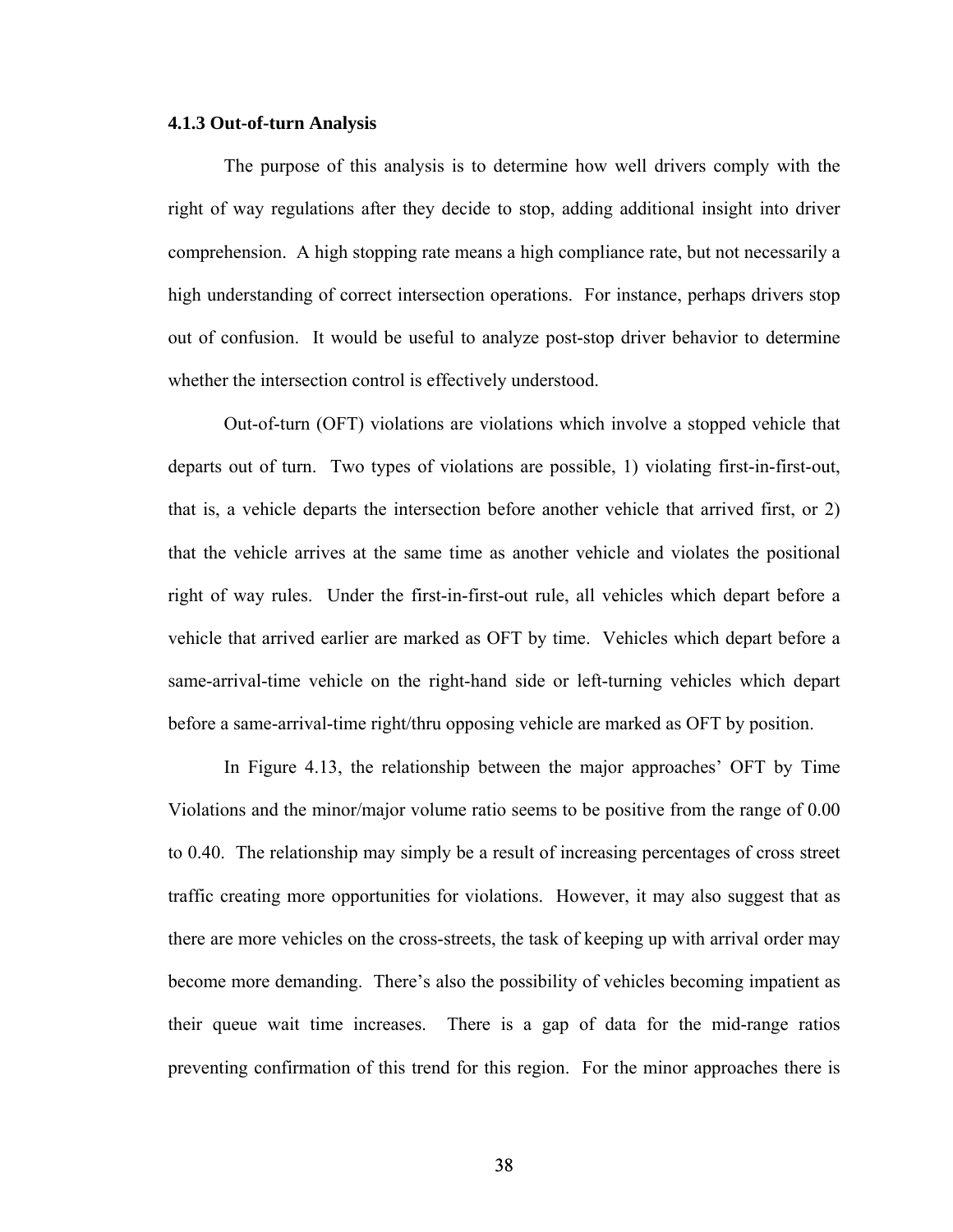no clear relationship between OFT by time violations and minor/major volume ratio (Figure 4.14). Violation rates are also greater than for the major approaches. These higher OFT rates may be caused by the high stop violation rates found in section 4.1.1 committed by the major approaches.

There is no meaningful conclusion drawn for the OFT by position case (Figure 4.15) as the opportunities for two vehicles to arrive at the same time are quite rare. Most violation rates, if there are any violations, stay below 0.03 (3%), no intersections have a violation rate exceeding 0.05 (5%).



**Figure 4.13 Major Approaches Out-of-Turn by Time Violations vs. Minor/Major Volume Ratio at Red/Red Malfunction Flash**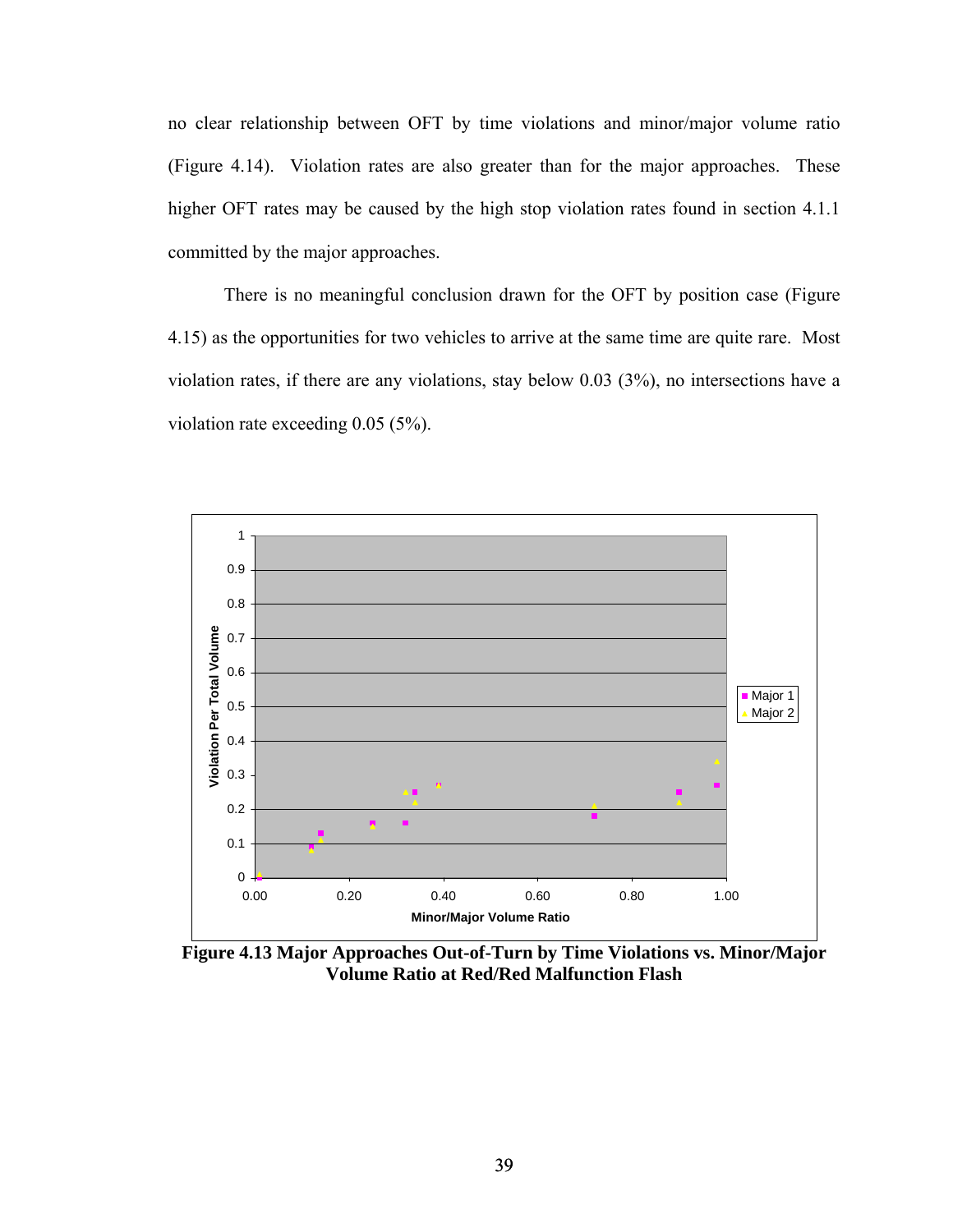

**Figure 4.14 Minor Approaches Out-of-Turn by Time Violations vs. Minor/Major Volume Ratio at Red/Red Malfunction Flash** 



**Figure 4.15 Out-of-Turn by Position Violations vs. Minor/Major Volume Ratio at Red/Red Malfunction Flash**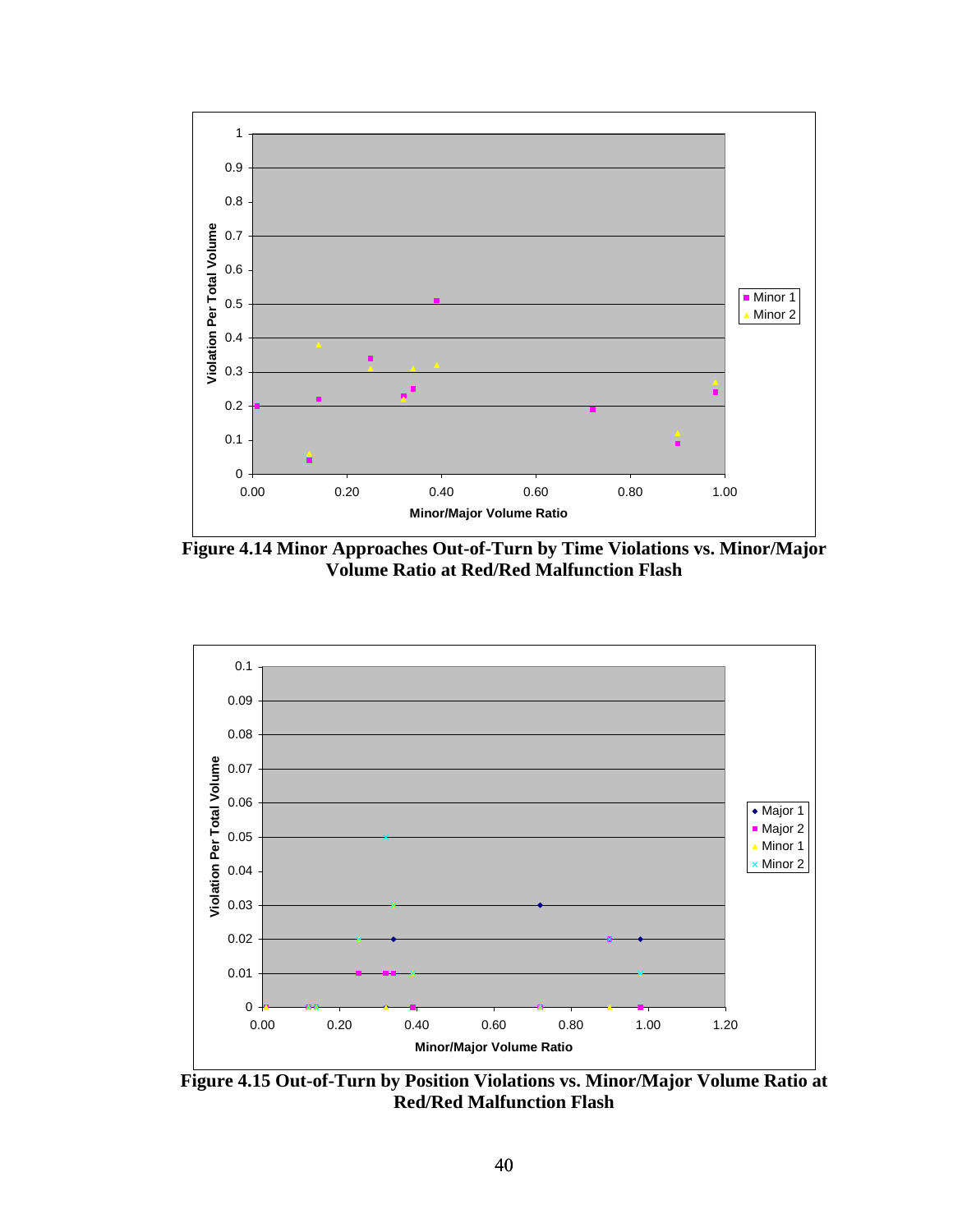

**Figure 4.16 Major Cross-Street Out-of-Turn by Time Violations at Red/Red Malfunction Flash** 



**Figure 4.17 Minor Cross-street Out-of-Turn by Time Violations at Red/Red Malfunction Flash**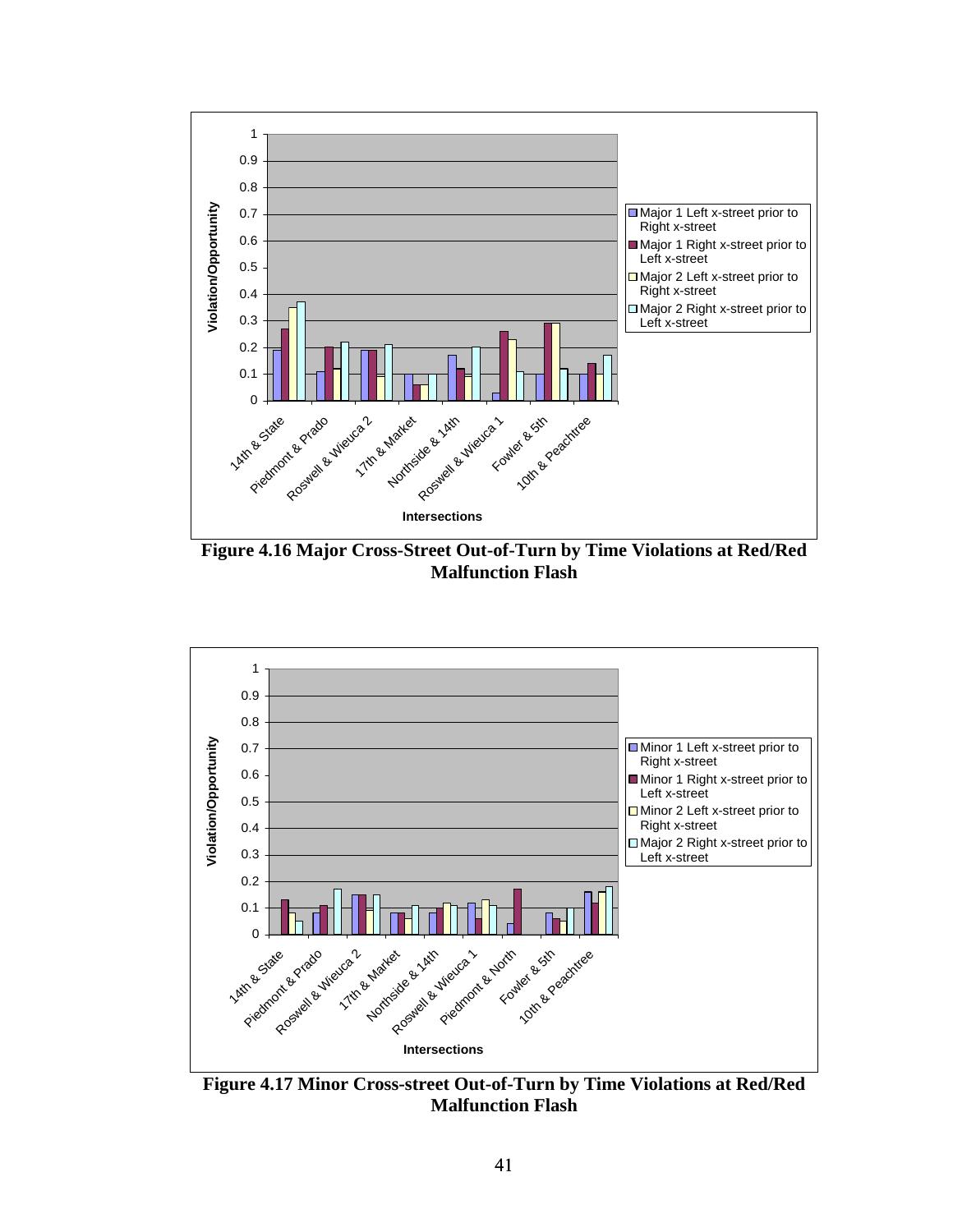There is not a consistent behavioral tendency when comparing the rates at which a vehicle departs out-of-turn over a cross street vehicle. That is, there does not seem to be a higher likelihood that a vehicle will depart out of turn over a left-hand or right-hand cross-street vehicle. This is the case for both major and minor approaches (Figure 4.16 and 4.17). Similarly, there is no definite preference found in the OFT by position cases. Although thru/right movements do go first more often, the difference is not consistent.

When comparing the likelihood of a left turning vehicle departing early against a through or right turning vehicle versus a through or right turning vehicle departing early against a left turning vehicle, it is found that the through/right turning vehicles tend to jump ahead more often (Figures 4.18 and 4.19). There are insufficient events where two conflicting opposing vehicles arrive at the same time, thus an analysis for the opposing OFT by position is not feasible.



**Figure 4.18 Major Opposing OFT by Time Violations at Red/Red Malfunction Flash**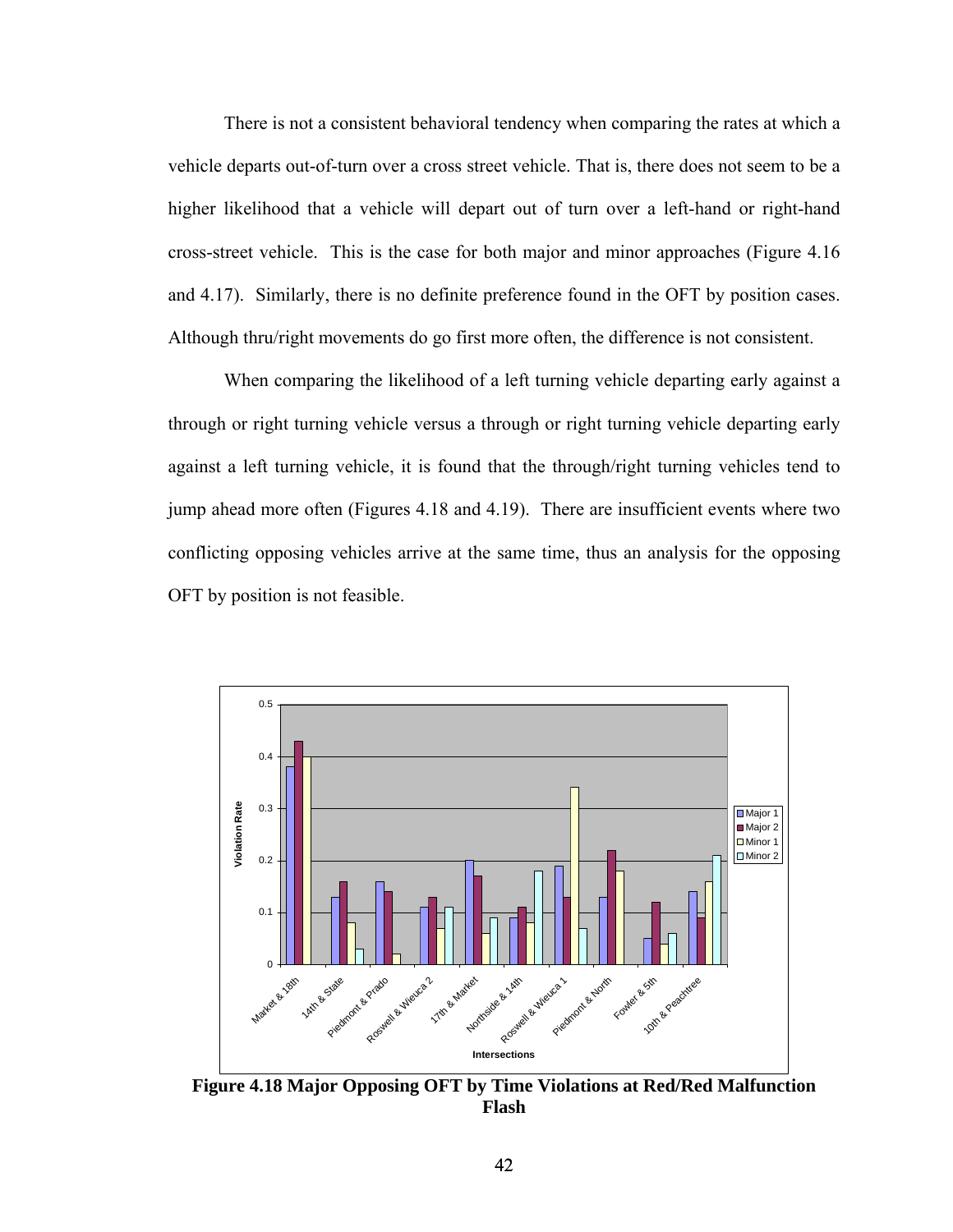

**Figure 4.19 Minor Opposing OFT by Time Violations at Red/Red Malfunction Flash** 

In summary, major approach vehicles are more likely to violate the flash control than are minor approach vehicles. Although stop-violations at Red/Red malfunction flash intersections mostly occur in the presence of other conflicting vehicles, there is evidence that drivers are less likely to violate the control in presence of greater number of conflicts. There are, however, no clear preference in the type of conflict a vehicle faces when the driver makes the violation.

#### **4.2 Yellow/Red Analysis**

# **4.2.1 Stop Violation**

There is a positive relationship between Major street stops and minor:major volume ratio as shown in Figure 4.20 on the following page. Intuitively, this trend is expected as drivers are more likely to be cautious when there is a more balanced ratio.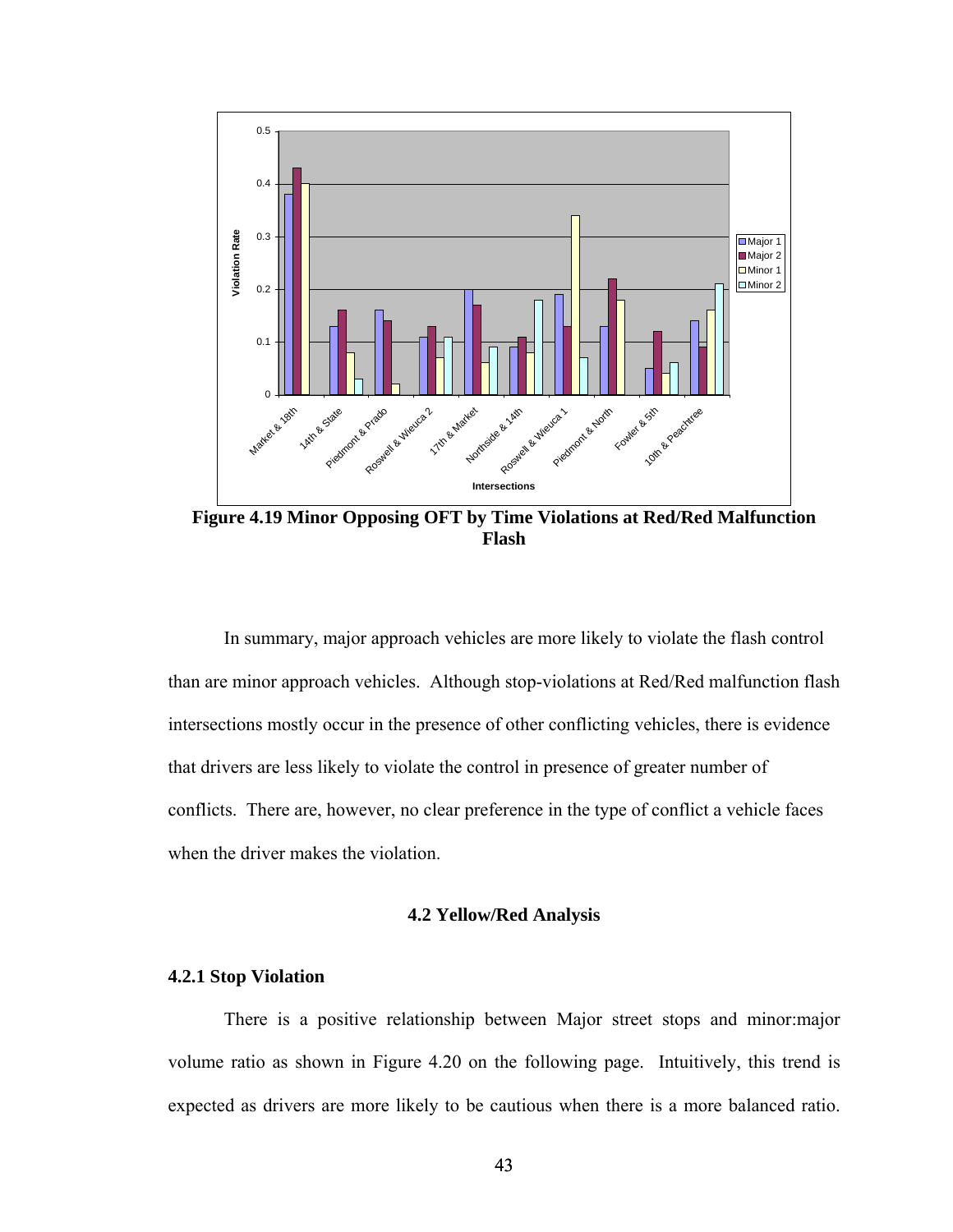The same analysis can be found in Jenior's study with an extensive discussion regarding transitional periods as well as a related analysis with respect to minor street volumes. For minor street non-stops, two intersections' footages do not have sufficient camera angle to view the minor approaches and thus are excluded from the analysis. They are Rainbow Dr. and Candler Dr., and Howell Mill Rd. and 75 NB ramp. From the plot in Figure 4.21, no definite relationship can be indentified between minor street non-stops and minor/major volume ratio. Most minor street non-stop violation rates remain under a 0.30, compliance far better than high rate of vehicles stopping that receive a yellow flash, as is also noted by Jenior [1]. There are a few intersections which experienced higher rates as seen on Figure 4.21. At Techwood Dr. and Merritts Ave. for example, the rate is 0.50. This rate corresponds to one violation out of two opportunities. Such high rates are often seen at low-opportunity sites. At Howell Mill Rd. and I-75 SB ramp, however, the explanation for a 0.80 violation rate may actually be due to the fact that the off-ramp minor approach has heavy turning volumes. An overall 0.70 compliance rate, nonetheless, is still far too low. When a significant subset of vehicles receiving the yellow indication stop while a significant subset of vehicles receiving the red indication are not stopping, the original intention in using a Yellow/Red flash becomes meaningless.

When comparing the stop violation rate between minor left turning and thru movements and minor right turn movements, it is found that the violation rate of rightturns is in fact higher on average. Note in Figures 4.22 and 4.23 that the red bar (rightturn violations) are typically higher than the blue bar (left-turn and through violations). Again, this is probably a result of right-turns not being in direct conflict with their righthand side approach and thus fewer conflicts requiring the right turning vehicle to stop.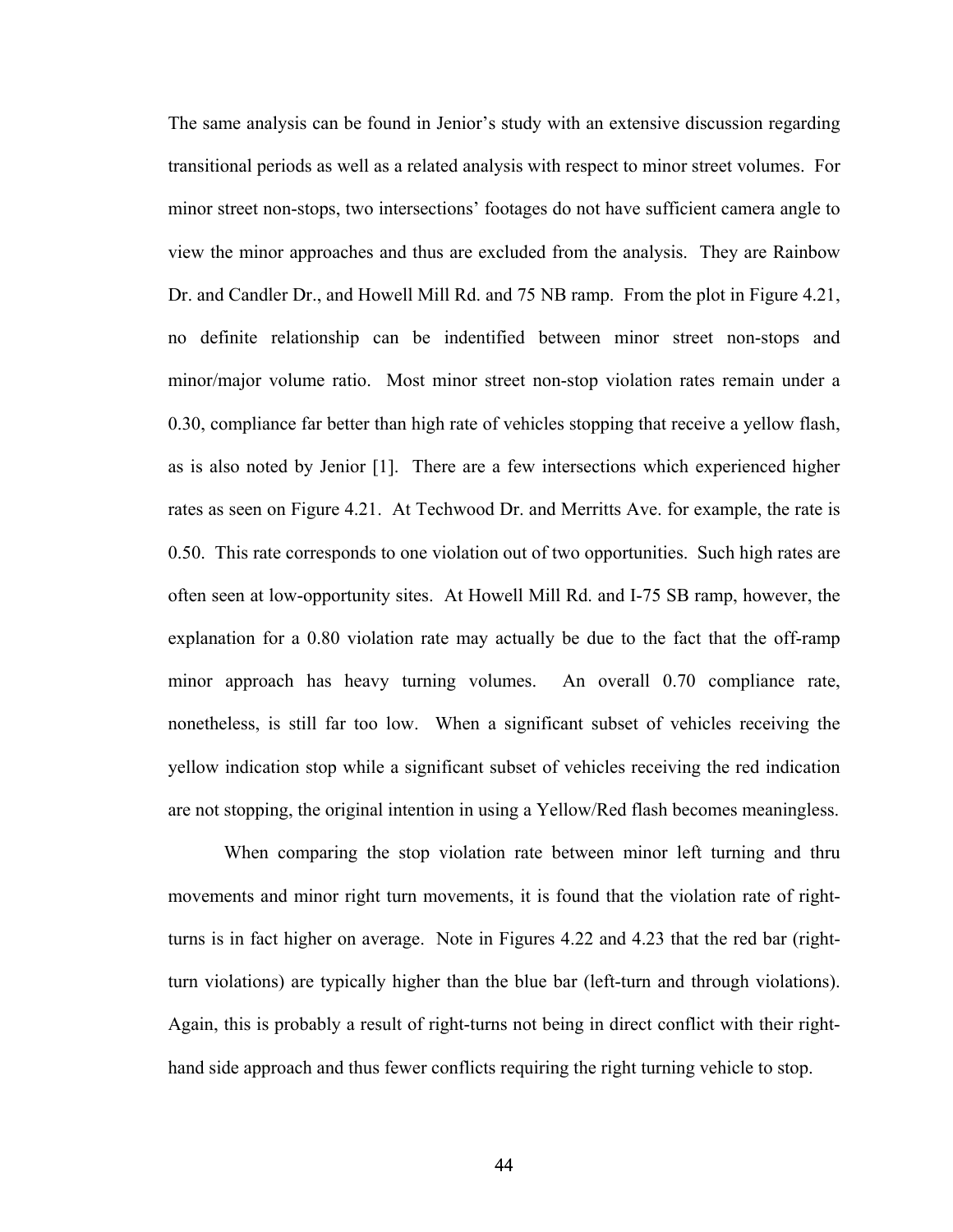

**Figure 4.20 Major Approaches Right and Through Vehicles Stopping Rate vs. Minor/Major Volume Ratio at Yellow/Red Malfunction Flash** 



**Figure 4.21 Minor Approaches Left and Through Vehicles Non-Stopping Rate vs. Minor/Major Volume Ratio at Yellow/Red Malfunction Flash**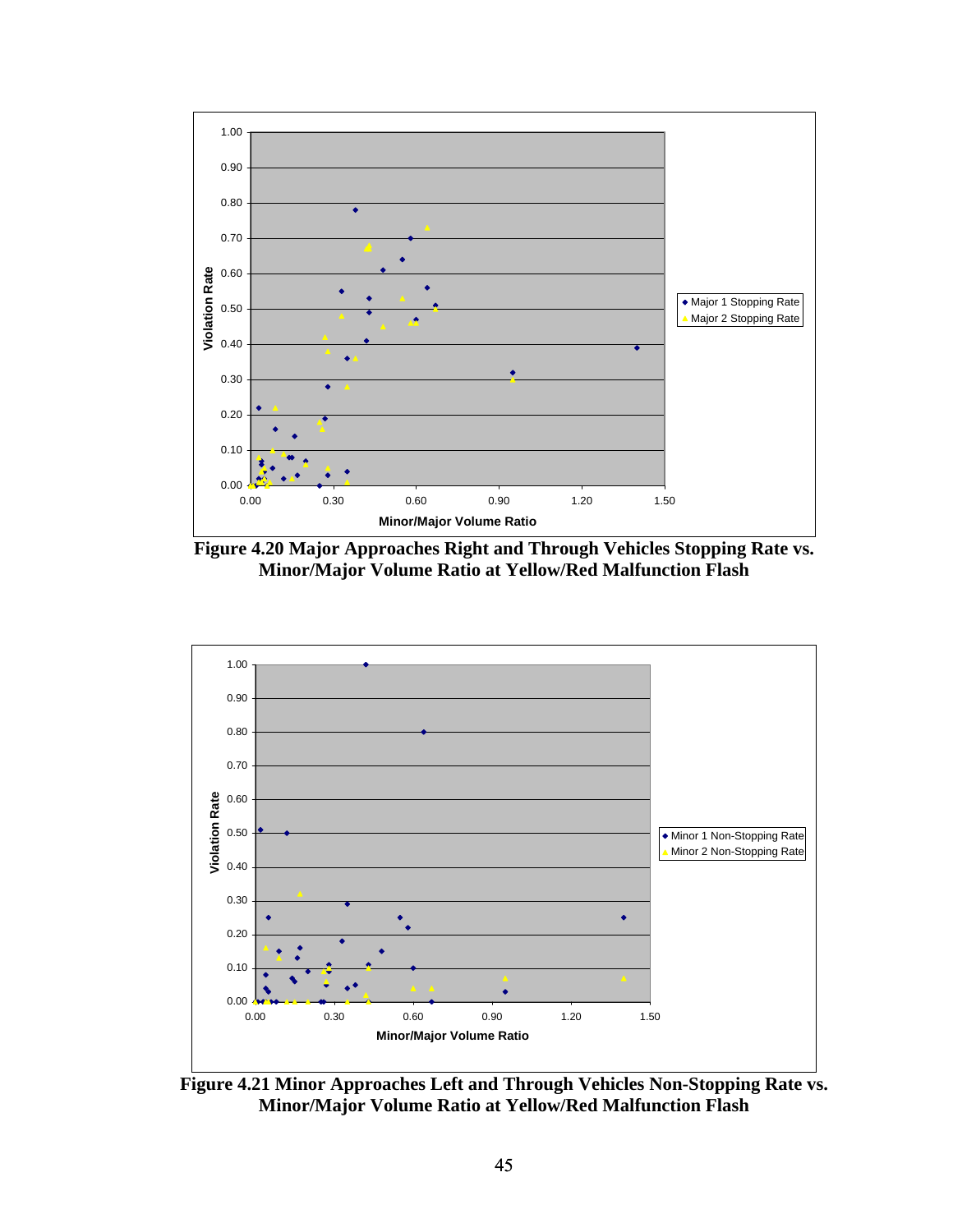

**Figure 4.22 Minor 1 Non-Stopping Rate at Yellow/Red Malfunction Flash** 



**Figure 4.23 Minor 2 Non-Stopping Rate at Yellow/Red Malfunction Flash**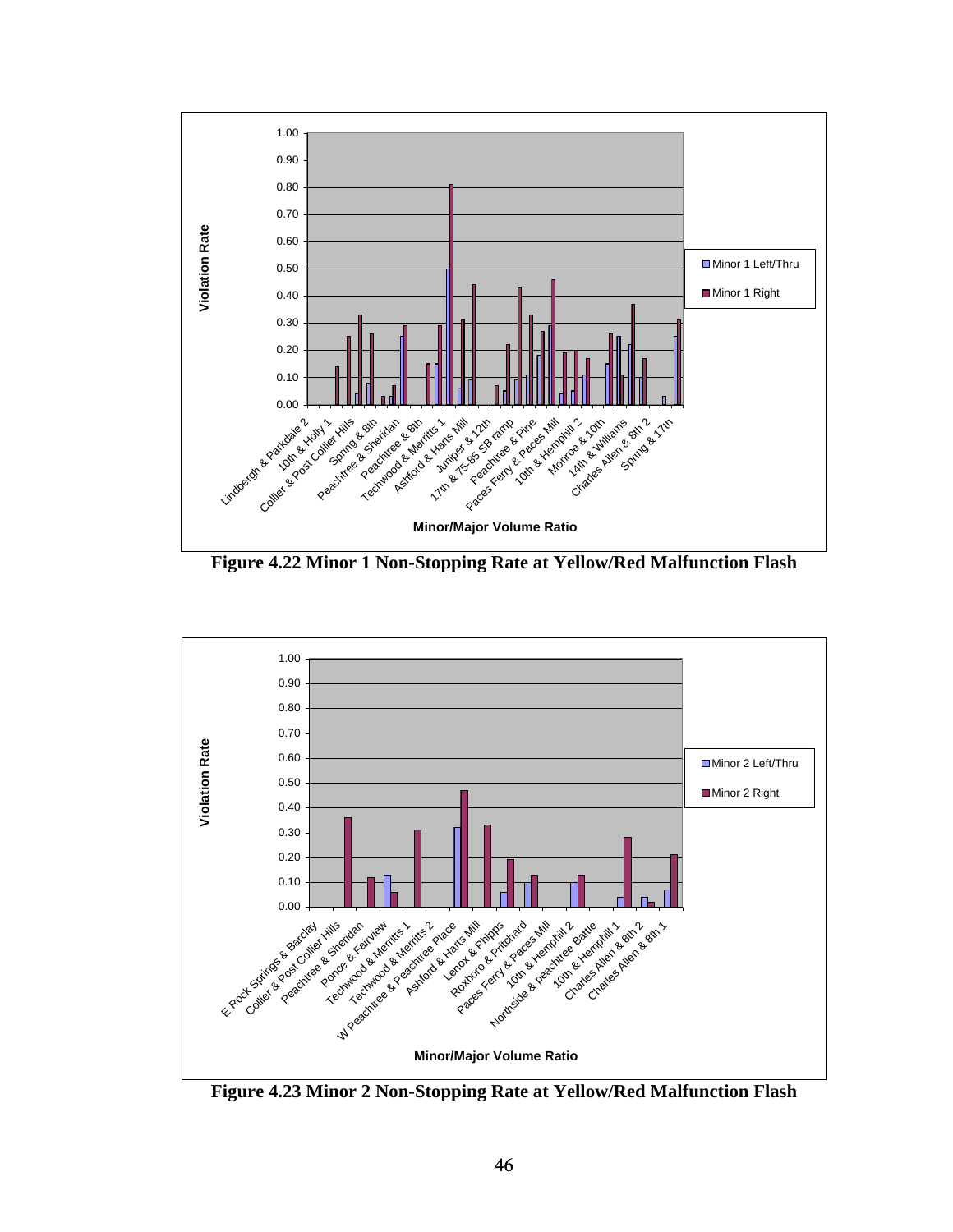## **4.2.2 Presence Analysis**

Presence analysis is conducted for Yellow/Red malfunction flash in a manner similar to that undertaken for Red/Red malfunction flash occurrences. This evaluation includes separate analyses for all minor approach movements, through and right turn movements from major approaches, and left turn movements from major approaches.

## 4.2.2.1 Minor Approach Movements

Stop violations on minor approaches facing a red flash occur more often as the likelihood of a conflicting vehicle being present decreases. This trend is shown to exist for minor 1 from 0 vehicles to 2 vehicles present (Figure 4.24). However, there seems to be a higher violation rate when there are 3 vehicles present compared to other scenarios. This is due to the low chances of arriving at an intersection with vehicles present on all three other approaches. Hence there is a lack of data points for the 3 vehicles present case. There is also a reverse trend at Ponce de Leon Ave. and Fairview/Lullwater Rd. for minor 2. This is due to the low volume levels. There are 2, 3, and 2 violations for 1 vehicle, 2 vehicles, and 3 vehicles present respectively. So for four available opportunities, only 2 violations resulted in a 0.50 violation rate. For  $10^{th}$  St. and Hemphill Ave. 1, there are two violations out of five opportunities. Again, low opportunities allow for high violation rates should there be any violation. This is one of the drawbacks in choosing to represent data using rates rather than raw numbers.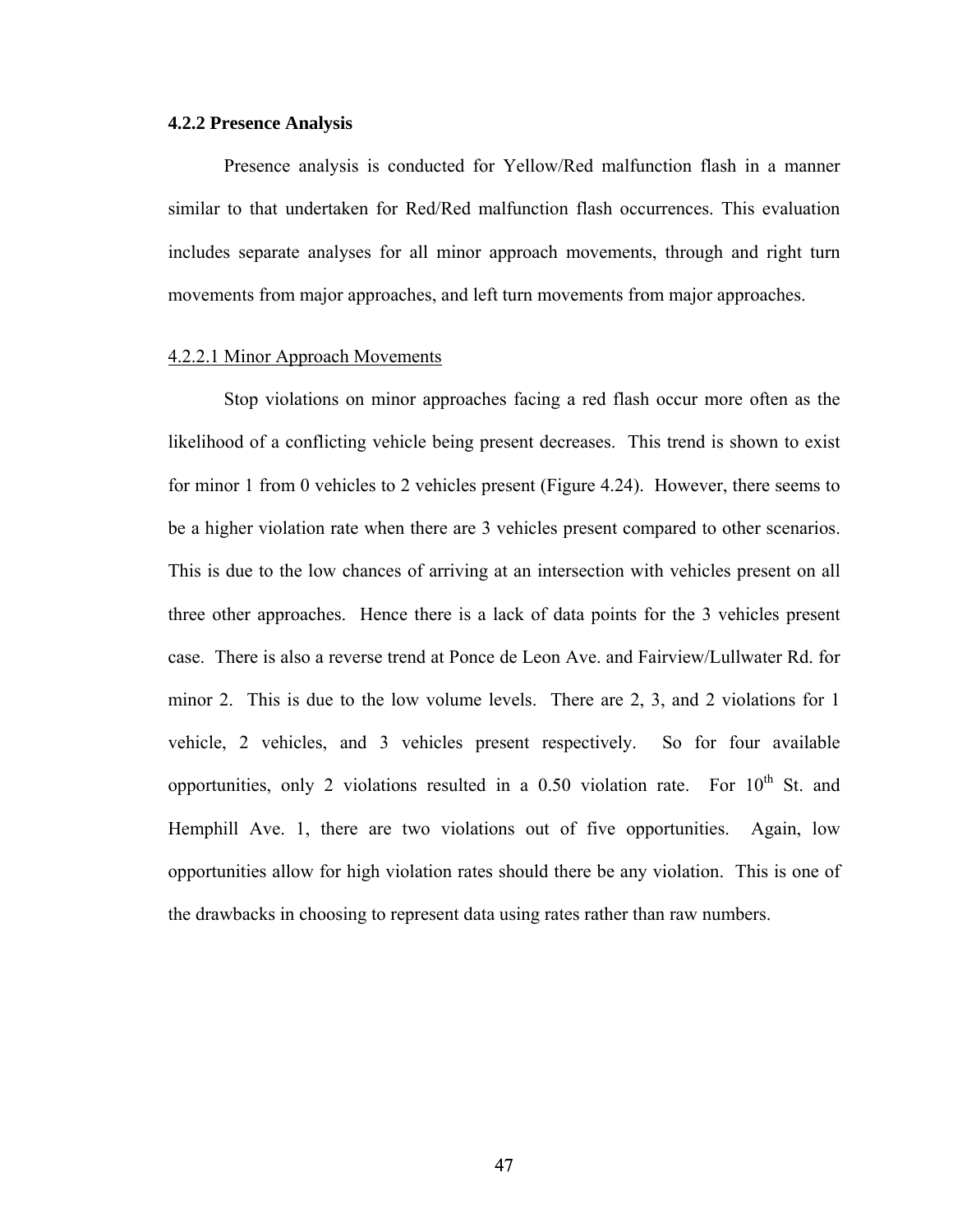





**Figure 4.25 Minor 2 Through and Left Vehicles Non-Stops/Opportunity Rate vs. Presence of Other Conflicting Vehicles at Yellow/Red Malfunction Flash**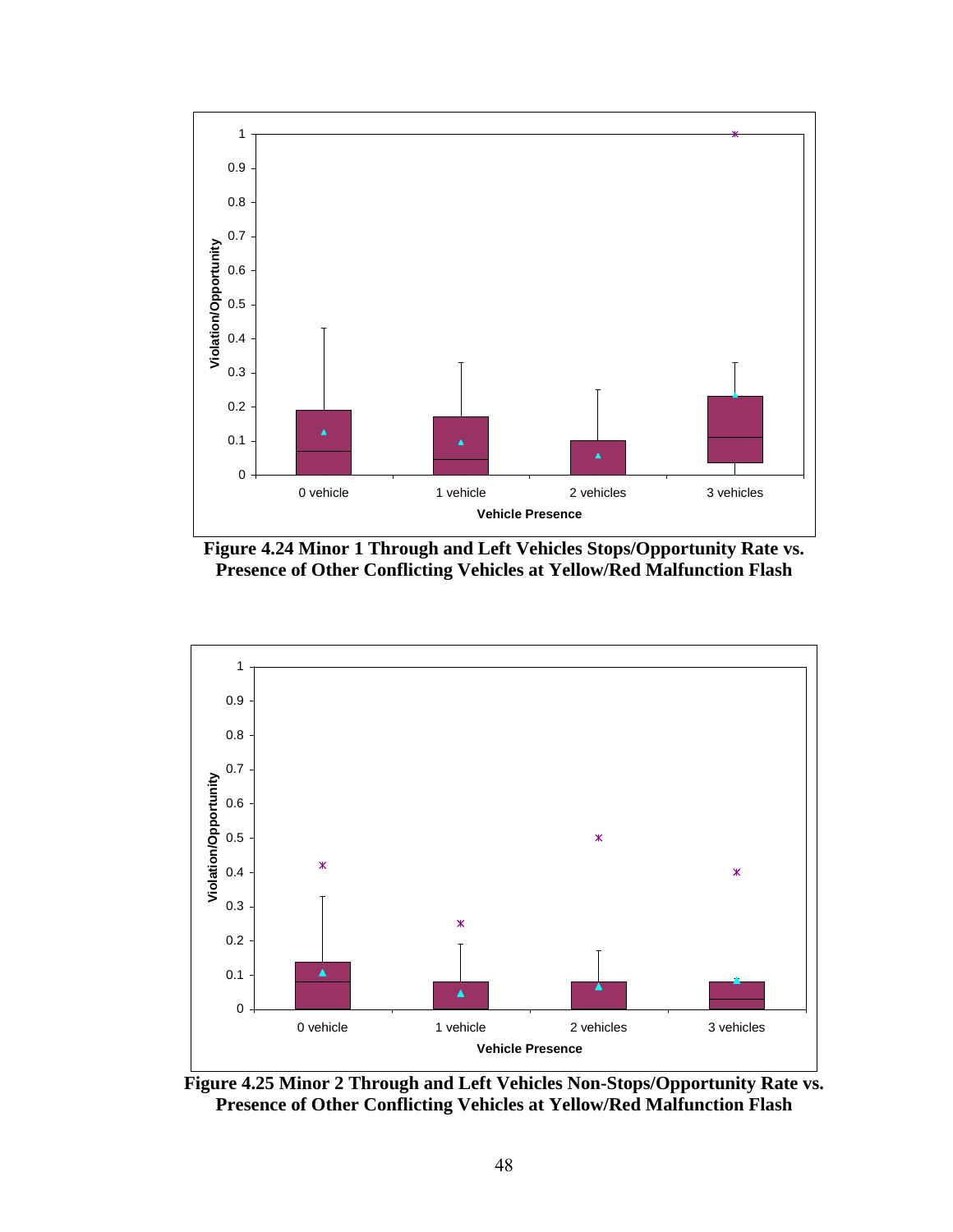#### 4.2.2.2 Major Thru and Right Turning Vehicles

For major approaches, it is expected that the likelihood of a vehicle facing the yellow flash indication stopping increases as the number of vehicles present at the intersection increases or there is conflicting vehicle actively crossing the intersection. For major 1 (Figure 4.26), there are not enough instances of 3 vehicles being present to conclusively include that occurrence in the trend. It is shown, nonetheless, that vehicles stop less when there is an absence of other vehicles and more when there are 1, 2, or nonstopping vehicles from other approaches. The trend continues for major 2 (Figure 4.27), with more instances of 3 vehicles presence than on major 1, showing that vehicles do indeed stop more when there are potentially more conflicting vehicles present. The high stopping rates for absence of a vehicle (as high as 0.50), however, indicate that at some intersections drivers are either cautious or uncomfortable with traversing through the intersection even though they receive the yellow indication. This phenomenon will cause longer queues and greater confusion among others which will prolong the ineffective operational pattern. This result matches well with those of Jenior [1] where it is suggested that the relative functional classes of the intersecting roadways is a likely factor in the rate of stopping of vehicles on an approach facing a flashing yellow.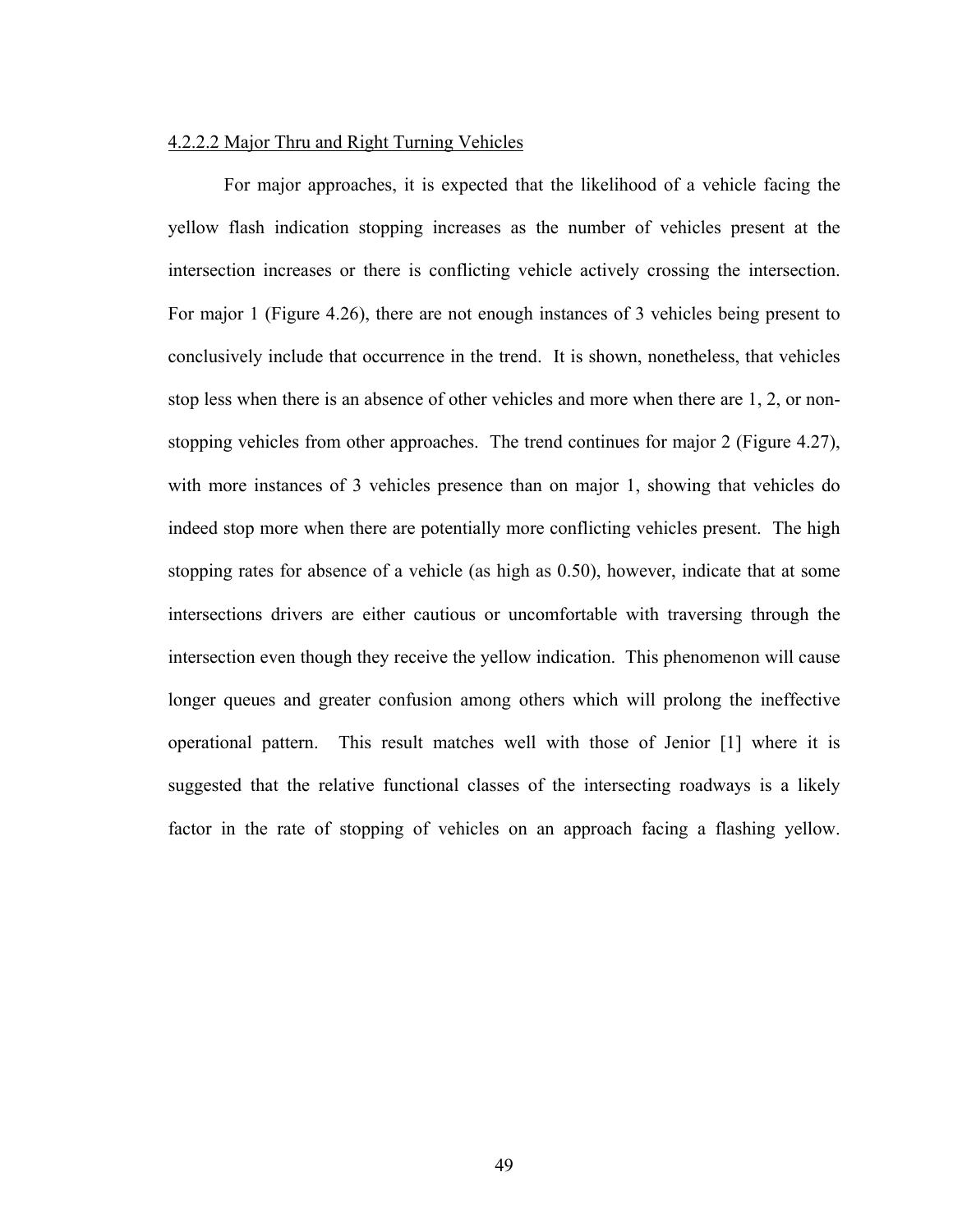





**Figure 4.27 Major 2 Through and Right Vehicles Stops/Opportunity Rate vs. Presence of Other Conflicting Vehicles at Yellow/Red Malfunction Flash**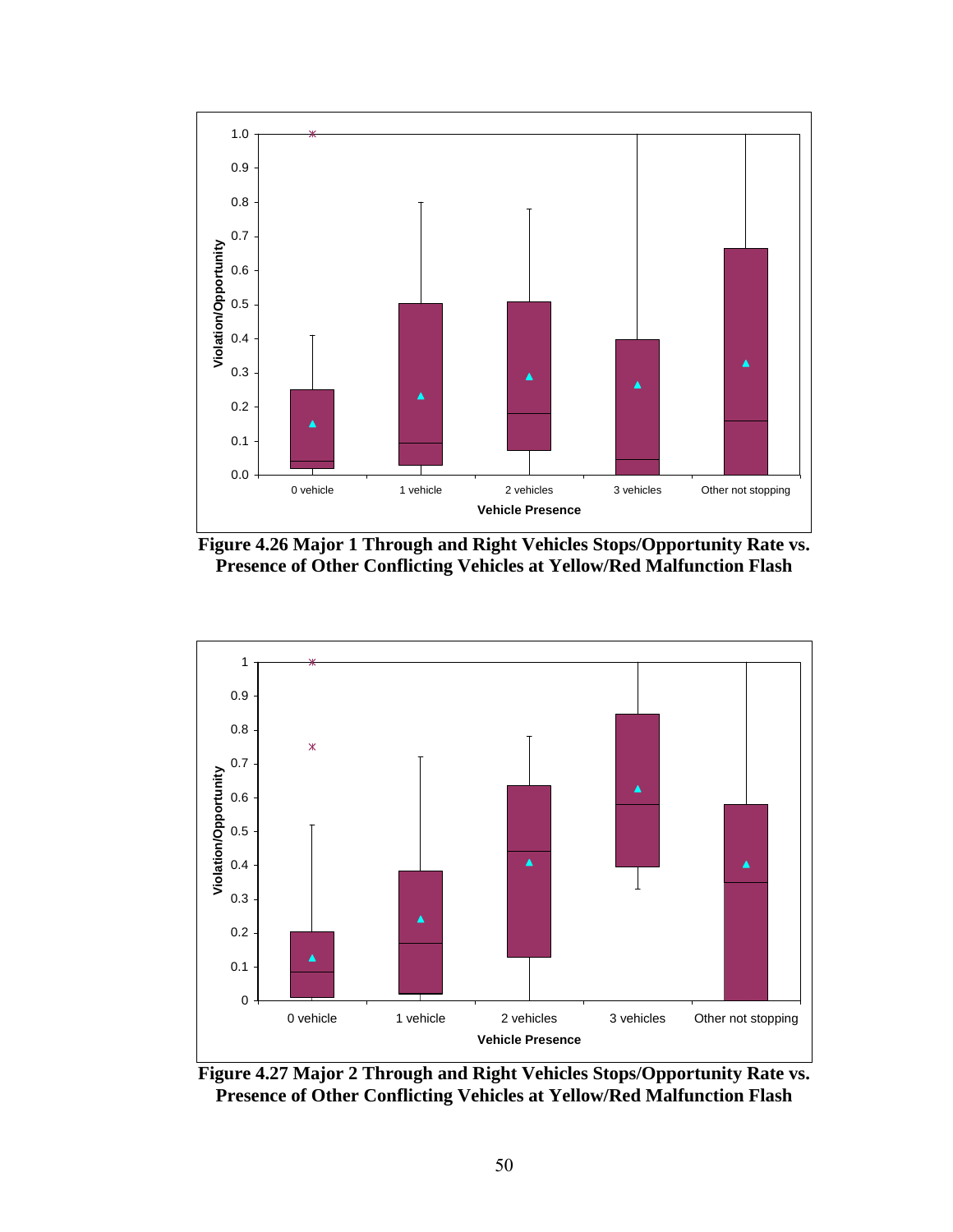# 4.2.2.3 Major Left Turning Vehicles

For left-turns on the major approaches, it is anticipated that most non-stops will occur when there are no other vehicles present. A clear expectation does not exist on whether major left-turns will yield to the minor vehicles waiting on the cross-streets. From the data compilation represented in Figures 4.28 and 4.29, it is shown that most left-turning vehicle non-stops occur when there are no vehicles present. There seems to be some consideration for the presence of minor approach vehicles as seen for major 1. The same indication is not as clear for major 2, which may suggest confusion among drivers. The non-stopping rate decreases significantly in the presence of a major approach vehicle. Violations are least likely to occur when there are both major and minor approach vehicles present at the same time.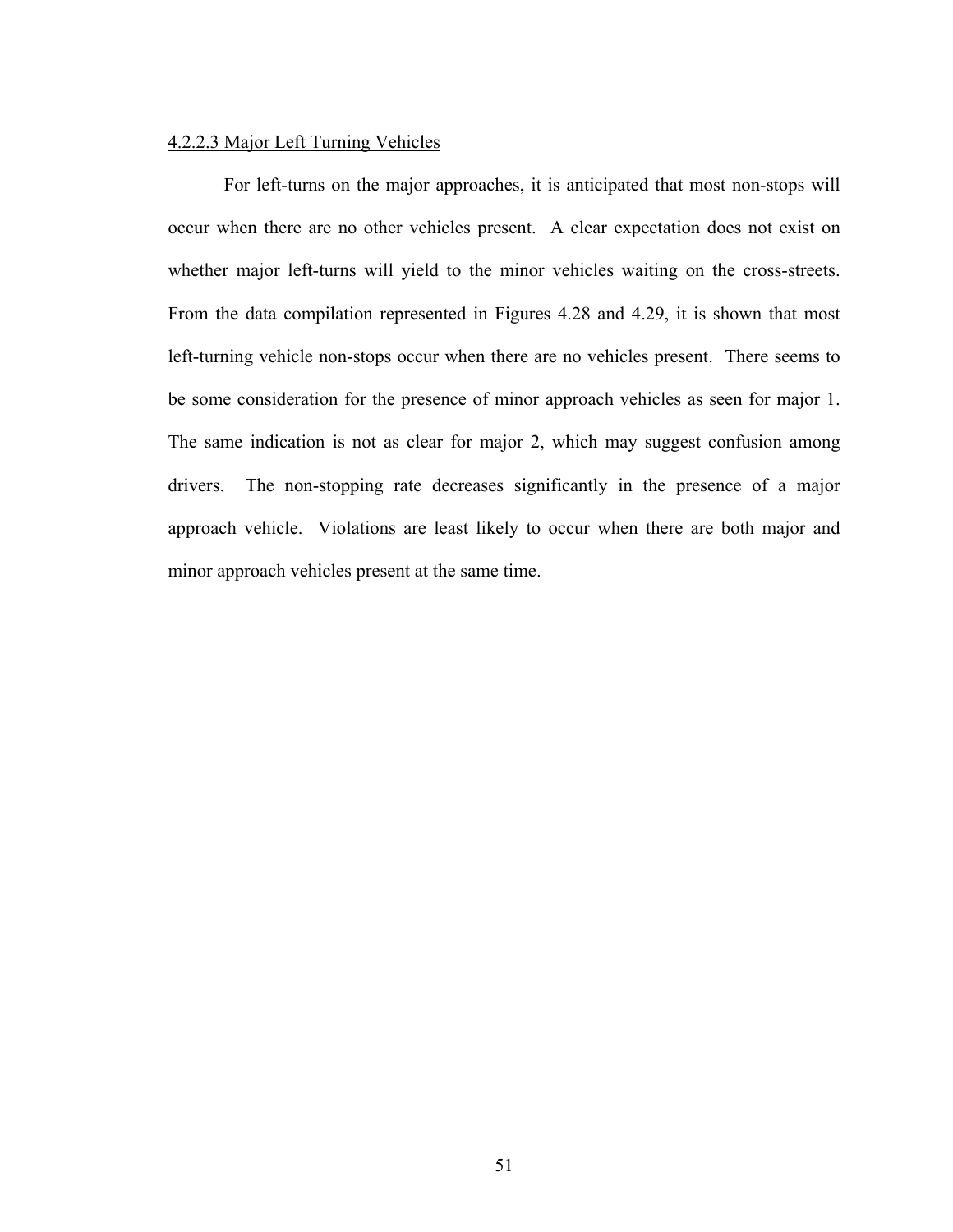

**Figure 4.28 Major 1 Left Vehicles Non-Stops /Opportunity Rate vs. Presence of Other Conflicting Vehicles at Yellow/Red Malfunction Flash** 



**Figure 4.29 Major 2 Left Vehicles Non-Stops/Opportunity Rate vs. Presence of Other Conflicting Vehicles at Yellow/Red Malfunction Flash**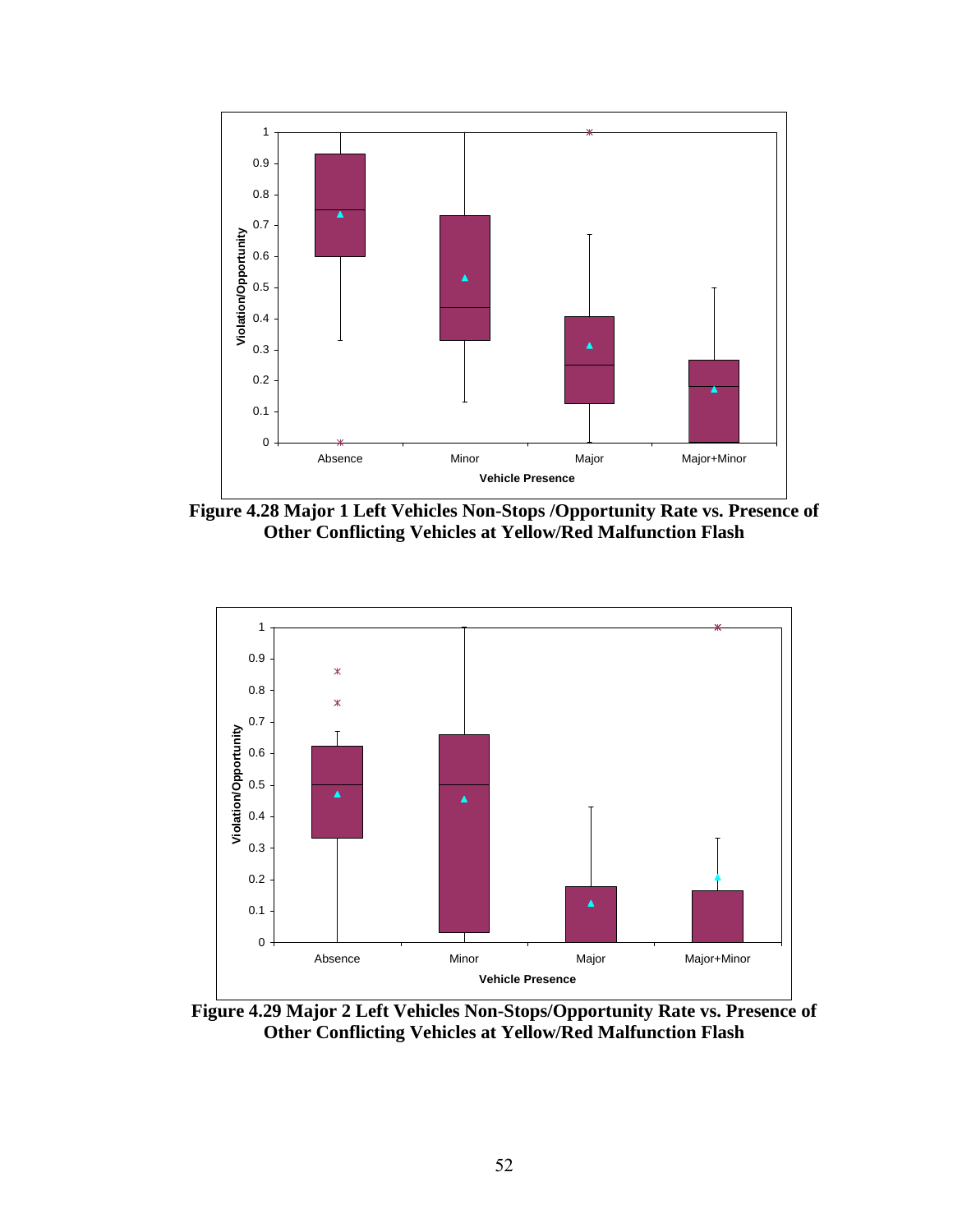# **4.2.3 Out-of-turn Analysis**

Figure 4.30 plots the OFT violation rates of the minor approaches for all Yellow/Red malfunction flash occurrences. Here, the violation rates are seemingly lower than those from the Red/Red intersections. However, it is important to note that OFT violations by minor street vehicles at Yellow/Red malfunction flash intersections only include cases in which the minor street vehicles depart before other minor street vehicles or major street lefts that have the right of way. These violations do not include minor street vehicles OFT violations against major thru or right vehicle as in the Red/Red malfunction flash analysis. Thus, the opportunities for predefined violation types decrease substantially, leading to lower rates. Again, there is no correlation between violation rates and minor/major volume ratio.



**Figure 4.30 Minor Approaches OFT Violations vs. Minor/Major Volume Ratio at Yellow/Red Malfunction Flash**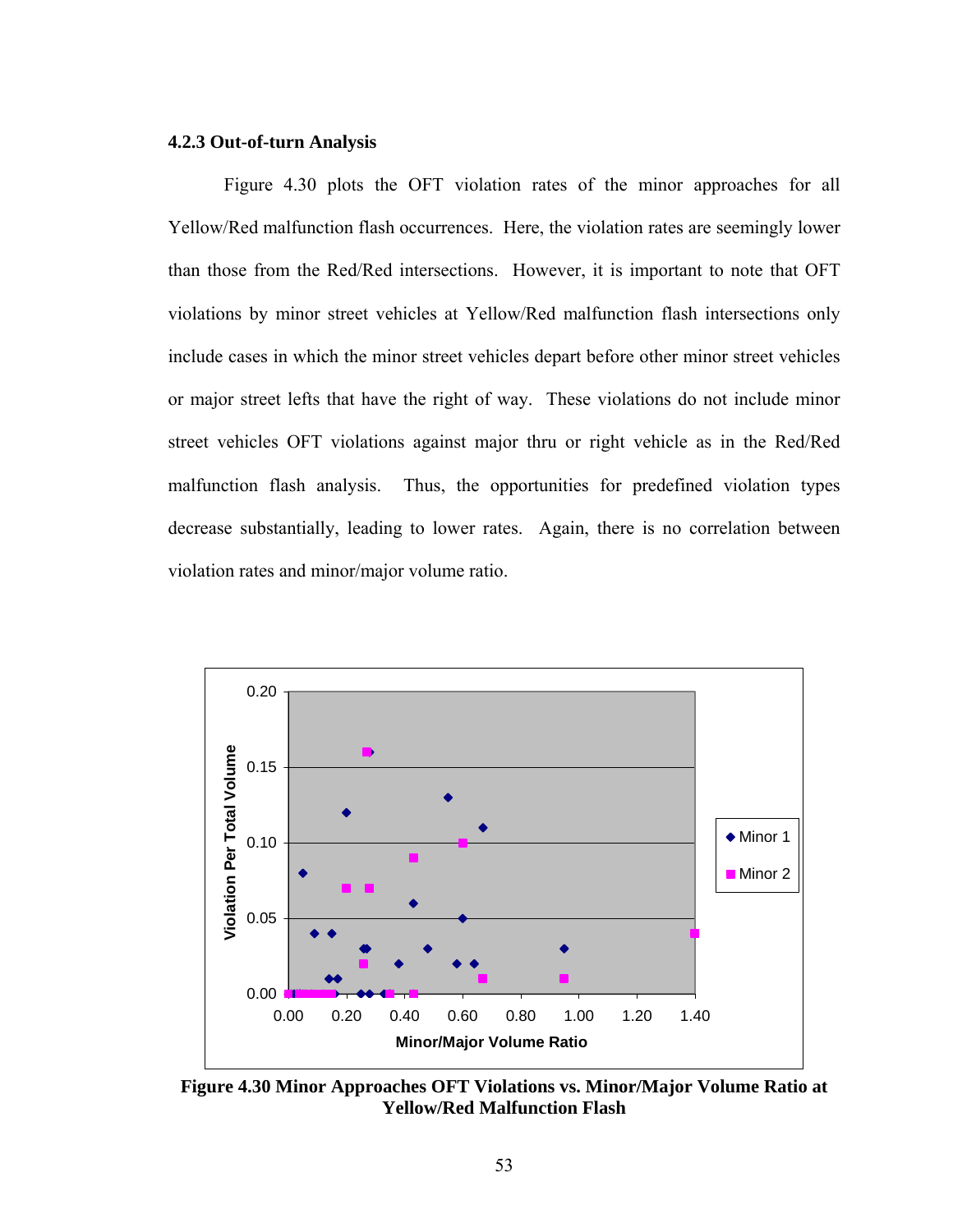Similar to the out-of-turn analysis for Red/Red malfunction flash intersections, OFT violation comparisons between opposing left-turn and right-turn/thru movements are conducted for Yellow/Red malfunction flash intersections. While there is a strong indication that right-turn and through movement vehicles tend to depart before opposing left-turn vehicles on minor 2 (Figure 4.32), the same trend is not seen on minor 1 (Figure 4.31). Likely this is a result of factors unique to the intersections. For instance,  $10^{th}$  St. and Hemphill Ave. 2 has a heavy left-turning volume. This may explain the aggressive level of OFT violations. Charles Allen Dr. and  $8<sup>th</sup>$  2 on the other hand has a very low left-turning volume. Its high violation rate is a result of 2 of 5 violation opportunities resulting in an actual violation. Also, out of the original 41 Yellow/Red intersections, only 14 are four leg intersections. In other words, many of these intersections do not have a minor 2 approach. Many major approaches also do not have any left-turning volumes. The dataset for each minor approach is thus reduced significantly to only include intersections with opportunities for violations at that particular approach.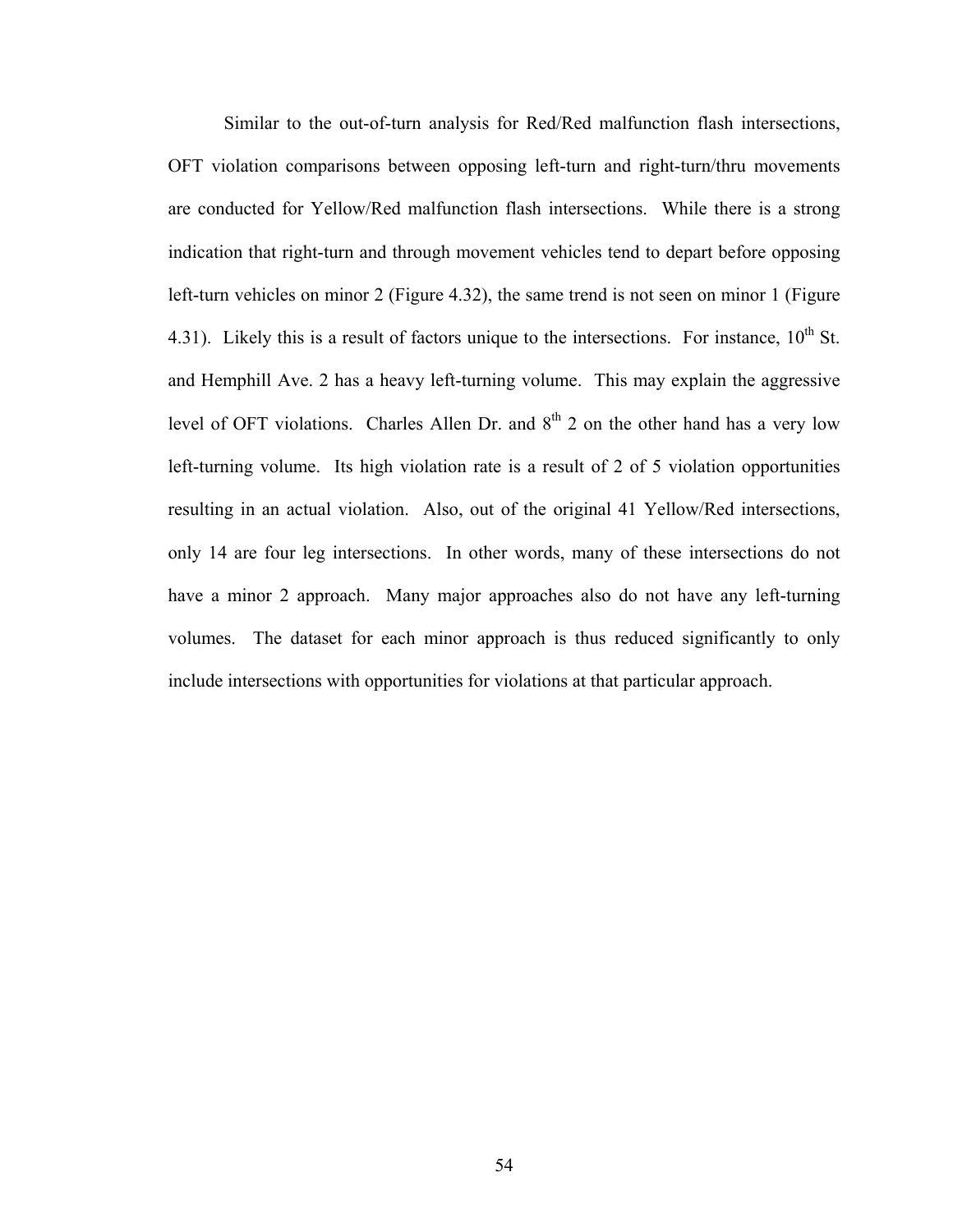

**Figure 4.31 Minor 1 Opposing OFT by Time at Yellow/Red Malfunction Flash** 



**Figure 4.32 Minor 2 Opposing OFT by Time at Yellow/Red Malfunction flash**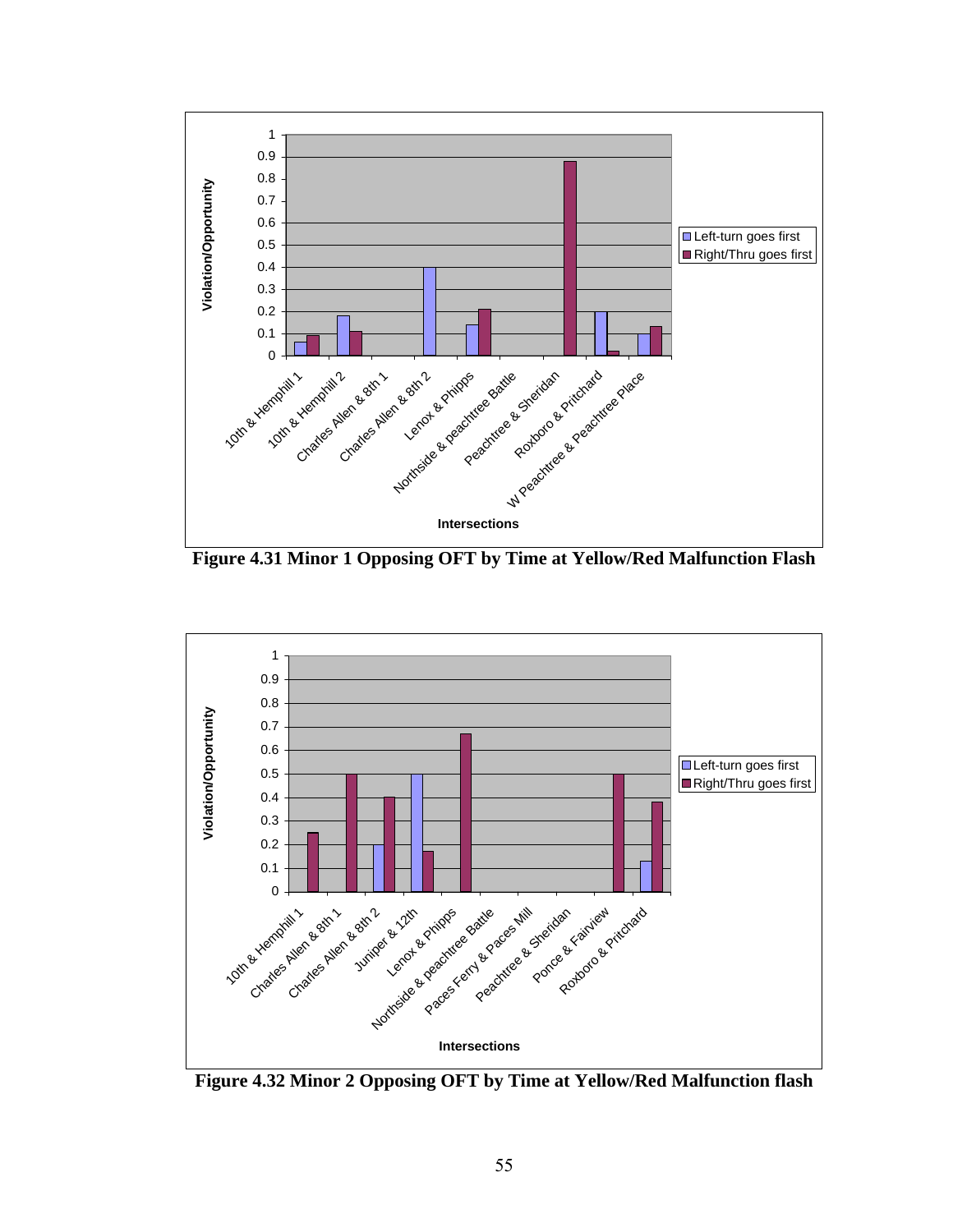OFT violations at a Yellow/Red malfunction flash intersection are defined to only include conflicts between major lefts and minor street vehicles. The objective of this analysis is to determine whether major lefts are more likely to have priority over vehicles on the minor approaches, regardless of arrival time. Figures 4.33 through 4.36 illustrate violation rates of each major/minor approach pair. As seen, there is a significant subset of intersections where minor street vehicles tend to depart before major street left-turns. In many cases, it is found that these intersections have a higher minor approach volume compared to the major left-turning volume. Whether these violations are caused by confusion or sheer impatience, the lack of order may result in hazardous intersection conditions.



**Figure 4.33 Major1-Minor1 Cross-street OFT by Time at Yellow/Red Malfunction Flash**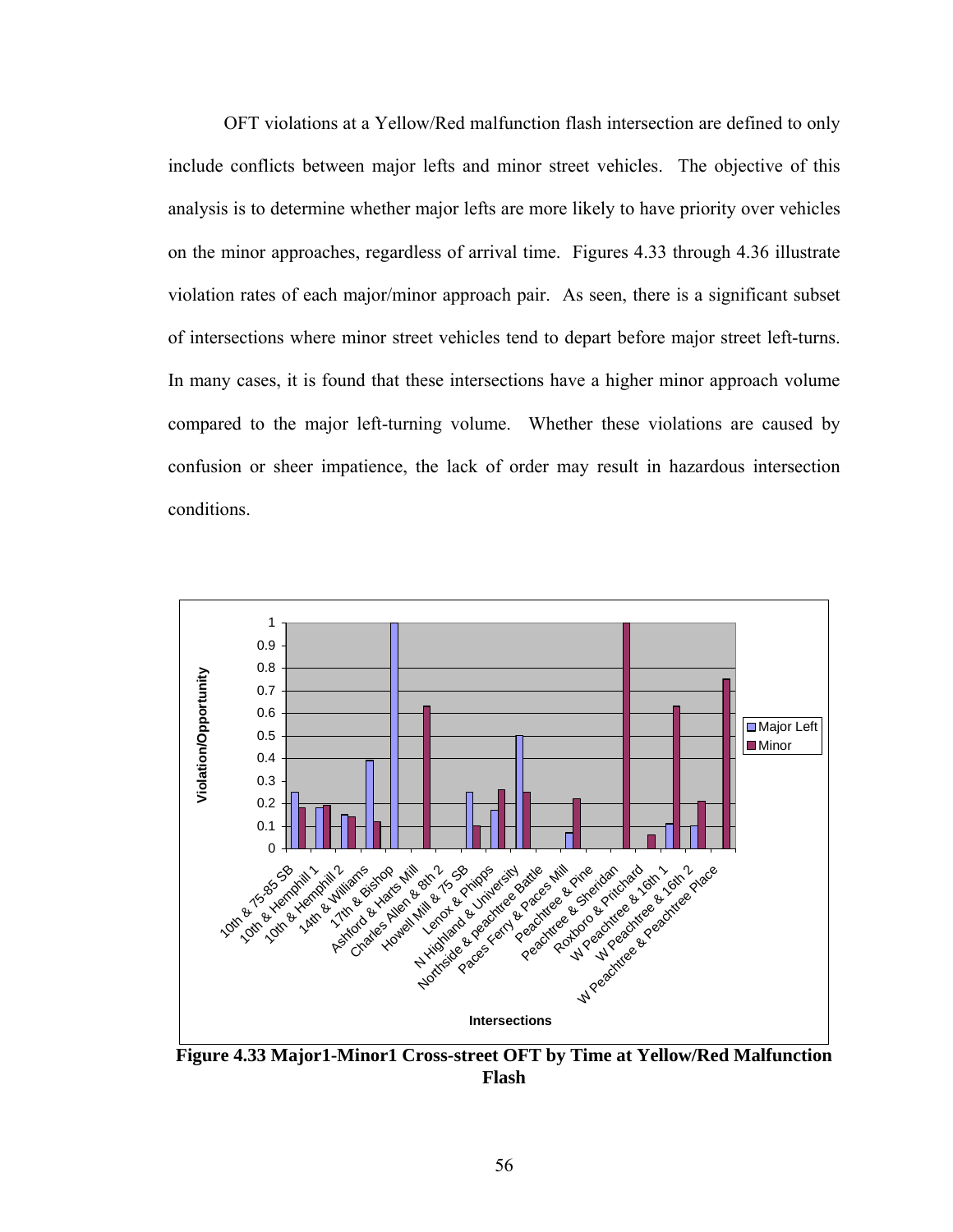

**Figure 4.34 Major1-Minor2 Cross-street OFT by Time at Yellow/Red Malfunction Flash** 



**Figure 4.35 Major2-Minor1 Cross-street OFT by Time at Yellow/Red Malfunction Flash**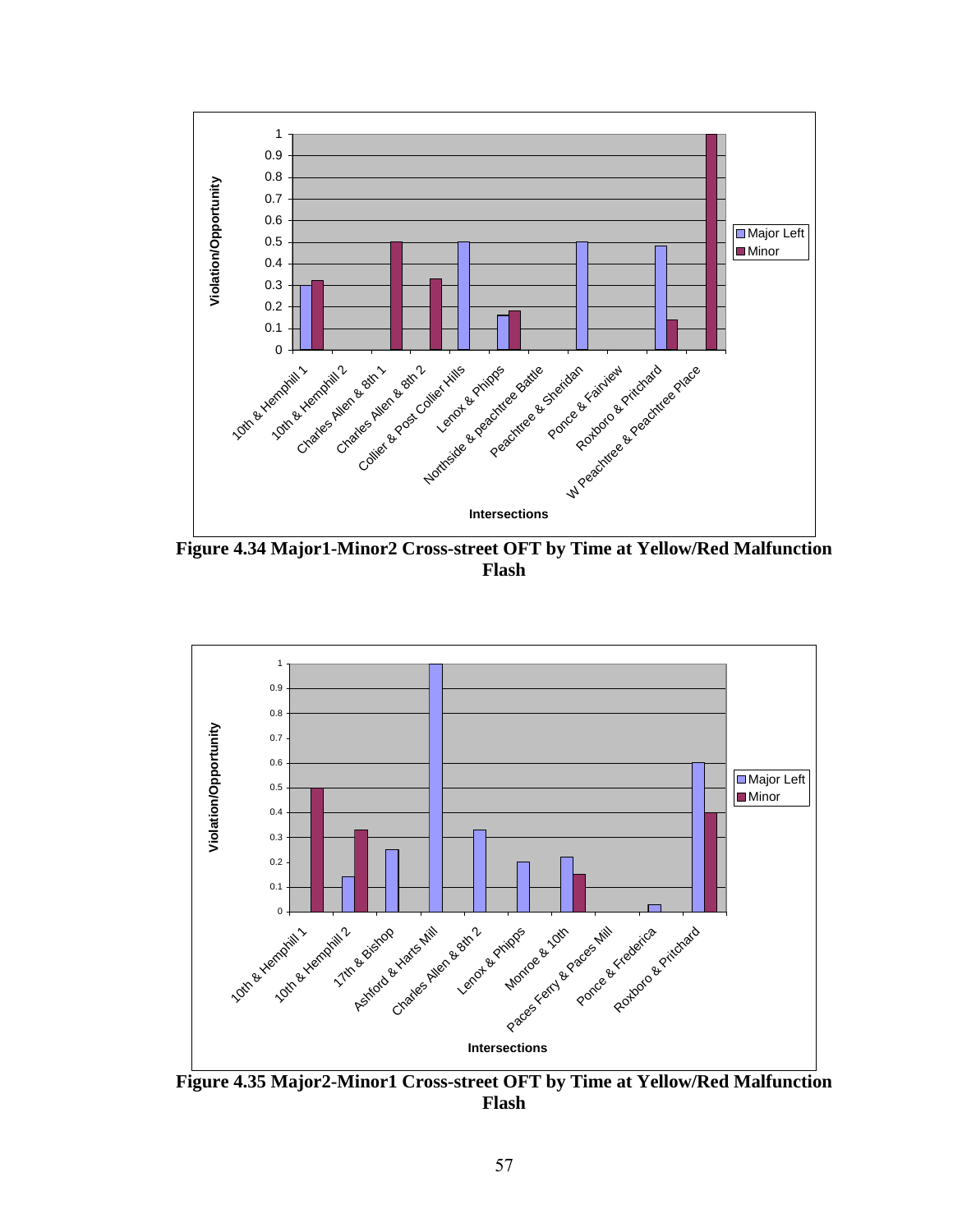

**Figure 4.36 Major2-Minor2 Cross-street OFT by Time at Yellow/Red Malfunction Flash** 

 In summary, major approach vehicles at intersections operating in Yellow/Red flash mode tend to stop more often under higher minor/major volume ratios. In addition, the stopping rates also increase with the increase of vehicle presence from the three other approaches. Major approach left-turning vehicles for the most part do not violate the control. However, there is an issue existing with minor approach vehicles departing before a major approach left-turning vehicle. Most of the stop compliance rates from the minor approaches also do not reach 0.90. Such rates are considered low for an expected rate of 1.00.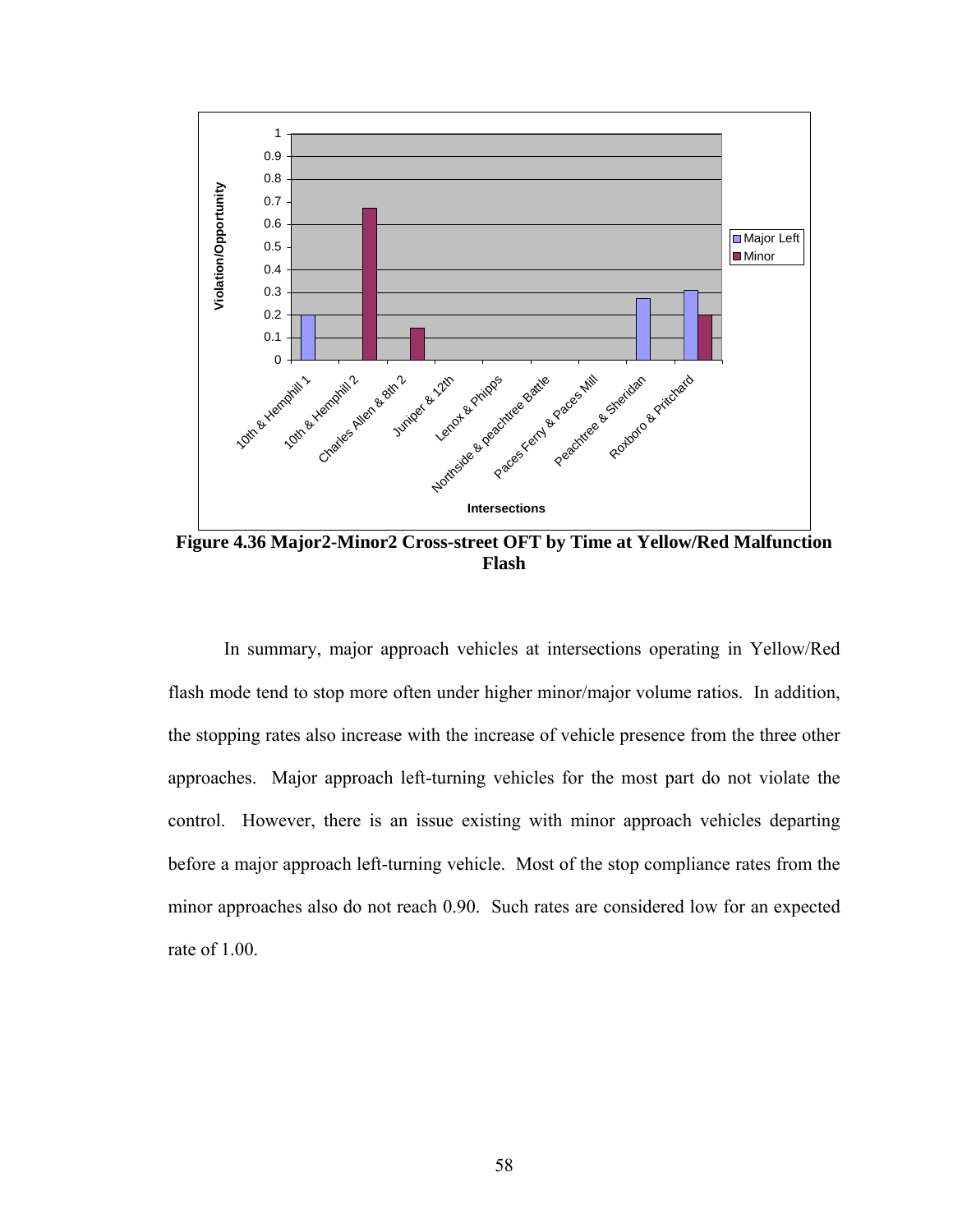#### **4.3 Stop-Controlled Observation**

Observations from an analysis of two stop-controlled intersections will be discussed in this section. As the expectation exists within the traffic engineering community that driver behavior at the two modes of malfunction flash is similar to stopcontrolled intersections it is informative to conduct an actual comparison between compliance and the driver behavior at stop controlled versus malfunction flash controlled intersections. For intersection geometries and volume information, refer to Appendix A.

#### **4.3.1 Two-way Stop-controlled**

The intersection at Arcado Rd. and Emily Dr. is chosen as the TWSC study site. Video footage is recorded from 7:20 AM to 9:20 AM, allowing for observations of morning peak and non-peak traffic. The minor/major volume ratio at this intersection is 0.04 for the first hour (peak hour) and 0.05 for the second hour (non-peak) of recording. Throughout the entire observation period (peak and non-peak) no major street through vehicles are observed to stop. Two stop violations by minor-street vehicles are observed during the peak hour, both of which turn right in absence of other conflicting vehicles. In the non-peak hour two right turn vehicles from the minor streets also do not completely stop. Again, the violations are made in absence of other conflicting vehicles. There is one occurrence of a major left-turning vehicle meeting a minor vehicle on the crossstreet. The left-turn arrives after the minor cross street vehicle and traverses through the intersection first. There is also one occurrence of a minor left-turning vehicle meeting a minor right-turning vehicle. The left-turn arrives first and also departs before the opposing right-turn. Overall, violation of the traffic control at this intersection is very low.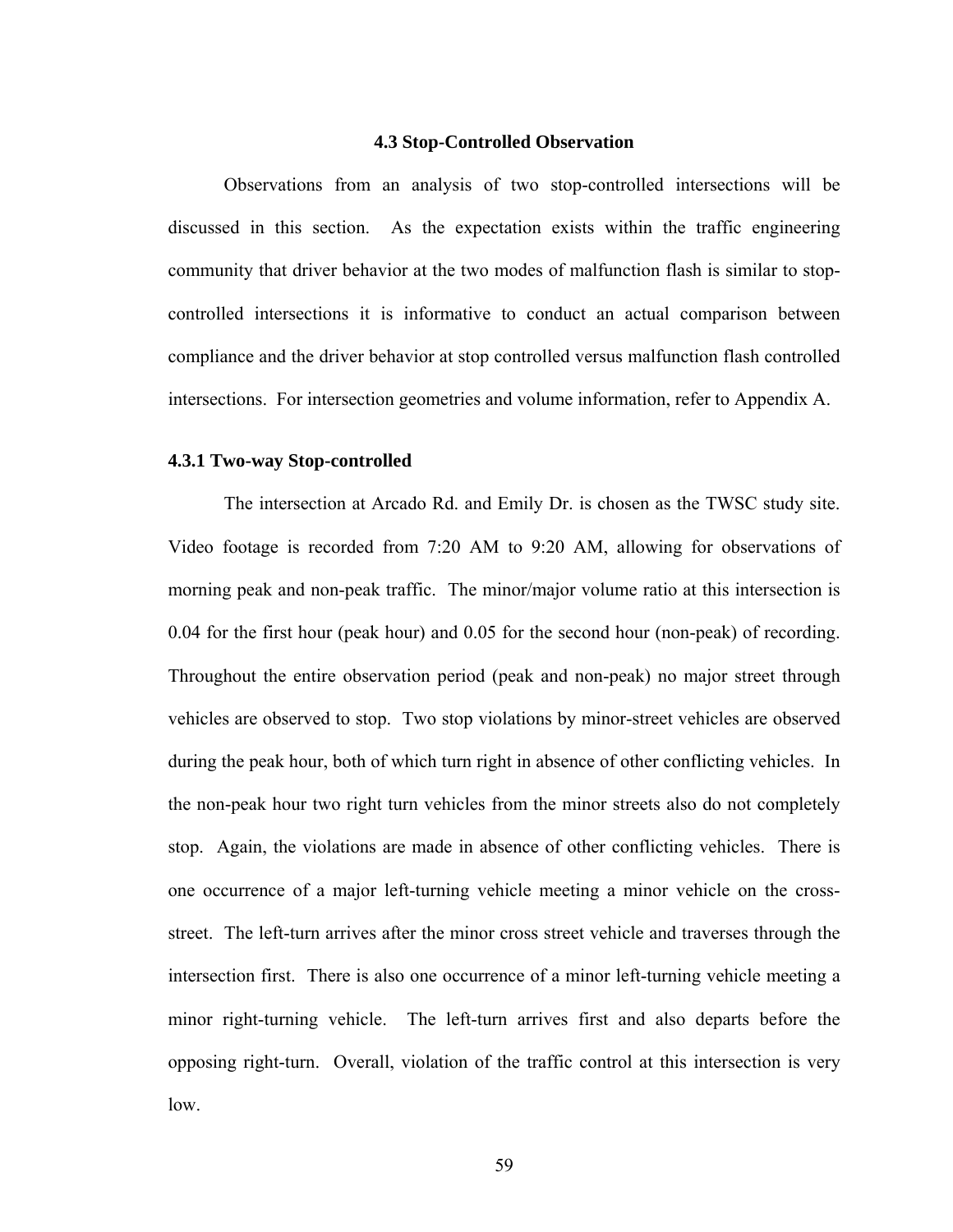#### **4.3.2 All-way Stop-controlled**

The intersection at Pirkle Rd. and Oakbrook Dr. is chosen as the AWSC study site. The stop signs at this site include an "all-way" sign indicating to drivers on all approaches that it is an AWSC intersection. Video footage is recorded in the afternoon to cover one hour of non-peak traffic (3:10-4:10 PM) and one hour of peak traffic (4:30- 5:30 PM). The minor/major volume ratios for the non-peak and peak hour are 0.70 and 1.04, respectively. From observation, there is a higher rate of violations at this AWSC intersection compared to the TWSC intersection at Arcado Rd. and Emily Dr. Notably, there is a 0.17 (32/187) stop violation rate for the right-turning movements on minor 1 during the non-peak hour, in absence of other vehicles. The violation rate in presence of conflicting vehicles is only 0.02 (4/187). These rates suggest that most drivers understand appropriate behavior at a stop sign and likely fail to stop under the assumption it is safe given the lack of conflicting vehicles. Stop violation rates for the same rightturning movement drop to 0.07 (22/327) during peak hour. Likely this is due to the higher volumes resulting in a lower probability of a right turning vehicle arriving at the intersection in absence of conflicting vehicles.

There are only two OFT violations in the first hour, both from major 1. Two additional OFT violations occur on the same approach during the non-peak. OFT violations by minor 1 right-turn vehicles increase from 0 to 11 occurrences going from peak to off-peak. Of these nearly half occur in a very predictable fashion. By definition, an OFT violation is a violation in which a vehicle departs before an earlier arrived vehicle. However, observations seem to suggest that drivers don't adhere strictly to arrival time as an indication of order. Instead, they depart the intersection by approach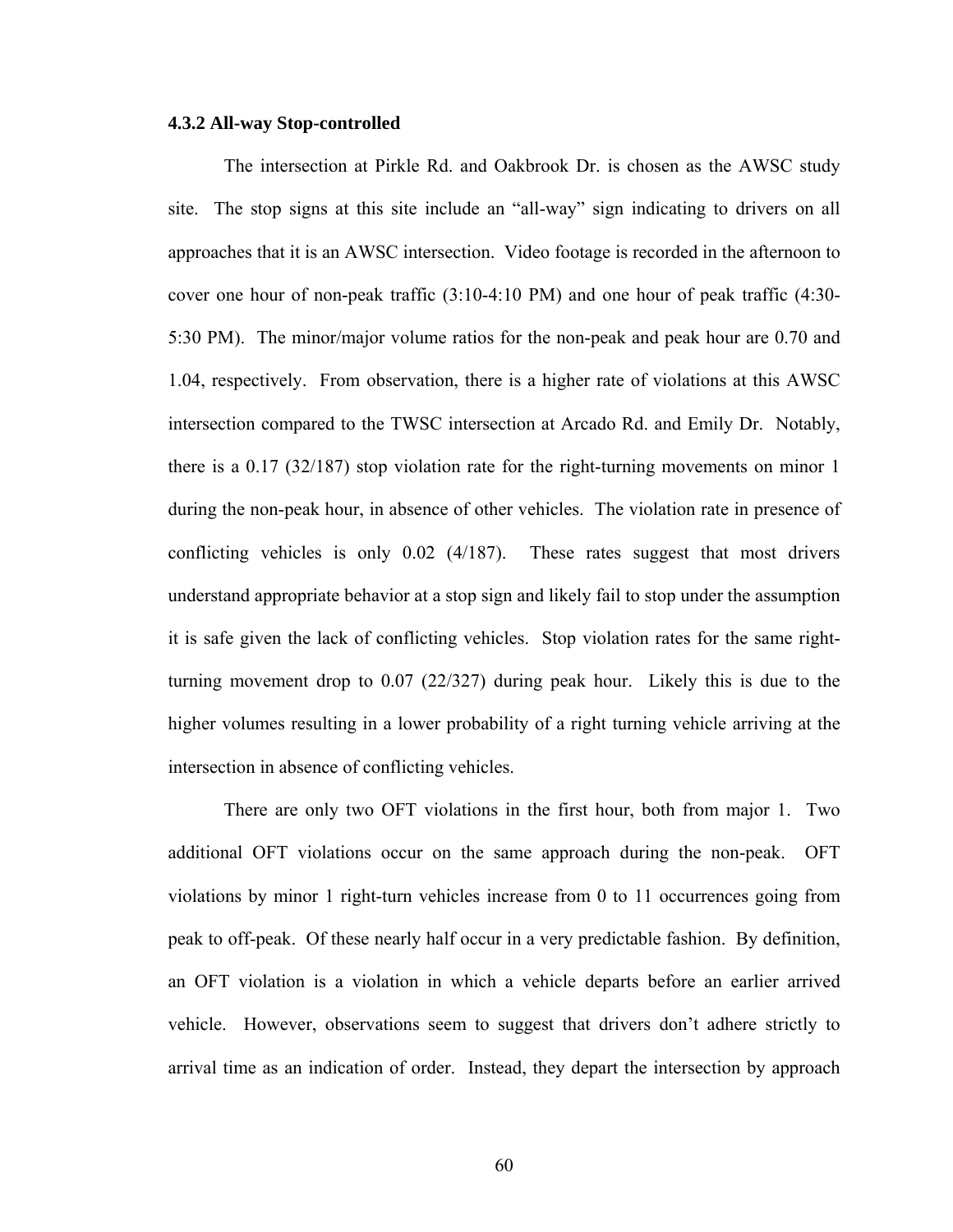order. That is, because a major through was the last to traverse through the intersection, the next major through vehicle would tend to wait in line for a minor right turn vehicle to proceed as long as that minor right turn arrives at the stop-bar before the first major through vehicle clears the intersection. OFT violations from the remaining approaches are more straightforward, with some vehicles departing before their turn. The violations, however, do not seem to be a result of aggressive driving. The violation rates are also significantly less than that witnessed at the Red/Red malfunction flash intersections, with violation rates of only 0.01 for the major approach through movement and 0.03 for the minor approach right movement. The low stop-violation rates along with the orderly traveling pattern are indications of a high level of stop-sign control comprehension.

#### **4.4 Chapter Summary**

Intersections operating in Red/Red malfunction flash mode are seen to have lower stop compliance rate than expected. Furthermore, most of the stop violations occur in presence of at least one other conflicting vehicle at the intersection. When checked against the numbers of conflicting vehicles present, it is seen that violations are less likely to occur with more chances of conflict. This finding suggests drivers are aware of their environment and are not disregarding the control out of sheer recklessness. There is also a considerable percentage of vehicles that depart OFT after stopping. Thus, even among drivers who comply with the signal control, there may exist confusion or lack of comfort in traversing the intersection.

Intersections operating in Yellow/Red malfunction flash mode have a more predictable major approach violation rate than does an intersection in Red/Red mode. There is a positive relationship between major approach stops and minor/major volume

61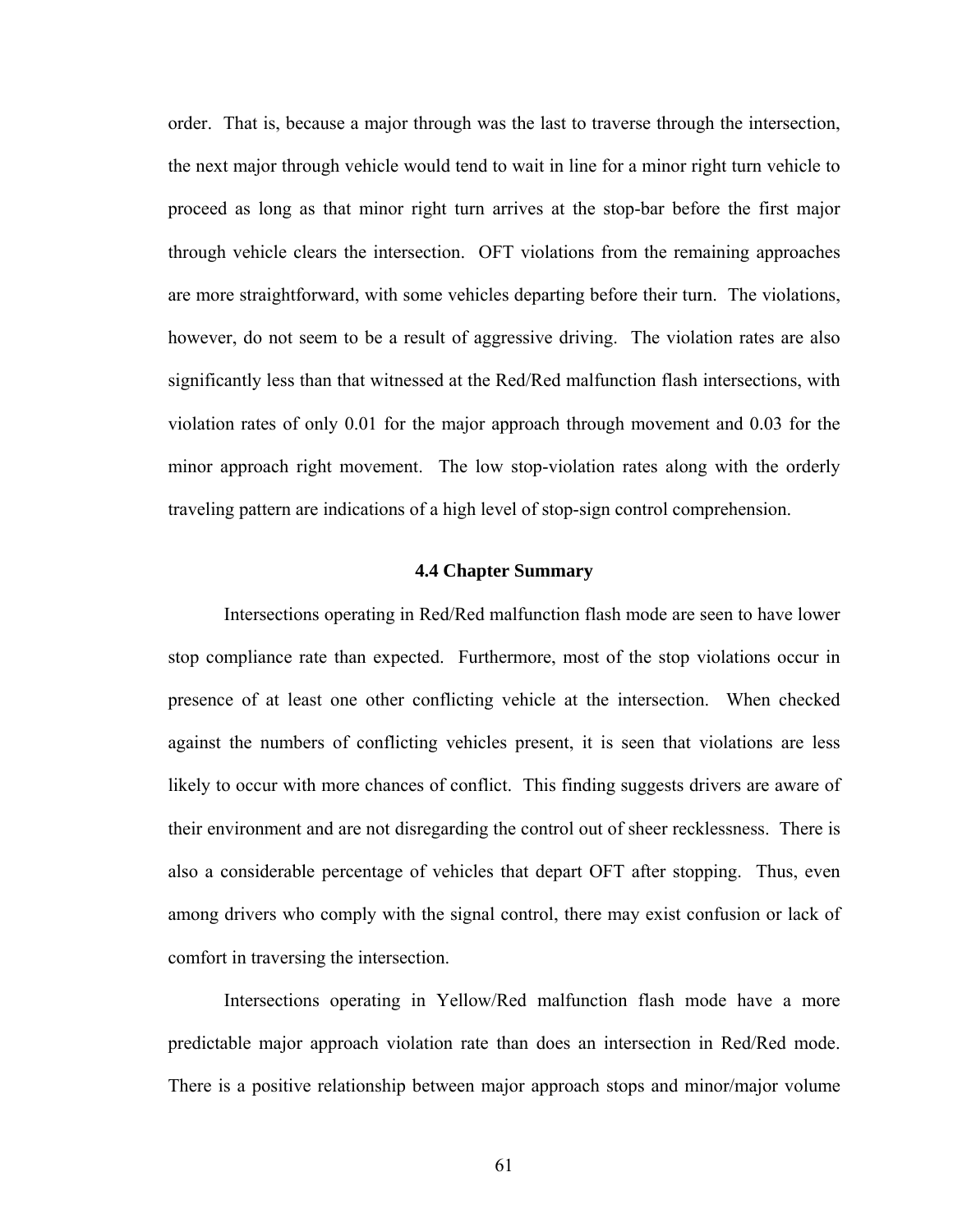ratio. Non-stopping rates for minor approaches, however, seem to have no specific relationship with the volume ratio. There is indication that longer volumes, and thus longer queues may prompt violations by minor approach vehicles (or major lefts) and force major approaches to stop. There is also an OFT issue between minor approach vehicles and major approach left-turning vehicles which is against expectation. Although drivers seem to be mindful of increasing presence of vehicles on conflicting approaches, high violation rates may suggest a lack of comprehension if not a lack of awareness.

Comparing instances of both Yellow/Red and Red/Red flash to conventional stopcontrolled intersections, it is seen that the two flash modes operate much different than expected. Intersections in Red/Red flash mode generally experience both higher stop violation rates and OFT violation rates than the AWSC intersection. Intersections in Yellow/Red flash modes have higher major approach stop rates and minor approach nonstop rates compared to the TWSC intersection. OFT violations are also higher at intersections in Yellow/Red flash mode than the TWSC site.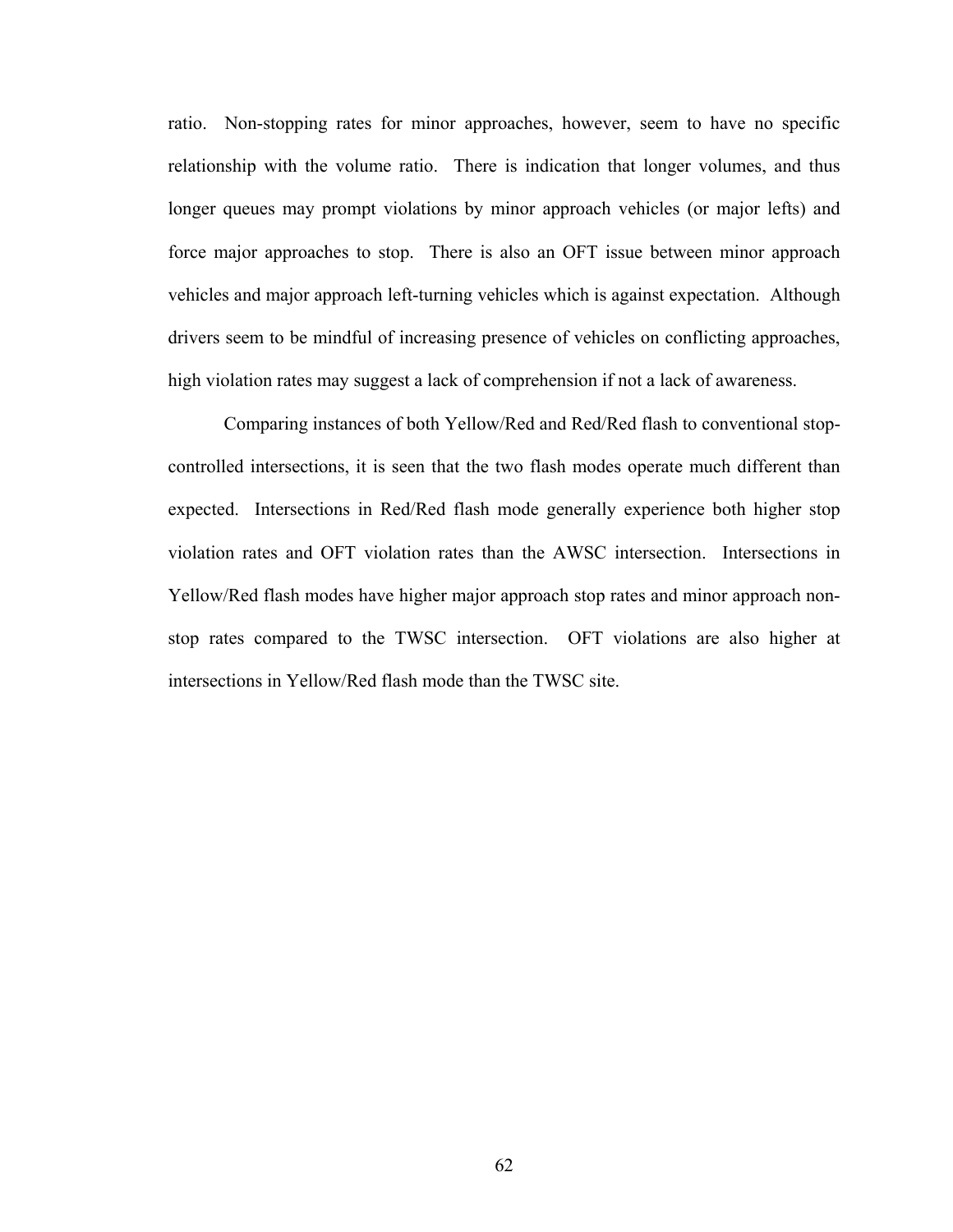#### **CHAPTER 5**

### **CONCLUSIONS AND RECOMMENDATIONS**

Intersections which operate in malfunction flash pose driver expectancy problems for road users no matter which mode is used. With a lack of literature on driver comprehension and safety at malfunction flash intersections, the objective of this research is to gain an understanding of malfunction flash control comprehension through the study of driver behavior. Quantifications of violation types in addition to behavior observation are completed for 39 instances of Yellow/Red flash and 10 instances of Red/Red flash. Four additional datasets of stop-controlled intersections are gathered for the purpose of cross-comparison. Findings from the analyses and subsequent conclusions are provided in the following sections.

#### **5.1 Findings and Conclusions**

For the intersections included in this study it is seen that stop violation rates predominately remain under 0.20 for Red/Red malfunction flash operation. Only in the example of extremely low volume ratios (i.e. 0.01) is this found not to hold, with 40% of the major approach vehicles failing to stop. These rates are significantly higher than those observed at the AWSC site, where violation rates for left and through vehicles are found to be 0.03 and 0.02 for the non-peak and peak periods, respectively. As only one AWSC intersection is observed, it may not be concluded that all AWSC intersections have as high a compliance rate. However, this is clearly an initial indication of likely lower compliance rates at Red/Red malfunction flash. In addition to the higher stopviolation rate, the Red/Red intersections also experienced higher OFT rates which may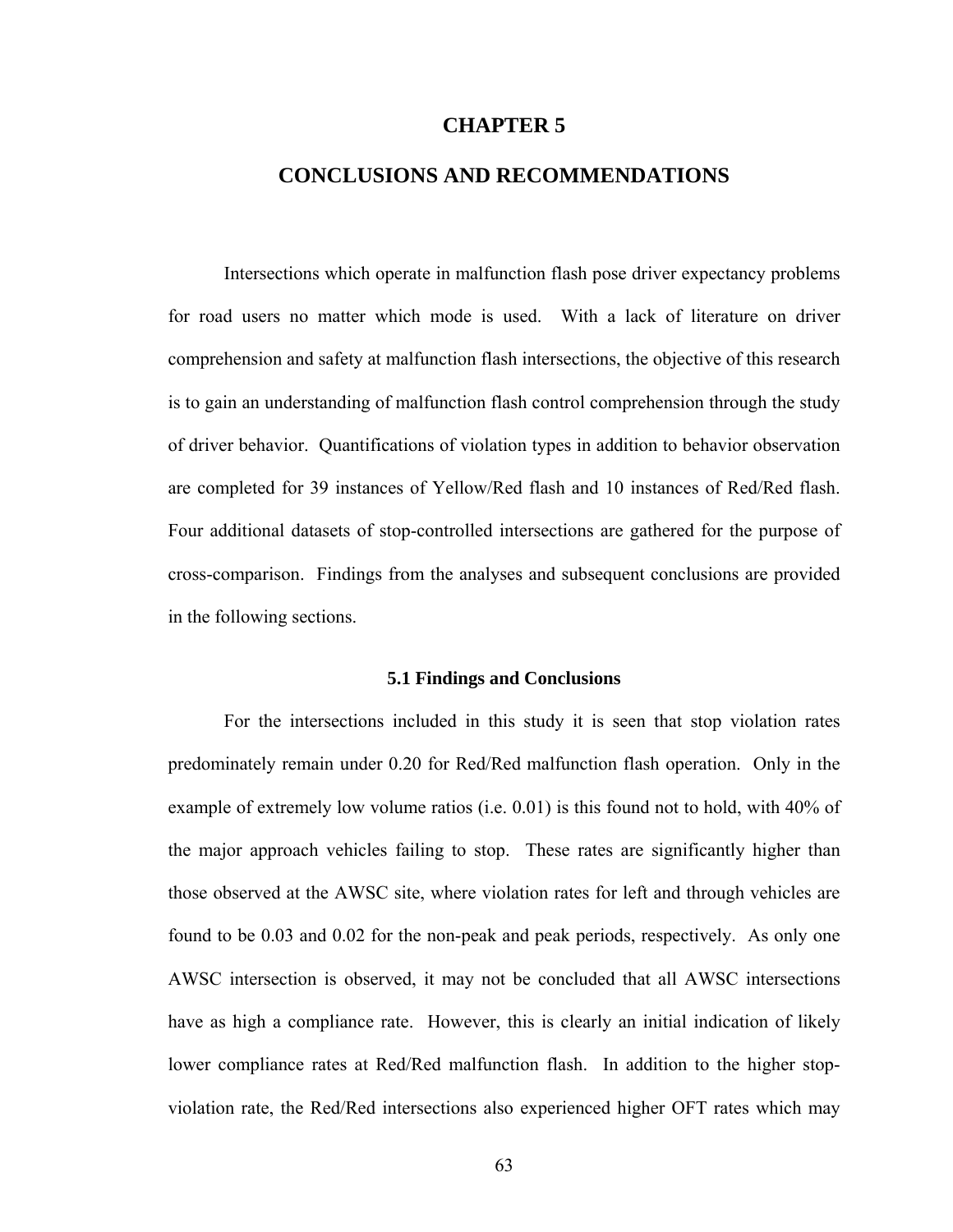indicate a lack of driver comfort with flash conditions or a lack of clear understanding of the right of way for traversing these intersections. Stop violation rates are observed to decrease with the presence of more vehicles. Drivers seem to be considerate of other vehicles and the potential conflict risk they present. While this does not indicate a clear understanding of the control by the drivers, it does indicate a level of awareness and that drivers are not simply ignoring the control.

It is observed that the major approach stopping rate at Yellow/Red intersections are positively correlated to the minor/major volume ratio. The higher the minor volume is relative to the major volume, the more likely a major approach vehicle will stop. At several intersections as many as half of the major approach vehicles stopped even without the presence of a conflicting vehicle. Only at extremely low volume ratios  $(\leq 0.05)$  do the stopping rates approach zero. The generally high stopping rates indicate an operational disconnect as major approach vehicles are not expected to stop. There are also many instances where a major approach vehicle is either forced to stop or stops voluntarily to allow an opposing left-turning or minor street vehicles to traverse the intersection, particular in the higher volume scenarios. Thus, the major approach flow efficiency is not achieved at most of the studied Yellow/Red sites. In addition, stop violation rates for minor approaches are random with respect to minor/major volume ratio and are higher on average compared to stop violation rates at Red/Red intersections. This suggests that at high volume intersections, long queues on the minor approaches may test the drivers' patience, resulting in OFT violations.

Another noted difference between TWSC and Yellow/Red flash in found in the behavior of left turning vehicles. At a TWSC intersection priority is given to the major

64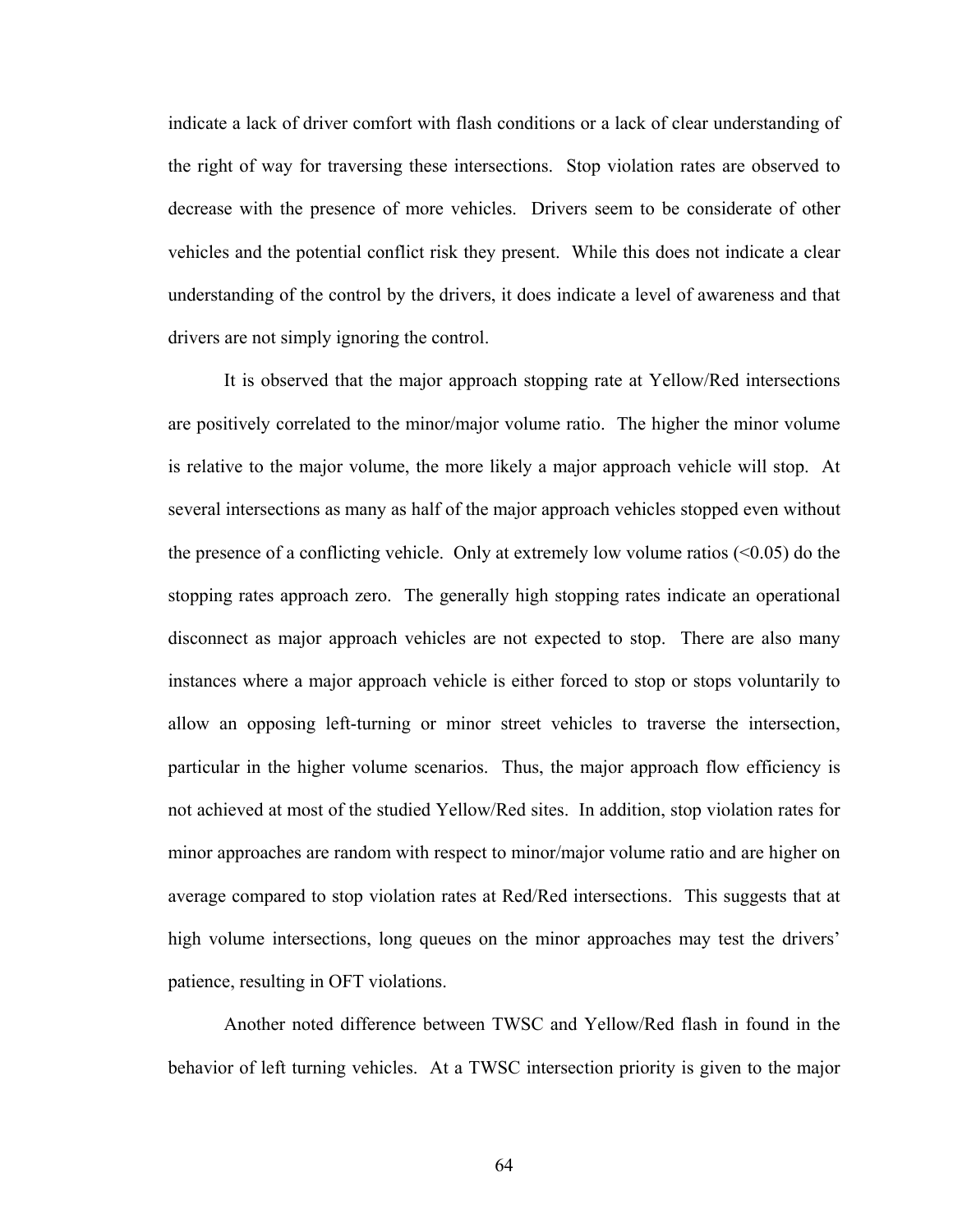street left turning vehicles. However, from the OFT analysis, findings show that there are actually high rates of minor approach vehicles traversing the intersection over the left turning vehicles. This is a safety concern as this aggressiveness in the minor streets vehicles may violate the left turning vehicles expectancy, creating dangerous situations.

It is concluded from the findings that while the Yellow/Red flash mode may have greater assumed benefits, they in fact do not operate as expected under higher minor/major volume ratios. At intersections where minor/major volume ratios are higher, especially when a defined minor approach has a volume similar to that of the major approaches, it is recommended that the Red/Red flash be used, removing any confusion over whether a vehicle is required to stop. Red/Red flash mode also simplifies the minor street vehicles' task of deciding when to proceed through the intersection. Also, a collision caused by an OFT movement at a Red/Red malfunction flash will likely be less damaging as it is between slow moving vehicles while collisions under Yellow/Red conditions are likely to occur under high speeds.

In general major street vehicles at Yellow/Red intersections meet operational expectations only under extremely low volume ratios  $(<0.05$ ) and the major street vehicles at Red/Red intersections violate the control primarily under extremely low volume ratios (0.01). Given this one possible recommendation is that Yellow/Red flash mode be used for only sites with volume ratios lower than 0.05. However, as the number of Red/Red flash intersections increase it is possible drivers will develop a general expectancy of Red/Red flash in all malfunction situations, resulting in a need for all intersections to operation in Red/Red malfunction flash, including those with very low volume ratios.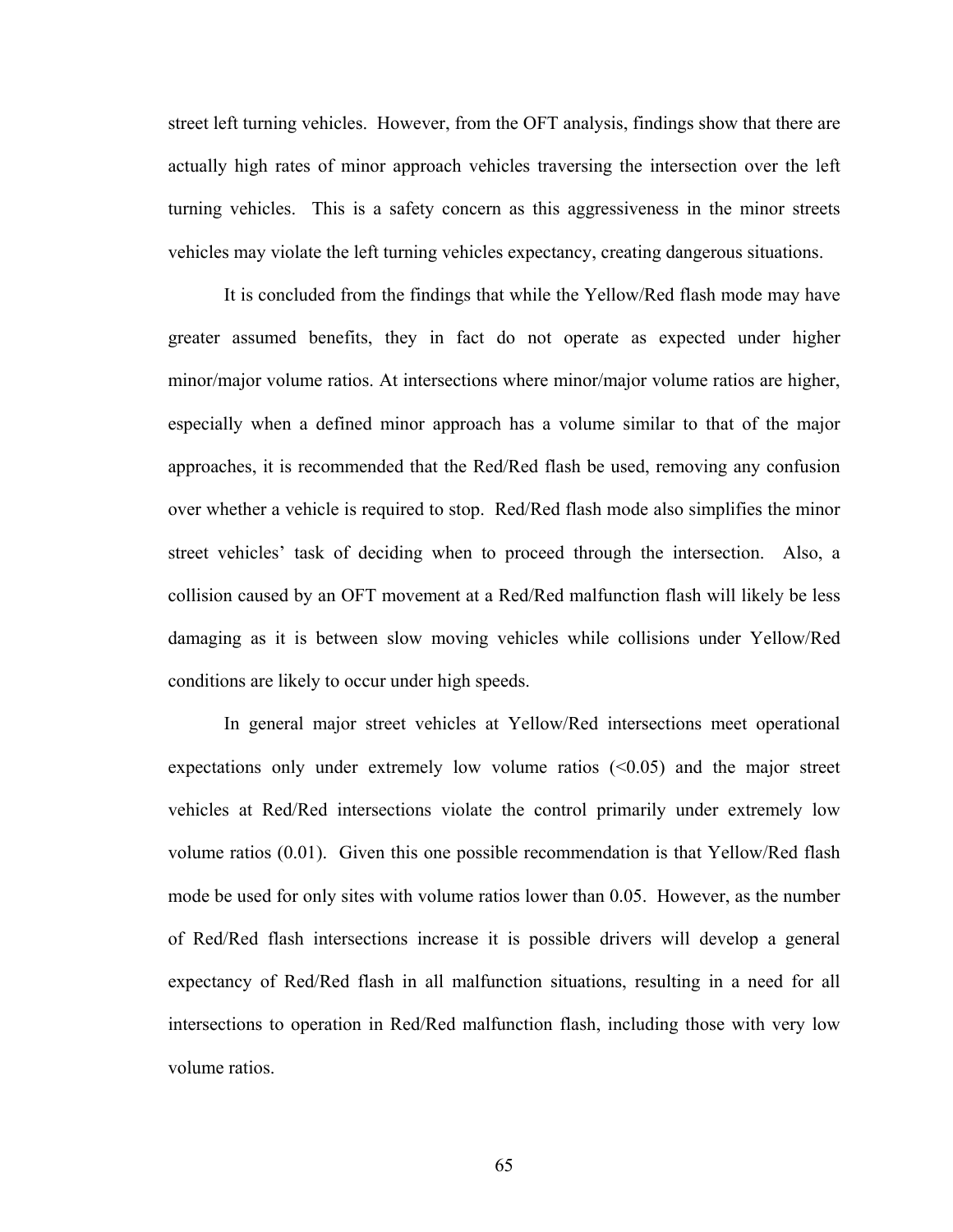#### **5.2 Study limitations and Recommendations**

Although this research studied out-of-turn violations as a measure for post-stop traffic control compliance, the methods of study did not take into account events in which a minor street vehicle fails to yield the right of way to a major street vehicle at a Yellow/Red flashing intersection as a result of poor speed and distance judgment. It is recommended that these events be incorporated into future analyses. Also due to resource constraints, only two stop-controlled intersections are observed. For a more meaningful comparison it is recommended that additional stop-controlled intersections be included in future studies.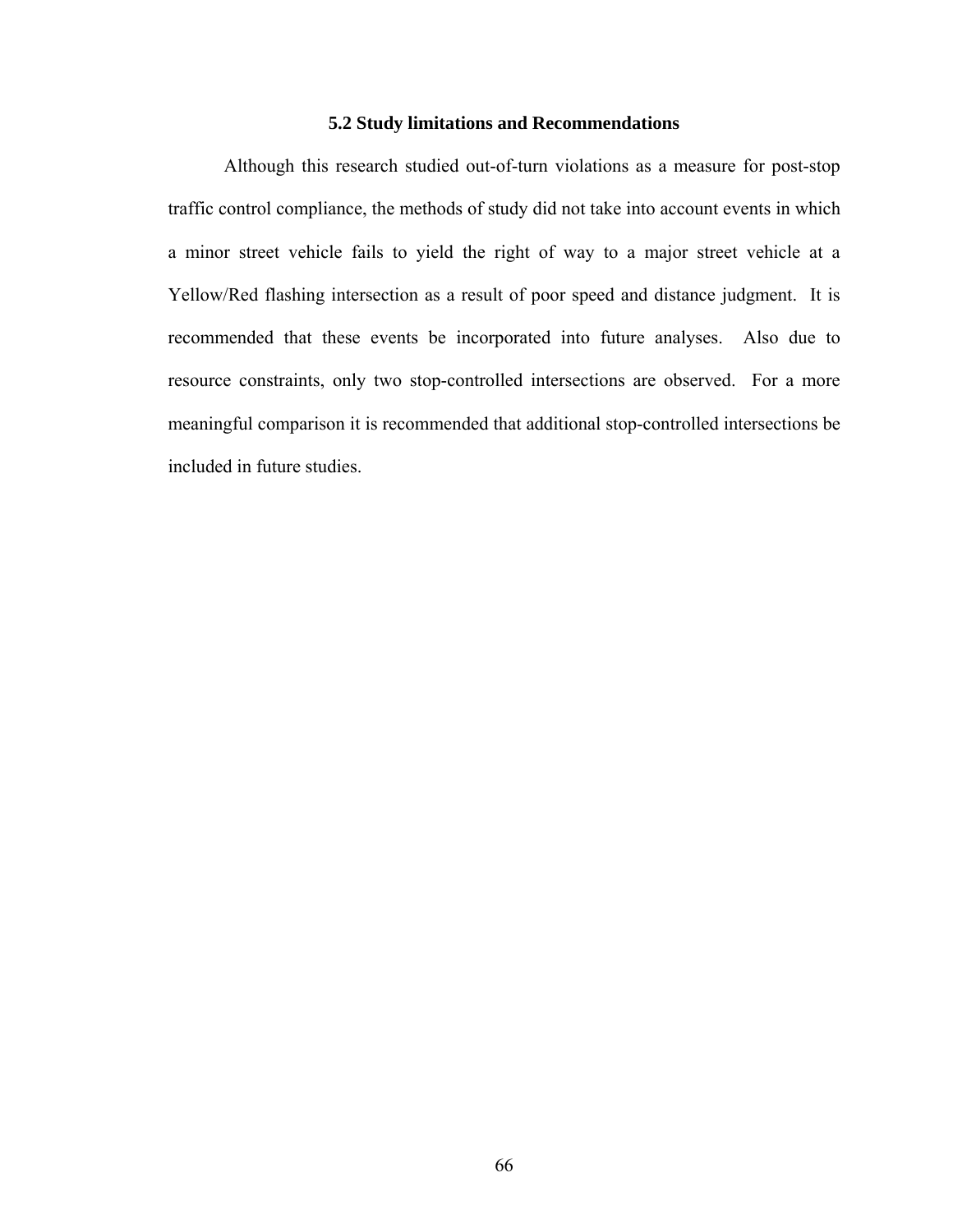# **APPENDIX A**

# **AERIAL PHOTOGRAPHS AND VOLUME COUNTS OF STOP-CONTROLLED INTERSECTIONS**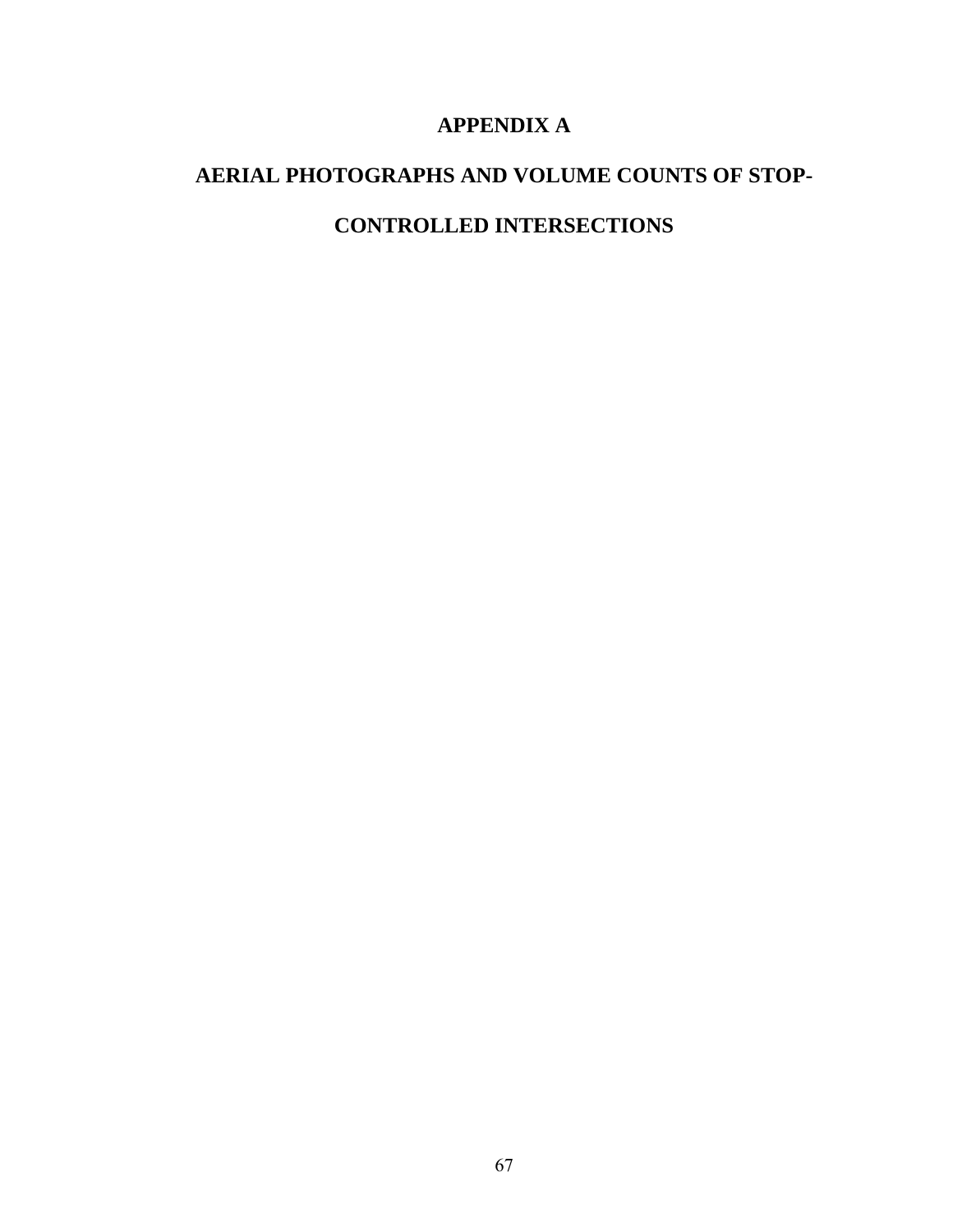

|              | Total | Left | Thru | Right |
|--------------|-------|------|------|-------|
| Major 1 (WB) | 626   |      | 618  |       |
| Major 2 (EB) | 333   |      | 329  |       |
| Minor 1 (SB) | 11    |      |      |       |
| Minor 2 (NB) | 30    | 17   |      |       |

|              | Total | Left | Thru | Right |
|--------------|-------|------|------|-------|
| Major 1 (WB) | 464   | 8    | 451  |       |
| Major 2 (EB) | 406   | 3    | 399  |       |
| Minor 1 (SB) | 18    | 9    |      |       |
| Minor 2 (NB) | 29    |      |      | 21    |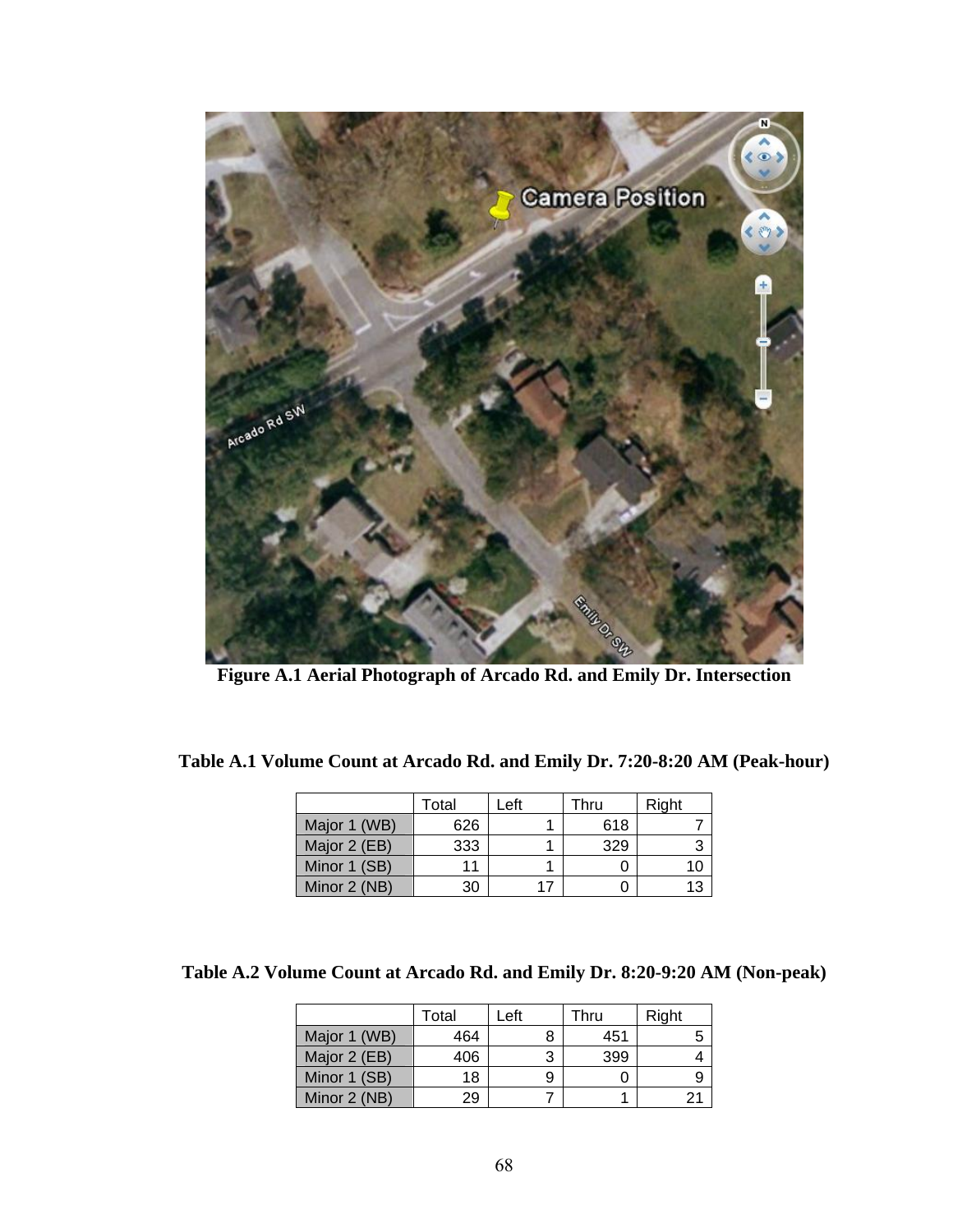

**Figure A.2 Aerial Photograph of Pirkle Rd. and Oakbrook Dr. Intersection** 

| Table A.3 Volume Count at Pirkle Rd. and Oakbrook Dr. 3:10-4:10 PM (Non-peak) |  |  |
|-------------------------------------------------------------------------------|--|--|
|-------------------------------------------------------------------------------|--|--|

| Major 1 (SB) | 223 | 16 | 193 | 14              |
|--------------|-----|----|-----|-----------------|
| Major 2 (NB) | 211 | 64 | 144 |                 |
| Minor 1 (EB) | 241 | 40 | 14  | 18 <sub>l</sub> |
| Minor 2 (WB) | 61  | 11 | 10  |                 |

| Table A.4 Volume Count at Pirkle Rd. and Oakbrook Dr. 4:30-5:30 PM (Peak- |
|---------------------------------------------------------------------------|
| hour)                                                                     |

|              | Total | ∟eft | Thru | Right |
|--------------|-------|------|------|-------|
| Major 1 (SB) | 293   | 13   | 268  | 12    |
| Major 2 (NB) | 215   | 48   | 165  |       |
| Minor 1 (EB) | 382   | 41   | 14   | 327   |
| Minor 2 (WB) | 145   | 29   | 32   | 84    |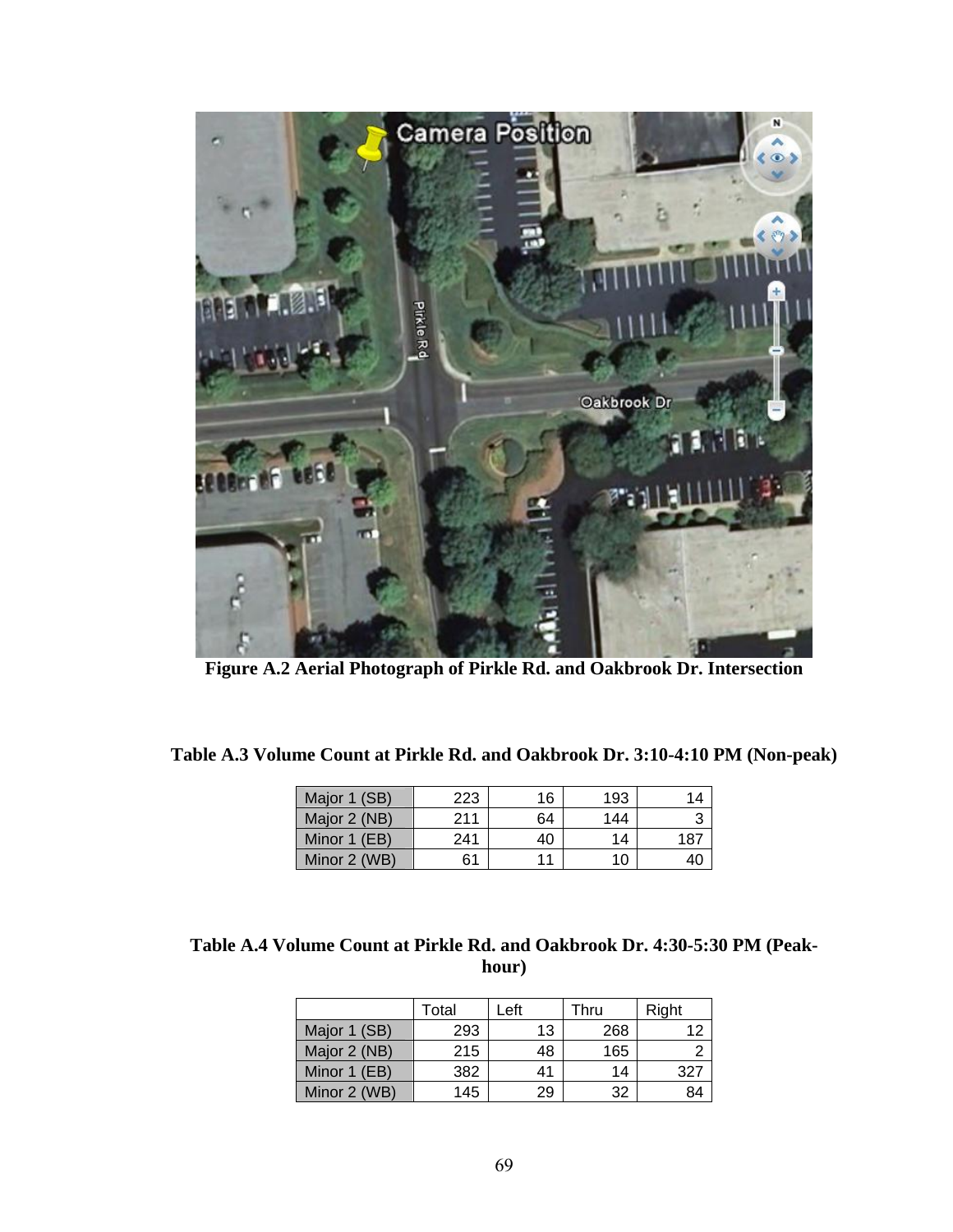### **APPENDIX B**

# **RED/RED RAW VIOLATION AND OPPORTUNITY DATA**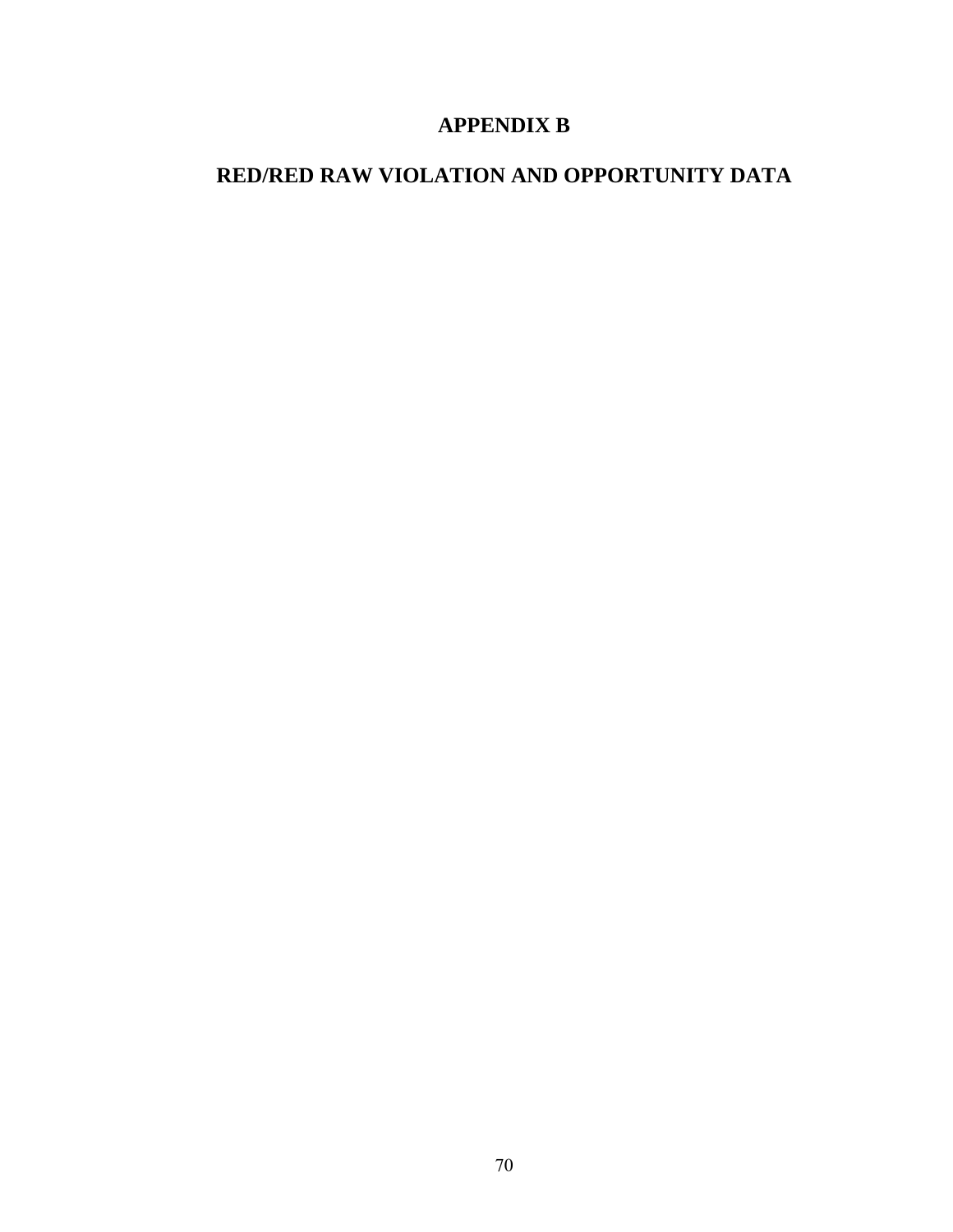|                                    | <b>Keys</b>     |                 |                 |                  |
|------------------------------------|-----------------|-----------------|-----------------|------------------|
|                                    | Left or Thru    | Right-turn      |                 |                  |
| <b>Stop violation</b>              | movements       | movements       |                 | <b>Platoons</b>  |
| Presence of right x-street vehicle | 1a              |                 | 1a1             |                  |
| Presence of left x-street vehicle  | 1b              | 1 <sub>rb</sub> | 1 <sub>b1</sub> | 1rb1             |
| Presence of opposing vehicle       | 1 <sub>c</sub>  | 1 <sub>rc</sub> | 1c1             | 1rc1             |
| Right x-street and opposing        | 1 <sub>d</sub>  | 1 <sub>re</sub> | 1d1             | 1 <sub>ref</sub> |
| Left x-street and opposing         | 1e              |                 | $1$ e1          |                  |
| Both x-streets                     | 1f              |                 | 1f1             |                  |
| Presence of veh on all approaches  | 1g              |                 | 1g1             |                  |
| Absence of vehicle                 | 2               |                 | $2-1$           |                  |
| Out of turn by time                |                 |                 |                 |                  |
| left x-street cuts right x-street  | 9a              |                 |                 |                  |
| right x-street cuts left x-street  | 9b              |                 |                 |                  |
| opposing L cuts opposing T/R       | 9с              |                 |                 |                  |
| opposing T/R cuts opposing L       | 9d              |                 |                 |                  |
| Out of turn by position            |                 |                 |                 |                  |
| left x-street cuts right x-street  | 10a             |                 |                 |                  |
| right x-street goes first          | 10 <sub>b</sub> |                 |                 |                  |
| opposing L cuts opposing T/R       | 10 <sub>c</sub> |                 |                 |                  |
| opposing T/R goes first            | 10d             |                 |                 |                  |

# **Table B.1 Keys to Raw Data Events at Red/Red Intersections**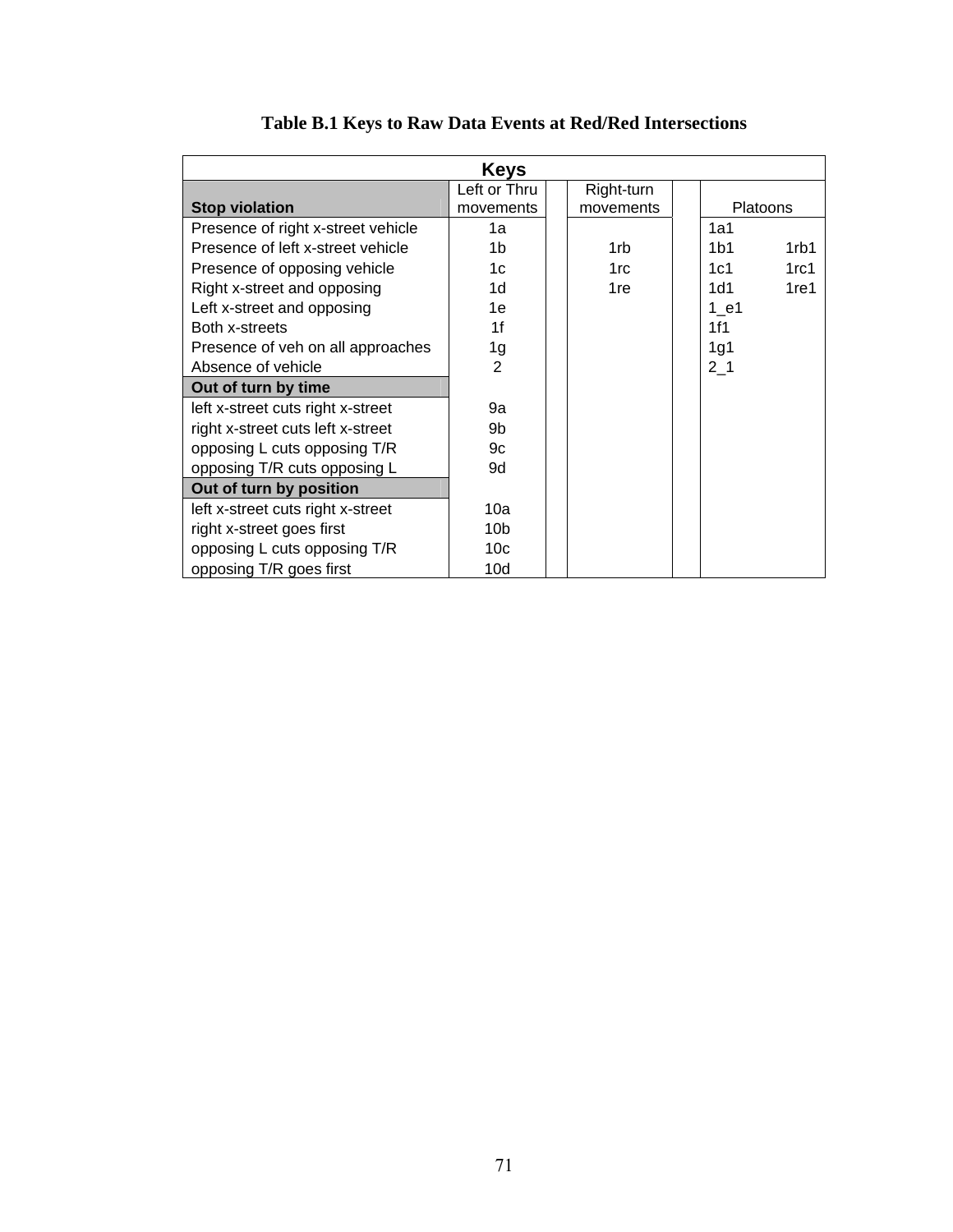| <b>Violation Data</b> | <b>Behavior Type</b> |                 |                |                 |          |     |     |                 |      |                 |                |          |  |
|-----------------------|----------------------|-----------------|----------------|-----------------|----------|-----|-----|-----------------|------|-----------------|----------------|----------|--|
| <b>Stop Violation</b> | 1a                   | 1 <sub>b</sub>  | 1 <sub>c</sub> | 1 <sub>d</sub>  | 1e       | 1f  | 1g  | 1 <sub>rb</sub> | 1rc  | 1 <sub>re</sub> | $\overline{2}$ | r2       |  |
| Major 1               | 0                    | 0               | 0              | 1               | 1        | 2   | 11  | 1               | 0    | 12              | 0              | 0        |  |
| Major <sub>2</sub>    | 0                    | 0               | $\Omega$       | 0               | 1        | 2   | 3   | 1               | 0    | $\overline{2}$  | $\Omega$       | $\Omega$ |  |
| <b>Minor 1</b>        | 0                    | 0               | 3              | $\Omega$        | 0        | 2   | 9   | 2               | 0    | 6               | 3              | 0        |  |
| <b>Minor 2</b>        | 1                    | 4               | 9              | 10              | 6        | 2   | 18  | 1               | 0    | 15              | 1              | 0        |  |
| <b>Stop Platoon</b>   | 1a1                  | 1 <sub>b1</sub> | 1c1            | 1 <sub>d1</sub> | 1 e1     | 1f1 | 1q1 | 1rb1            | 1rc1 | 1re1            | 2 <sub>1</sub> | r21      |  |
| Major 1               | 0                    | 0               |                | 4               | 0        | 6   | 16  | 5               | 0    | 0               | 0              | 0        |  |
| Major <sub>2</sub>    | 0                    | $\Omega$        | $\Omega$       | 2               | 1        | 3   | 8   | 1               | 0    | $\Omega$        | $\Omega$       | 0        |  |
| <b>Minor 1</b>        | 0                    | 2               | 1              | 4               | 1        | 3   | 7   | 0               | 0    | 0               | 2              | 0        |  |
| <b>Minor 2</b>        | 0                    | 0               | 0              | 0               | $\Omega$ | 0   | 0   | 0               | 0    | 0               | 0              | 0        |  |

**Table B.2 10th St.and Peachtree Stop Violation Counts** 

Table B.3  $10^{th}$  St. and Peachtree Out-of-turn Counts

| <b>Violation Data</b> |    | <b>Behavior Type</b> |    |    |                        |     |                 |                 |     |  |
|-----------------------|----|----------------------|----|----|------------------------|-----|-----------------|-----------------|-----|--|
| <b>OFT by Time</b>    | 9a | 9b                   | 9c | 9d | <b>OFT by Position</b> | 10a | 10 <sub>b</sub> | 10 <sub>c</sub> | 10d |  |
| Major 1               | 22 | 31                   | 8  | 2  | Major 1                | 5   | 10              |                 |     |  |
| Major <sub>2</sub>    | 21 | 32                   |    | 8  | Major <sub>2</sub>     |     | 5               |                 |     |  |
| <b>Minor 1</b>        | 25 | 21                   |    |    | <b>Minor 1</b>         |     | റ               |                 |     |  |
| <b>Minor 2</b>        | 28 | 31                   | 5  |    | Minor 2                |     | 5               |                 |     |  |

Table B.4 10<sup>th</sup> St.and Peachtree Opportunity for Stop Violation Counts

| <b>Base Data</b>      | <b>Behavior Type</b> |    |    |                |    |    |                |                 |                 |     |    |    |
|-----------------------|----------------------|----|----|----------------|----|----|----------------|-----------------|-----------------|-----|----|----|
| <b>Stop Violation</b> | 1a                   | 1b | 1c | 1 <sub>d</sub> | 1e | 1f | 1 <sub>g</sub> | 1 <sub>rb</sub> | 1 <sub>rc</sub> | 1re | כי | r2 |
| Major 1               | 6                    |    | ◠  | 18             | 20 | 46 | 175            | 12              | 0               | 47  |    |    |
| Major <sub>2</sub>    | 5                    |    |    | 22             | 15 | 42 | 125            | 16              | 0               | 36  | 0  |    |
| <b>Minor 1</b>        | 0                    |    | 15 | 40             | 33 |    | 117            | 9               | 0               | 36  | 9  |    |
| <b>Minor 2</b>        | 4                    |    | 22 | 43             | 46 | 18 | 133            | っ               | 0               | 27  | ◠  |    |

Table B.5 10<sup>th</sup> St. and Peachtree Opportunity for Out-of-turn Counts

| <b>Base Data</b>   |     | <b>Behavior Type</b> |    |                |                        |     |                 |                 |     |  |  |  |  |
|--------------------|-----|----------------------|----|----------------|------------------------|-----|-----------------|-----------------|-----|--|--|--|--|
| <b>OFT by Time</b> | 9a  | 9 <sub>b</sub>       | 9c | 9 <sub>d</sub> | <b>OFT by Position</b> | 10a | 10 <sub>b</sub> | 10 <sub>c</sub> | 10d |  |  |  |  |
| Major 1            | 219 | 221                  | 41 | 25             | <b>Major 1</b>         | 19  | 23              | 2               |     |  |  |  |  |
| Major <sub>2</sub> | 213 | 186                  | 11 | 63             | Major <sub>2</sub>     | 3   | 19              |                 |     |  |  |  |  |
| <b>Minor 1</b>     | 157 | 170                  | 20 | 41             | <b>Minor 1</b>         | 20  | 3               | 0               | 3   |  |  |  |  |
| <b>Minor 2</b>     | 170 | 74                   | 35 | 20             | Minor 2                | 12  | 18              | 3               |     |  |  |  |  |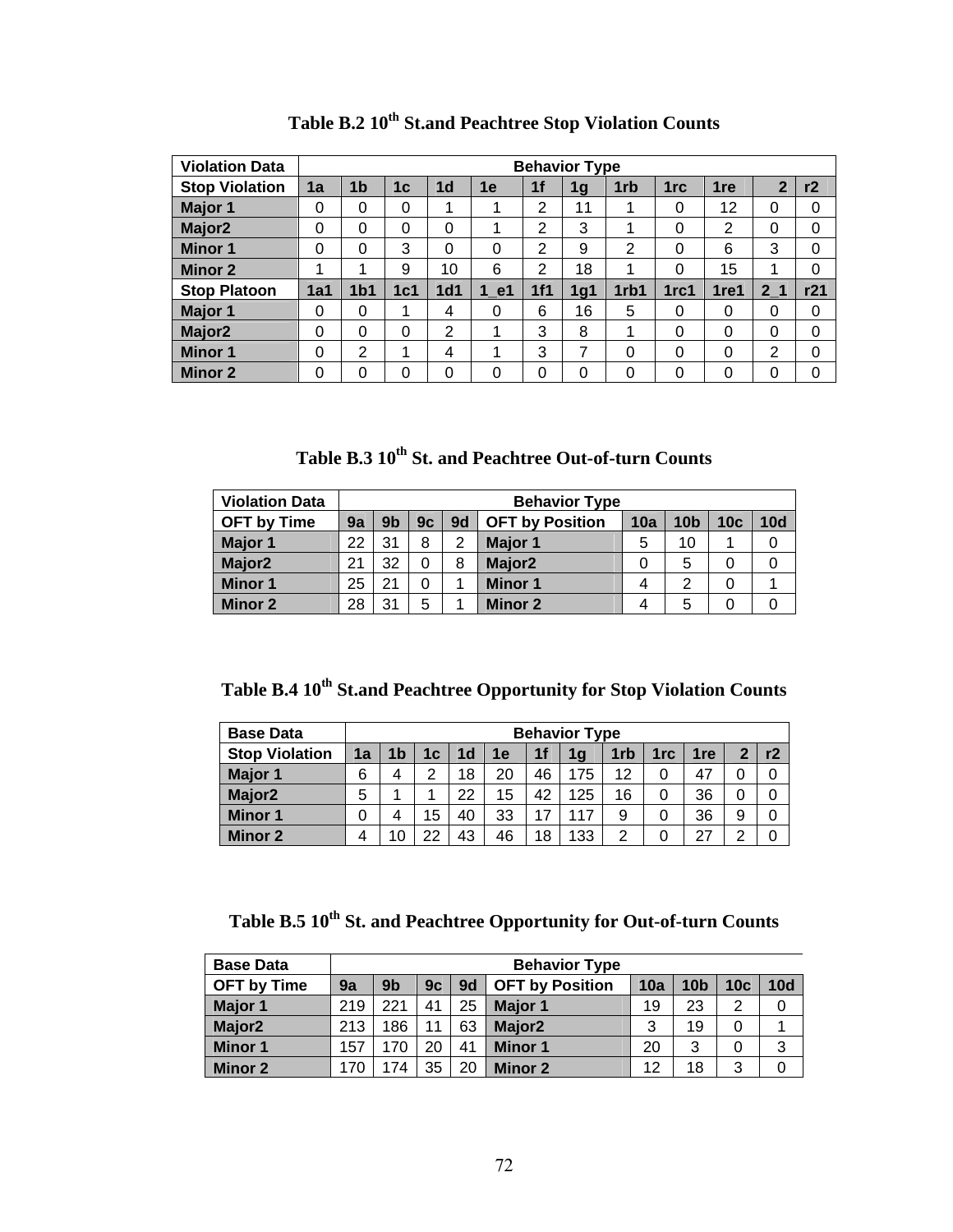| <b>Violation Data</b> |             |                 |                |                 |          |     | <b>Behavior Type</b> |      |                 |                 |                |     |
|-----------------------|-------------|-----------------|----------------|-----------------|----------|-----|----------------------|------|-----------------|-----------------|----------------|-----|
| <b>Stop Violation</b> | 1a          | 1 <sub>b</sub>  | 1 <sub>c</sub> | 1 <sub>d</sub>  | 1e       | 1f  | 1g                   | 1rb  | 1 <sub>rc</sub> | 1 <sub>re</sub> | $\overline{2}$ | r2  |
| Major 1               | 2           | 0               | 10             | $\Omega$        | 0        | 0   | 0                    | 1    | 0               | 1               | 11             | 0   |
| Major <sub>2</sub>    | $\mathbf 0$ | 1               | 13             | 1               | 2        | 0   | $\mathbf{0}$         | 1    | 0               | 2               | 37             | 0   |
| <b>Minor 1</b>        | 0           | 0               | 0              | $\Omega$        | 0        | 0   | 0                    | 4    | 0               | 0               | 0              | 0   |
| <b>Minor 2</b>        | 0           | 0               | 0              | $\Omega$        | 0        | 0   | 0                    | 0    | 0               | ٠               | 0              | 0   |
| <b>Stop Platoon</b>   | 1a1         | 1 <sub>b1</sub> | 1c1            | 1 <sub>d1</sub> | 1 e1     | 1f1 | 1g1                  | 1rb1 | 1rc1            | 1re1            | 2 <sub>1</sub> | r21 |
| Major 1               | 0           | 0               | $\overline{2}$ |                 | 0        | 0   | 0                    | 0    | 0               | 0               | 3              | 0   |
| Major <sub>2</sub>    | 1           | 3               | 3              | $\Omega$        | 1        | 0   | 0                    | 0    | 0               | $\Omega$        | 13             | 0   |
| <b>Minor 1</b>        | 0           | 0               | $\Omega$       | $\Omega$        | $\Omega$ | 0   | 0                    | 0    | 0               | $\Omega$        | 0              | 0   |
| <b>Minor 2</b>        | 0           | $\Omega$        | 0              | $\Omega$        | 0        | 0   | 0                    | 0    | 0               | 0               | 0              | 0   |

| Table B.6 14 <sup>th</sup> St.and State Stop Violation Counts |  |  |  |
|---------------------------------------------------------------|--|--|--|
|---------------------------------------------------------------|--|--|--|

Table B.7 14<sup>th</sup> St. and State Out-of-turn Counts

| <b>Violation Data</b> |    | <b>Behavior Type</b>                                                                                            |  |   |                    |  |  |  |  |  |  |  |
|-----------------------|----|-----------------------------------------------------------------------------------------------------------------|--|---|--------------------|--|--|--|--|--|--|--|
| <b>OFT by Time</b>    | 9a | 10 <sub>c</sub><br>9d<br>10a<br><b>10d</b><br><b>OFT by Position</b><br>10 <sub>b</sub><br>9 <sub>b</sub><br>9c |  |   |                    |  |  |  |  |  |  |  |
| Major 1               | 6  | າ                                                                                                               |  | 8 | Major 1            |  |  |  |  |  |  |  |
| Major <sub>2</sub>    | 12 | 19                                                                                                              |  | 4 | Major <sub>2</sub> |  |  |  |  |  |  |  |
| <b>Minor 1</b>        | 0  | ⌒                                                                                                               |  |   | <b>Minor 1</b>     |  |  |  |  |  |  |  |
| <b>Minor 2</b>        |    |                                                                                                                 |  |   | <b>Minor 2</b>     |  |  |  |  |  |  |  |

Table B.8 14<sup>th</sup> St.and State Opportunity for Stop Violation Counts

| <b>Base Data</b>      |    | <b>Behavior Type</b>                                                    |     |    |    |   |  |    |  |    |     |  |  |
|-----------------------|----|-------------------------------------------------------------------------|-----|----|----|---|--|----|--|----|-----|--|--|
| <b>Stop Violation</b> | 1a | 1f<br>1 <sub>d</sub><br>1rb<br>1b<br>r2<br>1rc<br>1е<br>1re<br>1c<br>1q |     |    |    |   |  |    |  |    |     |  |  |
| Major 1               | 10 | 5                                                                       | 91  | 22 | 5  |   |  | 9  |  | 10 | 75  |  |  |
| Major <sub>2</sub>    | 24 | 30                                                                      | 120 |    | 21 |   |  | 13 |  | 8  | 237 |  |  |
| <b>Minor 1</b>        | 10 | 3                                                                       |     |    | 0  | b |  | 23 |  |    | 9   |  |  |
| <b>Minor 2</b>        |    |                                                                         |     |    | っ  |   |  | 8  |  |    |     |  |  |

**Table B.9 14th St. and State Opportunity for Out-of-turn Counts** 

| <b>Base Data</b>   |    |                                                                                                     |    |    | <b>Behavior Type</b> |  |  |   |  |  |  |
|--------------------|----|-----------------------------------------------------------------------------------------------------|----|----|----------------------|--|--|---|--|--|--|
| <b>OFT by Time</b> | 9a | 9d<br><b>10d</b><br>10c<br>9 <sub>b</sub><br><b>OFT by Position</b><br>10a<br>10 <sub>b</sub><br>9c |    |    |                      |  |  |   |  |  |  |
| <b>Major 1</b>     | 31 | 11                                                                                                  | 3  | 19 | Major 1              |  |  | 0 |  |  |  |
| Major <sub>2</sub> | 34 | 52                                                                                                  | 15 | 6  | Major <sub>2</sub>   |  |  |   |  |  |  |
| <b>Minor 1</b>     | 25 | 16                                                                                                  |    |    | <b>Minor 1</b>       |  |  | 0 |  |  |  |
| <b>Minor 2</b>     | 12 | 19                                                                                                  |    |    | Minor 2              |  |  | 0 |  |  |  |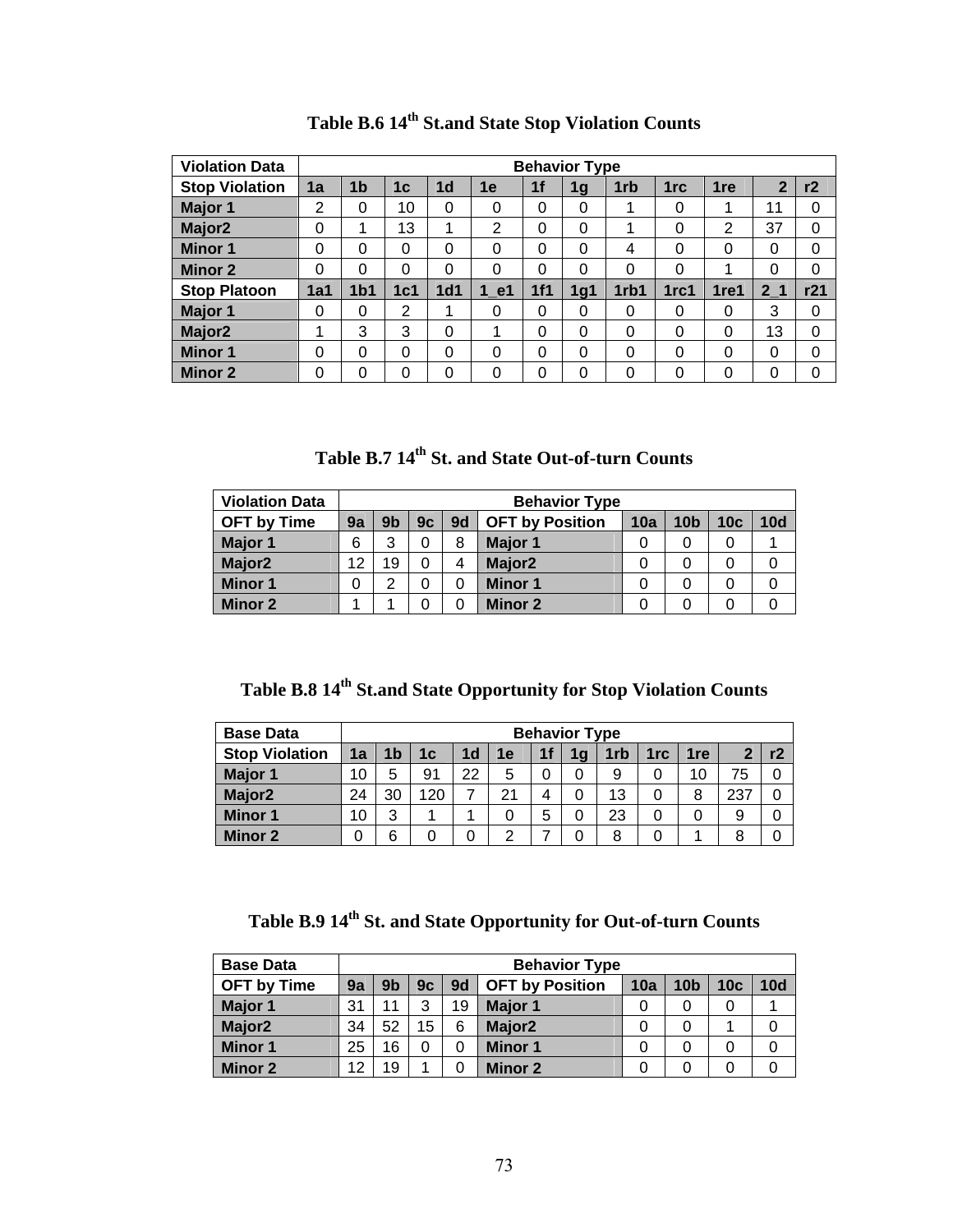| <b>Violation Data</b> |     |                                                                                                                               |          |                 |          |     | <b>Behavior Type</b> |      |      |      |                |     |
|-----------------------|-----|-------------------------------------------------------------------------------------------------------------------------------|----------|-----------------|----------|-----|----------------------|------|------|------|----------------|-----|
| <b>Stop Violation</b> | 1a  | 1 <sub>b</sub><br>1f<br>$\overline{2}$<br>r2<br>1 <sub>d</sub><br>1e<br>1 <sub>rb</sub><br>1re<br>1 <sub>c</sub><br>1rc<br>1g |          |                 |          |     |                      |      |      |      |                |     |
| Major 1               | 5   | 1                                                                                                                             | 9        | $\Omega$        | 4        | 4   | $\overline{2}$       | 20   | 0    | 25   | 9              | 0   |
| Major <sub>2</sub>    | 3   | 1                                                                                                                             | 17       | 2               | 6        | 3   | 5                    | 1    | 0    | 4    | 4              | 0   |
| <b>Minor 1</b>        | 0   | 0                                                                                                                             | 0        | $\Omega$        | 0        | 1   | $\Omega$             | 13   | 0    | ٠    | 0              | 0   |
| <b>Minor 2</b>        | 2   | 0                                                                                                                             | 0        | $\Omega$        | 0        | 3   | $\overline{2}$       | 3    | 0    | 4    | 0              | 0   |
| <b>Stop Platoon</b>   | 1a1 | 1 <sub>b1</sub>                                                                                                               | 1c1      | 1 <sub>d1</sub> | 1 e1     | 1f1 | 1q1                  | 1rb1 | 1rc1 | 1re1 | 2 <sub>1</sub> | r21 |
| Major 1               | 3   | 3                                                                                                                             | 11       | 3               | 0        | 0   | $\overline{2}$       | 14   | 0    | 0    | 6              | 0   |
| Major <sub>2</sub>    | 1   | 1                                                                                                                             | 6        |                 | 5        | 0   | $\overline{2}$       | 0    | 0    | 0    | 0              | 0   |
| <b>Minor 1</b>        | 0   | 0                                                                                                                             | $\Omega$ | $\Omega$        | $\Omega$ | 0   | 0                    | 5    | 0    | 0    | 0              | 0   |
| <b>Minor 2</b>        | 0   | $\overline{2}$                                                                                                                | 0        | $\Omega$        | 0        | 0   | 0                    | 2    | 0    | 0    | 0              | 0   |

**Table B.10 17th St.and Market St. Stop Violation Counts** 

**Table B.11 17th St. and Market Out-of-turn Counts** 

| <b>Violation Data</b> |    | <b>Behavior Type</b>                                                                                     |    |    |                    |   |   |   |   |  |  |  |
|-----------------------|----|----------------------------------------------------------------------------------------------------------|----|----|--------------------|---|---|---|---|--|--|--|
| <b>OFT by Time</b>    | 9a | 9d<br>10 <sub>c</sub><br>10a<br>9 <sub>b</sub><br><b>OFT by Position</b><br>10 <sub>b</sub><br>10d<br>9c |    |    |                    |   |   |   |   |  |  |  |
| Major 1               | 28 | 13                                                                                                       | 5  | 42 | Major 1            |   | 3 | 0 | 8 |  |  |  |
| Major <sub>2</sub>    | 9  | 17                                                                                                       | 10 | 35 | Major <sub>2</sub> |   | 5 | 2 | 5 |  |  |  |
| <b>Minor 1</b>        | 9  | 8                                                                                                        |    | 5  | <b>Minor 1</b>     |   |   | 0 | 0 |  |  |  |
| Minor 2               | 6  | 16                                                                                                       |    | ົ  | Minor 2            | 6 | ◠ | 3 |   |  |  |  |

**Table B.12 17th St.and Market St. Opportunity for Stop Violation Counts** 

| <b>Base Data</b>      |    |    |        |    | <b>Behavior Type</b> |    |    |     |                 |     |              |  |
|-----------------------|----|----|--------|----|----------------------|----|----|-----|-----------------|-----|--------------|--|
| <b>Stop Violation</b> | 1a | 1b | 1с     | 1d | 1e                   | 1f |    | 1rb | 1 <sub>rc</sub> | 1re | $\mathbf{2}$ |  |
| <b>Major 1</b>        | 54 | 24 | 102    | 72 | 31                   | 25 | 64 | 47  |                 | 75  | 67           |  |
| Major <sub>2</sub>    | 16 | 15 | 99     | 42 | 78                   | 11 | 66 |     |                 |     | 16           |  |
| <b>Minor 1</b>        | 3  | 0  | っ<br>_ |    | っ                    |    | 13 | 48  | 0               | 56  |              |  |
| <b>Minor 2</b>        | 9  | 16 | 6      |    |                      | 34 | o, | 29  |                 | 13  |              |  |

**Table B.13 17th St. and Market St. Opportunity for Out-of-turn Counts** 

| <b>Base Data</b>   |     | <b>Behavior Type</b> |    |     |                    |     |                 |                 |     |  |  |  |  |
|--------------------|-----|----------------------|----|-----|--------------------|-----|-----------------|-----------------|-----|--|--|--|--|
|                    |     | OFT by               |    |     |                    |     |                 |                 |     |  |  |  |  |
| <b>OFT</b> by Time | 9a  | 9 <sub>b</sub>       | 9c | 9d  | <b>Position</b>    | 10a | 10 <sub>b</sub> | 10 <sub>c</sub> | 10d |  |  |  |  |
| Major 1            | 270 | 212                  | 46 | 133 | <b>Major 1</b>     | 4   | 14              |                 | 8   |  |  |  |  |
| Major <sub>2</sub> | 162 | 168                  | 61 | 59  | Major <sub>2</sub> | 15  | 25              | 6               |     |  |  |  |  |
| <b>Minor 1</b>     | 118 | 100                  | 3  | 49  | <b>Minor 1</b>     | 14  | 11              | 0               | 4   |  |  |  |  |
| <b>Minor 2</b>     | 103 | 143                  | 41 | 3   | <b>Minor 2</b>     | 24  |                 | 4               |     |  |  |  |  |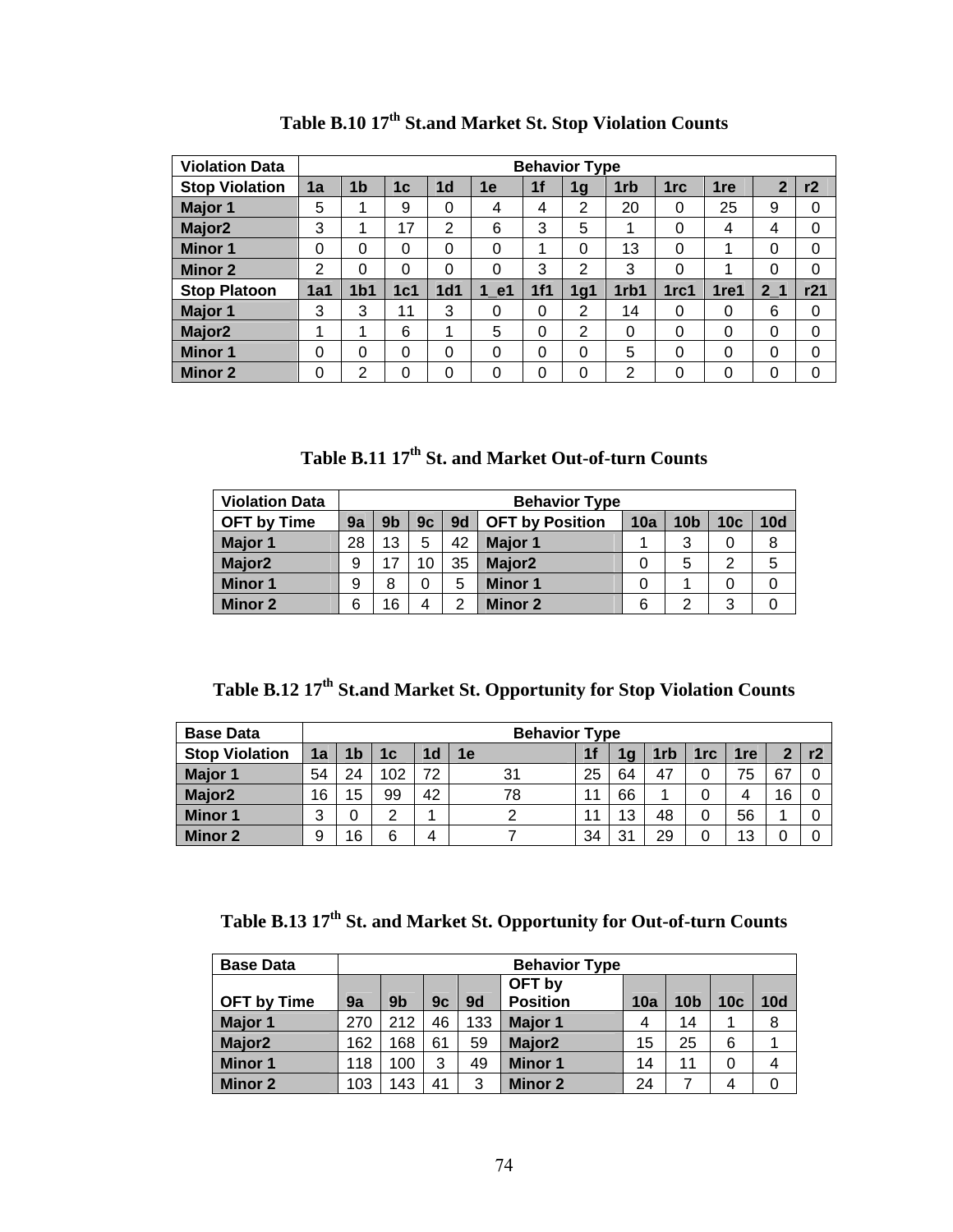| <b>Violation Data</b> |          |                 |          |                 |          |     | <b>Behavior Type</b> |      |                 |                 |                |     |
|-----------------------|----------|-----------------|----------|-----------------|----------|-----|----------------------|------|-----------------|-----------------|----------------|-----|
| <b>Stop Violation</b> | 1a       | 1 <sub>b</sub>  | 1c       | 1 <sub>d</sub>  | 1e       | 1f  | 1g                   | 1rb  | 1 <sub>rc</sub> | 1 <sub>re</sub> | $\mathbf 2$    | r2  |
| Major 1               | $\Omega$ | 0               | $\Omega$ | 1               | 1        | 0   | 0                    | 0    | 0               | 4               | 0              | 0   |
| Major <sub>2</sub>    | 0        | 1               |          | 3               | 1        | 4   | 1                    | 6    | 0               | 2               | 8              | 0   |
| <b>Minor 1</b>        | 0        | 0               |          | 0               | 0        | 0   | 0                    | 2    | 0               | 2               | 3              | 0   |
| <b>Minor 2</b>        | 0        | 0               |          |                 | $\Omega$ | 0   | $\overline{2}$       | 2    | 0               | 5               | 0              | 0   |
| <b>Stop Platoon</b>   | 1a1      | 1 <sub>b1</sub> | 1c1      | 1 <sub>d1</sub> | 1 e1     | 1f1 | 1g1                  | 1rb1 | 1rc1            | 1re1            | 2 <sub>1</sub> | r21 |
| Major 1               | 0        | 0               | 0        |                 | 0        | 0   | 0                    | 0    | 0               | 0               | 1              | 0   |
| Major <sub>2</sub>    | 2        | 3               | 0        | 2               | 2        | 0   | 0                    | 5    | 0               | $\Omega$        | 2              | 0   |
| <b>Minor 1</b>        | 0        | 0               | 0        | 0               | $\Omega$ | 0   | 0                    | 2    | 0               | $\Omega$        | 0              | 0   |
| <b>Minor 2</b>        | 0        | 0               | 0        | 0               | $\Omega$ | 0   | 0                    | 0    | 0               | 0               | 0              | 0   |

Table B.14 Fowler St. and 5<sup>th</sup> St. Stop Violation Counts

Table B.15 Fowler St. and 5<sup>th</sup> St. Out-of-turn Counts

| <b>Violation Data</b> |    | <b>Behavior Type</b> |    |                |                    |     |                 |     |     |  |  |  |  |
|-----------------------|----|----------------------|----|----------------|--------------------|-----|-----------------|-----|-----|--|--|--|--|
|                       |    | OFT by               |    |                |                    |     |                 |     |     |  |  |  |  |
| <b>OFT by Time</b>    | 9a | 9 <sub>b</sub>       | 9c | 9 <sub>d</sub> | <b>Position</b>    | 10a | 10 <sub>b</sub> | 10c | 10d |  |  |  |  |
| Major 1               | 6  | 30                   | 1  | 2              | <b>Major 1</b>     | 4   | 0               | 0   |     |  |  |  |  |
| Major <sub>2</sub>    | 48 | 13                   | 0  | 2              | Major <sub>2</sub> | 6   | 6               | 0   |     |  |  |  |  |
| <b>Minor 1</b>        | 8  | 8                    | 1  | 2              | <b>Minor 1</b>     | 0   | 2               | 0   | 0   |  |  |  |  |
| <b>Minor 2</b>        | 5  |                      | 3  | 5              | <b>Minor 2</b>     | 3   | 3               | 0   |     |  |  |  |  |

Table B.16 Fowler St. and 5<sup>th</sup> St. Opportunity for Stop Violation Counts

| <b>Base Data</b>      |    |    |    |    |    |     | <b>Behavior Type</b> |     |     |     |    |    |
|-----------------------|----|----|----|----|----|-----|----------------------|-----|-----|-----|----|----|
| <b>Stop Violation</b> | 1a | 1b | 1c | 1d | 1e | 1f  | 1g                   | 1rb | 1rc | 1re | 2  | r2 |
| <b>Major 1</b>        | 5  | ⇁  | 16 | 17 | 36 | -17 | 24                   |     | 0   | 22  | 10 |    |
| Major <sub>2</sub>    | 48 | 29 | 23 | 43 | 21 | 40  | 25                   | 36  | 0   | 26  | 55 | Α  |
| <b>Minor 1</b>        |    | 35 | 12 | 9  | 24 | 31  | 24                   | 40  | 0   | 23  | 37 |    |
| <b>Minor 2</b>        | 29 | າ  | 22 | 26 | 14 | 20  | 24                   | 17  |     | 27  | 15 |    |

Table B.17 Fowler St. and 5<sup>th</sup> St. Opportunity for Out-of-turn Counts

| <b>Base Data</b>   |     |                |    |    | <b>Behavior Type</b>   |     |                 |                 |                |
|--------------------|-----|----------------|----|----|------------------------|-----|-----------------|-----------------|----------------|
| <b>OFT by Time</b> | 9a  | 9 <sub>b</sub> | 9c | 9d | <b>OFT by Position</b> | 10a | 10 <sub>b</sub> | 10 <sub>c</sub> | 10d            |
| Major 1            | 60  | 105            | 16 | 18 | <b>Major 1</b>         | 8   | ◢               | 2               |                |
| Major <sub>2</sub> | 164 | 113            | 21 | 21 | Major <sub>2</sub>     | 11  | 12              | 2               | $\overline{2}$ |
| <b>Minor 1</b>     | 99  | 137            | 10 | 18 | <b>Minor 1</b>         |     | 12              |                 | 0              |
| Minor 2            | 108 |                | 12 | 18 | <b>Minor 2</b>         | 13  | 8               | 0               |                |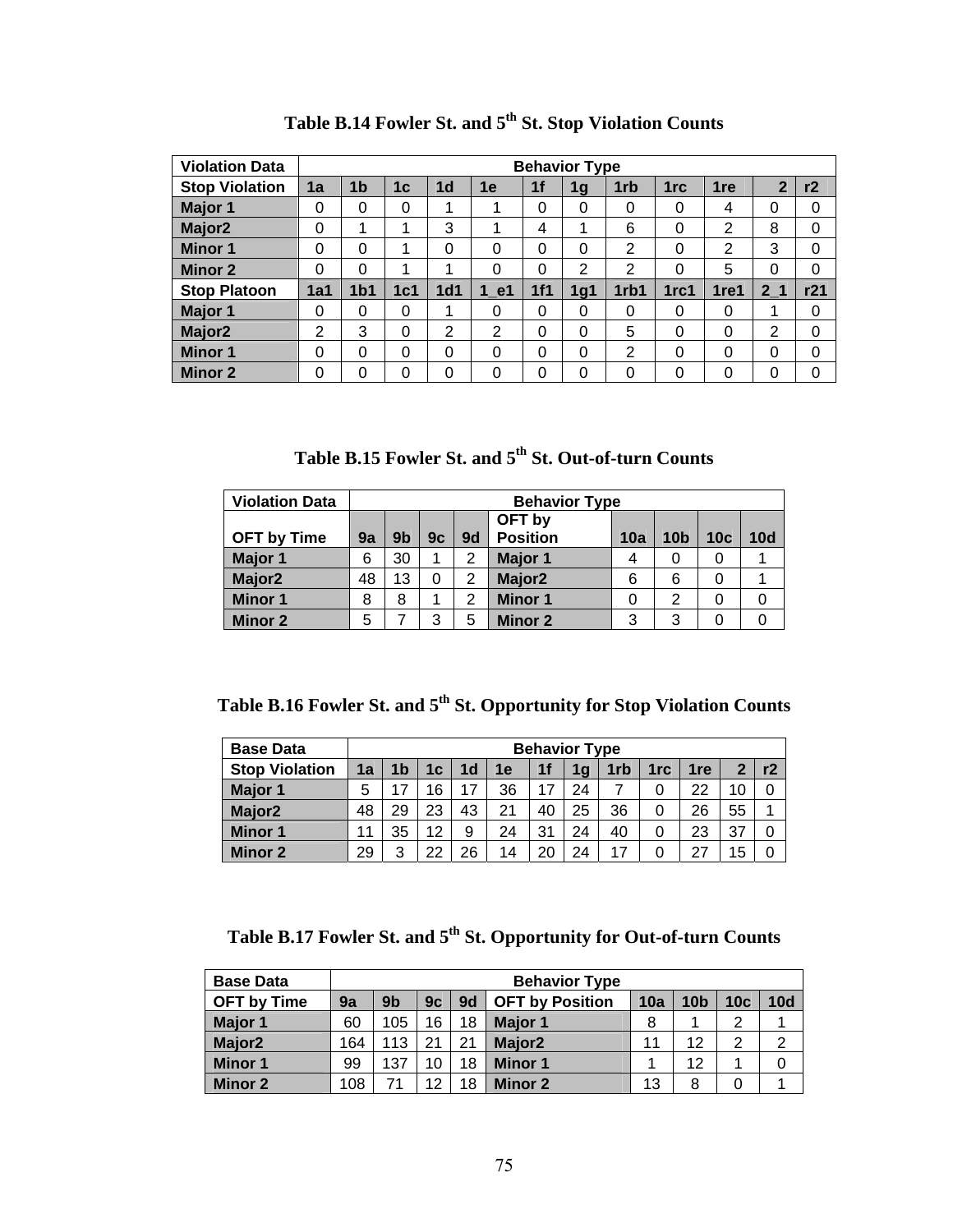| <b>Violation Data</b> |            |                 |     |                 |      |                | <b>Behavior Type</b> |      |                 |                 |                |     |
|-----------------------|------------|-----------------|-----|-----------------|------|----------------|----------------------|------|-----------------|-----------------|----------------|-----|
| <b>Stop Violation</b> | 1a         | 1b              | 1c  | 1 <sub>d</sub>  | 1e   | 1 <sub>f</sub> | 1g                   | 1rb  | 1 <sub>rc</sub> | 1 <sub>re</sub> | $\mathbf{2}$   | r2  |
| <b>Major 1</b>        | 0          | 0               | 16  | 1.              | 0    | 0              | 0                    | 0    |                 | 0               | 70             | 0   |
| Major <sub>2</sub>    | 0          | 0               | 26  | $\Omega$        | 0    | 0              | 0                    | 0    | 0               | 0               | 34             | 0   |
| <b>Minor 1</b>        | 0          | 0               | 0   | $\Omega$        | 0    | 0              | 0                    | 0    | 0               | 0               | 0              | 0   |
| <b>Minor 2</b>        | 0          | 0               | 0   | $\Omega$        | 0    | 0              | $\Omega$             | 0    | 0               | 0               | 0              | 0   |
| <b>Platoon</b>        | <b>1a1</b> | 1 <sub>b1</sub> | 1c1 | 1 <sub>d1</sub> | 1 e1 | 1f1            | 1g1                  | 1rb1 | 1rc1            | 1re1            | 2 <sub>1</sub> | r21 |
| Major 1               | 0          | 0               | 3   | $\Omega$        | 0    | 0              | 0                    | 0    |                 | 0               | 19             |     |
| Major <sub>2</sub>    | 0          | 0               | 1   | $\Omega$        | 0    | $\Omega$       | 0                    | 0    | 0               | 0               | 5              | 0   |
| <b>Minor 1</b>        | 0          | 0               | 0   | $\Omega$        | 0    | 0              | 0                    | 0    | 0               | 0               | 0              | 0   |
| <b>Minor 2</b>        | 0          | 0               | 0   | $\Omega$        | 0    | 0              | 0                    | 0    | 0               | 0               | 0              | 0   |

**Table B.18 Market St. and 18th St. 2 Stop Violation Counts** 

**Table B.19 Market St. and 18th St. 2 Out-of-turn Counts** 

| <b>Violation Data</b> |    |                                                                                         |  |  | <b>Behavior Type</b> |  |  |   |  |  |  |  |  |
|-----------------------|----|-----------------------------------------------------------------------------------------|--|--|----------------------|--|--|---|--|--|--|--|--|
| <b>OFT by Time</b>    | 9a | 9b<br>9d<br>10c<br><b>OFT by Position</b><br>10a<br>10 <sub>b</sub><br><b>10d</b><br>9c |  |  |                      |  |  |   |  |  |  |  |  |
| Major 1               |    |                                                                                         |  |  | <b>Major 1</b>       |  |  | 0 |  |  |  |  |  |
| Major <sub>2</sub>    |    |                                                                                         |  |  | Major <sub>2</sub>   |  |  | 0 |  |  |  |  |  |
| <b>Minor 1</b>        |    |                                                                                         |  |  | <b>Minor 1</b>       |  |  | 0 |  |  |  |  |  |
| Minor 2               |    |                                                                                         |  |  | <b>Minor 2</b>       |  |  |   |  |  |  |  |  |

**Table B.20 Market St. and 18th St. Opportunity for Stop Violation Counts** 

| <b>Base Data</b>      |    |                                        |    |                |    |                | <b>Behavior Type</b> |     |                 |     |     |    |
|-----------------------|----|----------------------------------------|----|----------------|----|----------------|----------------------|-----|-----------------|-----|-----|----|
| <b>Stop Violation</b> | 1a | 1 <sub>b</sub>                         | 1c | 1 <sub>d</sub> | 1e | 1 <sub>f</sub> | 1q                   | 1rb | 1 <sub>rc</sub> | 1re | о   | r2 |
| <b>Major 1</b>        | ົ  |                                        | 61 | 3              | 0  | 0              | 0                    |     |                 | 0   | 218 |    |
| Major <sub>2</sub>    |    | 86<br>64<br>0<br>0<br>っ<br>0<br>0<br>U |    |                |    |                |                      |     |                 |     |     |    |
| <b>Minor 1</b>        |    |                                        |    | 0              |    | 0              | 0                    |     |                 | 0   | າ   |    |
| <b>Minor 2</b>        |    |                                        |    |                |    |                |                      |     |                 |     |     |    |

# Table B.21 Market and 18<sup>th</sup> Opportunity for Out-of-turn Counts

| <b>Base Data</b>   |    |    |    |    | <b>Behavior Type</b>   |     |                 |     |     |
|--------------------|----|----|----|----|------------------------|-----|-----------------|-----|-----|
| <b>OFT by Time</b> | 9a | 9b | 9c | 9d | <b>OFT by Position</b> | 10a | 10 <sub>b</sub> | 10c | 10d |
| Major 1            | 4  |    | 0  |    | <b>Major 1</b>         |     |                 | 0   |     |
| Major <sub>2</sub> | 0  | ◠  | 0  |    | Major <sub>2</sub>     |     |                 | 0   |     |
| <b>Minor 1</b>     | 0  |    |    |    | <b>Minor 1</b>         |     |                 | 0   |     |
| <b>Minor 2</b>     | 0  |    |    |    | <b>Minor 2</b>         |     |                 | 0   |     |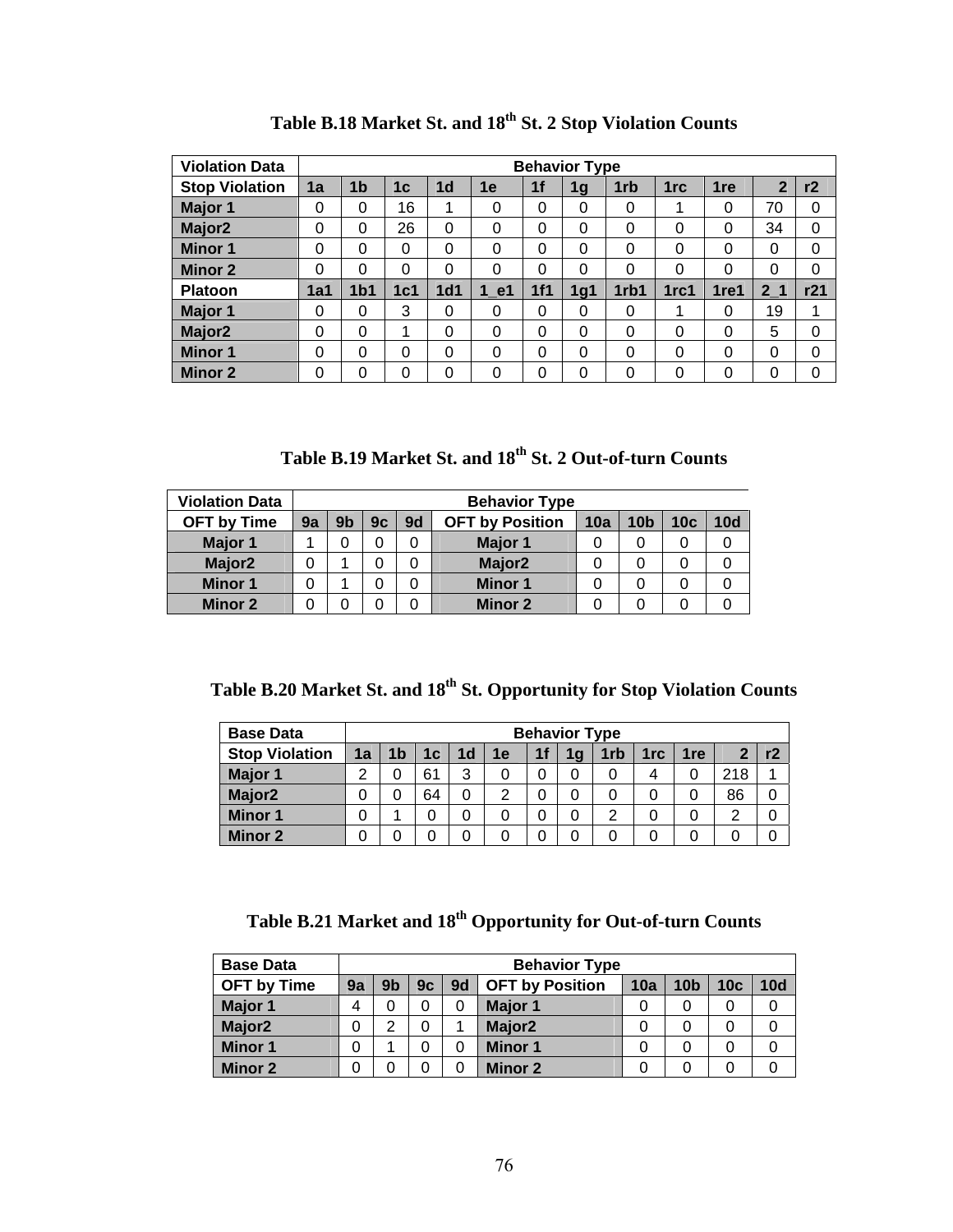| <b>Violation Data</b> |     |                 |          |                 |                |                | <b>Behavior Type</b> |                 |      |                 |                |     |
|-----------------------|-----|-----------------|----------|-----------------|----------------|----------------|----------------------|-----------------|------|-----------------|----------------|-----|
| <b>Stop Violation</b> | 1a  | 1b              | 1c       | 1 <sub>d</sub>  | 1e             | 1f             | 1g                   | 1 <sub>rb</sub> | 1rc  | 1 <sub>re</sub> | $\mathbf{2}$   | r2  |
| Major 1               | 0   | 0               | 4        |                 | $\overline{2}$ | 0              | 5                    | 2               | 0    | 7               | 1              | 0   |
| Major <sub>2</sub>    | 0   | 0               | $\Omega$ | $\overline{2}$  | 8              | $\overline{2}$ | 9                    | 0               | 0    | 14              | 0              | 0   |
| <b>Minor 1</b>        | 1   | 4               | 0        | $\Omega$        | 0              | 2              | 8                    | 1               | 0    | 4               | 0              | 0   |
| <b>Minor 2</b>        | 0   | 2               | 0        |                 | 2              | 21             | 29                   | 0               | 0    | 4               | 0              | 0   |
| Platoon               | 1a1 | 1 <sub>b1</sub> | 1c1      | 1 <sub>d1</sub> | 1 e1           | 1f1            | 1 <sub>g1</sub>      | 1rb1            | 1rc1 | 1re1            | 2 <sub>1</sub> | r21 |
| Major 1               | 2   |                 | 3        | 3               | 6              | 2              | 8                    | 5               | 0    | 0               | $\overline{2}$ | 0   |
| Major <sub>2</sub>    | 0   | 0               | 5        | 5               | 11             | 2              | 8                    | 1               |      | $\Omega$        | 4              | 0   |
| <b>Minor 1</b>        | 0   | 0               | 0        | 0               | 0              | 2              | 4                    | 1               | 0    | 0               | 0              | 0   |
| <b>Minor 2</b>        | 0   | 2               | 0        | 0               | 0              | 0              | 0                    | 0               | 0    | 0               | 0              | 0   |

Table B.22 Northside Dr. and 14<sup>th</sup> St. Stop Violation Counts

**Table B.23 Northside Dr. and 14th St. Out-of-turn Counts** 

| <b>Violation Data</b> |    |    |    |    | <b>Behavior Type</b>   |     |                 |                 |     |
|-----------------------|----|----|----|----|------------------------|-----|-----------------|-----------------|-----|
| <b>OFT by Time</b>    | 9a | 9b | 9c | 9d | <b>OFT by Position</b> | 10a | 10 <sub>b</sub> | 10 <sub>c</sub> | 10d |
| <b>Major 1</b>        | 61 | 38 | 0  | 20 | Major 1                | 10  | 6               | 0               | 0   |
| Major <sub>2</sub>    | 32 | 75 | 3  | 3  | Major <sub>2</sub>     | 8   | 8               | 0               | 8   |
| <b>Minor 1</b>        | 19 | 24 | 3  |    | <b>Minor 1</b>         | 8   | 8               |                 |     |
| Minor 2               | 26 | 25 | 3  |    | <b>Minor 2</b>         | 10  | 10              | 0               |     |

Table B.24 Northside Dr. and 14<sup>th</sup> St. Opportunity for Stop Violation Counts

| <b>Base Data</b>      |    |    |    |     | <b>Behavior Type</b> |    |                |     |     |            |    |    |
|-----------------------|----|----|----|-----|----------------------|----|----------------|-----|-----|------------|----|----|
| <b>Stop Violation</b> | 1a | ۱b | 1c | 1d  | 1е                   | 1f | 1 <sub>a</sub> | 1rb | 1rc | <b>1re</b> | n  | r2 |
| <b>Major 1</b>        | 13 | 12 | 42 | 119 | 86                   | 23 |                | 44  | 0   | 124        |    |    |
| <b>Major2</b>         | 17 | ◠  | 51 | 101 | 137                  | 14 | 241            | 3   |     | 76         | 14 |    |
| Minor 1               | 5  |    | 0  | 8   |                      | 82 | 135            | 18  | 0   | 37         |    |    |
| <b>Minor 2</b>        | 11 | 15 |    | 13  |                      | 81 | 188            | ◠   | 0   | b          |    |    |

Table B.25 Northside Dr. and 14<sup>th</sup> St. Opportunity for Out-of-turn Counts

| <b>Base Data</b>   |     |                |    |     | <b>Behavior Type</b> |     |                 |                 |                |
|--------------------|-----|----------------|----|-----|----------------------|-----|-----------------|-----------------|----------------|
|                    |     |                |    |     | OFT by               |     |                 |                 |                |
| <b>OFT</b> by Time | 9a  | 9 <sub>b</sub> | 9c | 9d  | <b>Position</b>      | 10a | 10 <sub>b</sub> | 10 <sub>c</sub> | 10d            |
| Major 1            | 354 | 316            | 9  | 114 | <b>Major 1</b>       | 31  | 30              | 0               | 0              |
| Major <sub>2</sub> | 357 | 383            | 52 | 18  | Major <sub>2</sub>   | 30  | 17              | 0               | 0              |
| <b>Minor 1</b>     | 240 | 230            | 28 | 38  | <b>Minor 1</b>       | 16  | 31              | 4               | $\overline{2}$ |
| <b>Minor 2</b>     | 224 | 219            | 35 | 49  | <b>Minor 2</b>       | 24  | 24              |                 | 2              |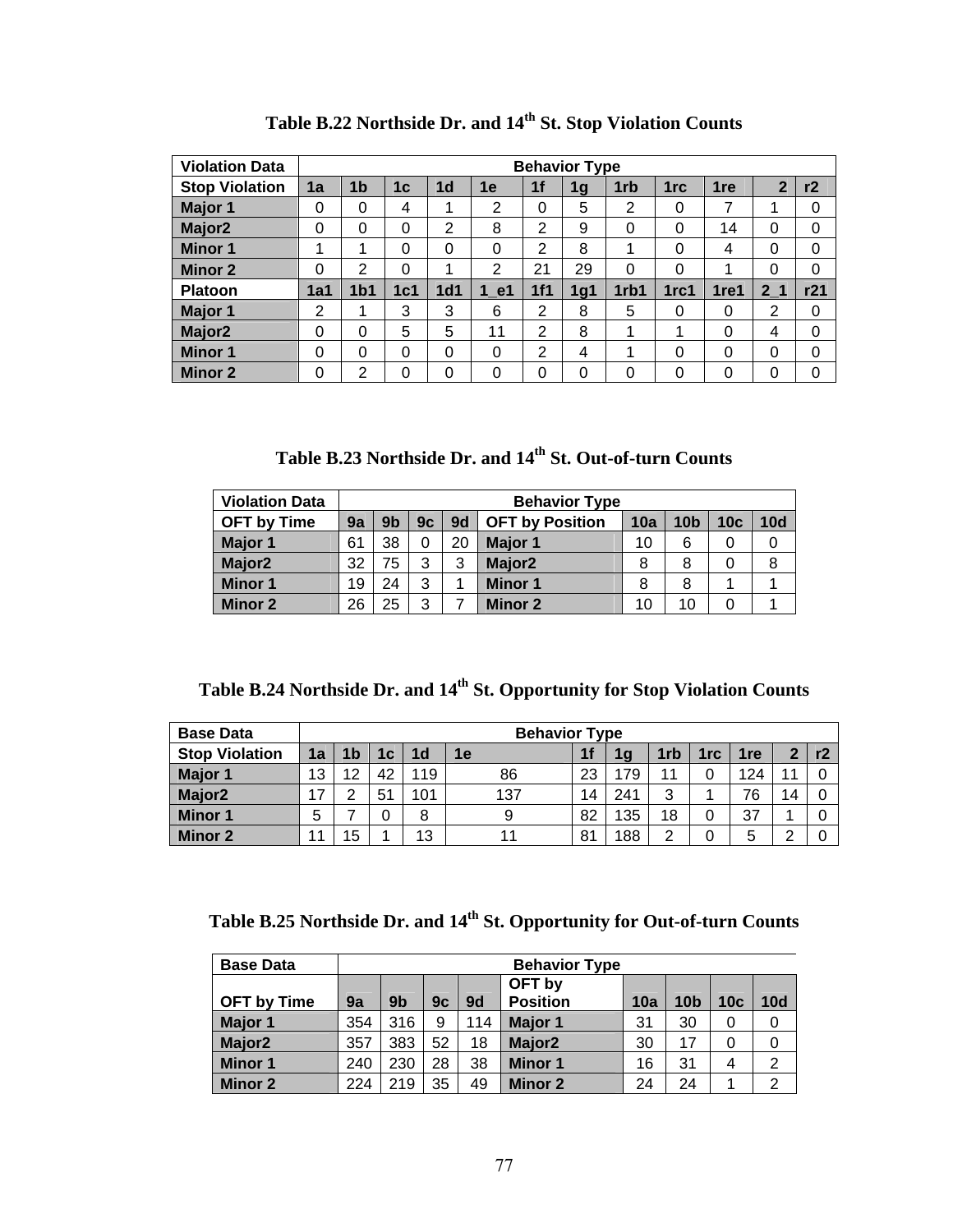| <b>Violation Data</b> |          |                 |          |                 |      |          | <b>Behavior Type</b> |                 |      |                 |                |          |
|-----------------------|----------|-----------------|----------|-----------------|------|----------|----------------------|-----------------|------|-----------------|----------------|----------|
| <b>Stop Violation</b> | 1a       | 1 <sub>b</sub>  | 1c       | 1 <sub>d</sub>  | 1e   | 1f       | 1g                   | 1 <sub>rb</sub> | 1rc  | 1 <sub>re</sub> | $\mathbf{2}$   | r2       |
| Major 1               | 0        | 0               | $\Omega$ | 4               | 0    | 0        | 0                    | 0               | 0    | 0               | 0              | 0        |
| Major <sub>2</sub>    | 0        | 0               | $\Omega$ | $\Omega$        | 7    | 0        | $\Omega$             | 0               | 0    | 0               | $\Omega$       | $\Omega$ |
| <b>Minor 1</b>        | 2        | 0               | 0        | 0               | 0    | 7        | 0                    | 0               | 0    | 0               | 0              | 0        |
| <b>Minor 2</b>        | n/a      | n/a             | n/a      | n/a             | n/a  | n/a      | n/a                  | n/a             | n/a  | n/a             | n/a            | n/a      |
| <b>Platoon</b>        | 1a1      | 1 <sub>b1</sub> | 1c1      | 1 <sub>d1</sub> | 1 e1 | 1f1      | 1g1                  | 1rb1            | 1rc1 | 1re1            | 2 <sub>1</sub> | r21      |
| Major 1               | 0        | 0               | $\Omega$ | 17              | 0    | 0        | 0                    | 0               | 0    | 0               | 0              | 0        |
| Major <sub>2</sub>    | $\Omega$ | 3               | $\Omega$ | $\Omega$        | 54   | $\Omega$ | $\Omega$             | 1               | 0    | 0               | 3              | 0        |
| <b>Minor 1</b>        | 7        | 0               | 0        | 0               | 0    | 45       | $\Omega$             | 0               | 0    | 0               | 0              | 0        |
| <b>Minor 2</b>        | n/a      | n/a             | n/a      | n/a             | n/a  | n/a      | n/a                  | n/a             | n/a  | n/a             | n/a            | n/a      |

**Table B.26 Piedmont Ave. and North Ave. Stop Violation Counts** 

**Table B.27 Piedmont Ave. and North Ave. Out-of-turn Counts** 

| <b>Violation Data</b> |     |     |     |     | <b>Behavior Type</b>   |     |                 |     |     |
|-----------------------|-----|-----|-----|-----|------------------------|-----|-----------------|-----|-----|
| <b>OFT by Time</b>    | 9a  | 9b  | 9c  | 9d  | <b>OFT by Position</b> | 10a | 10 <sub>b</sub> | 10c | 10d |
| Major 1               | 24  |     | 4   | 0   | Major 1                | 4   |                 |     |     |
| Major <sub>2</sub>    | 0   | 28  | 0   | 33  | Major <sub>2</sub>     | 0   |                 | 0   |     |
| <b>Minor 1</b>        | 10  | 41  | 0   | 0   | <b>Minor 1</b>         | 0   |                 | 0   |     |
| <b>Minor 2</b>        | n/a | n/a | n/a | n/a | Minor 2                | n/a | n/a             | n/a | n/a |

**Table B.28 Piedmont Ave. and North Ave. Opportunity for Stop Violation Counts** 

| <b>Base Data</b>      |     |     |     |                |     | <b>Behavior Type</b> |     |     |                 |                 |     |     |
|-----------------------|-----|-----|-----|----------------|-----|----------------------|-----|-----|-----------------|-----------------|-----|-----|
| <b>Stop Violation</b> | 1a  | 1b  | 1c  | 1 <sub>d</sub> | 1e  | 1f                   | 1g  | 1rb | 1 <sub>rc</sub> | 1 <sub>re</sub> | כי  | r2  |
| Major 1               |     | 0   |     | 164            | 0   |                      | 0   |     | 0               |                 | 0   |     |
| Major <sub>2</sub>    | 0   | 25  |     | 0              | 243 | 0                    | 0   | 3   | 0               | 30              | 5   |     |
| <b>Minor 1</b>        | 43  | 0   |     | 0              | 0   | 297                  | 0   |     | 0               |                 | 0   |     |
| <b>Minor 2</b>        | n/a | n/a | n/a | n/a            | n/a | n/a                  | n/a | n/a | n/a             | n/a             | n/a | n/a |

### **Table B.29 Piedmont Ave. and North Opportunity for Out-of-turn Counts**

| <b>Base Data</b>   |     |                |     |     | <b>Behavior Type</b>   |     |                 |     |     |
|--------------------|-----|----------------|-----|-----|------------------------|-----|-----------------|-----|-----|
| <b>OFT by Time</b> | 9a  | 9 <sub>b</sub> | 9c  | 9d  | <b>OFT by Position</b> | 10a | 10 <sub>b</sub> | 10c | 10d |
| Major 1            | 138 |                | 38  |     | Major 1                | 6   | 0               |     |     |
| Major <sub>2</sub> | 0   | 228            | 0   | 133 | Major <sub>2</sub>     |     |                 |     |     |
| <b>Minor 1</b>     | 278 | 238            | 0   | 0   | Minor 1                |     |                 |     |     |
| <b>Minor 2</b>     | n/a | n/a            | n/a | n/a | <b>Minor 2</b>         | n/a | n/a             | n/a | n/a |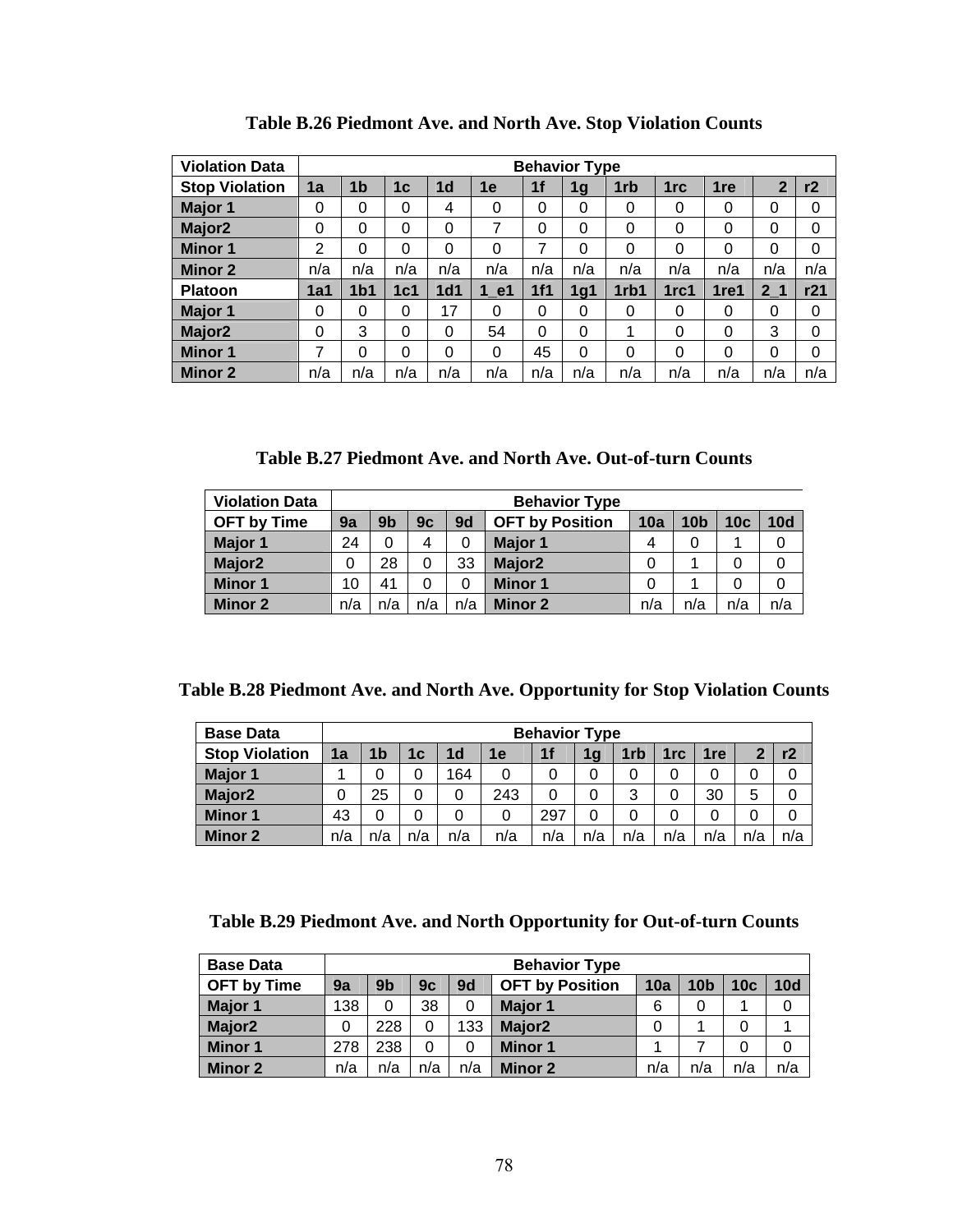| <b>Violation Data</b> |     |                 |                |                 |      |                | <b>Behavior Type</b> |                 |                 |                 |                |     |
|-----------------------|-----|-----------------|----------------|-----------------|------|----------------|----------------------|-----------------|-----------------|-----------------|----------------|-----|
| <b>Stop Violation</b> | 1a  | 1 <sub>b</sub>  | 1 <sub>c</sub> | 1 <sub>d</sub>  | 1e   | 1f             | 1g                   | 1 <sub>rb</sub> | 1 <sub>rc</sub> | 1 <sub>re</sub> | $\overline{2}$ | r2  |
| Major 1               | 0   | 4               | 18             | 0               | 22   | 0              | 2                    | 0               | 0               | 0               | 1              | 0   |
| Major <sub>2</sub>    | 0   | 0               | 11             | 9               | 2    | 0              | 1                    | 0               | 0               | 8               | $\Omega$       | 0   |
| <b>Minor 1</b>        | 0   | 0               | 0              | $\Omega$        | 0    | 3              | 0                    | 1               | 0               | 0               | 0              | 0   |
| <b>Minor 2</b>        | 0   | 0               | 0              | 0               | 0    | 0              | 0                    | 0               | 0               | 0               | 0              | 0   |
| <b>Stop Platoon</b>   | 1a1 | 1 <sub>b1</sub> | 1c1            | 1 <sub>d1</sub> | 1 e1 | 1f1            | 1 <sub>g1</sub>      | 1rb1            | 1rc1            | 1re1            | 2 <sub>1</sub> | r21 |
| Major 1               | 0   | 0               | 58             | 0               | 48   | 0              | 7                    | 1               | 0               | 0               | 9              | 0   |
| Major <sub>2</sub>    | 0   | 0               | 47             | 31              | 4    | 0              | 1                    | 0               |                 | 0               | 0              | 0   |
| <b>Minor 1</b>        | 0   | 0               | $\Omega$       | $\Omega$        | 0    | $\overline{2}$ | 0                    | 0               | 0               | 0               | 0              | 0   |
| <b>Minor 2</b>        | 0   | 0               | $\Omega$       | $\Omega$        | 0    | 0              | 0                    | $\Omega$        | 0               | 0               | 0              | 0   |

**Table B.30 Piedmont Ave. and Prado Stop Violation Counts** 

**Table B.31 Piedmont Ave. and Prado Out-of-turn Counts** 

| <b>Violation Data</b> |    |                                                                                                          |   |    | <b>Behavior Type</b> |  |  |   |                |  |  |  |  |
|-----------------------|----|----------------------------------------------------------------------------------------------------------|---|----|----------------------|--|--|---|----------------|--|--|--|--|
| <b>OFT by Time</b>    | 9a | 9d<br>9 <sub>b</sub><br>10 <sub>c</sub><br><b>OFT by Position</b><br>10a<br>10 <sub>b</sub><br>10d<br>9c |   |    |                      |  |  |   |                |  |  |  |  |
| Major 1               | 6  | 112                                                                                                      | 8 | 2  | Major 1              |  |  | 0 |                |  |  |  |  |
| Major <sub>2</sub>    | 51 |                                                                                                          |   | 21 | Major <sub>2</sub>   |  |  | 0 | $\overline{2}$ |  |  |  |  |
| <b>Minor 1</b>        | 18 | 26                                                                                                       | っ | 0  | <b>Minor 1</b>       |  |  | 0 | 0              |  |  |  |  |
| <b>Minor 2</b>        | 0  |                                                                                                          | 0 |    | Minor 2              |  |  |   |                |  |  |  |  |

**Table B.32 Piedmont Ave. and Prado Opportunity for Stop Violation Counts** 

| <b>Base Data</b>      |    |                                                   |    |                |    | <b>Behavior Type</b> |                |     |                 |     |    |    |  |  |
|-----------------------|----|---------------------------------------------------|----|----------------|----|----------------------|----------------|-----|-----------------|-----|----|----|--|--|
| <b>Stop Violation</b> | 1a | 1 <sub>b</sub>                                    | 1c | 1 <sub>d</sub> | 1e | 1f                   | 1 <sub>g</sub> | 1rb | 1 <sub>rc</sub> | 1re | כי | r2 |  |  |
| Major 1               |    | 22<br>40<br>375<br>593<br>18<br>57<br>4           |    |                |    |                      |                |     |                 |     |    |    |  |  |
| Major <sub>2</sub>    |    | 29<br>27<br>435<br>46<br>291<br>42<br>0<br>4<br>0 |    |                |    |                      |                |     |                 |     |    |    |  |  |
| <b>Minor 1</b>        | 9  | 4                                                 |    |                | 0  | 202                  | 14             | 20  | 0               |     | 3  | 0  |  |  |
| <b>Minor 2</b>        |    | 10<br>◠<br>5<br>5<br>4                            |    |                |    |                      |                |     |                 |     |    |    |  |  |

### **Table B.33 Piedmont Ave. and Prado Opportunity for Out-of-turn Counts**

| <b>Base Data</b>   |     |                |    |    | <b>Behavior Type</b>   |     |                 |     |     |
|--------------------|-----|----------------|----|----|------------------------|-----|-----------------|-----|-----|
| <b>OFT by Time</b> | 9a  | 9 <sub>b</sub> | 9c | 9d | <b>OFT by Position</b> | 10a | 10 <sub>b</sub> | 10c | 10d |
| Major 1            | 55  | 572            | 43 | 13 | <b>Major 1</b>         |     |                 |     |     |
| Major <sub>2</sub> | 443 | 49             | 5  | 87 | Major <sub>2</sub>     |     |                 |     |     |
| <b>Minor 1</b>     | 239 | 233            | 11 |    | <b>Minor 1</b>         |     | 2               | 0   |     |
| <b>Minor 2</b>     | 23  | 24             | 0  | 12 | <b>Minor 2</b>         |     |                 |     |     |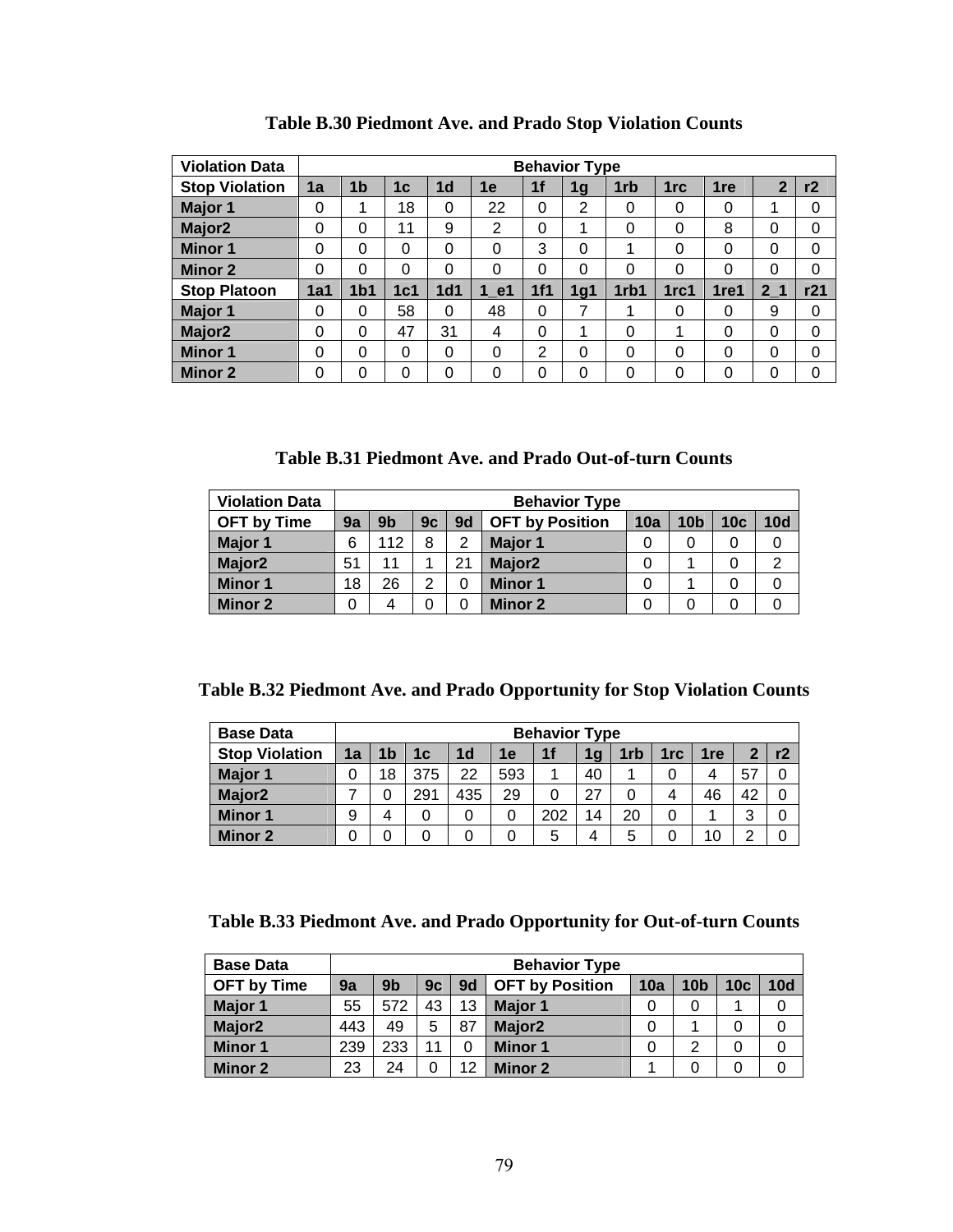| <b>Violation Data</b> |     |                 |     |                 |          |     | <b>Behavior Type</b> |      |      |                  |                |     |
|-----------------------|-----|-----------------|-----|-----------------|----------|-----|----------------------|------|------|------------------|----------------|-----|
| <b>Stop Violation</b> | 1a  | 1b              | 1c  | 1 <sub>d</sub>  | 1e       | 1f  | 1g                   | 1rb  | 1rc  | 1 <sub>re</sub>  | $\mathbf{2}$   | r2  |
| <b>Major 1</b>        | 0   | 0               | 15  | 4               | 29       | 0   | 9                    | 0    | 0    | 2                | 0              | 0   |
| Major <sub>2</sub>    | 1   | 0               | 7   | 9               | 1        | 0   | 9                    | 0    | 0    | 8                | 1              | 0   |
| <b>Minor 1</b>        | 3   | 0               | 0   | 6               | 0        | 3   | 27                   | 14   | 0    | 32               | 0              | 0   |
| <b>Minor 2</b>        | 0   | 1               | 0   | $\Omega$        | 0        | 5   | 4                    | 5    | 0    | 8                | 0              | 0   |
| <b>Stop Platoon</b>   | 1a1 | 1 <sub>b1</sub> | 1c1 | 1 <sub>d1</sub> | 1 e1     | 1f1 | 1g1                  | 1rb1 | 1rc1 | 1 <sub>ref</sub> | 2 <sub>1</sub> | r21 |
| Major 1               | 0   | 0               | 21  | 2               | 62       | 0   | 15                   | 0    | 0    | 0                | 0              | 0   |
| Major <sub>2</sub>    | 1   | 2               | 17  | 38              | 7        | 0   | 26                   | 1    | 0    | 0                | 2              | 0   |
| <b>Minor 1</b>        | 0   | 0               | 0   | 4               | $\Omega$ | 2   | 10                   | 3    | 0    | 0                | 0              | 0   |
| <b>Minor 2</b>        | 0   | 0               | 0   | $\Omega$        | 0        | 0   | 0                    | 8    | 0    | 0                | 0              | 0   |

**Table B.34 Roswell Rd. and W. Wieuca Rd. 1 Stop Violation Counts** 

**Table B.35 Roswell Rd. and W. Wieuca Rd. 1 Out-of-turn Counts** 

| <b>Violation Data</b> |     |                                                                                                                      |   |    | <b>Behavior Type</b> |   |    |   |  |  |  |  |  |
|-----------------------|-----|----------------------------------------------------------------------------------------------------------------------|---|----|----------------------|---|----|---|--|--|--|--|--|
| <b>OFT by Time</b>    | 9a  | 10d<br>9 <sub>b</sub><br>10 <sub>c</sub><br>9c<br>10 <sub>b</sub><br>9 <sub>d</sub><br><b>OFT by Position</b><br>10a |   |    |                      |   |    |   |  |  |  |  |  |
| Major 1               | 9   | 147                                                                                                                  | 4 | 34 | <b>Major 1</b>       |   | 16 | 0 |  |  |  |  |  |
| Major <sub>2</sub>    | 167 | 39                                                                                                                   | 9 | 15 | Major <sub>2</sub>   |   | ົ  | 0 |  |  |  |  |  |
| <b>Minor 1</b>        | 21  | 11                                                                                                                   | ⇁ | 44 | <b>Minor 1</b>       |   | ◠  |   |  |  |  |  |  |
| <b>Minor 2</b>        | 44  | 41                                                                                                                   | 3 |    | <b>Minor 2</b>       | 3 |    | 0 |  |  |  |  |  |

### **Table B.36 Roswell Rd. and W. Wieuca Rd. 1 Opportunity for Stop Violation Counts**

| <b>Base Data</b>      |    |                                                              |    |                |    |    | <b>Behavior Type</b> |                 |     |     |   |    |  |  |
|-----------------------|----|--------------------------------------------------------------|----|----------------|----|----|----------------------|-----------------|-----|-----|---|----|--|--|
| <b>Stop Violation</b> | 1a | 1 <sub>b</sub>                                               | 1с | 1 <sub>d</sub> | 1е | 1f | 1 <sub>g</sub>       | 1 <sub>rb</sub> | 1rc | 1re | 2 | r2 |  |  |
| Major 1               | 0  | 39<br>285<br>0<br>3<br>405<br>90<br>14<br>0<br>0             |    |                |    |    |                      |                 |     |     |   |    |  |  |
| Major <sub>2</sub>    | 24 | 331<br>43<br>0<br>401<br>103<br>40<br>16<br>9<br>5<br>っ<br>0 |    |                |    |    |                      |                 |     |     |   |    |  |  |
| <b>Minor 1</b>        | 3  | 0                                                            |    | 10             | 0  | 10 | 102                  | 29              | 0   | 142 | 0 | 0  |  |  |
| <b>Minor 2</b>        | ົ  | 12<br>96<br>111<br>99<br>0<br>91<br>5<br>0                   |    |                |    |    |                      |                 |     |     |   |    |  |  |

**Table B.37 Roswell Rd. and W. Wieuca Rd. 1 Opportunity for Out-of-turn Counts** 

| <b>Violation Data</b> |     |                |     |     | <b>Behavior Type</b>   |     |                 |                 |     |
|-----------------------|-----|----------------|-----|-----|------------------------|-----|-----------------|-----------------|-----|
| <b>OFT by Time</b>    | 9a  | 9 <sub>b</sub> | 9c  | 9d  | <b>OFT by Position</b> | 10a | 10 <sub>b</sub> | 10 <sub>c</sub> | 10d |
| <b>Major 1</b>        | 284 | 565            | 66  | 234 | <b>Major 1</b>         | 16  | 23              |                 | 0   |
| Major <sub>2</sub>    | 712 | 346            | 117 | 144 | Major <sub>2</sub>     |     | 14              |                 | 0   |
| <b>Minor 1</b>        | 178 | 170            | 15  | 80  | <b>Minor 1</b>         | 8   | 11              |                 | 0   |
| <b>Minor 2</b>        | 335 | 382            | 46  | 18  | <b>Minor 2</b>         | 26  | 0               |                 | 0   |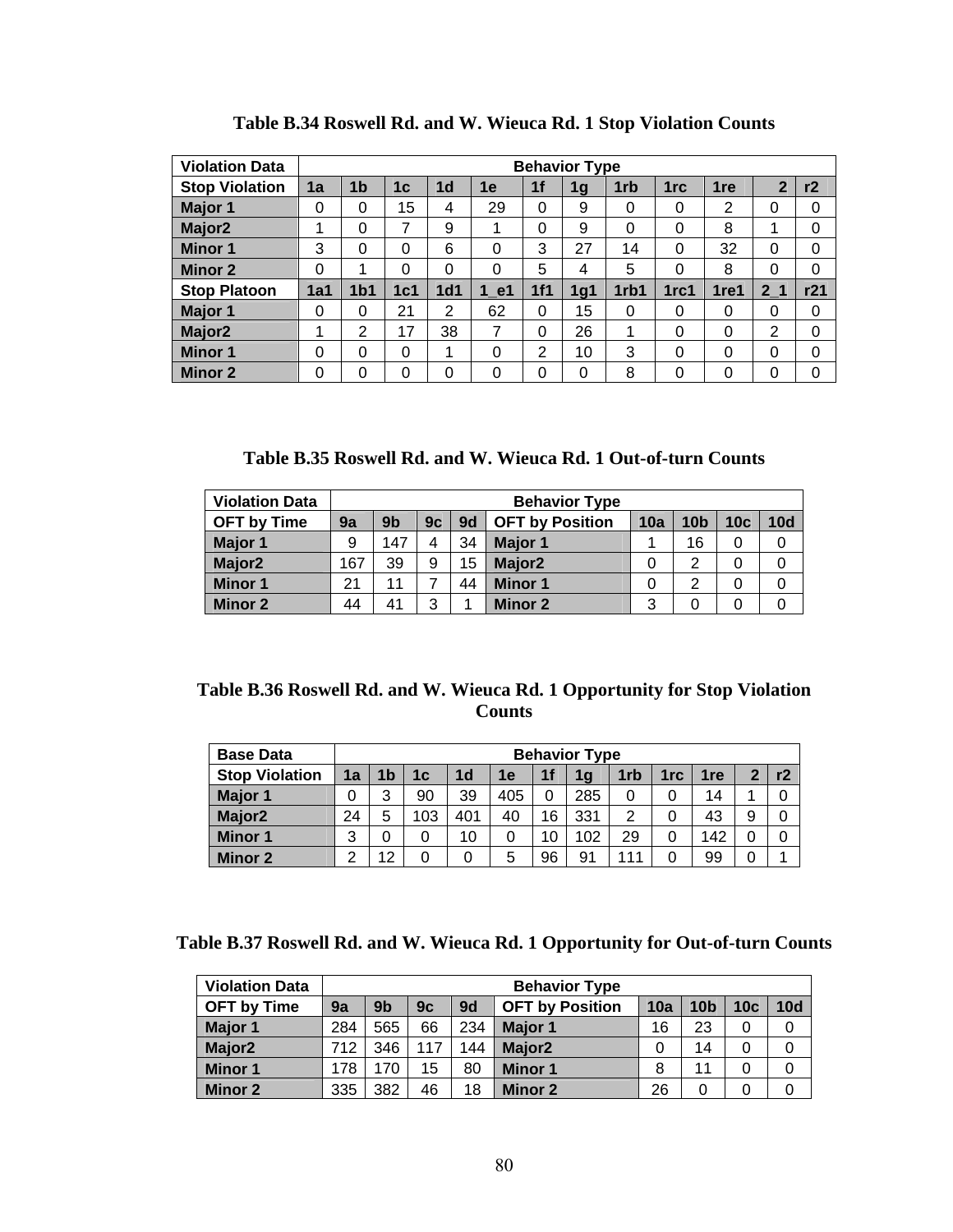| <b>Violation Data</b> |          |                 |     |                 |      |          | <b>Behavior Type</b> |                 |                 |      |                |     |
|-----------------------|----------|-----------------|-----|-----------------|------|----------|----------------------|-----------------|-----------------|------|----------------|-----|
| <b>Stop Violation</b> | 1a       | 1 <sub>b</sub>  | 1c  | 1 <sub>d</sub>  | 1е   | 1f       | 1g                   | 1 <sub>rb</sub> | 1 <sub>rc</sub> | 1re  | $\overline{2}$ | r2  |
| Major 1               | 0        | $\overline{2}$  | 11  | 3               | 4    | 1        | 4                    | $\overline{2}$  | 0               | 15   | 3              | 0   |
| Major <sub>2</sub>    |          | 3               | 14  | 5               | 6    | 0        | 0                    | 0               | 0               | 0    | 6              | 0   |
| <b>Minor 1</b>        | $\Omega$ | 4               | 0   | 0               | 0    | 1        | 0                    | 6               | $\Omega$        | 3    | 0              | 0   |
| <b>Minor 2</b>        | 0        | 0               | 0   | 0               | 0    | 1        | 0                    | 4               | 0               | 6    | 1              | 0   |
| <b>Platoon</b>        | 1a1      | 1 <sub>b1</sub> | 1c1 | 1 <sub>d1</sub> | 1 e1 | 1f1      | 1 <sub>g1</sub>      | 1rb1            | 1rc1            | 1re1 | 2 <sub>1</sub> | r21 |
| Major 1               | 0        | 0               | 16  | 10              | 6    | 0        | 2                    | 2               | $\Omega$        | 0    | 2              | 0   |
| Major <sub>2</sub>    | 1        | 4               | 19  | 7               | 22   | $\Omega$ | 1                    | $\Omega$        | $\Omega$        | 0    | 5              | 0   |
| <b>Minor 1</b>        | 0        | 0               | 0   | 0               | 0    | 1        | $\overline{2}$       | 0               | 0               | 0    | 0              | 0   |
| <b>Minor 2</b>        | 0        | 0               | 0   | 0               | 0    | 0        | 0                    | 3               | 0               | 0    | 0              | 0   |

**Table B.38 Roswell Rd. and W. Wieuca Rd. 2 Stop Violation Counts** 

**Table B.39 Roswell Rd. and W. Wieuca Rd. 2 Out-of-turn Counts** 

| <b>Violation Data</b> |    |                |    |    | <b>Behavior Type</b>   |     |                 |                 |     |
|-----------------------|----|----------------|----|----|------------------------|-----|-----------------|-----------------|-----|
| <b>OFT by Time</b>    | 9a | 9 <sub>b</sub> | 9c | 9d | <b>OFT by Position</b> | 10a | 10 <sub>b</sub> | 10 <sub>c</sub> | 10d |
| Major 1               | 46 | 27             | ર  | 12 | Major 1                | 3   | 4               | 3               | 2   |
| Major <sub>2</sub>    | 13 | 51             | 9  | 15 | Major <sub>2</sub>     | 3   |                 |                 |     |
| <b>Minor 1</b>        | 20 | 20             | ົ  |    | Minor 1                | 3   | 4               |                 |     |
| <b>Minor 2</b>        | 8  | 13             |    | 5  | Minor 2                | ◠   |                 |                 |     |

### **Table B.40 Roswell Rd. and W. Wieuca Rd. 2 Opportunity for Stop Violation Counts**

| <b>Base Data</b>      |    |    |     |                |     |    | <b>Behavior Type</b> |     |     |                 |        |  |
|-----------------------|----|----|-----|----------------|-----|----|----------------------|-----|-----|-----------------|--------|--|
| <b>Stop Violation</b> | 1a | 1b | 1c  | 1 <sub>d</sub> | 1e  | 1f | 1 <sub>g</sub>       | 1rb | 1rc | 1 <sub>re</sub> |        |  |
| Major 1               | 26 | 13 | 193 | 152            | 75  | 4  | 74                   | 11  |     | 55              | 57     |  |
| Major <sub>2</sub>    | 14 | 34 | 207 | 88             | 184 | 11 | 63                   | 0   |     | 5               | 42     |  |
| <b>Minor 1</b>        | 9  | 6  | 2   | 3              | 3   | 51 | 25                   | 54  |     | 33              | $\sim$ |  |
| <b>Minor 2</b>        |    |    |     | 3              | 5   | 10 | 17                   | 48  |     | 46              |        |  |

**Table B.41 Roswell Rd. and W. Wieuca Rd. 2 Opportunity for Out-of-turn Counts** 

| <b>Violation Data</b> |     |                |    |     | <b>Behavior Type</b>   |     |                 |     |            |
|-----------------------|-----|----------------|----|-----|------------------------|-----|-----------------|-----|------------|
| <b>OFT by Time</b>    | 9a  | 9 <sub>b</sub> | 9c | 9d  | <b>OFT by Position</b> | 10a | 10 <sub>b</sub> | 10c | <b>10d</b> |
| <b>Major 1</b>        | 238 | 145            | 50 | 75  | <b>Major 1</b>         | 14  | 15              | 6   | 5          |
| Major <sub>2</sub>    | 148 | 244            | 50 | 106 | Major <sub>2</sub>     | 14  | 15              | 4   | 4          |
| <b>Minor 1</b>        | 133 | 134            | 20 |     | <b>Minor 1</b>         | 16  | 14              | 0   | 0          |
| <b>Minor 2</b>        | 87  | 86             |    | 28  | <b>Minor 2</b>         | 13  | 14              | 0   |            |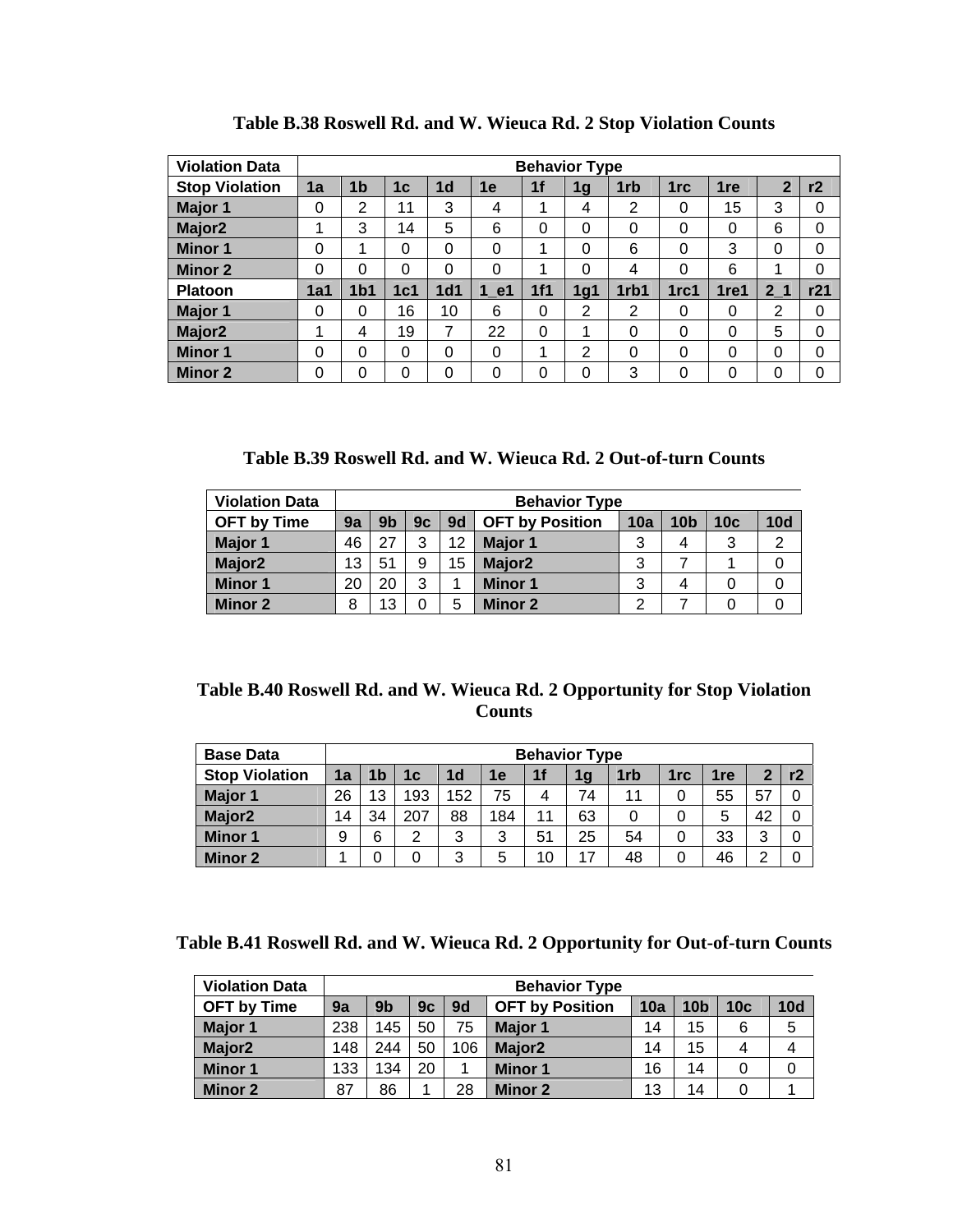# **APPENDIX C**

# **YELLOW/RED RAW VIOLATION AND OPPORTUNITY DATA**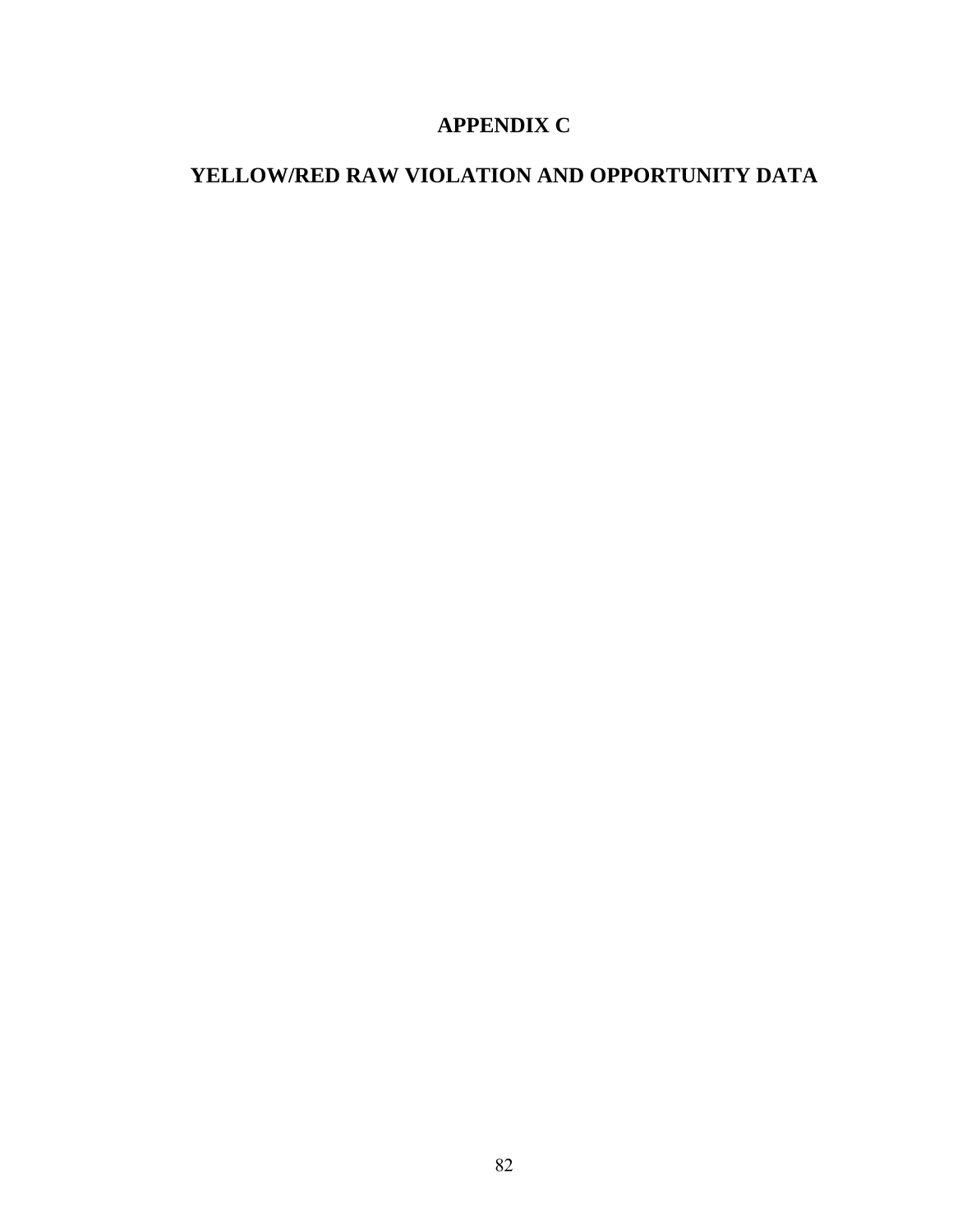| <b>Keys</b>                                    |                 |            |                 |                  |
|------------------------------------------------|-----------------|------------|-----------------|------------------|
|                                                | Left or Thru    | Right-turn |                 |                  |
| <b>Minor Stop violation</b>                    | movements       | movements  |                 | Platoons         |
| Presence of right x-street vehicle             | 1a              |            | 1a1             |                  |
| Presence of left x-street vehicle              | 1 <sub>b</sub>  | 1rb        | 1 <sub>b1</sub> | 1rb1             |
| Presence of opposing vehicle                   | 1 <sub>c</sub>  | 1rc        | 1c1             | 1rc1             |
| Right x-street and opposing                    | 1 <sub>d</sub>  | 1re        | 1d1             | 1 <sub>re1</sub> |
| Left x-street and opposing                     | 1e              |            | $1$ e1          |                  |
| Both x-streets                                 | 1f              |            | 1f1             |                  |
| Presence of veh on all approaches              | 1 <sub>g</sub>  |            | 1g1             |                  |
| Absence of vehicle                             | $\overline{2}$  |            | $2-1$           |                  |
| Out of turn by time                            |                 |            |                 |                  |
| left x-street departs prior to right x-street  | 9a              |            |                 |                  |
| right x-street departs prior to left x-street  | 9b              |            |                 |                  |
| opposing L departs prior to opposing T/R       | 9c              |            |                 |                  |
| opposing T/R departs prior to opposing L       | 9d              |            |                 |                  |
| Out of turn by position                        |                 |            |                 |                  |
| left x-street departs prior to right x-street  | 10a             |            |                 |                  |
| right x-street departs prior to left x-street  | 10 <sub>b</sub> |            |                 |                  |
| opposing L departs prior to opposing T/R       | 10 <sub>c</sub> |            |                 |                  |
| opposing T/R departs prior to opposing L       | 10d             |            |                 |                  |
| <b>Major Thru/Right Stopping</b>               |                 |            |                 |                  |
| Presence of Minor on right x-street            | 3R              |            |                 |                  |
| Presence of non-Stopped Minor on left x-street | 3L              |            |                 |                  |
| Presence of non-Stopped Major Left             | 30              |            |                 |                  |
| Absence of conflicting vehicle                 | $\overline{4}$  |            |                 |                  |
| Presence of non-stopped vehicle                | 3x              |            |                 |                  |
| <b>Major Left not stopping</b>                 |                 |            |                 |                  |
| Presence of opposing Major                     | 50              |            |                 | <b>5O1</b>       |
| Presence of minor on right x-street            | 5R              |            |                 | 5R1              |
| Presence of minor on left x-street             | 5L              |            |                 | 5L1              |
| Presence of opposing Major and right x-street  | 5OR             |            |                 | 50R1             |
| Presence of opposing Major and left x-street   | 5OL             |            |                 | 5OL1             |
| Presence of both x-streets                     | 5RL             |            |                 | <b>5RL1</b>      |
| Presence of all approaches                     | 5ORL            |            | 5ORL1           |                  |
| Absence of conflicting vehicle                 | 6               |            | 6 1             |                  |

### **Table C.1 Keys to Raw Data Events at Yellow/Red Intersections**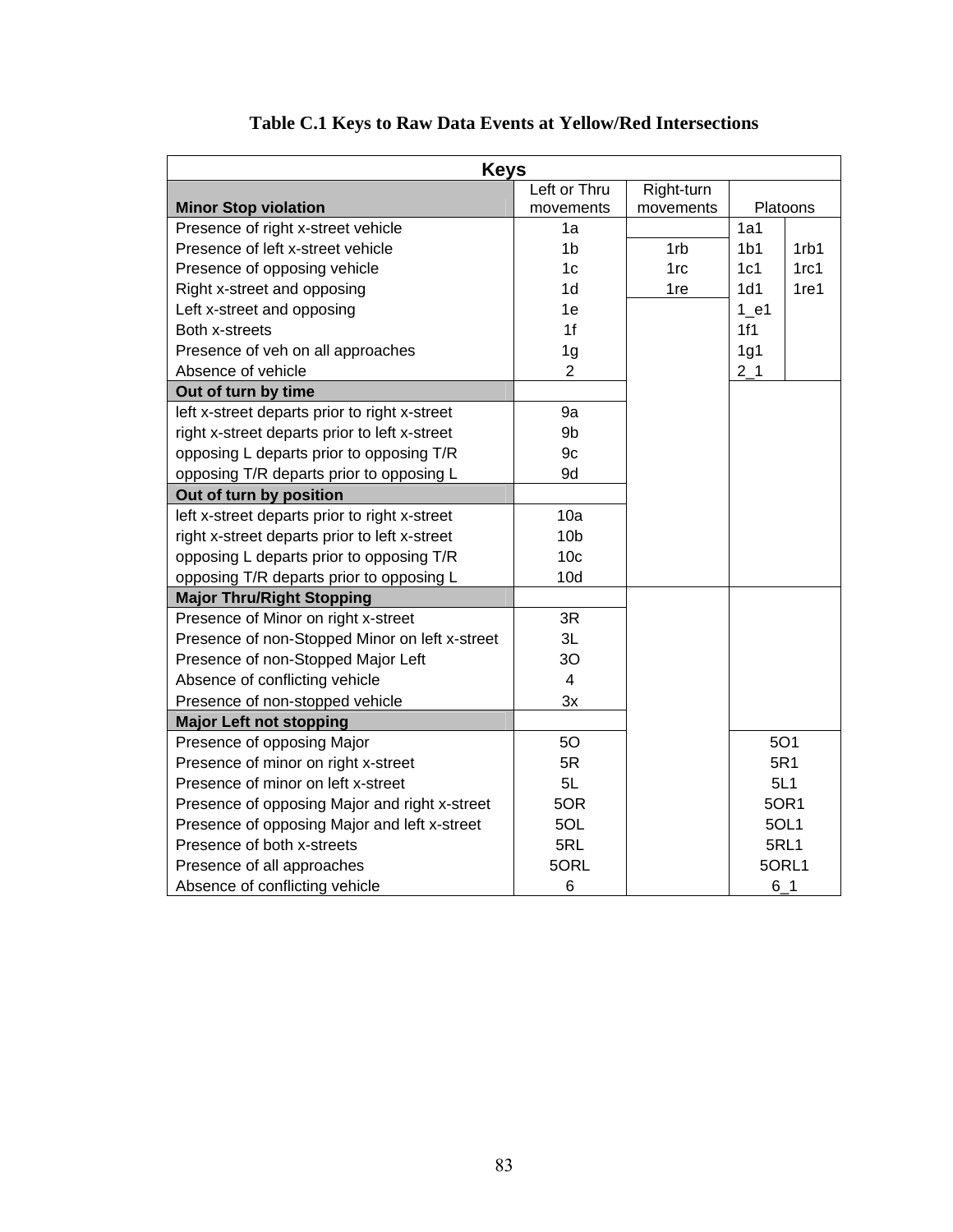| <b>Violation Data</b>        |      |                    |       |       | Presence Type |             |                 |           |           |      |         |        |   |
|------------------------------|------|--------------------|-------|-------|---------------|-------------|-----------------|-----------|-----------|------|---------|--------|---|
| Stop Violation 30            |      | 3R                 | 3L    | 3OR   | 3OL           | 3RL         | 30RL            |           | 43x       |      |         |        |   |
| Major 1 T/R                  | ln/a | 288 <sub>n/a</sub> |       | n/a   | n/a           | n/a         | n/a             |           | 16        |      |         |        |   |
| Major 2 T/R                  |      | 4n/a               |       | 56n/a | 378n/a        |             | ln/a            | 0         | 46        |      |         |        |   |
| Stop Violation <sub>50</sub> |      | 5R                 | 5L    | 5OR   | 5OL           | 5RL         | 5ORL            | 6         |           |      |         |        |   |
| Major 1 L                    | O    |                    | 5n/a  |       | 6n/a          | n/a         | n/a             | 0         |           |      |         |        |   |
| Major 2 L                    | ln/a | n/a                | n/a   | n/a   | n/a           | n/a         | n/a             | n/a       |           |      |         |        |   |
| Platoon                      | 501  | 5R1                | 5L1   | 50R1  | <b>50L1</b>   | <b>5RL1</b> | 5ORL1           | $6-1$     |           |      |         |        |   |
| Major 1 L                    |      |                    | 13n/a |       | 57h/a         | n/a         | n/a             |           |           |      |         |        |   |
| Major 2 L                    | ln/a | n/a                | n/a   | n/a   | n/a           | n/a         | n/a             | n/a       |           |      |         |        |   |
| Stop Violation 1a            |      | 1 <sub>b</sub>     | 1c    | l1d   | 1е            | 1f          | 1g              | <b>rb</b> | <b>rc</b> | re   |         | 2r2    |   |
| Minor 1                      | 0l   |                    | 3n/a  | n/a   | n/a           |             | 24n/a           |           | 0n/a      | n/a  |         | 0      | 0 |
| Minor 2                      | ln/a | n/a                | n/a   | n/a   | n/a           | n/a         | n/a             | n/a       | n/a       | n/a  | n/a     | n/a    |   |
| Platoon                      | 1a1  | 1 <sub>b1</sub>    | 1c1   | 1d1   | $1$ e1        | 11f1        | 1 <sub>g1</sub> | rb1       | lec1      | lre1 | $2 - 1$ | $r2-1$ |   |
| Minor 1                      |      |                    | 15n/a | n/a   | n/a           | 135n/a      |                 |           | 1n/a      | n/a  |         | 0      | 0 |
| Minor 2                      | ln/a | n/a                | n/a   | n/a   | ln/a          | n/a         | n/a             | n/a       | n/a       | n/a  | n/a     | n/a    |   |

Table C.2  $10^{th}$  St. and 75-85 SB Stop Violation Counts

Table C.3  $10^{th}$  St. and 75-85 SB Out-of-turn Counts

| Violation |     |                                                                                |     |     |         |   |  |     |     |  |  |  |
|-----------|-----|--------------------------------------------------------------------------------|-----|-----|---------|---|--|-----|-----|--|--|--|
| Data      |     | Presence Type                                                                  |     |     |         |   |  |     |     |  |  |  |
|           |     | <b>OFT</b> by Position<br>OFT by Time                                          |     |     |         |   |  |     |     |  |  |  |
|           | 9a  | 9 <sub>b</sub><br>10d<br>9c<br>10a<br>10 <sub>c</sub><br>9d<br>10 <sub>b</sub> |     |     |         |   |  |     |     |  |  |  |
| Minor 1   |     | 125                                                                            | n/a | n/a | Minor 1 | 0 |  | n/a | n/a |  |  |  |
| Minor 2   | n/a | n/a<br>n/a<br>Minor 2<br>n/a<br>n/a<br>n/a<br>n/a<br>n/a                       |     |     |         |   |  |     |     |  |  |  |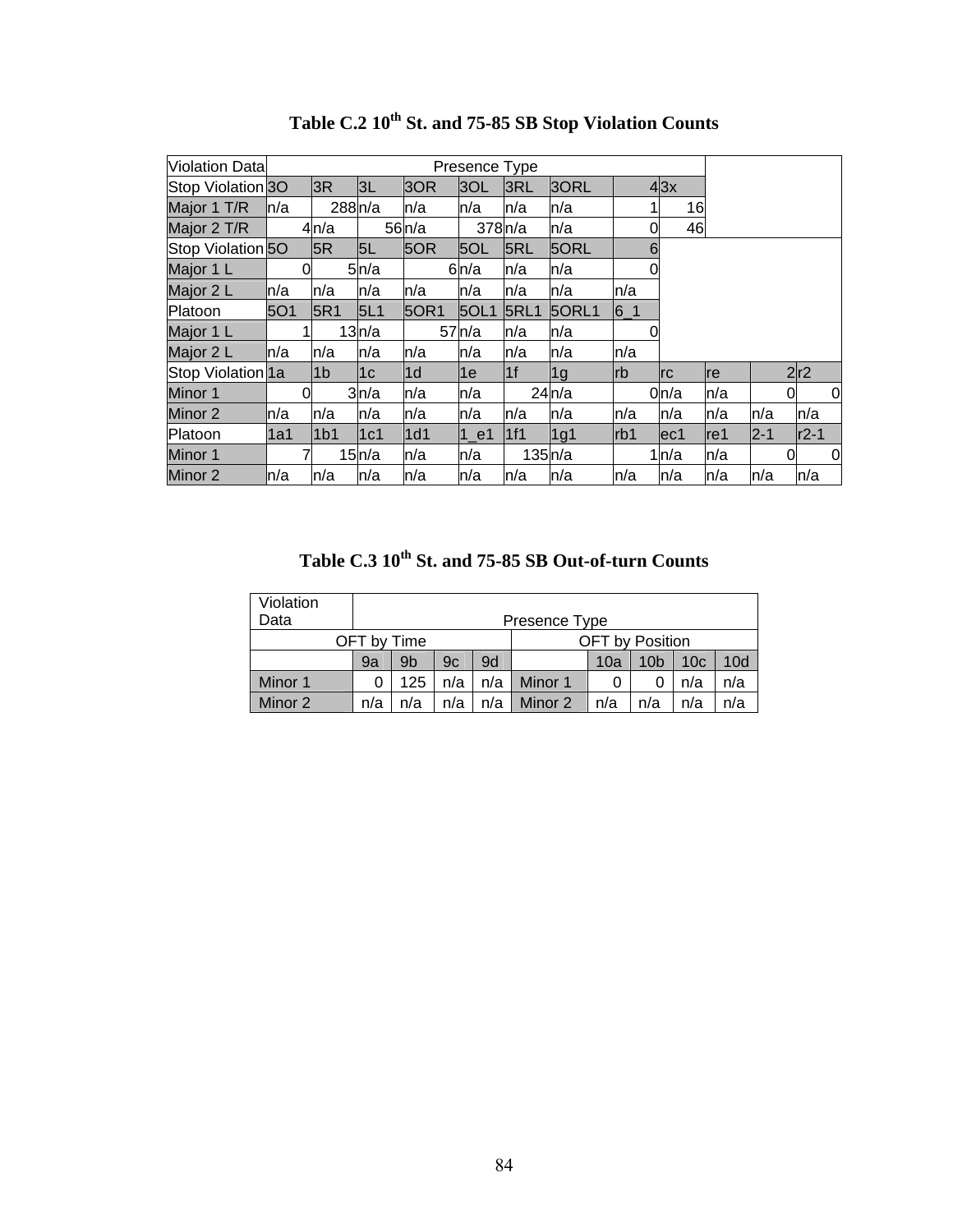| <b>Base Data</b> |     |     |     |                |     |                |                |                |     |     |     |     |
|------------------|-----|-----|-----|----------------|-----|----------------|----------------|----------------|-----|-----|-----|-----|
| Stop             |     |     |     |                |     |                |                |                |     |     |     |     |
| Violation        | 30  | 3R  | 3L  | 3OR            | 3OL | 3RL            | 3ORL           | $\overline{4}$ | 3x  |     |     |     |
| Major 1 T/R      | n/a | 457 | n/a | n/a            | n/a | n/a            | n/a            | 1              | 20  |     |     |     |
| Major 2 T/R      | 8   | n/a | 87  | n/a            | 750 | n/a            | n/a            | 0              | 69  |     |     |     |
| Stop             |     |     |     |                |     |                |                |                |     |     |     |     |
| Violation        | 50  | 5R  | 5L  | 5OR            | 5OL | 5RL            | 5ORL           |                | 6   |     |     |     |
| Major 1 L        | 3   | 39  | n/a | 281            | n/a | n/a            | n/a            |                | 0   |     |     |     |
| Major 2 L        | n/a | n/a | n/a | n/a            | n/a | n/a            | n/a            |                | n/a |     |     |     |
| Stop             |     |     |     |                |     |                |                |                |     |     |     |     |
| Violation        | 1a  | 1b  | 1c  | 1 <sub>d</sub> | 1e  | 1 <sub>f</sub> | 1 <sub>g</sub> | rb             | rc  | re  | 2   | r2  |
| Minor 1          | 28  | 88  | n/a | n/a            | n/a | 812            | n/a            | 11             | n/a | n/a | 6   | 0   |
| Minor 2          | n/a | n/a | n/a | n/a            | n/a | n/a            | n/a            | n/a            | n/a | n/a | n/a | n/a |

Table C.4 10<sup>th</sup> St. and 75-85 SB Opportunity for Stop Violation Counts

Table C.5 10<sup>th</sup> St. and 75-85 SB Opportunity for Out-of-turn Counts

| Base Data |     |                                                          |     |     | Presence Type         |                 |     |     |     |  |  |
|-----------|-----|----------------------------------------------------------|-----|-----|-----------------------|-----------------|-----|-----|-----|--|--|
|           |     | OFT by Position<br>OFT by Time<br>10 <sub>b</sub><br>10a |     |     |                       |                 |     |     |     |  |  |
|           | 9a  | 9 <sub>b</sub>                                           | 9c  | 9d  |                       | 10 <sub>c</sub> | 10d |     |     |  |  |
| Minor 1   |     | 681                                                      | n/a | n/a | Minor 1               |                 |     | n/a | n/a |  |  |
| Minor 2   | n/a | n/a                                                      | n/a | n/a | Minor 2<br>n/a<br>n/a |                 |     | n/a | n/a |  |  |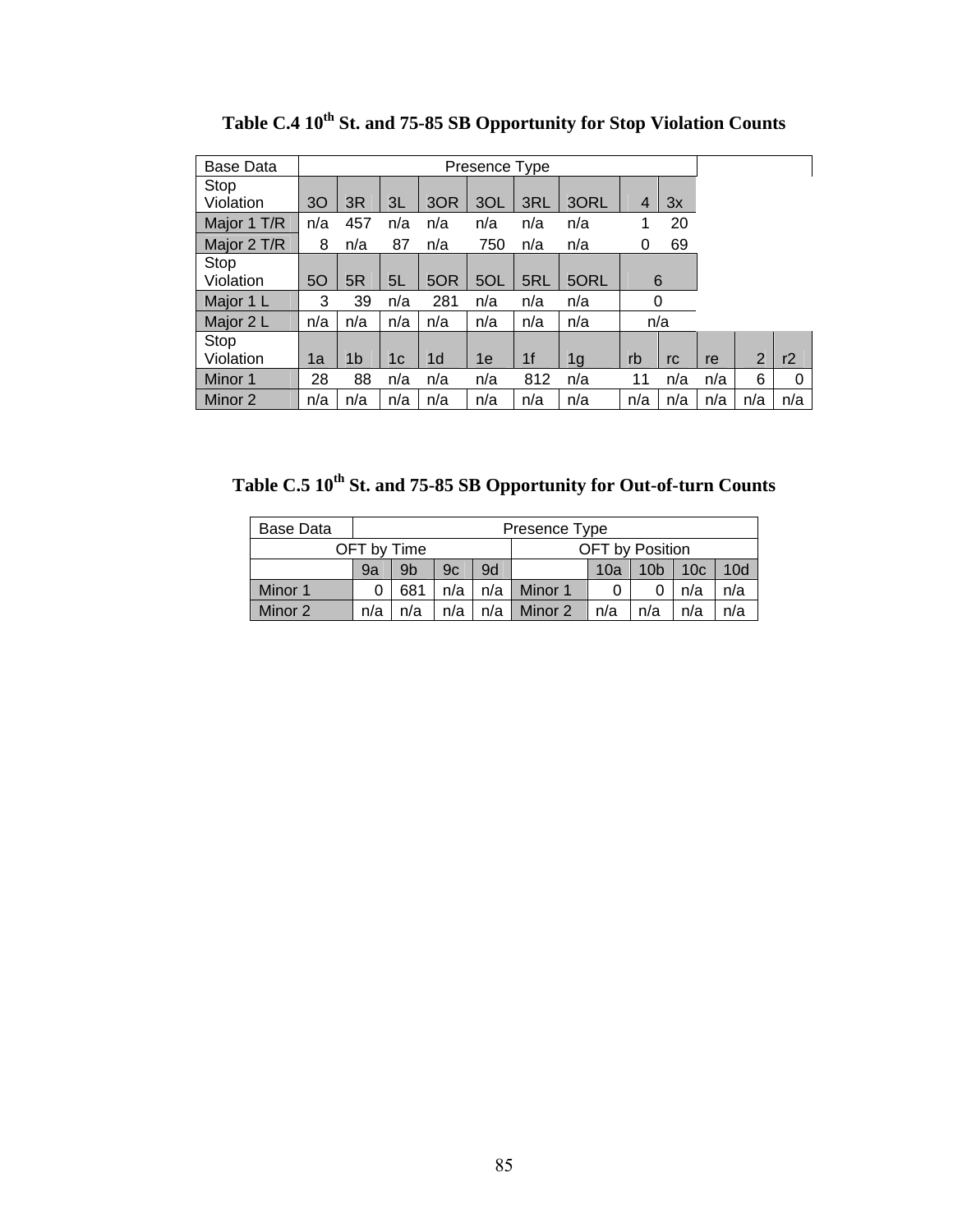| Violation Data    |     |   |                 |     |          |               | Presence Type |             |   |       |                 |     |      |    |     |             |
|-------------------|-----|---|-----------------|-----|----------|---------------|---------------|-------------|---|-------|-----------------|-----|------|----|-----|-------------|
| Stop Violation 3O |     |   | 3R              | 3L  |          | 3OR           | 3OL           | 3RL         |   | 30RL  |                 | 43x |      |    |     |             |
| Major 1 T/R       |     | 0 | 23              |     | 27       |               |               | 44          |   |       | 30              | 4   |      |    |     |             |
| Major 2 T/R       |     | 3 | 21              |     | 11       |               | 5             | 25          |   | 8     | 11              |     |      |    |     |             |
| Stop Violation 50 |     |   | 5R              | 5L  |          | 5OR           | 5OL           | 5RL         |   | 5ORL  | 6               |     |      |    |     |             |
| Major 1 L         |     |   | 3               |     | 10       |               |               |             |   |       |                 |     |      |    |     |             |
| Major 2 L         |     |   |                 |     |          |               |               |             |   |       |                 |     |      |    |     |             |
| Platoon           | 5O1 |   | 5R1             | 5L1 |          | 50R1          | 5OL1          | <b>5RL1</b> |   | 5ORL1 | $6-1$           |     |      |    |     |             |
| Major 1 L         |     |   | 3               |     | 3        |               |               |             | 5 |       |                 |     |      |    |     |             |
| Major 2 L         |     |   |                 |     |          |               |               |             |   |       |                 |     |      |    |     |             |
| Stop Violation 1a |     |   | 1 <sub>b</sub>  | 1c  |          | $\mathsf{Id}$ | 1e            | 1f          |   | 1g    | <b>rb</b>       | Irc | Ire  |    | 2r2 |             |
| Minor 1           |     |   |                 |     |          |               |               |             |   | 0     |                 | 0   | 0    |    | 3   | $\mathbf 0$ |
| Minor 2           |     |   |                 |     |          |               |               |             |   | ⌒     | 9               | ი   | 11   |    |     | $\Omega$    |
| Platoon           | 1a1 |   | 1 <sub>b1</sub> | 1c1 |          | 1d1           | $1$ e1        | 1f1         |   | 1g1   | rb <sub>1</sub> | ec1 | lref | 21 |     | r2          |
| Minor 1           |     | 0 |                 |     | 2        |               |               |             |   |       |                 | 0   | 0    | 2  |     | 0           |
| Minor 2           |     | 0 | 0               |     | $\Omega$ |               |               |             | 0 |       | 8               | 0   | 0    |    |     | 0           |

Table C.6  $10^{\text{th}}$  St. and Hemphill Ave. 1 Stop Violation Counts

Table C.7 10<sup>th</sup> St. and Hemphill Ave. 1 Out-of-turn Counts

| <b>Violation Data</b> |    |    |    |    | Presence Type                                    |                        |  |  |  |  |  |  |  |
|-----------------------|----|----|----|----|--------------------------------------------------|------------------------|--|--|--|--|--|--|--|
| OFT by Time           |    |    |    |    |                                                  | <b>OFT</b> by Position |  |  |  |  |  |  |  |
|                       | 9a | 9b | 9c | 9d | 10d<br>10 <sub>c</sub><br>10 <sub>b</sub><br>10a |                        |  |  |  |  |  |  |  |
| Minor 1               | າ  |    |    |    |                                                  |                        |  |  |  |  |  |  |  |
| Minor 2               |    |    |    | 5  | Minor 2                                          |                        |  |  |  |  |  |  |  |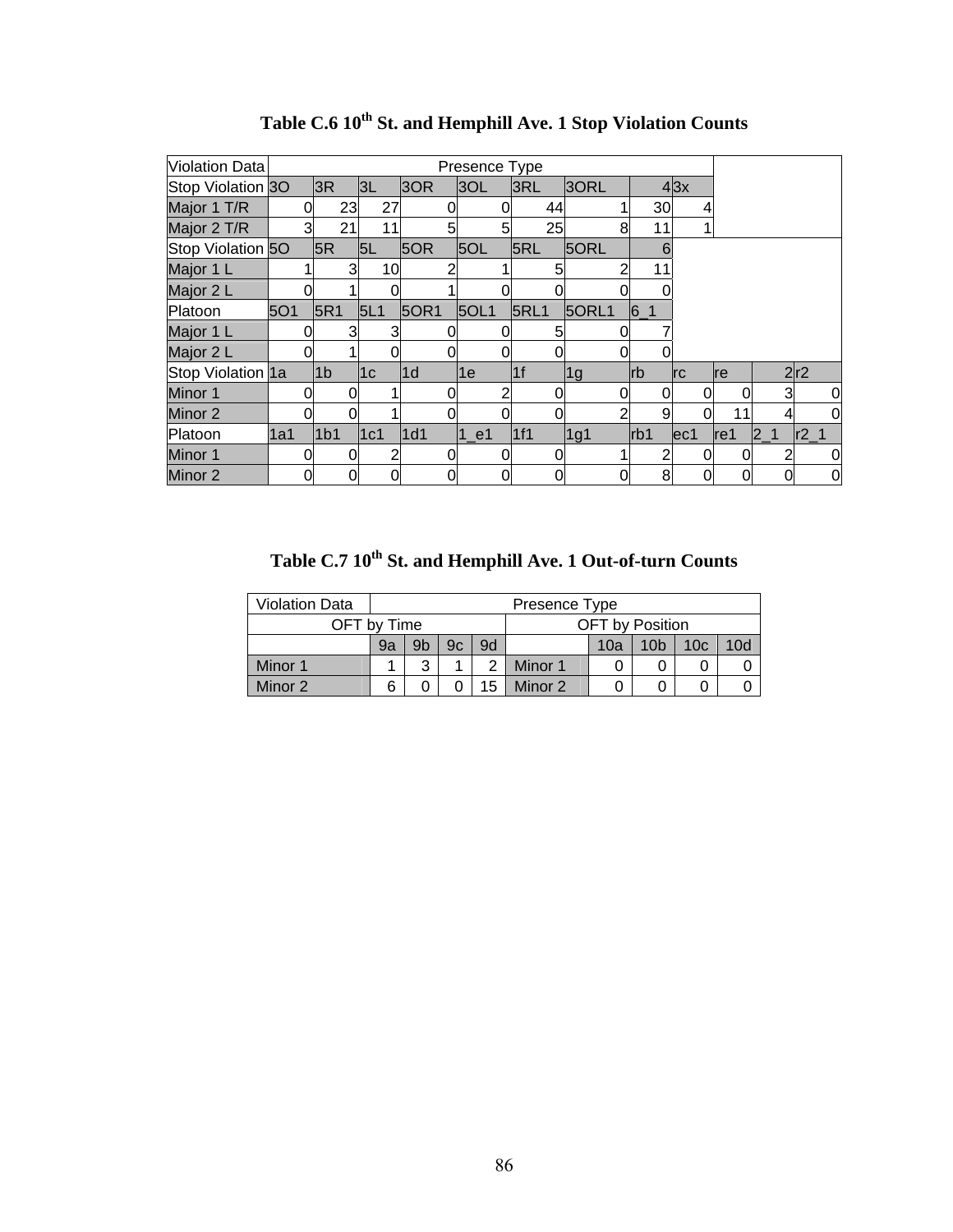| Base Data             |    |                |    |                | Presence Type |                |                |    |    |    |    |    |  |  |  |  |  |
|-----------------------|----|----------------|----|----------------|---------------|----------------|----------------|----|----|----|----|----|--|--|--|--|--|
| <b>Stop Violation</b> | 30 | 3R             | 3L | 3OR            | 3OL           | 3RL            | 3ORL           | 4  | 3x |    |    |    |  |  |  |  |  |
| Major 1 T/R           | 0  | 46             | 64 | 0              | 2             | 73             | $\overline{2}$ | 82 | 8  |    |    |    |  |  |  |  |  |
| Major 2 T/R           | 8  | 39             | 23 |                | 8             | 41             | 15             | 53 | 1  |    |    |    |  |  |  |  |  |
| <b>Stop Violation</b> | 5O | 5R             | 5L | 5OR            | 5OL           | 5RL            | 5ORL           | 6  |    |    |    |    |  |  |  |  |  |
| Major 1 L             | 8  | 18             | 27 | 4              | 10            | 21             | 11             | 26 |    |    |    |    |  |  |  |  |  |
| Major 2 L             | 0  | 4              | 1  |                | 0             | 3              | 0              | 0  |    |    |    |    |  |  |  |  |  |
| <b>Stop Violation</b> | 1a | 1b             | 1c | 1 <sub>d</sub> | 1e            | 1 <sub>f</sub> | 1g             | rb | rc | re | 2  | r2 |  |  |  |  |  |
| Minor 1               | 10 | 18             | 28 | 11             | 18            | 8              | 14             | 5  | 0  |    | 26 | 0  |  |  |  |  |  |
| Minor 2               | 26 | $\overline{7}$ | 24 | 18             | 7             | 9              | 5              | 60 | 0  | 39 | 25 | 0  |  |  |  |  |  |

Table C.8 10<sup>th</sup> St. and Hemphill Ave. 1 Opportunity for Stop Violation Counts

Table C.9 10<sup>th</sup> St. and Hemphill Ave. 1 Opportunity for Out-of-turn Counts

| Base Data |             |    |    |     | Presence Type |                 |     |  |  |  |  |
|-----------|-------------|----|----|-----|---------------|-----------------|-----|--|--|--|--|
|           | OFT by Time |    |    |     |               | OFT by Position |     |  |  |  |  |
|           | 9a          | 9b | 9c | 9d  |               | 10 <sub>c</sub> | 10d |  |  |  |  |
| Minor 1   | ◠           | 16 |    |     | Minor 1       | 0               |     |  |  |  |  |
| Minor 2   | 19          | っ  |    | 159 | Minor 2<br>0  |                 |     |  |  |  |  |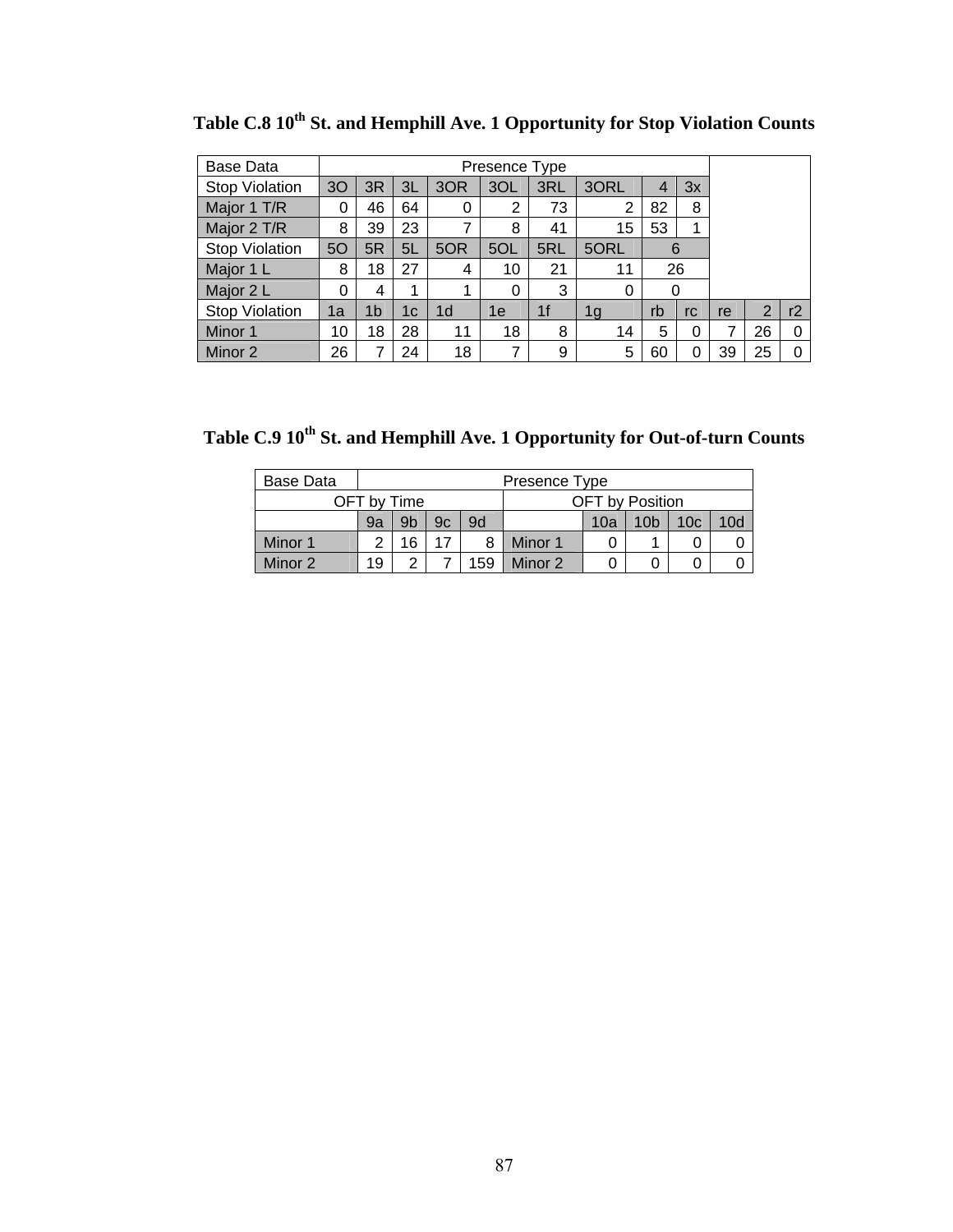| Violation Data    |     |                 |                |               | Presence Type |             |       |                  |            |     |                |     |
|-------------------|-----|-----------------|----------------|---------------|---------------|-------------|-------|------------------|------------|-----|----------------|-----|
| Stop Violation 3O |     | 3R              | 3L             | 3OR           | 3OL           | 3RL         | 3ORL  |                  | 43x        |     |                |     |
| Major 1 T/R       |     | 65              | 13             |               |               | 34          | 0     | 23               | 3          |     |                |     |
| Major 2 T/R       | 19  | 26              | 98             | 11            | 22            | 49          | 21    | 53               | 12         |     |                |     |
| Stop Violation 50 |     | 5R              | 5L             | 5OR           | 5OL           | 5RL         | 5ORL  | 6                |            |     |                |     |
| Major 1 L         | 5   | 6               |                | 17            |               |             |       |                  |            |     |                |     |
| Major 2 L         |     |                 |                |               |               |             |       |                  |            |     |                |     |
| Platoon           | 501 | 5R1             | 5L1            | 50R1          | <b>5OL1</b>   | <b>5RL1</b> | 5ORL1 | $6-1$            |            |     |                |     |
| Major 1 L         |     |                 |                |               |               |             |       |                  |            |     |                |     |
| Major 2 L         |     |                 |                |               |               |             |       |                  |            |     |                |     |
| Stop Violation 1a |     | 1 <sub>b</sub>  | 1 <sub>c</sub> | $\mathsf{1d}$ | 1e            | 1f          | 1g    | Irb              | <b>Irc</b> | re  |                | 2r2 |
| Minor 1           |     | 4               |                |               |               |             | 3     |                  | 0          |     |                | 0   |
| Minor 2           |     |                 |                |               |               | ⌒           |       | 2                | 0          | 6   |                | 0   |
| Platoon           | 1a1 | 1 <sub>b1</sub> | 1c1            | 1d1           | $1$ e1        | 11f1        | 1g1   | r <sub>b</sub> 1 | ec1        | re1 | 2 <sub>1</sub> | r2  |
| Minor 1           |     | 0               |                |               |               |             |       |                  | 0          | 0   | 0              | 0   |
| Minor 2           |     | 0               | 0              | 0             |               | 0           |       |                  | 0          | 0   | 0              | 0   |

Table C.10  $10^{th}$  St. and Hemphill Ave. 2 Stop Violation Counts

Table C.11  $10^{th}$  St. and Hemphill Ave. 2 Out-of-turn Counts

| <b>Violation Data</b> | Presence Type                  |    |    |    |                                                  |  |   |  |  |  |
|-----------------------|--------------------------------|----|----|----|--------------------------------------------------|--|---|--|--|--|
|                       | OFT by Position<br>OFT by Time |    |    |    |                                                  |  |   |  |  |  |
|                       | 9a                             | 9b | 9c | 9d | 10d<br>10 <sub>c</sub><br>10 <sub>b</sub><br>10a |  |   |  |  |  |
| Minor 1               | 3                              |    |    |    | Minor 1                                          |  | ◠ |  |  |  |
| Minor 2               |                                | ົ  |    |    | Minor 2                                          |  |   |  |  |  |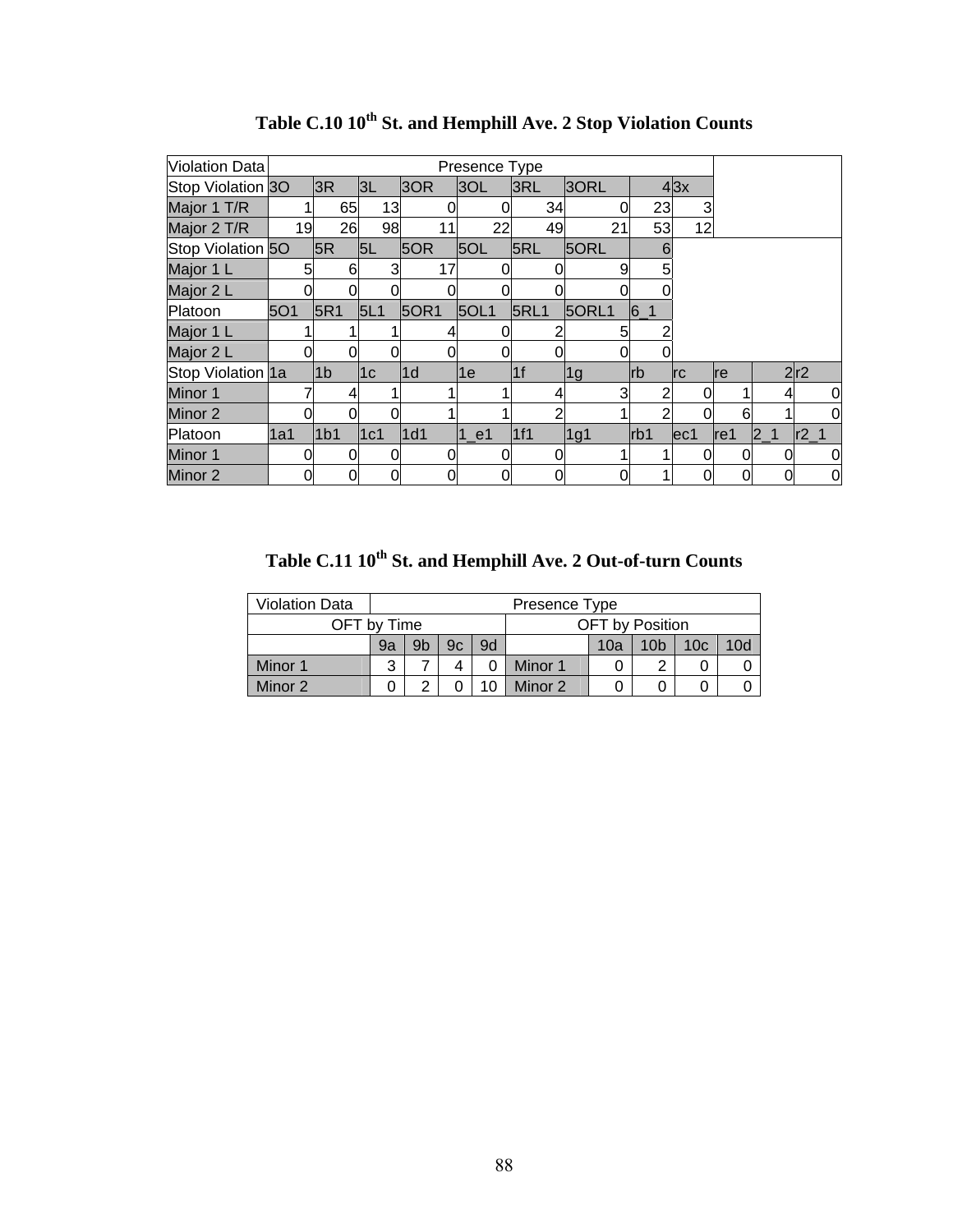| Base Data             |    |                |     |                |                |                |      |     |                |    |                |    |
|-----------------------|----|----------------|-----|----------------|----------------|----------------|------|-----|----------------|----|----------------|----|
| <b>Stop Violation</b> | 30 | 3R             | 3L  | 3OR            | 3OL            | 3RL            | 3ORL | 4   | 3x             |    |                |    |
| Major 1 T/R           |    | 117            | 32  | 2              | 0              | 60             | 2    | 64  | $\overline{4}$ |    |                |    |
| Major 2 T/R           | 25 | 41             | 138 | 15             | 38             | 65             | 24   | 102 | 12             |    |                |    |
| <b>Stop Violation</b> | 50 | 5R             | 5L  | 5OR            | 5OL            | 5RL            | 5ORL | 6   |                |    |                |    |
| Major 1 L             | 23 | 18             | 6   | 47             | 5              | 6              | 20   | 9   |                |    |                |    |
| Major 2 L             | 0  | 1              | 3   | 0              | $\overline{2}$ | 1              |      | 2   |                |    |                |    |
| <b>Stop Violation</b> | 1a | 1 <sub>b</sub> | 1c  | 1 <sub>d</sub> | 1e             | 1 <sub>f</sub> | 1g   | rb  | rc.            | re | $\overline{2}$ | r2 |
| Minor 1               | 46 | 21             | 10  | 15             | 7              | 69             | 38   | 17  |                | 6  | 24             |    |
| Minor 2               | 5  | 8              | 4   | 6              | 7              | 10             | 15   | 26  | 0              | 44 | 3              |    |

Table C.12 10<sup>th</sup> St. and Hemphill Ave. 2 Opportunity for Stop Violation Counts

Table C.13 10<sup>th</sup> St. and Hemphill Ave. 2 Opportunity for Out-of-turn Counts

| Base Data |             | Presence Type  |    |    |                 |     |                 |                 |                 |  |  |  |
|-----------|-------------|----------------|----|----|-----------------|-----|-----------------|-----------------|-----------------|--|--|--|
|           | OFT by Time |                |    |    | OFT by Position |     |                 |                 |                 |  |  |  |
|           | 9a          | 9 <sub>b</sub> | 9c | 9d |                 | 10a | 10 <sub>b</sub> | 10 <sub>c</sub> | 10 <sub>d</sub> |  |  |  |
| Minor 1   | 9           | 49             | 22 |    | Minor 1         |     | 5               | ◠               |                 |  |  |  |
| Minor 2   | 9           | 3              |    | 92 | Minor 2         |     |                 |                 |                 |  |  |  |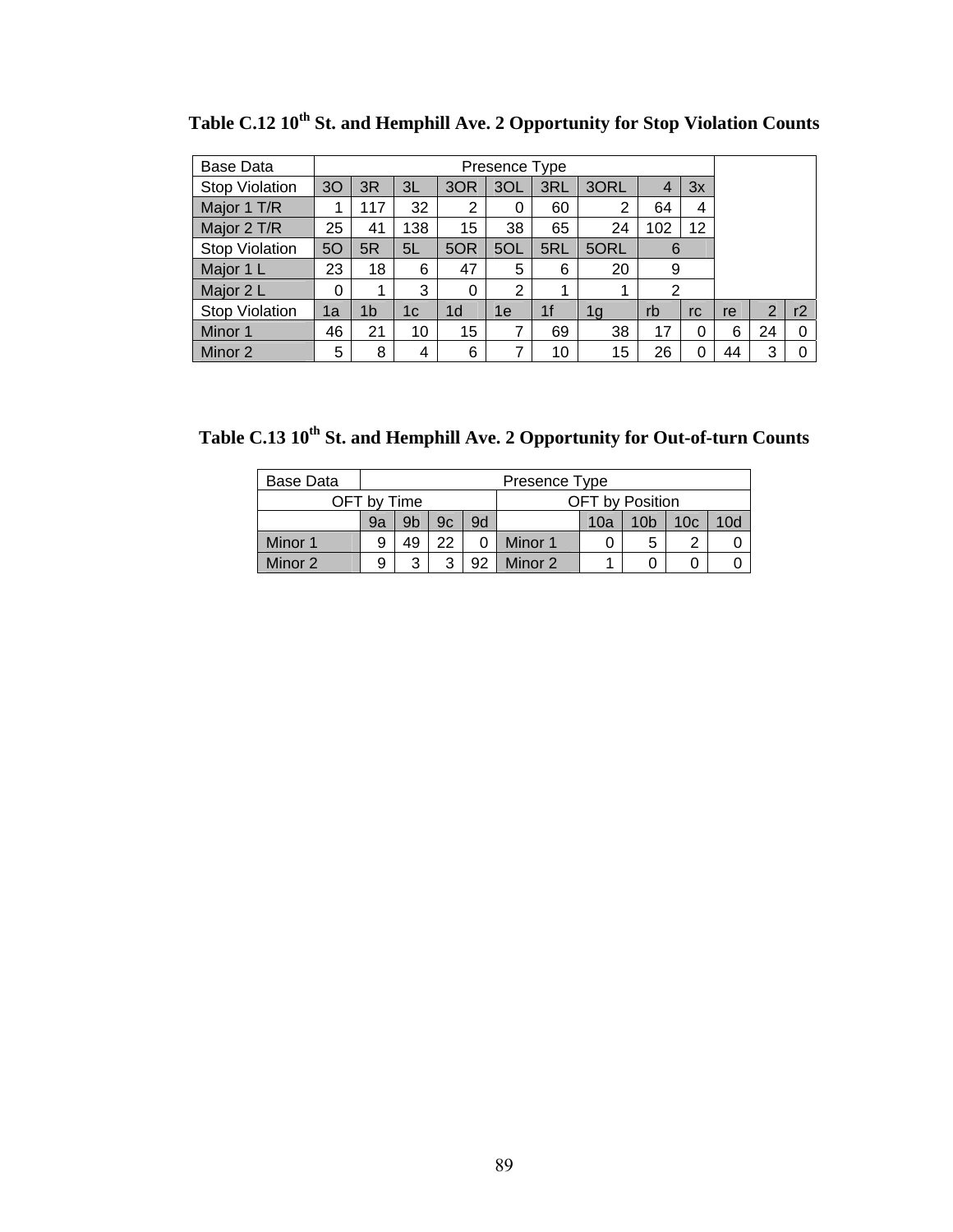| <b>Violation Data</b> |      |                  |       |             | Presence Type |             |                  |            |            |      |         |   |          |
|-----------------------|------|------------------|-------|-------------|---------------|-------------|------------------|------------|------------|------|---------|---|----------|
| Stop Violation 30     |      | 3R               | 3L    | 3OR         | 3OL           | 3RL         | 3ORL             |            | 43x        |      |         |   |          |
| Major 1 T/R           | 0    |                  | 6n/a  |             | 0n/a          | n/a         | n/a              | 9          | 0          |      |         |   |          |
| Major 2 T/R           | ln/a | n/a              |       | 1n/a        | n/a           | n/a         | n/a              | 6          | 0          |      |         |   |          |
| Stop Violation 50     |      | 5R               | 5L    | 5OR         | 5OL           | 5RL         | 5ORL             | 6          |            |      |         |   |          |
| Major 1 L             | ln/a | n/a              | n/a   | n/a         | n/a           | ln/a        | n/a              | ln/a       |            |      |         |   |          |
| Major 2 L             |      | 0 <sub>n/a</sub> |       | 0 n/a       |               | 0n/a        | n/a              |            |            |      |         |   |          |
| Platoon               | 501  | 5R1              | 5L1   | <b>50R1</b> | 5OL1          | <b>5RL1</b> | 50RL1            | $6 - 1$    |            |      |         |   |          |
| Major 1 L             | ln/a | n/a              | n/a   | n/a         | n/a           | n/a         | n/a              | n/a        |            |      |         |   |          |
| Major 2 L             |      | 0n/a             |       | 1ln/a       |               | 0n/a        | n/a              | 0          |            |      |         |   |          |
| Stop Violation 1a     |      | l1b              | 1c    | l1d         | 1e            | 1f          | 1 <sub>g</sub>   | <b>lrb</b> | <b>Irc</b> | Ire  |         |   | 2r2      |
| Minor 1               | 0    |                  | 0n/a  | n/a         | n/a           |             | 0 n/a            |            | 3n/a       | n/a  |         | 0 | 0        |
| Minor 2               | ln/a | n/a              | n/a   | n/a         | n/a           | n/a         | n/a              | n/a        | n/a        | ln/a | n/a     |   | n/a      |
| Platoon               | l1a1 | 1 <sub>b1</sub>  | 1c1   | 1d1         | 1 e1          | 1f1         | 1g1              | Irb1       | lec1       | lref | $2 - 1$ |   | $r2_1$   |
| Minor 1               | 0    |                  | 0ln/a | n/a         | n/a           |             | 0 <sub>n/a</sub> |            | 0n/a       | n/a  |         | 0 | $\Omega$ |
| Minor 2               | ln/a | n/a              | n/a   | n/a         | n/a           | n/a         | n/a              | ln/a       | n/a        | ln/a | ln/a    |   | n/a      |

Table C.14  $10^{th}$  St. and Holly St. 1 Stop Violation Counts

Table C.15  $10^{th}$  St. and Holly St. 1 Out-of-turn Counts

| Violation<br>Data | Presence Type |                                       |     |     |         |                 |     |     |     |  |  |
|-------------------|---------------|---------------------------------------|-----|-----|---------|-----------------|-----|-----|-----|--|--|
|                   |               | <b>OFT</b> by Position<br>OFT by Time |     |     |         |                 |     |     |     |  |  |
|                   | 9a            | 9b                                    | 9c  | 9d  |         | 10 <sub>c</sub> | 10d |     |     |  |  |
| Minor 1           | O             |                                       | n/a | n/a | Minor 1 | 0               |     | n/a | n/a |  |  |
| Minor 2           | n/a           | n/a                                   | n/a | n/a | Minor 2 | n/a             | n/a | n/a | n/a |  |  |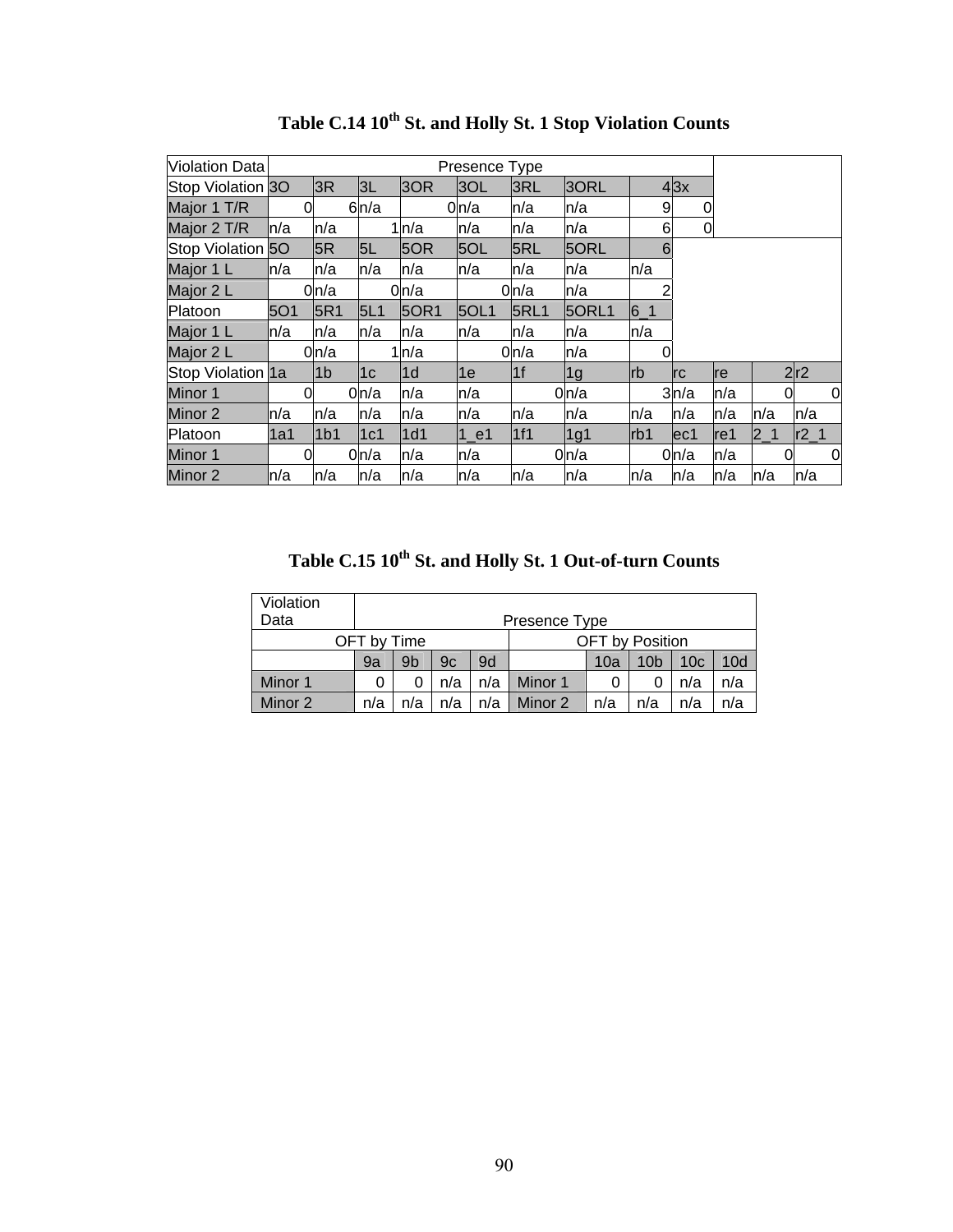| Base Data             |                |                |     |                | Presence Type |                |      |     |     |     |     |     |
|-----------------------|----------------|----------------|-----|----------------|---------------|----------------|------|-----|-----|-----|-----|-----|
| Stop Violation        | 3 <sub>O</sub> | 3R             | 3L  | 3OR            | 3OL           | 3RL            | 3ORL | 4   | 3x  |     |     |     |
| Major 1 T/R           | 3              | 164            | n/a | 2              | n/a           | n/a            | n/a  | 595 | 0   |     |     |     |
| Major 2 T/R           | n/a            | n/a            | 160 | n/a            | n/a           | n/a            | n/a  | 617 | 2   |     |     |     |
| <b>Stop Violation</b> | 5O             | 5R             | 5L  | 5OR            | 5OL           | 5RL            | 5ORL | 6   |     |     |     |     |
| Major 1 L             | 1              | n/a            |     | n/a            | 1             | n/a            | n/a  | 3   |     |     |     |     |
| Major 2 L             | n/a            | n/a            | n/a | n/a            | n/a           | n/a            | n/a  | n/a |     |     |     |     |
| <b>Stop Violation</b> | 1a             | 1 <sub>b</sub> | 1c  | 1 <sub>d</sub> | 1e            | 1 <sup>f</sup> | 1g   | rb  | rc  | re  | 2   | r2  |
| Minor 1               | 4              | 5              | n/a | n/a            | n/a           | 6              | n/a  | 22  | n/a | n/a | 9   | 0   |
| Minor 2               | n/a            | n/a            | n/a | n/a            | n/a           | n/a            | n/a  | n/a | n/a | n/a | n/a | n/a |

Table C.16 10<sup>th</sup> St. and Holly St. 1 Opportunity for Stop Violation Counts

Table C.17 10<sup>th</sup> St. and Holly St. 1 Opportunity for Out-of-turn Counts

| Base Data |                                                                                      |  |     |     | Presence Type |  |                        |     |     |  |
|-----------|--------------------------------------------------------------------------------------|--|-----|-----|---------------|--|------------------------|-----|-----|--|
|           | OFT by Time                                                                          |  |     |     |               |  | <b>OFT</b> by Position |     |     |  |
|           | 9 <sub>b</sub><br>10 <sub>c</sub><br>10 <sub>b</sub><br>10d<br>9d<br>9c<br>9a<br>10a |  |     |     |               |  |                        |     |     |  |
| Minor 1   |                                                                                      |  | n/a | n/a | Minor 1       |  |                        | n/a | n/a |  |
| Minor 2   | n/a<br>n/a<br>n/a<br>Minor 2<br>n/a<br>n/a<br>n/a<br>n/a<br>n/a                      |  |     |     |               |  |                        |     |     |  |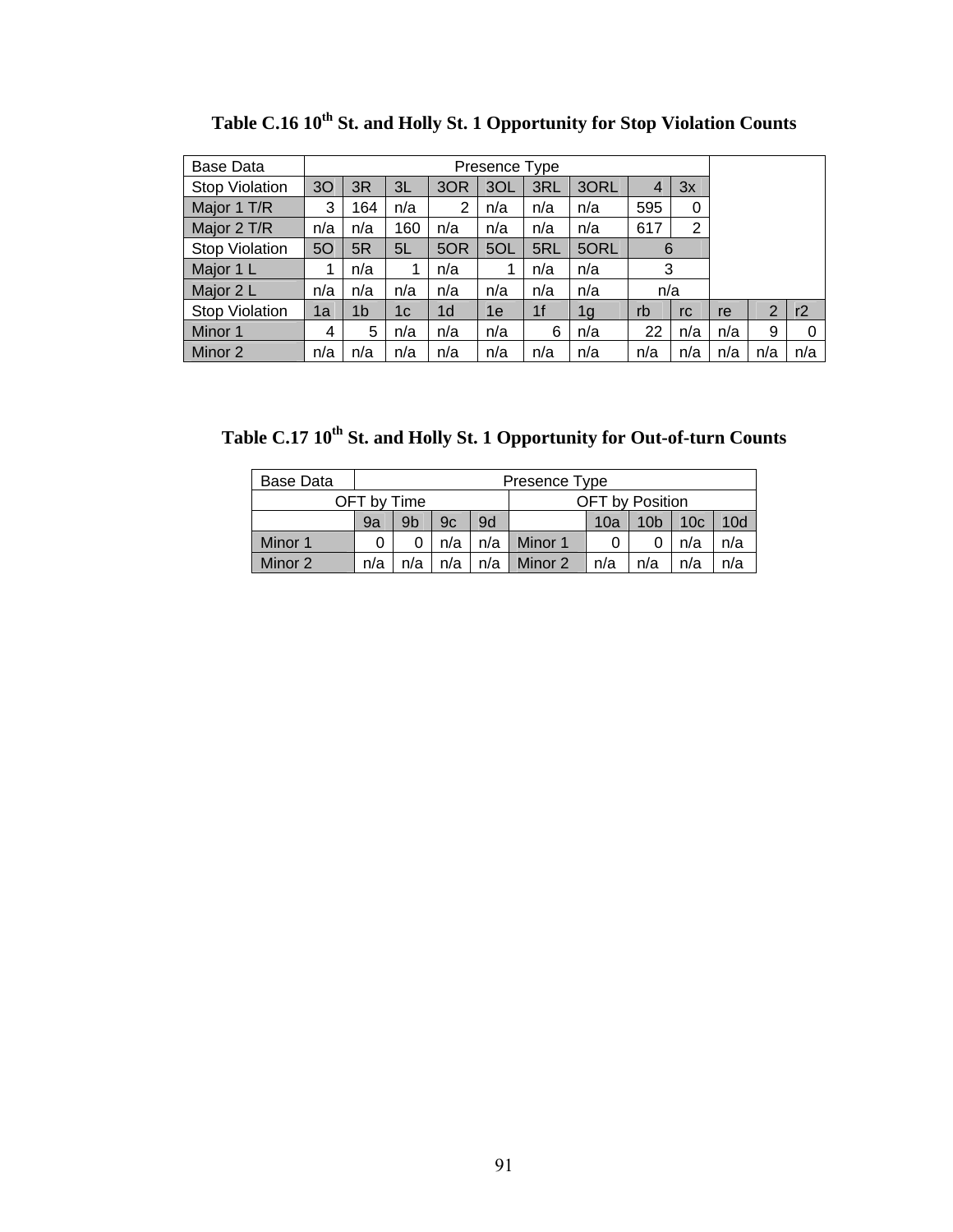| Violation<br>Data  |             |                 |                |                | <b>Behavior Type</b> |             |                |                |     |     |                |           |
|--------------------|-------------|-----------------|----------------|----------------|----------------------|-------------|----------------|----------------|-----|-----|----------------|-----------|
| Stop               |             |                 |                |                |                      |             |                |                |     |     |                |           |
| Violation          | 30          | 3R              | 3L             | 3OR            | 3OL                  | 3RL         | 3ORL           | $\overline{4}$ | 3x  |     |                |           |
| Major 1 T/R        | $\mathbf 1$ | 3               | n/a            | $\Omega$       | n/a                  | 0           | n/a            | 7              | 0   |     |                |           |
| Major 2 T/R        | n/a         | n/a             | $\overline{2}$ | n/a            | n/a                  | n/a         | n/a            | 9              | 0   |     |                |           |
| Stop<br>Violation  | 50          | 5R              | 5L             | 5OR            | 5OL                  | 5RL         | 5ORL           | 6              |     |     |                |           |
| Major 1 L          | n/a         | n/a             | n/a            | n/a            | n/a                  | n/a         | n/a            | n/a            |     |     |                |           |
| Major 2 L          | 0           | n/a             | 0              | n/a            | 0                    | n/a         | n/a            | 1              |     |     |                |           |
| Platoon            | <b>5O1</b>  | 5R1             | 5L1            | 50R1           | 5OL1                 | <b>5RL1</b> | 5ORL1          | $6-1$          |     |     |                |           |
| Major 1 L          | n/a         | n/a             | n/a            | n/a            | n/a                  | n/a         | n/a            | n/a            |     |     |                |           |
| Major 2 L          | 0           | n/a             | 0              | n/a            | 0                    | n/a         | n/a            | 0              |     |     |                |           |
| Stop               |             |                 |                |                |                      |             |                |                |     |     |                |           |
| Violation          | 1a          | 1 <sub>b</sub>  | 1 <sub>c</sub> | 1 <sub>d</sub> | 1e                   | 1f          | 1 <sub>g</sub> | rb             | rc  | re  | $\overline{2}$ | r2        |
| Minor 1            | 0           | 0               | n/a            | n/a            | n/a                  | $\Omega$    | n/a            | 1              | n/a | n/a | 1              | 0         |
| Minor 2            | n/a         | n/a             | n/a            | n/a            | n/a                  | n/a         | n/a            | n/a            | n/a | n/a | n/a            | n/a       |
| Platoon            | 1a1         | 1 <sub>b1</sub> | 1c1            | 1d1            | $1$ e1               | 1f1         | 1g1            | rb1            | ec1 | re1 | 2 <sub>1</sub> | $r2_{-1}$ |
| Minor 1            | 0           | 0               | n/a            | n/a            | n/a                  | 0           | n/a            | 0              | n/a | n/a | 0              | 0         |
| Minor <sub>2</sub> | n/a         | n/a             | n/a            | n/a            | n/a                  | n/a         | n/a            | n/a            | n/a | n/a | n/a            | n/a       |

Table C.18  $10^{th}$  St. and Holly St. 2 Stop Violation Counts

Table C.19  $10^{th}$  St. and Holly St. 2 Out-of-turn Counts

| <b>Violation Data</b> |                                                                     |                                                                    |  |  | Presence Type |  |                        |  |  |  |  |
|-----------------------|---------------------------------------------------------------------|--------------------------------------------------------------------|--|--|---------------|--|------------------------|--|--|--|--|
|                       | OFT by Time                                                         |                                                                    |  |  |               |  | <b>OFT</b> by Position |  |  |  |  |
|                       | 9a                                                                  | 10c<br>10d<br>9 <sub>b</sub><br>10 <sub>b</sub><br>9d<br>10a<br>9c |  |  |               |  |                        |  |  |  |  |
| Minor 1               |                                                                     | $n/a$  <br>Minor 1<br>n/a<br>n/a<br>n/a                            |  |  |               |  |                        |  |  |  |  |
| Minor 2               | n/a<br>$n/a$  <br>n/a<br>n/a<br>n/a<br>n/a<br>Minor 2<br>η/a<br>n/a |                                                                    |  |  |               |  |                        |  |  |  |  |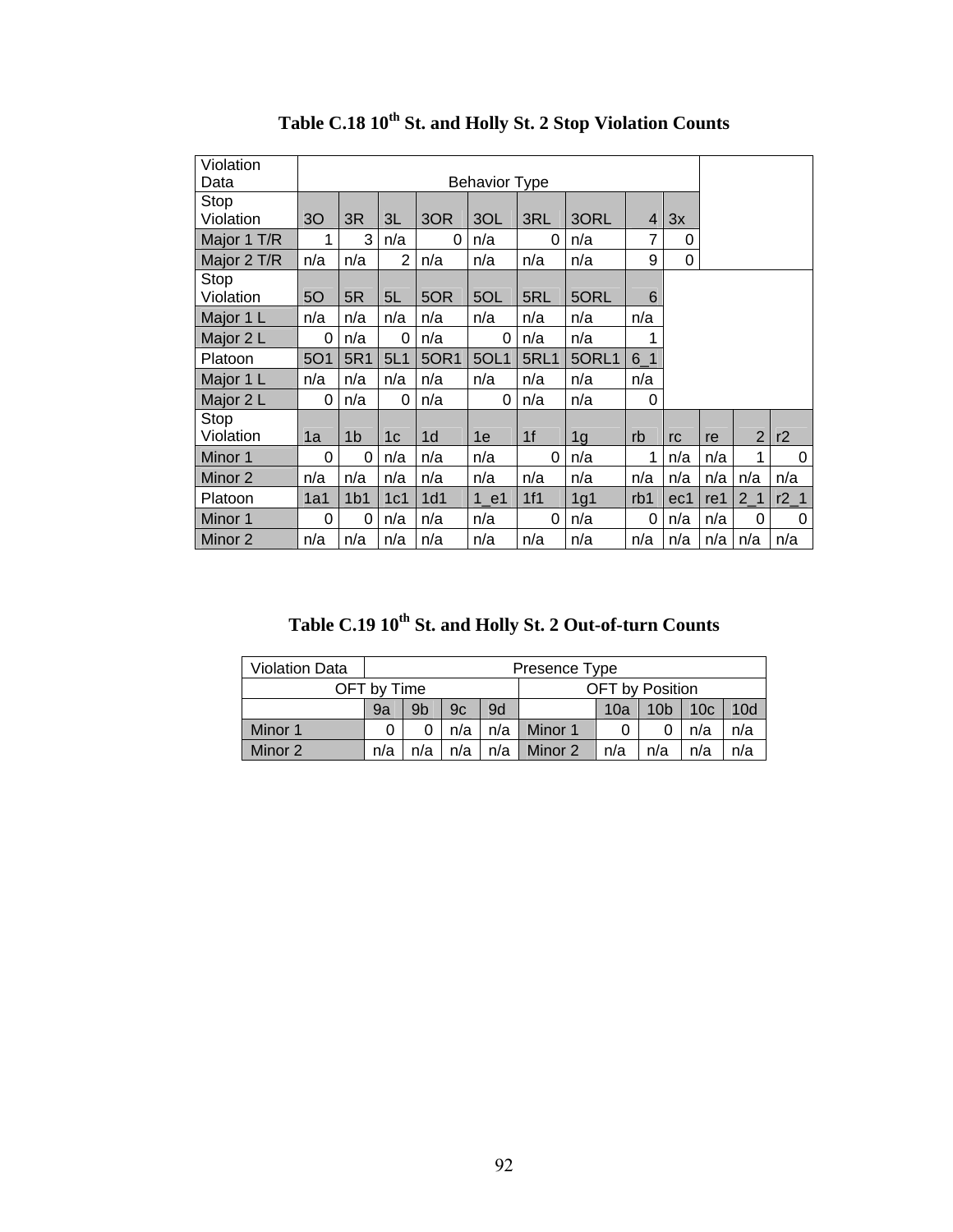| <b>Base Data</b>      |     |     |     |     | Presence Type |     |      |     |     |     |                |          |
|-----------------------|-----|-----|-----|-----|---------------|-----|------|-----|-----|-----|----------------|----------|
| <b>Stop Violation</b> | 30  | 3R  | 3L  | 3OR | 3OL           | 3RL | 3ORL | 4   | 3x  |     |                |          |
| Major 1 T/R           | 18  | 100 | n/a | 0   | n/a           | 0   | n/a  | 398 | 0   |     |                |          |
| Major 2 T/R           | n/a | n/a | 85  | n/a | n/a           | n/a | n/a  | 381 | 0   |     |                |          |
| <b>Stop Violation</b> | 50  | 5R  | 5L  | 5OR | 5OL           | 5RL | 5ORL | 6   |     |     |                |          |
| Major 1 L             | n/a | n/a | n/a | n/a | n/a           | n/a | n/a  | n/a |     |     |                |          |
| Major 2 L             | 4   | n/a |     | n/a | 0             | n/a | n/a  | 3   |     |     |                |          |
| <b>Stop Violation</b> | 1a  | 1b  | 1c  | 1d  | 1e            | 1f  | 1g   | rb  | rc  | re  | $\overline{2}$ | r2       |
| Minor 1               | 8   | 5   | n/a | n/a | n/a           | 0   | n/a  | 14  | n/a | n/a | 18             | $\Omega$ |
| Minor 2               | n/a | n/a | n/a | n/a | n/a           | n/a | n/a  | n/a | n/a | n/a | n/a            | n/a      |

Table C.20 10<sup>th</sup> St. and Holly St. 2 Opportunity for Stop Violation Counts

Table C.21  $10^{th}$  St. and Holly St. 2 Opportunity for Out-of-turn Counts

| Base Data |                                                                 |                                                                    |     |     | Presence Type |  |                 |     |     |  |  |
|-----------|-----------------------------------------------------------------|--------------------------------------------------------------------|-----|-----|---------------|--|-----------------|-----|-----|--|--|
|           | OFT by Time                                                     |                                                                    |     |     |               |  | OFT by Position |     |     |  |  |
|           | 9a                                                              | 9 <sub>b</sub><br>10c<br>10d<br>9d<br>10 <sub>b</sub><br>9c<br>10a |     |     |               |  |                 |     |     |  |  |
| Minor 1   |                                                                 |                                                                    | n/a | n/a | Minor 1       |  |                 | n/a | n/a |  |  |
| Minor 2   | n/a<br>n/a<br>n/a<br>Minor 2<br>n/a<br>n/a<br>n/a<br>n/a<br>n/a |                                                                    |     |     |               |  |                 |     |     |  |  |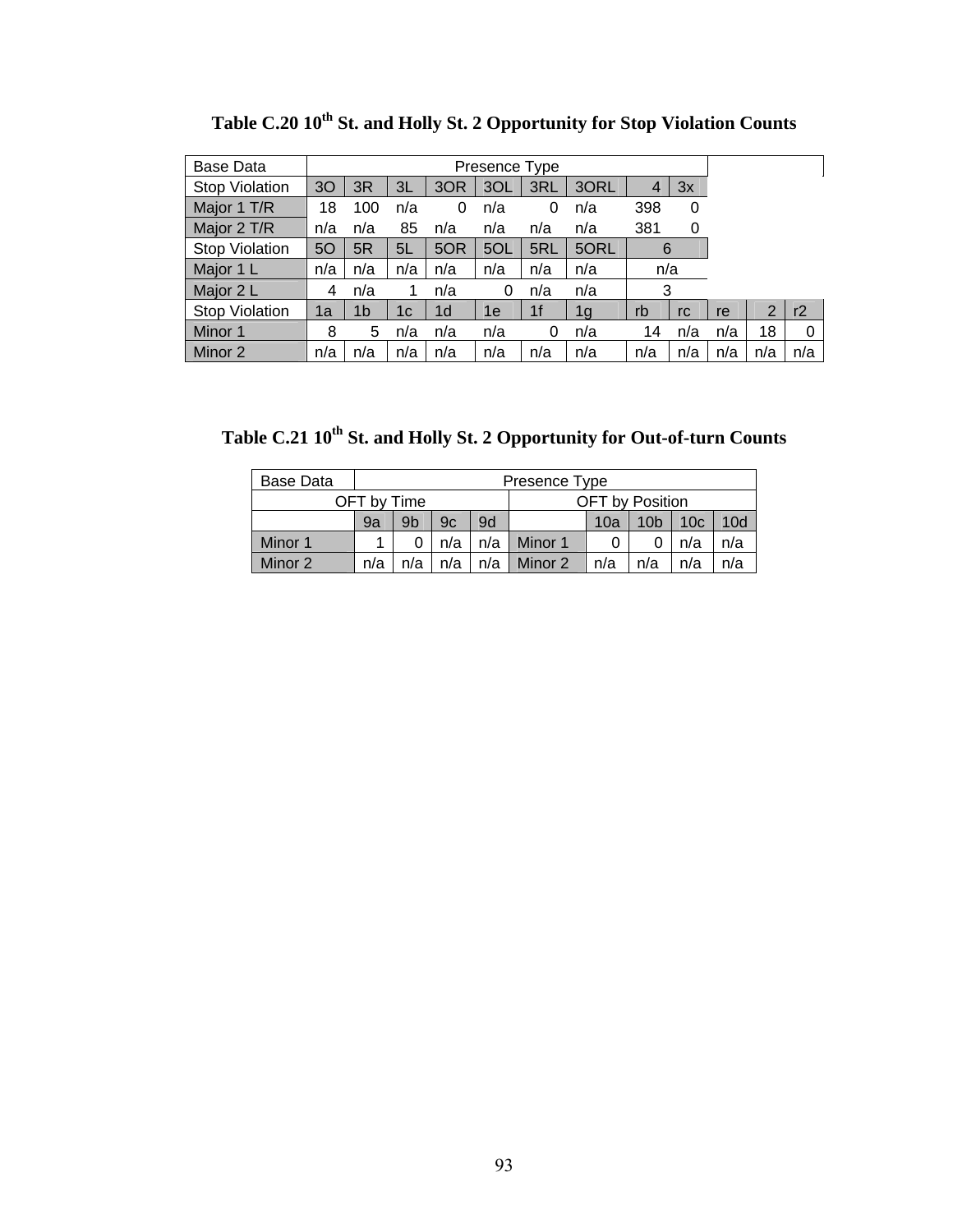| Violation<br>Data  |                |                 |                |                | <b>Behavior Type</b> |                |                |                |     |     |                |        |
|--------------------|----------------|-----------------|----------------|----------------|----------------------|----------------|----------------|----------------|-----|-----|----------------|--------|
| Stop               |                |                 |                |                |                      |                |                |                |     |     |                |        |
| Violation          | 30             | 3R              | 3L             | 3OR            | 3OL                  | 3RL            | 3ORL           | $\overline{4}$ | 3x  |     |                |        |
| Major 1 T/R        | n/a            | 478             | n/a            | n/a            | n/a                  | n/a            | n/a            | 9              | 26  |     |                |        |
| Major 2 T/R        | $\overline{2}$ | n/a             | 175            | n/a            | 69                   | n/a            | n/a            | 0              | 39  |     |                |        |
| Stop<br>Violation  | 50             | 5R              | 5L             | 5OR            | 5OL                  | 5RL            | 5ORL           | 6              |     |     |                |        |
| Major 1 L          | 0              | 13              | n/a            | 0              | n/a                  | n/a            | 0              | 0              |     |     |                |        |
| Major 2 L          | n/a            | n/a             | n/a            | n/a            | n/a                  | n/a            | n/a            | n/a            |     |     |                |        |
| Platoon            | 5O1            | 5R1             | 5L1            | 50R1           | 5OL1                 | <b>5RL1</b>    | 5ORL1          | $6-1$          |     |     |                |        |
| Major 1 L          | $\Omega$       | 24              | n/a            | 25             | n/a                  | n/a            | n/a            | 1              |     |     |                |        |
| Major 2 L          | n/a            | n/a             | n/a            | n/a            | n/a                  | n/a            | n/a            | n/a            |     |     |                |        |
| Stop<br>Violation  | 1a             | 1 <sub>b</sub>  | 1 <sub>c</sub> | 1 <sub>d</sub> | 1e                   | 1 <sup>f</sup> | 1 <sub>g</sub> | rb             | rc  | re  | $\overline{2}$ | r2     |
| Minor 1            | 0              | 6               | n/a            | n/a            | n/a                  | 19             | n/a            | 18             | n/a | n/a | 0              | 0      |
| Minor <sub>2</sub> | n/a            | n/a             | n/a            | n/a            | n/a                  | n/a            | n/a            | n/a            | n/a | n/a | n/a            | n/a    |
| Platoon            | 1a1            | 1 <sub>b1</sub> | 1c1            | 1d1            | $1$ e1               | 1f1            | 1g1            | rb1            | ec1 | re1 | 2 <sub>1</sub> | $r2_1$ |
| Minor 1            | 0              | 34              | n/a            | n/a            | n/a                  | 77             | n/a            | 80             | n/a | n/a | 0              | 0      |
| Minor 2            | n/a            | n/a             | n/a            | n/a            | n/a                  | n/a            | n/a            | n/a            | n/a | n/a | n/a            | n/a    |

**Table C.22 14th St. and Williams Stop Violation Counts** 

Table C.23 14<sup>th</sup> St. and Williams Out-of-turn Counts

| Violation<br>Data |     |                                                                                |  |  | Presence Type |  |  |  |  |  |  |  |  |
|-------------------|-----|--------------------------------------------------------------------------------|--|--|---------------|--|--|--|--|--|--|--|--|
|                   |     | <b>OFT</b> by Position<br>OFT by Time                                          |  |  |               |  |  |  |  |  |  |  |  |
|                   | 9a  | 10d<br>9 <sub>b</sub><br>9d<br>10 <sub>c</sub><br>10a<br>9с<br>10 <sub>b</sub> |  |  |               |  |  |  |  |  |  |  |  |
| Minor 1           |     | Minor 1<br>n/a<br>n/a<br>n/a<br>16<br>n/a<br>0                                 |  |  |               |  |  |  |  |  |  |  |  |
| Minor 2           | n/a | Minor 2<br>n/a<br>n/a<br>n/a<br>n/a<br>n/a<br>n/a<br>n/a                       |  |  |               |  |  |  |  |  |  |  |  |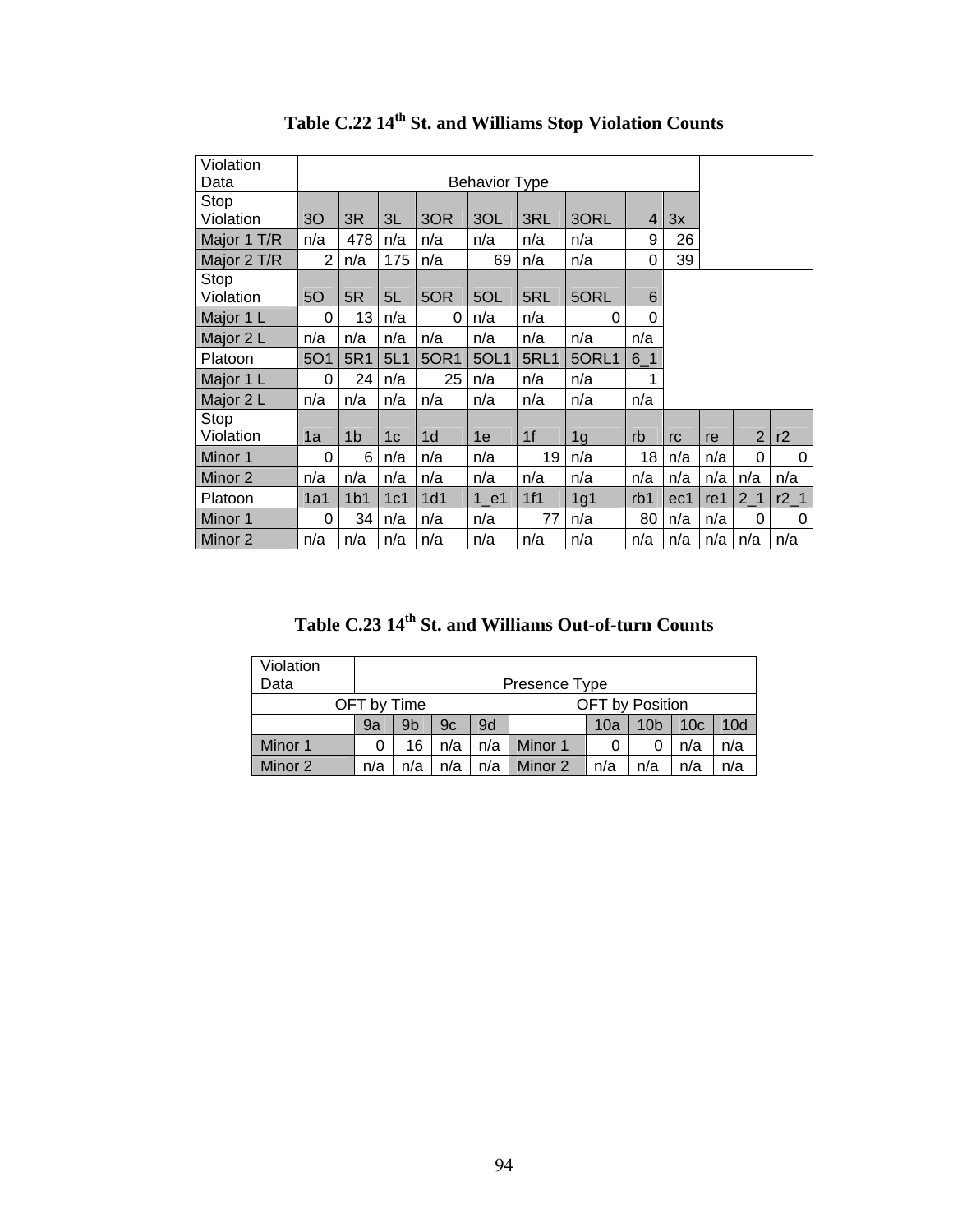| Base Data             |     |                |     |                | Presence Type |                |      |     |     |     |     |     |
|-----------------------|-----|----------------|-----|----------------|---------------|----------------|------|-----|-----|-----|-----|-----|
| Stop Violation        | 3O  | 3R             | 3L  | 3OR            | 3OL           | 3RL            | 3ORL | 4   | 3x  |     |     |     |
| Major 1 T/R           | n/a | 671            | n/a | n/a            | n/a           | n/a            | n/a  | 22  | 40  |     |     |     |
| Major 2 T/R           | 2   | n/a            | 418 | n/a            | 118           | n/a            | n/a  | 6   | 81  |     |     |     |
| <b>Stop Violation</b> | 5O  | 5R             | 5L  | 5OR            | 5OL           | 5RL            | 5ORL | 6   |     |     |     |     |
| Major 1 L             | 0   | 63             | n/a | 94             | n/a           | n/a            | 0    | 1   |     |     |     |     |
| Major 2 L             | n/a | n/a            | n/a | n/a            | n/a           | n/a            | n/a  | n/a |     |     |     |     |
| <b>Stop Violation</b> | 1a  | 1 <sub>b</sub> | 1c  | 1 <sub>d</sub> | 1e            | 1 <sub>f</sub> | 1g   | rb  | rc  | re  | 2   | r2  |
| Minor 1               | 1   | 200            | n/a | n/a            | n/a           | 417            | n/a  | 266 | n/a | n/a | 0   | 0   |
| Minor 2               | n/a | n/a            | n/a | n/a            | n/a           | n/a            | n/a  | n/a | n/a | n/a | n/a | n/a |

Table C.24 14<sup>th</sup> St. and Williams Opportunity for Stop Violation Counts

Table C.25 14<sup>th</sup> St. and Williams Opportunity for Out-of-turn Counts

| Base Data |             |                                                                    |     |     | Presence Type |                 |  |     |     |  |  |
|-----------|-------------|--------------------------------------------------------------------|-----|-----|---------------|-----------------|--|-----|-----|--|--|
|           | OFT bv Time |                                                                    |     |     |               | OFT by Position |  |     |     |  |  |
|           | 9a          | 9d<br>9b<br>10 <sub>c</sub><br>9c<br>10d<br>10 <sub>b</sub><br>10a |     |     |               |                 |  |     |     |  |  |
| Minor 1   |             | 136                                                                | n/a | n/a | Minor 1       |                 |  | n/a | n/a |  |  |
| Minor 2   | n/a         | n/a<br>Minor 2<br>n/a<br>n/a<br>n/a<br>n/a<br>n/a<br>n/a           |     |     |               |                 |  |     |     |  |  |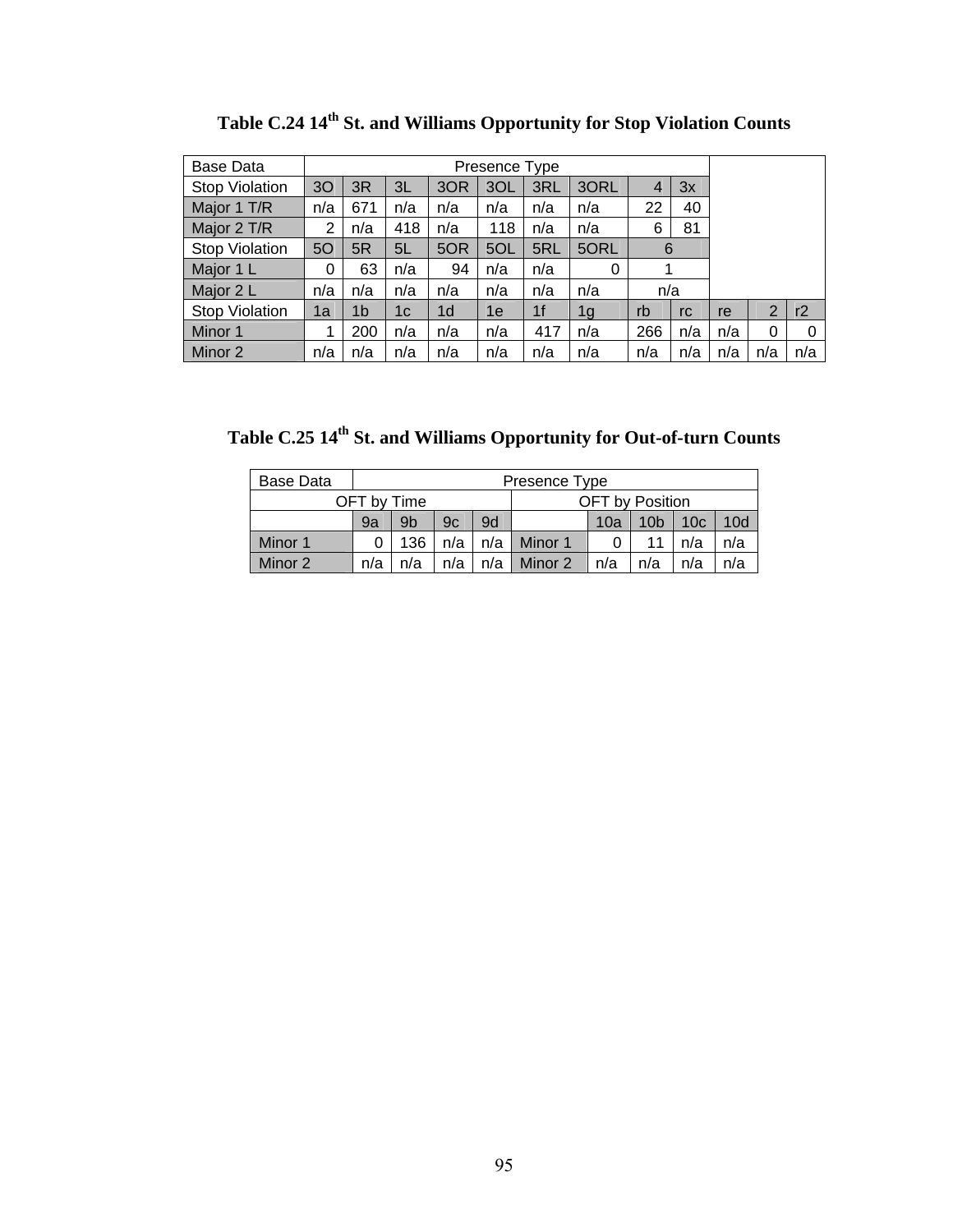| 30         | 3R              | 3L             | 3OR            | 3OL    | 3RL         | 3ORL           | $\overline{4}$ | 3x  |     |                |           |
|------------|-----------------|----------------|----------------|--------|-------------|----------------|----------------|-----|-----|----------------|-----------|
| n/a        | n/a             | 16             | n/a            | n/a    | n/a         | n/a            | 4              | 0   |     |                |           |
| n/a        | 22              | n/a            | n/a            | n/a    | n/a         | n/a            | 1              | 3   |     |                |           |
| 50         | 5R              | 5L             | 5OR            | 5OL    | 5RL         | 5ORL           | 6              |     |     |                |           |
| n/a        | n/a             | n/a            | n/a            | n/a    | n/a         | n/a            | n/a            |     |     |                |           |
| n/a        | n/a             | n/a            | n/a            | n/a    | n/a         | n/a            | n/a            |     |     |                |           |
| <b>5O1</b> | 5R1             | 5L1            | 50R1           | 5OL1   | <b>5RL1</b> | 5ORL1          | $6-1$          |     |     |                |           |
| n/a        | n/a             | n/a            | n/a            | n/a    | n/a         | n/a            | n/a            |     |     |                |           |
| n/a        | n/a             | n/a            | n/a            | n/a    | n/a         | n/a            | n/a            |     |     |                |           |
| 1a         | 1 <sub>b</sub>  | 1 <sub>c</sub> | 1 <sub>d</sub> | 1e     | 1f          | 1 <sub>g</sub> | rb             | rc  | re  | $\overline{2}$ | r2        |
| 0          | 0               | n/a            | n/a            | n/a    | 1           | n/a            | 67             | n/a | n/a | 4              | 0         |
| n/a        | n/a             | n/a            | n/a            | n/a    | n/a         | n/a            | n/a            | n/a | n/a | n/a            | n/a       |
| 1a1        | 1 <sub>b1</sub> | 1c1            | 1d1            | $1$ e1 | 1f1         | 1g1            | rb1            | ec1 | re1 | 2 <sub>1</sub> | $r2_{-1}$ |
| 1          | 1               | n/a            | n/a            | n/a    | 0           | n/a            | 33             | n/a | n/a | 4              | 0         |
| n/a        | n/a             | n/a            | n/a            | n/a    | n/a         | n/a            | n/a            | n/a | n/a | n/a            | n/a       |
|            |                 |                |                |        |             | Presence Type  |                |     |     |                |           |

Table C.26 17<sup>th</sup> St. and 75-85 SB Stop Violation Counts

Table C.27 17<sup>th</sup> St. and 75-85 SB Out-of-turn Counts

| <b>Violation Data</b> |                                                                 |                                                                    |  |  | Presence Type |                 |  |  |  |  |  |
|-----------------------|-----------------------------------------------------------------|--------------------------------------------------------------------|--|--|---------------|-----------------|--|--|--|--|--|
|                       | OFT by Time                                                     |                                                                    |  |  |               | OFT by Position |  |  |  |  |  |
|                       | 9a                                                              | 10c<br>10d<br>9 <sub>b</sub><br>9d<br>10 <sub>b</sub><br>9c<br>10a |  |  |               |                 |  |  |  |  |  |
| Minor 1               | n/a                                                             | n/a<br>n/a<br>Minor 1<br>n/a<br>n/a<br>n/a<br>n/a<br>n/a           |  |  |               |                 |  |  |  |  |  |
| Minor 2               | n/a<br>n/a<br>n/a<br>n/a<br>Minor 2<br>n/a<br>n/a<br>n/a<br>n/a |                                                                    |  |  |               |                 |  |  |  |  |  |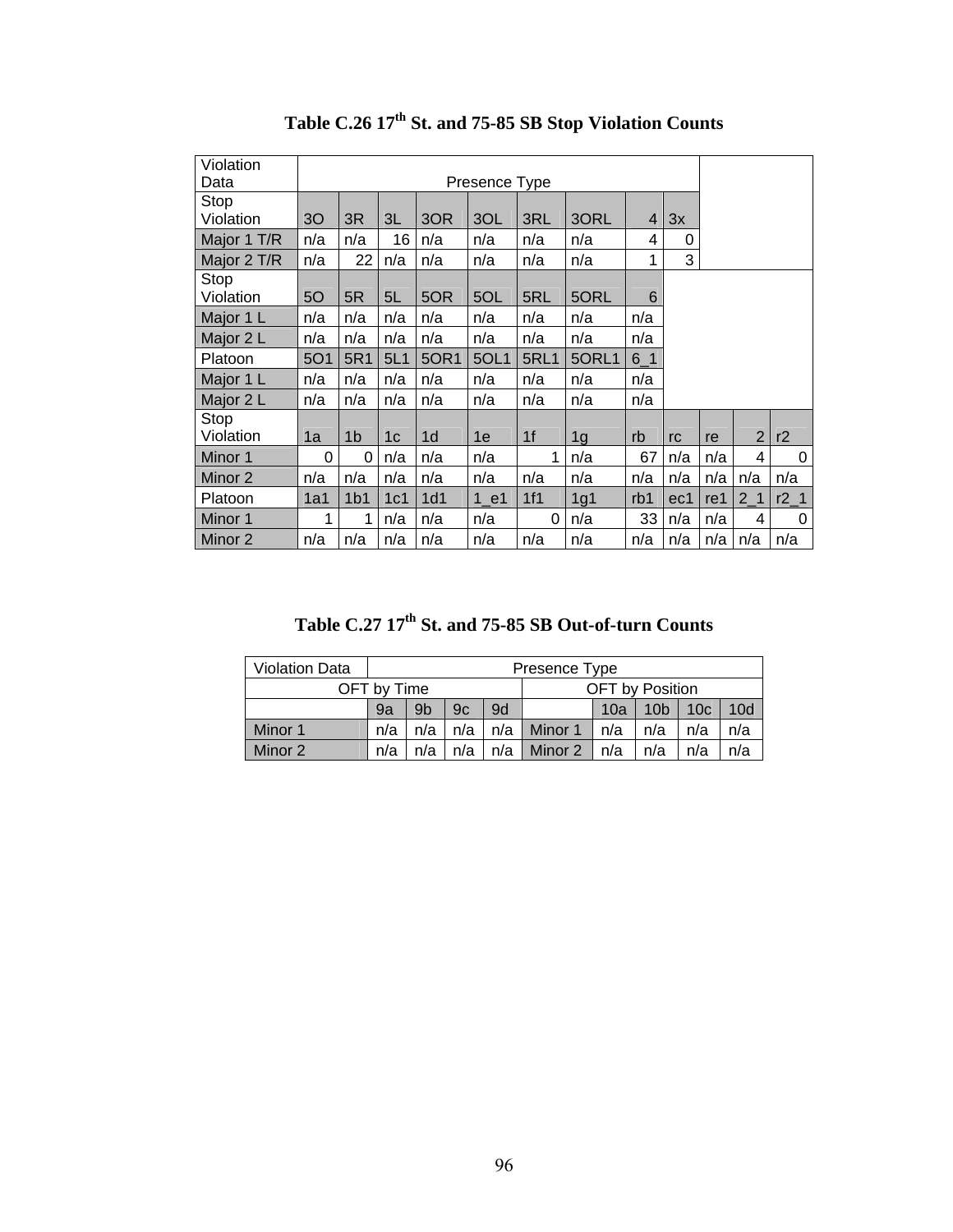| <b>Base Data</b> |     |                |     |                |     |                |      |                |     |     |                |     |
|------------------|-----|----------------|-----|----------------|-----|----------------|------|----------------|-----|-----|----------------|-----|
| Stop             |     |                |     |                |     |                |      |                |     |     |                |     |
| Violation        | 30  | 3R             | 3L  | 3OR            | 3OL | 3RL            | 3ORL | $\overline{4}$ | 3x  |     |                |     |
| Major 1 T/R      | n/a | n/a            | 462 | n/a            | n/a | n/a            | n/a  | 256            | 49  |     |                |     |
| Major 2 T/R      | n/a | 351            | n/a | n/a            | n/a | n/a            | n/a  | 127            | 15  |     |                |     |
| Stop             |     |                |     |                |     |                |      |                |     |     |                |     |
| Violation        | 5O  | 5R             | 5L  | 5OR            | 5OL | 5RL            | 5ORL | 6              |     |     |                |     |
| Major 1 L        | n/a | n/a            | n/a | n/a            | n/a | n/a            | n/a  | n/a            |     |     |                |     |
| Major 2 L        | n/a | n/a            | n/a | n/a            | n/a | n/a            | n/a  | n/a            |     |     |                |     |
| Stop             |     |                |     |                |     |                |      |                |     |     |                |     |
| Violation        | 1a  | 1 <sub>b</sub> | 1c  | 1 <sub>d</sub> | 1e  | 1 <sub>f</sub> | 1g   | rb             | rc  | re  | $\overline{2}$ | r2  |
| Minor 1          | 35  | 20             | n/a | n/a            | n/a | 19             | n/a  | 235            | n/a | n/a | 46             | 0   |
| Minor 2          | n/a | n/a            | n/a | n/a            | n/a | n/a            | n/a  | n/a            | n/a | n/a | n/a            | n/a |

Table C.28 17<sup>th</sup> St. and 75-85 SB Opportunity for Stop Violation Counts

Table C.29 17<sup>th</sup> St. and 75-85 SB Opportunity for Out-of-turn Counts

| Base Data |     | Presence Type                                              |     |     |         |     |     |     |     |  |  |  |
|-----------|-----|------------------------------------------------------------|-----|-----|---------|-----|-----|-----|-----|--|--|--|
|           |     | OFT by Position<br>OFT by Time                             |     |     |         |     |     |     |     |  |  |  |
|           | 9a  | 9d<br>$10b$   10 $c$<br>9 <sub>b</sub><br>9c<br>10d<br>10a |     |     |         |     |     |     |     |  |  |  |
| Minor 1   | n/a | n/a                                                        | n/a | n/a | Minor 1 | n/a | n/a | n/a | n/a |  |  |  |
| Minor 2   | n/a | n/a<br>n/a<br>n/a<br>n/a<br>Minor 2<br>n/a<br>n/a<br>n/a   |     |     |         |     |     |     |     |  |  |  |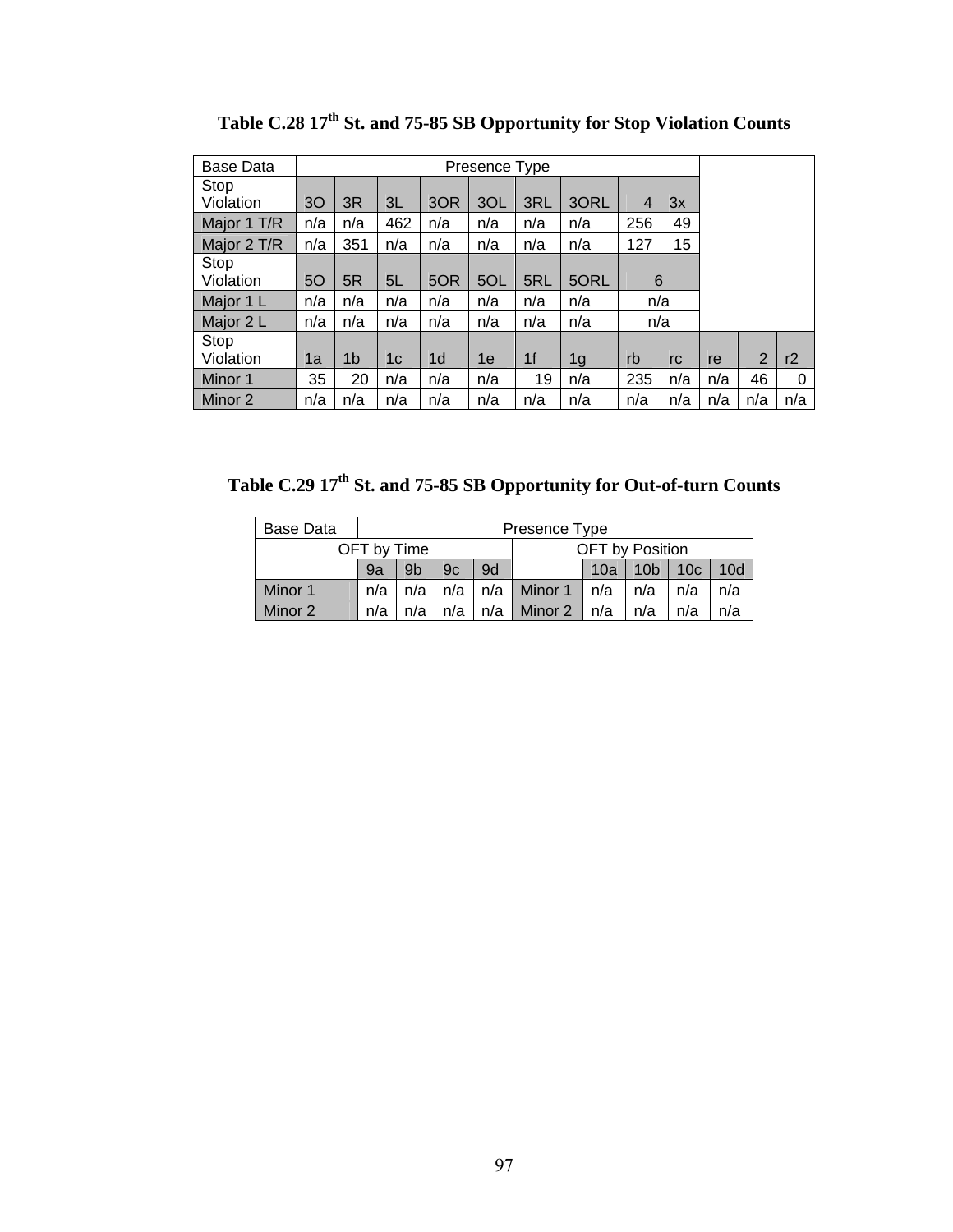| Violation Data    |      |                 |                |       | Presence Type |             |       |              |                   |      |         |        |
|-------------------|------|-----------------|----------------|-------|---------------|-------------|-------|--------------|-------------------|------|---------|--------|
| Stop Violation 3O |      | 3R              | 3L             | 3OR   | 3OL           | 3RL         | 3ORL  |              | $4 \times 3$      |      |         |        |
| Major 1 T/R       | 3    |                 | 7n/a           |       | 2n/a          | n/a         | n/a   | <sub>0</sub> | 0                 |      |         |        |
| Major 2 T/R       |      | 0n/a            |                | 1ln/a |               | 0n/a        | n/a   | 2            | 0                 |      |         |        |
| Stop Violation 50 |      | 5R              | 5L             | 5OR   | 5OL           | 5RL         | 5ORL  | 6            |                   |      |         |        |
| Major 1 L         |      |                 | 0ln/a          |       | 0n/a          | n/a         | n/a   | 4            |                   |      |         |        |
| Major 2 L         |      | 3n/a            |                | 15n/a |               | 0ln/a       | n/a   | 22           |                   |      |         |        |
| Platoon           | 5O1  | 5R1             | 5L1            | 50R1  | 5OL1          | <b>5RL1</b> | 5ORL1 | $6 - 1$      |                   |      |         |        |
| Major 1 L         | 0    |                 | 1ln/a          |       | $0 \mid n/a$  | n/a         | ln/a  |              |                   |      |         |        |
| Major 2 L         |      | 3n/a            |                | 7n/a  |               | 0n/a        | n/a   |              |                   |      |         |        |
| Stop Violation 1a |      | l1b             | 1 <sub>c</sub> | l1d   | 1e            | 1f          | 1g    | <b>lrb</b>   | <b>Irc</b>        | Ire  |         | 2r2    |
| Minor 1           |      |                 | 0n/a           | n/a   | n/a           |             | 0n/a  |              | 65 <sub>h/a</sub> | n/a  |         | 0<br>4 |
| Minor 2           | ln/a | n/a             | n/a            | n/a   | n/a           | n/a         | n/a   | ln/a         | n/a               | n/a  | n/a     | n/a    |
| Platoon           | l1a1 | 1 <sub>b1</sub> | 1c1            | 1d1   | $1$ e1        | 1f1         | 1g1   | Irb1         | lec1              | lre1 | $2 - 1$ | $r2_1$ |
| Minor 1           |      |                 | 0ln/a          | n/a   | n/a           |             | 0 n/a |              | 22n/a             | n/a  |         | 0      |
| Minor 2           | ln/a | n/a             | n/a            | n/a   | n/a           | n/a         | n/a   | n/a          | ln/a              | n/a  | ln/a    | ln/a   |

Table C.30  $17<sup>th</sup>$  St. and Bishop St. Stop Violation Counts

Table C.31 17<sup>th</sup> St. and Bishop St. Out-of-turn Counts

| Violation |     |                                                          |     |     |         |     |                 |                 |                 |  |  |  |  |
|-----------|-----|----------------------------------------------------------|-----|-----|---------|-----|-----------------|-----------------|-----------------|--|--|--|--|
| Data      |     | Presence Type                                            |     |     |         |     |                 |                 |                 |  |  |  |  |
|           |     | OFT by Position<br>OFT by Time                           |     |     |         |     |                 |                 |                 |  |  |  |  |
|           | 9a  | 9b                                                       | 9c  | 9d  |         | 10a | 10 <sub>b</sub> | 10 <sub>c</sub> | 10 <sub>d</sub> |  |  |  |  |
| Minor 1   |     |                                                          | n/a | n/a | Minor 1 |     |                 | n/a             | n/a             |  |  |  |  |
| Minor 2   | n/a | Minor 2<br>n/a<br>n/a<br>n/a<br>n/a<br>n/a<br>n/a<br>n/a |     |     |         |     |                 |                 |                 |  |  |  |  |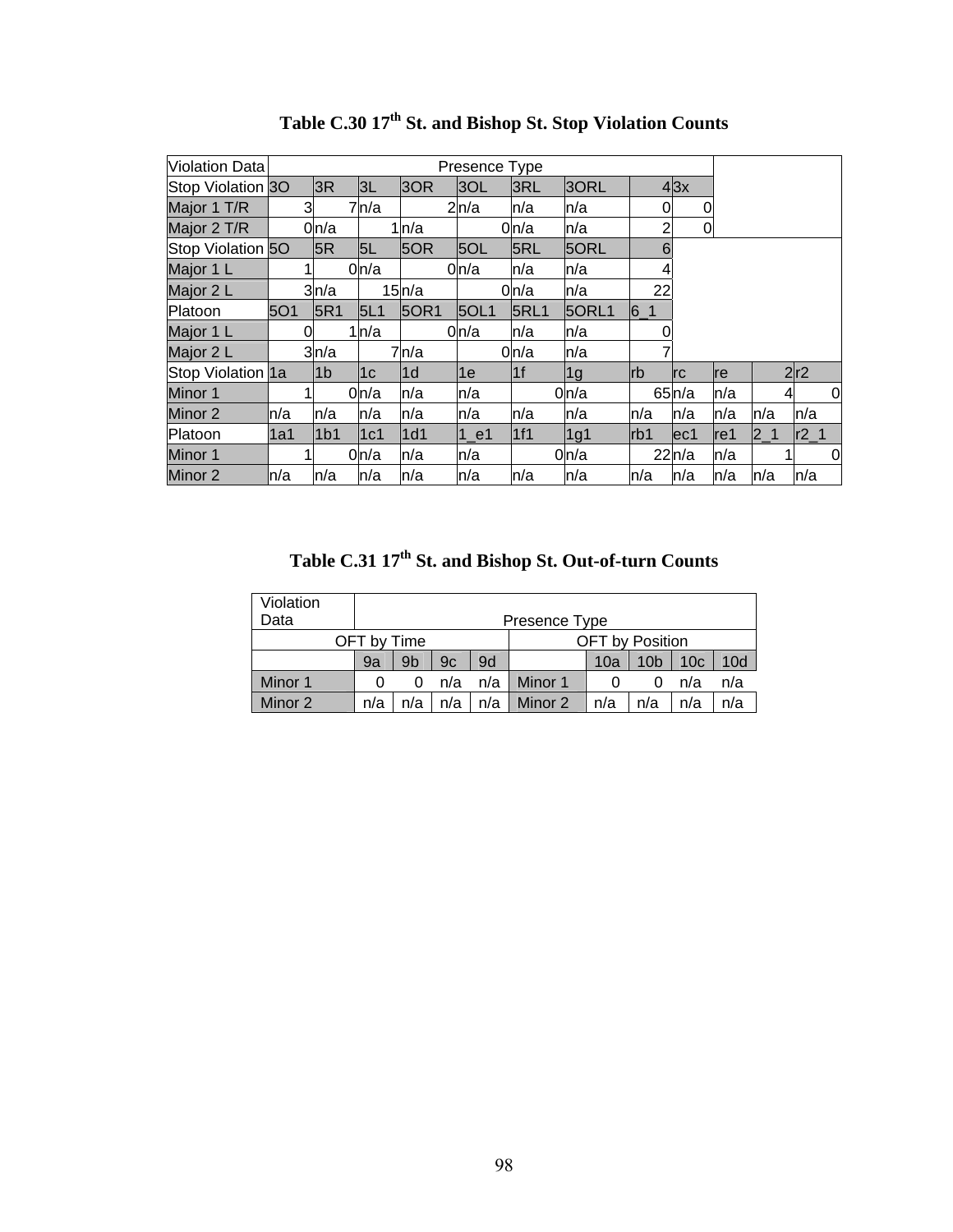| Base Data             |     |                |     |                |     |                |      |                |     |                       |   |    |  |  |  |
|-----------------------|-----|----------------|-----|----------------|-----|----------------|------|----------------|-----|-----------------------|---|----|--|--|--|
| <b>Stop Violation</b> | 30  | 3R             | 3L  | 3OR            | 3OL | 3RL            | 3ORL | $\overline{4}$ | 3x  |                       |   |    |  |  |  |
| Major 1 T/R           | 25  | 93             | n/a | 19             | n/a | n/a            | n/a  | 152            | 11  |                       |   |    |  |  |  |
| Major 2 T/R           | 2   | n/a            | 52  | n/a            | 6   | n/a            | n/a  | 128            | 24  |                       |   |    |  |  |  |
| <b>Stop Violation</b> | 50  | 5R             | 5L  | 5OR            | 5OL | 5RL            | 5ORL | 6              |     |                       |   |    |  |  |  |
| Major 1 L             |     |                | n/a | 1              | n/a | n/a            | n/a  | 7              |     |                       |   |    |  |  |  |
| Major 2 L             | 14  | n/a            | 28  | n/a            | 0   | 6              | n/a  | 38             |     |                       |   |    |  |  |  |
| <b>Stop Violation</b> | 1a  | 1 <sub>b</sub> | 1c  | 1 <sub>d</sub> | 1e  | 1 <sup>f</sup> | 1g   | rb             | rc  | re                    | 2 | r2 |  |  |  |
| Minor 1               | 4   |                | n/a | n/a            | n/a | 4              | n/a  | 190            | n/a | 15<br>$\Omega$<br>n/a |   |    |  |  |  |
| Minor 2               | n/a | n/a            | n/a | n/a            | n/a | n/a            | n/a  | n/a            | n/a | n/a<br>n/a<br>n/a     |   |    |  |  |  |

Table C.32 17<sup>th</sup> St. and Bishop St. Opportunity for Stop Violation Counts

**Table C.33 17th St. and Bishop St. Opportunity for Out-of-turn Counts** 

| Base Data |     | Presence Type                         |     |       |               |     |                 |                 |     |  |  |  |
|-----------|-----|---------------------------------------|-----|-------|---------------|-----|-----------------|-----------------|-----|--|--|--|
|           |     | <b>OFT</b> by Position<br>OFT by Time |     |       |               |     |                 |                 |     |  |  |  |
|           | 9a  | 9 <sub>b</sub>                        | 9c  | 9d    |               | 10a | 10 <sub>b</sub> | 10 <sub>c</sub> | 10d |  |  |  |
| Minor 1   |     |                                       | n/a |       | n/a I Minor 1 |     |                 | n/a             | n/a |  |  |  |
| Minor 2   | n/a | n/a                                   | n/a | $n/a$ | Minor 2       | n/a | n/a             | n/a             | n/a |  |  |  |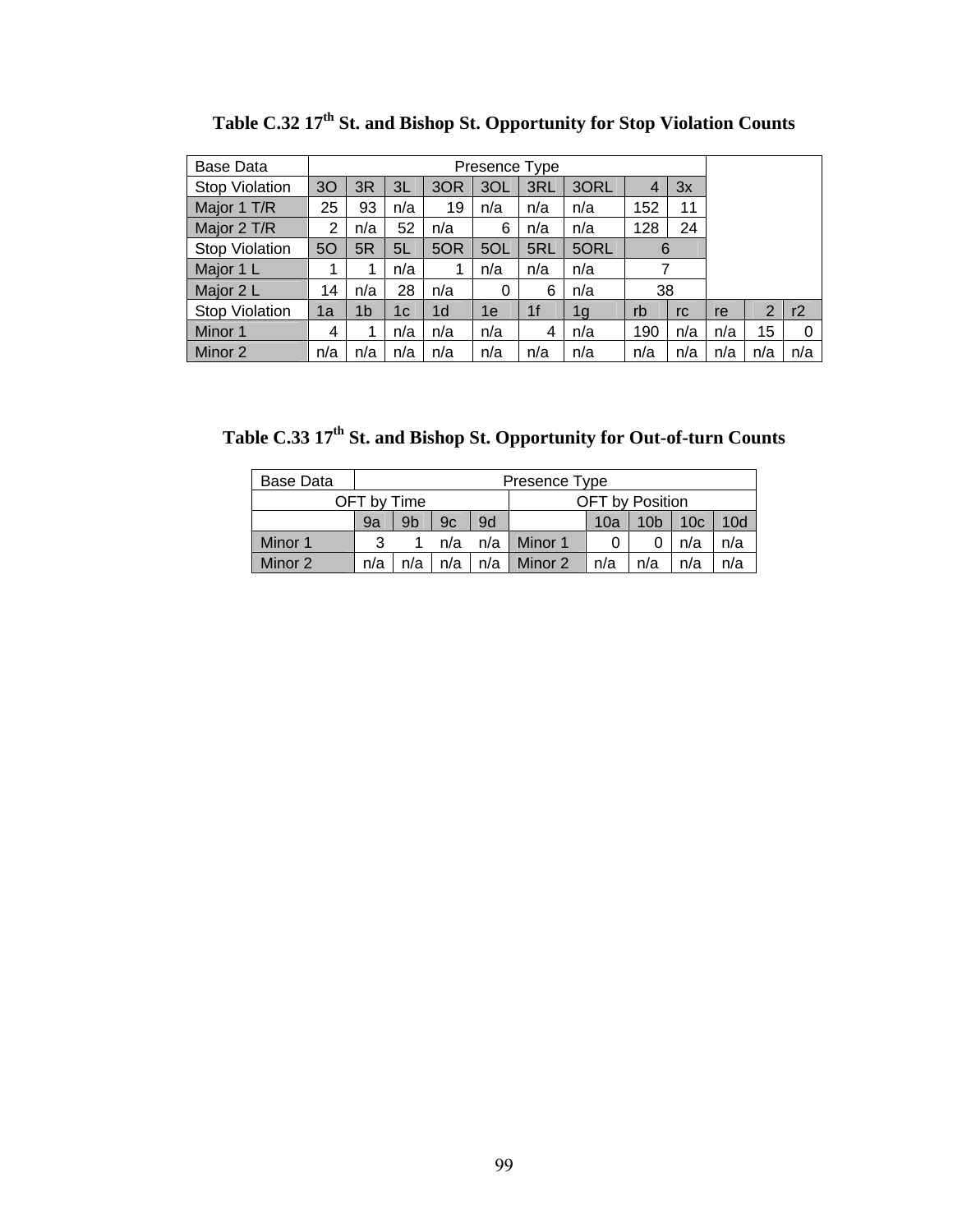| <b>Violation Data</b> |                |                 |                |                | Presence Type |                |       |       |     |                |                |                 |
|-----------------------|----------------|-----------------|----------------|----------------|---------------|----------------|-------|-------|-----|----------------|----------------|-----------------|
| <b>Stop Violation</b> | 3 <sub>O</sub> | 3R              | 3L             | 3OR            | 3OL           | 3RL            | 3ORL  | 4'    | 3x  |                |                |                 |
| Major 1 T/R           | 1              | 3               | 11             | 0              | 0             | 3              | 0     | 5     |     |                |                |                 |
| Major 2 T/R           |                | 16              | 1              | 0              | 0             | $\overline{2}$ |       | 4     | 0   |                |                |                 |
| <b>Stop Violation</b> | 5O             | 5R              | 5L             | 5OR            | 5OL           | 5RL            | 5ORL  | 6     |     |                |                |                 |
| Major 1 L             | 2              | 0               | 5              | 0              | 2             | 0              | 0     | 4     |     |                |                |                 |
| Major 2 L             | 3              | 2               | 0              | 0              | 0             | 0              | 0     | 4     |     |                |                |                 |
| Platoon               | <b>5O1</b>     | 5R1             | 5L1            | 50R1           | 5OL1          | <b>5RL1</b>    | 5ORL1 | $6-1$ |     |                |                |                 |
| Major 1 L             | 0              | 1               | 4              | 0              | 0             | 0              | 0     | 2     |     |                |                |                 |
| Major 2 L             | 0              | 0               | 0              | 0              | 0             | 0              | 0     | 0     |     |                |                |                 |
| <b>Stop Violation</b> | 1a             | 1 <sub>b</sub>  | 1 <sub>c</sub> | 1 <sub>d</sub> | 1e            | 1 <sub>f</sub> | 1g    | rb    | rc  | re             | $\overline{2}$ | r2              |
| Minor 1               | 0              | 0               | $\Omega$       | $\Omega$       | 0             | 1              | 0     | 29    | 0   | 1              | 2              | 0               |
| Minor 2               | 0              | 0               | 0              | 0              | 0             | 0              | 0     | 2     | 0   | $\overline{2}$ | $\Omega$       | 0               |
| Platoon               | 1a1            | 1 <sub>b1</sub> | 1c1            | 1d1            | 1 e1          | 1f1            | 1g1   | rb1   | ec1 | re1            | 2 <sub>1</sub> | r2 <sub>1</sub> |
| Minor 1               | 1              | 0               | 0              | 0              | 0             | 0              | 0     | 10    | 0   | 0              | 0              | $\Omega$        |
| Minor 2               | 0              | 0               | 0              | 0              | 0             | 0              | 0     | 0     | 0   | $\Omega$       | 0              | 0               |

**Table C.34 Ashford Dunwoody Rd. and Harts Mill Rd. Stop Violation Counts** 

**Table C.35 Ashford Dunwoody Rd. and Harts Mill Rd. Out-of-turn Counts** 

| <b>Violation Data</b> |    | Presence Type                         |    |    |         |     |                 |                 |     |  |  |  |
|-----------------------|----|---------------------------------------|----|----|---------|-----|-----------------|-----------------|-----|--|--|--|
|                       |    | <b>OFT</b> by Position<br>OFT by Time |    |    |         |     |                 |                 |     |  |  |  |
|                       | 9a | 9 <sub>b</sub>                        | 9c | 9d |         | 10a | 10 <sub>b</sub> | 10 <sub>c</sub> | 10d |  |  |  |
| Minor 1               |    | 0                                     |    | 5  | Minor 1 |     |                 |                 |     |  |  |  |
| Minor 2<br>Minor 2    |    |                                       |    |    |         |     |                 |                 |     |  |  |  |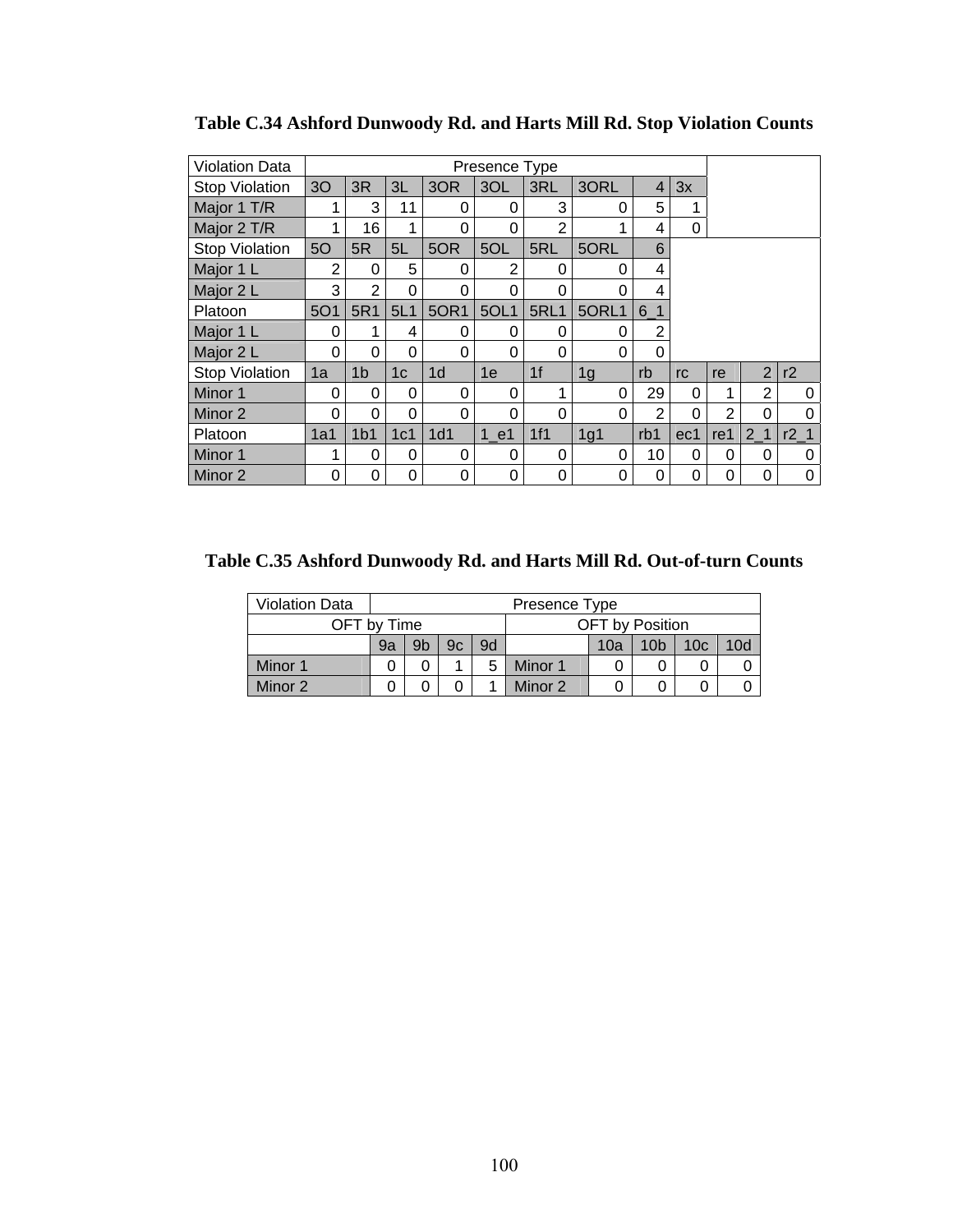| Base Data             |    |                |     |                | Presence Type |                |                |     |    |    |                |    |
|-----------------------|----|----------------|-----|----------------|---------------|----------------|----------------|-----|----|----|----------------|----|
| <b>Stop Violation</b> | 30 | 3R             | 3L  | 3OR            | 3OL           | 3RL            | 3ORL           | 4   | 3x |    |                |    |
| Major 1 T/R           | 11 | 23             | 111 | 0              | 4             | 32             | 0              | 172 | 14 |    |                |    |
| Major 2 T/R           | 9  | 143            | 22  | 20             | 11            | 20             | 2              | 183 | 2  |    |                |    |
| <b>Stop Violation</b> | 5O | 5R             | 5L  | 5OR            | 5OL           | 5RL            | 5ORL           | 6   |    |    |                |    |
| Major 1 L             | 6  | 2              | 13  | 0              | 6             | 0              | 0              |     |    |    |                |    |
| Major 2 L             | 7  | 3              | 0   | $\overline{2}$ | $\Omega$      | $\Omega$       | 0              | 4   |    |    |                |    |
| <b>Stop Violation</b> | 1a | 1 <sub>b</sub> | 1c  | 1 <sub>d</sub> | 1е            | 1 <sub>f</sub> | 1 <sub>g</sub> | rb  | rc | re | $\overline{2}$ | r2 |
| Minor 1               | 10 | 4              | 3   | 2              | 0             | 12             | 0              | 82  | 0  | 9  | 16             | 0  |
| Minor 2               | 1  | 5              | 0   | 0              | 0             | 0              | 3              |     | 0  | 5  | 3              | 0  |

**Table C.36 Ashford Dunwoody Rd. and Harts Mill Rd. Opportunity for Stop Violation Counts** 

| Table C.37 Ashford Dunwoody Rd. and Harts Mill Rd. Opportunity for Out-of-turn |
|--------------------------------------------------------------------------------|
| <b>Counts</b>                                                                  |

| Base Data | Presence Type |                                |    |    |         |     |                 |                 |     |  |  |  |
|-----------|---------------|--------------------------------|----|----|---------|-----|-----------------|-----------------|-----|--|--|--|
|           |               | OFT by Position<br>OFT by Time |    |    |         |     |                 |                 |     |  |  |  |
|           | 9a            | 9b                             | 9с | 9d |         | 10a | 10 <sub>b</sub> | 10 <sub>c</sub> | 10d |  |  |  |
| Minor 1   |               |                                | 36 | 52 | Minor 1 |     |                 |                 |     |  |  |  |
| Minor 2   |               |                                |    |    | Minor 2 |     |                 |                 |     |  |  |  |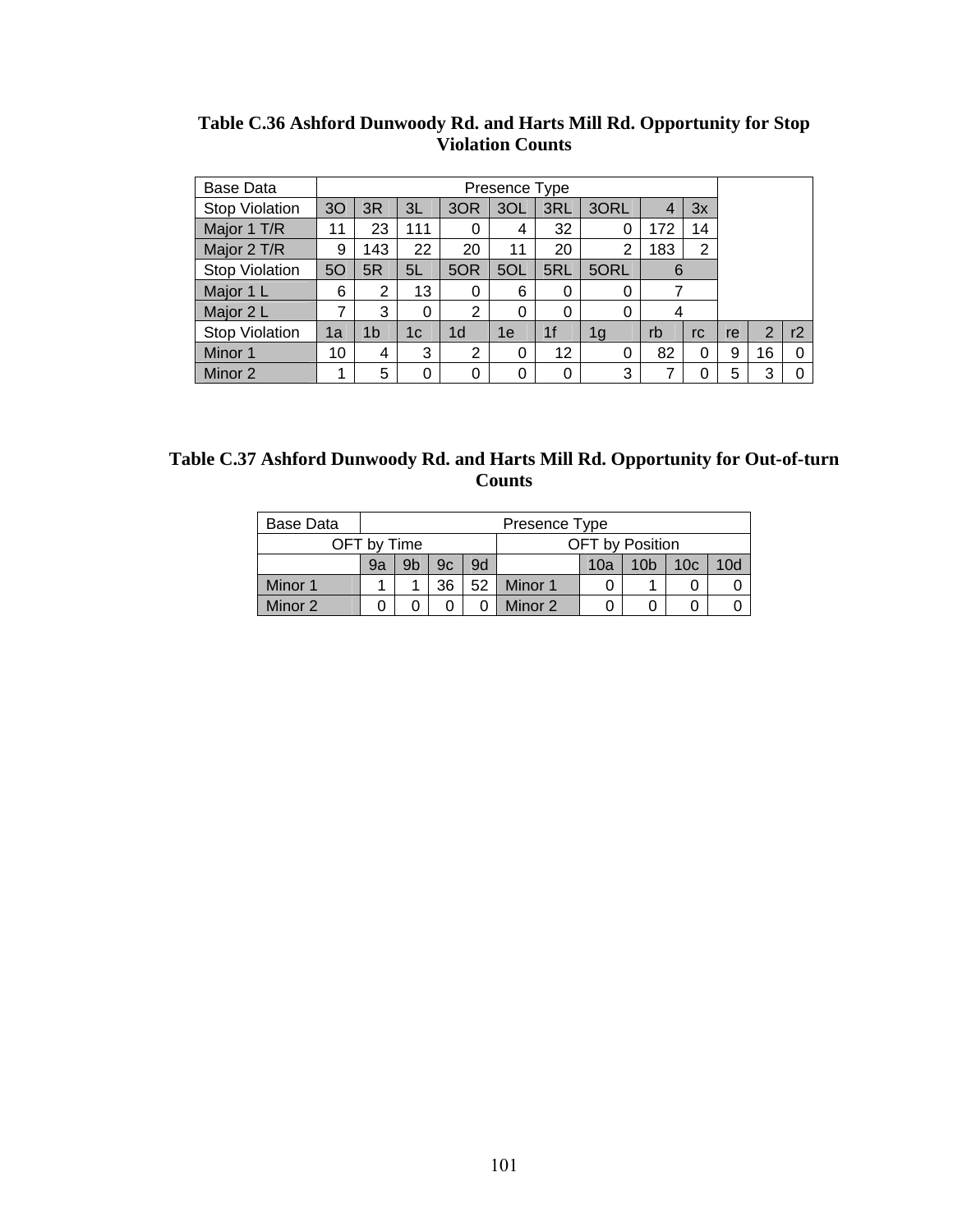| <b>Violation Data</b> |                |                 |                 |                |      |                |          |                |          |          |                |        |
|-----------------------|----------------|-----------------|-----------------|----------------|------|----------------|----------|----------------|----------|----------|----------------|--------|
| <b>Stop Violation</b> | 3 <sub>O</sub> | 3R              | 3L              | 3OR            | 3OL  | 3RL            | 3ORL     | $\overline{4}$ | 3x       |          |                |        |
| Major 1 T/R           | 0              | 4               | 2               | 0              | 0    | 1              | 0        | 13             | 0        |          |                |        |
| Major 2 T/R           | 0              |                 | 3               | 0              | 1    | 0              | 0        | 5              | 0        |          |                |        |
| <b>Stop Violation</b> | 5O             | 5R              | 5L              | 5OR            | 5OL  | 5RL            | 5ORL     | 6              |          |          |                |        |
| Major 1 L             | 0              | $\Omega$        | 1               | 0              | 0    | 0              | $\Omega$ | 4              |          |          |                |        |
| Major 2 L             | 0              | 0               | 1               | 0              | 0    | 0              | 0        | 6              |          |          |                |        |
| Platoon               | <b>5O1</b>     | 5R1             | 5L1             | 50R1           | 5OL1 | <b>5RL1</b>    | 5ORL1    | $6-1$          |          |          |                |        |
| Major 1 L             | 0              | 0               | 0               | 0              | 0    | 0              | $\Omega$ | 1              |          |          |                |        |
| Major 2 L             | 0              | 0               | 0               | 0              | 0    | 0              | 0        | 0              |          |          |                |        |
| <b>Stop Violation</b> | 1a             | 1 <sub>b</sub>  | 1 <sub>c</sub>  | 1 <sub>d</sub> | 1e   | 1 <sup>f</sup> | 1g       | rb             | rc       | re       | $\overline{2}$ | r2     |
| Minor 1               | 0              | 0               | 0               | $\Omega$       | 0    | 0              | 0        | 0              | 0        | 0        | 1              | 0      |
| Minor 2               | 0              | 0               | 0               | 0              | n/a  | 0              | $\Omega$ | 0              | $\Omega$ | $\Omega$ | 4              | O      |
| Platoon               | 1a1            | 1 <sub>b1</sub> | 1c <sub>1</sub> | 1d1            | 1 e1 | 1f1            | 1g1      | rb1            | ec1      | re1      | 2 <sub>1</sub> | $r2_1$ |
| Minor 1               | 0              | 0               | 0               | 0              | 0    | 0              | 0        | 0              | 0        | 0        | 0              | 0      |
| Minor 2               | 0              | 0               | 0               | 0              | 0    | 0              | 0        | 0              | 0        | 0        | 0              | 0      |

Table C.38 Charles Allen Dr. and  $8^{th}$  St. 1 Stop Violation Counts

Table C.39 Charles Allen Dr. and 8<sup>th</sup> St. 1 Out-of-turn Counts

| <b>Violation Data</b> |             |     |     |     | Presence Type |                 |                 |                 |     |
|-----------------------|-------------|-----|-----|-----|---------------|-----------------|-----------------|-----------------|-----|
|                       | OFT by Time |     |     |     |               | OFT by Position |                 |                 |     |
|                       | 9a          | 9b  | 9c  | 9d  |               | 10a             | 10 <sub>b</sub> | 10 <sub>c</sub> | 10d |
| Minor 1               | n/a         | n/a | n/a | n/a | Minor 1       | n/a             | n/a             | n/a             | n/a |
| Minor 2               | n/a         | η/a | n/a | n/a | Minor 2       | n/a             | n/a             | n/a             | n/a |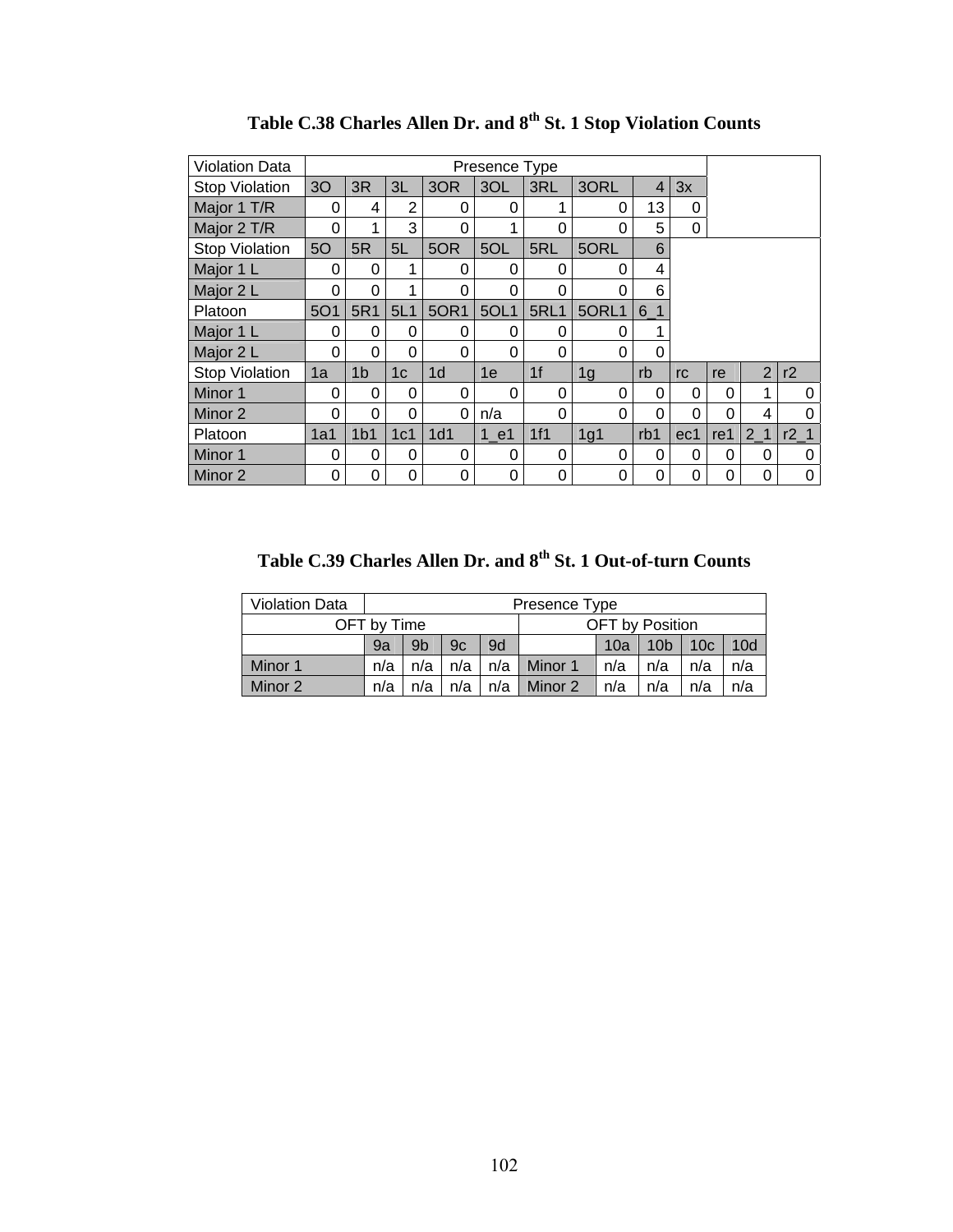| <b>Base Data</b>      |                                                                                 |    |    |                | Presence Type |     |                |    |    |    |    |    |
|-----------------------|---------------------------------------------------------------------------------|----|----|----------------|---------------|-----|----------------|----|----|----|----|----|
| <b>Stop Violation</b> | 30                                                                              | 3R | ЗL | 3OR            | 3OL           | 3RL | 3ORL           |    | 3x |    |    |    |
| Major 1 T/R           | 5<br>5<br>0<br>2<br>51<br>0<br>0<br>0                                           |    |    |                |               |     |                |    |    |    |    |    |
| Major 2 T/R           | 23<br>0<br>0<br>0<br>0<br>0<br>0                                                |    |    |                |               |     |                |    |    |    |    |    |
| <b>Stop Violation</b> | 50                                                                              | 6  |    |                |               |     |                |    |    |    |    |    |
| Major 1 L             | 5ORL<br>5L<br>5RL<br>5R<br>5OR<br>5OL<br>2<br>2<br>0<br>8<br>$\Omega$<br>0<br>0 |    |    |                |               |     |                |    |    |    |    |    |
| Major 2 L             | 0                                                                               | 0  |    | $\Omega$       | O             | 0   | 0              | 11 |    |    |    |    |
| <b>Stop Violation</b> | 1b<br>1a<br>1с                                                                  |    |    | 1 <sub>d</sub> | 1e            | 1f  | 1 <sub>g</sub> | rb | rc | re | 2  | r2 |
| Minor 1               | 5<br>6<br>3                                                                     |    |    |                | 0             | 0   | 0              | 2  | 0  | 0  | 22 |    |
| Minor 2               | 0                                                                               | 2  | 7  |                | 3             | 0   |                | 19 | 0  |    | 43 |    |

Table C.40 Charles Allen Dr. and  $8^{th}$  St. 1 Opportunity for Stop Violation Counts

Table C.41 Charles Allen Dr. and 8<sup>th</sup> St. 1 Opportunity for Out-of-turn Counts

| Base Data |             |    |    |    | Presence Type |                        |                 |                 |     |
|-----------|-------------|----|----|----|---------------|------------------------|-----------------|-----------------|-----|
|           | OFT by Time |    |    |    |               | <b>OFT</b> by Position |                 |                 |     |
|           | 9a          | 9b | 9c | 9d |               | 10a                    | 10 <sub>b</sub> | 10 <sub>c</sub> | 10d |
| Minor 1   |             |    |    | っ  | Minor 1       |                        |                 |                 |     |
| Minor 2   |             | າ  |    | 38 | Minor 2       |                        |                 |                 |     |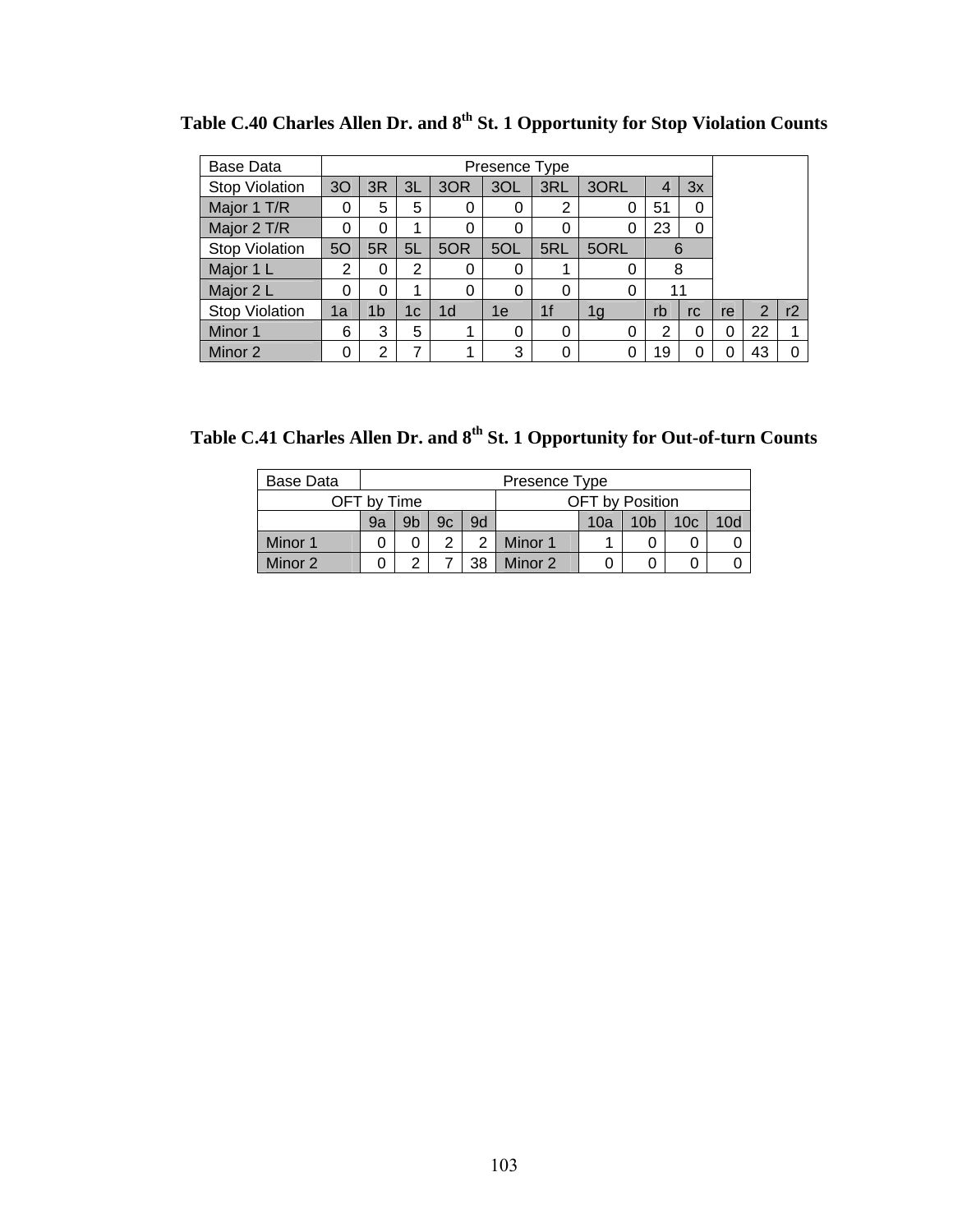| <b>Violation Data</b> |                |                 |                 |                 | Presence Type |                |          |                |          |          |                |                 |
|-----------------------|----------------|-----------------|-----------------|-----------------|---------------|----------------|----------|----------------|----------|----------|----------------|-----------------|
| <b>Stop Violation</b> | 3 <sub>O</sub> | 3R              | 3L              | 3OR             | 3OL           | 3RL            | 3ORL     | 4              | 3x       |          |                |                 |
| Major 1 T/R           | 0              | 60              | 13              | 6               | 0             | 12             | 0        | 44             | 0        |          |                |                 |
| Major 2 T/R           | 0              | 5               | 23              | 0               |               | 6              | 0        | 21             | 1        |          |                |                 |
| <b>Stop Violation</b> | 5O             | 5R              | 5L              | 5OR             | 5OL           | 5RL            | 5ORL     | 6              |          |          |                |                 |
| Major 1 L             | 0              | $\Omega$        | 1               | $\Omega$        | 0             | 0              | $\Omega$ | 1              |          |          |                |                 |
| Major 2 L             | 0              | 0               | 0               | 0               | 0             | 0              | 0        | 5              |          |          |                |                 |
| Platoon               | <b>5O1</b>     | 5R1             | 5L1             | 50R1            | 5OL1          | <b>5RL1</b>    | 5ORL1    | $6-1$          |          |          |                |                 |
| Major 1 L             | 0              | $\Omega$        | 0               | 0               | 0             | 0              | $\Omega$ | 0              |          |          |                |                 |
| Major 2 L             | 0              | 0               | 0               | 0               | 0             | 0              | 0        | $\overline{2}$ |          |          |                |                 |
| <b>Stop Violation</b> | 1a             | 1 <sub>b</sub>  | 1 <sub>c</sub>  | 1 <sub>d</sub>  | 1e            | 1 <sup>f</sup> | 1g       | rb             | rc       | re       | $\overline{2}$ | r2              |
| Minor 1               | 0              | $\Omega$        | 0               | 0               | 0             | 0              | $\Omega$ | 0              | 0        | $\Omega$ | $\Omega$       | 0               |
| Minor 2               | 0              | 1               | 1               | 0               | 0             | 0              | 0        | 0              | $\Omega$ | $\Omega$ | 4              | ი               |
| Platoon               | 1a1            | 1 <sub>b1</sub> | 1c <sub>1</sub> | 1 <sub>d1</sub> | 1 e1          | 1f1            | 1g1      | rb1            | ec1      | re1      | 2 <sub>1</sub> | r2 <sub>1</sub> |
| Minor 1               | 0              | 0               | 0               | 0               | 0             | 0              | $\Omega$ | 0              | 0        | 0        | 0              | 0               |
| Minor 2               | 0              | 0               | 0               | 0               | 0             | 0              | 0        | $\overline{2}$ | 0        | 0        | 0              | 0               |

Table C.42 Charles Allen Dr. and  $8^{th}$  St. 2 Stop Violation Counts

Table C.43 Charles Allen Dr. and 8<sup>th</sup> St. 2 Out-of-turn Counts

| <b>Violation Data</b> |    |    |    |    | Presence Type |     |                 |                 |     |
|-----------------------|----|----|----|----|---------------|-----|-----------------|-----------------|-----|
| OFT by Time           |    |    |    |    |               |     | OFT by Position |                 |     |
|                       | 9a | 9b | 9c | 9d |               | 10a | 10 <sub>b</sub> | 10 <sub>c</sub> | 10d |
| Minor 1               |    |    | ⌒  |    | Minor 1       |     |                 |                 |     |
| Minor 2               |    |    |    |    | Minor 2       |     |                 |                 |     |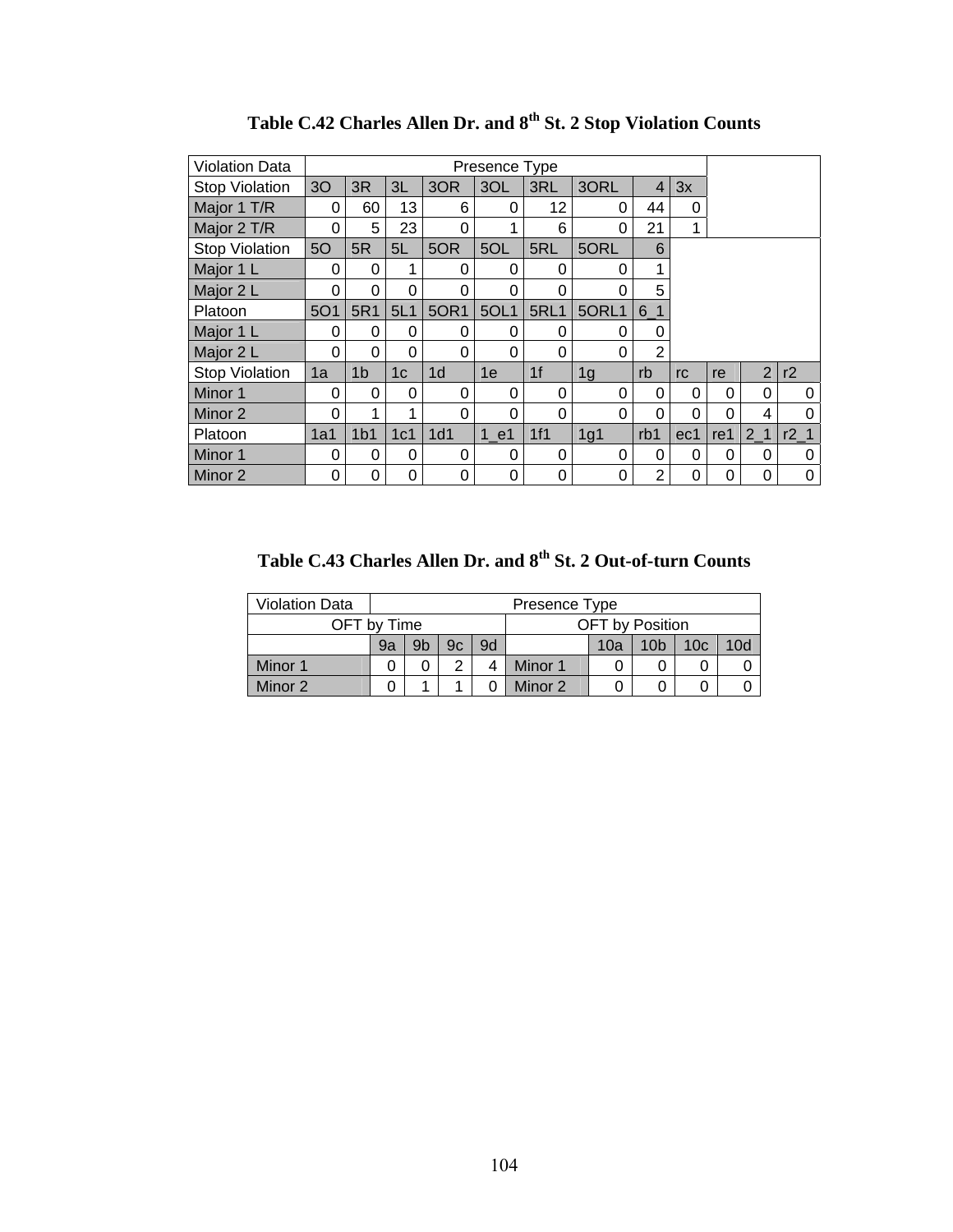| <b>Base Data</b>      |                                                                          |    |    |                | Presence Type |                |                |    |          |    |    |    |
|-----------------------|--------------------------------------------------------------------------|----|----|----------------|---------------|----------------|----------------|----|----------|----|----|----|
| <b>Stop Violation</b> | 3O                                                                       | 3R | 3L | 3OR            | 3OL           | 3RL            | 3ORL           |    | 3x       |    |    |    |
| Major 1 T/R           | 16<br>3<br>8<br>101<br>124<br>0<br>14<br>0                               |    |    |                |               |                |                |    |          |    |    |    |
| Major 2 T/R           | 42<br>54<br>8<br>1<br>0<br>0                                             |    |    |                |               |                |                |    |          |    |    |    |
| <b>Stop Violation</b> | 50                                                                       |    |    |                |               |                |                |    |          |    |    |    |
| Major 1 L             | 5L<br>5ORL<br>5R<br>5RL<br>5OR<br>5OL<br>6<br>2<br>2<br>0<br>0<br>0<br>1 |    |    |                |               |                |                |    |          |    |    |    |
| Major 2 L             | 3                                                                        | 0  | 4  |                | 6             | 0              | 1              | 13 |          |    |    |    |
| <b>Stop Violation</b> | 1a                                                                       | 1b | 1c | 1 <sub>d</sub> | 1e            | 1 <sub>f</sub> | 1 <sub>g</sub> | rb | rc       | re | 2  | r2 |
| Minor 1               | 8                                                                        | 4  | 9  |                | 3             | 2              | 2              | 3  | $\Omega$ |    | 17 |    |
| Minor 2               | 11                                                                       | 35 | 5  |                | 8             | 14             | 1              | 80 | 0        |    | 61 |    |

Table C.44 Charles Allen Dr. and  $8^{th}$  St. 2 Opportunity for Stop Violation Counts

Table C.45 Charles Allen Dr. and 8<sup>th</sup> St. 2 Opportunity for Out-of-turn Counts

| Base Data |    |             |    |     | Presence Type |                 |                 |                 |     |
|-----------|----|-------------|----|-----|---------------|-----------------|-----------------|-----------------|-----|
|           |    | OFT by Time |    |     |               | OFT by Position |                 |                 |     |
|           | 9a | 9b          | 9c | 9d  |               | 10a             | 10 <sub>b</sub> | 10 <sub>c</sub> | 10d |
| Minor 1   |    |             |    | 10  | Minor 1       |                 |                 |                 |     |
| Minor 2   |    | 3           |    | 137 | Minor 2       |                 |                 |                 |     |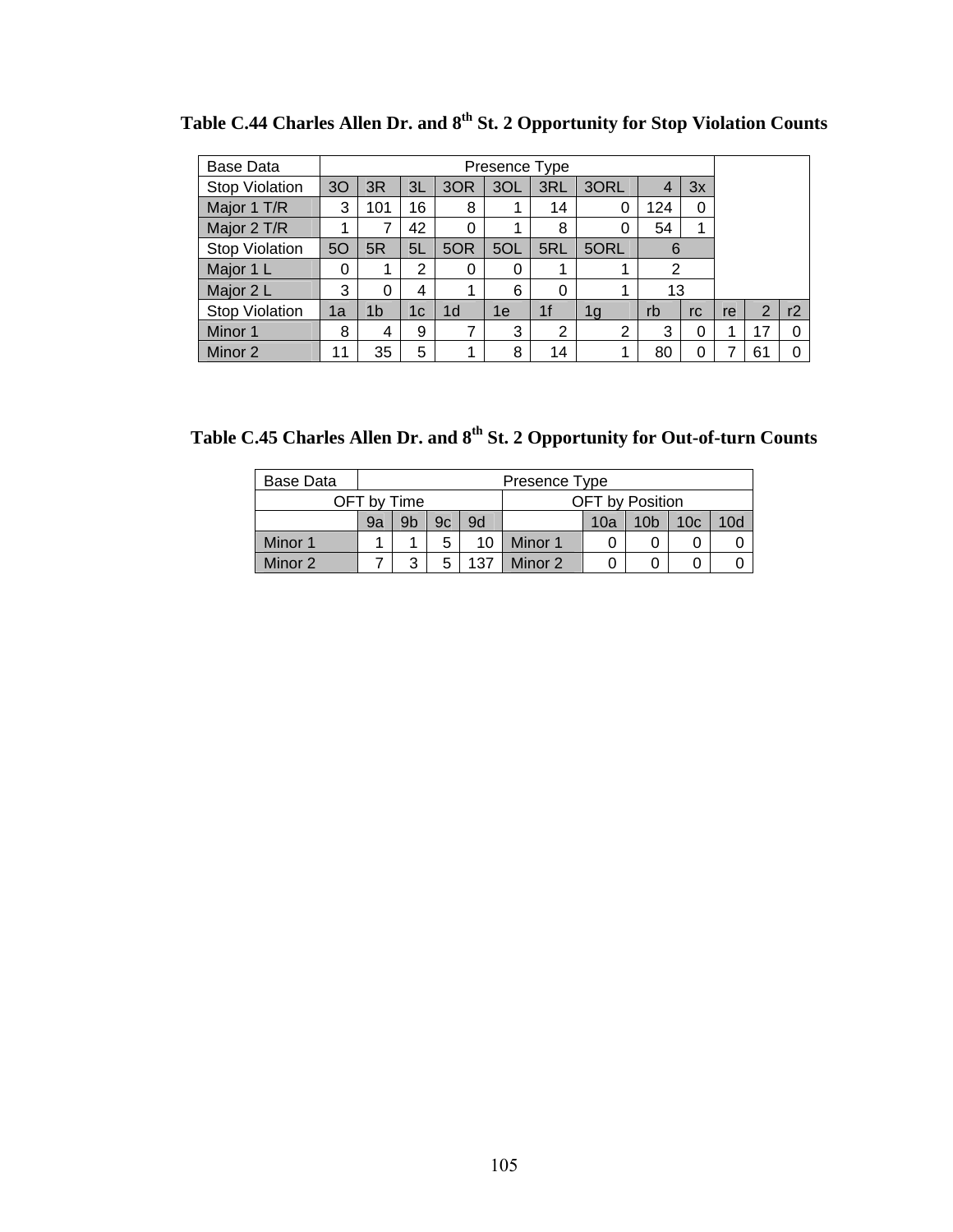| Violation Data    |     |   |                 |                |               | Presence Type |     |             |       |           |            |      |                         |     |          |
|-------------------|-----|---|-----------------|----------------|---------------|---------------|-----|-------------|-------|-----------|------------|------|-------------------------|-----|----------|
| Stop Violation 3O |     |   | 3R              | 3L             | 3OR           | 3OL           | 3RL |             | 30RL  |           | 43x        |      |                         |     |          |
| Major 1 T/R       |     | 5 | 10              |                |               |               |     |             | O     | 21        | Ω          |      |                         |     |          |
| Major 2 T/R       |     | 5 | 6               |                |               |               |     |             |       |           | 0          |      |                         |     |          |
| Stop Violation 50 |     |   | 5R              | 5L             | 5OR           | 5OL           | 5RL |             | 5ORL  | 6         |            |      |                         |     |          |
| Major 1 L         |     |   |                 |                |               |               |     |             |       | 10        |            |      |                         |     |          |
| Major 2 L         |     |   |                 |                |               |               |     |             |       |           |            |      |                         |     |          |
| Platoon           | 5O1 |   | 5R1             | 5L1            | 50R1          | 5OL1          |     | <b>5RL1</b> | 5ORL1 | $6-1$     |            |      |                         |     |          |
| Major 1 L         |     |   |                 |                |               |               |     |             |       |           |            |      |                         |     |          |
| Major 2 L         |     |   |                 |                |               |               |     |             |       |           |            |      |                         |     |          |
| Stop Violation 1a |     |   | 1 <sub>b</sub>  | 1 <sub>c</sub> | $\mathsf{1d}$ | 1e            | 1f  |             | 1g    | <b>rb</b> | <b>Irc</b> | Ire  |                         | 2r2 |          |
| Minor 1           |     | 0 |                 |                |               |               |     |             | 0     | 3         | 0          | 0    |                         |     | 0        |
| Minor 2           |     |   |                 | $\Omega$       |               |               |     |             |       | 5         | 0          |      |                         |     | $\Omega$ |
| Platoon           | 1a1 |   | 1 <sub>b1</sub> | 1c1            | 1d1           | $1$ e1        | 1f1 |             | 1g1   | rb1       | ec1        | lref | $\vert 2 \vert 1 \vert$ |     | r2       |
| Minor 1           |     | 0 | 0               |                |               |               |     |             | 0     | $\Omega$  | 0          | 0    |                         | 0   | 0        |
| Minor 2           |     | 0 |                 | $\Omega$       |               |               |     | 0           |       | 0         | 0          | 0    |                         |     | 0        |

**Table C.46 Collier Rd. and Post Collier Hills Apts. Stop Violation Counts** 

**Table C.47 Collier Rd. and Post Collier Hills Apts. Out-of-turn Counts** 

| <b>Violation Data</b> |                                                                          |  |  |  | Presence Type |  |                        |  |  |  |  |
|-----------------------|--------------------------------------------------------------------------|--|--|--|---------------|--|------------------------|--|--|--|--|
| OFT by Time           |                                                                          |  |  |  |               |  | <b>OFT</b> by Position |  |  |  |  |
|                       | 9b<br>10 <sub>c</sub><br>10 <sub>b</sub><br>10d<br>9d<br>9a<br>9c<br>10a |  |  |  |               |  |                        |  |  |  |  |
| Minor 1               |                                                                          |  |  |  | Minor 1       |  |                        |  |  |  |  |
| Minor 2               |                                                                          |  |  |  | Minor 2       |  |                        |  |  |  |  |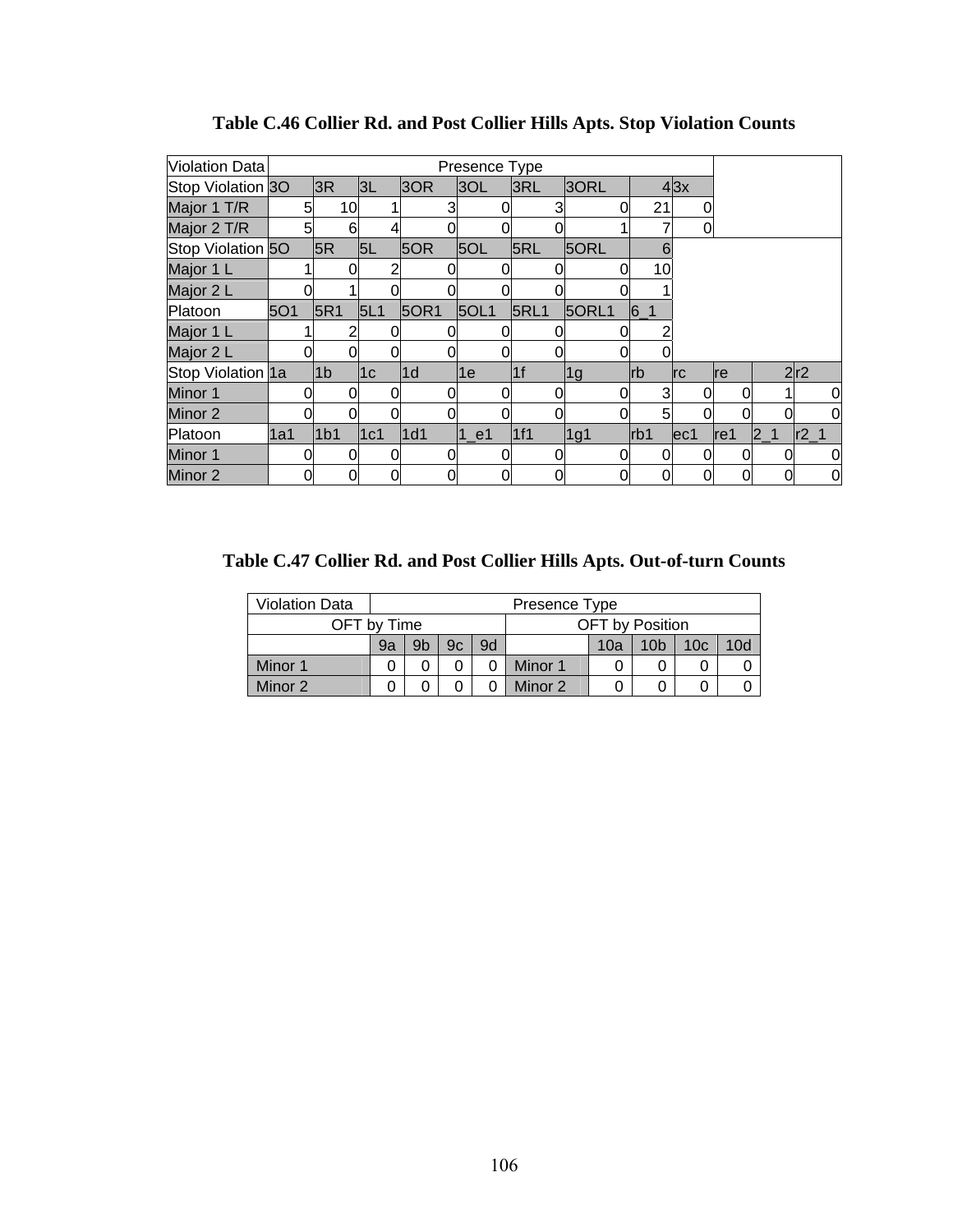| Base Data             |                                                                                                  |    |    |          | Presence Type  |                |      |    |    |   |   |  |
|-----------------------|--------------------------------------------------------------------------------------------------|----|----|----------|----------------|----------------|------|----|----|---|---|--|
| <b>Stop Violation</b> | 30                                                                                               | 3R | 3L | 3OR      | 3OL            | 3RL            | 3ORL |    | 3x |   |   |  |
| Major 1 T/R           | 73<br>53<br>2<br>12<br>567<br>24<br>4<br>1                                                       |    |    |          |                |                |      |    |    |   |   |  |
| Major 2 T/R           | 48<br>3<br>36<br>46<br>3<br>390<br>$\Omega$<br>6<br>3                                            |    |    |          |                |                |      |    |    |   |   |  |
| <b>Stop Violation</b> | 5O                                                                                               |    |    |          |                |                |      |    |    |   |   |  |
| Major 1 L             | 5L<br>5RL<br>5ORL<br>5R<br>5OR<br>5OL<br>6<br>20<br>$\overline{2}$<br>2<br>8<br>6<br>0<br>1<br>1 |    |    |          |                |                |      |    |    |   |   |  |
| Major 2 L             | 9                                                                                                | 1  | 1  |          | 1              | 0              | 0    | 3  |    |   |   |  |
| <b>Stop Violation</b> | 1 <sub>d</sub><br>1 <sub>f</sub><br>1 <sub>b</sub><br>rb<br>1e<br>1c<br>1g<br>1a<br>rc           |    |    | re       | $\overline{2}$ | r2             |      |    |    |   |   |  |
| Minor 1               | 2                                                                                                | 9  | 1  | $\Omega$ | 0              | $\overline{2}$ | 0    | 9  | 0  | 0 | 9 |  |
| Minor 2               |                                                                                                  | 4  | 0  |          | 0              | 0              | 0    | 13 |    | 4 | C |  |

**Table C.48 Collier and Post Collier Hills Apts. Opportunity for Stop Violation Counts** 

**Table C.49 Collier and Post Collier Hills Apts. Opportunity for Out-of-turn Counts** 

| <b>Base Data</b> |             |    |    |    | Presence Type |                 |                 |                 |     |
|------------------|-------------|----|----|----|---------------|-----------------|-----------------|-----------------|-----|
|                  | OFT by Time |    |    |    |               | OFT by Position |                 |                 |     |
|                  | 9a          | 9b | 9c | 9d |               | 10a             | 10 <sub>b</sub> | 10 <sub>c</sub> | 10d |
| Minor 1          |             |    |    |    | Minor 1       |                 |                 |                 |     |
| Minor 2          | ົ           |    |    |    | Minor 2       |                 |                 |                 |     |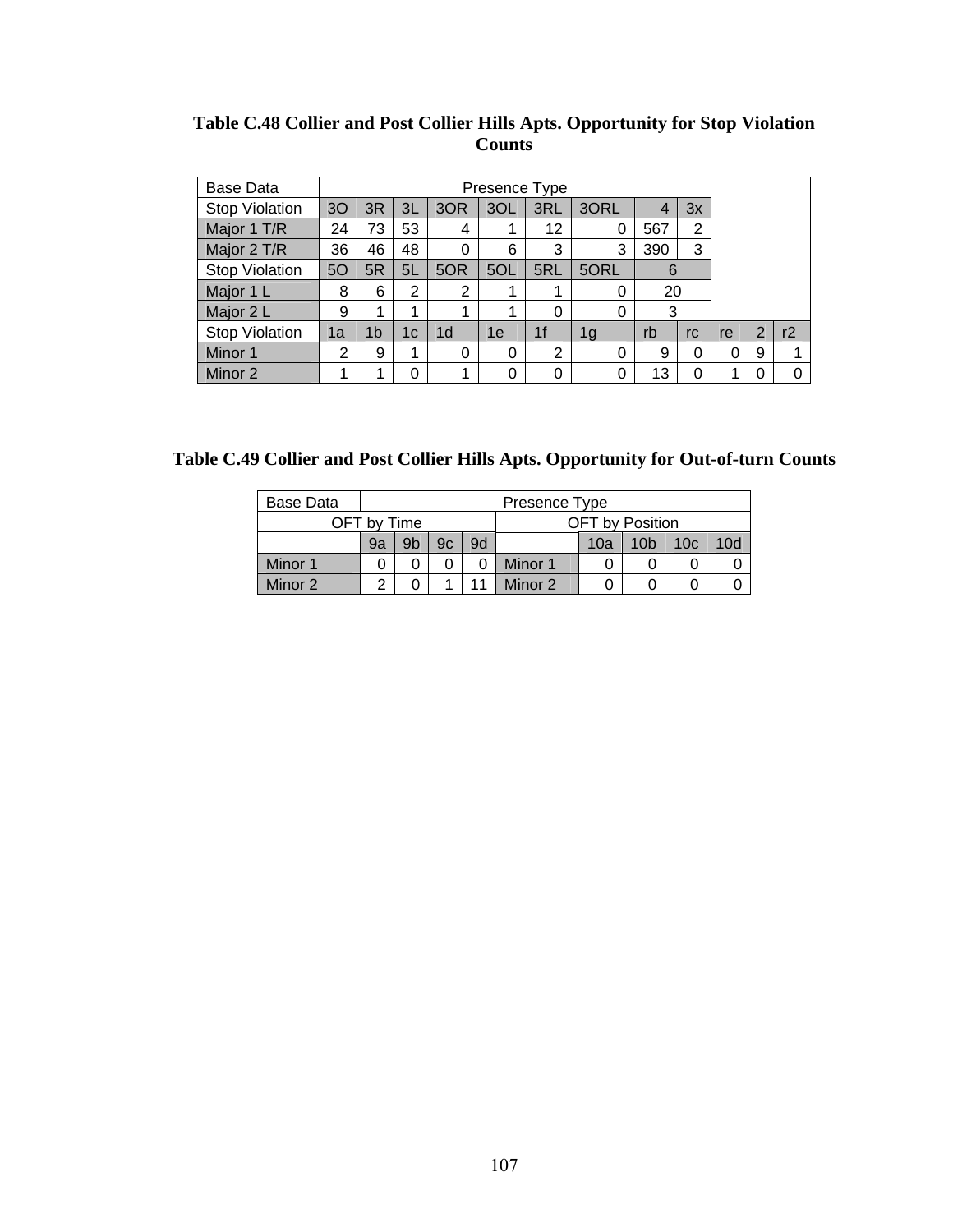| Violation Data    |            |   |                 |      |   |               | Presence Type |   |                |   |              |            |   |            |   |      |         |   |        |   |
|-------------------|------------|---|-----------------|------|---|---------------|---------------|---|----------------|---|--------------|------------|---|------------|---|------|---------|---|--------|---|
| Stop Violation 3O |            |   | 3R              | 3L   |   | 3OR           | 3OL           |   | 3RL            |   | 3ORL         |            |   | 43x        |   |      |         |   |        |   |
| Major 1 T/R       |            |   | $0 \mid n/a$    |      |   | 0ln/a         |               |   | 0ln/a          |   | n/a          |            | 0 |            | 0 |      |         |   |        |   |
| Major 2 T/R       | ln/a       |   |                 | 0n/a |   | n/a           | n/a           |   | n/a            |   | n/a          |            | 0 |            | 0 |      |         |   |        |   |
| Stop Violation 50 |            |   | 5R              | 5L   |   | 5OR           | 5OL           |   | <b>5RL</b>     |   | 5ORL         |            | 6 |            |   |      |         |   |        |   |
| Major 1 L         | ln/a       |   | ln/a            | ln/a |   | n/a           | ln/a          |   | ln/a           |   | n/a          | ln/a       |   |            |   |      |         |   |        |   |
| Major 2 L         |            | 0 |                 | 0n/a |   |               | 0n/a          |   | n/a            |   | n/a          |            |   |            |   |      |         |   |        |   |
| Platoon           | <b>5O1</b> |   | 5R1             | 5L1  |   | <b>50R1</b>   | 50L1          |   | <b>5RL1</b>    |   | <b>50RL1</b> | $6 - 1$    |   |            |   |      |         |   |        |   |
| Major 1 L         | ln/a       |   | ln/a            | n/a  |   | n/a           | n/a           |   | ln/a           |   | n/a          | ln/a       |   |            |   |      |         |   |        |   |
| Major 2 L         |            | 0 |                 | 0n/a |   |               | 0n/a          |   | n/a            |   | n/a          |            |   |            |   |      |         |   |        |   |
| Stop Violation 1a |            |   | l1b             | 1c   |   | $\mathsf{Id}$ | 1е            |   | 1 <sub>f</sub> |   | 1g           | <b>lrb</b> |   | <b>Irc</b> |   | Ire  |         |   | 2r2    |   |
| Minor 1           | ln/a       |   | ln/a            | n/a  |   | n/a           | n/a           |   | n/a            |   | n/a          | ln/a       |   | n/a        |   | ln/a | ln/a    |   | ln/a   |   |
| Minor 2           |            | Ω |                 |      |   |               |               |   |                |   | Ω            |            | 0 |            |   |      |         |   |        | 0 |
| Platoon           | 1a1        |   | 1 <sub>b1</sub> | 1c1  |   | 1d1           | $1$ e1        |   | 1f1            |   | 1g1          | Irb1       |   | ec1        |   | lref | $2 - 1$ |   | $r2_1$ |   |
| Minor 1           | ln/a       |   | ln/a            | ln/a |   | n/a           | ln/a          |   | ln/a           |   | n/a          | ln/a       |   | n/a        |   | ln/a | ln/a    |   | ln/a   |   |
| Minor 2           |            | 0 |                 |      | 0 |               |               | 0 |                | 0 | 0            |            | 0 |            | 0 |      |         | 0 |        | 0 |

**Table C.50 E. Rock Springs Rd. and Barclay Pl. Stop Violation Counts** 

**Table C.51 E. Rock Springs Rd. and Barclay Pl. Out-of-turn Counts** 

| <b>Violation Data</b> |     | Presence Type                                                                  |     |     |         |     |     |     |     |  |  |  |  |
|-----------------------|-----|--------------------------------------------------------------------------------|-----|-----|---------|-----|-----|-----|-----|--|--|--|--|
|                       |     | OFT by Time<br>OFT by Position                                                 |     |     |         |     |     |     |     |  |  |  |  |
|                       | 9a  | 9d<br>9 <sub>b</sub><br>10 <sub>d</sub><br>10c<br>10 <sub>b</sub><br>9c<br>10a |     |     |         |     |     |     |     |  |  |  |  |
| Minor 1               | n/a | n/a                                                                            | n/a | n/a | Minor 1 | n/a | n/a | n/a | n/a |  |  |  |  |
| Minor 2               |     | Minor 2<br>0                                                                   |     |     |         |     |     |     |     |  |  |  |  |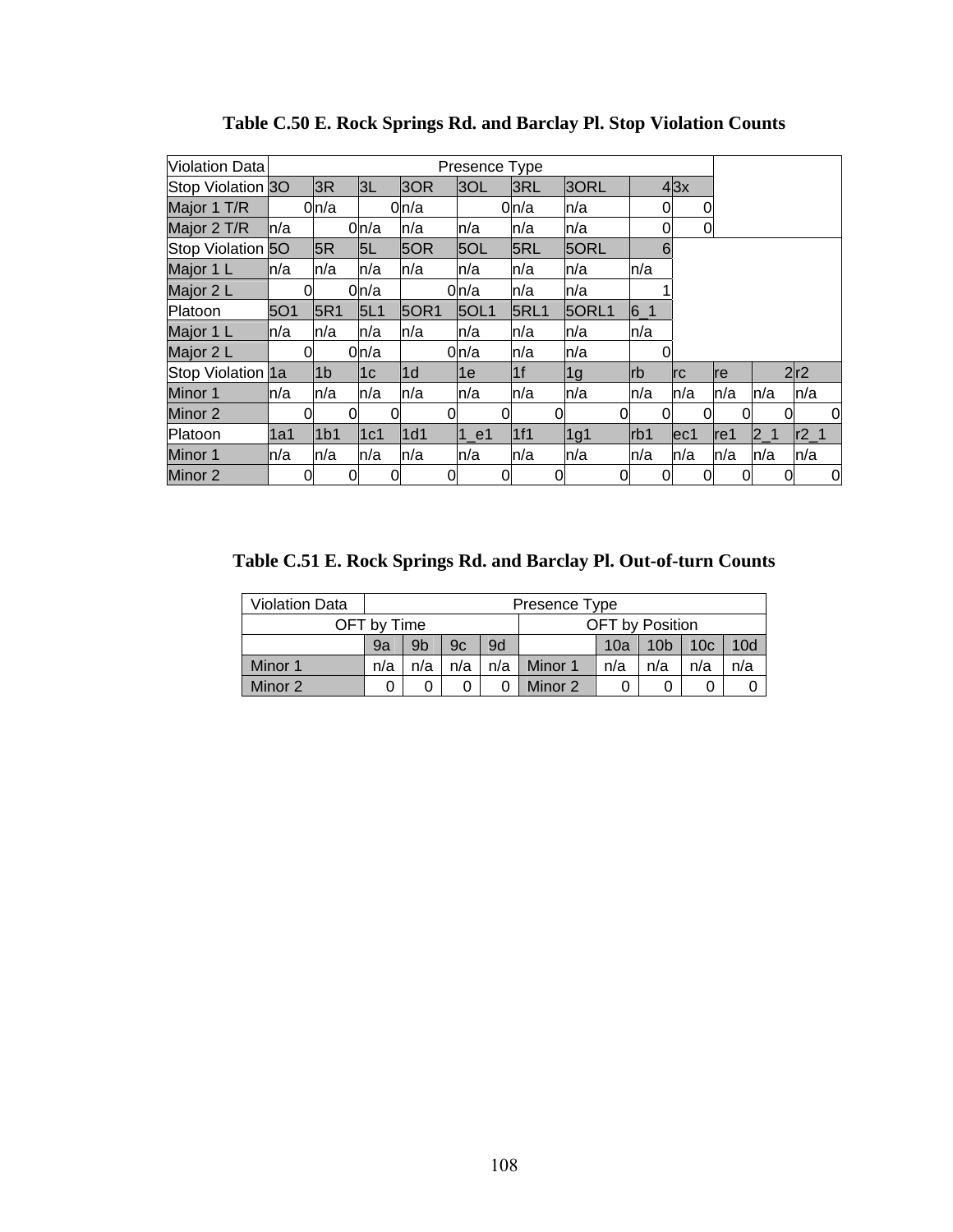| Base Data             |     |     |     |     | Presence Type |                |      |                |     |     |                |          |
|-----------------------|-----|-----|-----|-----|---------------|----------------|------|----------------|-----|-----|----------------|----------|
| <b>Stop Violation</b> | 30  | 3R  | 3L  | 3OR | 3OL           | 3RL            | 3ORL | $\overline{4}$ | 3x  |     |                |          |
| Major 1 T/R           |     | n/a |     | n/a | 0             | n/a            | n/a  | 238            | 0   |     |                |          |
| Major 2 T/R           | n/a | 2   | n/a | n/a | n/a           | n/a            | n/a  | 263            | 0   |     |                |          |
| Stop Violation        | 50  | 5R  | 5L  | 5OR | 5OL           | 5RL            | 5ORL | 6              |     |     |                |          |
| Major 1 L             | n/a | n/a | n/a | n/a | n/a           | n/a            | n/a  | n/a            |     |     |                |          |
| Major 2 L             | 0   | 0   | n/a | 0   | n/a           | n/a            | n/a  | 2              |     |     |                |          |
| <b>Stop Violation</b> | 1a  | 1b  | 1c  | 1d  | 1e            | 1 <sub>f</sub> | 1g   | rb             | rc  | re  | $\overline{2}$ | r2       |
| Minor 1               | n/a | n/a | n/a | n/a | n/a           | n/a            | n/a  | n/a            | n/a | n/a | n/a            | n/a      |
| Minor 2               | 0   |     | 0   | 0   | 0             | 0              | 0    |                |     | 0   | 0              | $\Omega$ |

**Table C.52 E. Rock Springs Rd. and Barclay Pl. Opportunity for Stop Violation Counts** 

| Table C.53 E. Rock Springs Rd. and Barclay Pl. Opportunity for Out-of-turn |
|----------------------------------------------------------------------------|
| <b>Counts</b>                                                              |

| Base Data |     | Presence Type                                                      |     |     |         |     |     |     |     |  |  |  |  |
|-----------|-----|--------------------------------------------------------------------|-----|-----|---------|-----|-----|-----|-----|--|--|--|--|
|           |     | OFT by Position<br>OFT by Time                                     |     |     |         |     |     |     |     |  |  |  |  |
|           | 9a  | 9b<br>9d<br>10a<br>10 <sub>b</sub><br>10d<br>9c<br>10 <sub>c</sub> |     |     |         |     |     |     |     |  |  |  |  |
| Minor 1   | n/a | n/a                                                                | n/a | n/a | Minor 1 | n/a | n/a | n/a | n/a |  |  |  |  |
| Minor 2   |     | Minor 2                                                            |     |     |         |     |     |     |     |  |  |  |  |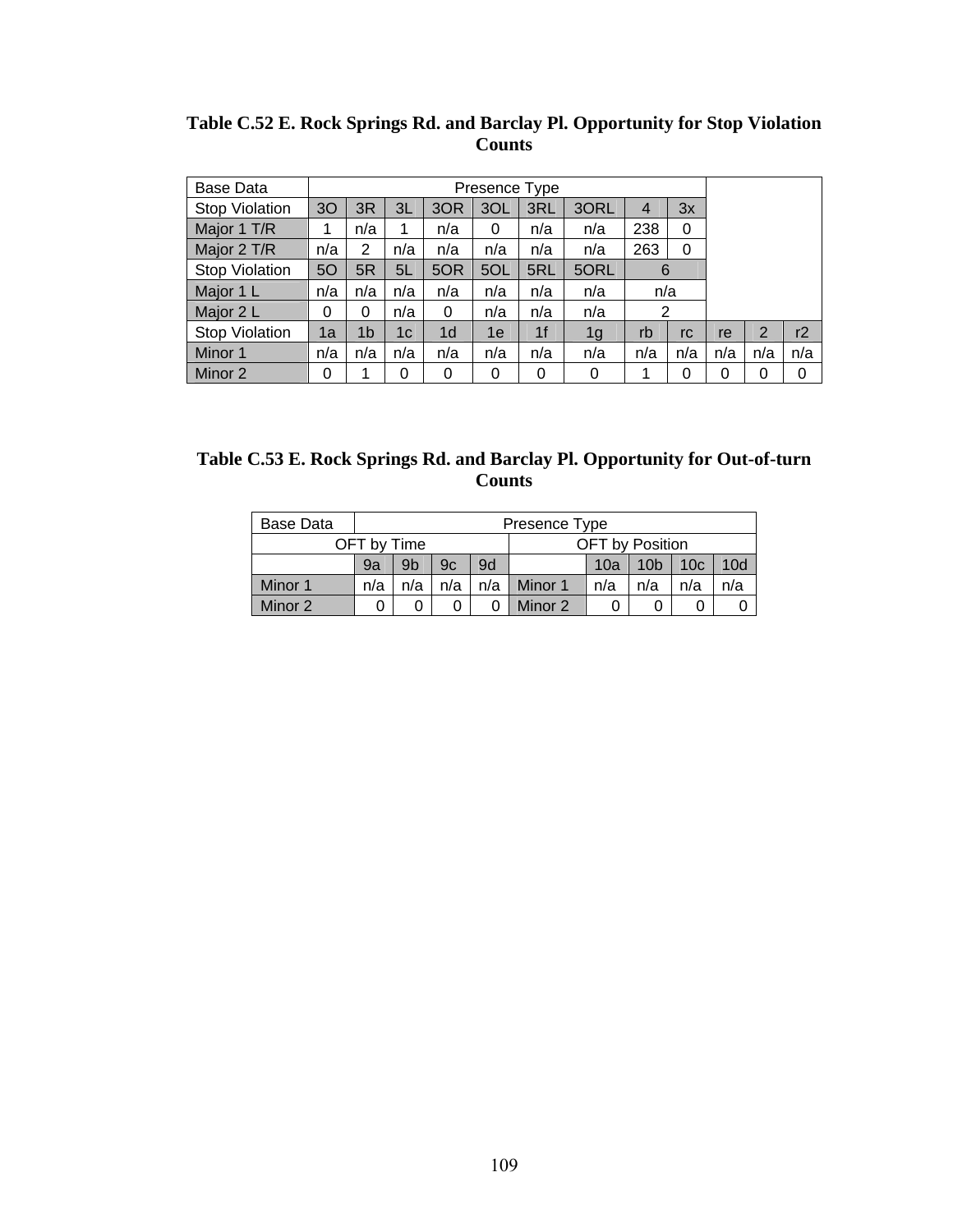| Violation Data    |            |          |      |          |             | Presence Type     |                |       |       |            |     |         |    |        |
|-------------------|------------|----------|------|----------|-------------|-------------------|----------------|-------|-------|------------|-----|---------|----|--------|
| Stop Violation 30 |            |          | 3R   | 3L       | 3OR         | 3OL               | 3RL            | 3ORL  |       | 43x        |     |         |    |        |
| Major 1 T/R       | ln/a       |          | 412  |          | 0n/a        | n/a               |                | 0n/a  | 8     | 18         |     |         |    |        |
| Major 2 T/R       |            | 8        | 0    | 32       |             | 195               |                | 0     |       | 32         |     |         |    |        |
| Stop Violation 50 |            |          | 5R   | 5L       | 5OR         | 5OL               | 5RL            | 5ORL  | 6     |            |     |         |    |        |
| Major 1 L         |            | 0        | 18   | 0l       |             |                   |                |       | 3     |            |     |         |    |        |
| Major 2 L         | ln/a       |          | n/a  | n/a      | n/a         | n/a               | n/a            | n/a   | ln/a  |            |     |         |    |        |
| Platoon           | <b>5O1</b> |          | 5R1  | 5L1      | <b>50R1</b> | 50L1              | <b>5RL1</b>    | 5ORL1 | $6-1$ |            |     |         |    |        |
| Major 1 L         |            | 0        | 63   | $\Omega$ |             |                   |                | 0     |       |            |     |         |    |        |
| Major 2 L         | ln/a       |          | n/a  | n/a      | n/a         | n/a               | n/a            | n/a   | ln/a  |            |     |         |    |        |
| Stop Violation 1a |            |          | l1b  | 1c       | l1d         | 1е                | 1 <sub>f</sub> | 1g    | Irb   | <b>Irc</b> | Ire |         |    | 2r2    |
| Minor 1           |            | $\Omega$ |      | 0n/a     | n/a         | n/a               |                | 5n/a  |       | 34n/a      | n/a |         | 0l | 0      |
| Minor 2           | ln/a       |          | n/a  | n/a      | n/a         | n/a               | n/a            | n/a   | ln/a  | n/a        | n/a | n/a     |    | n/a    |
| Platoon           | l1a1       |          | l1b1 | 1c1      | 1d1         | $1$ <sup>e1</sup> | 1f1            | 1g1   | lrb1  | lec1       | re1 | $2 - 1$ |    | $r2_1$ |
| Minor 1           |            | 0        |      | 1ln/a    | n/a         | n/a               |                | 5n/a  |       | 46n/a      | n/a |         | 0  | 0      |
| Minor 2           | ln/a       |          | n/a  | n/a      | n/a         | n/a               | n/a            | n/a   | ln/a  | ln/a       | n/a | ln/a    |    | ln/a   |

**Table C.54 Howell Mill Rd. and I-75 SB Stop Violation Counts** 

**Table C.55 Howell Mill Rd. and I-75 SB Out-of-turn Counts** 

| <b>Violation Data</b> |     | Presence Type                                                                  |     |     |         |     |   |     |     |  |  |  |  |
|-----------------------|-----|--------------------------------------------------------------------------------|-----|-----|---------|-----|---|-----|-----|--|--|--|--|
|                       |     | OFT by Position<br>OFT by Time                                                 |     |     |         |     |   |     |     |  |  |  |  |
|                       | 9a  | 10d<br>9 <sub>b</sub><br>9d<br>9c<br>10 <sub>b</sub><br>10 <sub>c</sub><br>10a |     |     |         |     |   |     |     |  |  |  |  |
| Minor 1               | n/a | 17                                                                             | n/a | n/a | Minor 1 | n/a | 3 | n/a | n/a |  |  |  |  |
| Minor 2               | n/a | n/a<br>n/a<br>n/a<br>Minor 2<br>n/a<br>n/a<br>n/a<br>n/a                       |     |     |         |     |   |     |     |  |  |  |  |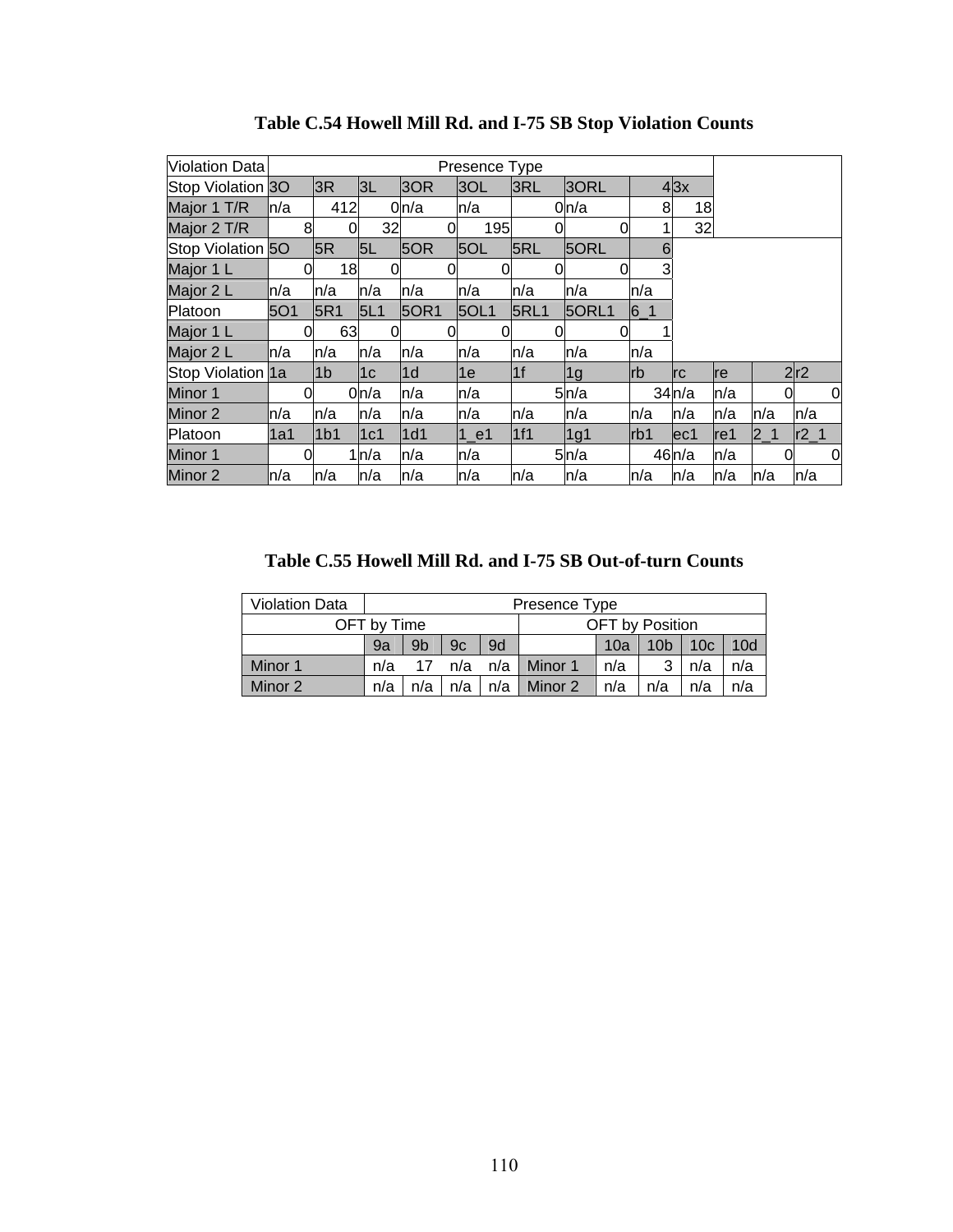| <b>Base Data</b>      |                |     |     |                | Presence Type |                |                |     |     |     |     |     |
|-----------------------|----------------|-----|-----|----------------|---------------|----------------|----------------|-----|-----|-----|-----|-----|
| <b>Stop Violation</b> | 3 <sub>O</sub> | 3R  | 3L  | 3OR            | 3OL           | 3RL            | 3ORL           | 4   | 3x  |     |     |     |
| Major 1 T/R           | n/a            | 518 | 0   | n/a            | n/a           | 0              | n/a            | 18  | 23  |     |     |     |
| Major 2 T/R           | 20             | 0   | 101 | 0              | 532           | 0              | 0              | 10  | 78  |     |     |     |
| <b>Stop Violation</b> | 5O             | 5R  | 5L  | 5OR            | 5OL           | 5RL            | 5ORL           | 6   |     |     |     |     |
| Major 1 L             | 6              | 85  | 0   | 256            | 0             | 0              | 0              | 4   |     |     |     |     |
| Major 2 L             | n/a            | n/a | n/a | n/a            | n/a           | n/a            | n/a            | n/a |     |     |     |     |
| <b>Stop Violation</b> | 1a             | 1b  | 1c  | 1 <sub>d</sub> | 1e            | 1 <sub>f</sub> | 1 <sub>g</sub> | rb  | rc  | re  | 2   | r2  |
| Minor 1               | 2              | 51  | n/a | n/a            | n/a           | 183            | n/a            | 393 | n/a | n/a | 4   | 0   |
| Minor 2               | n/a            | n/a | n/a | n/a            | n/a           | n/a            | n/a            | n/a | n/a | n/a | n/a | n/a |

**Table C.56 Howell Mill Rd. and I-75 SB Opportunity for Stop Violation Counts** 

**Table C.57 Howell Mill Rd. and I-75 SB Opportunity for Out-of-turn Counts** 

| <b>Violation Data</b> |     | Presence Type                                                                  |     |     |         |     |    |     |     |  |  |  |  |
|-----------------------|-----|--------------------------------------------------------------------------------|-----|-----|---------|-----|----|-----|-----|--|--|--|--|
|                       |     | OFT by Position<br>OFT bv Time                                                 |     |     |         |     |    |     |     |  |  |  |  |
|                       | 9a  | 10d<br>9 <sub>b</sub><br>9c<br>9d<br>10 <sub>b</sub><br>10 <sub>c</sub><br>10a |     |     |         |     |    |     |     |  |  |  |  |
| Minor 1               | n/a | 172                                                                            | n/a | n/a | Minor 1 | n/a | 10 | n/a | n/a |  |  |  |  |
| Minor 2               | n/a | n/a<br>n/a<br>n/a<br>n/a<br>n/a<br>Minor 2<br>n/a<br>n/a                       |     |     |         |     |    |     |     |  |  |  |  |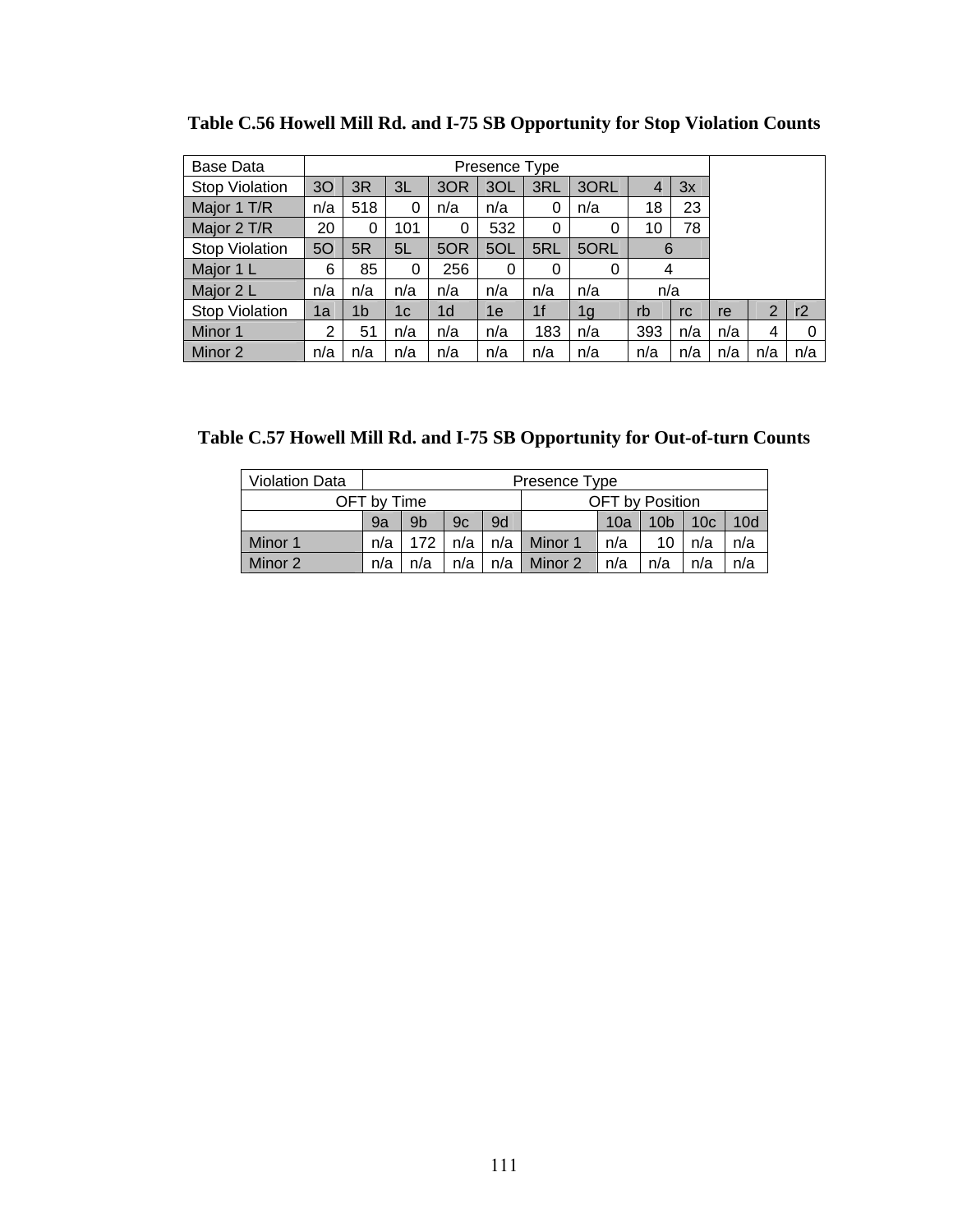| Violation Data        | Presence Type  |                 |                |                 |      |             |                |       |                |     |                |                 |
|-----------------------|----------------|-----------------|----------------|-----------------|------|-------------|----------------|-------|----------------|-----|----------------|-----------------|
| <b>Stop Violation</b> | 3 <sub>O</sub> | 3R              | 3L             | 3OR             | 3OL  | 3RL         | 3ORL           | 4     | 3x             |     |                |                 |
| Major 1 T/R           | n/a            | n/a             | n/a            | n/a             | n/a  | n/a         | n/a            | n/a   | n/a            |     |                |                 |
| Major 2 T/R           | n/a            | 8               | 20             | n/a             | n/a  | 8           | n/a            | 39    | $\overline{2}$ |     |                |                 |
| Stop Violation        | 50             | 5R              | 5L             | 5OR             | 5OL  | 5RL         | 5ORL           | 6     |                |     |                |                 |
| Major 1 L             | n/a            | n/a             | n/a            | n/a             | n/a  | n/a         | n/a            | n/a   |                |     |                |                 |
| Major 2 L             | n/a            | 1               | 5              | n/a             | n/a  |             | n/a            | 8     |                |     |                |                 |
| Platoon               | <b>5O1</b>     | 5R1             | 5L1            | 50R1            | 5OL1 | <b>5RL1</b> | 5ORL1          | $6-1$ |                |     |                |                 |
| Major 1 L             | n/a            | n/a             | n/a            | n/a             | n/a  | n/a         | n/a            | n/a   |                |     |                |                 |
| Major 2 L             | n/a            | 0               | 1              | n/a             | n/a  | 0           | n/a            | 4     |                |     |                |                 |
| <b>Stop Violation</b> | 1a             | 1 <sub>b</sub>  | 1 <sub>c</sub> | 1 <sub>d</sub>  | 1e   | 1f          | 1 <sub>g</sub> | rb    | rc             | re  | $\overline{2}$ | r2              |
| Minor 1               | n/a            | $\Omega$        | 0              | 0               | 0    | n/a         | n/a            | 1     | $\Omega$       | 1   | 0              | 0               |
| Minor 2               | 3              | n/a             | 2              | 0               | 0    | n/a         | n/a            | n/a   | 0              | n/a | 4              | 0               |
| Platoon               | 1a1            | 1 <sub>b1</sub> | 1c1            | 1 <sub>d1</sub> | 1 e1 | 1f1         | 1g1            | rb1   | ec1            | re1 | 2 <sub>1</sub> | r2 <sub>1</sub> |
| Minor 1               | n/a            | 0               | 0              | 0               | 0    | n/a         | n/a            | 0     | 0              | 0   | 0              | 0               |
| Minor 2               | 0              | n/a             | 0              | 0               | 0    | n/a         | n/a            | n/a   | 0              | 0   | 0              | 0               |

Table C.58 Juniper St. and  $12^{th}$  St. Stop Violation Counts

**Table C.59 Juniper St. and 12th St. Out-of-turn Counts** 

| <b>Violation Data</b> |    | Presence Type                                                                  |  |  |         |  |  |  |  |  |  |  |
|-----------------------|----|--------------------------------------------------------------------------------|--|--|---------|--|--|--|--|--|--|--|
| OFT by Time           |    | <b>OFT</b> by Position                                                         |  |  |         |  |  |  |  |  |  |  |
|                       | 9a | 10d<br>9 <sub>b</sub><br>10 <sub>c</sub><br>10 <sub>b</sub><br>9c<br>9d<br>10a |  |  |         |  |  |  |  |  |  |  |
| Minor 1               |    |                                                                                |  |  | Minor 1 |  |  |  |  |  |  |  |
| Minor 2               |    | Minor 2<br>$\sqrt{2}$<br>0                                                     |  |  |         |  |  |  |  |  |  |  |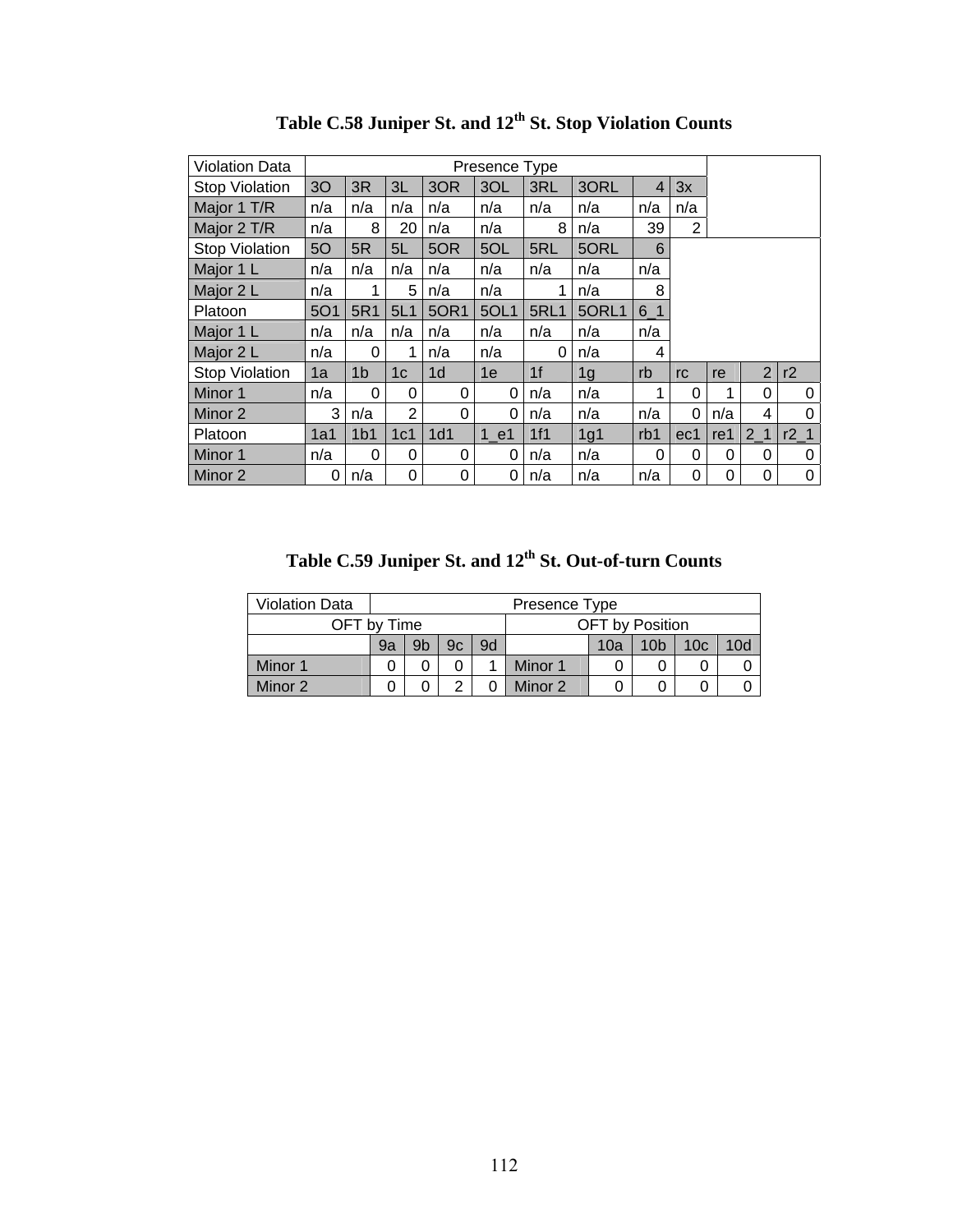| Base Data             |     |                |     |                | Presence Type |                |      |                |                |     |    |     |
|-----------------------|-----|----------------|-----|----------------|---------------|----------------|------|----------------|----------------|-----|----|-----|
| <b>Stop Violation</b> | 30  | 3R             | 3L  | 3OR            | 3OL           | 3RL            | 3ORL | $\overline{4}$ | 3x             |     |    |     |
| Major 1 T/R           | n/a | n/a            | n/a | n/a            | n/a           | n/a            | n/a  | n/a            | n/a            |     |    |     |
| Major 2 T/R           | n/a | 29             | 126 | n/a            | n/a           | 27             | n/a  | 312            | $\overline{2}$ |     |    |     |
| <b>Stop Violation</b> | 50  | 5R             | 5L  | 5OR            | 5OL           | 5RL            | 5ORL | 6              |                |     |    |     |
| Major 1 L             | n/a | n/a            | n/a | n/a            | n/a           | n/a            | n/a  | n/a            |                |     |    |     |
| Major 2 L             | n/a | 2              | 8   | n/a            | n/a           | 3              | n/a  | 24             |                |     |    |     |
| <b>Stop Violation</b> | 1a  | 1 <sub>b</sub> | 1c  | 1 <sub>d</sub> | 1e            | 1 <sub>f</sub> | 1g   | rb             | rc             | re  | 2  | r2  |
| Minor 1               | n/a | 3              |     | 0              | 3             | $\Omega$       | 0    | 17             | 0              | 10  | 5  | 0   |
| Minor 2               | 37  | n/a            | 7   | 6              | 0             | n/a            | n/a  | n/a            | 0              | n/a | 48 | n/a |

Table C.60 Juniper St. and 12<sup>th</sup> St. Opportunity for Stop Violation Counts

Table C.61 Juniper St. and 12<sup>th</sup> St. Opportunity for Out-of-turn Counts

| Base Data |    | Presence Type                                          |  |  |         |  |  |  |  |  |  |  |  |
|-----------|----|--------------------------------------------------------|--|--|---------|--|--|--|--|--|--|--|--|
|           |    | <b>OFT</b> by Position<br>OFT by Time                  |  |  |         |  |  |  |  |  |  |  |  |
|           | 9a | 10d<br>9d<br>9b<br>10 <sub>b</sub><br>10c<br>9c<br>10a |  |  |         |  |  |  |  |  |  |  |  |
| Minor 1   |    | 2                                                      |  |  | Minor 1 |  |  |  |  |  |  |  |  |
| Minor 2   | 3  | Minor 2<br>4                                           |  |  |         |  |  |  |  |  |  |  |  |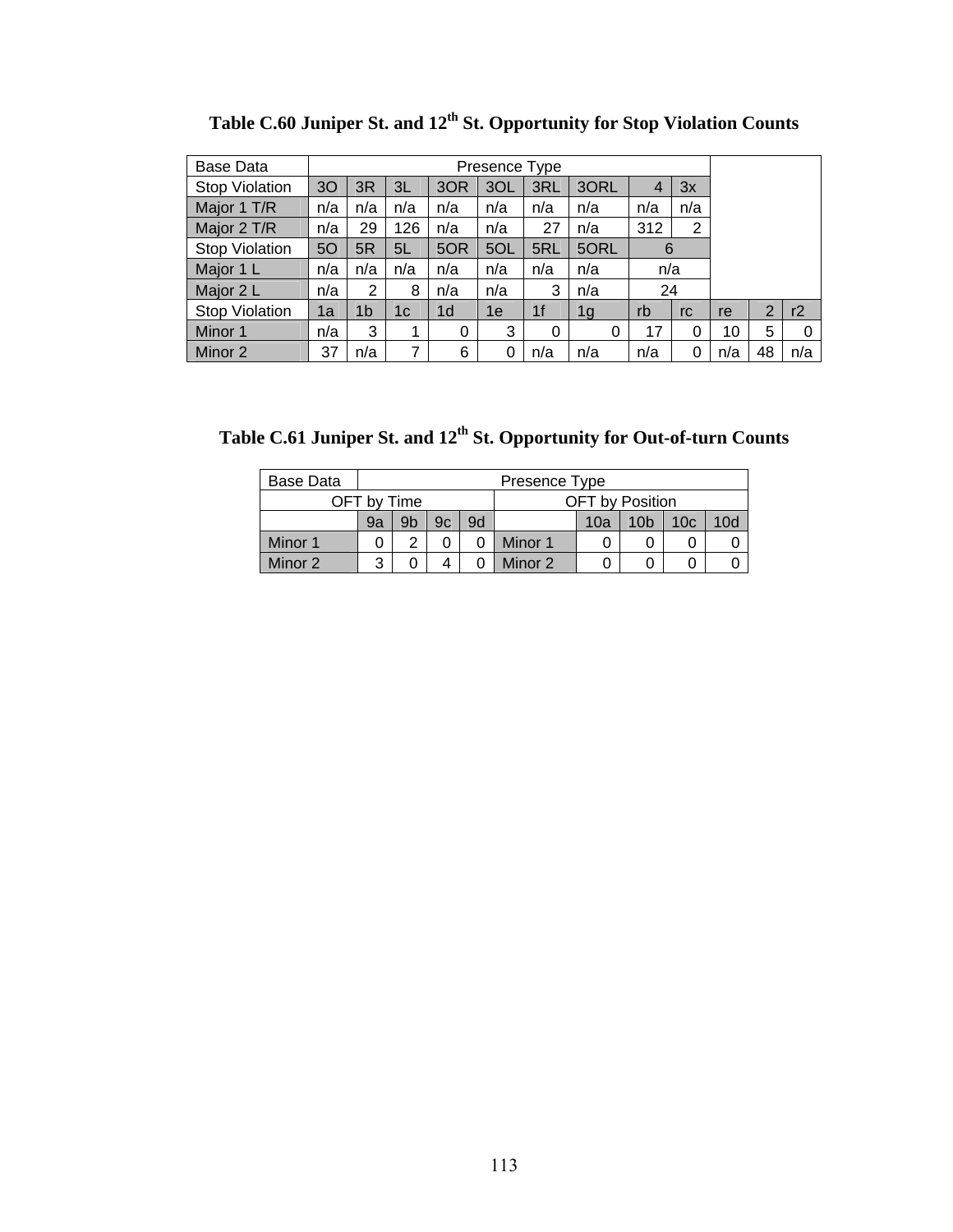| <b>Violation Data</b> |                |                 |                |                | Presence Type  |             |          |                |          |     |                |        |
|-----------------------|----------------|-----------------|----------------|----------------|----------------|-------------|----------|----------------|----------|-----|----------------|--------|
| <b>Stop Violation</b> | 3 <sub>O</sub> | 3R              | 3L             | 3OR            | 3OL            | 3RL         | 3ORL     | $\overline{4}$ | 3x       |     |                |        |
| Major 1 T/R           | 1              | 3               | 65             | 2              | $\overline{2}$ | 13          | 0        | 9              | 5        |     |                |        |
| Major 2 T/R           | 47             | 47              | 1              | 185            | 16             | 6           | 28       | 21             | 13       |     |                |        |
| Stop Violation        | <b>50</b>      | 5R              | 5L             | 5OR            | 5OL            | 5RL         | 5ORL     | 6              |          |     |                |        |
| Major 1 L             | $\Omega$       | 0               | 8              | 0              | 3              | 1           | 3        | $\overline{2}$ |          |     |                |        |
| Major 2 L             | $\mathbf 0$    | 0               | 0              | 0              | 0              | 0           | 0        | 0              |          |     |                |        |
| Platoon               | <b>5O1</b>     | 5R1             | 5L1            | <b>50R1</b>    | 5OL1           | <b>5RL1</b> | 5ORL1    | $6-1$          |          |     |                |        |
| Major 1 L             | 3              | 0               | 11             | 1              | 8              | 0           | 3        | 7              |          |     |                |        |
| Major 2 L             | 0              | 0               | 0              | 0              | 0              | 0           | 0        | 0              |          |     |                |        |
| <b>Stop Violation</b> | 1a             | 1 <sub>b</sub>  | 1 <sub>c</sub> | 1 <sub>d</sub> | 1e             | 1f          | 1g       | rb             | rc       | re  | $\overline{2}$ | r2     |
| Minor 1               | $\Omega$       | 0               | 0              | 0              | 0              | 0           | $\Omega$ | 24             | 0        | 1   | 0              | 0      |
| Minor 2               | $\Omega$       | 0               | 0              | 1              | 0              | 0           | 0        | 1              | $\Omega$ | 4   | 0              | ∩      |
| Platoon               | 1a1            | 1 <sub>b1</sub> | 1c1            | 1d1            | 1 e1           | 1f1         | 1g1      | rb1            | ec1      | re1 | 2 <sub>1</sub> | $r2_1$ |
| Minor 1               | $\Omega$       | 0               | 0              | 0              | 0              | 0           |          | 48             | 1        | 0   | 1              |        |
| Minor 2               | 0              | 0               | 0              | 0              | 0              | 0           | 0        | 0              | 0        | 0   | 0              | 0      |

**Table C.62 Lenox Rd. and Phipps Stop Violation Counts** 

**Table C.63 Lenox Rd. and Phipps Out-of-turn Counts** 

| <b>Violation Data</b> |         |                                                                    |  |  | Presence Type |  |                 |  |  |  |
|-----------------------|---------|--------------------------------------------------------------------|--|--|---------------|--|-----------------|--|--|--|
| OFT by Time           |         |                                                                    |  |  |               |  | OFT by Position |  |  |  |
|                       | 9a      | 10d<br>9b<br>9d<br>10 <sub>c</sub><br>10 <sub>b</sub><br>9c<br>10a |  |  |               |  |                 |  |  |  |
| Minor 1               |         | Minor 1                                                            |  |  |               |  |                 |  |  |  |
| Minor 2               | Minor 2 |                                                                    |  |  |               |  |                 |  |  |  |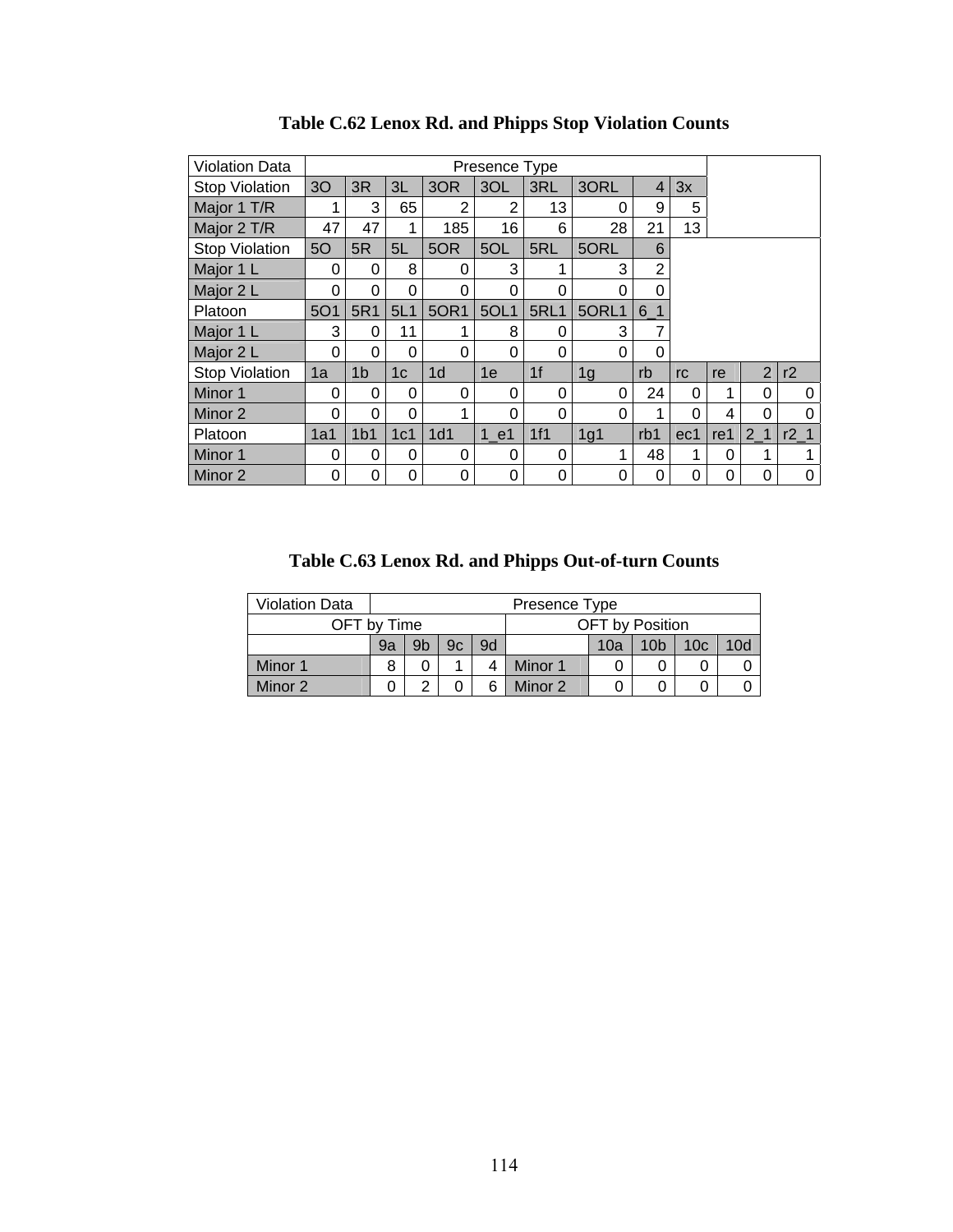| Base Data             |     |          |                |                | Presence Type |                |                |     |    |    |                |    |
|-----------------------|-----|----------|----------------|----------------|---------------|----------------|----------------|-----|----|----|----------------|----|
| <b>Stop Violation</b> | 3O  | 3R       | 3L             | 3OR            | 3OL           | 3RL            | 3ORL           | 4   | 3x |    |                |    |
| Major 1 T/R           | 5   | 11       | 305            | 8              | 16            | 11             | 1              | 90  | 33 |    |                |    |
| Major 2 T/R           | 126 | 126      | 5              | 124            | 37            | 127            | 77             | 70  | 23 |    |                |    |
| <b>Stop Violation</b> | 50  | 5R       | 5L             | 5OR            | 5OL           | 5RL            | 5ORL           | 6   |    |    |                |    |
| Major 1 L             | 25  |          | 52             | 2              | 90            | $\overline{2}$ | 19             | 15  |    |    |                |    |
| Major 2 L             | 3   | $\Omega$ | 0              |                | 0             | 0              | 1              | 2   |    |    |                |    |
| <b>Stop Violation</b> | 1a  | 1b       | 1c             | 1 <sub>d</sub> | 1e            | 1 <sup>f</sup> | 1 <sub>g</sub> | rb  | rc | re | $\overline{2}$ | r2 |
| Minor 1               | 5   | 5        | $\overline{2}$ |                | 0             | 37             | 8              | 293 | 3  | 40 | 0              | 0  |
| Minor 2               | 0   | 0        | $\overline{2}$ | $\overline{2}$ | $\mathbf 1$   | 4              |                | 11  | 1  | 15 | 0              | 0  |

**Table C.64 Lenox Rd. and Phipps Opportunity for Stop Violation Counts** 

**Table C.65 Lenox Rd. and Phipps Opportunity for Out-of-turn Counts** 

| Base Data |               |                                                                    |  |   | Presence Type |                        |  |  |  |  |
|-----------|---------------|--------------------------------------------------------------------|--|---|---------------|------------------------|--|--|--|--|
|           | OFT by Time   |                                                                    |  |   |               | <b>OFT</b> by Position |  |  |  |  |
|           | 9a            | 9d<br>9b<br>10d<br>10 <sub>b</sub><br>9c<br>10 <sub>c</sub><br>10a |  |   |               |                        |  |  |  |  |
| Minor 1   | 46            | 4                                                                  |  | 6 | Minor 1       |                        |  |  |  |  |
| Minor 2   | Minor 2<br>29 |                                                                    |  |   |               |                        |  |  |  |  |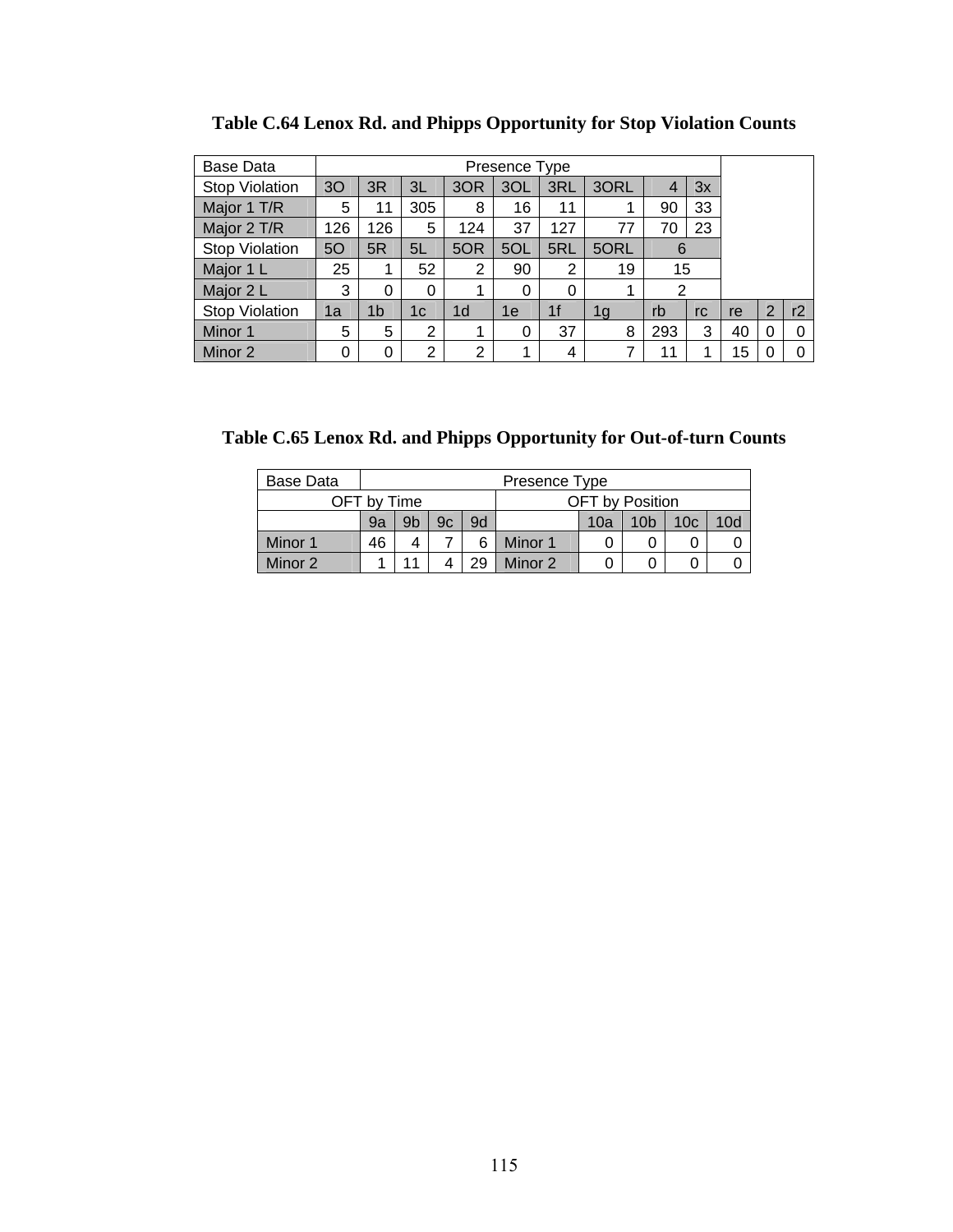| <b>Violation Data</b>        |      |                    |                |       | Presence Type |                |       |           |      |      |         |                |
|------------------------------|------|--------------------|----------------|-------|---------------|----------------|-------|-----------|------|------|---------|----------------|
| Stop Violation 30            |      | 3R                 | 3L             | 3OR   | 3OL           | 3RL            | 3ORL  |           | 4 3x |      |         |                |
| Major 1 T/R                  | Ω    | 0                  |                |       |               | Ω              | 0     |           | 0    |      |         |                |
| Major 2 T/R                  | ln/a |                    |                | 0n/a  | n/a           |                | 0n/a  | 0         | 0    |      |         |                |
| Stop Violation <sub>50</sub> |      | 5R                 | 5L             | 5OR   | 5OL           | 5RL            | 5ORL  | 6         |      |      |         |                |
| Major 1 L                    | ln/a | n/a                | n/a            | n/a   | n/a           | n/a            | n/a   | n/a       |      |      |         |                |
| Major 2 L                    |      | 0 <sub>l</sub> n/a |                | 1ln/a |               | 0n/a           | n/a   |           |      |      |         |                |
| Platoon                      | 5O1  | 5R1                | 5L1            | 50R1  | <b>5OL1</b>   | <b>5RL1</b>    | 5ORL1 | $6-1$     |      |      |         |                |
| Major 1 L                    | ln/a | n/a                | n/a            | n/a   | n/a           | n/a            | n/a   | n/a       |      |      |         |                |
| Major 2 L                    |      | 0 <sub>l</sub> n/a |                | 0n/a  |               | 0n/a           | n/a   |           |      |      |         |                |
| Stop Violation 1a            |      | 1 <sub>b</sub>     | 1 <sub>c</sub> | l1d   | 1e            | 1 <sub>f</sub> | 1g    | <b>rb</b> | Irc  | Ire  |         | 2r2            |
| Minor 1                      | 0l   |                    | 0ln/a          | n/a   | n/a           |                | 0n/a  |           | 0n/a | 0l   |         | 0              |
| Minor 2                      | ln/a | n/a                | n/a            | n/a   | n/a           | n/a            | ln/a  | n/a       | ln/a | n/a  | ln/a    | n/a            |
| Platoon                      | 1a1  | 1 <sub>b1</sub>    | 1c1            | 1d1   | 1 e1          | 1f1            | 1g1   | lrb1      | ec1  | lre1 | $2 - 1$ | $r2_1$         |
| Minor 1                      | 0    |                    | 0n/a           | n/a   | n/a           |                | 0n/a  |           | 0n/a | 0l   |         | $\overline{0}$ |
| Minor 2                      | ln/a | n/a                | n/a            | ln/a  | n/a           | n/a            | n/a   | ln/a      | n/a  | n/a  | ln/a    | n/a            |

**Table C.66 Lindbergh Dr. and Acorn Ave. SB Stop Violation Counts** 

**Table C.67 Lindbergh Dr. and Acorn Ave. Out-of-turn Counts** 

| <b>Violation Data</b> |                                                                     |                                                                                |  |  | Presence Type |  |                        |  |     |  |
|-----------------------|---------------------------------------------------------------------|--------------------------------------------------------------------------------|--|--|---------------|--|------------------------|--|-----|--|
|                       | OFT by Time                                                         |                                                                                |  |  |               |  | <b>OFT</b> by Position |  |     |  |
|                       | 9a                                                                  | 9b<br>10 <sub>c</sub><br>10 <sub>d</sub><br>9d<br>10 <sub>b</sub><br>10a<br>9c |  |  |               |  |                        |  |     |  |
| Minor 1               | n/a<br>n/a<br>Minor 1<br>n/a                                        |                                                                                |  |  |               |  |                        |  | n/a |  |
| Minor 2               | $n/a$  <br>n/a<br>Minor 2<br>n/a<br>n/a<br>n/a<br>n/a<br>n/a<br>n/a |                                                                                |  |  |               |  |                        |  |     |  |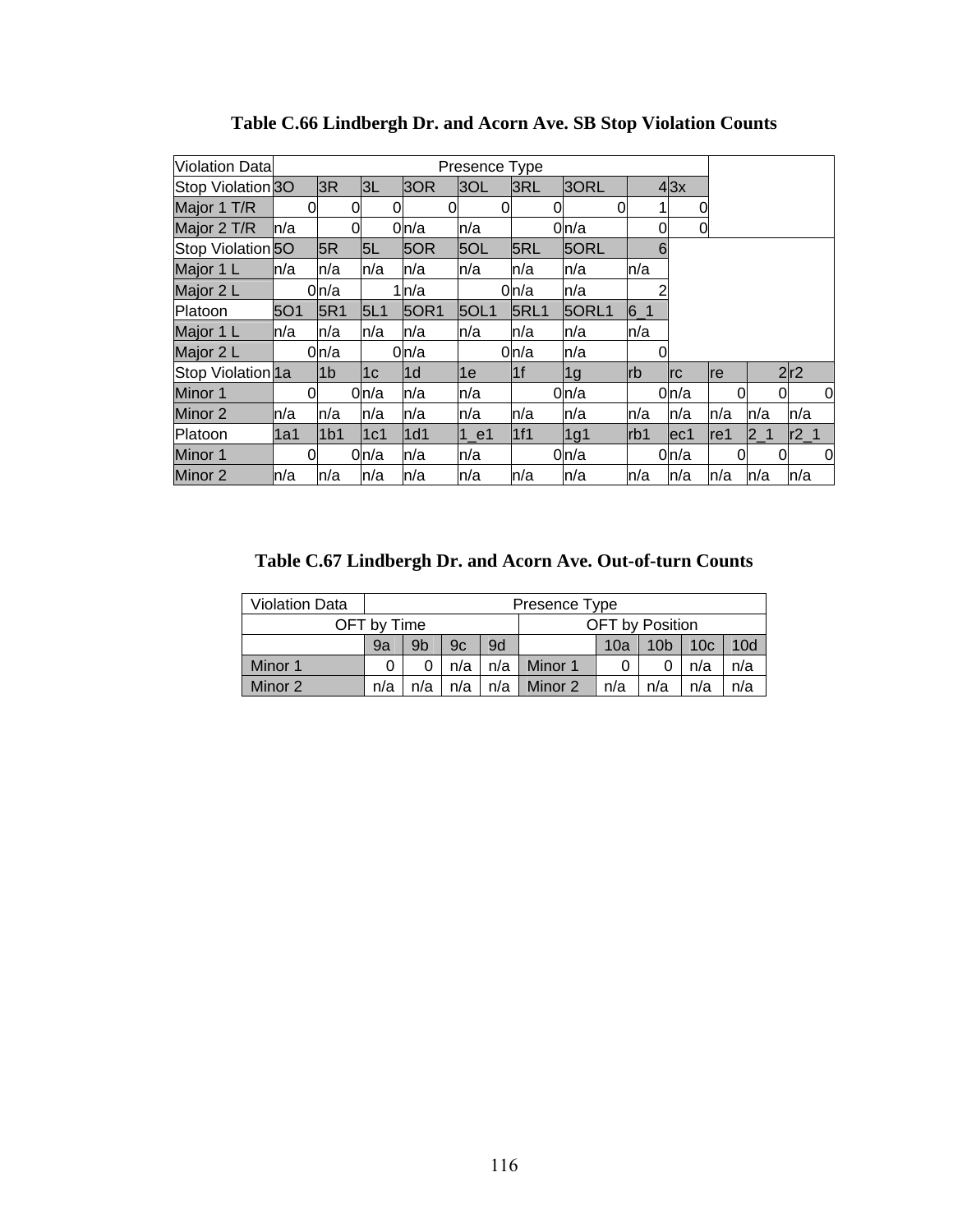| Base Data             |     |                |     |                | Presence Type |                |      |     |     |     |                |     |
|-----------------------|-----|----------------|-----|----------------|---------------|----------------|------|-----|-----|-----|----------------|-----|
| <b>Stop Violation</b> | 30  | 3R             | 3L  | 3OR            | 3OL           | 3RL            | 3ORL | 4   | 3x  |     |                |     |
| Major 1 T/R           |     | 57             | 0   | 0              | 0             | 0              | 0    | 314 | 0   |     |                |     |
| Major 2 T/R           | n/a | 0              | 41  | n/a            | n/a           | 0              | n/a  | 323 | 0   |     |                |     |
| <b>Stop Violation</b> | 50  | 5R             | 5L  | 5OR            | 5OL           | 5RL            | 5ORL | 6   |     |     |                |     |
| Major 1 L             | n/a | n/a            | n/a | n/a            | n/a           | n/a            | n/a  | n/a |     |     |                |     |
| Major 2 L             |     | n/a            | 1   | n/a            | 0             | n/a            | n/a  | 5   |     |     |                |     |
| <b>Stop Violation</b> | 1a  | 1 <sub>b</sub> | 1с  | 1 <sub>d</sub> | 1e            | 1 <sub>f</sub> | 1g   | rb  | rc  | re  | $\overline{2}$ | r2  |
| Minor 1               |     | 9              | n/a | n/a            | n/a           | 4              | n/a  | 6   | n/a | 0   | 26             | 0   |
| Minor 2               | n/a | n/a            | n/a | n/a            | n/a           | n/a            | n/a  | n/a | n/a | n/a | n/a            | n/a |

**Table C.68 Lindbergh Dr. and Acorn Ave. Opportunity for Stop Violation Counts** 

**Table C.69 Lindbergh Dr. and Acorn Ave. Opportunity for Out-of-turn Counts** 

| Base Data |                                                                   |     |     |  | Presence Type         |     |                        |     |     |
|-----------|-------------------------------------------------------------------|-----|-----|--|-----------------------|-----|------------------------|-----|-----|
|           | OFT by Time                                                       |     |     |  |                       |     | <b>OFT</b> by Position |     |     |
|           | 9d<br>9 <sub>b</sub><br>10c<br>10 <sub>b</sub><br>9c<br>9a<br>10a |     |     |  |                       |     |                        |     |     |
| Minor 1   |                                                                   |     |     |  | $n/a$ $n/a$   Minor 1 |     |                        | n/a | n/a |
| Minor 2   | n/a                                                               | n/a | n/a |  | $n/a$   Minor 2       | n/a | n/a                    | n/a | n/a |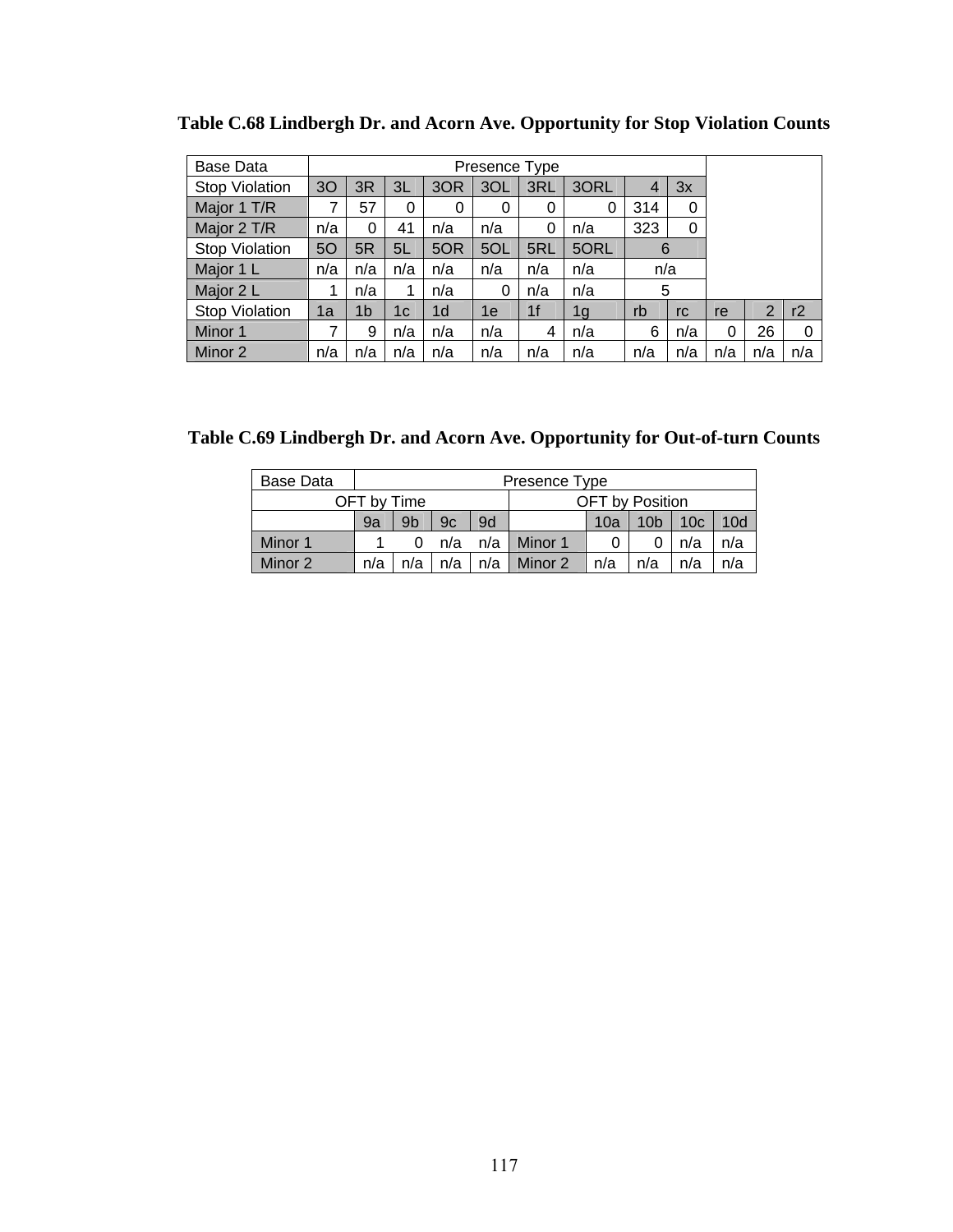| <b>Violation Data</b> |                |                 |                |                | Presence Type |                |          |                |          |          |                |        |
|-----------------------|----------------|-----------------|----------------|----------------|---------------|----------------|----------|----------------|----------|----------|----------------|--------|
| <b>Stop Violation</b> | 3 <sub>O</sub> | 3R              | 3L             | 3OR            | 3OL           | 3RL            | 3ORL     | $\overline{4}$ | 3x       |          |                |        |
| Major 1 T/R           | 0              | 0               | 0              | 0              | 0             | 0              | 0        | 0              | 0        |          |                |        |
| Major 2 T/R           | 0              | 0               | 0              | 0              | 0             | 0              | $\Omega$ | 0              | 0        |          |                |        |
| <b>Stop Violation</b> | 5O             | 5R              | 5L             | 5OR            | 5OL           | 5RL            | 5ORL     | 6              |          |          |                |        |
| Major 1 L             | 0              | 0               | 0              | 0              | 0             | 0              | 0        | $\overline{2}$ |          |          |                |        |
| Major 2 L             | n/a            | n/a             | n/a            | n/a            | n/a           | n/a            | n/a      | n/a            |          |          |                |        |
| Platoon               | <b>5O1</b>     | 5R1             | 5L1            | 50R1           | 5OL1          | <b>5RL1</b>    | 5ORL1    | $6-1$          |          |          |                |        |
| Major 1 L             | $\Omega$       | 0               | 0              | 0              | 0             | $\Omega$       | $\Omega$ | 0              |          |          |                |        |
| Major 2 L             | n/a            | n/a             | n/a            | n/a            | n/a           | n/a            | n/a      | n/a            |          |          |                |        |
| <b>Stop Violation</b> | 1a             | 1 <sub>b</sub>  | 1 <sub>c</sub> | 1 <sub>d</sub> | 1e            | 1 <sup>f</sup> | 1g       | rb             | rc       | re       | $\overline{2}$ | r2     |
| Minor 1               | 0              | 0               | 0              | 0              | 0             | 0              | 0        | 0              | 0        | 0        | 0              | 0      |
| Minor 2               | n/a            | n/a             | n/a            | n/a            | n/a           | n/a            | n/a      | n/a            | n/a      | n/a      | n/a            | n/a    |
| Platoon               | 1a1            | 1 <sub>b1</sub> | 1c1            | 1d1            | 1 e1          | 1f1            | 1g1      | rb1            | ec1      | re1      | 2 <sub>1</sub> | $r2_1$ |
| Minor 1               | 0              | 0               | 0              | 0              | 0             | 0              | 0        | 0              | $\Omega$ | $\Omega$ | 0              | 0      |
| Minor 2               | n/a            | n/a             | n/a            | n/a            | n/a           | n/a            | n/a      | n/a            | n/a      | n/a      | n/a            | n/a    |

**Table C.70 Lindbergh Dr. and Parkdale Pl. 1 Stop Violation Counts** 

**Table C.71 Lindbergh Dr. and Parkdale Pl. 1 Out-of-turn Counts** 

| <b>Violation Data</b> |                                                                 |                                                                    |  |  | Presence Type |  |                        |  |     |  |  |
|-----------------------|-----------------------------------------------------------------|--------------------------------------------------------------------|--|--|---------------|--|------------------------|--|-----|--|--|
|                       | OFT bv Time                                                     |                                                                    |  |  |               |  | <b>OFT</b> by Position |  |     |  |  |
|                       | 9a                                                              | 9b<br>9d<br>10 <sub>c</sub><br>10d<br>10 <sub>b</sub><br>10a<br>9c |  |  |               |  |                        |  |     |  |  |
| Minor 1               | n/a<br>Minor 1<br>n/a<br>n/a                                    |                                                                    |  |  |               |  |                        |  | n/a |  |  |
| Minor 2               | n/a<br>n/a<br>Minor 2<br>n/a<br>n/a<br>n/a<br>n/a<br>n/a<br>n/a |                                                                    |  |  |               |  |                        |  |     |  |  |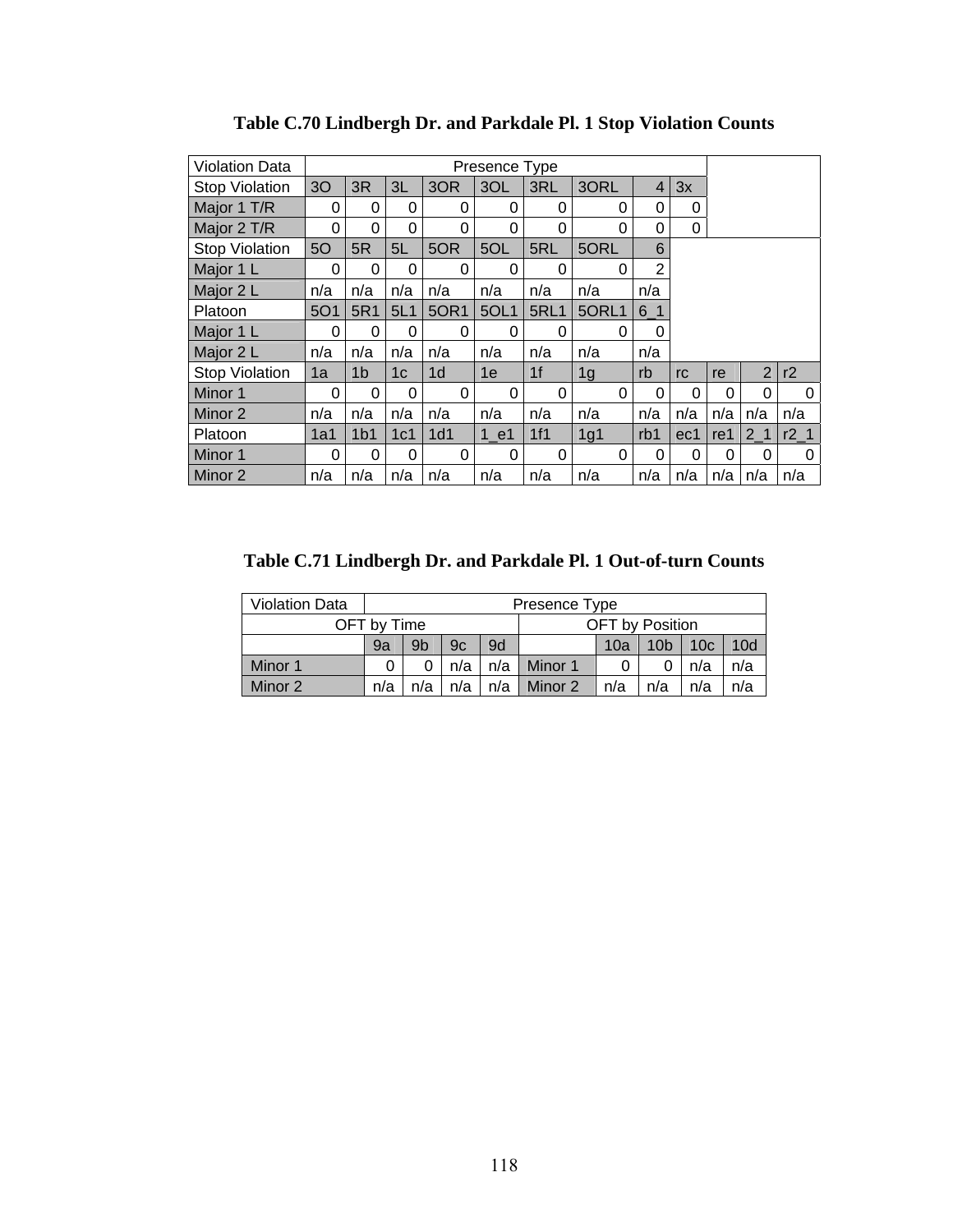| Base Data             |     |     |     |                | Presence Type |                |      |                |     |     |     |     |
|-----------------------|-----|-----|-----|----------------|---------------|----------------|------|----------------|-----|-----|-----|-----|
| Stop Violation        | 30  | 3R  | 3L  | 3OR            | 3OL           | 3RL            | 3ORL | 4              | 3x  |     |     |     |
| Major 1 T/R           | 0   | 0   | 5   | 0              | 0             | 0              | 0    | 315            | 0   |     |     |     |
| Major 2 T/R           | 0   | 20  | 0   | 0              | 0             | 0              | 0    | 389            | 0   |     |     |     |
| <b>Stop Violation</b> | 50  | 5R  | 5L  | 5OR            | 5OL           | 5RL            | 5ORL | 6              |     |     |     |     |
| Major 1 L             | 0   | 0   | 0   | 0              | 0             | 0              | 0    | $\overline{2}$ |     |     |     |     |
| Major 2 L             | n/a | n/a | n/a | n/a            | n/a           | n/a            | n/a  | n/a            |     |     |     |     |
| <b>Stop Violation</b> | 1a  | 1b  | 1c  | 1 <sub>d</sub> | 1e            | 1 <sup>f</sup> | 1g   | rb             | rc  | re  | 2   | r2  |
| Minor 1               |     |     | 0   | 0              | 0             | 0              | 0    | 3              | 0   | 0   | 0   | 0   |
| Minor 2               | n/a | n/a | n/a | n/a            | n/a           | n/a            | n/a  | n/a            | n/a | n/a | n/a | n/a |

**Table C.72 Lindbergh Dr. and Parkdale Pl. 1 Opportunity for Stop Violation Counts** 

**Table C.73 Lindbergh Dr. and Parkdale Pl. 1 Opportunity for Out-of-turn Counts** 

| Base Data |                                                          |                                                                    |     |     | Presence Type |  |                        |     |     |
|-----------|----------------------------------------------------------|--------------------------------------------------------------------|-----|-----|---------------|--|------------------------|-----|-----|
|           | OFT by Time                                              |                                                                    |     |     |               |  | <b>OFT</b> by Position |     |     |
|           | 9a                                                       | 9 <sub>b</sub><br>9d<br>10 <sub>b</sub><br>10c<br>10d<br>9c<br>10a |     |     |               |  |                        |     |     |
| Minor 1   |                                                          |                                                                    | n/a | n/a | Minor 1       |  |                        | n/a | n/a |
| Minor 2   | n/a<br>n/a<br>Minor 2<br>n/a<br>n/a<br>n/a<br>n/a<br>n/a |                                                                    |     |     |               |  |                        |     | n/a |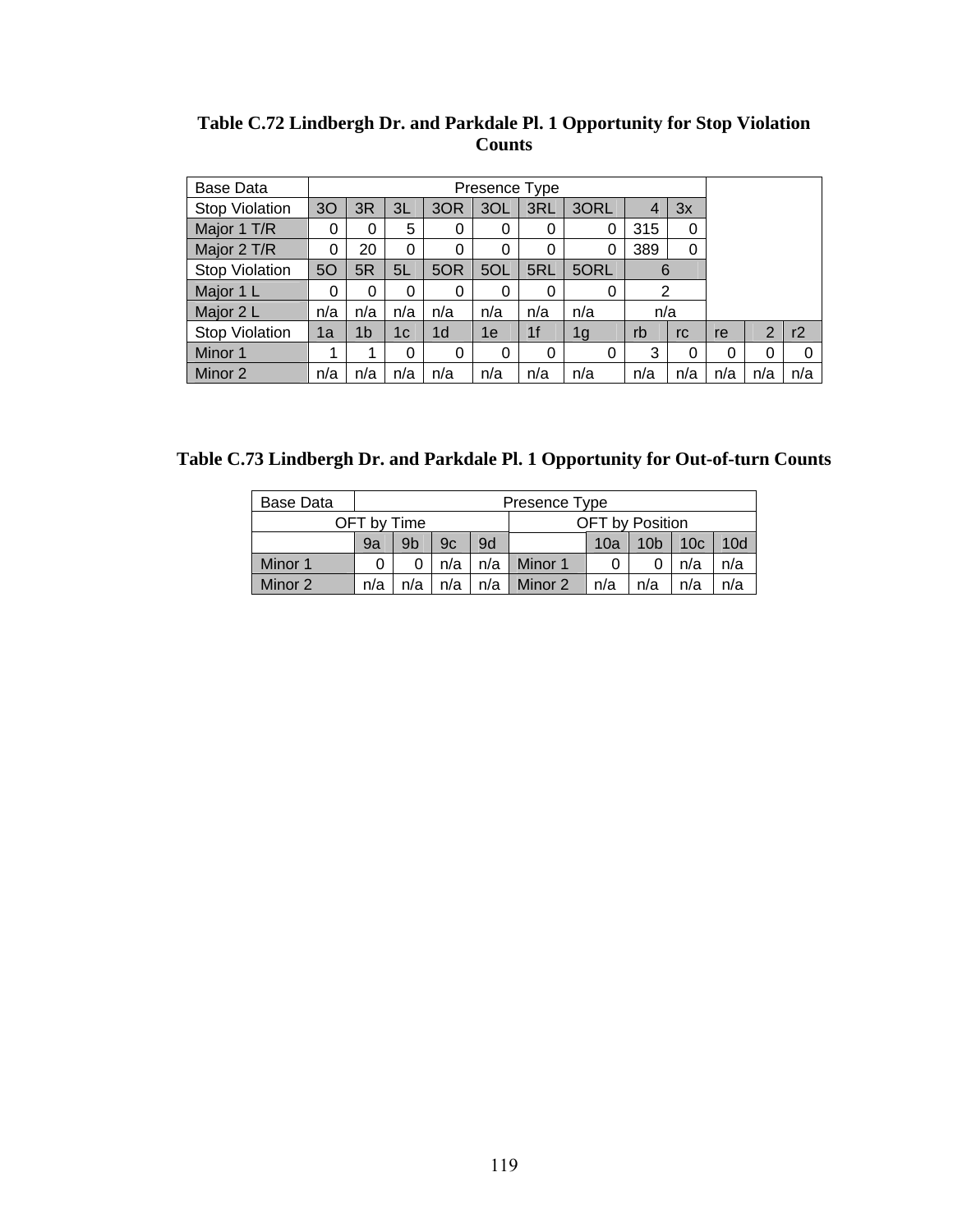| <b>Violation Data</b> |                |                 |                |                | Presence Type |                |                |                |           |          |                |        |
|-----------------------|----------------|-----------------|----------------|----------------|---------------|----------------|----------------|----------------|-----------|----------|----------------|--------|
| <b>Stop Violation</b> | 3 <sub>O</sub> | 3R              | 3L             | 3OR            | 3OL           | 3RL            | 3ORL           | $\overline{4}$ | 3x        |          |                |        |
| Major 1 T/R           | 0              | 0               | 0              | 0              | 0             | 0              | 0              | 0              | 0         |          |                |        |
| Major 2 T/R           | 0              | 0               | 0              | 0              | n/a           | 0              | 0              | 0              | 0         |          |                |        |
| <b>Stop Violation</b> | 5O             | 5R              | 5L             | 5OR            | 5OL           | 5RL            | 5ORL           | 6              |           |          |                |        |
| Major 1 L             | 1              | 0               | 0              | 0              | 0             | 0              | 0              | 1              |           |          |                |        |
| Major 2 L             | 0              | 0               | 0              | 0              | 0             | 0              | 0              | 0              |           |          |                |        |
| Platoon               | <b>5O1</b>     | 5R1             | 5L1            | 50R1           | 5OL1          | <b>5RL1</b>    | 5ORL1          | $6-1$          |           |          |                |        |
| Major 1 L             | 0              | $\Omega$        | 0              | $\Omega$       | 0             | 0              | $\Omega$       | 0              |           |          |                |        |
| Major 2 L             | 0              | 0               | 0              | 0              | 0             | 0              | 0              | 0              |           |          |                |        |
| <b>Stop Violation</b> | 1a             | 1 <sub>b</sub>  | 1 <sub>c</sub> | 1 <sub>d</sub> | 1e            | 1 <sup>f</sup> | 1 <sub>g</sub> | rb             | <b>Rc</b> | re       | $\overline{2}$ | r2     |
| Minor 1               | 0              | 0               | 0              | 0              | 0             | 0              | 0              | 0              | 0         | 0        | 0              | 0      |
| Minor 2               | 0              | 0               | 0              | $\Omega$       | 0             | 0              | $\Omega$       | 0              | $\Omega$  | $\Omega$ | n/a            | n/a    |
| Platoon               | 1a1            | 1 <sub>b1</sub> | 1c1            | 1d1            | 1 e1          | 1f1            | 1g1            | rb1            | ec1       | re1      | 2 <sub>1</sub> | $r2_1$ |
| Minor 1               | 0              | $\Omega$        | 0              | 0              | 0             | $\Omega$       | 0              | 0              | $\Omega$  | $\Omega$ | 0              | 0      |
| Minor 2               | n/a            | n/a             | n/a            | n/a            | n/a           | n/a            | n/a            | n/a            | n/a       | n/a      | n/a            | n/a    |

**Table C.74 Lindbergh Dr. and Parkdale Pl. 2 Stop Violation Counts** 

**Table C.75 Lindbergh Dr. and Parkdale Pl. 2 Out-of-turn Counts** 

| <b>Violation Data</b> |     |                           |     |                                                | Presence Type                                    |  |  |  |  |  |  |  |
|-----------------------|-----|---------------------------|-----|------------------------------------------------|--------------------------------------------------|--|--|--|--|--|--|--|
|                       |     | OFT by Pos<br>OFT by Time |     |                                                |                                                  |  |  |  |  |  |  |  |
|                       | 9a  | 9b                        | 9c  | 9d                                             | 10 <sub>b</sub><br>10d<br>10 <sub>c</sub><br>10a |  |  |  |  |  |  |  |
| Minor 1               |     |                           |     | Minor 1                                        |                                                  |  |  |  |  |  |  |  |
| Minor 2               | n/a | n/a                       | n/a | $n/a$  <br>Minor 2<br>n/a<br>n/a<br>n/a<br>n/a |                                                  |  |  |  |  |  |  |  |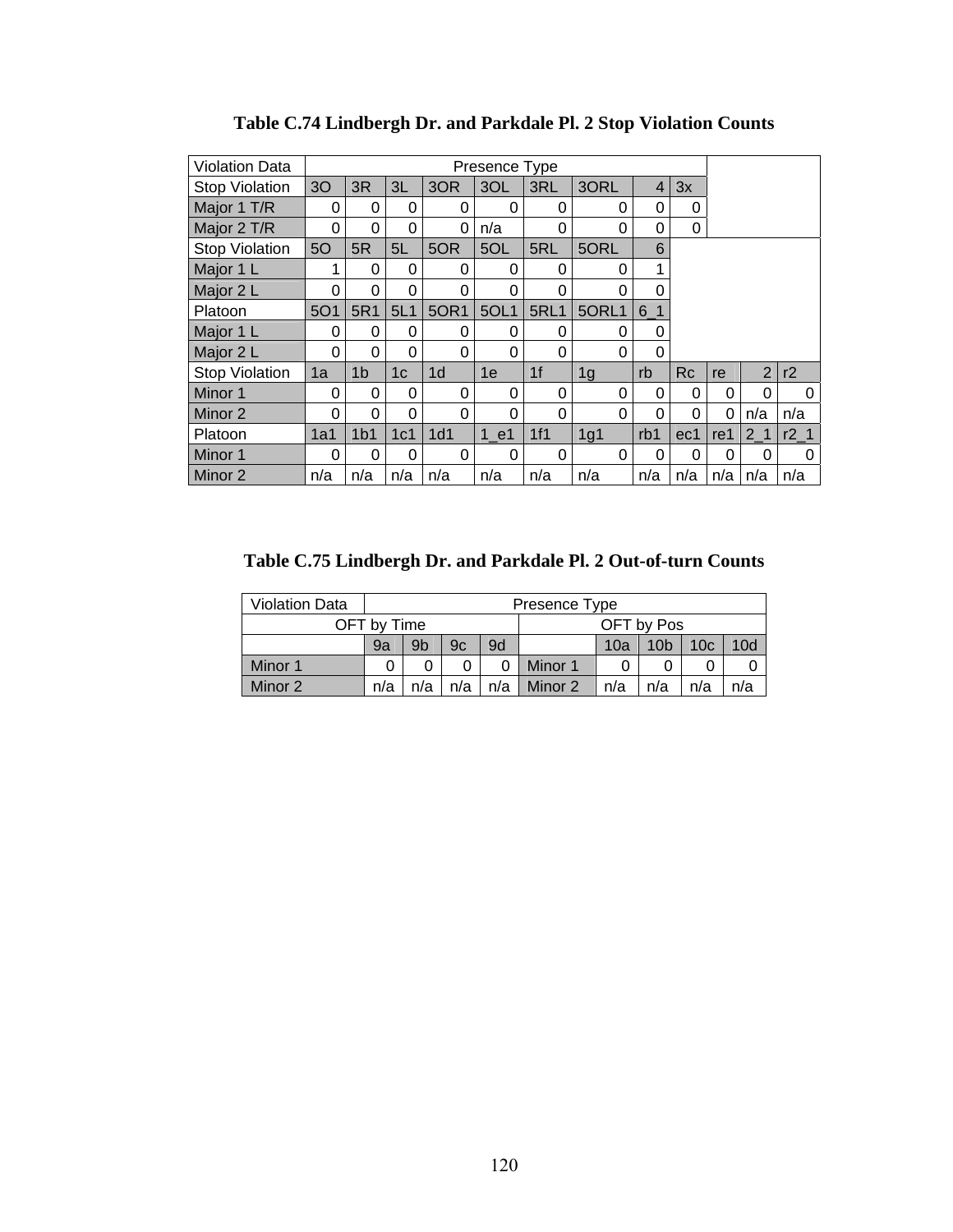| Base Data             |     |                |                |                | Presence Type |                |      |     |           |     |     |     |
|-----------------------|-----|----------------|----------------|----------------|---------------|----------------|------|-----|-----------|-----|-----|-----|
| <b>Stop Violation</b> | 30  | 3R             | 3L             | 3OR            | 3OL           | 3RL            | 3ORL |     | 3x        |     |     |     |
| Major 1 T/R           |     | 0              | $\overline{2}$ | 0              | 0             | 0              | 0    | 535 | 0         |     |     |     |
| Major 2 T/R           | 0   | 4              | 0              | 0              | 0             | 0              | 0    | 567 | 0         |     |     |     |
| <b>Stop Violation</b> | 50  | 5R             | 5L             | 5OR            | 5OL           | 5RL            | 5ORL | 6   |           |     |     |     |
| Major 1 L             |     | 0              | 0              | 0              | 0             | 0              | 0    |     |           |     |     |     |
| Major 2 L             |     | 0              | 0              | 0              | $\Omega$      | $\Omega$       | 0    |     |           |     |     |     |
| Stop Violation        | 1a  | 1 <sub>b</sub> | 1c             | 1 <sub>d</sub> | 1e            | 1 <sub>f</sub> | 1g   | rb  | <b>Rc</b> | re  | 2   | r2  |
| Minor 1               | 0   | 0              | 0              | 0              | 0             |                | 0    | 3   | 0         | 0   | 0   |     |
| Minor 2               | n/a | n/a            | n/a            | n/a            | n/a           | n/a            | n/a  | n/a | n/a       | n/a | n/a | n/a |

**Table C.76 Lindbergh Dr. and Parkdale Pl. 2 Opportunity for Stop Violation Counts** 

**Table C.77 Lindbergh Dr. and Parkdale Pl. 2 Opportunity for Out-of-turn Counts** 

| Base Data |             |                |     |     | Presence Type                                    |  |                        |  |  |  |  |
|-----------|-------------|----------------|-----|-----|--------------------------------------------------|--|------------------------|--|--|--|--|
|           | OFT by Time |                |     |     |                                                  |  | <b>OFT</b> by Position |  |  |  |  |
|           | 9a          | 9 <sub>b</sub> | 9c  | 9d  | 10 <sub>b</sub><br>10 <sub>c</sub><br>10d<br>10a |  |                        |  |  |  |  |
| Minor 1   |             |                |     |     | Minor 1                                          |  |                        |  |  |  |  |
| Minor 2   | n/a         | n/a            | n/a | n/a | Minor 2<br>n/a<br>n/a<br>n/a<br>n/a              |  |                        |  |  |  |  |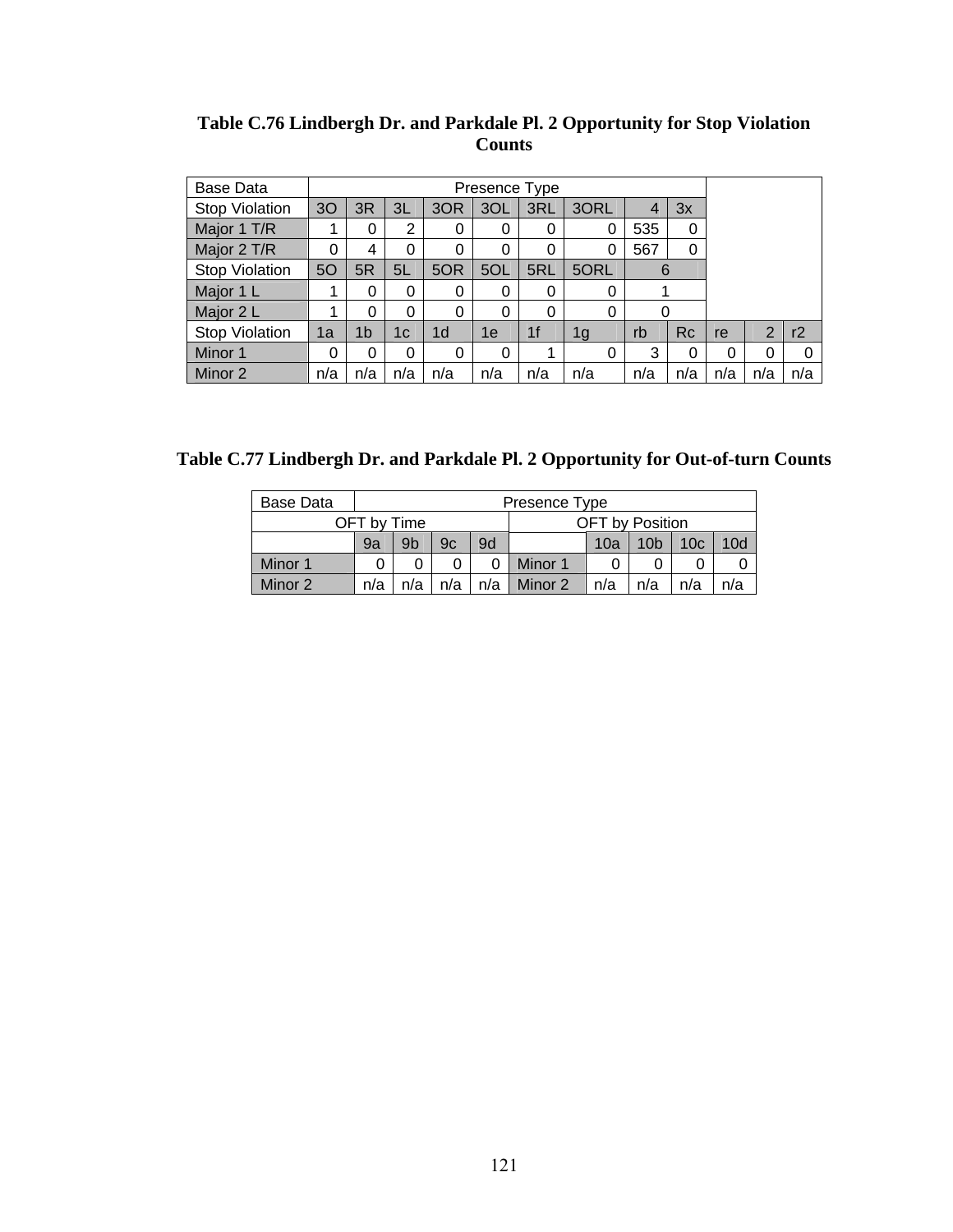| <b>Violation Data</b> |            |                  |                |                  | Presence Type |             |                  |            |              |      |         |   |        |
|-----------------------|------------|------------------|----------------|------------------|---------------|-------------|------------------|------------|--------------|------|---------|---|--------|
| Stop Violation 30     |            | 3R               | 3L             | 3OR              | 3OL           | 3RL         | 30RL             |            | 43x          |      |         |   |        |
| Major 1 T/R           | 0          |                  | 1n/a           |                  | 0n/a          | n/a         | n/a              | 59         | 0            |      |         |   |        |
| Major 2 T/R           | ln/a       | 0                |                | $1 \, h/a$       | n/a           |             | 0 <sub>n/a</sub> | 12         | 0            |      |         |   |        |
| Stop Violation 50     |            | 5R               | 5L             | 5OR              | 5OL           | 5RL         | 5ORL             | 6          |              |      |         |   |        |
| Major 1 L             | ln/a       | n/a              | n/a            | n/a              | n/a           | n/a         | n/a              | n/a        |              |      |         |   |        |
| Major 2 L             |            | 0 <sub>n/a</sub> |                | 0 <sub>n/a</sub> |               | 0n/a        | n/a              | 5          |              |      |         |   |        |
| Platoon               | <b>5O1</b> | 5R1              | 5L1            | <b>50R1</b>      | 5OL1          | <b>5RL1</b> | 50RL1            | $6 - 1$    |              |      |         |   |        |
| Major 1 L             | ln/a       | ln/a             | n/a            | n/a              | n/a           | n/a         | n/a              | n/a        |              |      |         |   |        |
| Major 2 L             |            | 0n/a             |                | 0n/a             |               | 0n/a        | n/a              |            |              |      |         |   |        |
| Stop Violation 1a     |            | 1 <sub>b</sub>   | 1 <sub>c</sub> | l1d              | 1e            | 1f          | 1 <sub>g</sub>   | <b>lrb</b> | Re           | Ire  |         |   | 2r2    |
| Minor 1               | 0          |                  | 0n/a           | n/a              | n/a           |             | 0n/a             |            | $1 \mid n/a$ | n/a  |         | 0 | 0      |
| Minor 2               | ln/a       | n/a              | n/a            | n/a              | n/a           | n/a         | n/a              | ln/a       | n/a          | ln/a | n/a     |   | n/a    |
| Platoon               | l1a1       | 1 <sub>b1</sub>  | 1c1            | 1d1              | $1$ e1        | 1f1         | 1g1              | rb1        | ec1          | re1  | $2 - 1$ |   | $r2_1$ |
| Minor 1               | 0          |                  | 0ln/a          | n/a              | n/a           |             | 0 n/a            |            | 0n/a         | n/a  |         | 0 | 0      |
| Minor 2               | ln/a       | n/a              | n/a            | n/a              | n/a           | n/a         | n/a              | ln/a       | n/a          | ln/a | ln/a    |   | n/a    |

**Table C.78 Market St. and 18th 1 Stop Violation Counts** 

**Table C.79 Market St. and 18th 1 Out-of-turn Counts** 

| <b>Violation Data</b> |             |                |     |     | Presence Type                                                |  |                 |  |  |  |  |  |
|-----------------------|-------------|----------------|-----|-----|--------------------------------------------------------------|--|-----------------|--|--|--|--|--|
|                       | OFT by Time |                |     |     |                                                              |  | OFT by Position |  |  |  |  |  |
|                       | 9a          | 9 <sub>b</sub> | 9c  | 9d  | 10 <sub>d</sub><br>10 <sub>c</sub><br>10 <sub>b</sub><br>10a |  |                 |  |  |  |  |  |
| Minor 1               |             |                | n/a | n/a | Minor 1<br>n/a<br>n/a                                        |  |                 |  |  |  |  |  |
| Minor 2               | n/a         | n/a            | n/a | n/a | Minor 2<br>n/a<br>n/a<br>η/a<br>n/a                          |  |                 |  |  |  |  |  |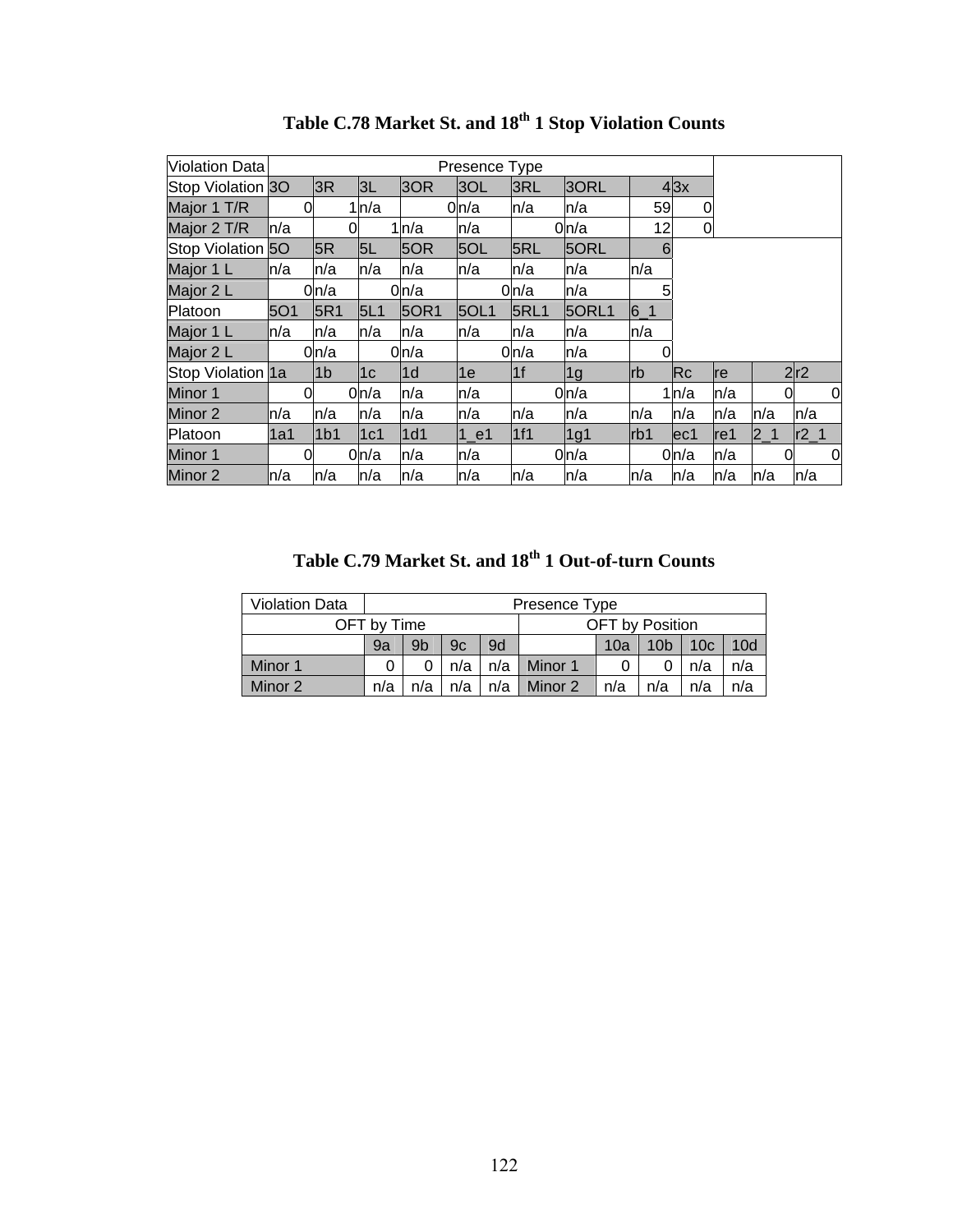| Base Data             |     |                |     |                | Presence Type |                |      |                |           |     |     |     |
|-----------------------|-----|----------------|-----|----------------|---------------|----------------|------|----------------|-----------|-----|-----|-----|
| <b>Stop Violation</b> | 30  | 3R             | 3L  | 3OR            | 3OL           | 3RL            | 3ORL | $\overline{4}$ | 3x        |     |     |     |
| Major 1 T/R           | 5   | 6              | n/a | 0              | n/a           | n/a            | n/a  | 266            |           |     |     |     |
| Major 2 T/R           | n/a | 0              | 6   | n/a            | n/a           | 0              | n/a  | 154            | 0         |     |     |     |
| <b>Stop Violation</b> | 50  | 5R             | 5L  | 5OR            | 5OL           | 5RL            | 5ORL | 6              |           |     |     |     |
| Major 1 L             | n/a | n/a            | n/a | n/a            | n/a           | n/a            | n/a  | n/a            |           |     |     |     |
| Major 2 L             | 0   | n/a            | 0   | n/a            | 0             | n/a            | n/a  | 8              |           |     |     |     |
| Stop Violation        | 1a  | 1 <sub>b</sub> | 1c  | 1 <sub>d</sub> | 1е            | 1 <sub>f</sub> | 1g   | rb             | <b>Rc</b> | re  | 2   | r2  |
| Minor 1               | 3   | 0              | n/a | n/a            | n/a           | 2              | n/a  | 4              | n/a       | n/a | 5   | 0   |
| Minor 2               | n/a | n/a            | n/a | n/a            | n/a           | n/a            | n/a  | n/a            | n/a       | n/a | n/a | n/a |

**Table C.80 Market St. and 18th 1 Opportunity for Stop Violation Counts** 

**Table C.81 Market St. and 18th 1 Opportunity for Out-of-turn Counts** 

| Base Data |                                                          |                                                                    |  |  | Presence Type |  |                        |     |     |  |
|-----------|----------------------------------------------------------|--------------------------------------------------------------------|--|--|---------------|--|------------------------|-----|-----|--|
|           | OFT by Time                                              |                                                                    |  |  |               |  | <b>OFT</b> by Position |     |     |  |
|           | 9a                                                       | 10d<br>9b<br>9d<br>10 <sub>b</sub><br>10 <sub>c</sub><br>9c<br>10a |  |  |               |  |                        |     |     |  |
| Minor 1   | n/a<br>n/a<br>Minor 1<br>n/a                             |                                                                    |  |  |               |  |                        | n/a |     |  |
| Minor 2   | n/a<br>Minor 2<br>n/a<br>n/a<br>n/a<br>n/a<br>n/a<br>n/a |                                                                    |  |  |               |  |                        |     | n/a |  |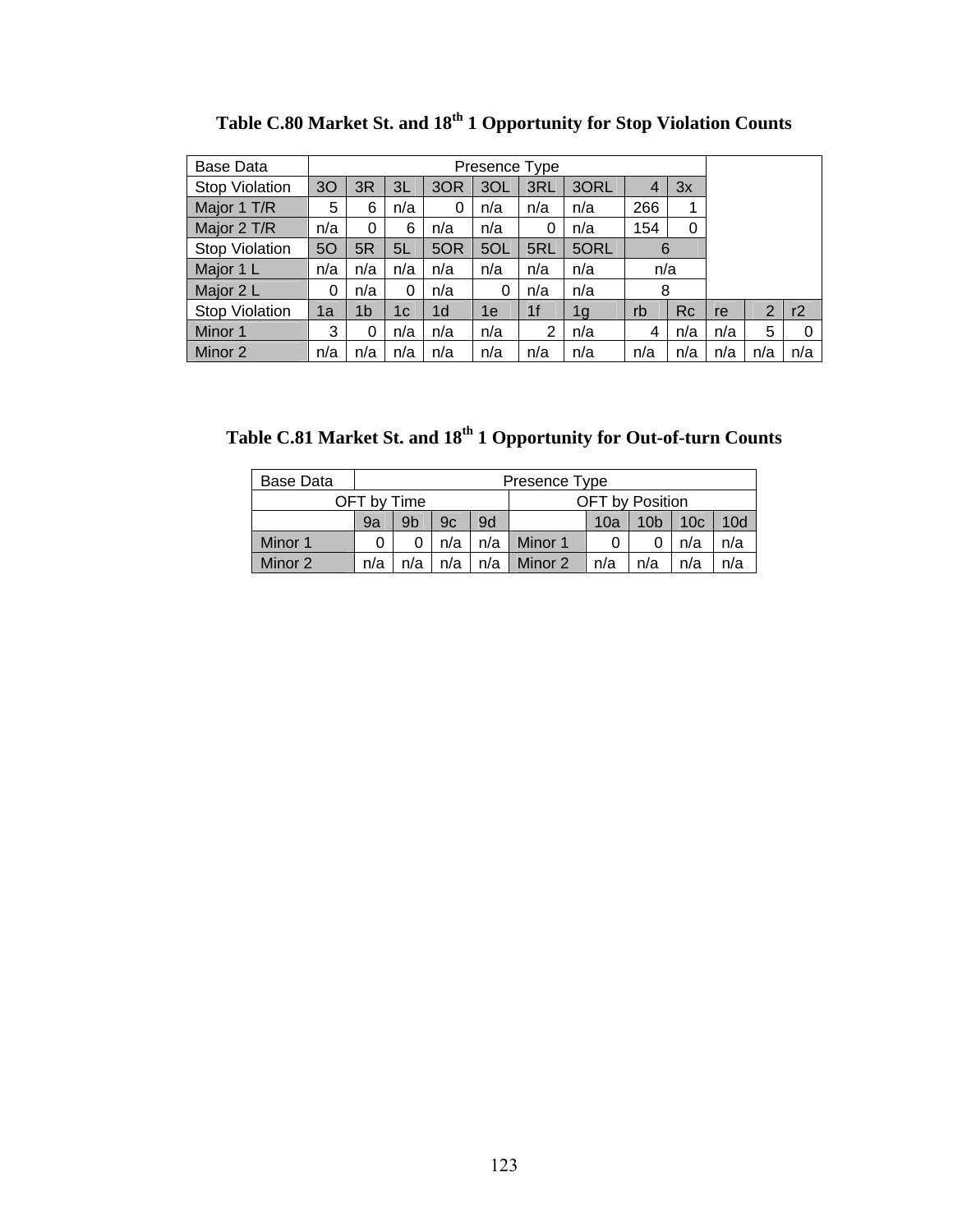| Violation Data    |      |                  |          |                  | Presence Type |             |                |            |                        |      |         |   |        |
|-------------------|------|------------------|----------|------------------|---------------|-------------|----------------|------------|------------------------|------|---------|---|--------|
| Stop Violation 30 |      | 3R               | 3L       | 3OR              | 3OL           | 3RL         | 3ORL           |            | $4 \times 3$           |      |         |   |        |
| Major 1 T/R       | 21   | 118              | $\Omega$ | 185              |               |             | 0              | 12         | 24                     |      |         |   |        |
| Major 2 T/R       | ln/a | n/a              | 142n/a   |                  | n/a           | n/a         | n/a            | 12         | 10                     |      |         |   |        |
| Stop Violation 50 |      | 5R               | 5L       | 5OR              | 5OL           | 5RL         | 5ORL           | 6          |                        |      |         |   |        |
| Major 1 L         | ln/a | n/a              | n/a      | n/a              | n/a           | n/a         | n/a            | n/a        |                        |      |         |   |        |
| Major 2 L         |      | 0 <sub>n/a</sub> |          | 1ln/a            |               | 1n/a        | n/a            |            |                        |      |         |   |        |
| Platoon           | 5O1  | 5R1              | 5L1      | 50R1             | 5OL1          | <b>5RL1</b> | 5ORL1          | $6 - 1$    |                        |      |         |   |        |
| Major 1 L         | ln/a | n/a              | n/a      | n/a              | n/a           | n/a         | n/a            | n/a        |                        |      |         |   |        |
| Major 2 L         |      | 4n/a             |          | 0 <sub>n/a</sub> |               | 6n/a        | n/a            |            |                        |      |         |   |        |
| Stop Violation 1a |      | l1b              | 1c       | l1d              | 1e            | 1f          | 1 <sub>g</sub> | <b>lrb</b> | $\overline{\text{Rc}}$ | Ire  |         |   | 2r2    |
| Minor 1           |      |                  | 2n/a     | n/a              | n/a           |             | 7n/a           |            | 32n/a                  |      |         | 0 | 0      |
| Minor 2           | ln/a | n/a              | n/a      | n/a              | n/a           | n/a         | n/a            | n/a        | n/a                    | n/a  | n/a     |   | n/a    |
| Platoon           | 1a1  | 1 <sub>b1</sub>  | 1c1      | 1d1              | $1$ _e1       | 1f1         | 1g1            | Irb1       | lec1                   | lref | $2 - 1$ |   | $r2_1$ |
| Minor 1           | 3    |                  | 4ln/a    | n/a              | n/a           |             | 18n/a          |            | 44n/a                  |      |         | 0 | 1      |
| Minor 2           | ln/a | n/a              | n/a      | n/a              | n/a           | n/a         | n/a            | ln/a       | n/a                    | ln/a | n/a     |   | n/a    |

Table C.82 Monroe Dr. and  $10^{th}$  St. Stop Violation Counts

Table C.83 Monroe Dr. and 10<sup>th</sup> St. Out-of-turn Counts

| <b>Violation Data</b> |             |     |     |     | Presence Type                                    |  |                        |  |  |  |  |  |
|-----------------------|-------------|-----|-----|-----|--------------------------------------------------|--|------------------------|--|--|--|--|--|
|                       | OFT bv Time |     |     |     |                                                  |  | <b>OFT</b> by Position |  |  |  |  |  |
|                       | 9a          | 9b  | 9c  | 9d  | 10d<br>10 <sub>b</sub><br>10 <sub>c</sub><br>10a |  |                        |  |  |  |  |  |
| Minor 1               | 18          |     | n/a | n/a | Minor 1<br>n/a<br>n/a                            |  |                        |  |  |  |  |  |
| Minor 2               | n/a         | n/a | n/a | n/a | n/a<br>Minor 2<br>n/a<br>n/a<br>n/a              |  |                        |  |  |  |  |  |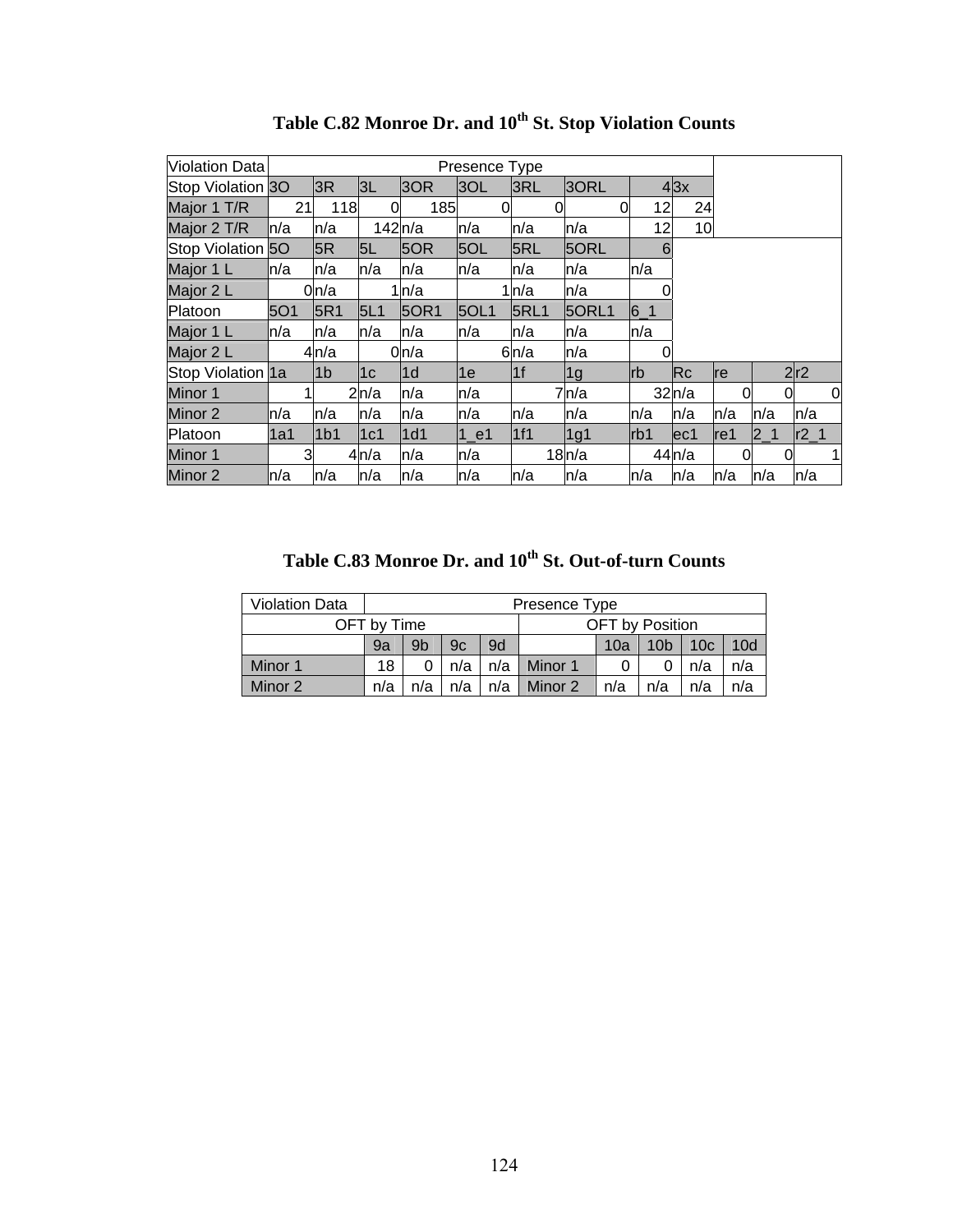| Base Data             |                |                |          |                | Presence Type |                |                |     |     |     |     |     |
|-----------------------|----------------|----------------|----------|----------------|---------------|----------------|----------------|-----|-----|-----|-----|-----|
| Stop Violation        | 3 <sub>O</sub> | 3R             | 3L       | 3OR            | 3OL           | 3RL            | 3ORL           | 4   | 3x  |     |     |     |
| Major 1 T/R           | 39             | 208            | $\Omega$ | 268            | 0             | 0              | 0              | 38  | 36  |     |     |     |
| Major 2 T/R           | n/a            | n/a            | 306      | n/a            | n/a           | n/a            | n/a            | 33  | 27  |     |     |     |
| <b>Stop Violation</b> | 5O             | 5R             | 5L       | 5OR            | 5OL           | 5RL            | 5ORL           | 6   |     |     |     |     |
| Major 1 L             | n/a            | n/a            | n/a      | n/a            | n/a           | n/a            | n/a            | n/a |     |     |     |     |
| Major 2 L             | 19             | n/a            | 10       | n/a            | 114           | n/a            | n/a            |     |     |     |     |     |
| <b>Stop Violation</b> | 1a             | 1 <sub>b</sub> | 1c       | 1 <sub>d</sub> | 1e            | 1 <sub>f</sub> | 1 <sub>g</sub> | rb  | Rc  | re  | 2   | r2  |
| Minor 1               | 21             | 30             | n/a      | n/a            | n/a           | 181            | n/a            | 295 | n/a | 0   | 1   | 0   |
| Minor 2               | n/a            | n/a            | n/a      | n/a            | n/a           | n/a            | n/a            | n/a | n/a | n/a | n/a | n/a |

Table C.84 Monroe Dr. and 10<sup>th</sup> St. Opportunity for Stop Violation Counts

Table C.85 Monroe Dr. and 10<sup>th</sup> St. Opportunity for Out-of-turn Counts

| <b>Base Data</b> |                                                          |                              |    |    | Presence Type                                    |                 |  |  |     |  |  |  |
|------------------|----------------------------------------------------------|------------------------------|----|----|--------------------------------------------------|-----------------|--|--|-----|--|--|--|
|                  | OFT by Time                                              |                              |    |    |                                                  | OFT by Position |  |  |     |  |  |  |
|                  | 9a                                                       | 9b                           | 9c | 9d | 10 <sub>c</sub><br>10d<br>10 <sub>b</sub><br>10a |                 |  |  |     |  |  |  |
| Minor 1          | 120                                                      | n/a<br>n/a<br>Minor 1<br>n/a |    |    |                                                  |                 |  |  | n/a |  |  |  |
| Minor 2          | n/a<br>n/a<br>Minor 2<br>n/a<br>n/a<br>n/a<br>n/a<br>n/a |                              |    |    |                                                  |                 |  |  | n/a |  |  |  |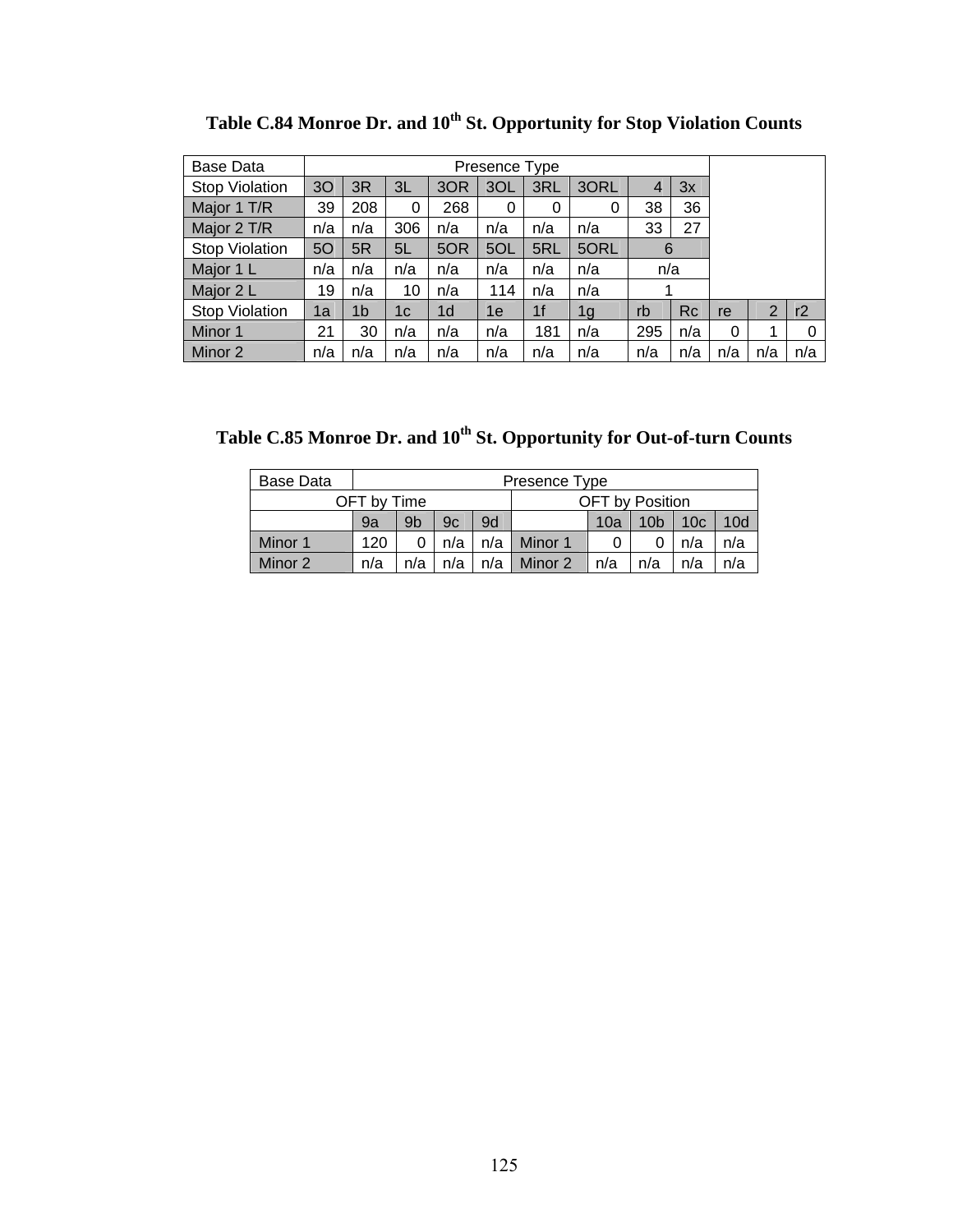| <b>Violation Data</b> | Presence Type  |                 |     |                |      |                |          |                |           |          |                |        |
|-----------------------|----------------|-----------------|-----|----------------|------|----------------|----------|----------------|-----------|----------|----------------|--------|
| <b>Stop Violation</b> | 3 <sub>O</sub> | 3R              | 3L  | 3OR            | 3OL  | 3RL            | 3ORL     | $\overline{4}$ | 3x        |          |                |        |
| Major 1 T/R           | 0              | 0               | 0   | 0              | 0    | 0              | 0        | 0              | 0         |          |                |        |
| Major 2 T/R           | 5              | 42              | 0   | 1              | 0    | 0              | 0        | 35             | 1         |          |                |        |
| <b>Stop Violation</b> | 5O             | 5R              | 5L  | 5OR            | 5OL  | 5RL            | 5ORL     | 6              |           |          |                |        |
| Major 1 L             | 2              | 0               | 5   | 0              | 2    | 0              | 0        | 3              |           |          |                |        |
| Major 2 L             | n/a            | n/a             | n/a | n/a            | n/a  | n/a            | n/a      | n/a            |           |          |                |        |
| Platoon               | <b>5O1</b>     | 5R1             | 5L1 | 50R1           | 5OL1 | <b>5RL1</b>    | 5ORL1    | $6-1$          |           |          |                |        |
| Major 1 L             | 1              | $\Omega$        | 2   | 0              | 0    | $\Omega$       | $\Omega$ | 5              |           |          |                |        |
| Major 2 L             | n/a            | n/a             | n/a | n/a            | n/a  | n/a            | n/a      | n/a            |           |          |                |        |
| <b>Stop Violation</b> | 1a             | 1 <sub>b</sub>  | 1c  | 1 <sub>d</sub> | 1e   | 1 <sup>f</sup> | 1g       | rb             | <b>Rc</b> | re       | $\overline{2}$ | r2     |
| Minor 1               | 0              | 0               | 0   | 0              | 0    | 0              | 0        | 0              | 0         | 0        | 0              | 0      |
| Minor 2               | n/a            | n/a             | n/a | n/a            | n/a  | n/a            | n/a      | n/a            | n/a       | n/a      | n/a            | n/a    |
| Platoon               | 1a1            | 1 <sub>b1</sub> | 1c1 | 1d1            | 1 e1 | 1f1            | 1g1      | rb1            | ec1       | re1      | 2 <sub>1</sub> | $r2_1$ |
| Minor 1               | 0              | 0               | 0   | 0              | 0    | 0              | 0        | 0              | $\Omega$  | $\Omega$ | 0              | 0      |
| Minor 2               | n/a            | n/a             | n/a | n/a            | n/a  | n/a            | n/a      | n/a            | n/a       | n/a      | n/a            | n/a    |

**Table C.86 N. Highland Ave. and University Dr. Stop Violation Counts** 

**Table C.87 N. Highland Ave. and University Dr. Out-of-turn Counts** 

| <b>Violation Data</b> | Presence Type |     |     |     |                 |     |                 |                 |     |  |
|-----------------------|---------------|-----|-----|-----|-----------------|-----|-----------------|-----------------|-----|--|
|                       | OFT by Time   |     |     |     | OFT by Position |     |                 |                 |     |  |
|                       | 9a            | 9b  | 9c  | 9d  |                 | 10a | 10 <sub>b</sub> | 10 <sub>c</sub> | 10d |  |
| Minor 1               |               |     |     |     | Minor 1         |     |                 |                 |     |  |
| Minor 2               | n/a           | n/a | n/a | n/a | Minor 2         | n/a | n/a             | n/a             | n/a |  |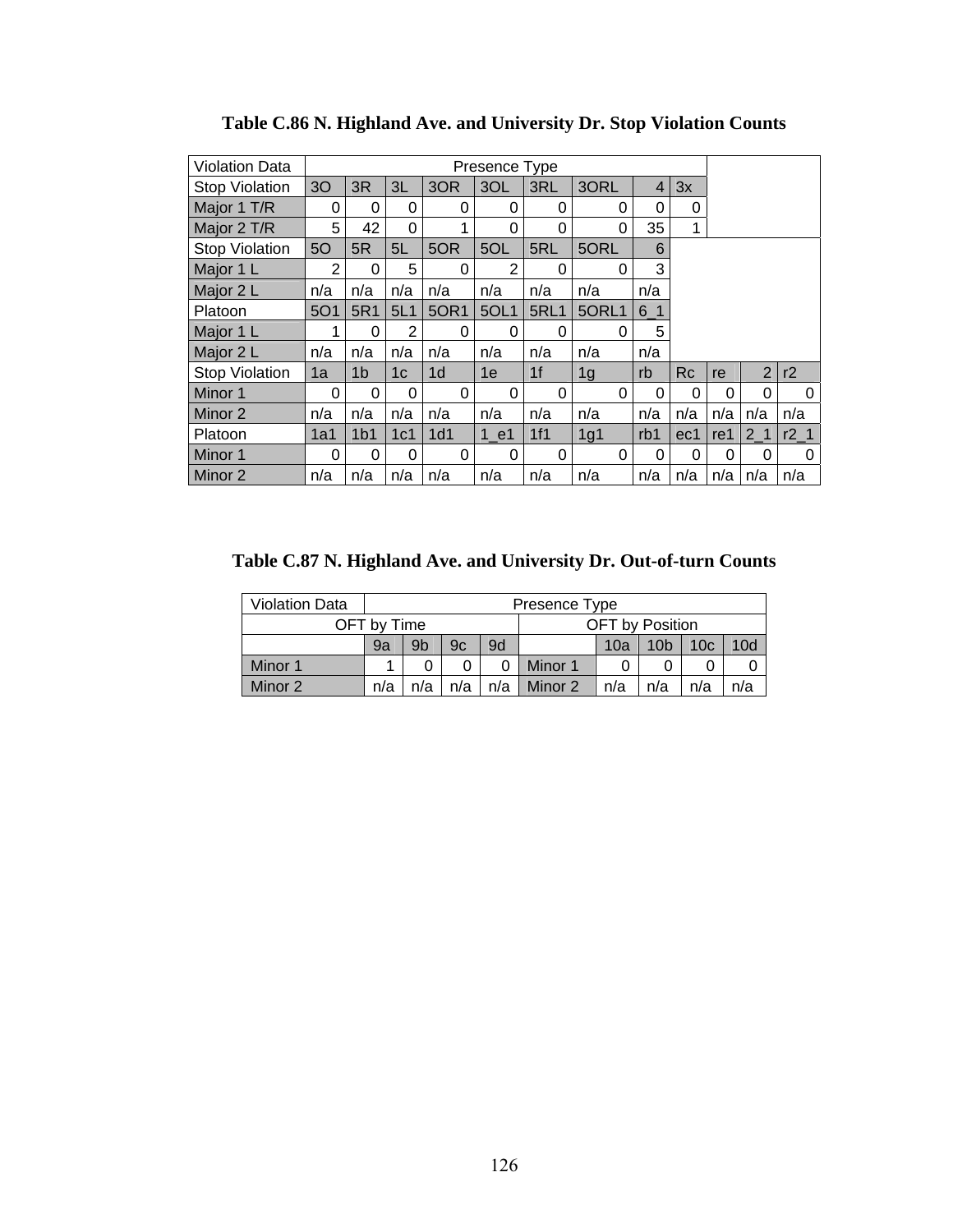| Table C.88 N. Highland Ave. and University Dr. Opportunity for Stop Violation |  |
|-------------------------------------------------------------------------------|--|
| <b>Counts</b>                                                                 |  |

| <b>Base Data</b>      |                |                |     |                |     |                |                |     |     |     |                |     |
|-----------------------|----------------|----------------|-----|----------------|-----|----------------|----------------|-----|-----|-----|----------------|-----|
| <b>Stop Violation</b> | 3 <sub>O</sub> | 3R             | ЗL  | 3OR            | 3OL | 3RL            | 3ORL           |     | 3x  |     |                |     |
| Major 1 T/R           | 0              | 0              | 155 | 0              | 0   | 0              | 0              | 235 | 0   |     |                |     |
| Major 2 T/R           | 15             | 184            | 0   | 8              | 0   | 0              | 0              | 264 | 2   |     |                |     |
| <b>Stop Violation</b> | 5O             | 5R             | 5L  | 5OR            | 5OL | 5RL            | 5ORL           | 6   |     |     |                |     |
| Major 1 L             | 11             | 0              |     | $\Omega$       | 10  | 0              | 0              | 12  |     |     |                |     |
| Major 2 L             | n/a            | n/a            | n/a | n/a            | n/a | n/a            | n/a            | n/a |     |     |                |     |
| <b>Stop Violation</b> | 1a             | 1 <sub>b</sub> | 1c  | 1 <sub>d</sub> | 1e  | 1 <sub>f</sub> | 1 <sub>g</sub> | rb  | rc  | re  | $\overline{2}$ | r2  |
| Minor 1               | 35             | 20             | n/a | n/a            | n/a | 19             | n/a            | 235 | n/a | n/a | $\Omega$       | 0   |
| Minor 2               | n/a            | n/a            | n/a | n/a            | n/a | n/a            | n/a            | n/a | n/a | n/a | n/a            | n/a |

| Table C.89 N. Highland Ave. and University Dr. Opportunity for Out-of-turn |               |  |
|----------------------------------------------------------------------------|---------------|--|
|                                                                            | <b>Counts</b> |  |

| Base Data |                                                                 | Presence Type                                                      |  |  |                 |  |  |  |  |  |  |  |
|-----------|-----------------------------------------------------------------|--------------------------------------------------------------------|--|--|-----------------|--|--|--|--|--|--|--|
|           | OFT by Time                                                     |                                                                    |  |  | OFT by Position |  |  |  |  |  |  |  |
|           | 9a                                                              | 9b<br>9d<br>10 <sub>c</sub><br>10d<br>10a<br>10 <sub>b</sub><br>9c |  |  |                 |  |  |  |  |  |  |  |
| Minor 1   | っ                                                               |                                                                    |  |  | Minor 1         |  |  |  |  |  |  |  |
| Minor 2   | n/a<br>Minor 2<br>n/a<br>n/a<br>n/a<br>n/a<br>n/a<br>n/a<br>n/a |                                                                    |  |  |                 |  |  |  |  |  |  |  |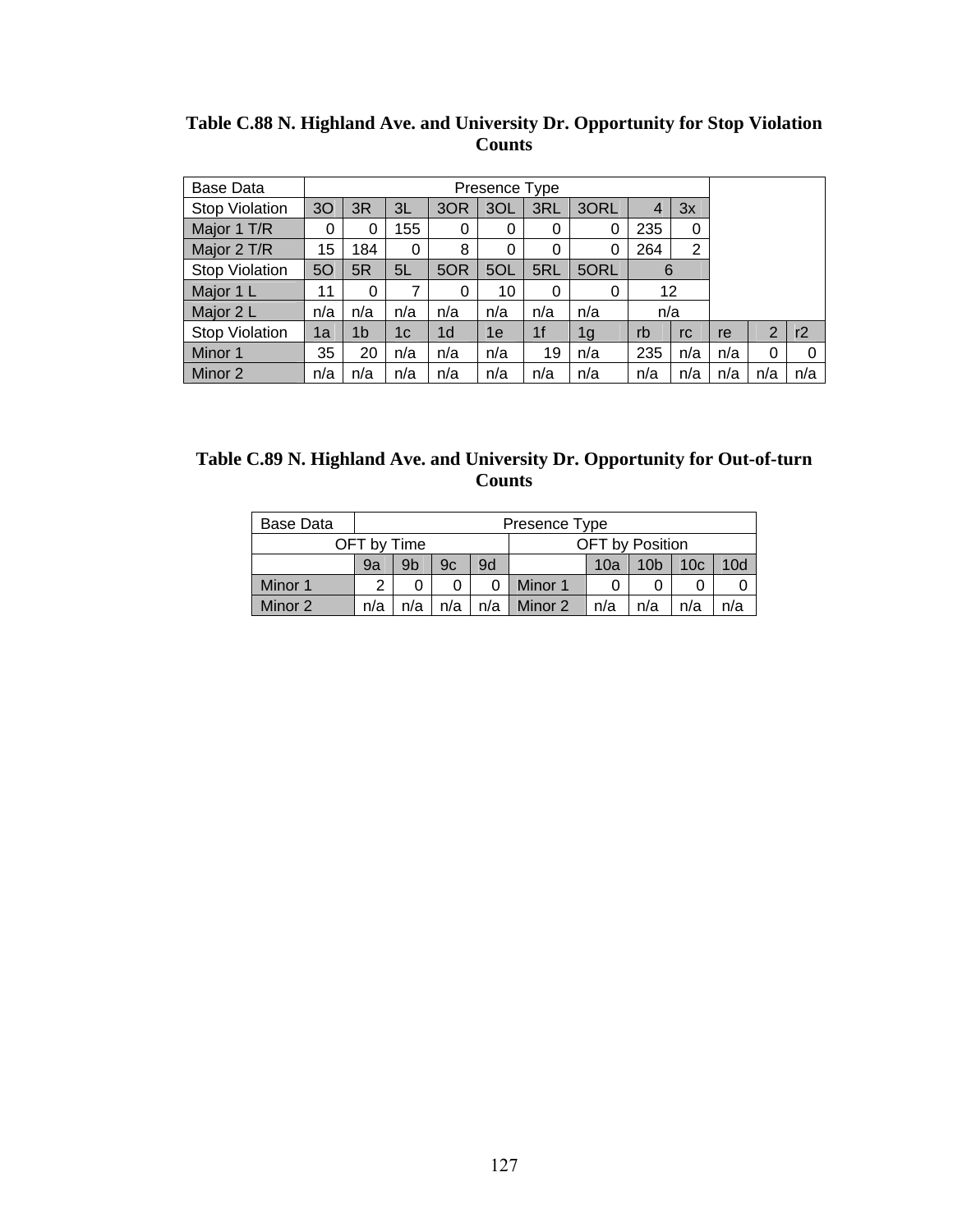| <b>Violation Data</b> |                |                 |                 |                | Presence Type |                |          |       |           |          |                |                 |
|-----------------------|----------------|-----------------|-----------------|----------------|---------------|----------------|----------|-------|-----------|----------|----------------|-----------------|
| <b>Stop Violation</b> | 3 <sub>O</sub> | 3R              | 3L              | 3OR            | 3OL           | 3RL            | 3ORL     | 4     | 3x        |          |                |                 |
| Major 1 T/R           | 2              | 91              | 31              | $\Omega$       | 3             | 90             |          | 25    | 0         |          |                |                 |
| Major 2 T/R           | 17             | 24              | 92              | 20             | 31            | 21             | 18       | 37    | 5         |          |                |                 |
| <b>Stop Violation</b> | 50             | 5R              | 5L              | 5OR            | 5OL           | 5RL            | 5ORL     | 6     |           |          |                |                 |
| Major 1 L             | $\mathfrak{p}$ | 5               | 0               | 1              | 2             | 0              | 2        | 6     |           |          |                |                 |
| Major 2 L             | 0              | 0               | 1               | 0              | 0             | 0              | 0        | 0     |           |          |                |                 |
| Platoon               | <b>5O1</b>     | 5R1             | 5L1             | 50R1           | 5OL1          | <b>5RL1</b>    | 5ORL1    | $6-1$ |           |          |                |                 |
| Major 1 L             | 1              | 2               | 0               | 4              | 1             | 0              |          | 5     |           |          |                |                 |
| Major 2 L             | 0              | 0               | 0               | 0              | 0             | 0              | 0        | 0     |           |          |                |                 |
| <b>Stop Violation</b> | 1a             | 1 <sub>b</sub>  | 1 <sub>c</sub>  | 1 <sub>d</sub> | 1e            | 1 <sup>f</sup> | 1g       | rb    | <b>Rc</b> | re       | $\overline{2}$ | r2              |
| Minor 1               | 0              | 0               | 0               | 0              | 0             | 0              | 0        | 0     | 0         | 0        | $\Omega$       | 0               |
| Minor 2               | 0              | 0               | 0               | 0              | 0             | 0              | $\Omega$ | 0     | $\Omega$  | $\Omega$ | 0              | $\Omega$        |
| Platoon               | 1a1            | 1 <sub>b1</sub> | 1c <sub>1</sub> | 1d1            | 1 e1          | 1f1            | 1g1      | rb1   | ec1       | re1      | 2 <sub>1</sub> | r2 <sub>1</sub> |
| Minor 1               | 0              | 0               | 0               | 0              | 0             | 0              | 0        | 0     | 0         | 0        | 0              | 0               |
| Minor 2               | 0              | 0               | 0               | 0              | 0             | 0              | 0        | 0     | 0         | 0        | 0              | 0               |

**Table C.90 Northside Dr. and Peachtree Battle Ave. Stop Violation Counts** 

**Table C.91 Northside Dr. and Peachtree Battle Ave. Out-of-turn Counts** 

| <b>Violation Data</b> |    | Presence Type  |    |    |                                                  |  |  |  |  |  |  |
|-----------------------|----|----------------|----|----|--------------------------------------------------|--|--|--|--|--|--|
| OFT by Time           |    |                |    |    | <b>OFT</b> by Position                           |  |  |  |  |  |  |
|                       | 9a | 9 <sub>b</sub> | 9c | 9d | 10d<br>10 <sub>c</sub><br>10 <sub>b</sub><br>10a |  |  |  |  |  |  |
| Minor 1               |    |                |    |    | Minor 1                                          |  |  |  |  |  |  |
| Minor 2               |    |                |    |    | Minor 2                                          |  |  |  |  |  |  |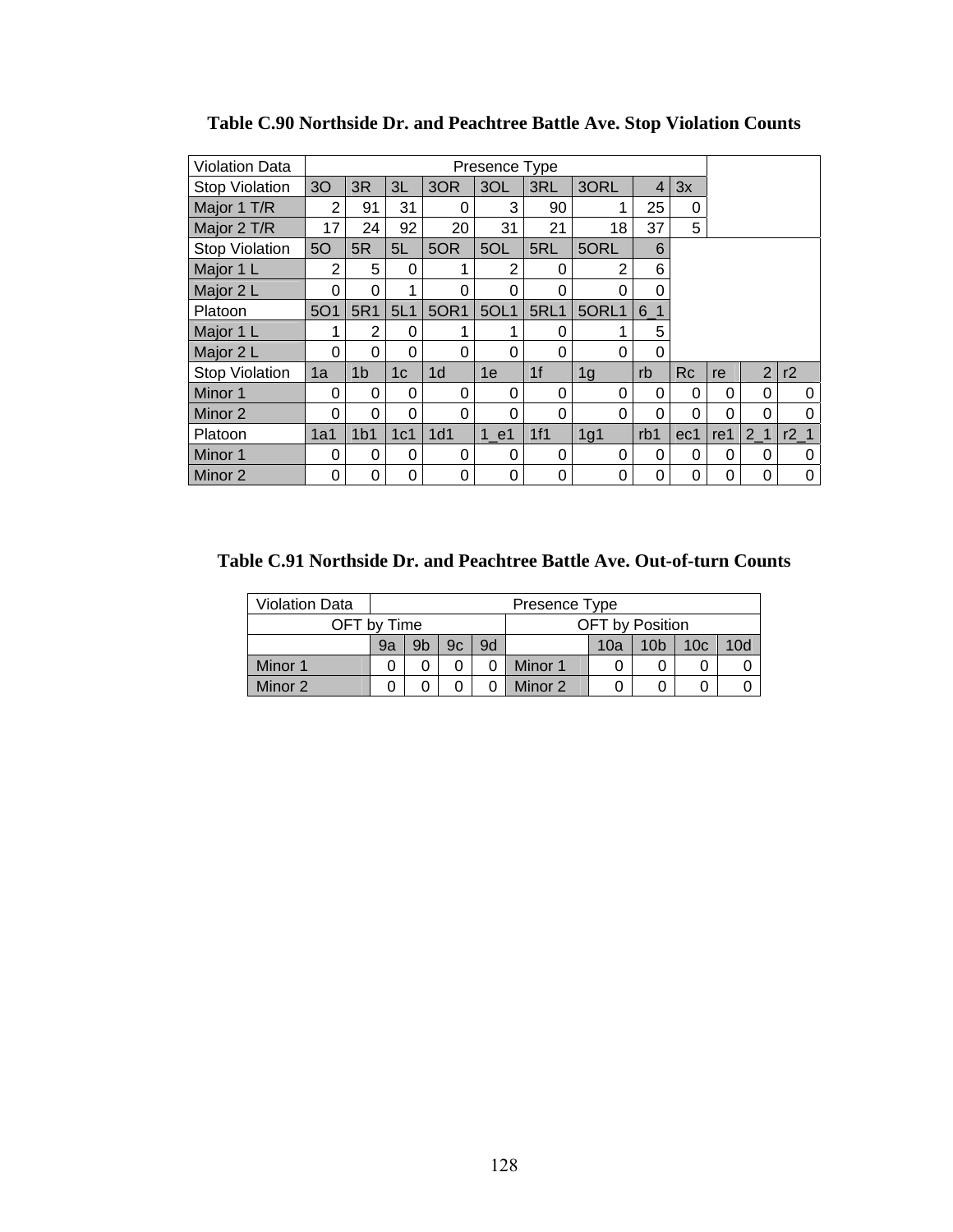| Base Data             |     |                |     |                | Presence Type |     |      |                |    |    |                |    |
|-----------------------|-----|----------------|-----|----------------|---------------|-----|------|----------------|----|----|----------------|----|
| <b>Stop Violation</b> | 30  | 3R             | 3L  | 3OR            | 3OL           | 3RL | 3ORL | $\overline{4}$ | 3x |    |                |    |
| Major 1 T/R           | 2   | 171            | 54  | 0              | 4             | 170 |      | 132            | 0  |    |                |    |
| Major 2 T/R           | n/a | 351            | n/a | n/a            | n/a           | n/a | n/a  | 127            | 15 |    |                |    |
| <b>Stop Violation</b> | 50  | 5R             | 5L  | 5OR            | 5OL           | 5RL | 5ORL | 6              |    |    |                |    |
| Major 1 L             | 15  | 15             | 4   | 16             | 14            | 5   | 22   | 15             |    |    |                |    |
| Major 2 L             |     | 0              | 2   |                | $\Omega$      | 0   | 1    | 2              |    |    |                |    |
| <b>Stop Violation</b> | 1a  | 1 <sub>b</sub> | 1с  | 1 <sub>d</sub> | 1e            | 1f  | 1g   | rb             | rc | re | $\overline{2}$ | r2 |
| Minor 1               | 7   | 9              | 7   | 6              | 5             | 19  | 32   | 32             | 4  | 44 | 7              |    |
| Minor 2               | 30  | 22             | 15  | 3              | 9             | 82  | 48   | 18             |    |    | 23             | 0  |

**Table C.92 Northside Dr. and Peachtree Battle Ave. Opportunity for Stop Violation Counts** 

| Table C.93 Northside Dr. and Peachtree Battle Ave. Opportunity for Out-of-turn |
|--------------------------------------------------------------------------------|
| <b>Counts</b>                                                                  |

| Base Data |    | Presence Type |    |     |                                                  |  |   |  |  |  |  |  |
|-----------|----|---------------|----|-----|--------------------------------------------------|--|---|--|--|--|--|--|
|           |    | OFT by Time   |    |     | <b>OFT</b> by Position                           |  |   |  |  |  |  |  |
|           | 9a | 9b            | 9c | 9d  | 10d<br>10 <sub>b</sub><br>10 <sub>c</sub><br>10a |  |   |  |  |  |  |  |
| Minor 1   | 24 |               | 5  |     | Minor 1                                          |  |   |  |  |  |  |  |
| Minor 2   | ◠  | 58            | ঽ  | 218 | Minor 2                                          |  | 3 |  |  |  |  |  |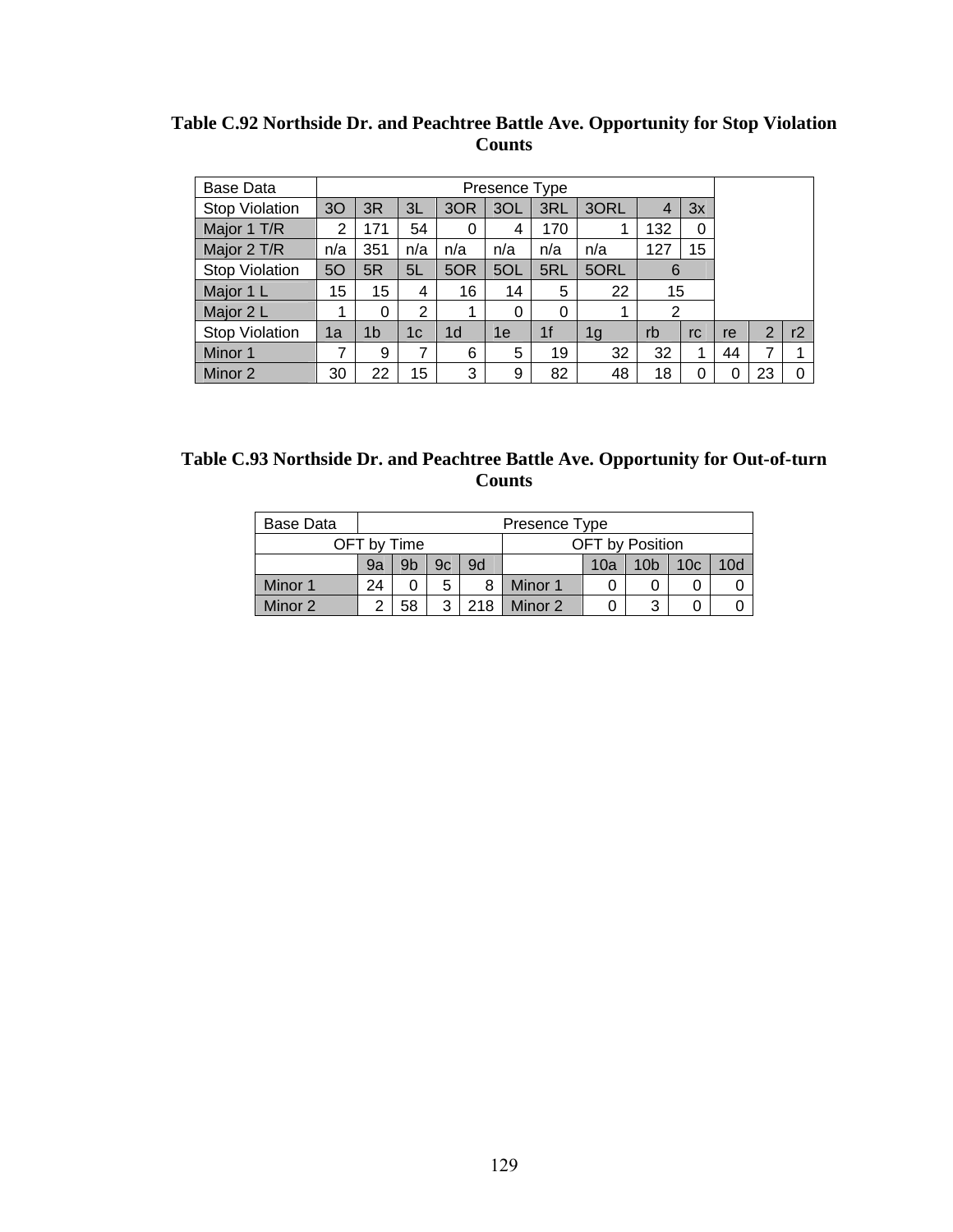| <b>Violation Data</b> |                |                 |                 |                | Presence Type |                |          |                |           |          |                |        |
|-----------------------|----------------|-----------------|-----------------|----------------|---------------|----------------|----------|----------------|-----------|----------|----------------|--------|
| <b>Stop Violation</b> | 3 <sub>O</sub> | 3R              | 3L              | 3OR            | 3OL           | 3RL            | 3ORL     | $\overline{4}$ | 3x        |          |                |        |
| Major 1 T/R           | 0              | 3               | 62              | 0              | 0             | 0              | 0        | 30             | 1         |          |                |        |
| Major 2 T/R           | 6              | 58              | 0               | 5              | 0             | 0              | 0        | 27             | 1         |          |                |        |
| <b>Stop Violation</b> | 50             | 5R              | 5L              | 5OR            | 5OL           | 5RL            | 5ORL     | 6              |           |          |                |        |
| Major 1 L             | 3              | 1               | 7               | $\Omega$       | 3             | 0              | $\Omega$ | 9              |           |          |                |        |
| Major 2 L             | 0              | 0               | 0               | 0              | 0             | 0              | 0        | 3              |           |          |                |        |
| Platoon               | <b>5O1</b>     | 5R1             | 5L1             | 50R1           | 5OL1          | <b>5RL1</b>    | 5ORL1    | $6-1$          |           |          |                |        |
| Major 1 L             | 0              | 0               | 2               | 0              | 0             | 0              | $\Omega$ | $\overline{2}$ |           |          |                |        |
| Major 2 L             | 0              | 0               | 0               | ◢              | 0             | 0              | 0        | 0              |           |          |                |        |
| <b>Stop Violation</b> | 1a             | 1 <sub>b</sub>  | 1 <sub>c</sub>  | 1 <sub>d</sub> | 1e            | 1 <sup>f</sup> | 1g       | rb             | <b>Rc</b> | re       | $\overline{2}$ | r2     |
| Minor 1               | $\overline{2}$ | $\overline{2}$  | 0               | 0              | 0             | 0              | 0        | 10             | 0         | 0        | $\Omega$       | 0      |
| Minor 2               | 0              | 0               | 0               | 0              | 0             | 0              | $\Omega$ | 0              | $\Omega$  | $\Omega$ | 0              | 0      |
| Platoon               | 1a1            | 1 <sub>b1</sub> | 1c <sub>1</sub> | 1d1            | 1 e1          | 1f1            | 1g1      | rb1            | ec1       | re1      | 2 <sub>1</sub> | $r2_1$ |
| Minor 1               | 0              | 0               | 0               | 0              | 0             | 0              | 0        | 1              | 0         | 0        | 0              | 0      |
| Minor 2               | 0              | 0               | 0               | 0              | 0             | 0              | 0        | 0              | 0         | 0        | 0              | 0      |

**Table C.94 Paces Ferry Rd. and Paces Mill Rd. Stop Violation Counts** 

**Table C.95 Paces Ferry Rd. and Paces Mill Rd. Out-of-turn Counts** 

| <b>Violation Data</b> |         | Presence Type  |    |    |                                                  |  |  |  |  |  |  |
|-----------------------|---------|----------------|----|----|--------------------------------------------------|--|--|--|--|--|--|
| OFT by Time           |         |                |    |    | OFT by Position                                  |  |  |  |  |  |  |
|                       | 9a      | 9 <sub>b</sub> | 9c | 9d | 10d<br>10 <sub>c</sub><br>10 <sub>b</sub><br>10a |  |  |  |  |  |  |
| Minor 1               |         | Minor 1        |    |    |                                                  |  |  |  |  |  |  |
| Minor 2               | Minor 2 |                |    |    |                                                  |  |  |  |  |  |  |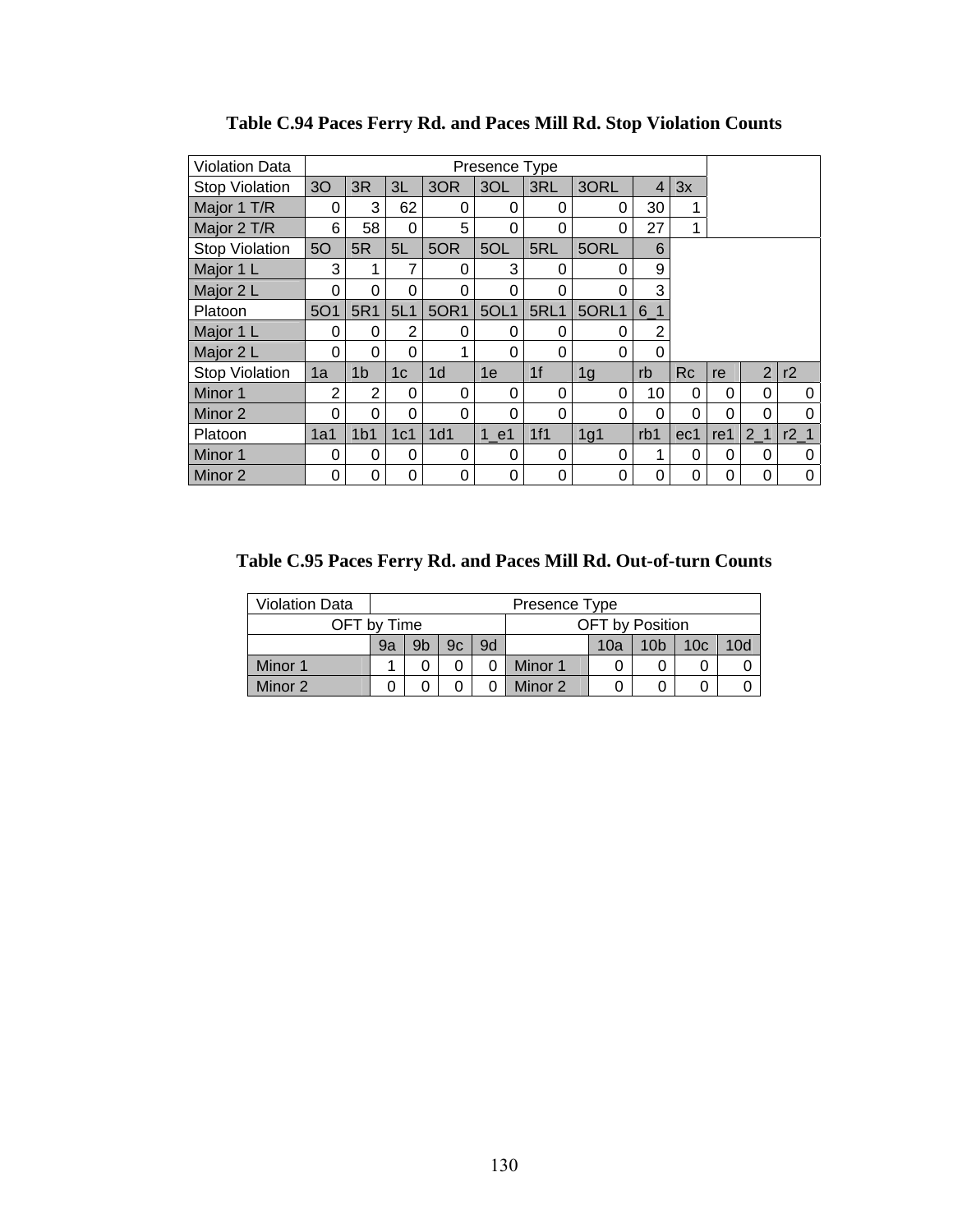**Table C.96 Paces Ferry Rd. and Paces Mill Rd. Opportunity for Stop Violation Counts** 

| Base Data             |    |     |     |                |     |                |      |           |    |    |                |          |
|-----------------------|----|-----|-----|----------------|-----|----------------|------|-----------|----|----|----------------|----------|
| <b>Stop Violation</b> | 30 | 3R  | 3L  | 3OR            | 3OL | 3RL            | 3ORL | 4         | 3x |    |                |          |
| Major 1 T/R           | 0  | 5   | 120 | 0              | 0   | 0              |      | 143       | 1  |    |                |          |
| Major 2 T/R           | 15 | 175 | 0   | 15             | 0   | 0              |      | 135       | 3  |    |                |          |
| <b>Stop Violation</b> | 50 | 5R  | 5L  | 5OR            | 5OL | 5RL            | 5ORL | 6         |    |    |                |          |
| Major 1 L             | 7  |     | 23  | 0              | 9   | 0              | 0    | 15        |    |    |                |          |
| Major 2 L             | 1  |     | 0   |                | 0   | 0              | 0    | 3         |    |    |                |          |
| <b>Stop Violation</b> | 1a | 1b  | 1c  | 1 <sub>d</sub> | 1e  | 1 <sub>f</sub> | 1g   | <b>Rb</b> | rc | re | $\overline{2}$ | r2       |
| Minor 1               | 38 | 34  | 0   | 0              | 0   | 30             | 0    | 56        | 0  | 1  | 0              | 0        |
| Minor 2               | 0  | 1   | 0   | 0              | 0   | 0              |      | 3         | 0  | 0  | 0              | $\Omega$ |

**Table C.97 Paces Ferry Rd. and Paces Mill Rd. Opportunity for Out-of-turn Counts** 

| Base Data |             |                                                                    |  |   | Presence Type |                        |  |  |  |  |
|-----------|-------------|--------------------------------------------------------------------|--|---|---------------|------------------------|--|--|--|--|
|           | OFT by Time |                                                                    |  |   |               | <b>OFT</b> by Position |  |  |  |  |
|           | 9a          | 9d<br>9b<br>10d<br>9c<br>10 <sub>b</sub><br>10 <sub>c</sub><br>10a |  |   |               |                        |  |  |  |  |
| Minor 1   | 14          |                                                                    |  |   | Minor 1       |                        |  |  |  |  |
| Minor 2   |             |                                                                    |  | າ | Minor 2       |                        |  |  |  |  |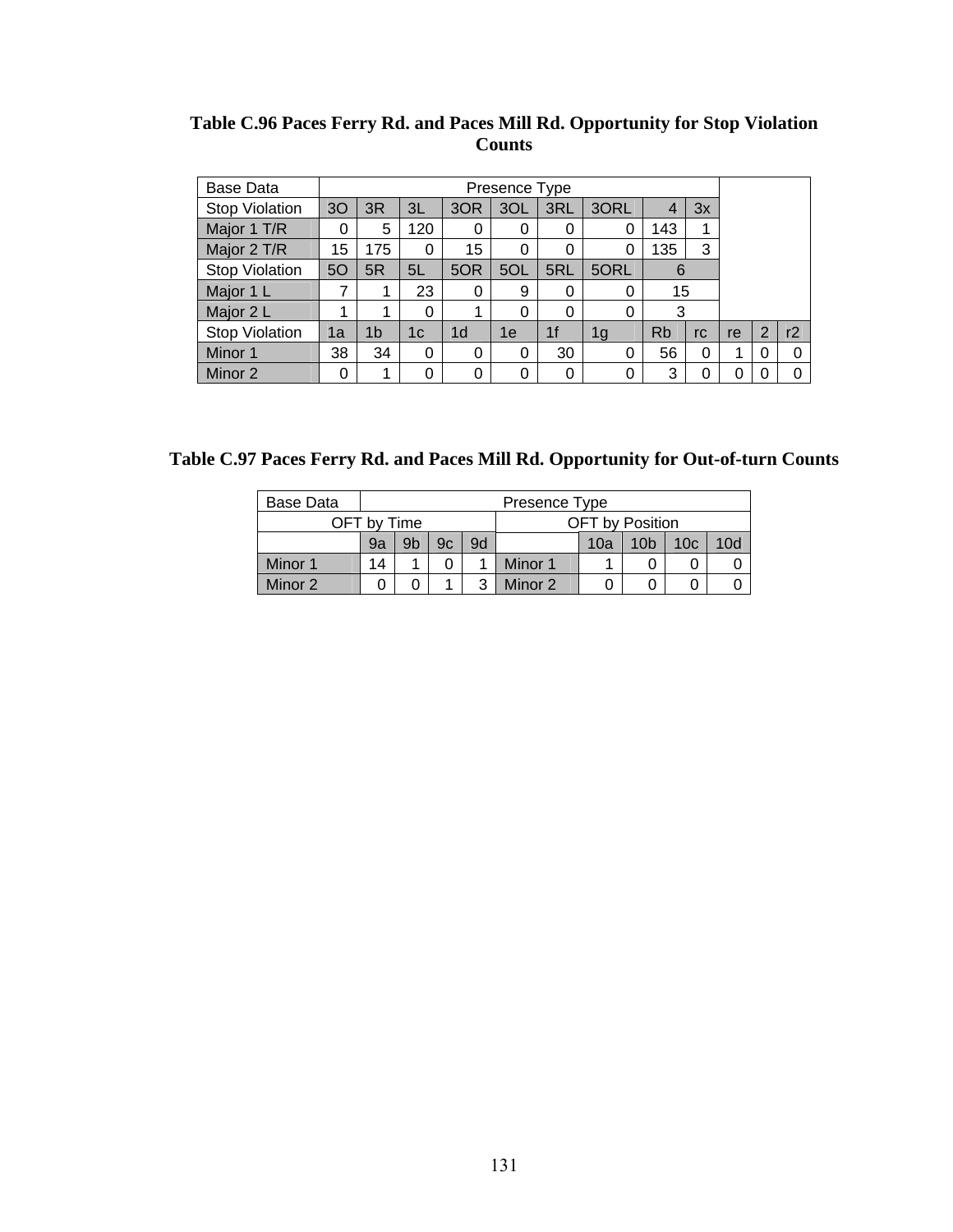| <b>Violation Data</b> |            |                 |                |                 |          |                |                |     |     |                 |                |        |
|-----------------------|------------|-----------------|----------------|-----------------|----------|----------------|----------------|-----|-----|-----------------|----------------|--------|
| <b>Stop Violation</b> | 3O         | 3R              | 3L             | 3OR             | 3OL      | 3RL            | 3ORL           | 4   | 3x  |                 |                |        |
| Major 1 T/R           | 0          | 14              | 1              | 0               | $\Omega$ | 0              | 0              | 3   | 0   |                 |                |        |
| Major 2 T/R           | 2          | 1               | 10             | 0               |          | $\overline{2}$ |                | 13  | 1   |                 |                |        |
| <b>Stop Violation</b> | 50         | 5R              | 5L             | 5OR             | 5OL      | 5RL            | 5ORL           | 6   |     |                 |                |        |
| Major 1 L             |            |                 | $\Omega$       | 3               | 0        | 0              | 0              | 1   |     |                 |                |        |
| Major 2 L             | n/a        | n/a             | n/a            | n/a             | n/a      | n/a            | n/a            | n/a |     |                 |                |        |
| Platoon               | <b>5O1</b> | 5R1             | 5L1            | 50R1            | 5OL1     | <b>5RL1</b>    | 5ORL1          | 6 1 |     |                 |                |        |
| Major 1 L             |            | 1               | $\Omega$       | $\Omega$        | $\Omega$ | 0              | 0              | 1   |     |                 |                |        |
| Major 2 L             | n/a        | n/a             | n/a            | n/a             | n/a      | n/a            | n/a            | n/a |     |                 |                |        |
| <b>Stop Violation</b> | 1a         | 1 <sub>b</sub>  | 1 <sub>c</sub> | 1 <sub>d</sub>  | 1e       | 1f             | 1 <sub>g</sub> | rb  | rc  | re              | $\overline{2}$ | r2     |
| Minor 1               | $\Omega$   | 0               | 0              | 0               | $\Omega$ | $\Omega$       | 0              | 3   | 0   | 0               | 0              | 0      |
| Minor 2               | n/a        | n/a             | n/a            | n/a             | n/a      | n/a            | n/a            | 0   | 0   | $\Omega$        | 0              | n/a    |
| Platoon               | 1a1        | 1 <sub>b1</sub> | 1c1            | 1 <sub>d1</sub> | $1$ e1   | 1f1            | 1g1            | rb1 | ec1 | re <sub>1</sub> | 2 <sub>1</sub> | $r2_1$ |
| Minor 1               | 0          | 0               | 0              | 0               | $\Omega$ | 0              | 0              | 2   | 0   | 0               | 0              | 0      |
| Minor 2               | n/a        | n/a             | n/a            | n/a             | n/a      | n/a            | n/a            | 0   | 0   | 0               | 0              | n/a    |

Table C.98 Peachtree St. and  $8^{\text{th}}$  St. Stop Violation Counts

**Table C.99 Peachtree St. and 8th St. Out-of-turn Counts** 

| <b>Violation Data</b> |         |                                                                                |  |  | Presence Type |  |                 |  |  |  |
|-----------------------|---------|--------------------------------------------------------------------------------|--|--|---------------|--|-----------------|--|--|--|
| OFT by Time           |         |                                                                                |  |  |               |  | OFT by Position |  |  |  |
|                       | 9a      | 10d<br>9 <sub>b</sub><br>10 <sub>c</sub><br>9c<br>9d<br>10 <sub>b</sub><br>10a |  |  |               |  |                 |  |  |  |
| Minor 1               |         | Minor 1                                                                        |  |  |               |  |                 |  |  |  |
| Minor 2               | Minor 2 |                                                                                |  |  |               |  |                 |  |  |  |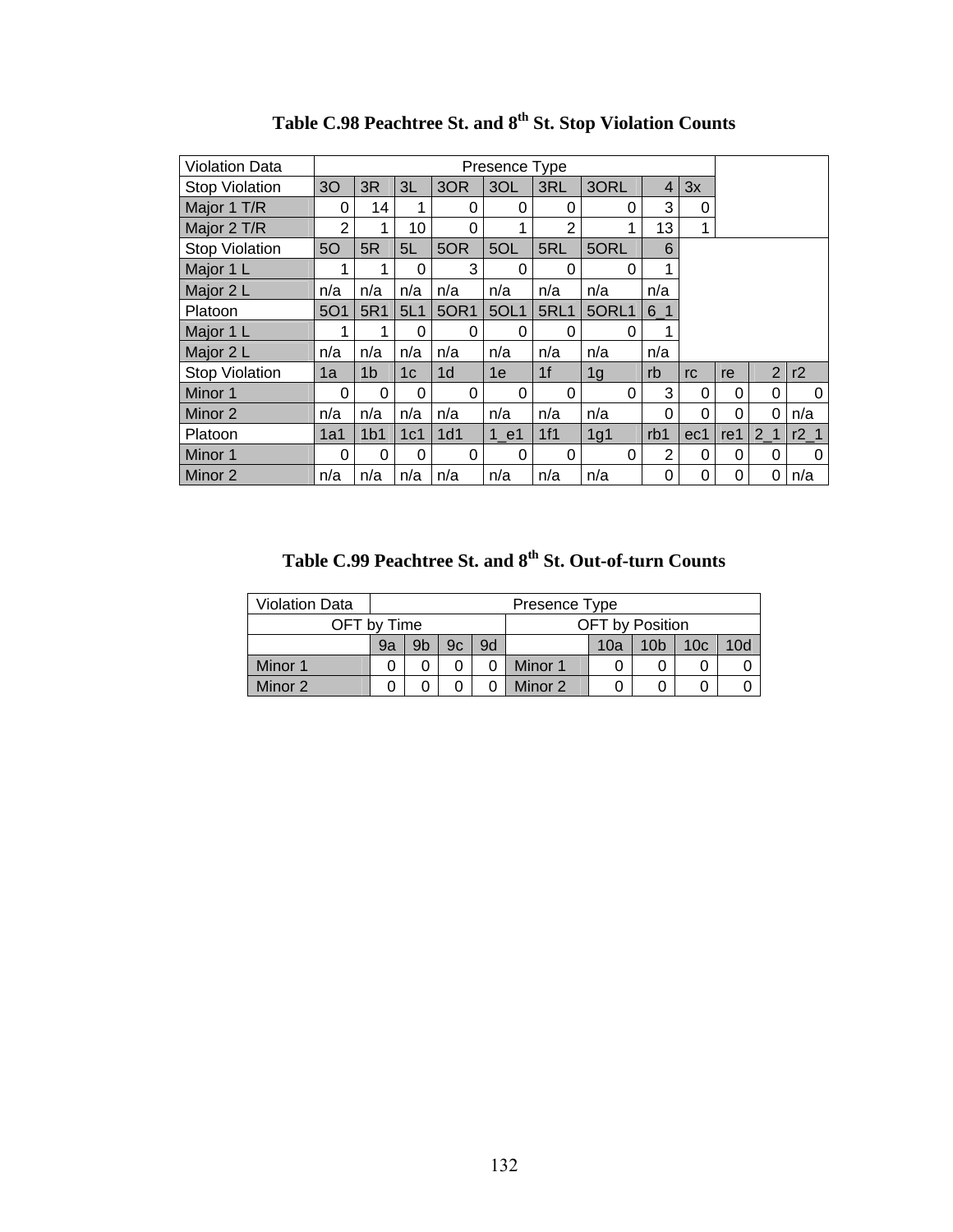| Base Data             |     |                |     |                | Presence Type |                |                |     |    |                |                |    |
|-----------------------|-----|----------------|-----|----------------|---------------|----------------|----------------|-----|----|----------------|----------------|----|
| <b>Stop Violation</b> | 3O  | 3R             | 3L  | 3OR            | 3OL           | 3RL            | 3ORL           | 4   | 3x |                |                |    |
| Major 1 T/R           | 0   | 181            | 7   | 0              | 0             | 14             | 0              | 126 | 2  |                |                |    |
| Major 2 T/R           | 27  | 3              | 106 | 0              | 18            | 7              | 3              | 149 | 7  |                |                |    |
| <b>Stop Violation</b> | 50  | 5R             | 5L  | 5OR            | 5OL           | 5RL            | 5ORL           | 6   |    |                |                |    |
| Major 1 L             | 4   | 4              | 0   | 6              | 0             | 1              | 0              | 3   |    |                |                |    |
| Major 2 L             | n/a | n/a            | n/a | n/a            | n/a           | n/a            | n/a            | n/a |    |                |                |    |
| <b>Stop Violation</b> | 1a  | 1 <sub>b</sub> | 1c  | 1 <sub>d</sub> | 1e            | 1 <sub>f</sub> | 1 <sub>g</sub> | rb  | rc | re             | $\overline{2}$ | r2 |
| Minor 1               | 6   | 5              | 0   | 0              | $\Omega$      | $\overline{2}$ | 0              | 31  | 0  | $\overline{2}$ | 2              | 0  |
| Minor 2               | n/a | n/a            | n/a | n/a            | n/a           | n/a            | n/a            | 2   | 0  | 5              | n/a            | 0  |

Table C.100 Peachtree St. and  $8^{th}$  St. Opportunity for Stop Violation Counts

Table C.101 Peachtree St. and 8<sup>th</sup> St. Opportunity for Out-of-turn Counts

| Base Data |             |                |    |    | Presence Type                                                |                        |  |  |  |  |  |  |  |
|-----------|-------------|----------------|----|----|--------------------------------------------------------------|------------------------|--|--|--|--|--|--|--|
|           | OFT by Time |                |    |    |                                                              | <b>OFT</b> by Position |  |  |  |  |  |  |  |
|           | 9a          | 9 <sub>b</sub> | 9c | 9d | 10 <sub>b</sub><br>10 <sub>c</sub><br>10 <sub>d</sub><br>10a |                        |  |  |  |  |  |  |  |
| Minor 1   |             |                |    |    | Minor 1                                                      |                        |  |  |  |  |  |  |  |
| Minor 2   | Minor 2     |                |    |    |                                                              |                        |  |  |  |  |  |  |  |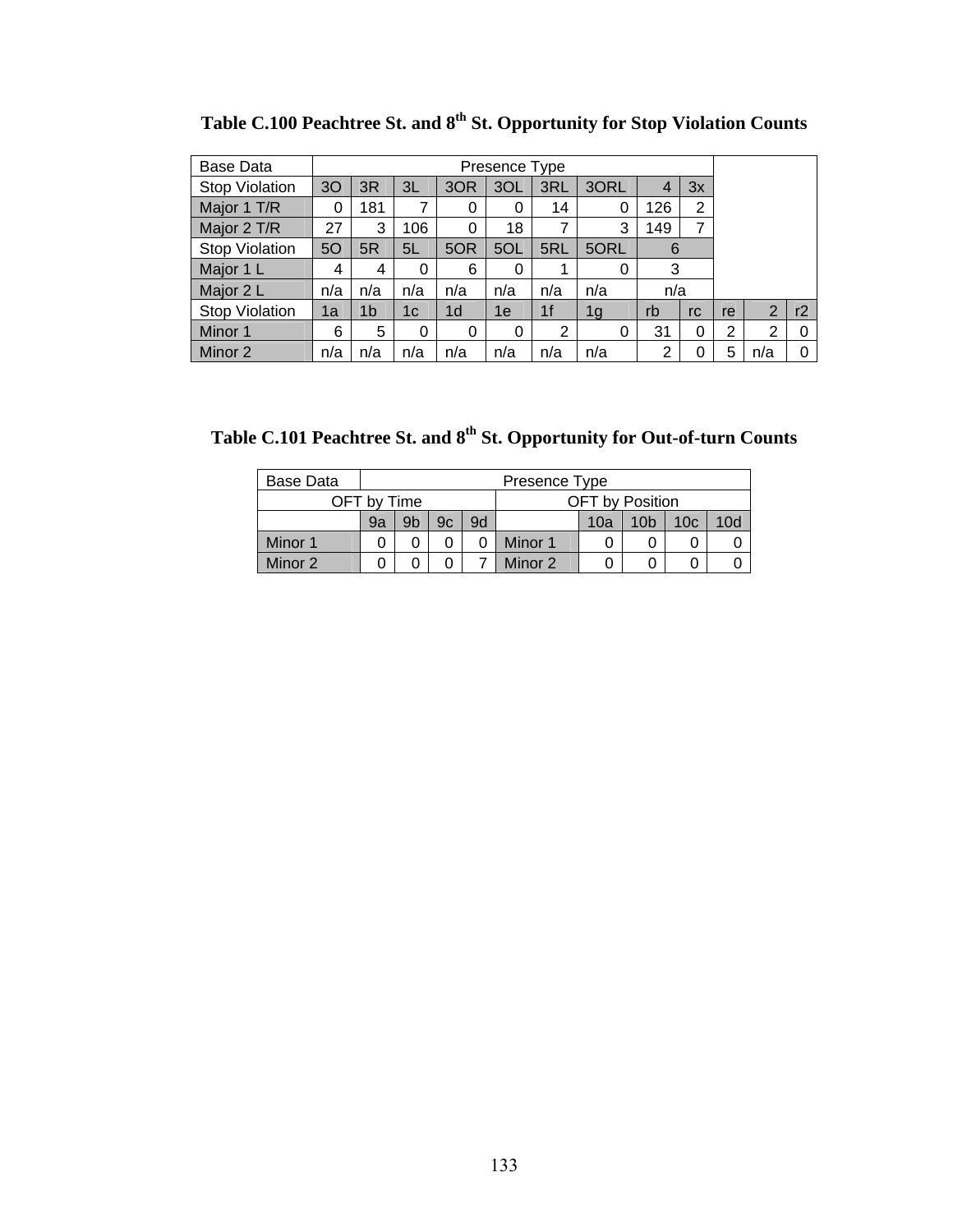| <b>Violation Data</b>        |      |   |                 |     |             | Presence Type |                |       |       |              |      |                |   |                 |
|------------------------------|------|---|-----------------|-----|-------------|---------------|----------------|-------|-------|--------------|------|----------------|---|-----------------|
| Stop Violation <sub>30</sub> |      |   | 3R              | 3L  | 3OR         | 3OL           | 3RL            | 3ORL  |       | $4 \times 3$ |      |                |   |                 |
| Major 1 T/R                  |      | 0 | 189             | 0l  |             |               |                | 0     | 43    | 9            |      |                |   |                 |
| Major 2 T/R                  |      |   | 0               | 208 |             | 14            |                | 0     | 39    | 10           |      |                |   |                 |
| Stop Violation <sub>50</sub> |      |   | 5R              | 5L  | 5OR         | 5OL           | 5RL            | 5ORL  | 6     |              |      |                |   |                 |
| Major 1 L                    |      |   |                 |     |             |               |                |       |       |              |      |                |   |                 |
| Major 2 L                    | ln/a |   | n/a             | n/a | n/a         | n/a           | n/a            | n/a   | n/a   |              |      |                |   |                 |
| Platoon                      | 5O1  |   | 5R1             | 5L1 | <b>50R1</b> | <b>5OL1</b>   | <b>5RL1</b>    | 5ORL1 | $6-1$ |              |      |                |   |                 |
| Major 1 L                    |      |   |                 |     |             |               |                |       |       |              |      |                |   |                 |
| Major 2 L                    | ln/a |   | n/a             | n/a | n/a         | n/a           | n/a            | ln/a  | n/a   |              |      |                |   |                 |
| Stop Violation 1a            |      |   | 1 <sub>b</sub>  | 1c  | l1d         | 1e            | 1 <sub>f</sub> | 1g    | lrb   | Irc          | re   |                |   | 2r2             |
| Minor 1                      |      |   | 6               |     |             |               | 5              | 0     | 15    | 0            | 0    |                |   | <sub>0</sub>    |
| Minor 2                      | ln/a |   | n/a             | n/a | n/a         | n/a           | n/a            | n/a   | n/a   | ln/a         | ln/a | n/a            |   | n/a             |
| Platoon                      | 1a1  |   | 1 <sub>b1</sub> | 1c1 | 1d1         | 1 e1          | 1f1            | 1g1   | lrb1  | ec1          | lre1 | 2 <sub>1</sub> |   | r2 <sub>1</sub> |
| Minor 1                      |      |   | 10              | 0l  |             |               | 8              | 0     | 17    | 0            |      |                | 3 | $\overline{0}$  |
| Minor 2                      | ln/a |   | n/a             | n/a | n/a         | n/a           | n/a            | n/a   | ln/a  | n/a          | n/a  | ln/a           |   | n/a             |

**Table C.102 Peachtree St. and Pine St. Stop Violation Counts** 

**Table C.103 Peachtree St. and Pine St. Out-of-turn Counts** 

| <b>Violation Data</b> |             |                                                                    |     |     | Presence Type |     |                 |     |     |  |  |
|-----------------------|-------------|--------------------------------------------------------------------|-----|-----|---------------|-----|-----------------|-----|-----|--|--|
|                       | OFT by Time |                                                                    |     |     |               |     | OFT by Position |     |     |  |  |
|                       | 9a          | 9d<br>10d<br>9b<br>10 <sub>b</sub><br>10 <sub>c</sub><br>9c<br>10a |     |     |               |     |                 |     |     |  |  |
| Minor 1               |             |                                                                    |     |     | Minor 1       |     |                 |     |     |  |  |
| Minor 2               | n/a         | n/a                                                                | n/a | n/a | Minor 2       | n/a | n/a             | n/a | n/a |  |  |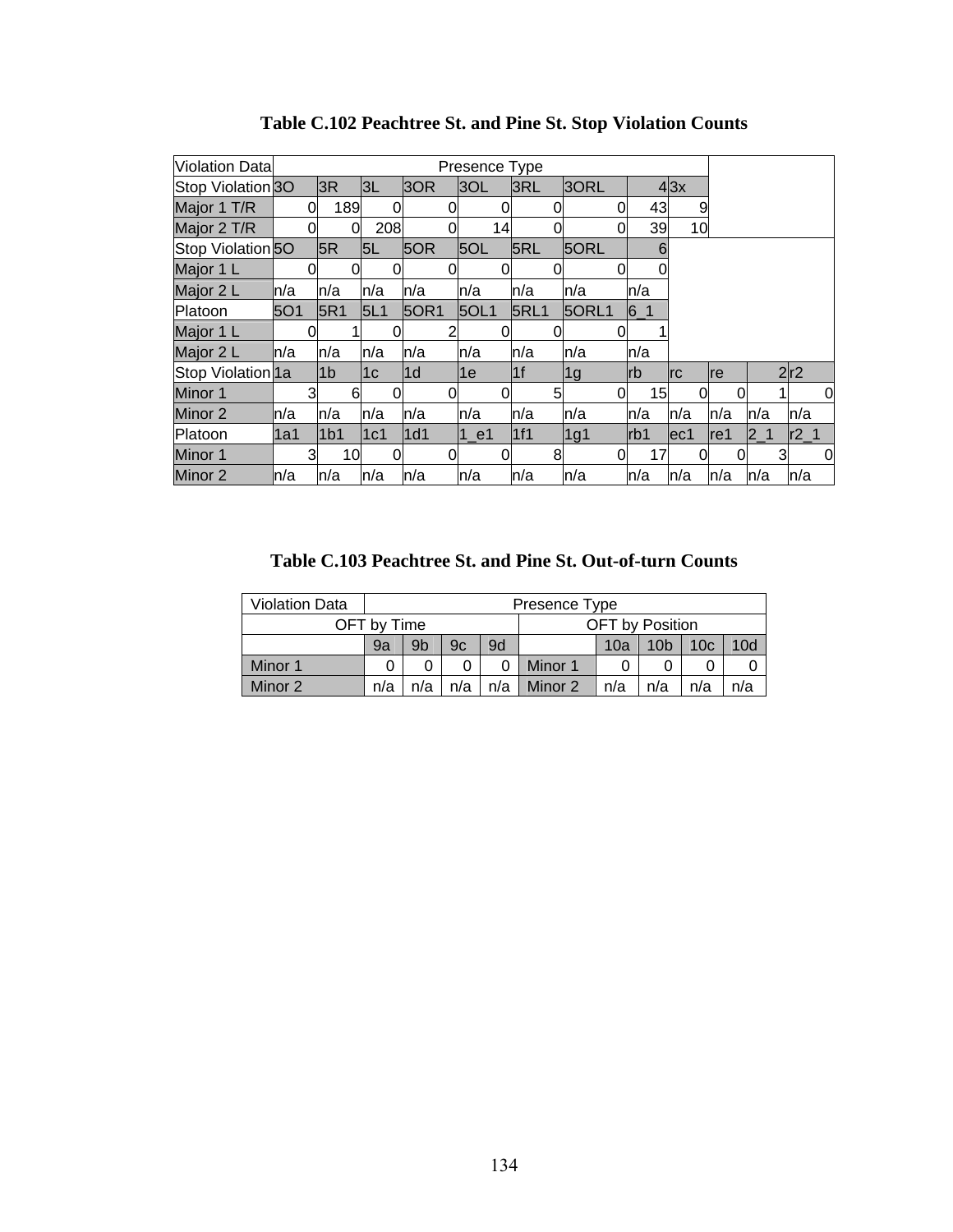| <b>Base Data</b>      |                |     |     |                | Presence Type |                |      |     |     |     |     |     |
|-----------------------|----------------|-----|-----|----------------|---------------|----------------|------|-----|-----|-----|-----|-----|
| <b>Stop Violation</b> | 30             | 3R  | 3L  | 3OR            | 3OL           | 3RL            | 3ORL |     | 3x  |     |     |     |
| Major 1 T/R           | 0              | 314 | 0   | 0              | 0             | 0              | 0    | 112 | 11  |     |     |     |
| Major 2 T/R           | 2              | 0   | 407 | 0              | 22            | $\Omega$       | 0    | 115 | 17  |     |     |     |
| <b>Stop Violation</b> | 50             | 5R  | 5L  | 5OR            | 5OL           | 5RL            | 5ORL | 6   |     |     |     |     |
| Major 1 L             | $\overline{2}$ | 8   | 0   | 9              | 0             | 0              | 0    |     |     |     |     |     |
| Major 2 L             | n/a            | n/a | n/a | n/a            | n/a           | n/a            | n/a  | n/a |     |     |     |     |
| <b>Stop Violation</b> | 1a             | 1b  | 1c  | 1 <sub>d</sub> | 1e            | 1 <sub>f</sub> | 1g   | rb  | rc  | re  | 2   | r2  |
| Minor 1               | 35             | 54  | 0   | 0              | 0             | 110            | 0    | 117 | 0   | 0   | 19  | 0   |
| Minor 2               | n/a            | n/a | n/a | n/a            | n/a           | n/a            | n/a  | n/a | n/a | n/a | n/a | n/a |

**Table C.104 Peachtree St. and Pine St. Opportunity for Stop Violation Counts** 

**Table C.105 Peachtree St. and Pine St. Opportunity for Out-of-turn Counts** 

| Base Data |             |                                                                                |     |     | Presence Type |                        |     |     |     |  |
|-----------|-------------|--------------------------------------------------------------------------------|-----|-----|---------------|------------------------|-----|-----|-----|--|
|           | OFT by Time |                                                                                |     |     |               | <b>OFT</b> by Position |     |     |     |  |
|           | 9a          | 9d<br>9 <sub>b</sub><br>10 <sub>b</sub><br>10 <sub>c</sub><br>10d<br>9c<br>10a |     |     |               |                        |     |     |     |  |
| Minor 1   |             |                                                                                |     |     | Minor 1       |                        |     |     |     |  |
| Minor 2   | n/a         | n/a                                                                            | n/a | n/a | Minor 2       | n/a                    | n/a | n/a | n/a |  |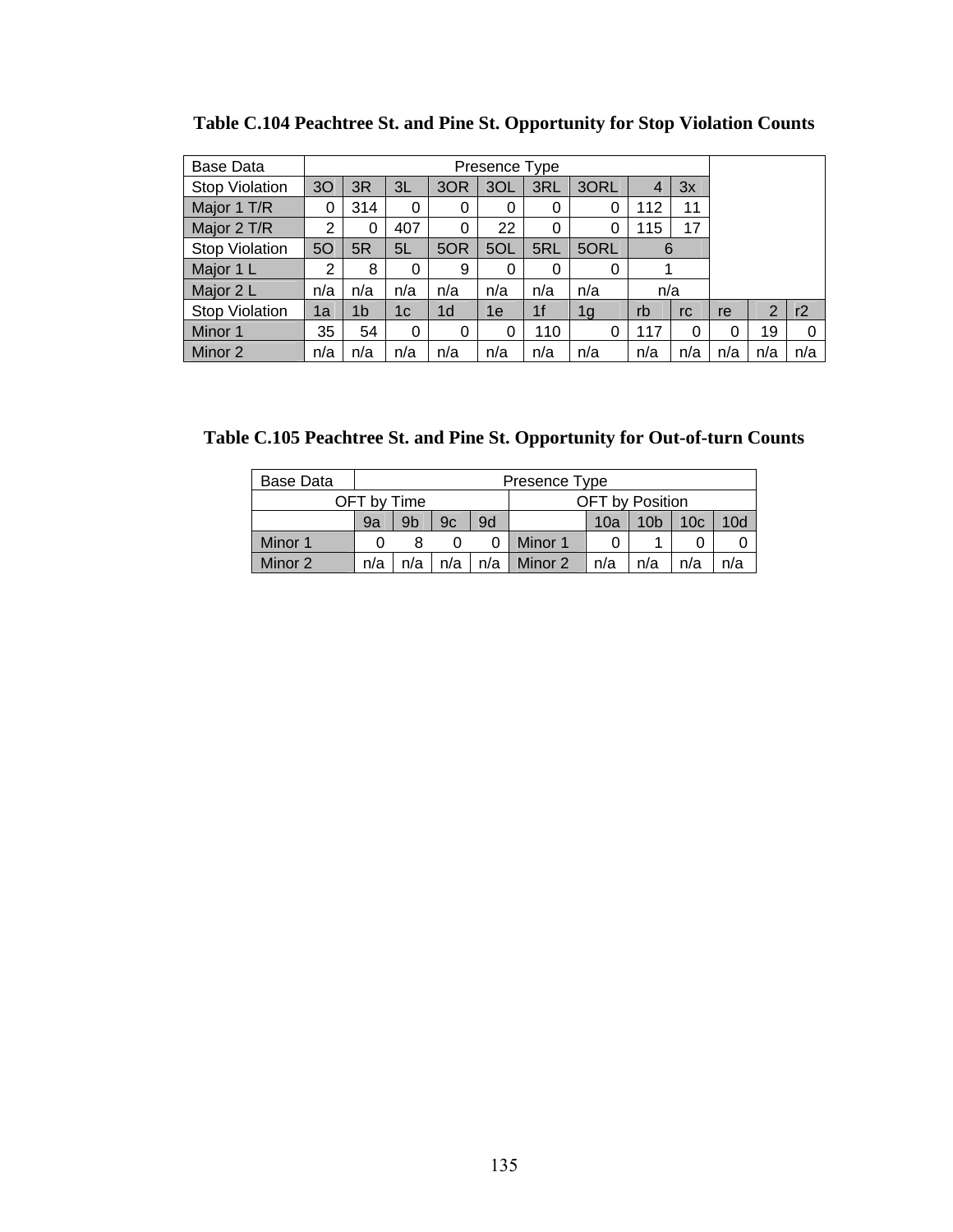| <b>Violation Data</b>        |     |                 |     |      | Presence Type |             |       |       |                |     |          |                |
|------------------------------|-----|-----------------|-----|------|---------------|-------------|-------|-------|----------------|-----|----------|----------------|
| Stop Violation <sub>30</sub> |     | 3R              | 3L  | 3OR  | 3OL           | 3RL         | 3ORL  |       | 43x            |     |          |                |
| Major 1 T/R                  |     | 10              | 5   |      |               | 6           |       | 18    |                |     |          |                |
| Major 2 T/R                  |     | 14              |     |      |               | 10          | 2     | 17    | $\overline{2}$ |     |          |                |
| Stop Violation 50            |     | 5R              | 5L  | 5OR  | 5OL           | 5RL         | 5ORL  | 6     |                |     |          |                |
| Major 1 L                    |     |                 |     |      |               |             |       |       |                |     |          |                |
| Major 2 L                    |     | 3               |     |      |               |             |       |       |                |     |          |                |
| Platoon                      | 5O1 | 5R1             | 5L1 | 50R1 | <b>5OL1</b>   | <b>5RL1</b> | 5ORL1 | $6-1$ |                |     |          |                |
| Major 1 L                    |     |                 |     |      |               |             |       |       |                |     |          |                |
| Major 2 L                    | 8   |                 | 2   | ⌒    |               |             |       | 10    |                |     |          |                |
| Stop Violation 1a            |     | 1 <sub>b</sub>  | 1c  | l1d  | 1e            | 1f          | 1g    | lrb   | Irc            | Ire |          | 2r2            |
| Minor 1                      |     |                 |     |      |               |             |       | 16    | 0l             | 4   | $\Omega$ | 0              |
| Minor 2                      |     |                 |     |      |               |             |       | 3     |                |     |          | 0              |
| Platoon                      | 1a1 | 1 <sub>b1</sub> | 1c1 | 1d1  | $1$ e1        | 1f1         | 1g1   | rb1   | ec1            | re1 | 21       | $r2_1$         |
| Minor 1                      |     |                 |     |      |               |             |       |       | 0l             | 0   | $\Omega$ | 0              |
| Minor 2                      | 0   |                 | 0   | 0    | 0             |             |       |       | 0              |     |          | $\overline{0}$ |

**Table C.106 Peachtree St. and Sheridan Dr. SB Stop Violation Counts** 

**Table C.107 Peachtree St. and Sheridan Dr. Out-of-turn Counts** 

| <b>Violation Data</b> |    |                |                                                  |  | Presence Type |                        |  |  |  |  |  |
|-----------------------|----|----------------|--------------------------------------------------|--|---------------|------------------------|--|--|--|--|--|
| OFT by Time           |    |                |                                                  |  |               | <b>OFT</b> by Position |  |  |  |  |  |
|                       | 9a | 9 <sub>b</sub> | 10c<br>10d<br>9c<br>9d<br>10 <sub>b</sub><br>10a |  |               |                        |  |  |  |  |  |
| Minor 1               |    |                |                                                  |  | Minor 1       |                        |  |  |  |  |  |
| Minor 2               |    |                |                                                  |  | Minor 2       |                        |  |  |  |  |  |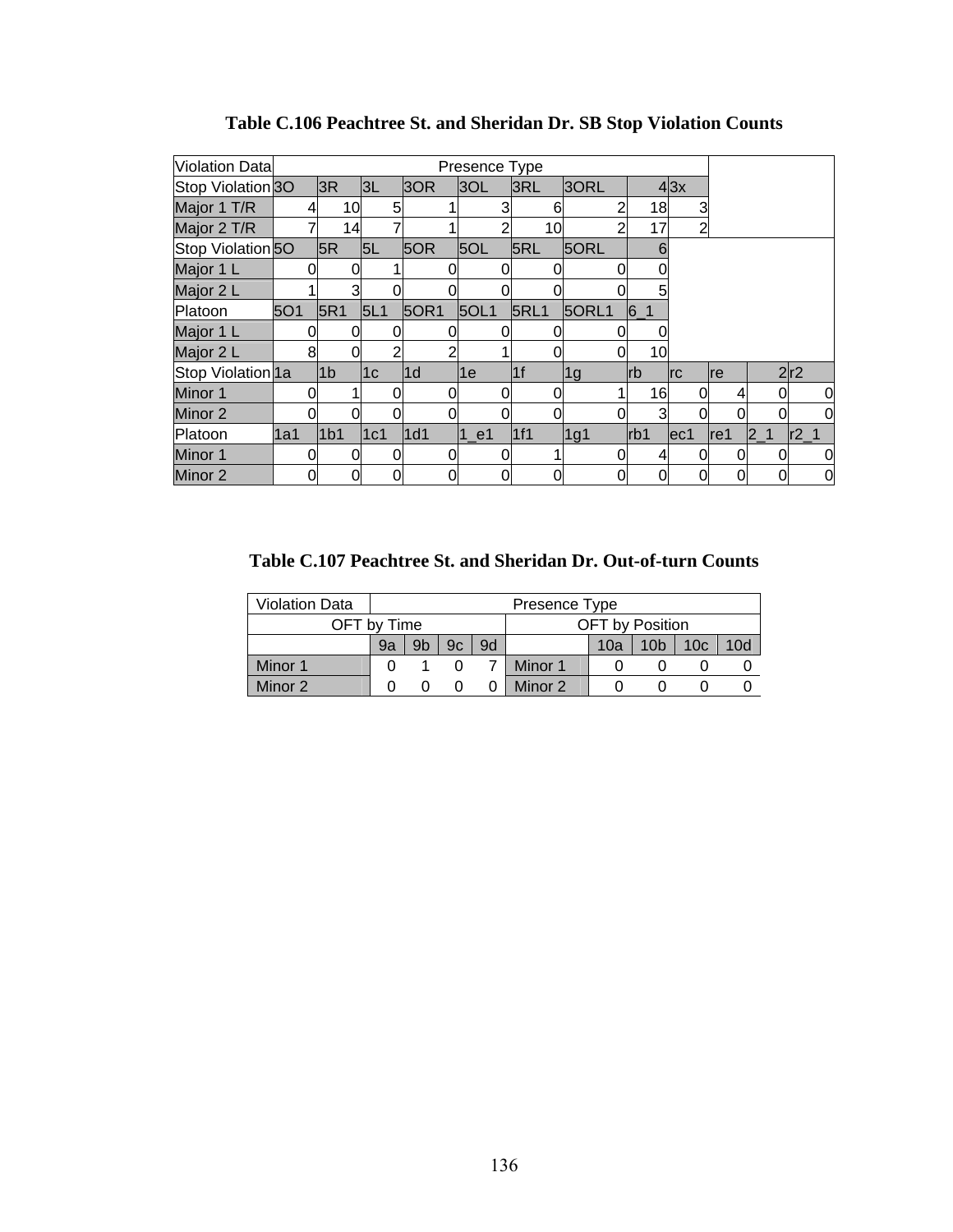| Base Data             |     |                |                |                |     |                |      |     |    |    |                |    |
|-----------------------|-----|----------------|----------------|----------------|-----|----------------|------|-----|----|----|----------------|----|
| <b>Stop Violation</b> | 30  | 3R             | 3L             | 3OR            | 3OL | 3RL            | 3ORL | 4   | 3x |    |                |    |
| Major 1 T/R           | 153 | 216            | 153            | 60             | 55  | 95             | 22   | 523 | 18 |    |                |    |
| Major 2 T/R           | 88  | 229            | 56             | 10             | 53  | 82             | 2    | 691 | 20 |    |                |    |
| <b>Stop Violation</b> | 50  | 5R             | 5L             | 5OR            | 5OL | 5RL            | 5ORL | 6   |    |    |                |    |
| Major 1 L             | 7   | $\overline{2}$ | $\overline{2}$ | 2              |     | 0              | 0    | 2   |    |    |                |    |
| Major 2 L             | 21  | 5              | 2              | 8              | 10  | 1              | 2    | 25  |    |    |                |    |
| <b>Stop Violation</b> | 1a  | 1b             | 1c             | 1 <sub>d</sub> | 1e  | 1 <sub>f</sub> | 1g   | rb  | rc | re | $\overline{2}$ | r2 |
| Minor 1               | 1   | 4              | 0              | 0              |     | 3              | 3    | 65  | 0  | 19 | $\Omega$       | 0  |
| Minor 2               | 1   | 1              | 0              | 0              | 0   | $\overline{2}$ | 3    | 19  | 0  | 6  |                | 0  |

**Table C.108 Peachtree and Sheridan Dr. Opportunity for Stop Violation Counts** 

**Table C.109 Peachtree and Sheridan Dr. Opportunity for Out-of-turn Counts** 

| Base Data |             | Presence Type |    |    |                        |     |                 |                 |                 |  |  |
|-----------|-------------|---------------|----|----|------------------------|-----|-----------------|-----------------|-----------------|--|--|
|           | OFT by Time |               |    |    | <b>OFT</b> by Position |     |                 |                 |                 |  |  |
|           | 9a          | 9b            | 9c | 9d |                        | 10a | 10 <sub>b</sub> | 10 <sub>c</sub> | 10 <sub>c</sub> |  |  |
| Minor 1   |             |               |    | 8  | Minor 1                |     |                 |                 |                 |  |  |
| Minor 2   |             |               | າ  | つつ | Minor 2                |     |                 |                 |                 |  |  |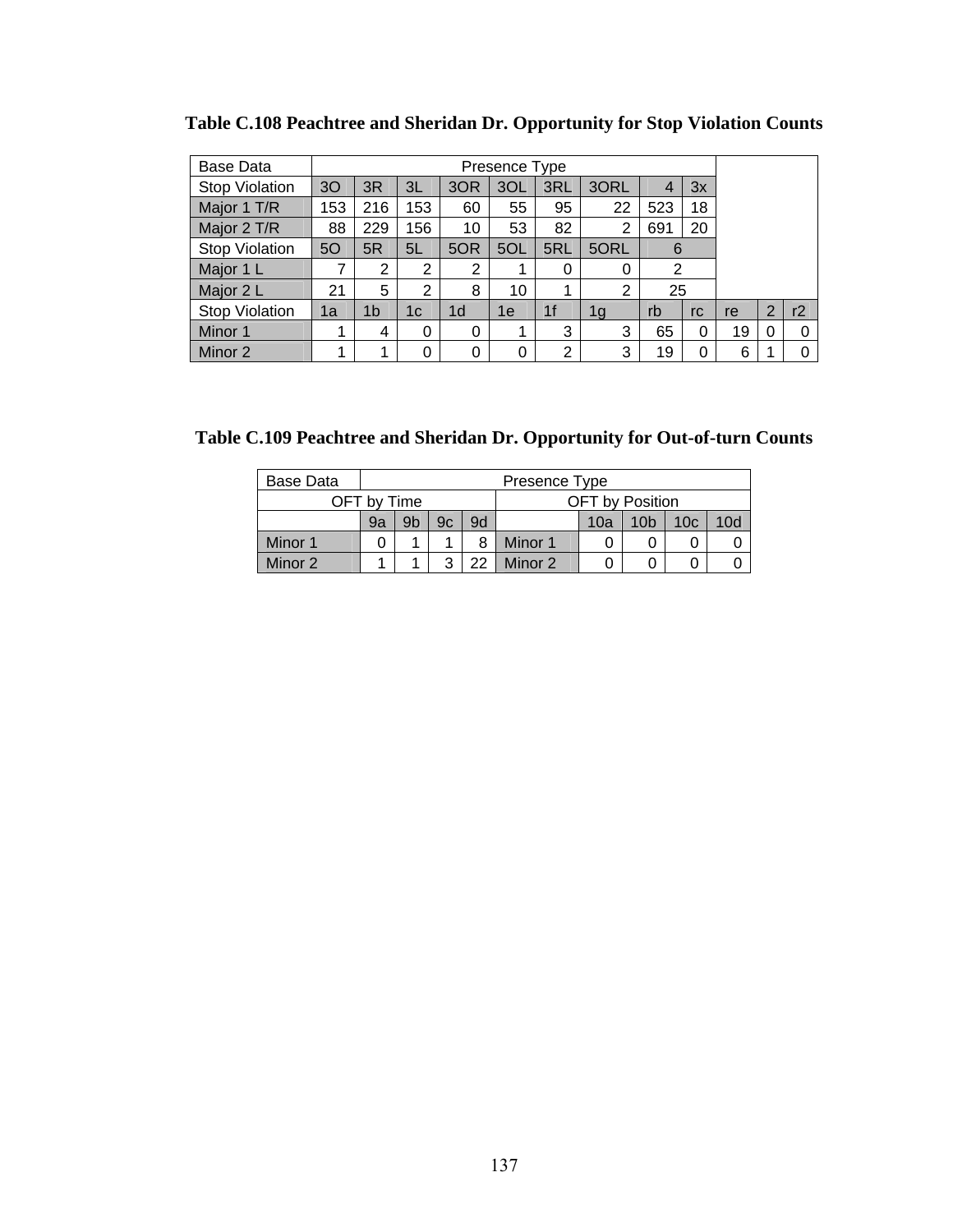| <b>Violation Data</b>        |            |                 |                |             | Presence Type |                |       |       |            |     |                |                |
|------------------------------|------------|-----------------|----------------|-------------|---------------|----------------|-------|-------|------------|-----|----------------|----------------|
| Stop Violation 30            |            | 3R              | 3L             | 3OR         | 3OL           | 3RL            | 3ORL  |       | 43x        |     |                |                |
| Major 1 T/R                  | ln/a       | 25              |                | 50n/a       | n/a           |                | 4n/a  | 43    |            |     |                |                |
| Major 2 T/R                  | ln/a       |                 | 22n/a          | ln/a        | n/a           | n/a            | n/a   |       | 3          |     |                |                |
| Stop Violation <sup>50</sup> |            | 5R              | 5L             | 5OR         | 5OL           | 5RL            | 5ORL  | 6     |            |     |                |                |
| Major 1 L                    |            |                 |                |             |               |                |       |       |            |     |                |                |
| Major 2 L                    | ln/a       | n/a             | n/a            | n/a         | n/a           | n/a            | n/a   | n/a   |            |     |                |                |
| Platoon                      | <b>5O1</b> | <b>5R1</b>      | 5L1            | <b>50R1</b> | <b>5OL1</b>   | <b>5RL1</b>    | 5ORL1 | $6-1$ |            |     |                |                |
| Major 1 L                    |            |                 |                |             |               |                | 0     |       |            |     |                |                |
| Major 2 L                    | ln/a       | n/a             | n/a            | n/a         | n/a           | n/a            | n/a   | n/a   |            |     |                |                |
| Stop Violation 1a            |            | l1b             | 1 <sub>c</sub> | l1d         | 1e            | 1 <sup>f</sup> | 1g    | Irb   | <b>Irc</b> | re  |                | 2r2            |
| Minor 1                      |            | 0               |                |             |               | 0              |       | 6     | 0          | 3   | $\Omega$       | 0              |
| Minor 2                      |            |                 |                |             |               | $\overline{3}$ | 2     |       |            |     |                | 0              |
| Platoon                      | 1a1        | 1 <sub>b1</sub> | 1c1            | 1d1         | $1$ e1        | 1f1            | 1g1   | rb1   | ec1        | re1 | 2 <sub>1</sub> | $r2_1$         |
| Minor 1                      |            | 0               |                |             |               |                | 0     |       |            | 0   | <sub>0</sub>   | 0              |
| Minor 2                      | 0          |                 | 0              |             | 0             | 0              | 0     | 0     | 0          | 0   |                | $\overline{0}$ |

**Table C.110 Ponce de Leon Ave. and Fairview/Lullwater Rd. Stop Violation Counts** 

**Table C.111 Ponce de Leon Ave. and Fairview/Lullwater Rd. Out-of-turn Counts** 

| <b>Violation Data</b> |    | Presence Type  |    |    |                 |     |                 |                 |     |  |  |
|-----------------------|----|----------------|----|----|-----------------|-----|-----------------|-----------------|-----|--|--|
| OFT by Time           |    |                |    |    | OFT by Position |     |                 |                 |     |  |  |
|                       | 9a | 9 <sub>b</sub> | 9c | 9d |                 | 10a | 10 <sub>b</sub> | 10 <sub>c</sub> | 10d |  |  |
| Minor 1               |    |                |    |    | Minor 1         |     |                 |                 |     |  |  |
| Minor 2               |    |                |    |    | Minor 2         |     |                 |                 |     |  |  |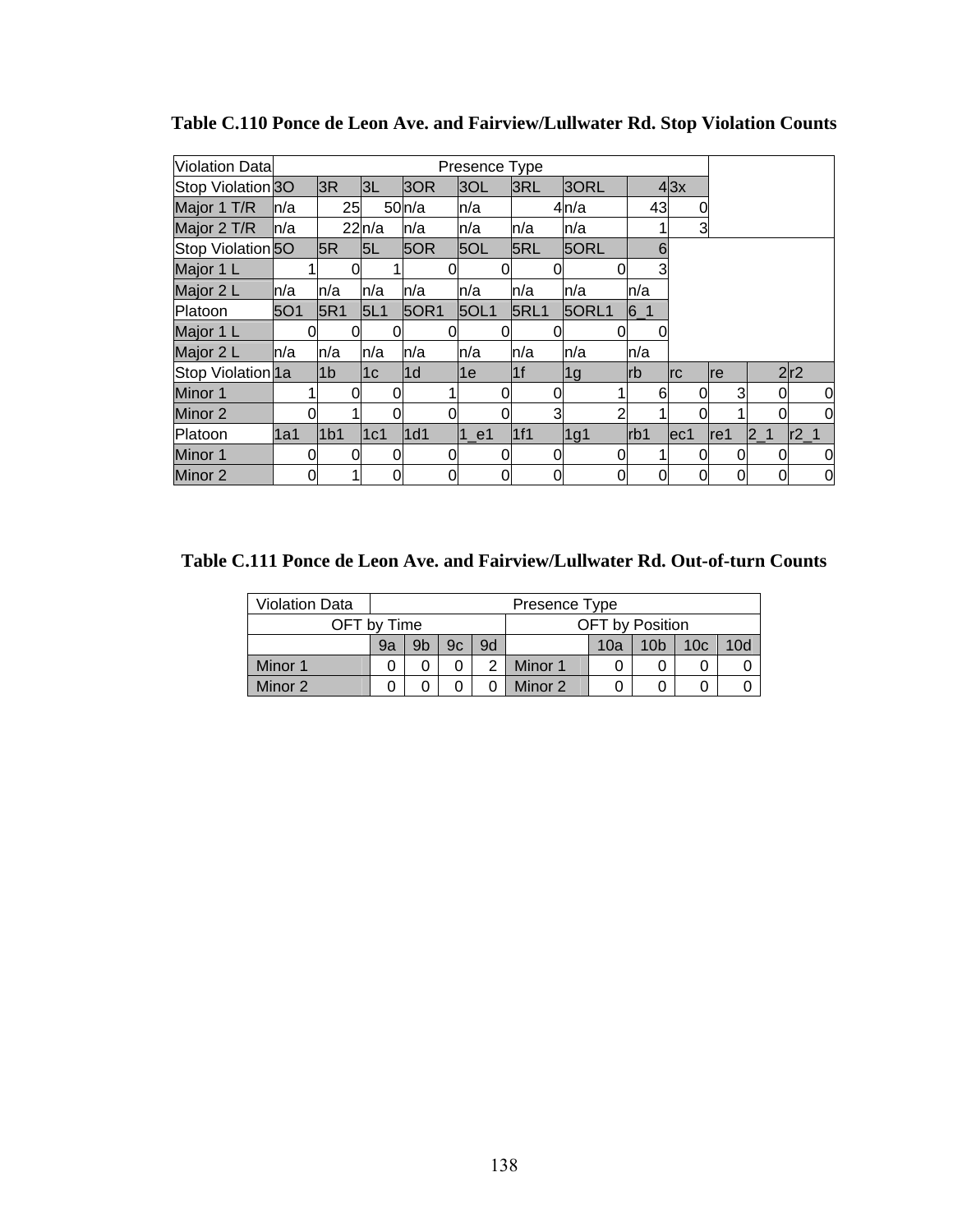| Table C.112 Ponce de Leon Ave. and Fairview/Lullwater Rd. Opportunity for Stop |
|--------------------------------------------------------------------------------|
| <b>Violation Counts</b>                                                        |

| Base Data             | Presence Type |     |     |                |     |                |                |     |          |    |                |          |
|-----------------------|---------------|-----|-----|----------------|-----|----------------|----------------|-----|----------|----|----------------|----------|
| <b>Stop Violation</b> | 3O            | 3R  | 3L  | 3OR            | 3OL | 3RL            | 3ORL           |     | 3x       |    |                |          |
| Major 1 T/R           | n/a           | 73  | 169 | n/a            | n/a | 17             | n/a            | 484 | 4        |    |                |          |
| Major 2 T/R           | 14            | 156 | 64  | 0              | 5   | 11             | 4              | 642 | 11       |    |                |          |
| <b>Stop Violation</b> | 50            | 5R  | 5L  | 5OR            | 5OL | 5RL            | 5ORL           | 6   |          |    |                |          |
| Major 1 L             | 5             | 1   | 3   | 0              | 0   | 0              | 1              | 4   |          |    |                |          |
| Major 2 L             | n/a           | n/a | n/a | n/a            | n/a | n/a            | n/a            | n/a |          |    |                |          |
| <b>Stop Violation</b> | 1a            | 1b  | 1c  | 1 <sub>d</sub> | 1e  | 1 <sup>f</sup> | 1 <sub>g</sub> | rb  | rc       | re | $\overline{2}$ | r2       |
| Minor 1               | 5             | 1   | 1   | 3              | 2   | 4              |                | 28  | 0        |    | 0              | 0        |
| Minor 2               | 10            | 14  | 1   | 1              | 2   | 13             | 4              | 27  | $\Omega$ | 6  |                | $\Omega$ |

| Table C.113 Ponce de Leon Ave. and Fairview/Lullwater Rd. Opportunity for Out- |  |
|--------------------------------------------------------------------------------|--|
| of-turn Counts                                                                 |  |

| Base Data |             | Presence Type |    |    |         |                 |                 |                 |     |  |  |
|-----------|-------------|---------------|----|----|---------|-----------------|-----------------|-----------------|-----|--|--|
|           | OFT by Time |               |    |    |         | OFT by Position |                 |                 |     |  |  |
|           | 9a          | 9b            | 9с | 9d |         | 10a             | 10 <sub>b</sub> | 10 <sub>c</sub> | 10d |  |  |
| Minor 1   |             |               |    |    | Minor 1 |                 |                 |                 |     |  |  |
| Minor 2   |             |               | 3  |    | Minor 2 |                 |                 |                 | U   |  |  |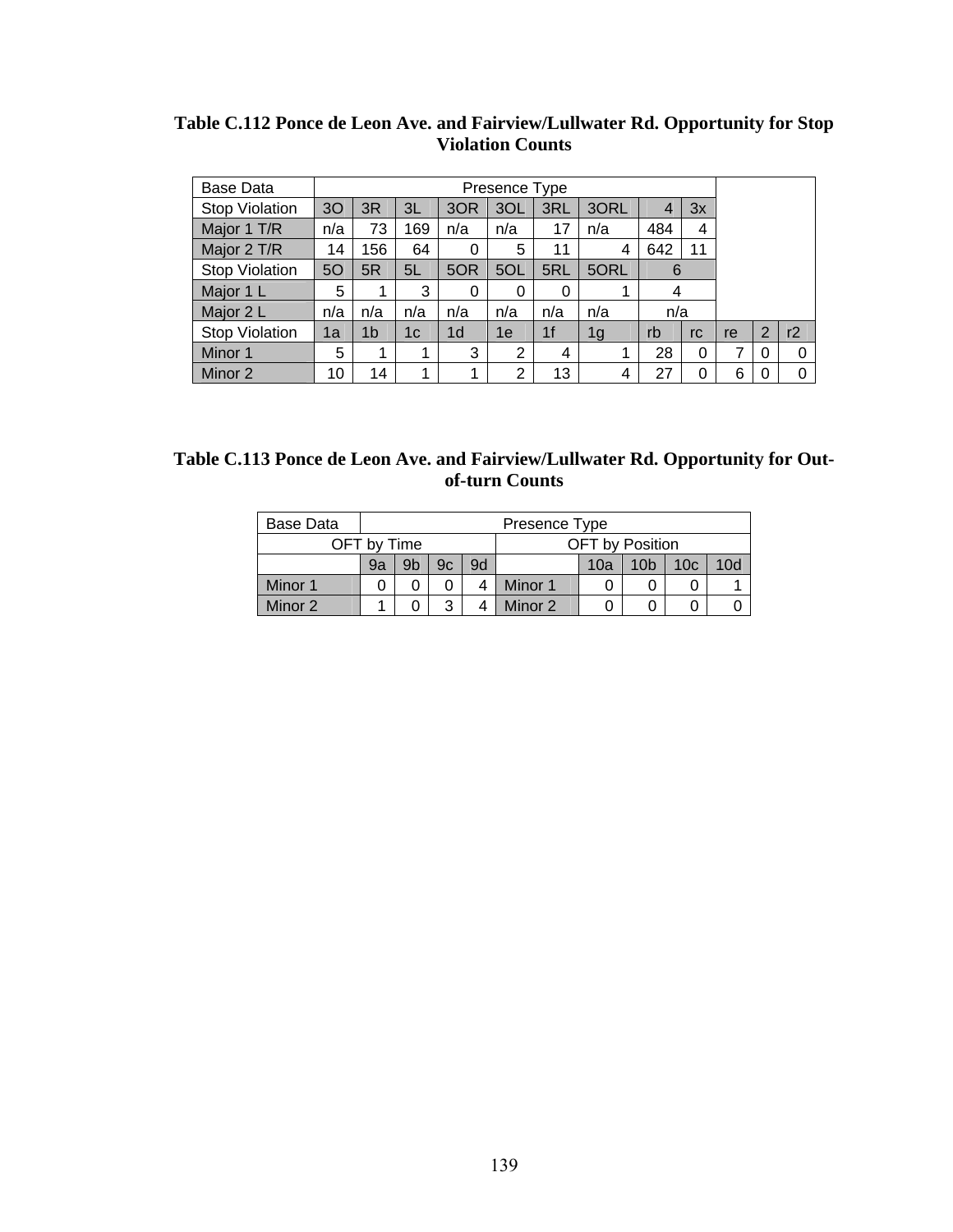| Violation Data    |            |                 |                |      | Presence Type |             |              |            |                |      |         |                     |
|-------------------|------------|-----------------|----------------|------|---------------|-------------|--------------|------------|----------------|------|---------|---------------------|
| Stop Violation 3O |            | 3R              | 3L             | 3OR  | 3OL           | 3RL         | 3ORL         |            | 43x            |      |         |                     |
| Major 1 T/R       | 8          |                 | 38n/a          |      | 6n/a          | n/a         | n/a          | 18         | 3              |      |         |                     |
| Major 2 T/R       |            | 0n/a            |                | 9n/a |               | 0n/a        | n/a          | 6          | $\overline{0}$ |      |         |                     |
| Stop Violation 50 |            | 5R              | 5L             | 5OR  | 5OL           | 5RL         | 5ORL         | 6          |                |      |         |                     |
| Major 1 L         | 0          |                 | 0n/a           |      | 0n/a          | n/a         | n/a          |            |                |      |         |                     |
| Major 2 L         |            | 2n/a            |                | 0n/a |               | 0n/a        | n/a          | 5          |                |      |         |                     |
| Platoon           | <b>5O1</b> | 5R1             | 5L1            | 50R1 | 50L1          | <b>5RL1</b> | <b>50RL1</b> | $6 - 1$    |                |      |         |                     |
| Major 1 L         | 0          |                 | 0n/a           |      | 0n/a          | n/a         | n/a          |            |                |      |         |                     |
| Major 2 L         |            | 1n/a            |                | 3n/a |               | 2n/a        | n/a          |            |                |      |         |                     |
| Stop Violation 1a |            | l1b             | 1 <sub>c</sub> | l1d  | 1e            | 1f          | 1g           | <b>lrb</b> | <b>Irc</b>     | Ire  |         | 2r2                 |
| Minor 1           | $\Omega$   |                 | 0ln/a          | n/a  | n/a           |             | 0n/a         |            | 14n/a          | n/a  |         | $\overline{c}$<br>0 |
| Minor 2           | ln/a       | n/a             | n/a            | n/a  | n/a           | n/a         | n/a          | ln/a       | n/a            | ln/a | n/a     | n/a                 |
| Platoon           | l1a1       | 1 <sub>b1</sub> | 1c1            | 1d1  | 1 e1          | 1f1         | 1g1          | Irb1       | lec1           | re1  | $2 - 1$ | $r2_1$              |
| Minor 1           | 0          |                 | 0n/a           | n/a  | n/a           |             | 0n/a         |            | 2n/a           | n/a  |         | 0<br>0              |
| Minor 2           | ln/a       | n/a             | n/a            | n/a  | n/a           | n/a         | n/a          | ln/a       | ln/a           | n/a  | ln/a    | n/a                 |

**Table C.114 Ponce de Leon Ave. and Frederica St. Stop Violation Counts** 

**Table C.115 Ponce de Leon Ave. and Frederica St. Out-of-turn Counts** 

| <b>Violation Data</b> |             | Presence Type |     |     |                                                  |     |     |     |     |  |  |
|-----------------------|-------------|---------------|-----|-----|--------------------------------------------------|-----|-----|-----|-----|--|--|
|                       | OFT by Time |               |     |     | OFT by Position                                  |     |     |     |     |  |  |
|                       | 9a          | 9b            | 9c  | 9d  | 10 <sub>b</sub><br>10d<br>10a<br>10 <sub>c</sub> |     |     |     |     |  |  |
| Minor 1               |             |               | n/a | n/a | n/a<br>Minor 1<br>n/a                            |     |     |     |     |  |  |
| Minor 2               | n/a         | n/a           | n/a | n/a | Minor 2                                          | n/a | n/a | n/a | n/a |  |  |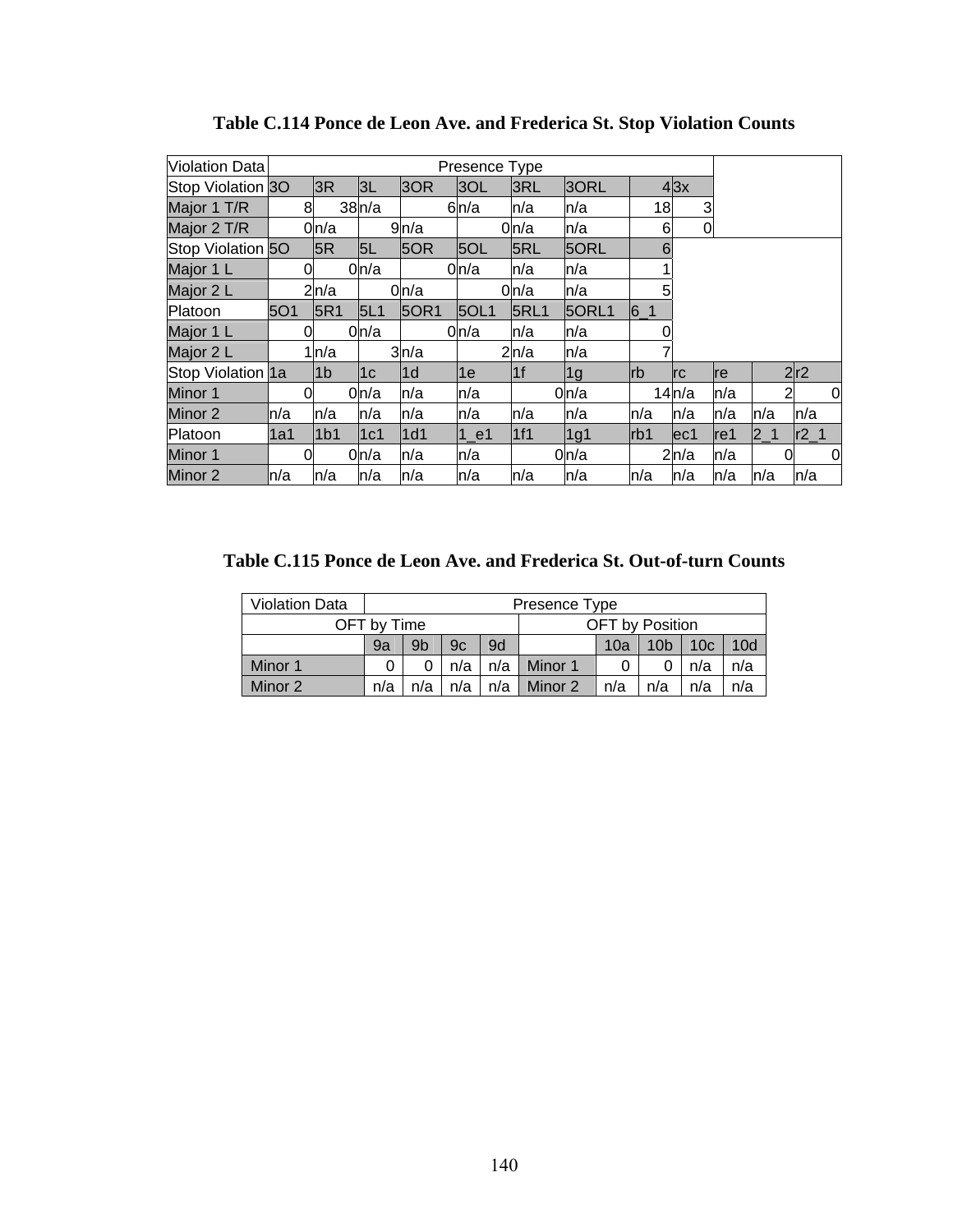| Table C.116 Ponce de Leon Ave. and Frederica St. Opportunity for Stop Violation |
|---------------------------------------------------------------------------------|
| Counts                                                                          |

| Base Data             |     |                |     |                | Presence Type |                |      |     |     |     |                |     |
|-----------------------|-----|----------------|-----|----------------|---------------|----------------|------|-----|-----|-----|----------------|-----|
| <b>Stop Violation</b> | 30  | 3R             | 3L  | 3OR            | 3OL           | 3RL            | 3ORL | 4   | 3x  |     |                |     |
| Major 1 T/R           | 164 | 386            | n/a | 49             | n/a           | n/a            | n/a  | 459 | 7   |     |                |     |
| Major 2 T/R           | 0   | n/a            | 459 | n/a            | 0             | n/a            | n/a  | 692 | 8   |     |                |     |
| <b>Stop Violation</b> | 50  | 5R             | 5L  | 5OR            | 5OL           | 5RL            | 5ORL | 6   |     |     |                |     |
| Major 1 L             | 0   | 0              | n/a | 0              | n/a           | n/a            | n/a  |     |     |     |                |     |
| Major 2 L             | 17  | n/a            | 7   | n/a            | 6             | n/a            | n/a  | 20  |     |     |                |     |
| <b>Stop Violation</b> | 1a  | 1 <sub>b</sub> | 1c  | 1 <sub>d</sub> | 1e            | 1 <sub>f</sub> | 1g   | rb  | rc  | re  | $\overline{2}$ | r2  |
| Minor 1               | 8   | 5              | n/a | n/a            | n/a           | 8              | n/a  | 65  | n/a | n/a | 4              |     |
| Minor 2               | n/a | n/a            | n/a | n/a            | n/a           | n/a            | n/a  | n/a | n/a | n/a | n/a            | n/a |

| Table C.117 Ponce de Leon Ave. and Frederica St. Opportunity for Out-of-turn |
|------------------------------------------------------------------------------|
| <b>Counts</b>                                                                |

| <b>Base Data</b> |     |                                                                    |     |     | Presence Type         |   |  |     |     |  |  |
|------------------|-----|--------------------------------------------------------------------|-----|-----|-----------------------|---|--|-----|-----|--|--|
|                  |     | OFT by Position<br>OFT by Time                                     |     |     |                       |   |  |     |     |  |  |
|                  | 9a  | 9b<br>9d<br>10a<br>10 <sub>c</sub><br>10d<br>9c<br>10 <sub>b</sub> |     |     |                       |   |  |     |     |  |  |
| Minor 1          | 5   |                                                                    | n/a | n/a | Minor 1               | 0 |  | n/a | n/a |  |  |
| Minor 2          | n/a | n/a                                                                | n/a | n/a | Minor 2<br>n/a<br>n/a |   |  | n/a | n/a |  |  |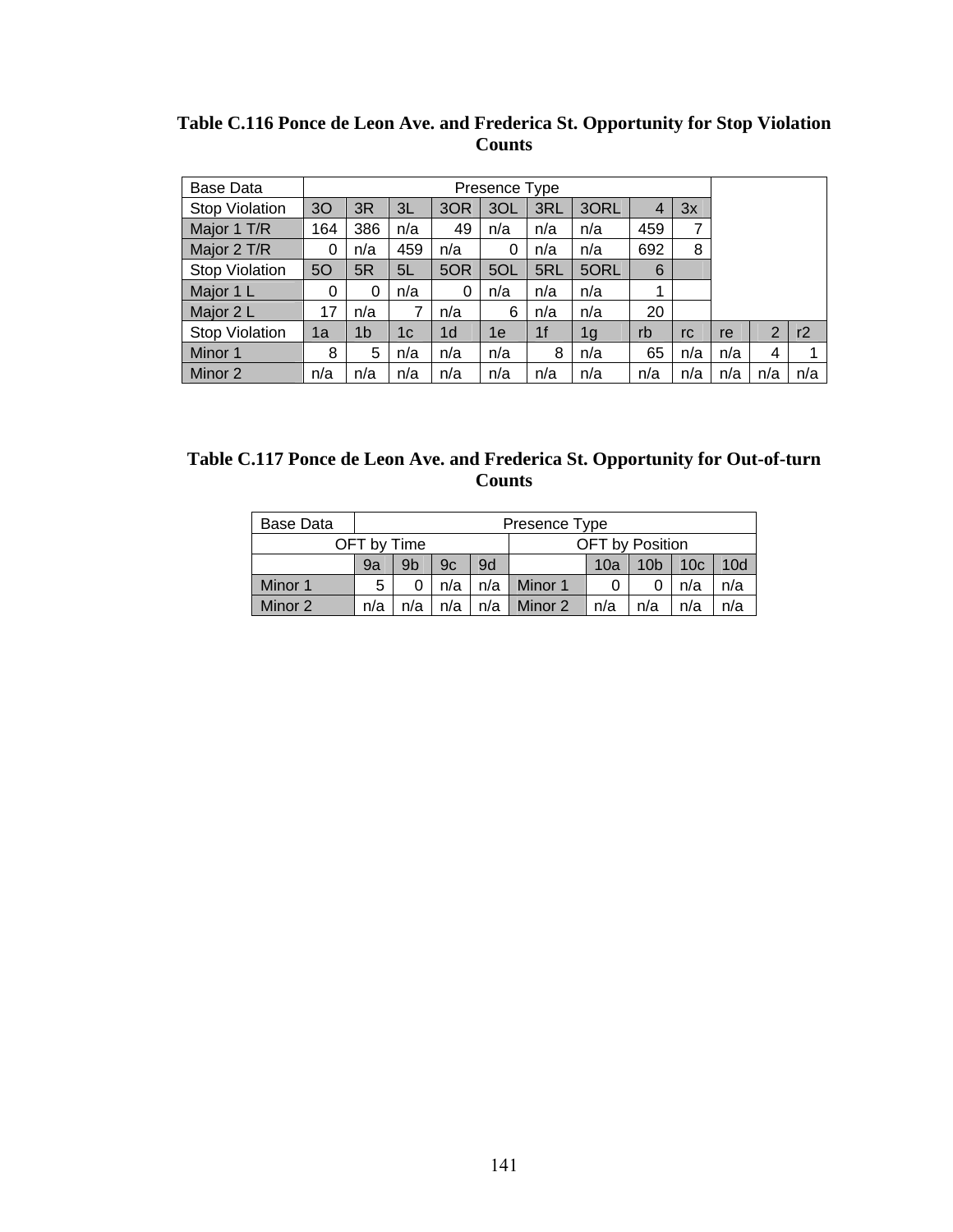| <b>Violation Data</b> |            |                 |                |                 | Presence Type  |                |                |                |           |     |                |        |
|-----------------------|------------|-----------------|----------------|-----------------|----------------|----------------|----------------|----------------|-----------|-----|----------------|--------|
| <b>Stop Violation</b> | 3O         | 3R              | 3L             | 3OR             | 3OL            | 3RL            | 3ORL           | $\overline{4}$ | 3x        |     |                |        |
| Major 1 T/R           | 8          | 80              | 16             | 0               | 0              | 54             | 0              | 28             | 8         |     |                |        |
| Major 2 T/R           | 3          | 15              | 68             | 5               | 23             | 46             | 12             | 23             | 7         |     |                |        |
| <b>Stop Violation</b> | 50         | 5R              | 5L             | 5OR             | 5OL            | 5RL            | 5ORL           | 6              |           |     |                |        |
| Major 1 L             | 0          |                 | 2              |                 | 0              | 1              |                | 3              |           |     |                |        |
| Major 2 L             |            | 0               | 1              | 0               | 0              | 0              | 0              | 1              |           |     |                |        |
| Platoon               | <b>5O1</b> | 5R1             | 5L1            | 50R1            | 5OL1           | <b>5RL1</b>    | 5ORL1          | $6-1$          |           |     |                |        |
| Major 1 L             | 1          | $\overline{2}$  | 1              | $\Omega$        | 1              | 1              | $\Omega$       | 3              |           |     |                |        |
| Major 2 L             | 0          | 0               | 0              | 0               | 0              | 0              | 0              | 0              |           |     |                |        |
| <b>Stop Violation</b> | 1a         | 1 <sub>b</sub>  | 1 <sub>c</sub> | 1 <sub>d</sub>  | 1e             | 1 <sup>f</sup> | 1 <sub>g</sub> | rb             | <b>Rc</b> | re  | $\overline{2}$ | r2     |
| Minor 1               | 0          | 0               | 0              | 3               | 1              | 0              | $\Omega$       | 11             | 0         | 3   | $\overline{2}$ | 0      |
| Minor 2               | 4          | 1               | 1              | ◢               | $\overline{2}$ | 5              | $\overline{2}$ | 0              | $\Omega$  | 4   | 8              | 0      |
| Platoon               | 1a1        | 1 <sub>b1</sub> | 1c1            | 1 <sub>d1</sub> | $1$ e1         | 1f1            | 1g1            | rb1            | ec1       | re1 | 2 <sub>1</sub> | $r2_1$ |
| Minor 1               | 0          | 1               | 0              | 1               | 0              | 0              | 0              | 1              | 0         | 0   | 0              | 0      |
| Minor 2               | 0          | 0               | 0              | 0               | 0              | 0              | 0              | 4              | 0         | 0   | 0              | 0      |

**Table C.118 Roxboro Rd. and Pritchard Dr. Stop Violation Counts** 

**Table C.119 Roxboro Rd. and Pritchard Dr. Out-of-turn Counts** 

| <b>Violation Data</b> |                        |                                                                    |  |  | Presence Type |                 |  |  |  |  |
|-----------------------|------------------------|--------------------------------------------------------------------|--|--|---------------|-----------------|--|--|--|--|
| OFT by Time           |                        |                                                                    |  |  |               | OFT by Position |  |  |  |  |
|                       | 9a                     | 9c<br>10d<br>9b<br>10 <sub>c</sub><br>10 <sub>b</sub><br>9d<br>10a |  |  |               |                 |  |  |  |  |
| Minor 1               |                        | 12<br>Minor 1<br>ົ<br>4                                            |  |  |               |                 |  |  |  |  |
| Minor 2               | າ<br>⌒<br>Minor 2<br>4 |                                                                    |  |  |               |                 |  |  |  |  |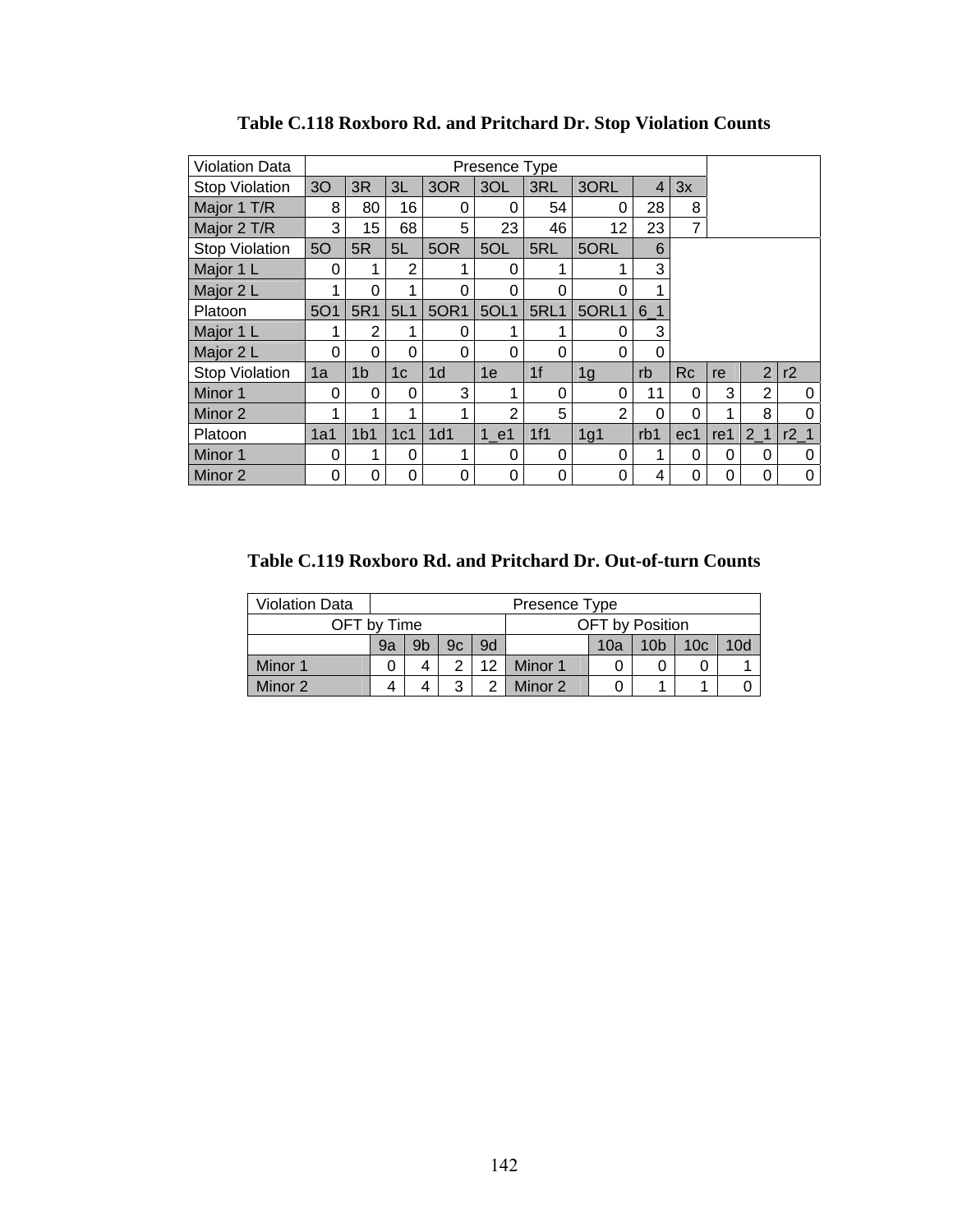| Base Data             |    |                |     |                | Presence Type  |     |      |                |    |    |                |     |
|-----------------------|----|----------------|-----|----------------|----------------|-----|------|----------------|----|----|----------------|-----|
| <b>Stop Violation</b> | 30 | 3R             | 3L  | 3OR            | 3OL            | 3RL | 3ORL | $\overline{4}$ | 3x |    |                |     |
| Major 1 T/R           | 10 | 289            | 31  | 254            | 7              | 289 | 14   | 196            | 15 |    |                |     |
| Major 2 T/R           | 13 | 36             | 186 | 34             | 46             | 37  | 19   | 140            | 13 |    |                |     |
| <b>Stop Violation</b> | 50 | 5R             | 5L  | 5OR            | 5OL            | 5RL | 5ORL | 6              |    |    |                |     |
| Major 1 L             | 4  | 12             | 3   | 12             | 5              | 12  | 10   | 13             |    |    |                |     |
| Major 2 L             | 6  |                |     |                | $\overline{2}$ | 1   | 2    | 4              |    |    |                |     |
| <b>Stop Violation</b> | 1a | 1 <sub>b</sub> | 1c  | 1 <sub>d</sub> | 1e             | 1f  | 1g   | rb             | rc | re | $\overline{2}$ | r2  |
| Minor 1               | 4  | 5              | 4   | 19             | 8              | 7   | 15   | 24             | 0  | 22 | $\Omega$       | 0   |
| Minor 2               | 25 | 33             | 11  | 13             | 12             | 51  | 23   | 26             | 0  | 13 | n/a            | n/a |

**Table C.120 Roxboro Rd. and Pritchard Dr. Opportunity for Stop Violation Counts** 

**Table C.121 Roxboro Rd. and Pritchard Dr. Opportunity for Out-of-turn Counts** 

| Base Data |             |                                                                                |  |    | Presence Type |                        |  |  |  |  |
|-----------|-------------|--------------------------------------------------------------------------------|--|----|---------------|------------------------|--|--|--|--|
|           | OFT by Time |                                                                                |  |    |               | <b>OFT</b> by Position |  |  |  |  |
|           | 9a          | 9d<br>9 <sub>b</sub><br>9c<br>10 <sub>b</sub><br>10d<br>10a<br>10 <sub>c</sub> |  |    |               |                        |  |  |  |  |
| Minor 1   | 5           |                                                                                |  | 32 | Minor 1       |                        |  |  |  |  |
| Minor 2   | 13          | つつ<br>82<br>Minor 2<br>3<br>28<br>3                                            |  |    |               |                        |  |  |  |  |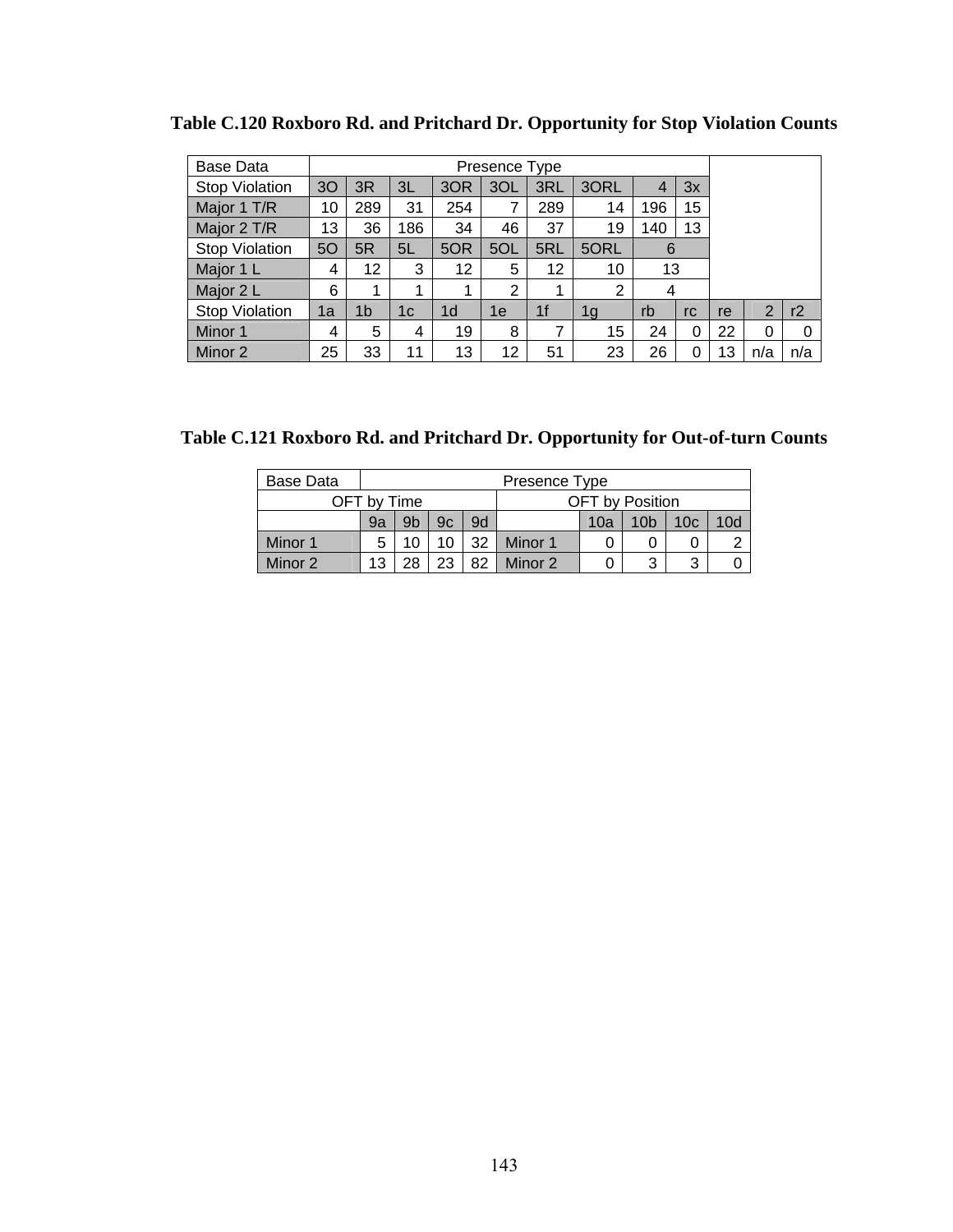| Violation Data        |           |                 |              |             | Presence Type     |             |                  |            |            |      |         |        |
|-----------------------|-----------|-----------------|--------------|-------------|-------------------|-------------|------------------|------------|------------|------|---------|--------|
| Stop Violation 30     |           | 3R              | 3L           | 3OR         | 3OL               | 3RL         | 3ORL             |            | 43x        |      |         |        |
| Major 1 T/R           | ln/a      | 9               |              | 7n/a        | n/a               |             | 1n/a             |            | 0          |      |         |        |
| Major 2 T/R           | ln/a      | n/a             | n/a          | n/a         | n/a               | n/a         | n/a              | n/a        | n/a        |      |         |        |
| <b>Stop Violation</b> | <b>50</b> | 5R              | 5L           | 5OR         | 5OL               | 5RL         | 5ORL             | 6          |            |      |         |        |
| Major 1 L             | ln/a      | Ω               |              | 0n/a        | n/a               |             | 0 <sub>n/a</sub> | 17         |            |      |         |        |
| Major 2 L             | ln/a      | n/a             | n/a          | n/a         | n/a               | n/a         | n/a              | n/a        |            |      |         |        |
| Platoon               | 5O1       | 5R1             | 5L1          | <b>50R1</b> | 5OL1              | <b>5RL1</b> | 50RL1            | $6 - 1$    |            |      |         |        |
| Major 1 L             | ln/a      | 8               |              | 4n/a        | n/a               |             | 0n/a             | 27         |            |      |         |        |
| Major 2 L             | ln/a      | n/a             | n/a          | n/a         | n/a               | n/a         | n/a              | n/a        |            |      |         |        |
| Stop Violation 1a     |           | l1b             | 1c           | l1d         | 1e                | 1f          | 1g               | <b>Irb</b> | <b>Irc</b> | Ire  |         | 2r2    |
| Minor 1               | ln/a      | 0               |              | 0n/a        |                   | 0n/a        | n/a              |            | 0          |      | 0       | 0      |
| Minor 2               |           | 0n/a            |              |             | 0n/a              | n/a         | n/a              | n/a        |            | 0n/a | 3       | 0      |
| Platoon               | 1a1       | 1 <sub>b1</sub> | 1c1          | 1d1         | $1$ <sup>e1</sup> | 1f1         | 1g1              | Irb1       | lec1       | lref | $2 - 1$ | $r2_1$ |
| Minor 1               | ln/a      | 0               |              | 0 n/a       |                   | 0n/a        | n/a              | 0          | 0          |      | 0       | 0      |
| Minor 2               |           | 0n/a            | <sub>0</sub> |             | 0 n/a             | n/a         | n/a              | n/a        |            | 0n/a | 0       | 0      |

Table C.122 Spring St. and  $8^{th}$  St. Stop Violation Counts

**Table C.123 Spring St. and 8th St. Out-of-turn Counts** 

| <b>Violation Data</b> |             |                                                                    |  |  | Presence Type |                 |  |  |  |  |
|-----------------------|-------------|--------------------------------------------------------------------|--|--|---------------|-----------------|--|--|--|--|
|                       | OFT bv Time |                                                                    |  |  |               | OFT by Position |  |  |  |  |
|                       | 9a          | 9b<br>9d<br>10d<br>10 <sub>b</sub><br>10 <sub>c</sub><br>10a<br>9c |  |  |               |                 |  |  |  |  |
| Minor 1               | n/a         | Minor 1<br>n/a                                                     |  |  |               |                 |  |  |  |  |
| Minor 2               |             | Minor 2<br>n/a<br>n/a                                              |  |  |               |                 |  |  |  |  |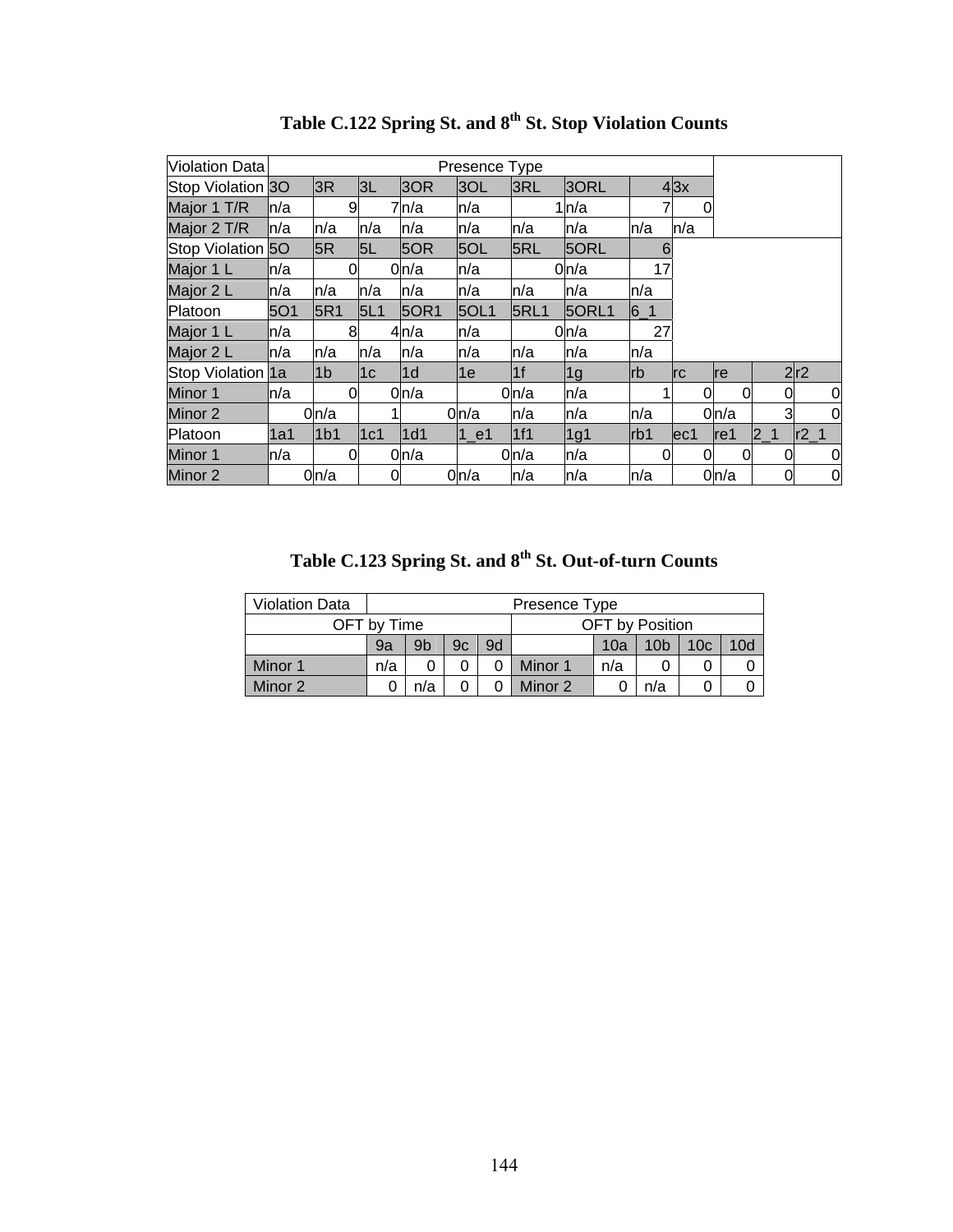| <b>Base Data</b> |                |                |     |                | Presence Type |     |      |      |    |     |                |    |
|------------------|----------------|----------------|-----|----------------|---------------|-----|------|------|----|-----|----------------|----|
| Stop             |                |                |     |                |               |     |      |      |    |     |                |    |
| Violation        | 3 <sub>O</sub> | 3R             | 3L  | 3OR            | 3OL           | 3RL | 3ORL | 4    | 3x |     |                |    |
| Major 1 T/R      | n/a            | 454            | 199 | n/a            | n/a           | 10  | n/a  | 1126 | 4  |     |                |    |
| Major 2 T/R      | n/a            | n/a            | n/a | n/a            | n/a           | n/a | n/a  | n/a  | n  |     |                |    |
| Stop             |                |                |     |                |               |     |      |      |    |     |                |    |
| Violation        | 50             | 5R             | 5L  | 5OR            | 5OL           | 5RL | 5ORL | 6    |    |     |                |    |
| Major 1 L        | n/a            | 8              | 5   | n/a            | n/a           | 0   | n/a  | 49   |    |     |                |    |
| Major 2 L        | n/a            | n/a            | n/a | n/a            | n/a           | n/a | n/a  | n/a  |    |     |                |    |
| Stop             |                |                |     |                |               |     |      |      |    |     |                |    |
| Violation        | 1a             | 1 <sub>b</sub> | 1с  | 1 <sub>d</sub> | 1e            | 1f  | 1g   | rb   | rc | re  | $\overline{2}$ | r2 |
| Minor 1          | n/a            | 7              | 1   | n/a            | 0             | n/a | n/a  | 26   | 0  | 5   | 9              | 0  |
| Minor 2          | 10             | n/a            | 3   |                | n/a           | n/a | n/a  | n/a  | 0  | n/a | 11             | 0  |

Table C.124 Spring St. and 8<sup>th</sup> St. Opportunity for Stop Violation Counts

Table C.125 Spring St. and  $8^{th}$  St. Opportunity for Out-of-turn Counts

| Base Data |             |     |    |    | Presence Type                                    |  |                 |  |  |  |  |  |
|-----------|-------------|-----|----|----|--------------------------------------------------|--|-----------------|--|--|--|--|--|
|           | OFT bv Time |     |    |    |                                                  |  | OFT by Position |  |  |  |  |  |
|           | 9a          | 9b  | 9c | 9d | 10d<br>10 <sub>b</sub><br>10 <sub>c</sub><br>10a |  |                 |  |  |  |  |  |
| Minor 1   | n/a         |     |    | ર  | Minor 1<br>n/a                                   |  |                 |  |  |  |  |  |
| Minor 2   |             | n/a |    |    | Minor 2<br>n/a                                   |  |                 |  |  |  |  |  |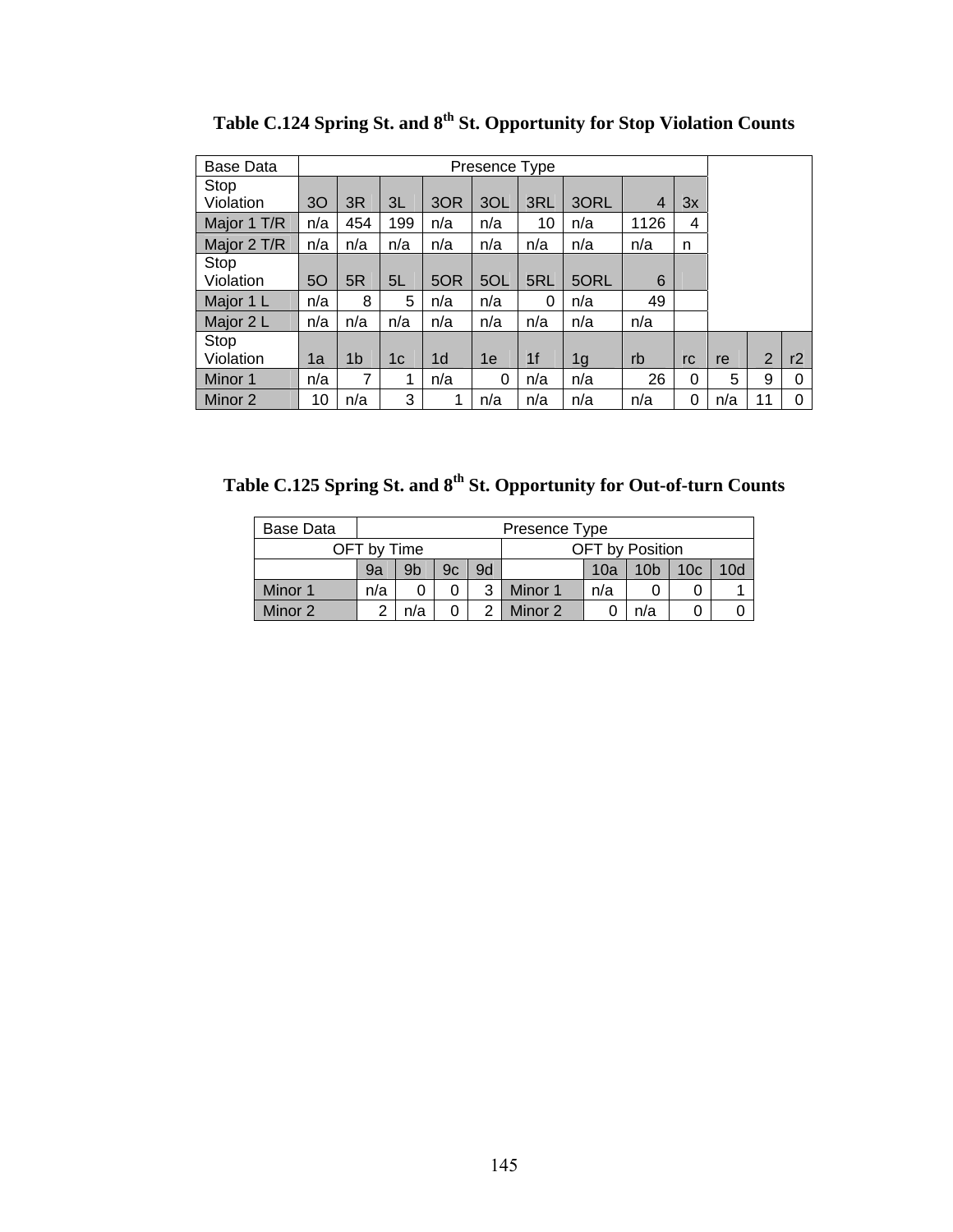| Violation Data    |      |                 |       |                  | Presence Type |                  |       |           |                  |           |                |              |
|-------------------|------|-----------------|-------|------------------|---------------|------------------|-------|-----------|------------------|-----------|----------------|--------------|
| Stop Violation 3O |      | 3R              | 3L    | 3OR              | 3OL           | 3RL              | 3ORL  |           | 43x              |           |                |              |
| Major 1 T/R       | ln/a | 54              |       | 24n/a            | In            | 78 <sub>ln</sub> |       | 14        | 25               |           |                |              |
| Major 2 T/R       | ln/a |                 | 22n/a | n/a              | n/a           | n/a              | n/a   |           | 3                |           |                |              |
| Stop Violation    | 5O   | 5R              | 5L    | 5OR              | 5OL           | 5RL              | 5ORL  | 6         |                  |           |                |              |
| Major 1 L         | ln/a | 2               |       | 0 <sub>n/a</sub> | In            |                  | 3n    |           |                  |           |                |              |
| Major 2 L         | ln/a | n/a             | n/a   | n/a              | n/a           | n/a              | n/a   | n/a       |                  |           |                |              |
| Platoon           | 501  | 5R1             | 5L1   | <b>50R1</b>      | 50L1          | <b>5RL1</b>      | 5ORL1 | $6 - 1$   |                  |           |                |              |
| Major 1 L         | ln/a | 2               |       | 2n/a             | n/a           |                  | 6n/a  |           |                  |           |                |              |
| Major 2 L         | ln/a | n/a             | n/a   | n/a              | n/a           | n/a              | n/a   | n/a       |                  |           |                |              |
| Stop Violation 1a |      | l1b             | 1c    | l1d              | l1e           | 1f               | 1g    | <b>rb</b> | Irc              | <b>re</b> |                | 2r2          |
| Minor 1           | ln/a | 7               |       | 11n/a            |               | 7n/a             | n/a   | 14        | 0                | 13        | 9              | 0            |
| Minor 2           |      | 3n/a            |       |                  | 6n/a          | n/a              | n/a   | n/a       |                  | 0n/a      | 4              | $\mathbf{0}$ |
| Platoon           | 1a1  | 1 <sub>b1</sub> | 1c1   | 1d1              | $1$ e1        | 1f1              | 1g1   | lrb1      | lec <sub>1</sub> | lref      | 2 <sub>1</sub> | $r2_1$       |
| Minor 1           | ln/a | 15              |       | 11n/a            |               | 16n/a            | n/a   | 14        | 0                | 0         | 28             | $\mathbf 0$  |
| Minor 2           |      | 0n/a            | 0     |                  | 0n/a          | n/a              | n/a   | n/a       |                  | 0n/a      | 0              | 0            |

Table C.126 Spring St. and 17<sup>th</sup> St. Stop Violation Counts

Table C.127 Spring St. and 17<sup>th</sup> St. Out-of-turn Counts

| <b>Violation Data</b> |             |                                                                                |                      |  | Presence Type |  |                 |  |  |  |
|-----------------------|-------------|--------------------------------------------------------------------------------|----------------------|--|---------------|--|-----------------|--|--|--|
|                       | OFT bv Time |                                                                                |                      |  |               |  | OFT by Position |  |  |  |
|                       | 9a          | 9d<br>9 <sub>b</sub><br>10 <sub>b</sub><br>10 <sub>c</sub><br>10d<br>10a<br>9c |                      |  |               |  |                 |  |  |  |
| Minor 1               | n/a         |                                                                                | 13<br>Minor 1<br>n/a |  |               |  |                 |  |  |  |
| Minor 2               |             | Minor 2<br>n/a<br>n/a                                                          |                      |  |               |  |                 |  |  |  |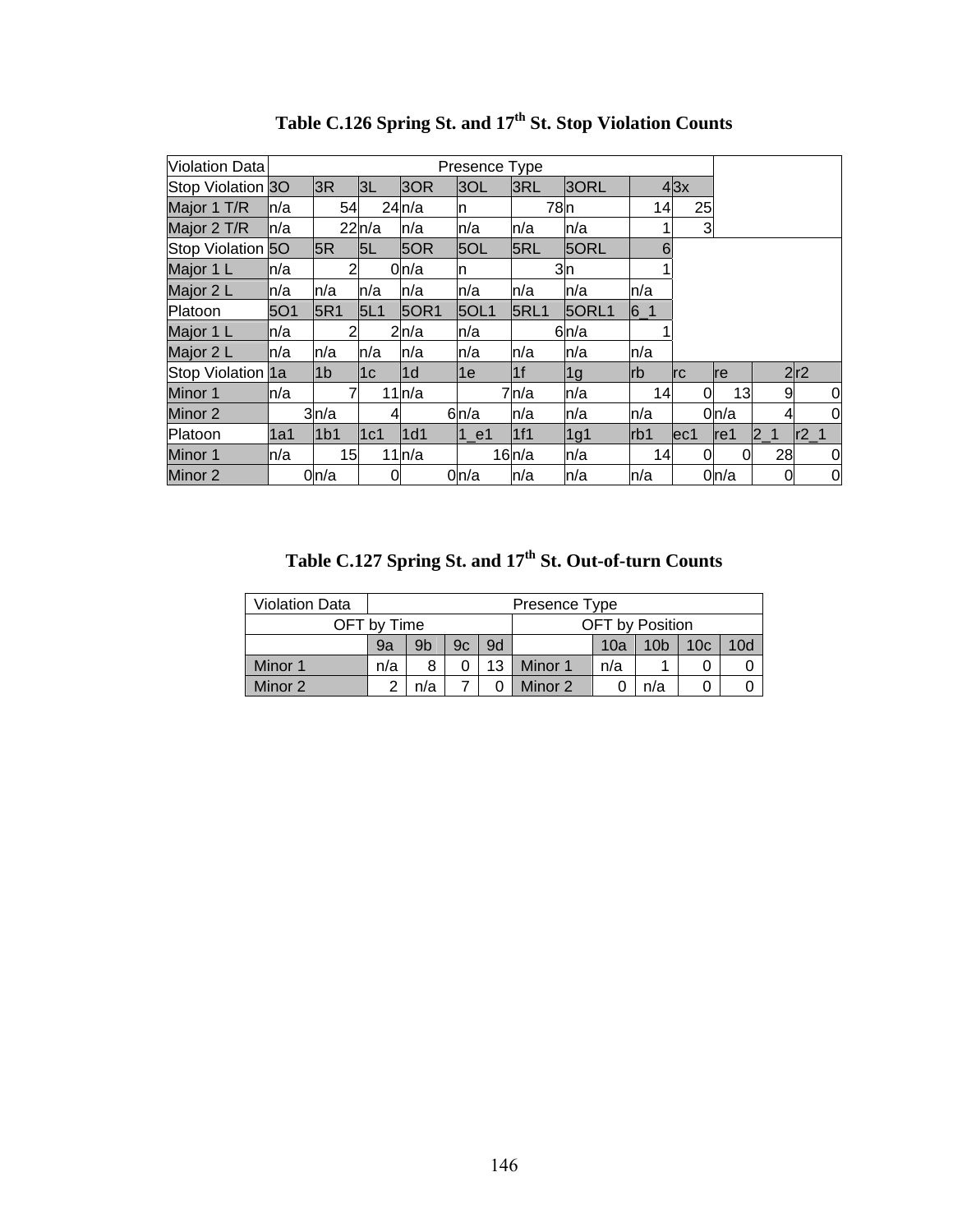| Base Data             |     |                |     |     | Presence Type |     |                |     |     |     |     |    |
|-----------------------|-----|----------------|-----|-----|---------------|-----|----------------|-----|-----|-----|-----|----|
| <b>Stop Violation</b> | 30  | 3R             | ЗL  | 3OR | 3OL           | 3RL | 3ORL           | 4   | 3x  |     |     |    |
| Major 1 T/R           | n/a | 167            | 52  | n/a | n             | 175 | n              | 57  | 33  |     |     |    |
| Major 2 T/R           | n/a | n/a            | n/a | n/a | n/a           | n/a | n/a            | n/a | n/a |     |     |    |
| <b>Stop Violation</b> | 50  | 5R             | 5L  | 5OR | 5OL           | 5RL | 5ORL           |     | 6   |     |     |    |
| Major 1 L             | n/a | 14             | 7   | n/a | n/a           | 24  | n              |     | 6   |     |     |    |
| Major 2 L             | n/a | n/a            | n/a | n/a | n/a           | n/a | n/a            |     | n/a |     |     |    |
| <b>Stop Violation</b> | 1a  | 1 <sub>b</sub> | 1c  | 1d  | 1e            | 1f  | 1 <sub>g</sub> | rb  | rc  | re  | 2   | r2 |
| Minor 1               | n/a | 99             | 76  | n/a | 126           | n/a | n/a            | 69  | 0   | 62  | 106 | 0  |
| Minor 2               | 33  | n/a            | 46  | 111 | n/a           | n/a | n/a            | n/a | 0   | n/a | 36  | 0  |

Table C.128 Spring St. and 17<sup>th</sup> St. Opportunity for Stop Violation Counts

Table C.129 Spring St. and 17<sup>th</sup> St. Opportunity for Out-of-turn Counts

| Base Data |     | Presence Type                         |     |       |                                      |     |     |     |     |  |  |  |
|-----------|-----|---------------------------------------|-----|-------|--------------------------------------|-----|-----|-----|-----|--|--|--|
|           |     | OFT by Time<br><b>OFT</b> by Position |     |       |                                      |     |     |     |     |  |  |  |
|           | 9a  | 9 <sub>b</sub>                        | 9c  | 9d    | 10 <sub>b</sub><br>10c<br>10d<br>10a |     |     |     |     |  |  |  |
| Minor 1   | n/a | n/a                                   | n/a | $n/a$ | Minor 1                              | n/a | n/a | n/a | n/a |  |  |  |
| Minor 2   | 25  | n/a                                   |     | 23    | Minor 2                              |     | n/a |     |     |  |  |  |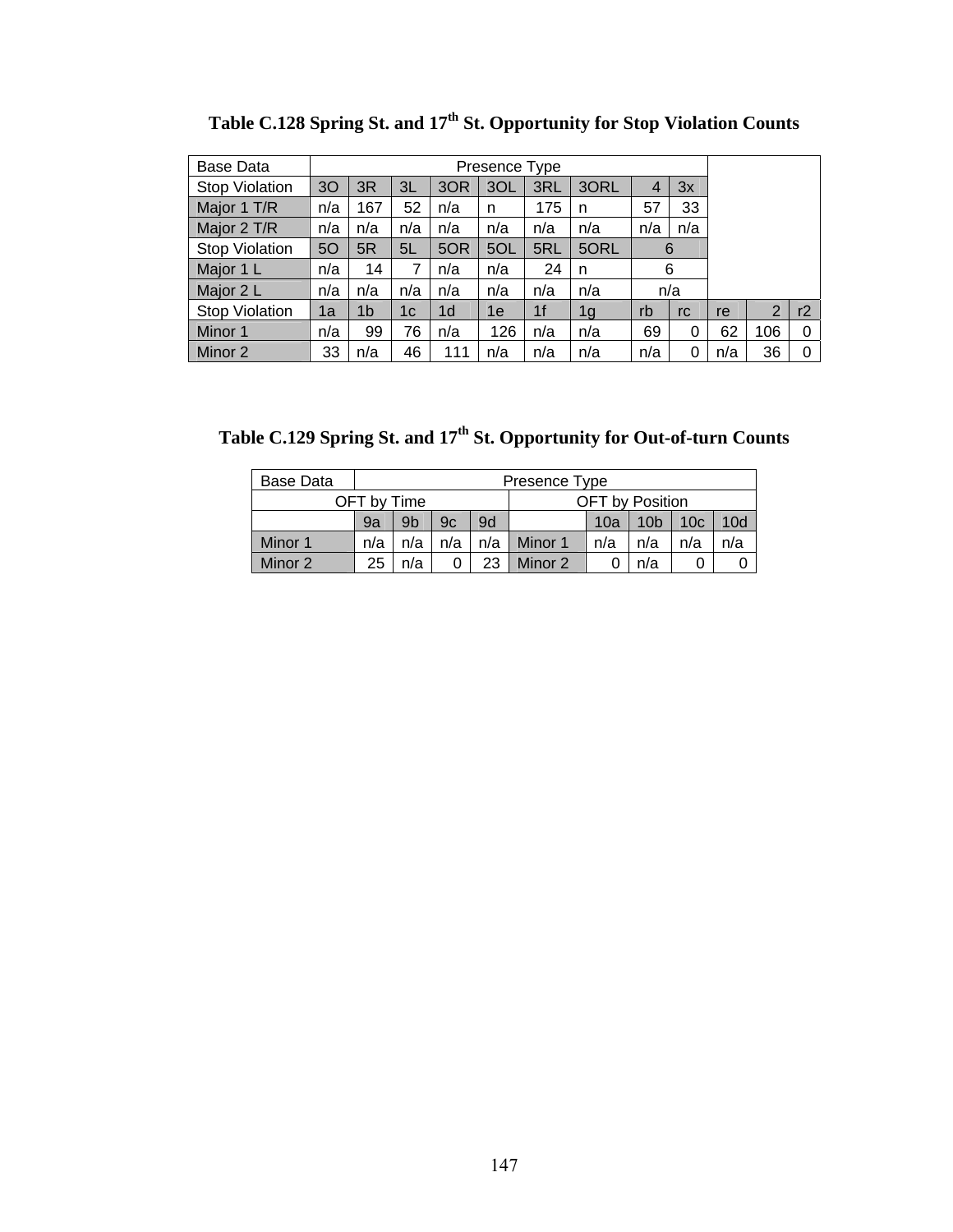| Violation Data        |                |                 |                |                | Presence Type     |                |                |                |           |     |                |        |
|-----------------------|----------------|-----------------|----------------|----------------|-------------------|----------------|----------------|----------------|-----------|-----|----------------|--------|
| Stop Violation        | 3 <sub>O</sub> | 3R              | 3L             | 3OR            | 3OL               | 3RL            | 3ORL           | $\overline{4}$ | 3x        |     |                |        |
| Major 1 T/R           | n/a            | 0               | 0              | n/a            | n/a               | 0              | n/a            | 3              | 0         |     |                |        |
| Major 2 T/R           | n/a            | 22              | n/a            | n/a            | n/a               | n/a            | n/a            | 1              | 3         |     |                |        |
| <b>Stop Violation</b> | 5O             | 5R              | 5L             | 5OR            | 5OL               | 5RL            | 5ORL           | 6              |           |     |                |        |
| Major 1 L             | n/a            | 3               | 0              | n/a            | n/a               | 0              | n/a            | 14             |           |     |                |        |
| Major 2 L             | n/a            | n/a             | n/a            | n/a            | n/a               | n/a            | n/a            | n/a            |           |     |                |        |
| Platoon               | <b>5O1</b>     | 5R1             | 5L1            | 50R1           | 5OL1              | <b>5RL1</b>    | 5ORL1          | $6 - 1$        |           |     |                |        |
| Major 1 L             | n/a            | $\Omega$        | 0              | n/a            | n/a               | 0              | n/a            | 7              |           |     |                |        |
| Major 2 L             | n/a            | n/a             | n/a            | n/a            | n/a               | n/a            | n/a            | n/a            |           |     |                |        |
| <b>Stop Violation</b> | 1a             | 1 <sub>b</sub>  | 1 <sub>c</sub> | 1 <sub>d</sub> | 1e                | 1 <sub>f</sub> | 1 <sub>g</sub> | rb             | <b>Rc</b> | re  | $\overline{2}$ | r2     |
| Minor 1               | $\overline{2}$ | n/a             | n/a            | n/a            | n/a               | n/a            | n/a            | n/a            | n/a       | n/a | $\overline{2}$ | 0      |
| Minor 2               | n/a            | n/a             | n/a            | n/a            | n/a               | n/a            | n/a            | n/a            | n/a       | n/a | n/a            | n/a    |
| Platoon               | 1a1            | 1 <sub>b1</sub> | 1c1            | 1d1            | $1$ <sup>e1</sup> | 1f1            | 1g1            | rb1            | ec1       | re1 | $2-1$          | $r2_1$ |
| Minor 1               | 0              | n/a             | n/a            | n/a            | n/a               | n/a            | n/a            | n/a            | n/a       | n/a | 1              | 0      |
| Minor 2               | n/a            | n/a             | n/a            | n/a            | n/a               | n/a            | n/a            | n/a            | n/a       | n/a | n/a            | n/a    |

**Table C.130 Spring St. and Abercrombie Pl. Stop Violation Counts** 

**Table C.131 Spring St. and Abercrombie Pl. Out-of-turn Counts** 

| <b>Violation Data</b> |     | Presence Type                                            |     |     |                                                  |     |  |     |     |  |  |  |
|-----------------------|-----|----------------------------------------------------------|-----|-----|--------------------------------------------------|-----|--|-----|-----|--|--|--|
|                       |     | OFT by Position<br>OFT bv Time                           |     |     |                                                  |     |  |     |     |  |  |  |
|                       | 9a  | 9b                                                       | 9c  | 9d  | 10d<br>10 <sub>b</sub><br>10a<br>10 <sub>c</sub> |     |  |     |     |  |  |  |
| Minor 1               | n/a |                                                          | n/a | n/a | Minor 1                                          | n/a |  | n/a | n/a |  |  |  |
| Minor 2               | n/a | n/a<br>n/a<br>Minor 2<br>n/a<br>n/a<br>n/a<br>n/a<br>n/a |     |     |                                                  |     |  |     |     |  |  |  |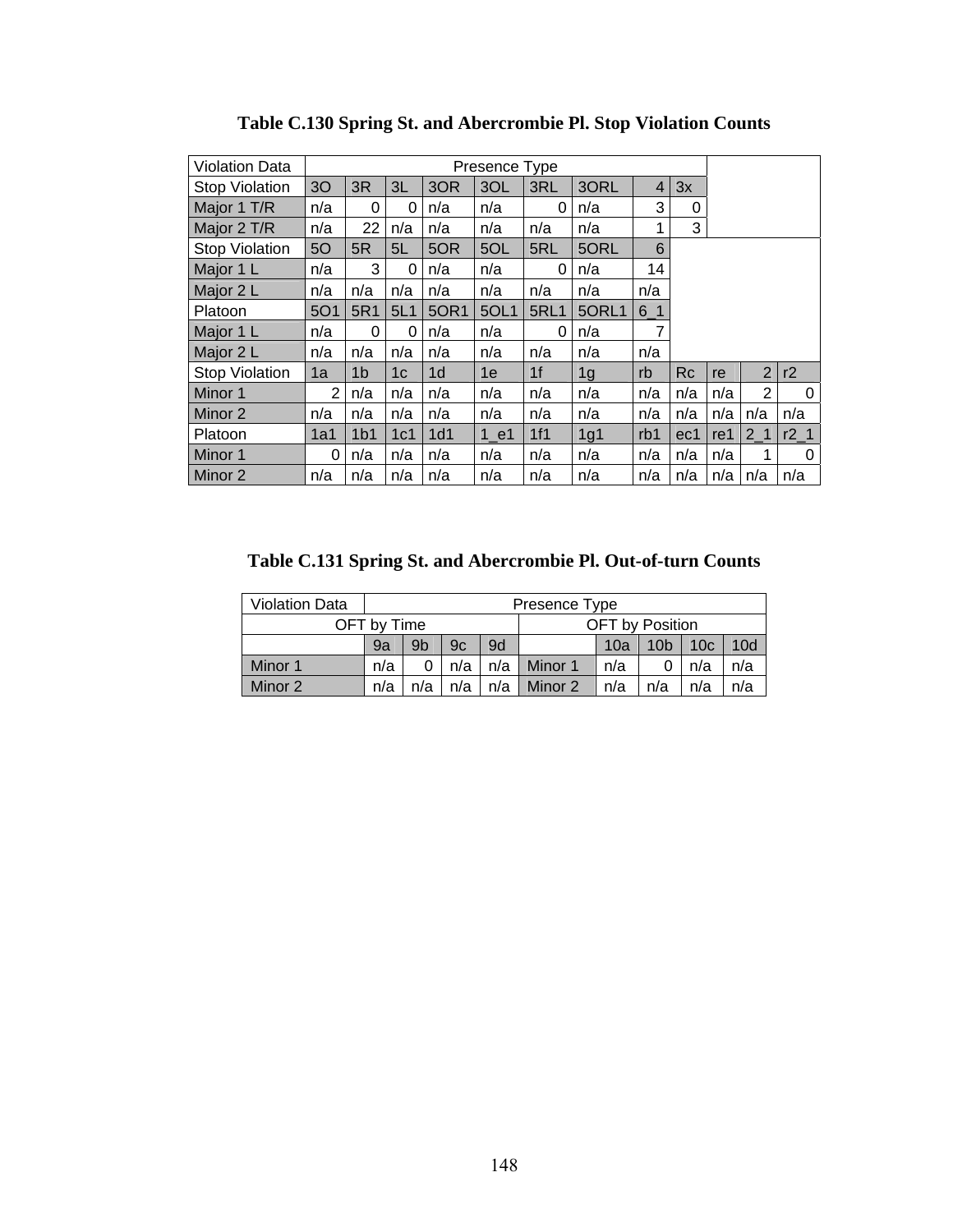| <b>Base Data</b>      |     |                |     |                | Presence Type |                |      |     |     |     |     |     |
|-----------------------|-----|----------------|-----|----------------|---------------|----------------|------|-----|-----|-----|-----|-----|
| <b>Stop Violation</b> | 30  | 3R             | 3L  | 3OR            | 3OL           | 3RL            | 3ORL | 4   | 3x  |     |     |     |
| Major 1 T/R           | n/a | 0              | 17  | n/a            | n/a           | 0              | n/a  | 615 | 1   |     |     |     |
| Major 2 T/R           | n/a | 351            | n/a | n/a            | n/a           | n/a            | n/a  | 127 | 15  |     |     |     |
| <b>Stop Violation</b> | 5O  | 5R             | 5L  | 5OR            | 5OL           | 5RL            | 5ORL | 6   |     |     |     |     |
| Major 1 L             | n/a | 0              | 3   | n/a            | n/a           | 0              | n/a  | 21  |     |     |     |     |
| Major 2 L             | n/a | n/a            | n/a | n/a            | n/a           | n/a            | n/a  | n/a |     |     |     |     |
| <b>Stop Violation</b> | 1a  | 1 <sub>b</sub> | 1c  | 1 <sub>d</sub> | 1е            | 1 <sub>f</sub> | 1g   | rb  | rc  | re  | 2   | r2  |
| Minor 1               | 6   | n/a            | n/a | n/a            | n/a           | n/a            | n/a  | n/a | n/a | n/a | 7   | 0   |
| Minor 2               | n/a | n/a            | n/a | n/a            | n/a           | n/a            | n/a  | n/a | n/a | n/a | n/a | n/a |

**Table C.132 Spring St. and Abercrombie Pl. Opportunity for Stop Violation Counts** 

**Table C.133 Spring St. and Abercrombie Pl. Opportunity for Out-of-turn Counts** 

| Base Data |     | Presence Type                         |     |     |         |     |                 |                 |                 |  |  |  |
|-----------|-----|---------------------------------------|-----|-----|---------|-----|-----------------|-----------------|-----------------|--|--|--|
|           |     | OFT by Time<br><b>OFT</b> by Position |     |     |         |     |                 |                 |                 |  |  |  |
|           | 9a  | 9 <sub>b</sub>                        | 9c  | 9d  |         | 10a | 10 <sub>b</sub> | 10 <sub>c</sub> | 10 <sub>d</sub> |  |  |  |
| Minor 1   | n/a |                                       | n/a | n/a | Minor 1 | n/a |                 | n/a             | n/a             |  |  |  |
| Minor 2   | n/a | n/a                                   | n/a | n/a | Minor 2 | n/a | n/a             | n/a             | n/a             |  |  |  |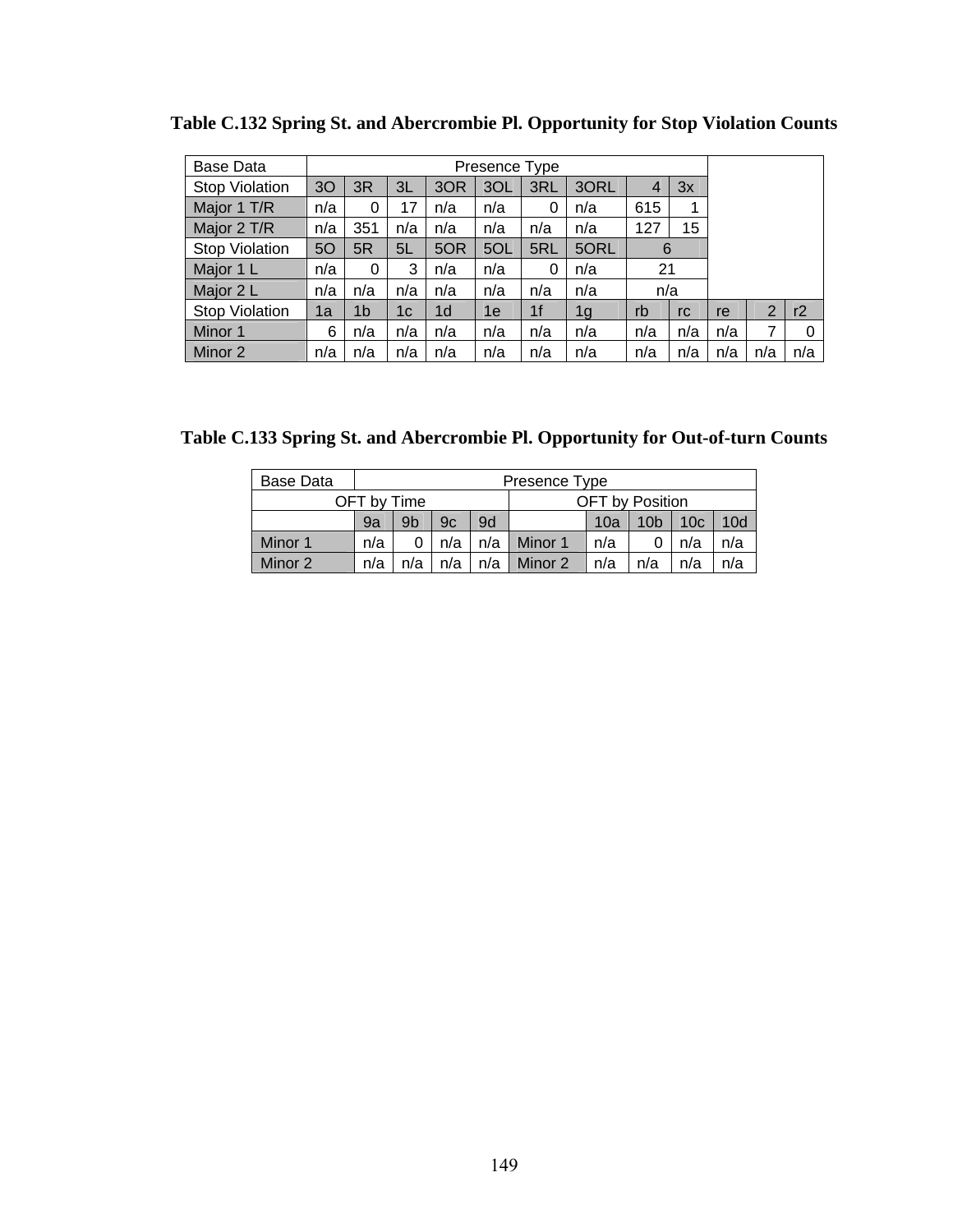| <b>Violation Data</b> |     |                 |              |      | Presence Type |             |       |       |      |            |                 |             |
|-----------------------|-----|-----------------|--------------|------|---------------|-------------|-------|-------|------|------------|-----------------|-------------|
| Stop Violation 30     |     | 3R              | 3L           | 3OR  | 3OL           | 3RL         | 3ORL  |       | 43x  |            |                 |             |
| Major 1 T/R           |     | 0               | 0            |      |               |             | 0     |       |      |            |                 |             |
| Major 2 T/R           |     | 0               | <sub>0</sub> |      |               |             |       | 6     | O    |            |                 |             |
| Stop Violation 50     |     | 5R              | 5L           | 5OR  | 5OL           | 5RL         | 5ORL  | 6     |      |            |                 |             |
| Major 1 L             |     | 0               | 0            |      |               |             | 0     | 13    |      |            |                 |             |
| Major 2 L             |     |                 | 0l           |      |               |             |       |       |      |            |                 |             |
| Platoon               | 5O1 | 5R1             | 5L1          | 50R1 | 5OL1          | <b>5RL1</b> | 5ORL1 | $6-1$ |      |            |                 |             |
| Major 1 L             |     |                 | 0            |      |               |             | 0     |       |      |            |                 |             |
| Major 2 L             |     | O               | O            |      |               |             |       |       |      |            |                 |             |
| Stop Violation 1a     |     | 1 <sub>b</sub>  | 1c           | 1d   | 1e            | 1f          | 1g    | lrb   | lRc. | <b>Ire</b> |                 | 2r2         |
| Minor 1               |     |                 | 0            |      |               | 0           | 0     | 13    |      | 0          |                 | 0           |
| Minor 2               |     |                 | $\Omega$     |      |               |             |       |       |      |            |                 | 0           |
| Platoon               | 1a1 | 1 <sub>b1</sub> | l1c1         | 1d1  | 1 e1          | 1f1         | 1g1   | lrb1  | ec1  | lref       | $\vert 2 \vert$ | $1  r2_1$   |
| Minor 1               |     | 0               | <sub>0</sub> |      |               |             | 0     | 0     |      | 0          |                 | $\mathbf 0$ |
| Minor 2               |     | 0               | 0            |      |               |             |       | 0     |      | 0          |                 | 0           |

**Table C.134 Techwood Dr. and Merritts Ave. 1 Stop Violation Counts** 

**Table C.135 Techwood Dr. and Merritts Ave. 1 Out-of-turn Counts** 

| <b>Violation Data</b> |    | Presence Type                                                      |  |  |         |   |  |  |  |  |  |
|-----------------------|----|--------------------------------------------------------------------|--|--|---------|---|--|--|--|--|--|
| OFT by Time           |    | <b>OFT</b> by Position                                             |  |  |         |   |  |  |  |  |  |
|                       | 9a | 10d<br>9b<br>9d<br>9c<br>10 <sub>c</sub><br>10 <sub>b</sub><br>10a |  |  |         |   |  |  |  |  |  |
| Minor 1               |    |                                                                    |  |  | Minor 1 | 0 |  |  |  |  |  |
| Minor 2               |    |                                                                    |  |  | Minor 2 | 0 |  |  |  |  |  |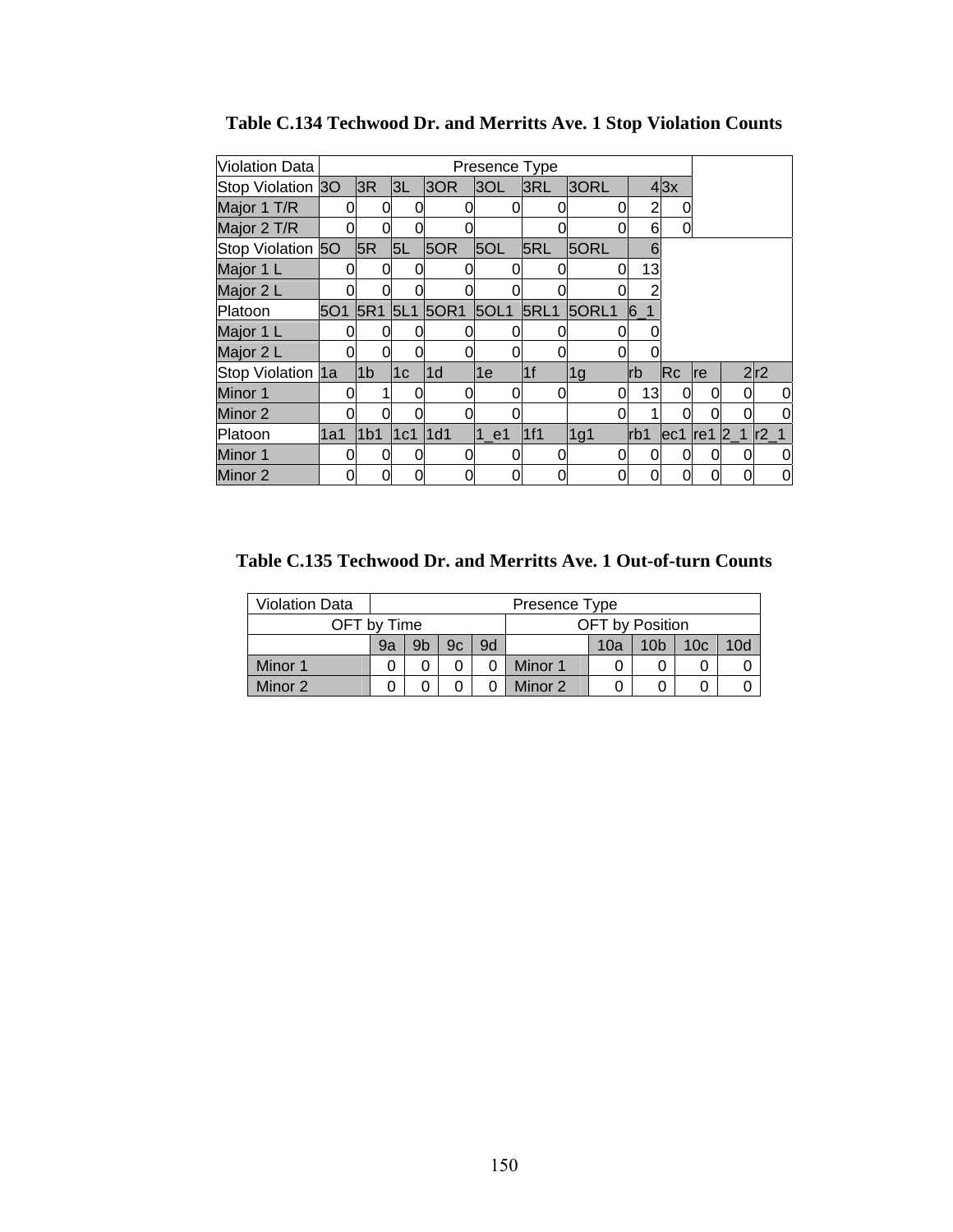| Base Data             |    |                |          |                | Presence Type |                |      |     |          |    |                |    |
|-----------------------|----|----------------|----------|----------------|---------------|----------------|------|-----|----------|----|----------------|----|
| <b>Stop Violation</b> | 30 | 3R             | 3L       | 3OR            | 3OL           | 3RL            | 3ORL |     | 3x       |    |                |    |
| Major 1 T/R           | 0  | $\overline{2}$ |          | 0              | 0             | 0              | 0    | 100 |          |    |                |    |
| Major 2 T/R           | 0  | 1              | 4        | 0              |               | 0              | 0    | 66  |          |    |                |    |
| <b>Stop Violation</b> | 50 | 5R             | 5L       | 5OR            | 5OL           | 5RL            | 5ORL | 6   |          |    |                |    |
| Major 1 L             | 0  | 0              | 0        | 0              |               | 0              | 0    | 14  |          |    |                |    |
| Major 2 L             | 0  | 0              | $\Omega$ | $\Omega$       | 0             | 0              | 0    | 4   |          |    |                |    |
| <b>Stop Violation</b> | 1a | 1b             | 1c       | 1 <sub>d</sub> | 1e            | 1 <sub>f</sub> | 1g   | rb  | rc       | re | $\overline{2}$ | r2 |
| Minor 1               | 0  | 2              | 0        | 0              | 0             | 0              | 0    | 16  | $\Omega$ | 0  |                | 0  |
| Minor 2               | 0  | 0              | 0        | 0              | 0             |                | 0    | 3   |          | 0  |                |    |

**Table C.136 Techwood Dr. and Merritts Ave. 1 Opportunity for Stop Violation Counts** 

**Table C.137 Techwood Dr. and Merritts Ave. 1 Opportunity for Out-of-turn Counts** 

| Base Data |     | Presence Type                         |     |    |                 |     |                 |     |                 |  |  |  |
|-----------|-----|---------------------------------------|-----|----|-----------------|-----|-----------------|-----|-----------------|--|--|--|
|           |     | OFT by Time<br><b>OFT</b> by Position |     |    |                 |     |                 |     |                 |  |  |  |
|           | 9a  | 9 <sub>b</sub>                        | 9c  | 9d |                 | 10a | 10 <sub>b</sub> | 10c | 10 <sub>d</sub> |  |  |  |
| Minor 1   | n/a | n/a                                   | n/a |    | $n/a$   Minor 1 | n/a | n/a             | n/a | n/a             |  |  |  |
| Minor 2   | 25  | n/a                                   |     | 23 | Minor 2         |     | n/a             |     |                 |  |  |  |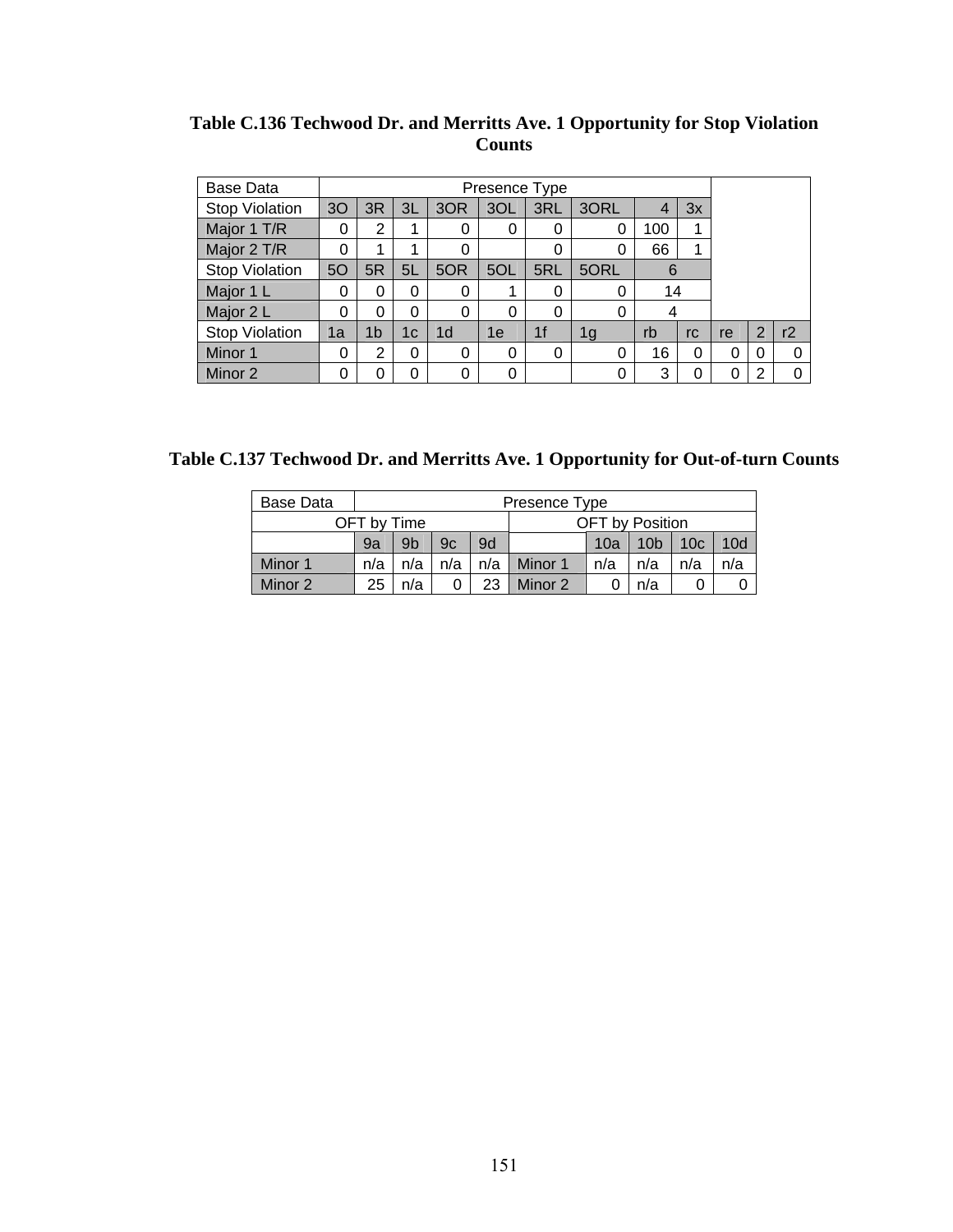| <b>Violation Data</b> |                |                 |                |                | Presence Type |                |                |                |          |          |                |          |
|-----------------------|----------------|-----------------|----------------|----------------|---------------|----------------|----------------|----------------|----------|----------|----------------|----------|
| <b>Stop Violation</b> | 3 <sub>O</sub> | 3R              | 3L             | 3OR            | 3OL           | 3RL            | 3ORL           | $\overline{4}$ | 3x       |          |                |          |
| Major 1 T/R           | 0              | 4               | 0              | 0              | 0             | 0              | 0              | 16             | 0        |          |                |          |
| Major 2 T/R           | 0              | 1               | 1              | 0              | 0             | 0              | 0              | $\overline{2}$ | 0        |          |                |          |
| <b>Stop Violation</b> | 50             | 5R              | 5L             | 5OR            | 5OL           | 5RL            | 5ORL           | 6              |          |          |                |          |
| Major 1 L             | 1              | 0               | 0              | 0              | $\Omega$      | 0              | 0              | 7              |          |          |                |          |
| Major 2 L             | 0              | 1               | 1              | 0              | 0             | 0              | 0              | 4              |          |          |                |          |
| Platoon               | <b>5O1</b>     | 5R1             | 5L1            | 50R1           | 5OL1          | <b>5RL1</b>    | 5ORL1          | $6-1$          |          |          |                |          |
| Major 1 L             | 0              | 0               | $\Omega$       | 0              | 0             | $\Omega$       | 0              |                |          |          |                |          |
| Major 2 L             | 0              | 0               | 0              | 0              | 0             | 0              | 0              | 2              |          |          |                |          |
| <b>Stop Violation</b> | 1a             | 1 <sub>b</sub>  | 1 <sub>c</sub> | 1 <sub>d</sub> | 1e            | 1 <sup>f</sup> | 1 <sub>g</sub> | rb             | rc       | re       | $\overline{2}$ | r2       |
| Minor 1               | 0              | 0               | 0              | 0              | 0             | 0              | 0              | 4              | 0        | 0        | $\overline{2}$ |          |
| Minor 2               | 0              | 0               | 0              | 0              | 0             |                | 0              | 0              | $\Omega$ | $\Omega$ | 0              | ი        |
| Platoon               | 1a1            | 1 <sub>b1</sub> | 1c1            | 1d1            | 1 e1          | 1f1            | 1g1            | rb1            | ec1      | re1      | 2 <sub>1</sub> | $r2_1$   |
| Minor 1               | 0              | 0               | 0              | 0              | $\Omega$      | 0              | 0              | 0              | 0        | 0        | 0              | $\Omega$ |
| Minor 2               | 0              | 0               | 0              | 0              | 0             | 0              | 0              | 0              | 0        | 0        | 0              | 0        |

**Table C.138 Techwood Dr. and Merritts Ave. 2 Stop Violation Counts** 

**Table C.139 Techwood Dr. and Merritts Ave. 2 Out-of-turn Counts** 

| Violation |    |                                       |    |    |               |     |                 |                 |     |  |  |
|-----------|----|---------------------------------------|----|----|---------------|-----|-----------------|-----------------|-----|--|--|
| Data      |    |                                       |    |    | Presence Type |     |                 |                 |     |  |  |
|           |    | <b>OFT</b> by Position<br>OFT by Time |    |    |               |     |                 |                 |     |  |  |
|           | 9a | 9b                                    | 9c | 9d |               | 10a | 10 <sub>b</sub> | 10 <sub>c</sub> | 10d |  |  |
| Minor 1   |    | 0                                     | ာ  | 0  | Minor 1       |     |                 | 0               |     |  |  |
| Minor 2   |    |                                       |    |    | Minor 2       |     | Ω               | 0               |     |  |  |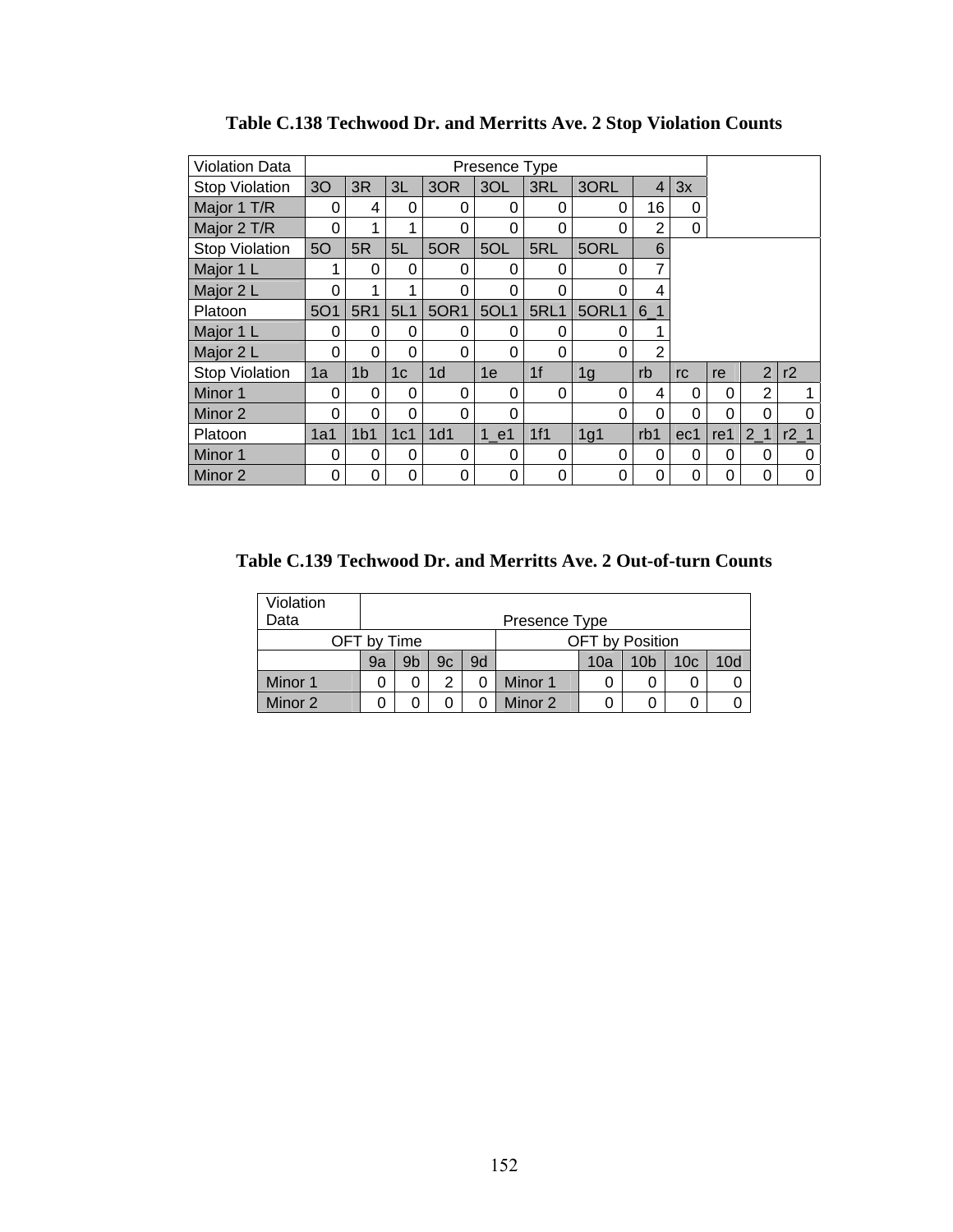| Table C.140 Techwood Dr. and Merritts Ave. 2 Opportunity for Stop Violation |  |
|-----------------------------------------------------------------------------|--|
| <b>Counts</b>                                                               |  |

| Base Data             |    |    |    |                | Presence Type |                |      |     |    |    |                |    |
|-----------------------|----|----|----|----------------|---------------|----------------|------|-----|----|----|----------------|----|
| <b>Stop Violation</b> | 30 | 3R | 3L | 3OR            | 3OL           | 3RL            | 3ORL |     | 3x |    |                |    |
| Major 1 T/R           | 3  | 43 | 6  | 0              | 0             | 0              | 0    | 190 | 0  |    |                |    |
| Major 2 T/R           | 0  | 1  | 1  |                |               | 0              | 0    | 66  |    |    |                |    |
| <b>Stop Violation</b> | 5O | 5R | 5L | 5OR            | 5OL           | 5RL            | 5ORL | 6   |    |    |                |    |
| Major 1 L             | 1  | 0  | 0  | 0              | 0             | 0              | 0    | 10  |    |    |                |    |
| Major 2 L             | 1  | 1  | 1  | $\Omega$       | 0             | 0              | 0    |     |    |    |                |    |
| <b>Stop Violation</b> | 1a | 1b | 1c | 1 <sub>d</sub> | 1e            | 1 <sub>f</sub> | 1g   | rb  | rc | re | $\overline{2}$ | r2 |
| Minor 1               | 3  | 4  | 1  | 0              | 4             | 1              | 0    | 15  | 0  | 0  | 26             |    |
| Minor 2               | 0  | 1  | 0  | 0              | 0             | 0              |      | 10  |    |    | 3              |    |

**Table C.141 Techwood Dr. and Merritts Ave. 2 Opportunity for Out-of-turn Counts** 

| Base Data |             |                                                                    |  |  | Presence Type |                 |  |  |  |  |  |
|-----------|-------------|--------------------------------------------------------------------|--|--|---------------|-----------------|--|--|--|--|--|
|           | OFT by Time |                                                                    |  |  |               | OFT by Position |  |  |  |  |  |
|           | 9a          | 9b<br>9d<br>10 <sub>b</sub><br>10d<br>9c<br>10 <sub>c</sub><br>10a |  |  |               |                 |  |  |  |  |  |
| Minor 1   |             |                                                                    |  |  | Minor 1       |                 |  |  |  |  |  |
| Minor 2   |             | Minor 2                                                            |  |  |               |                 |  |  |  |  |  |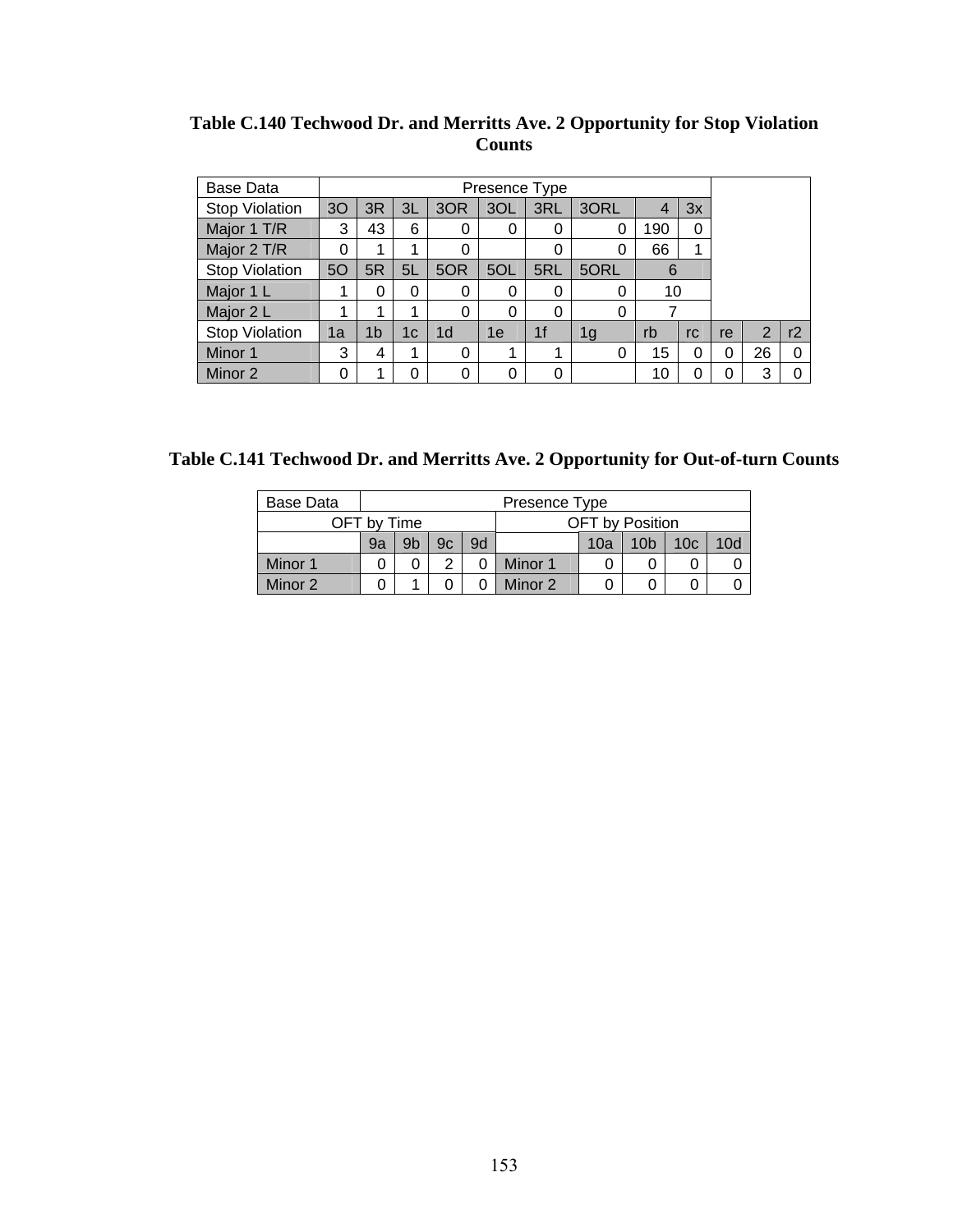| <b>Violation Data</b> |                |                 |                |                 | Presence Type |             |                |         |           |     |                |                 |
|-----------------------|----------------|-----------------|----------------|-----------------|---------------|-------------|----------------|---------|-----------|-----|----------------|-----------------|
| <b>Stop Violation</b> | 3 <sub>O</sub> | 3R              | 3L             | 3OR             | 3OL           | 3RL         | 3ORL           | 4       | 3x        |     |                |                 |
| Major 1 T/R           | n/a            | n/a             | n/a            | n/a             | n/a           | n/a         | n/a            | n/a     | n/a       |     |                |                 |
| Major 2 T/R           | n/a            | n/a             | 2              | n/a             | n/a           | n/a         | n/a            | 7       | 0         |     |                |                 |
| <b>Stop Violation</b> | 50             | 5R              | 5L             | 5OR             | 5OL           | 5RL         | 5ORL           | 6       |           |     |                |                 |
| Major 1 L             | n/a            | n/a             | n/a            | n/a             | n/a           | n/a         | n/a            | n/a     |           |     |                |                 |
| Major 2 L             | n/a            | n/a             | 0              | n/a             | n/a           | n/a         | n/a            |         |           |     |                |                 |
| Platoon               | <b>5O1</b>     | 5R1             | 5L1            | 50R1            | 5OL1          | <b>5RL1</b> | 5ORL1          | $6 - 1$ |           |     |                |                 |
| Major 1 L             | n/a            | n/a             | n/a            | n/a             | n/a           | n/a         | n/a            | n/a     |           |     |                |                 |
| Major 2 L             | n/a            | n/a             | 0              | n/a             | n/a           | n/a         | n/a            | 0       |           |     |                |                 |
| <b>Stop Violation</b> | 1a             | 1 <sub>b</sub>  | 1 <sub>c</sub> | 1d              | 1e            | 1f          | 1 <sub>g</sub> | rb      | <b>Rc</b> | re  | $\overline{2}$ | r2              |
| Minor 1               | n/a            | n/a             | n/a            | n/a             | n/a           | n/a         | n/a            | 0       | $\Omega$  | 0   | n/a            | 0               |
| Minor 2               | n/a            | n/a             | n/a            | n/a             | n/a           | n/a         | n/a            | n/a     | n/a       | n/a | n/a            | n/a             |
| Platoon               | 1a1            | 1 <sub>b1</sub> | 1c1            | 1d <sub>1</sub> | 1 e1          | 1f1         | 1g1            | rb1     | ec1       | re1 | 2 <sub>1</sub> | r2 <sub>1</sub> |
| Minor 1               | n/a            | n/a             | n/a            | n/a             | n/a           | n/a         | n/a            | 0       | 0         | 0   | n/a            | 0               |
| Minor 2               | n/a            | n/a             | n/a            | n/a             | n/a           | n/a         | n/a            | n/a     | n/a       | n/a | n/a            | n/a             |

Table C.142 W. Peachtree St. and  $11<sup>th</sup>$  St. Stop Violation Counts

**Table C.143 W. Peachtree St. and 11th St. Out-of-turn Counts** 

| <b>Violation Data</b> |                                                                 |                                                                                |                                            |  | Presence Type |  |                 |  |  |  |  |
|-----------------------|-----------------------------------------------------------------|--------------------------------------------------------------------------------|--------------------------------------------|--|---------------|--|-----------------|--|--|--|--|
|                       | OFT by Time                                                     |                                                                                |                                            |  |               |  | OFT by Position |  |  |  |  |
|                       | 9a                                                              | 9 <sub>b</sub><br>9d<br>10d<br>10 <sub>b</sub><br>10 <sub>c</sub><br>9c<br>10a |                                            |  |               |  |                 |  |  |  |  |
| Minor 1               | n/a                                                             |                                                                                | n/a<br>Minor 1<br>n/a<br>n/a<br>n/a<br>n/a |  |               |  |                 |  |  |  |  |
| Minor 2               | n/a<br>n/a<br>n/a<br>Minor 2<br>n/a<br>n/a<br>n/a<br>n/a<br>n/a |                                                                                |                                            |  |               |  |                 |  |  |  |  |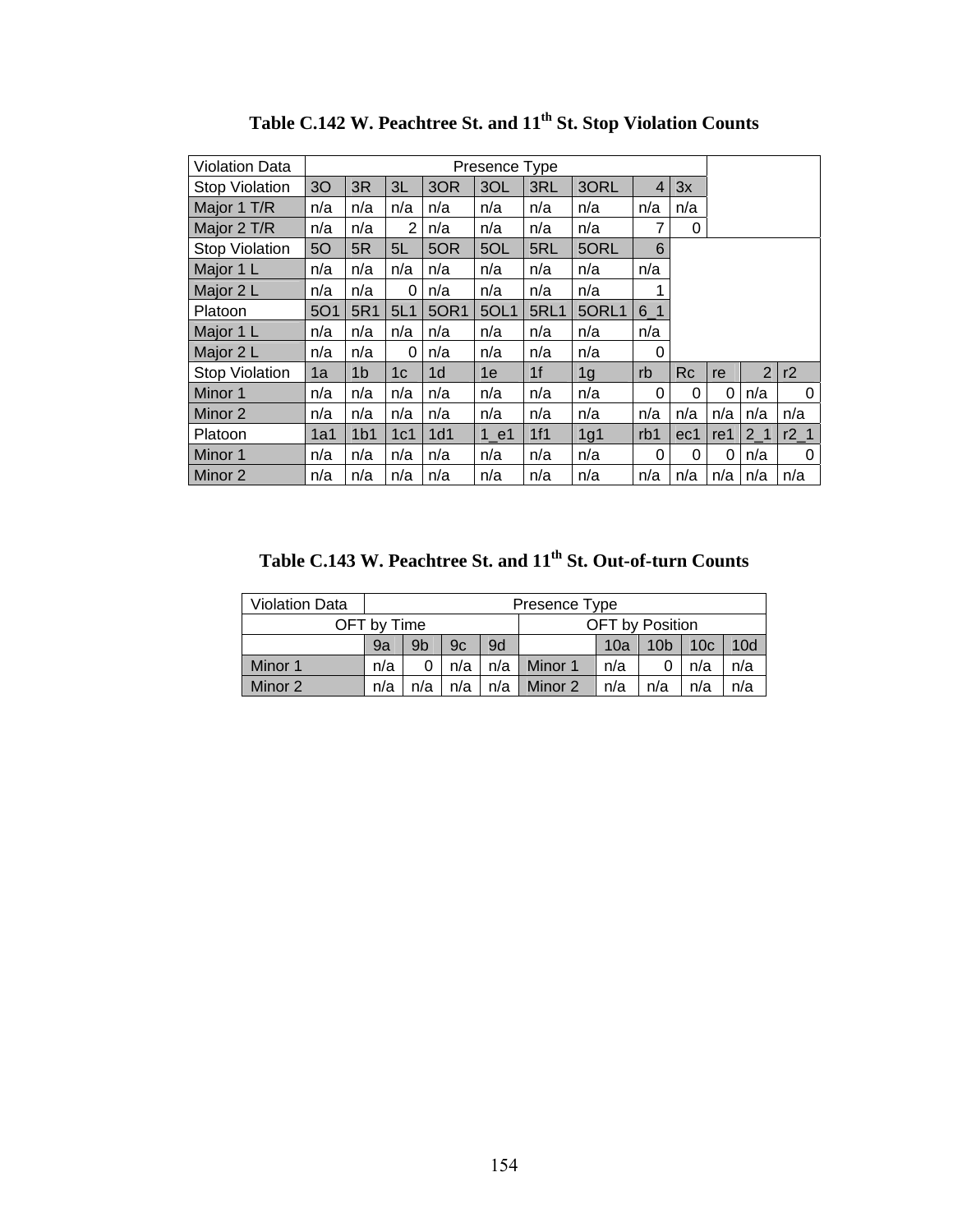| <b>Base Data</b>      |     |                |     |                | Presence Type |     |      |     |     |     |     |     |
|-----------------------|-----|----------------|-----|----------------|---------------|-----|------|-----|-----|-----|-----|-----|
| <b>Stop Violation</b> | 30  | 3R             | 3L  | 3OR            | 3OL           | 3RL | 3ORL | 4   | 3x  |     |     |     |
| Major 1 T/R           | n/a | n/a            | n/a | n/a            | n/a           | n/a | n/a  | n/a | n/a |     |     |     |
| Major 2 T/R           | n/a | n/a            | 126 | n/a            | n/a           | n/a | n/a  | 712 | 0   |     |     |     |
| <b>Stop Violation</b> | 50  | 5R             | 5L  | 5OR            | 5OL           | 5RL | 5ORL | 6   |     |     |     |     |
| Major 1 L             | n/a | n/a            | n/a | n/a            | n/a           | n/a | n/a  | n/a |     |     |     |     |
| Major 2 L             | n/a | n/a            | 2   | n/a            | n/a           | n/a | n/a  | 3   |     |     |     |     |
| <b>Stop Violation</b> | 1a  | 1 <sub>b</sub> | 1c  | 1 <sub>d</sub> | 1e            | 1f  | 1g   | rb  | rc  | re  | 2   | r2  |
| Minor 1               | n/a | n/a            | n/a | n/a            | n/a           | n/a | n/a  | 58  | 0   | 0   | n/a | 0   |
| Minor 2               | n/a | n/a            | n/a | n/a            | n/a           | n/a | n/a  | n/a | n/a | n/a | n/a | n/a |

Table C.144 W. Peachtree St. and  $11^{\text{th}}$  St. Opportunity for Stop Violation Counts

Table C.145 W. Peachtree St. and  $11<sup>th</sup>$  St. Opportunity for Out-of-turn Counts

| <b>Base Data</b> |             |                                                                       |     |  | Presence Type   |     |                        |     |     |  |  |
|------------------|-------------|-----------------------------------------------------------------------|-----|--|-----------------|-----|------------------------|-----|-----|--|--|
|                  | OFT by Time |                                                                       |     |  |                 |     | <b>OFT</b> by Position |     |     |  |  |
|                  | 9a          | $\vert$ 10 $\vert$<br>10 <sub>b</sub><br>9b<br>9d<br>10d<br>9c<br>10a |     |  |                 |     |                        |     |     |  |  |
| Minor 1          | n/a         |                                                                       | n/a |  | $n/a$   Minor 1 | n/a |                        | n/a | n/a |  |  |
| Minor 2          | n/a         | n/a<br>n/a<br>Minor 2<br>n/a<br>n/a<br>n/a<br>n/a<br>n/a              |     |  |                 |     |                        |     |     |  |  |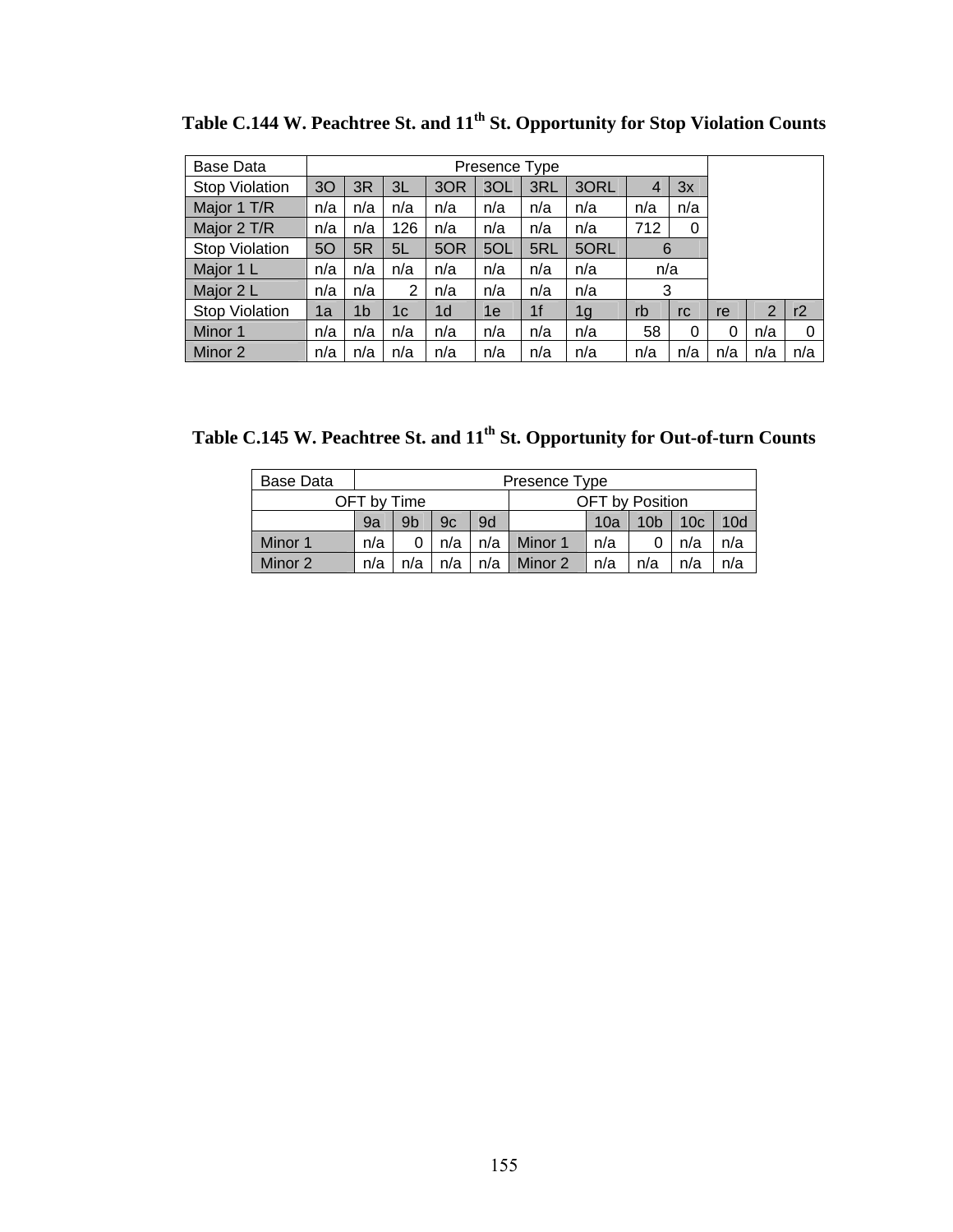| <b>Violation Data</b> |            |                 |                |                | Presence Type |                |                |                |     |                |                |        |
|-----------------------|------------|-----------------|----------------|----------------|---------------|----------------|----------------|----------------|-----|----------------|----------------|--------|
| Stop Violation        | 3O         | 3R              | 3L             | 3OR            | 3OL           | 3RL            | 3ORL           | $\overline{4}$ | 3x  |                |                |        |
| Major 1 T/R           | n/a        | n/a             | 105            | n/a            | n/a           | n/a            | n/a            | 13             | 0   |                |                |        |
| Major 2 T/R           | n/a        | n/a             | n/a            | n/a            | n/a           | n/a            | n/a            | n/a            | n/a |                |                |        |
| Stop Violation        | 50         | 5R              | 5L             | 5OR            | 5OL           | 5RL            | 5ORL           | 6              |     |                |                |        |
| Major 1 L             | n/a        | n/a             | 9              | n/a            | n/a           | n/a            | n/a            | 11             |     |                |                |        |
| Major 2 L             | n/a        | n/a             | n/a            | n/a            | n/a           | n/a            | n/a            | n/a            |     |                |                |        |
| Platoon               | <b>5O1</b> | 5R1             | 5L1            | 50R1           | 5OL1          | <b>5RL1</b>    | 5ORL1          | $6-1$          |     |                |                |        |
| Major 1 L             | n/a        | n/a             | 19             | n/a            | n/a           | n/a            | n/a            | 12             |     |                |                |        |
| Major 2 L             | n/a        | n/a             | n/a            | n/a            | n/a           | n/a            | n/a            | n/a            |     |                |                |        |
| <b>Stop Violation</b> | 1a         | 1 <sub>b</sub>  | 1 <sub>c</sub> | 1 <sub>d</sub> | 1e            | 1 <sup>f</sup> | 1 <sub>g</sub> | rb             | rc  | re             | $\overline{2}$ | r2     |
| Minor 1               | 4          | n/a             | n/a            | n/a            | n/a           | n/a            | n/a            | n/a            | n/a | n/a            | 6              | n/a    |
| Minor 2               | n/a        | n/a             | n/a            | n/a            | n/a           | n/a            | n/a            | n/a            | n/a | n/a            | n/a            | n/a    |
| Platoon               | 1a1        | 1 <sub>b1</sub> | 1c1            | 1d1            | 1 e1          | 1f1            | 1g1            | rb1            | ec1 | re1            | 2 <sub>1</sub> | $r2_1$ |
| Minor 1               | 3          | n/a             | n/a            | n/a            | n/a           | n/a            | n/a            | n/a            | n/a | n/a            | $\overline{2}$ | n/a    |
| Minor 2               | n/a        | n/a             | n/a            | n/a            | n/a           | n/a            | n/a            | n/a            | n/a | $n/a \mid n/a$ |                | n/a    |

Table C.146 W. Peachtree St. and 16<sup>th</sup> St. 1 Stop Violation Counts

Table C.147 W. Peachtree St. and 16<sup>th</sup> St. 1 Out-of-turn Counts

| <b>Violation Data</b> |                                                                 |                                                                                |  |  | Presence Type |                 |  |  |  |  |  |
|-----------------------|-----------------------------------------------------------------|--------------------------------------------------------------------------------|--|--|---------------|-----------------|--|--|--|--|--|
|                       | OFT by Time                                                     |                                                                                |  |  |               | OFT by Position |  |  |  |  |  |
|                       | 9a                                                              | 10d<br>9 <sub>b</sub><br>9d<br>9c<br>10 <sub>c</sub><br>10 <sub>b</sub><br>10a |  |  |               |                 |  |  |  |  |  |
| Minor 1               |                                                                 | n/a<br>Minor 1<br>n/a<br>n/a<br>n/a<br>n/a<br>n/a                              |  |  |               |                 |  |  |  |  |  |
| Minor 2               | n/a<br>Minor 2<br>n/a<br>n/a<br>n/a<br>n/a<br>n/a<br>n/a<br>n/a |                                                                                |  |  |               |                 |  |  |  |  |  |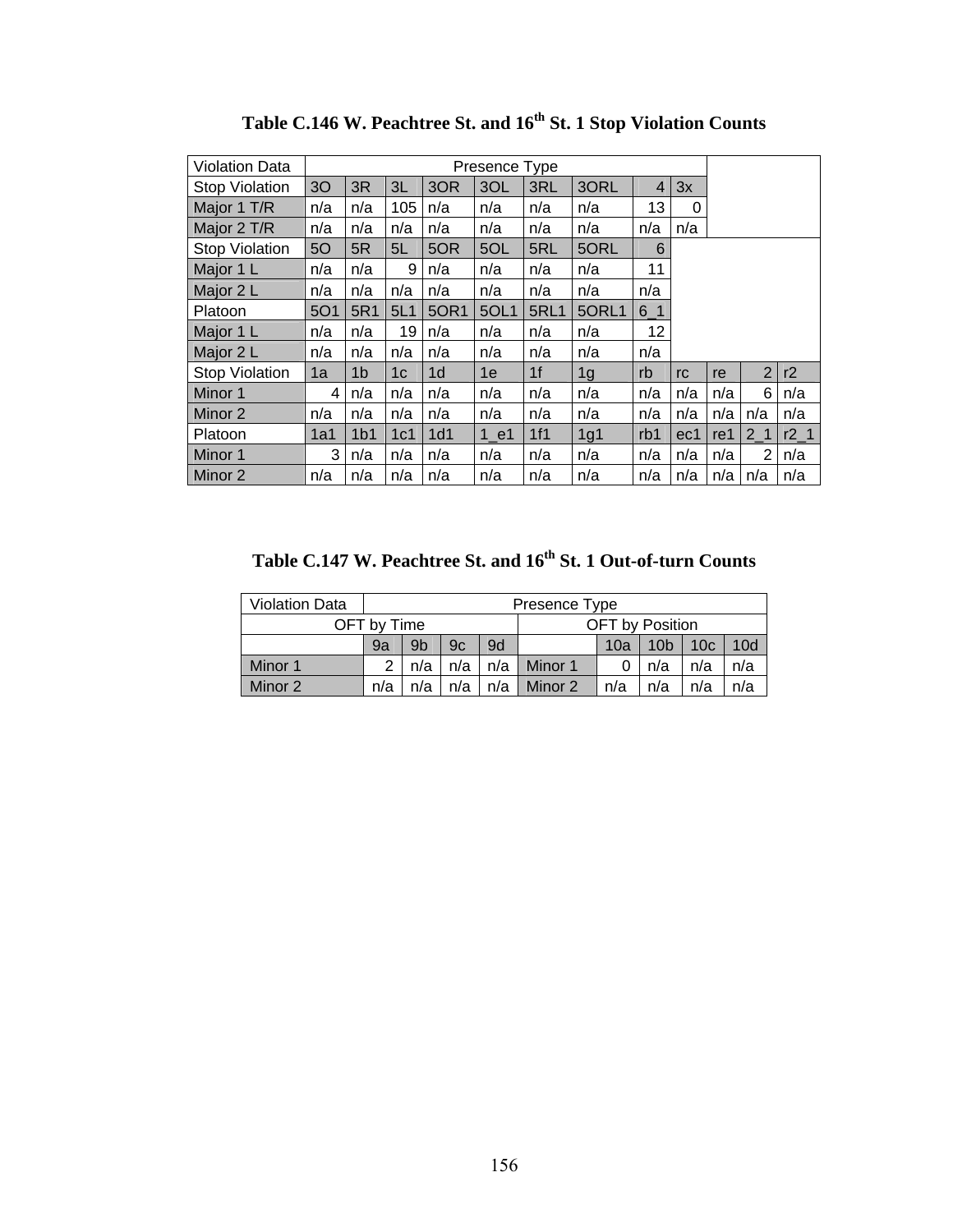| Base Data             |                |                |      |                | Presence Type |                |      |     |     |     |                |     |
|-----------------------|----------------|----------------|------|----------------|---------------|----------------|------|-----|-----|-----|----------------|-----|
| Stop Violation        | 3 <sub>O</sub> | 3R             | 3L   | 3OR            | 3OL           | 3RL            | 3ORL | 4   | 3x  |     |                |     |
| Major 1 T/R           | n/a            | n/a            | 1067 | n/a            | n/a           | n/a            | n/a  | 327 | 4   |     |                |     |
| Major 2 T/R           | n/a            | n/a            | n/a  | n/a            | n/a           | n/a            | n/a  | n/a | n/a |     |                |     |
| <b>Stop Violation</b> | 5O             | 5R             | 5L   | 5OR            | 5OL           | 5RL            | 5ORL | 6   |     |     |                |     |
| Major 1 L             | n/a            | n/a            | 60   | n/a            | n/a           | n/a            | n/a  | 30  |     |     |                |     |
| Major 2 L             | n/a            | n/a            | n/a  | n/a            | n/a           | n/a            | n/a  | n/a |     |     |                |     |
| Stop Violation        | 1a             | 1 <sub>b</sub> | 1c   | 1 <sub>d</sub> | 1e            | 1 <sub>f</sub> | 1g   | rb  | rc  | re  | $\overline{2}$ | r2  |
| Minor 1               | 88             | n/a            | n/a  | n/a            | n/a           | n/a            | n/a  | n/a | n/a | n/a | 122            | 0   |
| Minor 2               | n/a            | n/a            | n/a  | n/a            | n/a           | n/a            | n/a  | n/a | n/a | n/a | n/a            | n/a |

Table C.148 W. Peachtree St. and 16<sup>th</sup> St. 1 Opportunity for Stop Violation Counts

Table C.149 W. Peachtree St. and  $16^{\text{th}}$  St. 1 Opportunity for Out-of-turn Counts

| Base Data |             |                                                                    |     |     | Presence Type |                        |     |     |     |  |  |
|-----------|-------------|--------------------------------------------------------------------|-----|-----|---------------|------------------------|-----|-----|-----|--|--|
|           | OFT by Time |                                                                    |     |     |               | <b>OFT</b> by Position |     |     |     |  |  |
|           | 9a          | 9b<br>9d<br>10 <sub>b</sub><br>10 <sub>c</sub><br>9c<br>10a<br>10d |     |     |               |                        |     |     |     |  |  |
| Minor 1   | 18          | n/a                                                                | n/a | n/a | Minor 1       |                        | n/a | n/a | n/a |  |  |
| Minor 2   | n/a         | n/a<br>n/a<br>Minor 2<br>n/a<br>n/a<br>n/a<br>n/a<br>n/a           |     |     |               |                        |     |     |     |  |  |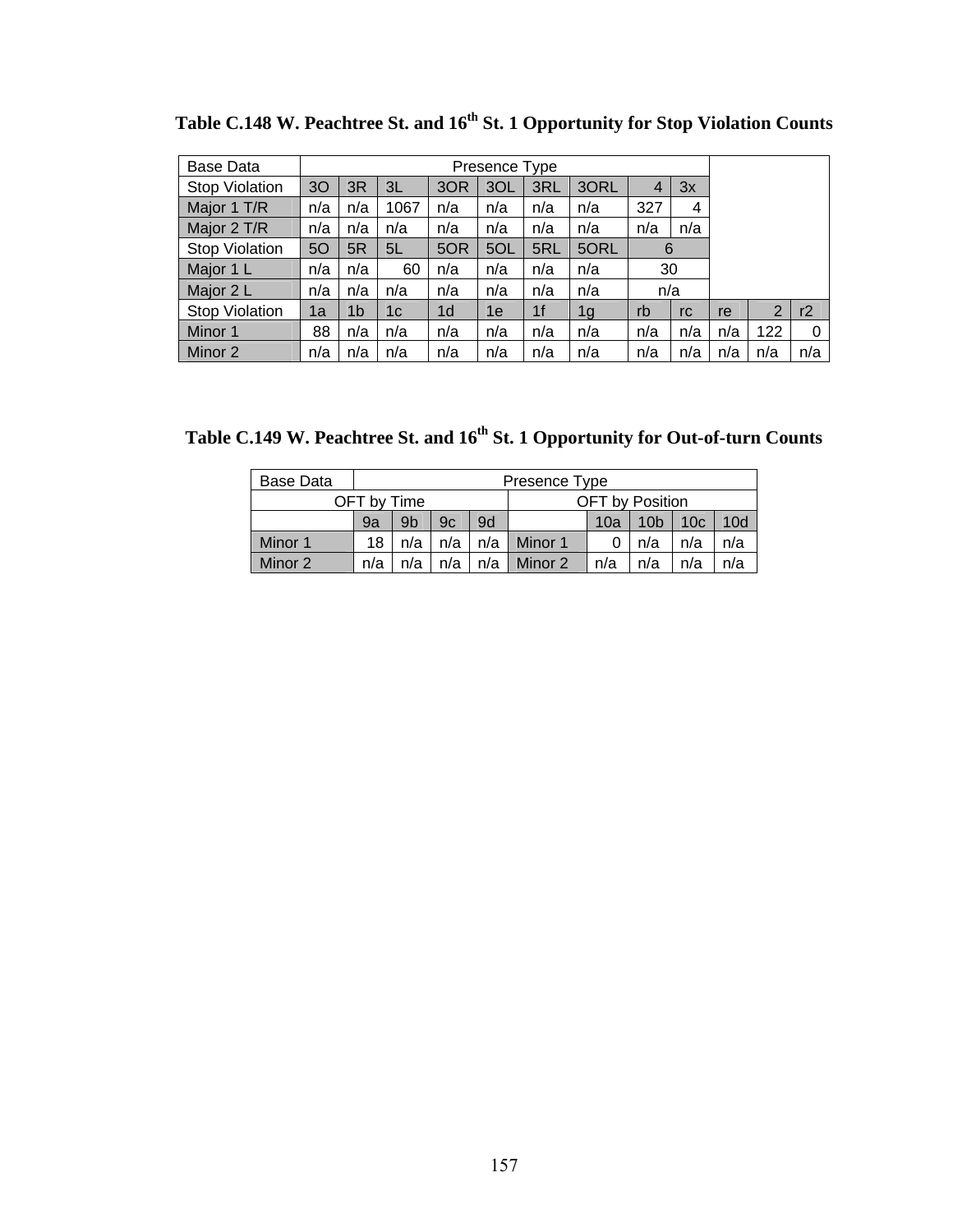| Violation Data        |                |                 |                |                | Presence Type |                |                |                |     |                 |                |        |
|-----------------------|----------------|-----------------|----------------|----------------|---------------|----------------|----------------|----------------|-----|-----------------|----------------|--------|
| Stop Violation        | 3 <sub>O</sub> | 3R              | 3L             | 3OR            | 3OL           | 3RL            | 3ORL           | $\overline{4}$ | 3x  |                 |                |        |
| Major 1 T/R           | n/a            | 200             | n/a            | n/a            | n/a           | n/a            | n/a            | 29             | 13  |                 |                |        |
| Major 2 T/R           | n/a            | n/a             | n/a            | n/a            | n/a           | n/a            | n/a            | n/a            | n/a |                 |                |        |
| Stop Violation        | 50             | 5R              | 5L             | 5OR            | 5OL           | 5RL            | 5ORL           | 6              |     |                 |                |        |
| Major 1 L             | n/a            | 54              | n/a            | n/a            | n/a           | n/a            | n/a            | 10             |     |                 |                |        |
| Major 2 L             | n/a            | n/a             | n/a            | n/a            | n/a           | n/a            | n/a            | n/a            |     |                 |                |        |
| Platoon               | <b>5O1</b>     | 5R1             | 5L1            | 50R1           | 5OL1          | <b>5RL1</b>    | 5ORL1          | $6_1$          |     |                 |                |        |
| Major 1 L             | n/a            | 0               | n/a            | n/a            | n/a           | n/a            | n/a            | 0              |     |                 |                |        |
| Major 2 L             | n/a            | n/a             | n/a            | n/a            | n/a           | n/a            | n/a            | n/a            |     |                 |                |        |
| <b>Stop Violation</b> | 1a             | 1 <sub>b</sub>  | 1 <sub>c</sub> | 1 <sub>d</sub> | 1e            | 1 <sup>f</sup> | 1 <sub>g</sub> | rb             | rc  | re              | $\overline{2}$ | r2     |
| Minor 1               | 28             | n/a             | n/a            | n/a            | n/a           | n/a            | n/a            | n/a            | n/a | n/a             | 11             | n/a    |
| Minor 2               | n/a            | n/a             | n/a            | n/a            | n/a           | n/a            | n/a            | n/a            | n/a | n/a             | n/a            | n/a    |
| Platoon               | 1a1            | 1 <sub>b1</sub> | 1c1            | 1d1            | 1 e1          | 1f1            | 1g1            | rb1            | ec1 | re <sub>1</sub> | 2 <sub>1</sub> | $r2_1$ |
| Minor 1               | 0              | n/a             | n/a            | n/a            | n/a           | n/a            | n/a            | n/a            | n/a | n/a             | 0              | n/a    |
| Minor 2               | n/a            | n/a             | n/a            | n/a            | n/a           | n/a            | n/a            | n/a            | n/a | $n/a \mid n/a$  |                | n/a    |

Table C.150 W. Peachtree St. and  $16^{th}$  St. 2 Stop Violation Counts

Table C.151 W. Peachtree St. and  $16^{\text{th}}$  St. 2 Out-of-turn Counts

| <b>Violation Data</b> |             |                                                                                |     |                                     | Presence Type |                 |  |  |  |  |  |
|-----------------------|-------------|--------------------------------------------------------------------------------|-----|-------------------------------------|---------------|-----------------|--|--|--|--|--|
|                       | OFT by Time |                                                                                |     |                                     |               | OFT by Position |  |  |  |  |  |
|                       | 9a          | 10d<br>9 <sub>b</sub><br>9d<br>9c<br>10 <sub>c</sub><br>10 <sub>b</sub><br>10a |     |                                     |               |                 |  |  |  |  |  |
| Minor 1               |             | n/a                                                                            | n/a | n/a<br>Minor 1<br>n/a<br>n/a<br>n/a |               |                 |  |  |  |  |  |
| Minor 2               | n/a         | n/a<br>Minor 2<br>n/a<br>n/a<br>n/a<br>n/a<br>n/a<br>n/a                       |     |                                     |               |                 |  |  |  |  |  |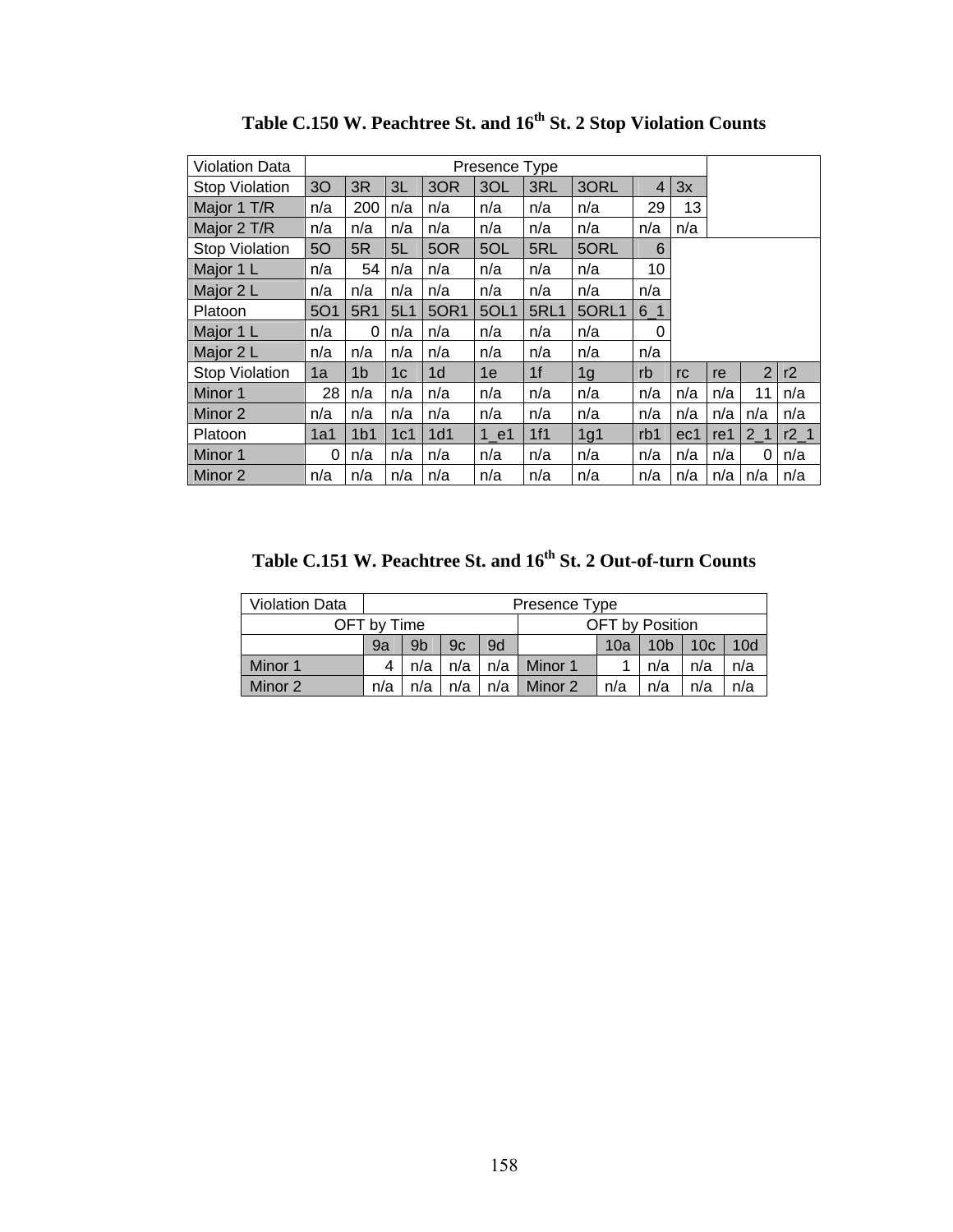| Base Data             |                | Presence Type  |      |                |     |                |                |     |     |     |     |     |
|-----------------------|----------------|----------------|------|----------------|-----|----------------|----------------|-----|-----|-----|-----|-----|
| <b>Stop Violation</b> | 3 <sub>O</sub> | 3R             | 3L   | 3OR            | 3OL | 3RL            | 3ORL           | 4   | 3x  |     |     |     |
| Major 1 T/R           | n/a            | n/a            | 1382 | n/a            | n/a | n/a            | n/a            | 279 | 29  |     |     |     |
| Major 2 T/R           | n/a            | 351            | n/a  | n/a            | n/a | n/a            | n/a            | 127 | 15  |     |     |     |
| <b>Stop Violation</b> | <b>50</b>      | 5R             | 5L   | 5OR            | 5OL | 5RL            | 5ORL           | 6   |     |     |     |     |
| Major 1 L             | n/a            | n/a            | 141  | n/a            | n/a | n/a            | n/a            | 22  |     |     |     |     |
| Major 2 L             | n/a            | n/a            | n/a  | n/a            | n/a | n/a            | n/a            | n/a |     |     |     |     |
| <b>Stop Violation</b> | 1a             | 1 <sub>b</sub> | 1c   | 1 <sub>d</sub> | 1e  | 1 <sub>f</sub> | 1 <sub>g</sub> | rb  | rc  | re  | 2   | r2  |
| Minor 1               | 223            | n/a            | n/a  | n/a            | n/a | n/a            | n/a            | n/a | n/a | n/a | 68  | 0   |
| Minor 2               | n/a            | n/a            | n/a  | n/a            | n/a | n/a            | n/a            | n/a | n/a | n/a | n/a | n/a |

Table C.152 W. Peachtree St. and 16<sup>th</sup> St. 2 Opportunity for Stop Violation Counts

Table C.153 W. Peachtree St. and  $16^{\text{th}}$  St. 2 Opportunity for Out-of-turn Counts

| Base Data |             | Presence Type |     |     |                 |     |                 |                 |     |  |  |  |  |
|-----------|-------------|---------------|-----|-----|-----------------|-----|-----------------|-----------------|-----|--|--|--|--|
|           | OFT by Time |               |     |     | OFT by Position |     |                 |                 |     |  |  |  |  |
|           | 9a          | 9b            | 9c  | 9d  |                 | 10a | 10 <sub>b</sub> | 10 <sub>c</sub> | 10d |  |  |  |  |
| Minor 1   | 42          | n/a           | n/a | n/a | Minor 1         |     | n/a             | n/a             | n/a |  |  |  |  |
| Minor 2   | n/a         | n/a           | n/a | n/a | Minor 2         | n/a | n/a             | n/a             | n/a |  |  |  |  |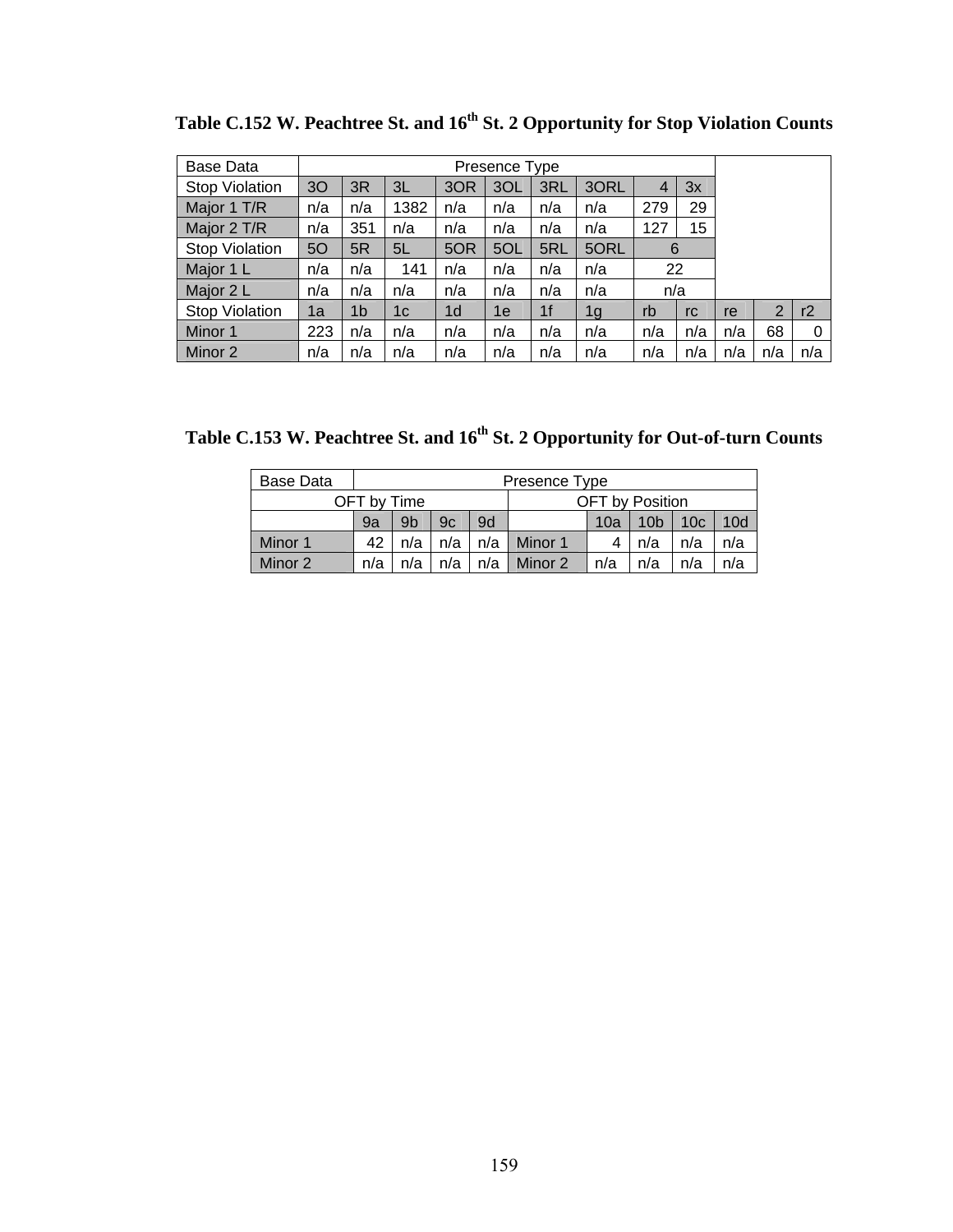| <b>Violation Data</b> |                |                 |                |                |          |                |       |                |          |     |                |        |
|-----------------------|----------------|-----------------|----------------|----------------|----------|----------------|-------|----------------|----------|-----|----------------|--------|
| <b>Stop Violation</b> | 3 <sub>O</sub> | 3R              | 3L             | 3OR            | 3OL      | 3RL            | 3ORL  | $\overline{4}$ | 3x       |     |                |        |
| Major 1 T/R           | 0              | 9               | 4              | 0              | 0        | 3              | 0     | 10             | 0        |     |                |        |
| Major 2 T/R           | n/a            | n/a             | n/a            | n/a            | n/a      | n/a            | n/a   | n/a            | n/a      |     |                |        |
| <b>Stop Violation</b> | 5O             | 5R              | 5L             | 5OR            | 5OL      | 5RL            | 5ORL  | 6              |          |     |                |        |
| Major 1 L             | $\Omega$       | 8               | 1              | 0              | 0        | $\overline{2}$ | 0     | 15             |          |     |                |        |
| Major 2 L             | n/a            | n/a             | n/a            | n/a            | n/a      | n/a            | n/a   | n/a            |          |     |                |        |
| Platoon               | <b>5O1</b>     | 5R1             | 5L1            | 50R1           | 5OL1     | <b>5RL1</b>    | 5ORL1 | $6-1$          |          |     |                |        |
| Major 1 L             | $\Omega$       | 9               | $\overline{2}$ | 0              | $\Omega$ | 0              | 0     | 14             |          |     |                |        |
| Major 2 L             | n/a            | n/a             | n/a            | n/a            | n/a      | n/a            | n/a   | n/a            |          |     |                |        |
| <b>Stop Violation</b> | 1a             | 1b              | 1 <sub>c</sub> | 1 <sub>d</sub> | 1e       | 1 <sub>f</sub> | 1g    | rb             | rc       | re  | $\overline{2}$ | r2     |
| Minor 1               | 1              | n/a             | 0              | 0              | n/a      | n/a            | n/a   | n/a            | 0        | n/a | 8              | 0      |
| Minor 2               | n/a            | 0               | 4              | n/a            | 0        | n/a            | n/a   | 12             | $\Omega$ | 4   | 8              | 0      |
| Platoon               | 1a1            | 1 <sub>b1</sub> | 1c1            | 1d1            | 1 e1     | 1f1            | 1g1   | rb1            | ec1      | re1 | 2 <sub>1</sub> | $r2_1$ |
| Minor 1               | 1              | 1               | n/a            | n/a            | n/a      | $\Omega$       | n/a   | 33             | n/a      | n/a | 1              | 0      |
| Minor 2               | n/a            | 0               | 0              | n/a            | 0        | n/a            | n/a   | 4              | 0        | 0   | 0              | 0      |

**Table C.154 W. Peachtree St. and Peachtree Place Stop Violation Counts** 

**Table C.155 W. Peachtree St. and Peachtree Place Out-of-turn Counts** 

| <b>Violation Data</b> |             | Presence Type  |    |    |                        |     |     |  |  |  |  |  |  |
|-----------------------|-------------|----------------|----|----|------------------------|-----|-----|--|--|--|--|--|--|
|                       | OFT by Time |                |    |    | <b>OFT</b> by Position |     |     |  |  |  |  |  |  |
|                       | 9a          | 9 <sub>b</sub> | 9c | 9d |                        | 10d |     |  |  |  |  |  |  |
| Minor 1               |             | n/a            |    |    | Minor 1                |     | n/a |  |  |  |  |  |  |
| Minor 2               | n/a         |                |    |    | Minor 2                | n/a |     |  |  |  |  |  |  |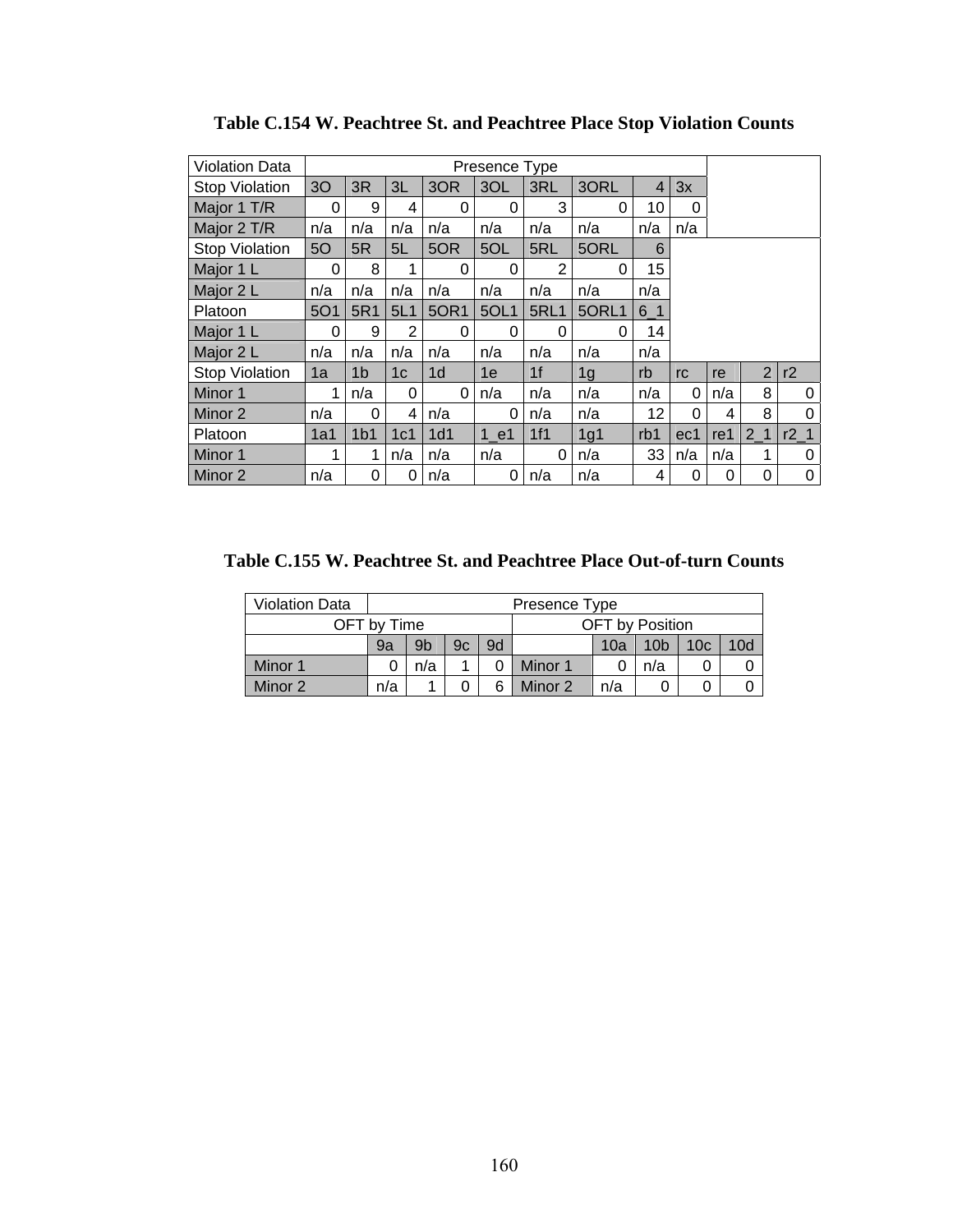| Table C.156 W. Peachtree St. and Peachtree Place Opportunity for Stop Violation |  |
|---------------------------------------------------------------------------------|--|
| <b>Counts</b>                                                                   |  |

| Base Data      |     | Presence Type  |     |                |     |     |      |     |     |     |                |    |
|----------------|-----|----------------|-----|----------------|-----|-----|------|-----|-----|-----|----------------|----|
| Stop Violation | 30  | 3R             | 3L  | 3OR            | 3OL | 3RL | 3ORL | 4   | 3x  |     |                |    |
| Major 1 T/R    | n/a | n/a            | 462 | n/a            | n/a | n/a | n/a  | 256 | 49  |     |                |    |
| Major 2 T/R    | n/a | 351            | n/a | n/a            | n/a | n/a | n/a  | 127 | 15  |     |                |    |
| Stop Violation | 50  | 5R             | 5L  | 5OR            | 5OL | 5RL | 5ORL | 6   |     |     |                |    |
| Major 1 L      | n/a | n/a            | n/a | n/a            | n/a | n/a | n/a  | n/a |     |     |                |    |
| Major 2 L      | n/a | n/a            | n/a | n/a            | n/a | n/a | n/a  | n/a |     |     |                |    |
| Stop Violation | 1a  | 1 <sub>b</sub> | 1c  | 1 <sub>d</sub> | 1e  | 1f  | 1g   | rb  | rc  | re  | $\overline{2}$ | r2 |
| Minor 1        | 35  | 20             | n/a | n/a            | n/a | 19  | n/a  | 235 | n/a | n/a | 33             | 0  |
| Minor 2        | n/a | n/a            | n/a | n/a            | n/a | n/a | n/a  | n/a | n/a | n/a | 19             | 0  |

| Table C.157 W. Peachtree St. and Peachtree Place Opportunity for Out-of-turn |
|------------------------------------------------------------------------------|
| <b>Counts</b>                                                                |

| <b>Base Data</b> |    | Presence<br>Type |    |     |                  |      |                 |           |   |
|------------------|----|------------------|----|-----|------------------|------|-----------------|-----------|---|
| OFT by Time      |    |                  |    |     | OFT by Pos       |      |                 |           |   |
|                  | 9a | 9b               | 9c | l9d |                  | l10a | 10 <sub>b</sub> | 10c   10d |   |
| Minor 1          |    | 4 n/a            | 10 |     | 0 Minor 1        |      | n/a             |           |   |
| Minor 2          |    |                  |    |     | 47 Minor 2   n/a |      |                 |           | 0 |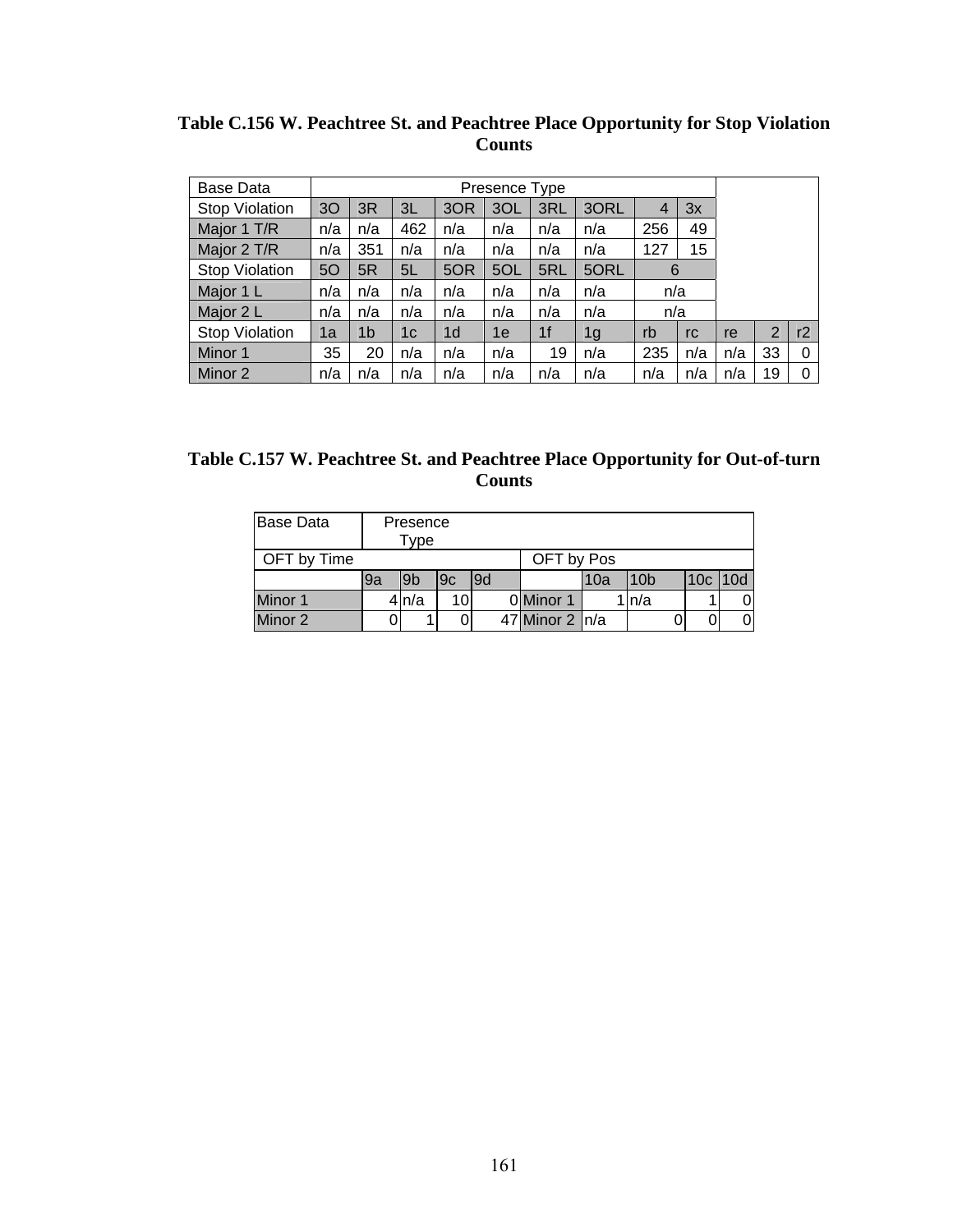## **REFERENCES**

- [1] Jenior, P. *Observation and Modeling of Traffic Operations at Intersection in Malfunction Flash Mode.* Masters Thesis, Georgia Institute of Technology. May 2007.
- [2] Bansen, J. *Evaluation of Traffic Operations at Intersections in Malfunction Flash Mode.* Masters Thesis, Georgia Institute of Technology. May 2006.
- [3] Oricchio, V. *Microscopic Simulation Model of Traffic Operations at Intersections in Malfunction Flash Mode.* Masters Thesis, Georgia Institute of Technology. July 2007.
- [4] The Official Code of Georgia Annotated. Chapter 40-6-70, 40-6-72. Source: [www.legis.state.ga.us](http://www.legis.state.ga.us/). (Accessed July 2008).
- [5] 2008 Georgia Driver's Manual. Chapter 1 and 3. Source: [www.dds.ga.gov.](http://www.dds.ga.gov/) (Accessed July 2008).
- [6] Womack, K.N., Hawkins, J.M. *Motorist Comprehension of Traffic Control Devices: Statewide Survey Results.* Research Report 1261-2. Texas Transportation Institute, Texas A&M University. College Station, TX. February 1993.
- [7] Benioff, B., Carson, C., Dock, F.C. *A Study of Clearance Intervals, Flashing Operation, and Left-turn Phasing at Traffic Signals: Volume 3 Flashing Operation.*  Final Report. FHWA-RD-78-48. Federal Highway Administration. Washington, D.C. May 1980.
- [8] Stokes, R., Rys, M.J., Russell, E.R., Robinson, R.K., Budke, B. *Analysis of Rural Intersection Accidents Caused by Stop Sign Violation and Failure to Yield the Right of way.* Report K-Tran: KSU-98-6. Kansas DOT, Kansas State University, The University of Kansas. Manhattan, KS. September 2000.
- [9] Picha, D., Shuckel, C., Parham, A., Mai, C. *Traffic Control Devices at Two-way Stop-controlled Intersections.* Report No. 1374-1F, Texas Transportation Institute. Texas Department of Transportation. Austin TX. November 1996.